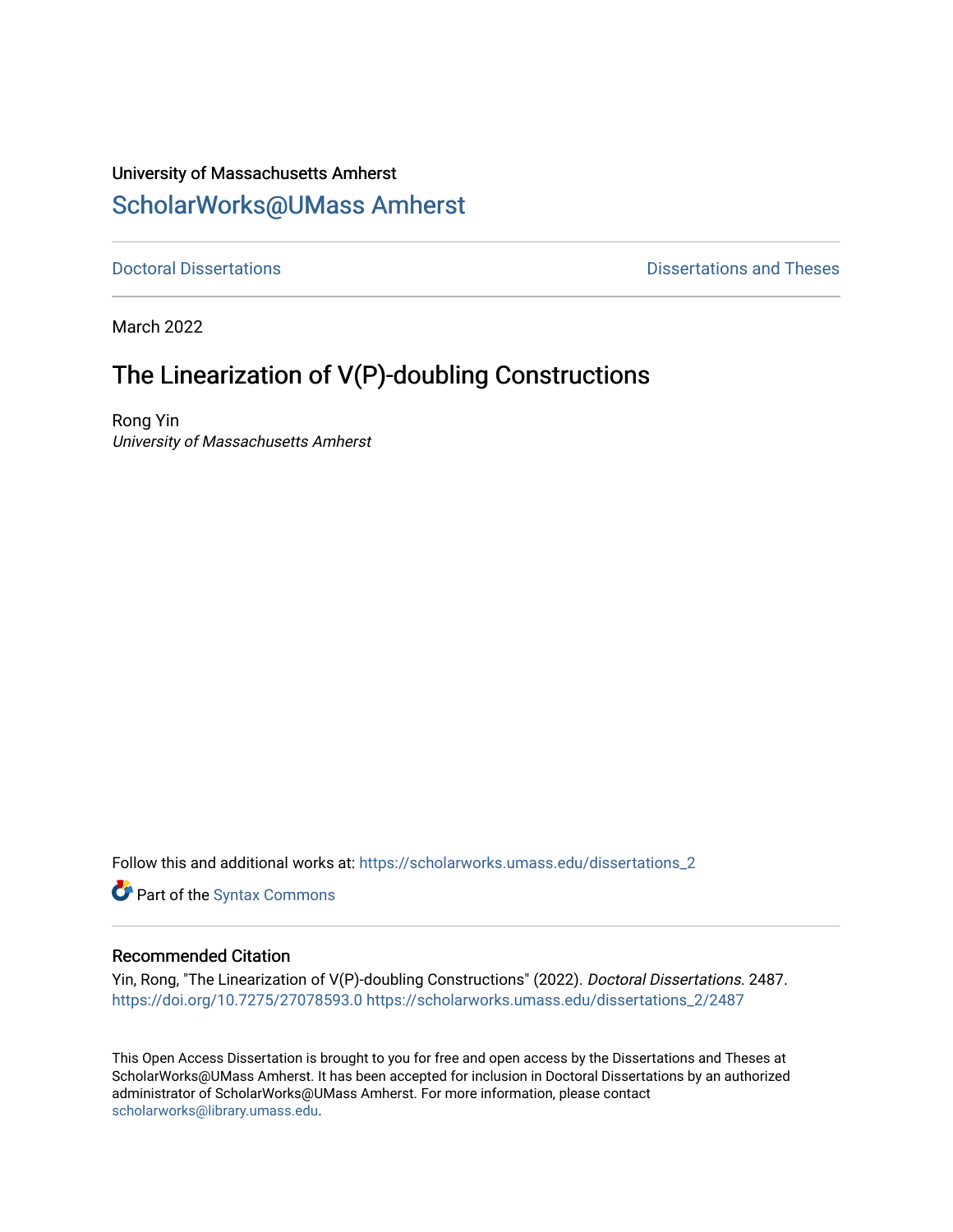## THE LINEARIZATION OF V(P)-DOUBLING CONSTRUCTIONS

A Dissertation Presented by RONG YIN

Submitted to the Graduate School of the University of Massachusetts Amherst in partial fulllment of the requirements for the degree of

#### DOCTOR OF PHILOSOPHY

February 2022

Linguistics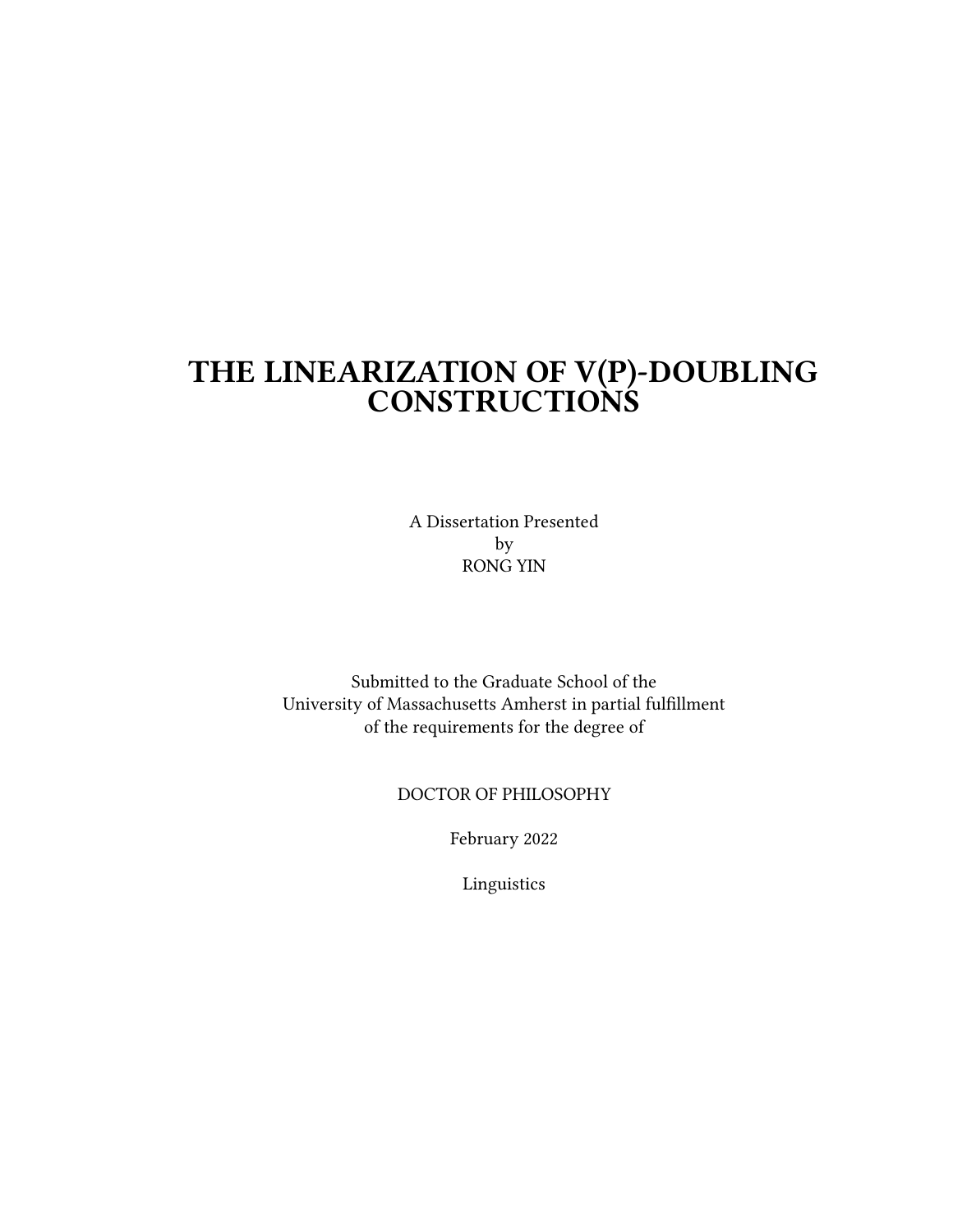© Copyright by Rong Yin 2022 All Rights Reserved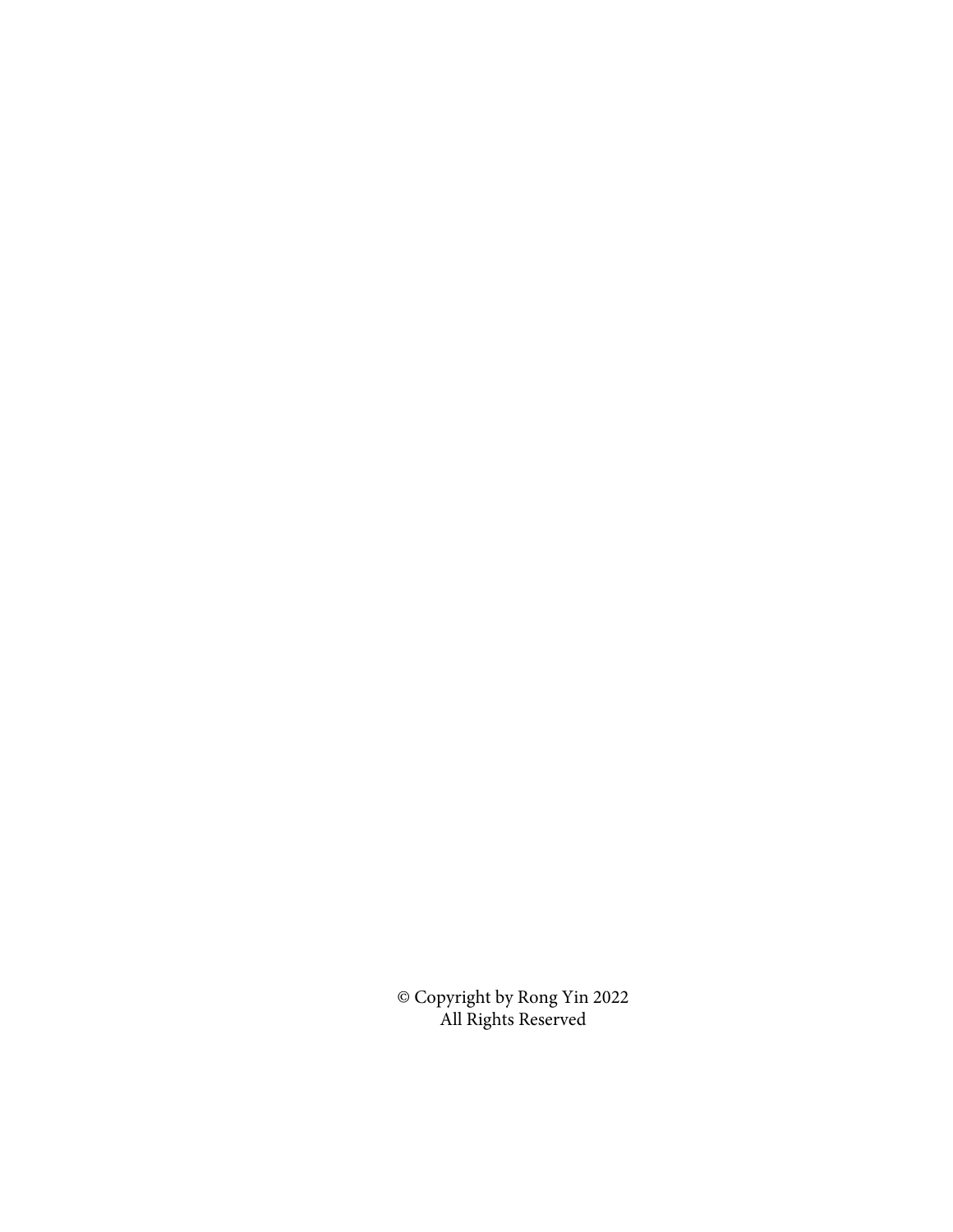# THE LINEARIZATION OF V(P)-DOUBLING CONSTRUCTIONS

A Dissertation Presented by RONG YIN

Approved as to style and content by:

Kyle Johnson, Chair

Rajesh Bhatt, Member

Ellen Woolford, Member

Luiz Amaral, Member

Joe Pater, Department Chair Department of Linguistics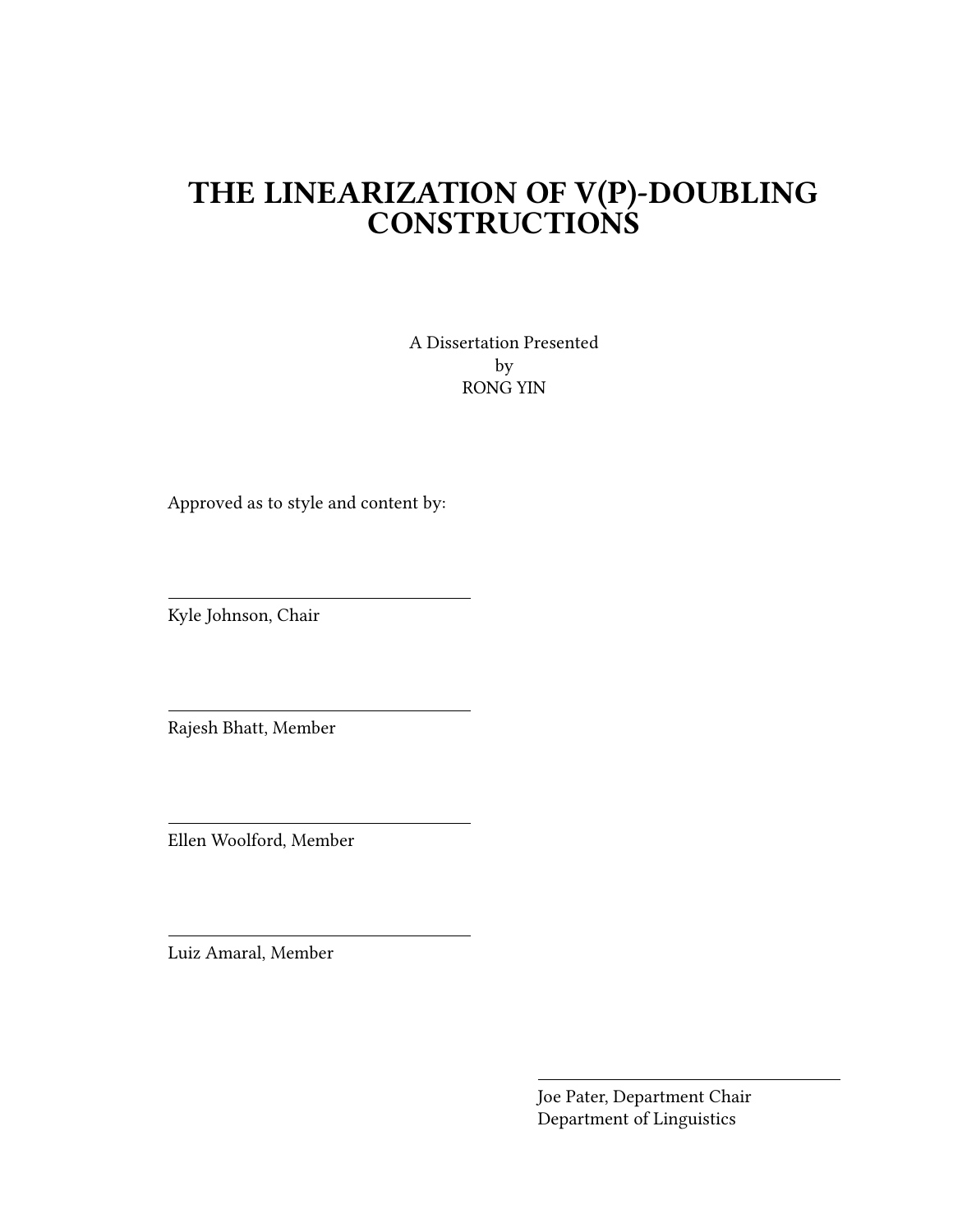To my husband and my mom, who I will love forever

> To my grandma, who I will love forever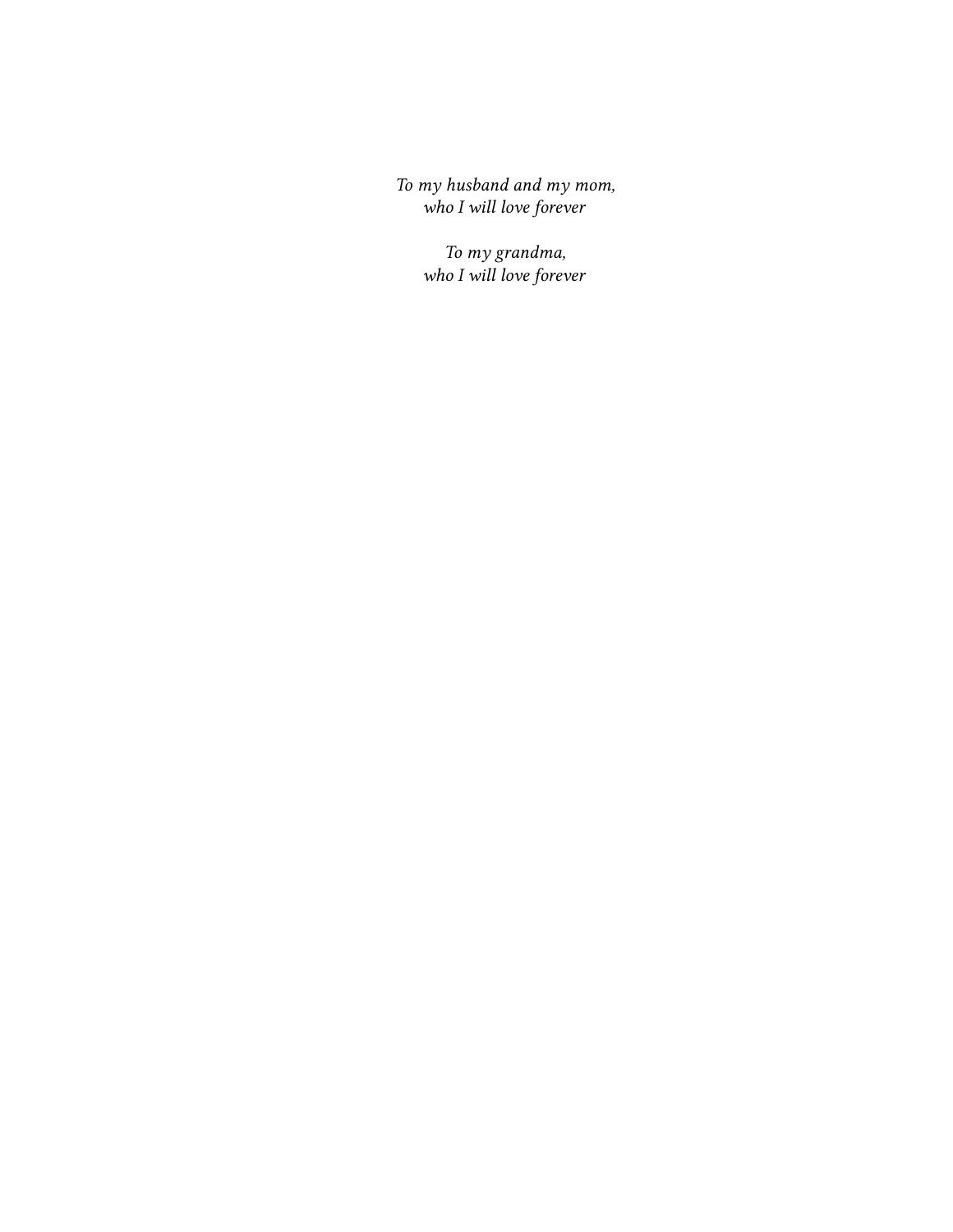"The Answer to the Great Question. . . . . . Of Life, the Universe and Every- $\it thing. \dots. Is. \dots. \\ For ty-two. \label{def:1}$ 

— Douglas Adams, The Hitchhiker's Guide to the Galaxy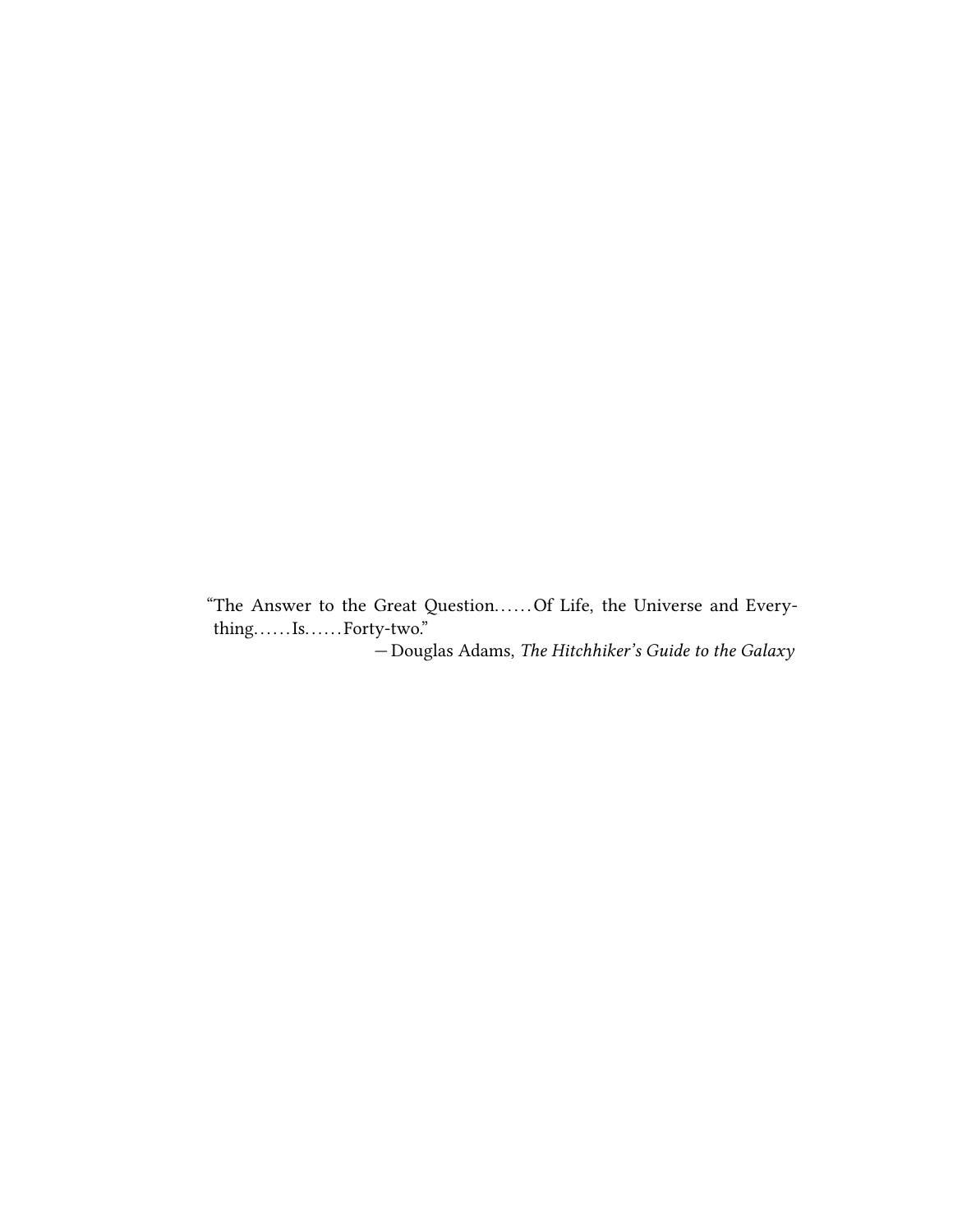### ACKNOWLEDGMENTS

I will express my gratitude in words but my gratitude will always be beyond words.

First, I would like to thank my dissertation committee: Kyle Johnson, Rajesh Bhatt, Ellen Woolford, and Luiz Amaral. They were very generous with their time and spared no efforts to help me to improve the dissertation. I received great questions from them, which helped shape both the details and the general framework of this dissertation. I learned a lot from them. In addition, they are all very encouraging, which helped me get through the times when I got stuck. It has been a great pleasure working with them.

Kyle Johnson played the most important role in helping me with my linguistics study and research at UMass. He is both an excellent teacher and advisor. He cares about teaching and cares about helping his students with their research. I enjoyed all his syntax classes/seminars, which were both super insightful and engaging. I really appreciated his handouts, which could easily be part of a book since they are so detailed and well organized. I got the chance to work on my second GP and my dissertation with Kyle. Both were great experiences and both works would never exist if it were not for him. I enjoyed having discussions with him regarding detailed techniques, as well as more abstract topics like how to do research. I learned so much from him and I could not list how many ideas he gave to me. He is so knowledgeable: so as long as a work is about syntax or even remotely related to syntax, he is always be able to make the work better. He was always so patient with me when I got stuck and never hesitated to stay over the scheduled meeting time to help me as long as he did not have other arrangements. I really appreciated that he always spent time telling me the reasons why he thought a change should be made or why things should be written in a certain way—in this way, not only was I able to learn but also felt respected. In addition, I have seen several acknowledgments from other people for Kyle Johnson. They are all so fun to read. This is no coincidence—he is just such a fun person. Here is one of the best memories that I have about him in a class: he said that when he was working on particle shift, an unexpected song came out, and he started to sing "Take on Me." If a linguist were to do stand-up comedy, this would make a perfect punchline. Furthermore, as a great researcher, he is unbelievably modest—you can see so much confidence about linguistics in him but there is no trace of arrogance. I really respect him. I will miss learning from him and chatting with him regularly.

Rajesh Bhatt is a great person to work with. He has the amazing ability to make every meeting very chill but very helpful. The technical details of the dissertation have gone through a lot of changes, but he was always able to understand the idea very quickly, immediately pointed out the problems and gave me very insightful feedback. As a result, he was always able to help me think a lot about the predictions of my work and help me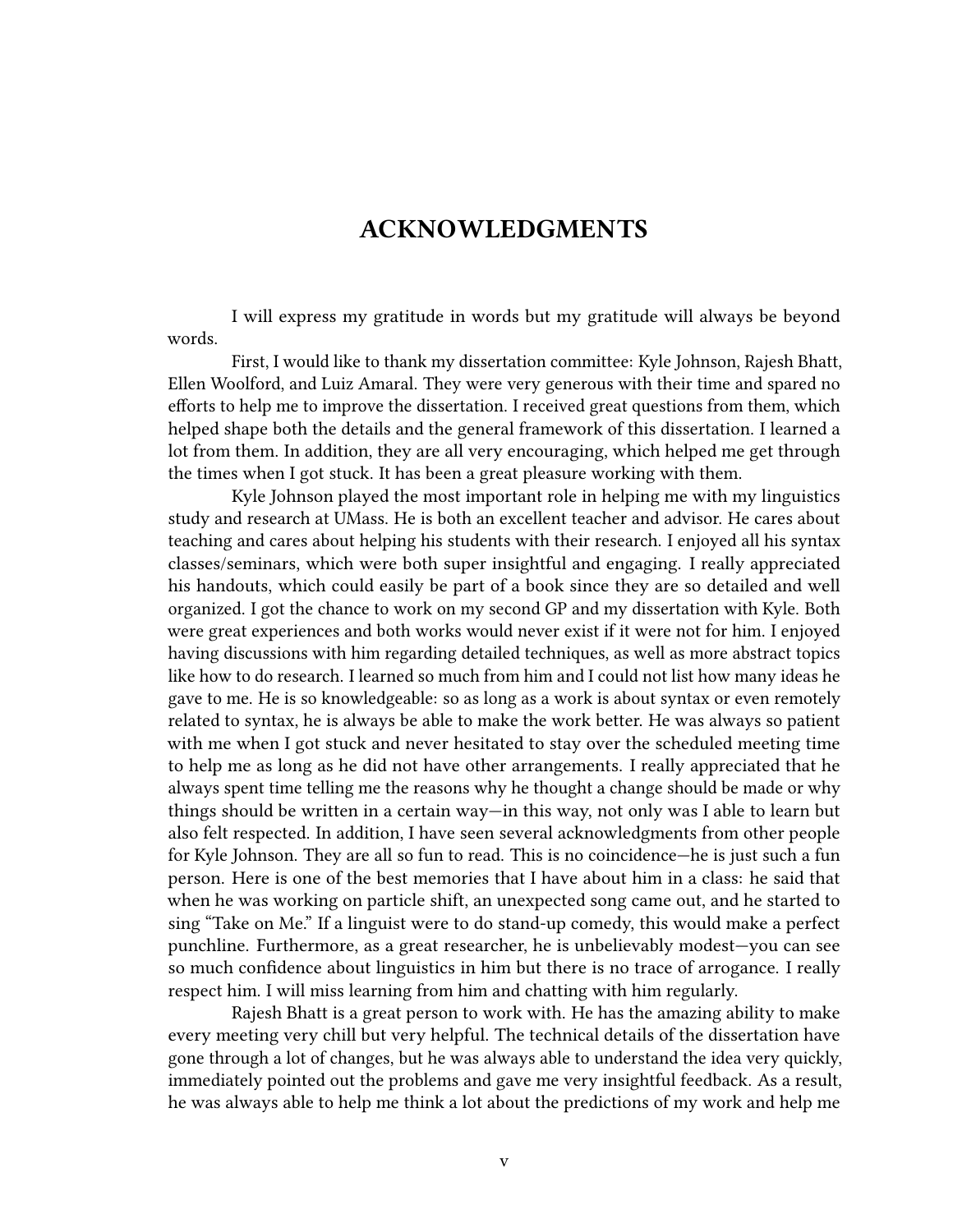have an idea about what data I should be looking for to verify these predictions.

Ellen Woolford is great at helping people to write. I personally have benefitted a lot from this. She helped me a lot with presenting complex ideas in an understandable way. She asked me very detailed questions about my work, which helped me to see what was missing in the arguments and what seemed to be unclear. Communicating using language can easily cause misunderstandings and confusion but she was always able to make my communication better.

I worked with Tom Roeper on my first GP and he is the most positive researcher I have ever met. He was super encouraging and supportive. He always showed enthusiasm about the ideas that I had and helped me to see how the ideas turned out. I am very inspired by his passion about linguistics.

Jeremy Hartman was another great person to work with. He is great at constructing data to test a hypothesis—without this ability of his, I would never have been able to convince people that the data in my second GP was worth working on. He was also very encouraging and I had a great time working with him on both of my GPs.

Seth Cable's semantics class in the second semester was definitely one of the best classes that I had at UMass. I always found semantics very complex and difficult to understand but he managed to teach those complex ideas in a way such that they could be easily understood. His handouts are very detailed and easy to follow. Anyone would benefit from these handouts.

I had a great time attending Brian Dillon's formal foundation of linguistics class, where I learned a lot about R and statistics, and joining the Bayesian statistics reading group hosted by him. He is a very cheerful person and I really enjoyed the Mandarin (with a Beijing accent) he sometimes suddenly spoke.

It was a great pleasure working as a teaching assistant for Alice Harris, Joe Pater, and Kyle Johnson. Their encouragement and compliments brought me a lot of confidence and inspired me to always to try to be better.

I met Professor Jaklin Kornfilt at Syracuse University before coming to UMass, without whom I would have never been able to achieve what I have. She has been super encouraging and helped me in every way. I always have this thought in the back of my mind, which is that I hope the research that I have done can live up to her expectations and be worth the help she has given to me.

I would also like to thank Professor Omer Preminger who I met at Syracuse University. I had a great time being in his advanced syntax class, which I looked forward to every week during that semester. I enjoyed a lot solving the problem sets that he had for the class, which is where I started to learn how to solve a syntactic problem. He was great at illustrating how to solve complex syntactic problems and I learned a lot from him. I also had a great time learning from Professor Jon Nissenbaum at Syracuse University, who was very encouraging and cheerful. I had a lot of fun time exploring my research ideas with him.

I also want to thank Professor Lichang Su from Nankai University. When I first got interested in linguistics, I was doing my B.A. at Nankai University. There were few linguistics class for undergraduate students, but when Professor Su heard about my interest in linguistics, he allowed me to attend his linguistics classes for M.A. and Ph.D. students to learn more about linguistics. I really appreciated his support.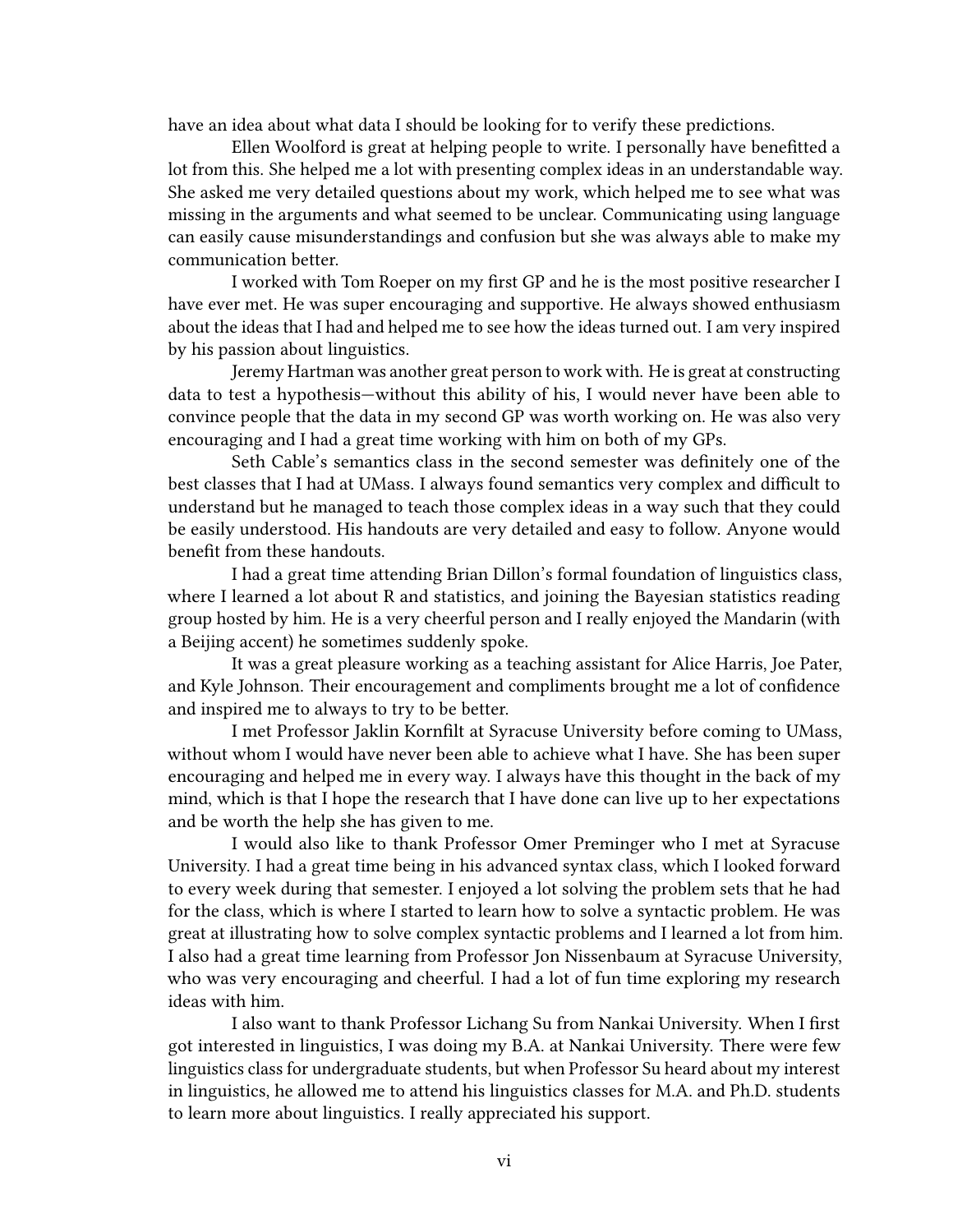Turning back to UMass again, the help from Tom Maxfield made my life at UMass much easier. Once in a while, I would have some administrative questions, sometimes quite urgent, and I could always trust him to fix them in no time. I would also like to thank Michelle McBride for helping me getting all the complicated paperwork done, especially when I could not be on campus and do it myself.

I also feel very grateful that I had such wonderful fellow graduate students at UMass—their great questions made the classes even more interesting and helped me improve my work; I enjoyed those questions and learned a lot from them. Among them, I would especially thank Hsin-Lun Huang, Deniz Özyıldız, Petr Kusliy, Katia Vostrikova, Leland Kusmer, David Erschler, Duygu Göksu, Kaden Holladay, Jyoti Iyer and Kimberly Johnson. I am also thankful for having a great cohort—Chris Hammerly, Alex Göbel, Brandon Prickett, Carolyn Anderson, and Jaieun Kim—who I had some great times with. (I reserve a special place for the cohortmate missing here and will talk about him later.) I would like to particularly thank Hsin-Lun Huang, who has been a great friend and feels like a family member. When I first came to UMass, he gave me so many valuable suggestions and always kept an eye out for me. During the years at UMass, it was always very fun to chat with him from time to time about research or just about what was going on in life. Even after he graduated, he has still been helping me with finding a job. I would also like to thank another great friend from Syracuse University—Lily Lewis. I had a lot of fun discussing linguistics, having Friday dinners and game nights, and watching TV shows with her. Also, she would always offer me a ride back to the apartment after class before I even asked. I really appreciated it the time she invited me to her hometown to celebrate July  $4<sup>th</sup>$ ; I had a wonderful time during that week. Although we are not in driving distance anymore, a phone call from time to time still never fails to cheer me up.

Now, I would like to turn to my family, who I can never thank more. My mom has always been super supportive of my interests and given me a lot of trust. When I told her that I would like to go abroad to study linguistics, she had no idea what linguistics was but said she trusted my decision and would do anything to support me. After two years, I finished my M.A. in linguistics but was not able to get an offer from any Ph.D. program. I told her I wanted to try again and once again she supported my decision. Because of her, I could stay at home focusing on the applications without being worried about making a living. I knew how much she would like me to stay near her but she chose to let me fly. One time she sent me an article and said this looked like what I was doing because she saw some syntactic trees. I never really spent time telling her what my research was about but she cared about me so much that she tried to understand what I was doing in her own way.

I grew up with my grandma. She basically spent all her retirement time taking care of me. She always gave me the best. She always told me that she had a lot of confidence in me and told me I was the best. Every time I talked to my family over the phone, I was never able to hold my tears when I talked to her although she was being very cheerful and did not say anything sad at all. I hope that she can visit me in my dreams more. I am not able to talk too much about her despite there being so much to talk about because I am starting to cry already.

I also feel very grateful that I have two cousins who I feel are more like a sister and brother. We had so much fun together when I was a kid and they always took me out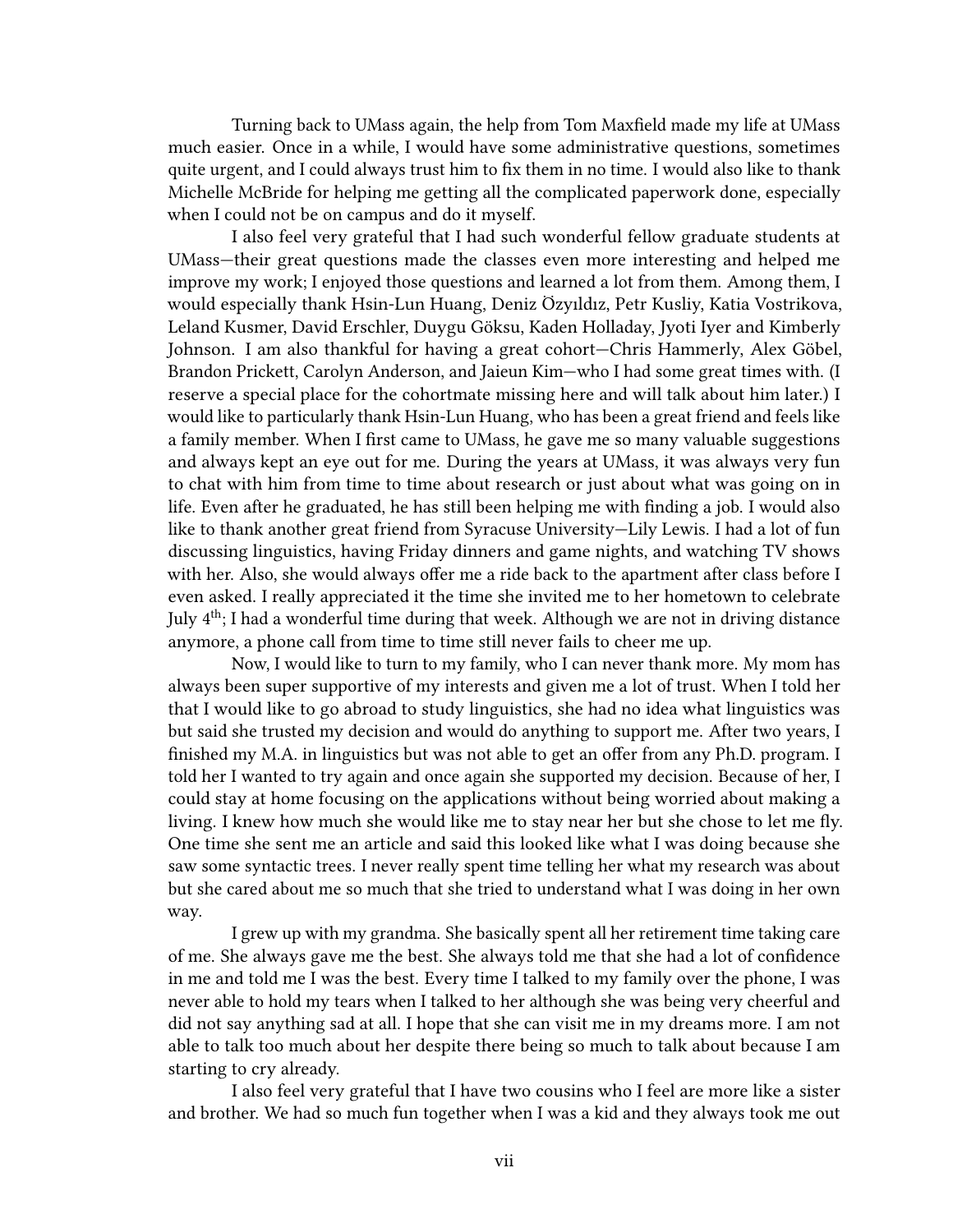to have fancy food using their own pocket money. They have always taken very good care of me. I would always reach out to them first when I felt bad or needed someone to talk to. I still have the picture of the three of us taken in a photo booth in my purse. Despite being an only child, I never feel lonely and I had the best childhood because of them. My aunts and uncles have also been very sweet to me. When I was a kid, they brought me gifts from time to time and always said they were very proud of me. I feel very loved.

I would also like to thank my mother in-law Suzie Wilson and father in-law Robin Wilson for making me feel I am part of their family. They have always been very supportive and when I have difficulties or have a difficult decision to make, I know I can always trust them to help me. My mother in-law Suzie Wilson is a very sweet person and I have been having great Christmases because of her. My sister in-law Sarah Wilson, my brother in-law Stephen Wilson and his wife Miriam Wilson are also very nice to me and I have a lot of fun hanging out with them.

Before ending the acknowledgments, I would like to say that all errors in this dissertation are my own.

Finally, I would like to thank the person who keeps me from falling apart during the hard times of my life and makes me realize that true love does exist—Michael Wilson. He has always been so encouraging, giving me very helpful and valuable comments and suggestions, asking me great questions regarding my research and constantly offering me editorial help no matter how busy he is. He always believes in me even when I lose all my confidence and want to give up. I do not know how I could have survived these years without him. He also has a very pure heart, which is the reason why I feel he is the best person I have ever met. It is my huge luck to have him as my best friend, my cohort, my co-author and my husband. Home is wherever you are. Maimai, I love you forever and ever!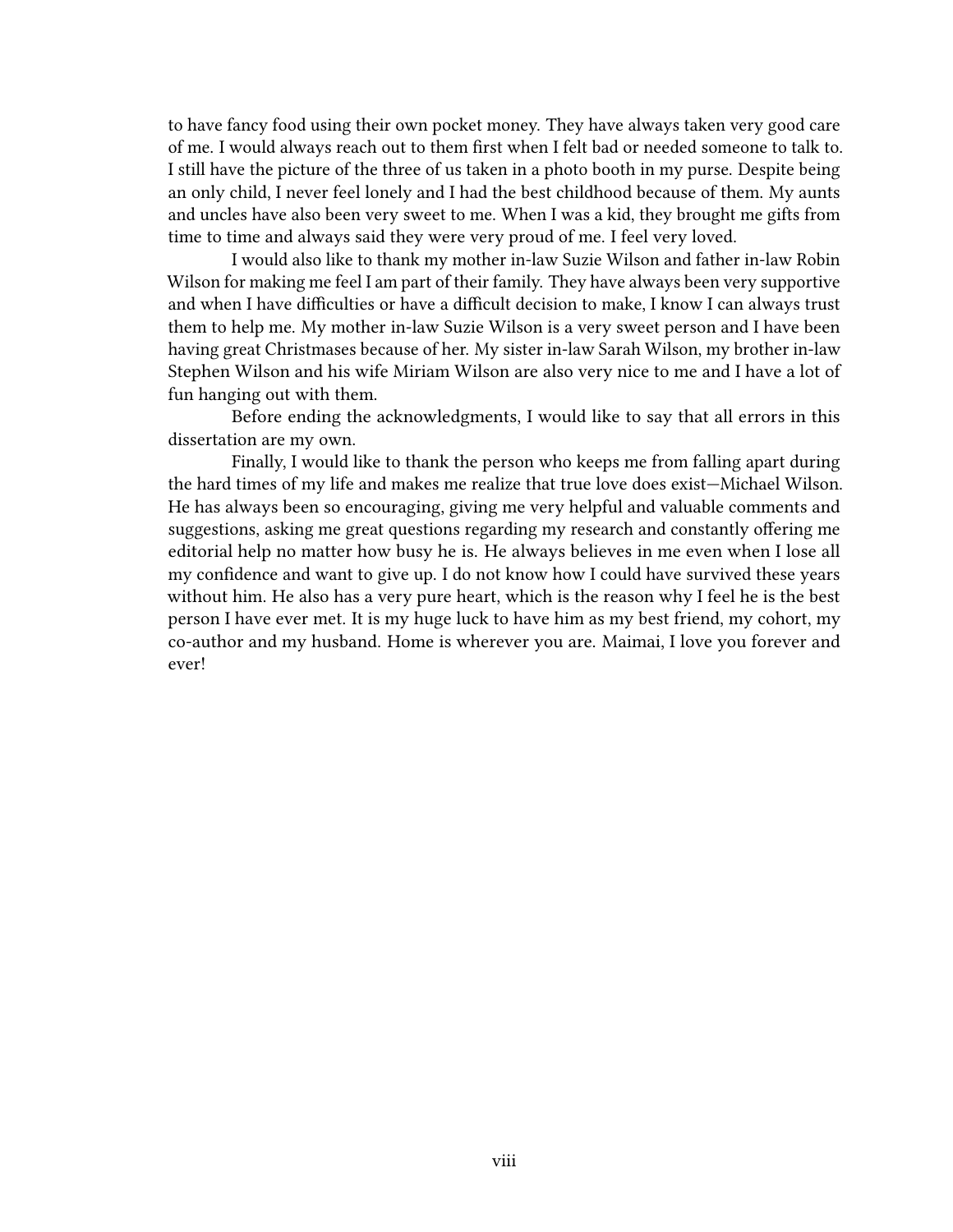### ABSTRACT

## THE LINEARIZATION OF V(P)-DOUBLING CONSTRUCTIONS

FEBRUARY 2022

RONG YIN

B.A., NANKAI UNIVERSITY M.A., SYRACUSE UNIVERSITY Ph.D., UNIVERSITY OF MASSACHUSETTS AMHERST Directed by: Professor Kyle Johnson

When an item moves, it is usually pronounced once but in some cases, it is pronounced multiple times. So, a question is: What determines whether a moved item gets pronounced in only one of its positions or in multiple positions? This dissertation aims at providing an answer to this question by designing a linearization process that yields the correct phonetic realization of a moved item, with a focus on V(P) movement. In particular, this dissertation provides a detailed analysis of how V(P)-doubling cases are linearized and thus show how a V(P) ends up being pronounced multiple times.

Regarding the proposed linearization processin this dissertation, following Kusmer (2019), I assume that the basic linearization process contains Candidates Generator G, which generates a set of precedence relations, and Constraints, which pick the right subset from G. As for the Constraints, I adapt the Totality Constraint and the Asymmetry Constraint from Kayne (1994), the Anti-reflexivity Constraint from Partee, ter Meulen and Wall (1990), and Language Specific Constraints from Wilder (1999) and Kusmer (2019). In addition, I propose an Ordering Deletion rule that gets rid of redundant precedence relations and a Set-to-String algorithm that turns a set of precedence relations into a string. Furthermore, I adopt the idea from Fox and Pesetsky (2005) that linearization of precedence relations is implemented in a cyclic way. Also, I employ the idea behind Nunes (2004)'s morphological reanalysis that a higher level node can be linearized instead of the nodes it contains given certain circumstances.

Finally, I present the predictions made by the proposed linearization process, which can be evaluated against more data for future research.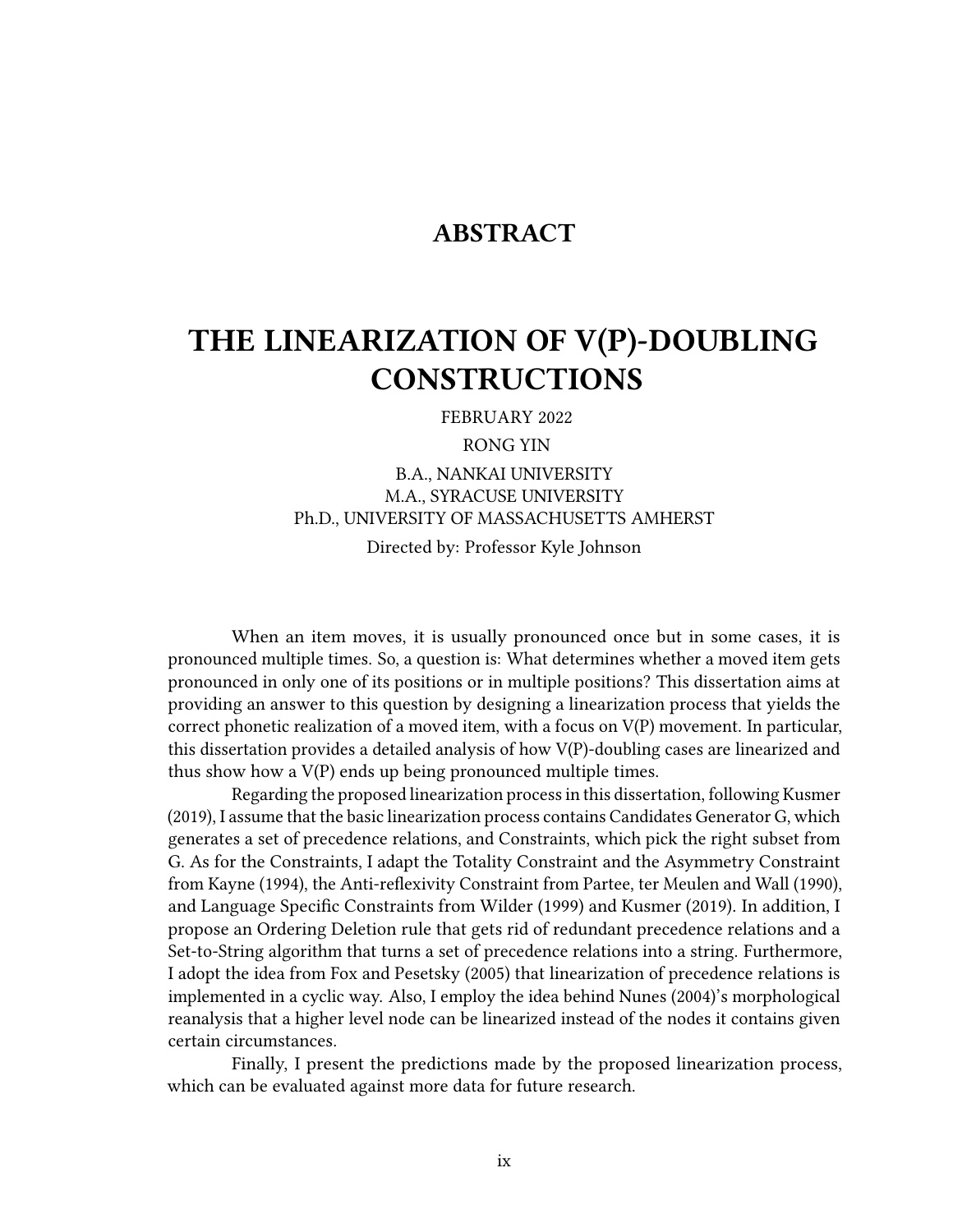## TABLE OF CONTENTS

.

## Page

| ix             |     |                                                                                                     |  |  |  |  |  |  |
|----------------|-----|-----------------------------------------------------------------------------------------------------|--|--|--|--|--|--|
|                |     |                                                                                                     |  |  |  |  |  |  |
| <b>CHAPTER</b> |     |                                                                                                     |  |  |  |  |  |  |
|                |     |                                                                                                     |  |  |  |  |  |  |
|                | 1.1 | $\mathbf{1}$                                                                                        |  |  |  |  |  |  |
|                | 1.2 | The theoretical background of linearization and a preview for the analysis<br>9                     |  |  |  |  |  |  |
|                | 1.3 | The phonetic realization of a moved item $\ldots \ldots \ldots \ldots \ldots \ldots$<br>17          |  |  |  |  |  |  |
|                | 1.4 | $20\,$                                                                                              |  |  |  |  |  |  |
|                |     | 1.4.1<br>20<br>25<br>1.4.2                                                                          |  |  |  |  |  |  |
|                | 1.5 |                                                                                                     |  |  |  |  |  |  |
|                | 1.6 | 29                                                                                                  |  |  |  |  |  |  |
|                | 1.7 | The organization of the dissertation $\ldots \ldots \ldots \ldots \ldots \ldots \ldots 31$          |  |  |  |  |  |  |
|                |     |                                                                                                     |  |  |  |  |  |  |
|                | 2.1 | 34                                                                                                  |  |  |  |  |  |  |
|                | 2.2 | The morphology of the fronted verb $\dots \dots \dots \dots \dots \dots \dots \dots \dots \dots$ 39 |  |  |  |  |  |  |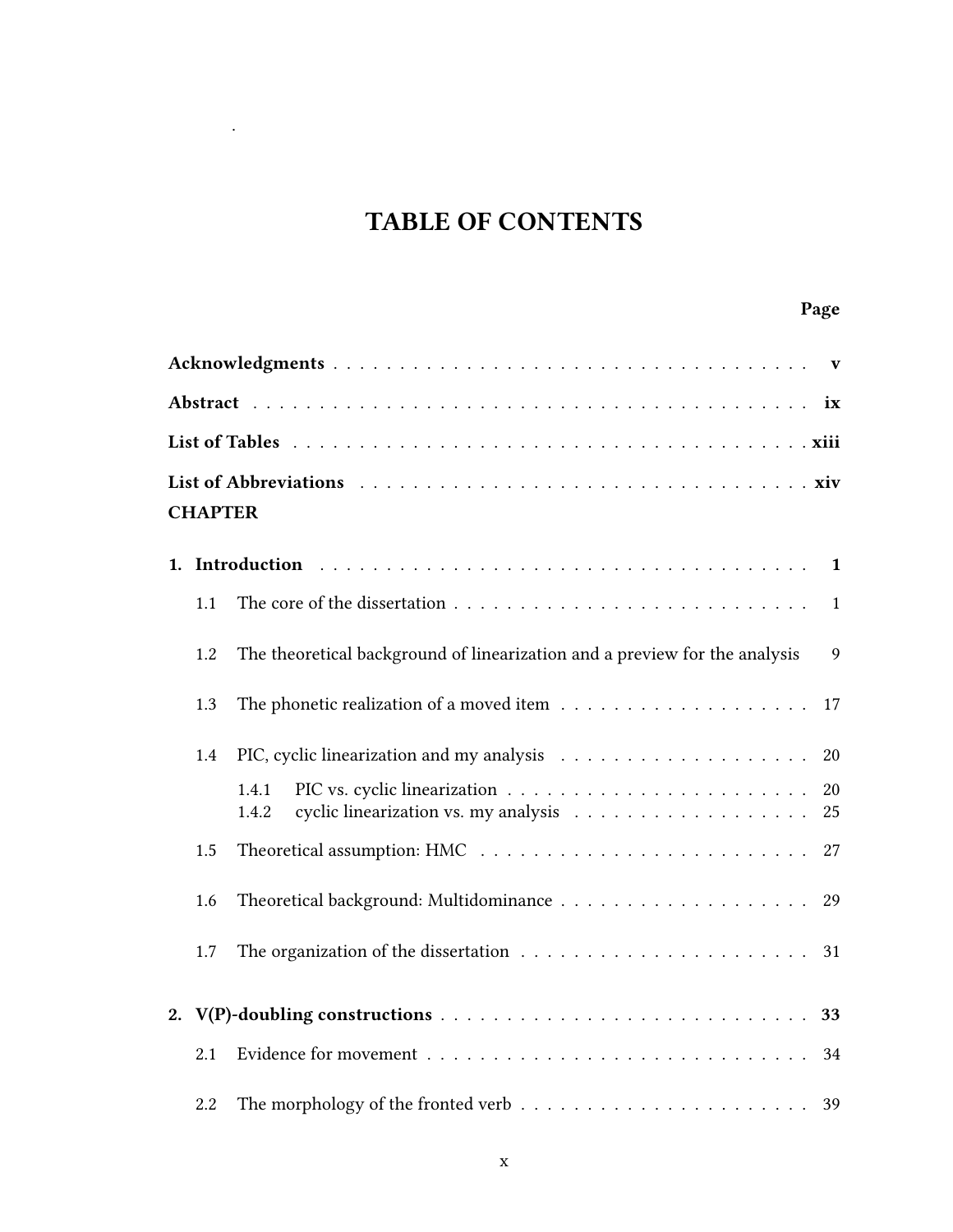| 2.3 |                                                                                                                |
|-----|----------------------------------------------------------------------------------------------------------------|
|     |                                                                                                                |
| 3.1 |                                                                                                                |
|     | 43<br>Kayne (1994)'s Linear Correspondence Axiom<br>3.1.1<br>A moved item being pronounced once<br>50<br>3.1.2 |
|     | A moved item being pronounced multiple times<br>53<br>3.1.3                                                    |
|     | 55<br>3.1.4                                                                                                    |
|     | 3.1.5<br>56                                                                                                    |
| 3.2 |                                                                                                                |
|     |                                                                                                                |
| 4.1 |                                                                                                                |
| 4.2 |                                                                                                                |
| 4.3 | The different stages of the Set-to-String algorithm 86                                                         |
| 4.4 |                                                                                                                |
|     |                                                                                                                |
| 5.1 | Fox and Pesetsky (2005)'s cyclic linearization 91                                                              |
| 5.2 |                                                                                                                |
|     | Apply the cyclic linearization process 102<br>5.2.1<br>5.2.2                                                   |
| 5.3 |                                                                                                                |
|     |                                                                                                                |
| 6.1 |                                                                                                                |
| 6.2 |                                                                                                                |
| 6.3 |                                                                                                                |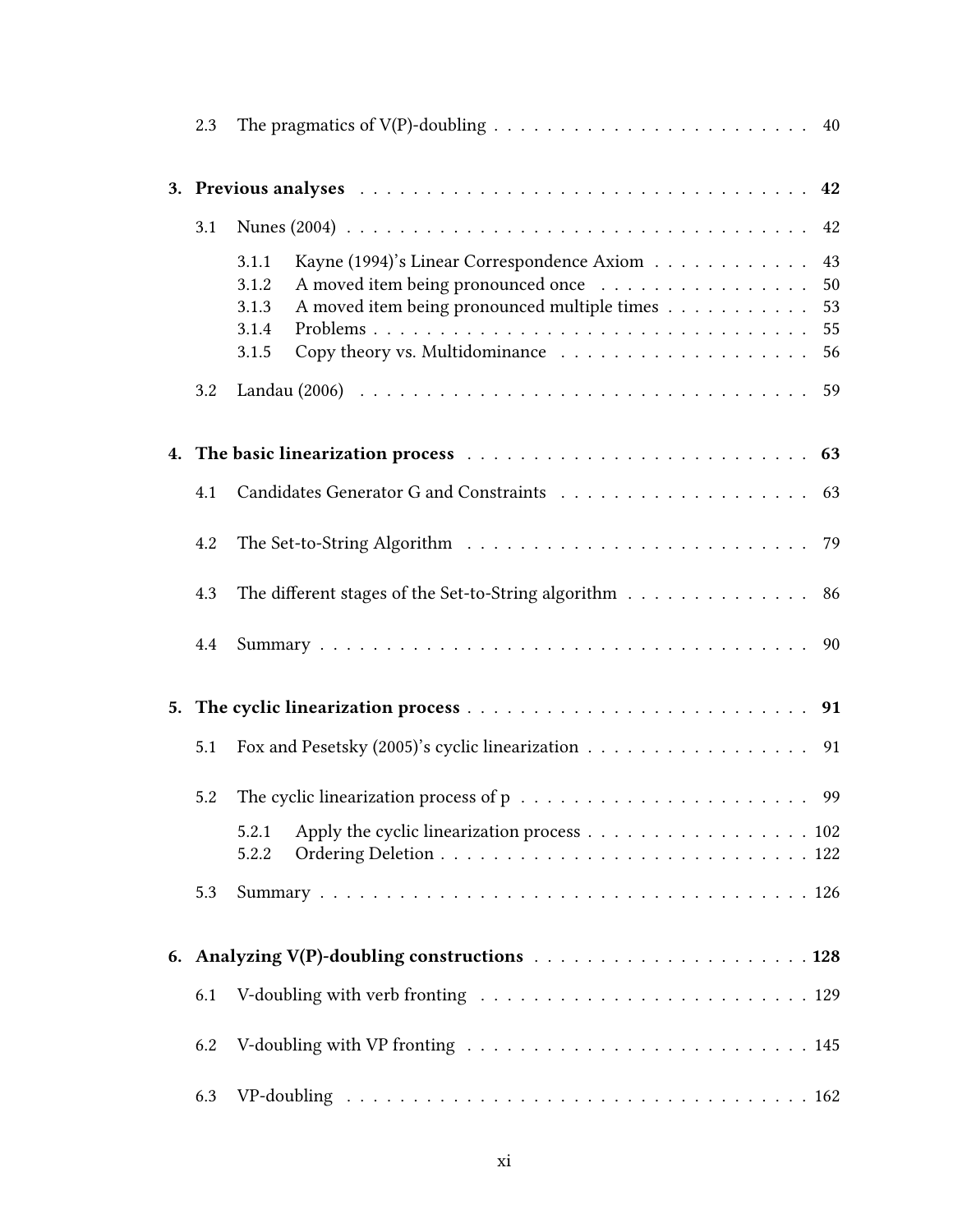| 7.1 |                                                                                                  |
|-----|--------------------------------------------------------------------------------------------------|
| 7.2 |                                                                                                  |
| 7.3 |                                                                                                  |
| 7.4 |                                                                                                  |
|     |                                                                                                  |
|     | The problem of mixed head-final/initial $\ldots \ldots \ldots \ldots \ldots \ldots$ 192<br>7.4.2 |
|     |                                                                                                  |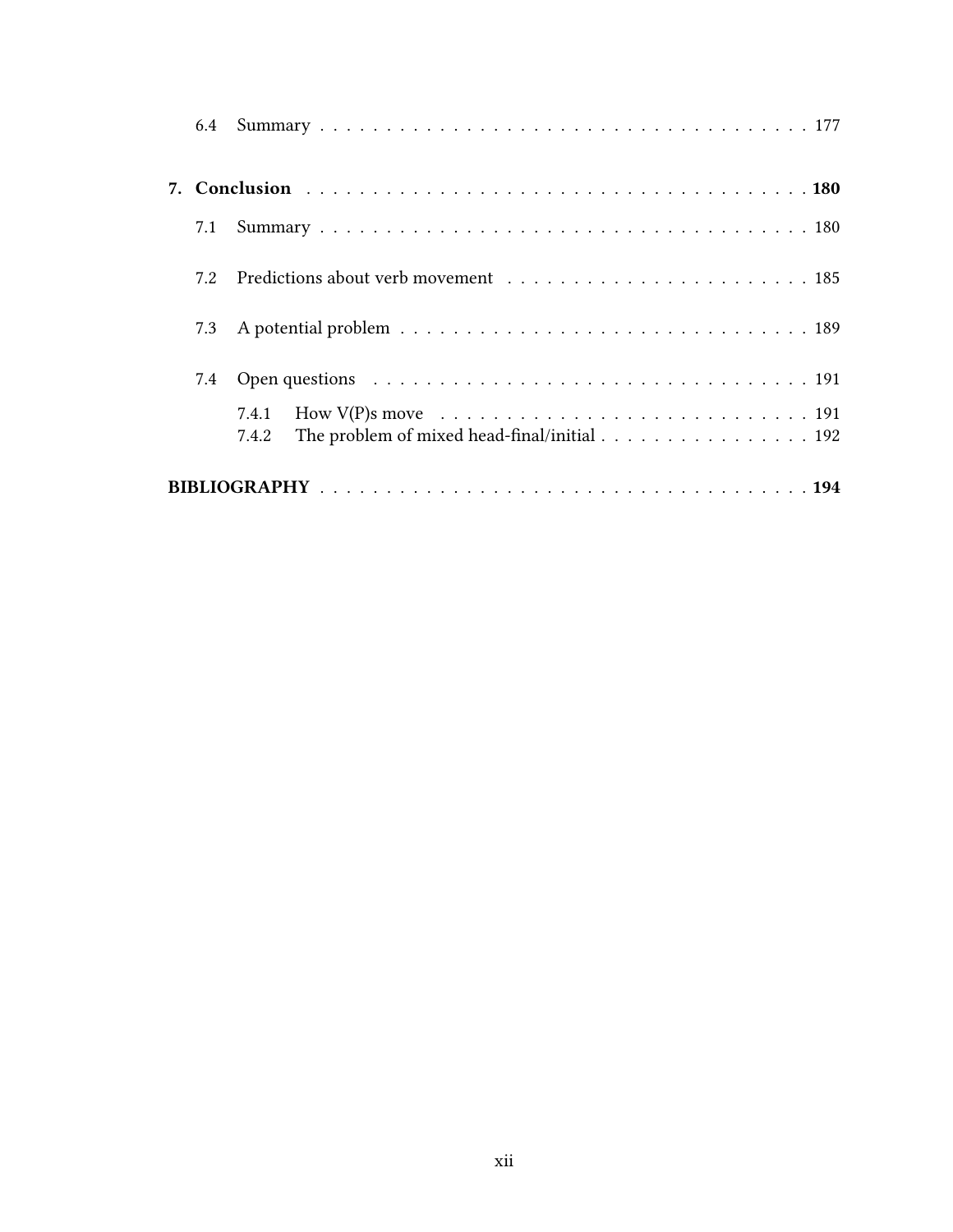# List of Tables

| 3.1 | 44 |
|-----|----|
| 3.2 | 46 |
| 3.3 | 46 |
| 3.4 | 48 |
| 3.5 | 48 |
| 4.1 | 73 |
| 4 2 | 75 |
| 43  |    |
| 5.1 |    |
| 52  |    |
| 5.3 |    |
| 5.4 |    |
| 5.5 |    |
| 6.1 |    |
| 6.2 |    |
| 6.3 |    |
| 6.4 |    |
| 6.5 |    |
| 6.6 |    |
| 6.7 |    |
| 6.8 |    |
| 7.1 |    |
| 7.2 |    |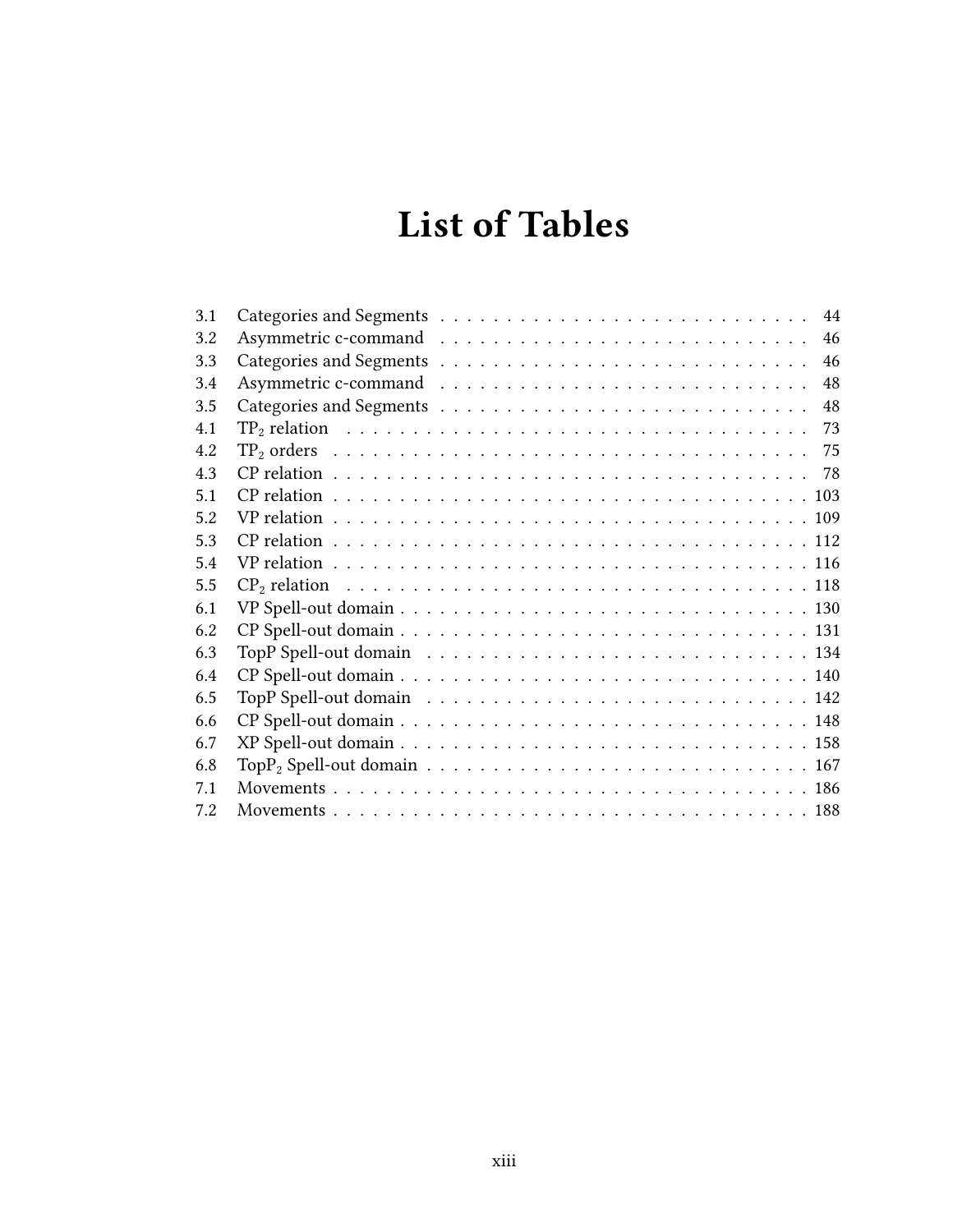# List of Abbreviations

|             | Root of $x$            |
|-------------|------------------------|
| 1           | 1 <sup>st</sup> person |
| 3           | 3 <sup>rd</sup> person |
| <b>ACC</b>  | <b>Accusative Case</b> |
| Adj         | Adjective              |
| ASP         | Aspect                 |
| AUX         | Auxiliary              |
| CL          | Classifier             |
| <b>FEM</b>  | Feminine               |
| FOC         | Focus                  |
| <b>INF</b>  | Infinitive             |
| <b>NOM</b>  | <b>Nominative Case</b> |
| <b>NMLZ</b> | Nominalizer            |
| <b>PST</b>  | Past Tense             |
| PFV         | Perfective             |
| PL          | Plural                 |
| SG          | Singular               |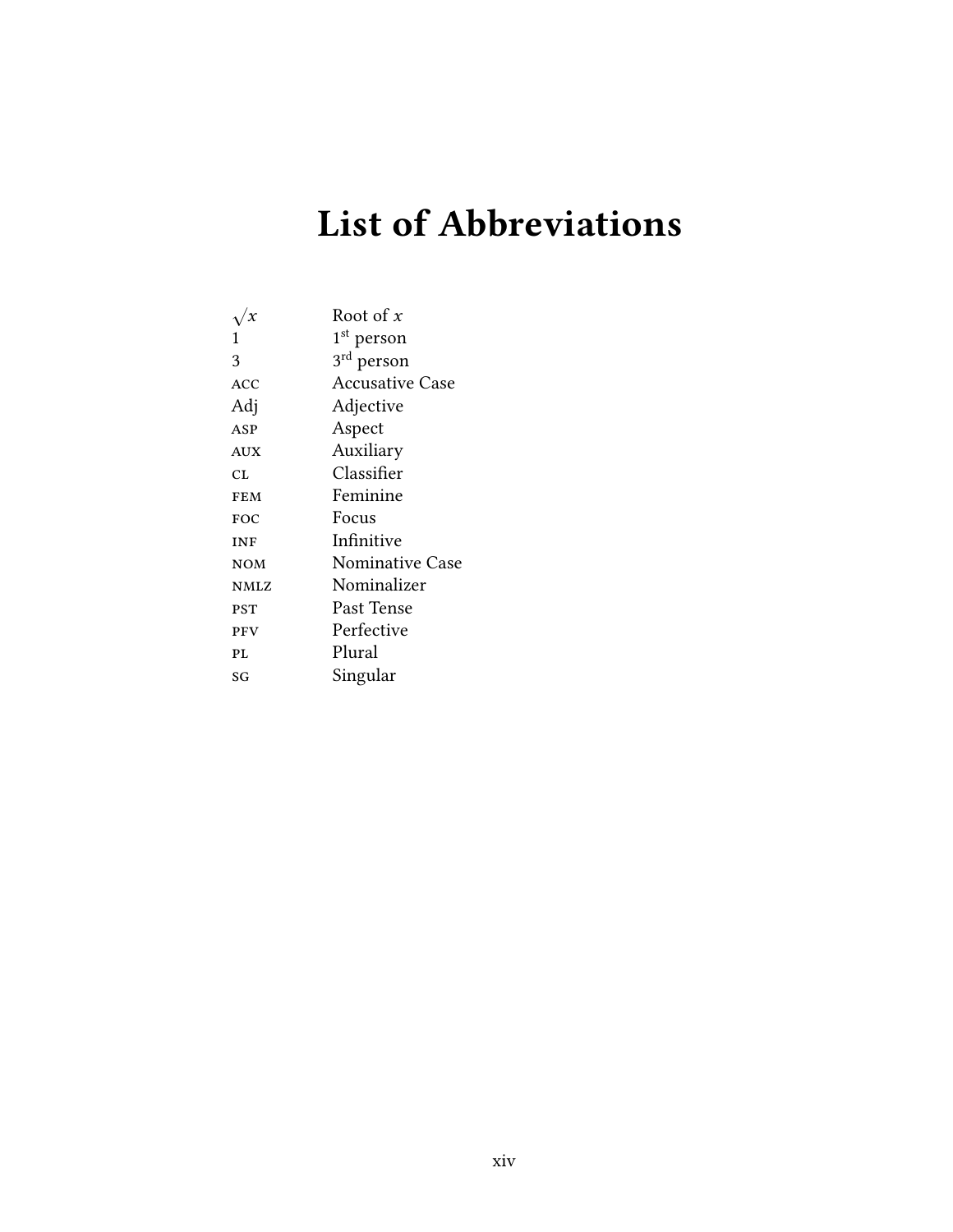## CHAPTER 1

## Introduction

## 1.1 The core of the dissertation

This dissertation focuses on the phonetic realization of a moved item. Specifically, this dissertation aims at answering the question in (1) by providing a linearization process that yields the correct phonetic realization of a moved item.

(1) What determines whether a moved item gets pronounced in only one of its positions or in multiple positions?

For instance, in the English example (2), the auxiliary verb *can* undergoes T $^0$ -to-C $^0$ movement and occupies both the T<sup>0</sup> and C<sup>0</sup> position but it is only pronounced in the C<sup>0</sup> position.

#### (2) T-to-C movement

a. Can she run? ↑ b. \*Can she can run?  $\uparrow$ **Contract Contract** 

However, in some cases, a moved item is pronounced multiple times. An example is shown in (3), where the participle chi-guo 'eaten' moves but it must be pronounced twice.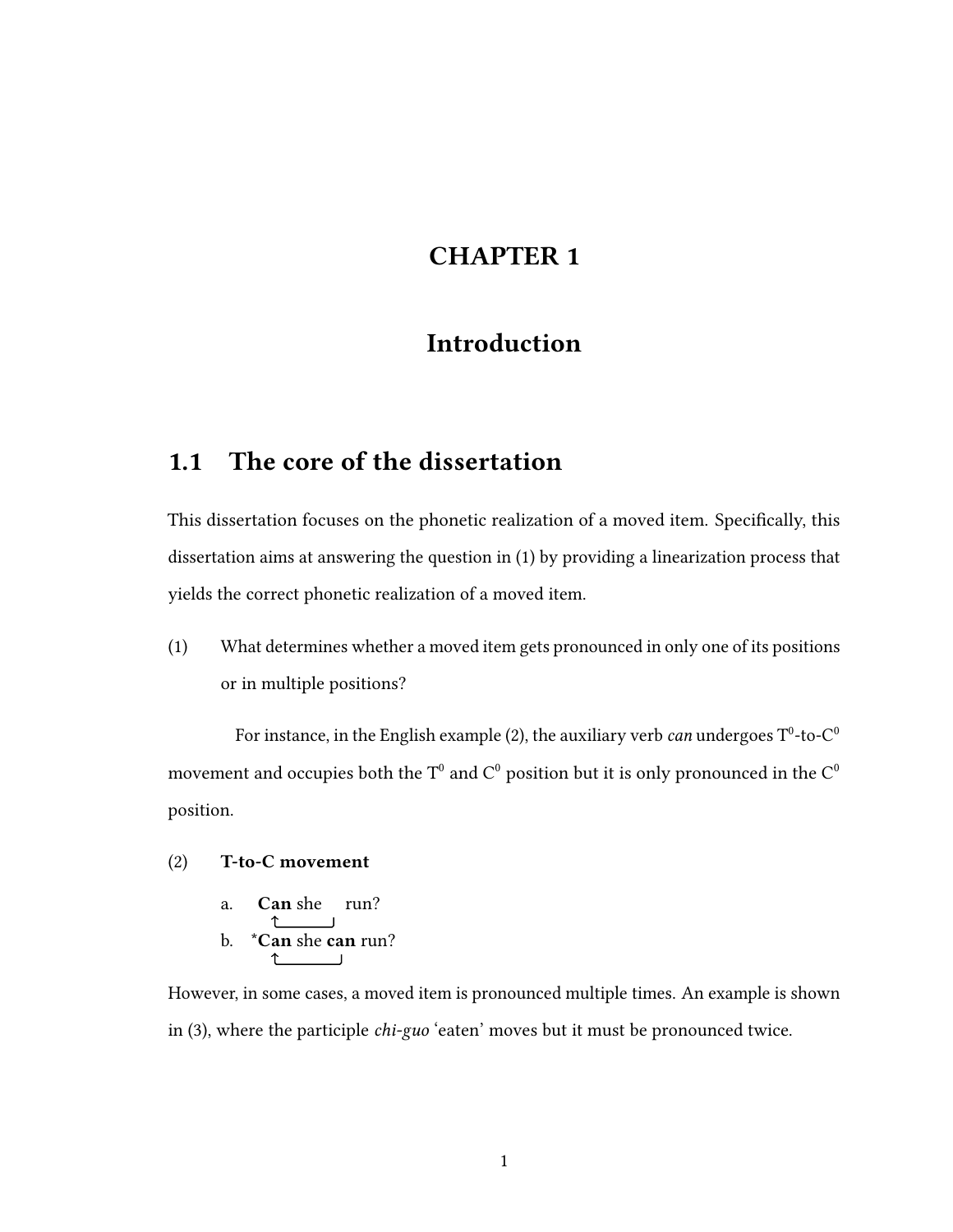#### (3) Mandarin verb-doubling

a. **chi-guo**, Lili dique meiyou **chi-guo** bale. eat-asp Lili indeed not eat-asp Guava

'As for having eaten, Lili indeed hasn't eaten Guava (but she has seen it before).'

b. \* **chi-guo**. Lili dique meiyou bale. eat-asp Lili indeed not Guava ↥

> Intended: 'As for having eaten, Lili indeed hasn't eaten Guava (but she has seen it before).'

Focusing on verb movement, in addition to the  $T^0$ -to- $C^0$  movement example in (2), there are also other verb movement cases where the verb is only pronounced once. For instance,  $V^0$ -to-v $^0$  movement in English (4)<sup>1</sup>, and v $^0$ -to-T $^0$  movement in Hebrew (5). Note that these examples are normally referred to as "short/local" head movement.<sup>2</sup>

- (4) a. Can she see it?
	-
- b. CP  $TP<sub>2</sub>$  $TP<sub>1</sub>$ vP VP  $DP<sub>1</sub>$ it  $V_1$  $\mathbf{0}$ v  $V^0$   $V^0$  $\overline{0}$ see  $DP<sub>2</sub>$ she  $C_1^{\,0}$  $T^0$   $C^0$  $T^0$ can

<sup>&</sup>lt;sup>1</sup>Regarding the arguments for  $V^0$ -to- $v^0$  movement in English, please see Beck and Johnson (2004), Bale (2005) and Johnson (2018).

<sup>&</sup>lt;sup>2</sup>Following Pollock (1989), I assume that all head movements are adjunction.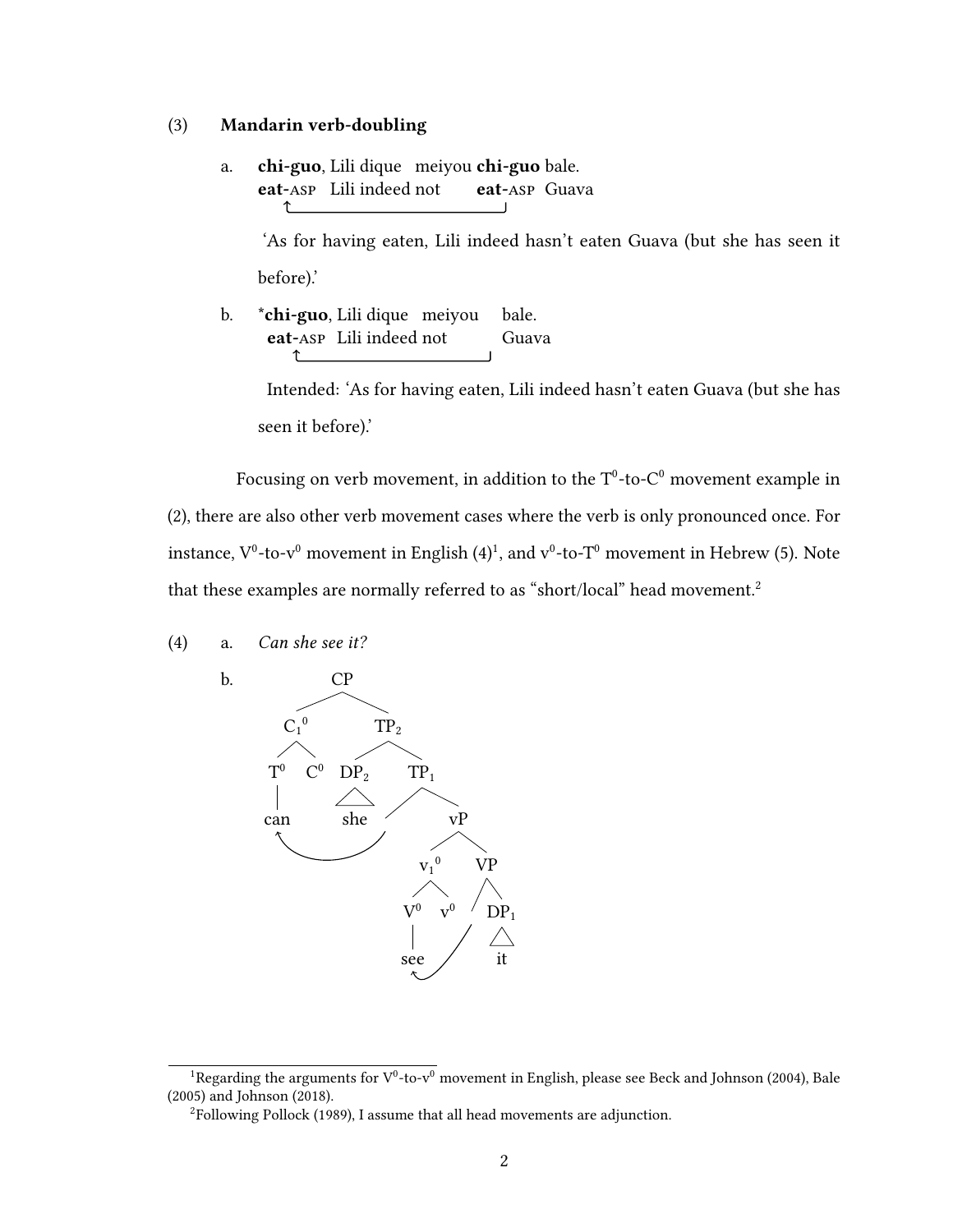#### (5) a. Hebrew

Dani menasek lif'amim et dina Dani kisses sometimes acc Dina 'Dani kisses Dina sometimes.' (Doron 1999: 126, ex.3(a))

b.  $TP<sub>2</sub>$  $TP_1$ vP vP VP  $DP<sub>1</sub>$ Dina AdvP sometimes  $T_1^{\,0}$  $T<sup>0</sup>$  $v_1^0$   $T^0$ v  $V^0$   $V^0$ kiss  $DP<sub>2</sub>$ Dani

For cases where the moved verb is pronounced multiple times, in addition to the Mandarin example in (3), another example is the  $Asp^0$ -to-Top $^0$  movement in Yiddish (6), where the participle gegessen 'eaten' is pronounced twice. In fact, these cases are normally referred to as verb-doubling, and are found in Yiddish (DavisPrince 1986, Cable 2004), Hebrew (Landau 2006), Vata (Koopman 1986), Mandarin (Cheng 2013), among other languages. It has been argued in the literature (cf. Koopman (1984), Nunes (2004), Landau (2006) among others) that these verb-doubling cases involve "long/non-local" movement.

- (6) Yiddish
	- a. Gegessen, hot Maks gegessen fish eaten has Max eaten fish 'As for having eaten, Max has eaten fish.'  $(Cable 2004: 2, ex. 2(a))$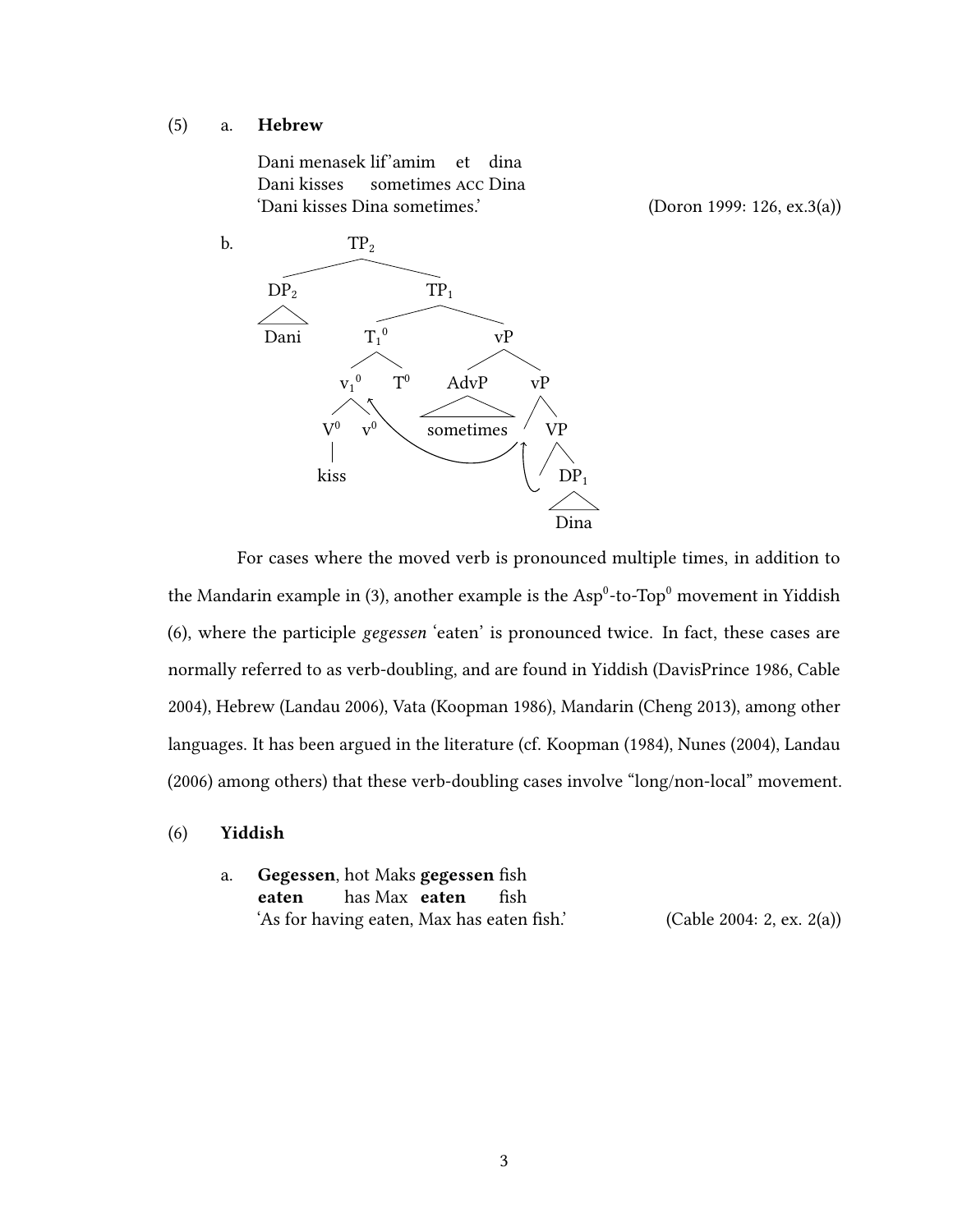

As for VP movement, in some cases, the moved VP is pronounced once. An example is VP-fronting in English (7). I assume in this case that VP moves in a one fell swoop fashion.<sup>3</sup>

4

<sup>&</sup>lt;sup>3</sup>For ease of presentation, I ignore the vP layer in this example and also in the next Mandarin example in (8b), which does not affect the analysis.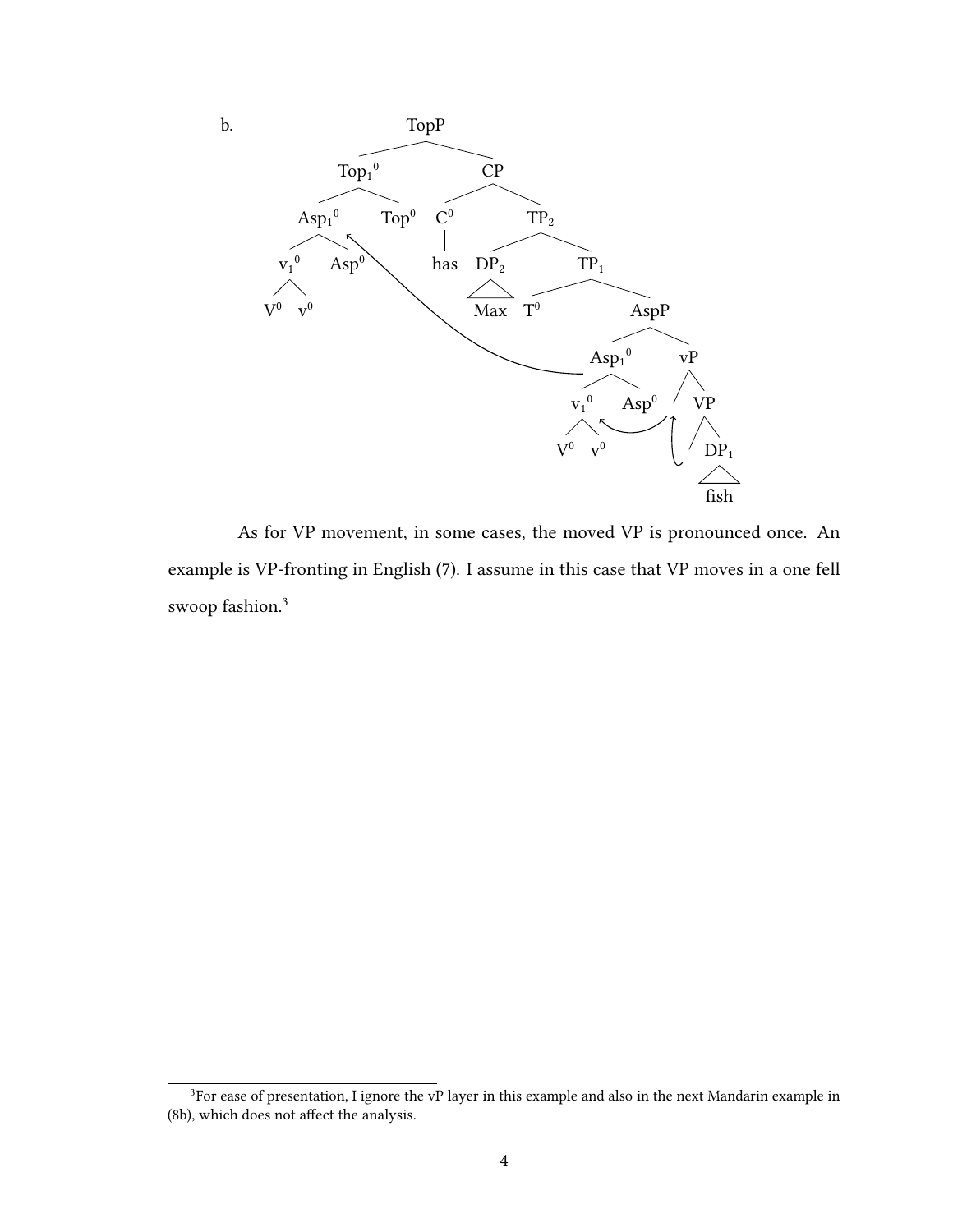(7) a. Eaten Guava, Lily indeed has not.



However, there are also cases where a VP is pronounced multiple times, which is shown in (8), where chi-guo bale 'eaten Guava' is pronounced twice. I propose that in such cases, VP moves in a way that contains multiple steps, the structure of which is shown in  $(8b).<sup>4</sup>$ 

#### (8) a. Mandarin

Chi-guo bale. Lili dique mei chi-guo bale eat-Asp Guava Lili indeed not eat-Asp Guava 'As for having eaten Guava before, Lili indeed hasn't eaten Guava before.'

<sup>4</sup>Reasons for projecting the empty CP layer are discussed in Chapter 6.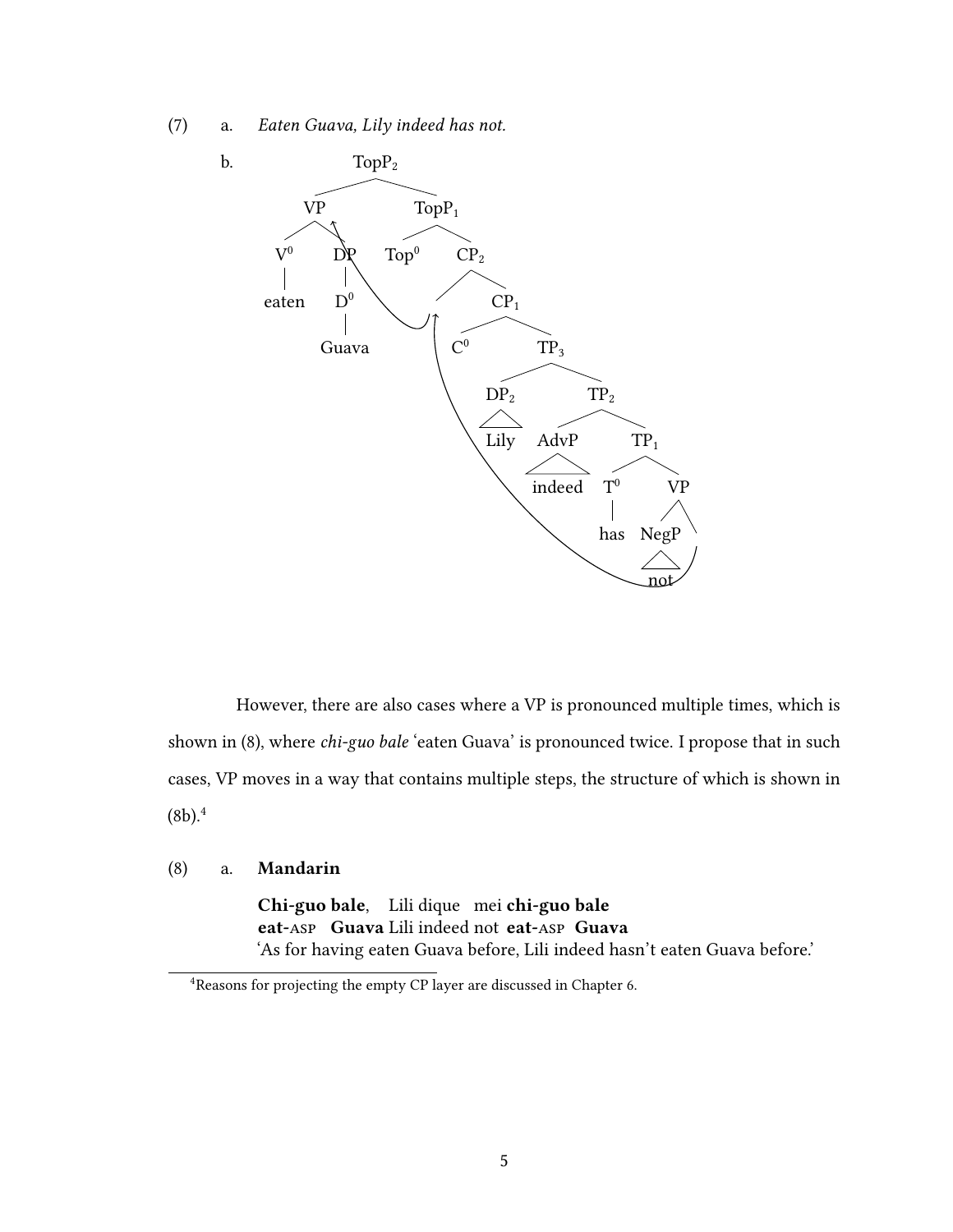

Based on my research on the verb movement cases, there seems to be an observation, which is stated in (9).

(9) It seems that multiple pronunciations of a moved verb can occur in a long distance/nonlocal movement, for instance, topicalization movement, as in (6); and a single pronunciation of a moved verb tends to occur in a short distance/local movement, for instance,  $T^0$ -to- $C^0$  movement, as in (4).

I suggest that the seemingly "long distance/non-local" topicalization verb movement can be a case of movement in (10), while the seemingly "short distance/local"  $T^0$ -to- $C^0$  movement,  $V^0$ -to-v<sup>0</sup> movement, etc. are cases of movement in (11). In addition, I suggest that the one fell swoop topicalization VP movement, as in (8), is also a case of movement in (10), while the movement that consists of multiple steps, as in (7), is also a case of movement in (11).

 $(10)$  Movement that happens across different spell-out domains via non-initial positions in the spell-out domains

6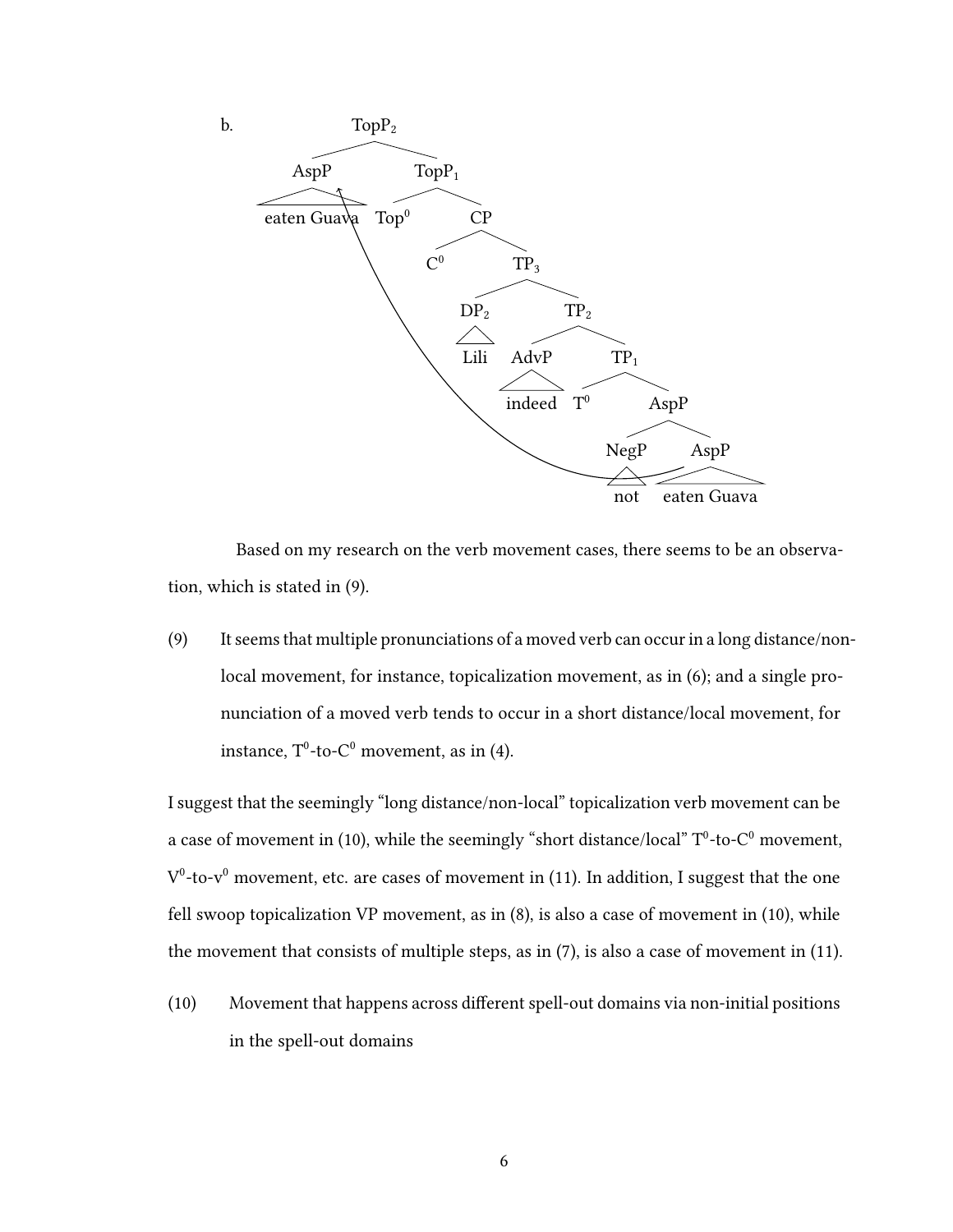$(11)$  Movement that happens in the same spell-out domain or across different spell-out domains via the initial positions in the spell-out domains

I propose that if a  $V(P)$  moves in the way defined in (10), the moved verb will be pronounced multiple times, and the moved VP can be pronounced multiple times under certain circumstances<sup>5</sup> or will lead the linearization to crash; and if a  $V(P)$  moves in the way defined in (11), it will be pronounced once. Thus, a brief answer for the question in (1) is presented in (12).

(12) Multiple Spell-out is prevented except when an item moves across a Spell-out domain via a non-initial position (10), where Spell-out domain is defined in (13).

#### (13) Spell-out domain

Spell-out domain refers to the constituents that are mapped by Spell-out, where Spell-out refers to the mapping between syntax and phonology.

Fox and Pesetsky (2005)

Crucially, in this dissertation, I propose a linearization process that aims at deriving  $(12)$ . To be more specific, following Kusmer  $(2019)$ , I assume that the basic linearization process contains Candidates Generator G, which generates a set of precedence relations, and Constraints, which pick the right subset from G. I propose an Ordering Deletion rule that gets rid of redundant precedence relations and a Set-to-String algorithm that turns a set of precedence relations into a string. Furthermore, I adopt the idea from Fox and Pesetsky (2005) that linearization of precedence relations is implemented in a cyclic way. Finally, in my analysis, I employ the idea behind Nunes (2004)'s morphological reanalysis that a higher level node can be linearized instead of the nodes it contains in some cases, though morphological reanalysis is not adopted in my analysis.

In addition, the linearization process proposed in this dissertation unifies the explanation for V-doubling and VP-doubling. First, for both V-doubling and VP-doubling,

<sup>5</sup>Details about the circumstances will be discussed in chapter 4.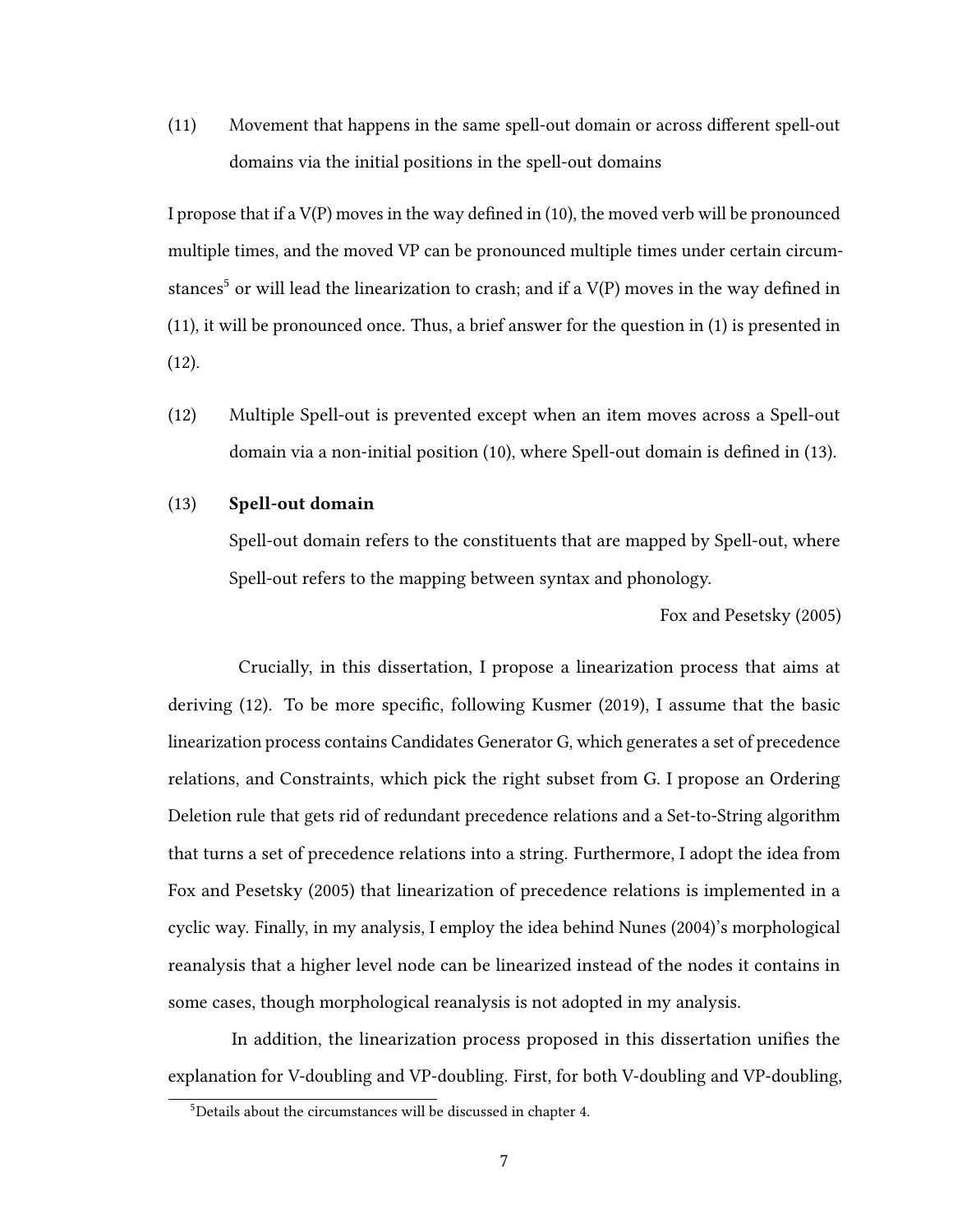the linearization process takes a set of ordering statements and yields a string, which eventually becomes the output of PF after lexical insertion. The only difference is that for V-doubling, the ordering statements are between words (i.e.,  $X^0$ s) but for VP-doubling, the ordering statements are not only between words but also between words and strings (i.e., XPs). In other words, for VP-doubling, the linearization process first forms a string out of a subset of the ordering statements and this string eventually becomes part of the final string; while for V-doubling, the linearization process forms the final string without first forming any sub-strings. A more detailed discussion about the linearization process is presented in chapter 4. In addition, the source of doubling for both V-doubling and VP-doubling comes from a higher node of the moved item(s) participating in the linearization process. To be more specific, for V-doubling, the higher node dominating all the terminal node(s) in a moved verb (i.e., the complex verb node formed by moved verb(s)) participates in the linearization; and for VP-doubling, the higher node dominating all the terminal nodes in a moved verb phrase (i.e., the phrase-level node) participates in the linearization process. A more detailed illustration of the linearization of  $V(P)$ -doubling cases is in chapter 6.

Note that there are other movement cases, where the moved items are of different categories from the V(P) movement examples that I have shown so far. For instance, DP movement and PP movement. Similar to V(P) movement, there are cases where a moved DP or PP is pronounced once. An English example for DP movement is shown in (14), where the DP dumplings can only be pronounced once. An English example for PP movement is shown in (15), where the PP to whom can only be pronounced once. This kind of case is briefly discussed in chapter 5.

(14) a. Dumplings she ate. b. \*Dumplings she dumplings ate. (15) a. To whom does she give the book ? b. \***To whom** does she give the book to whom?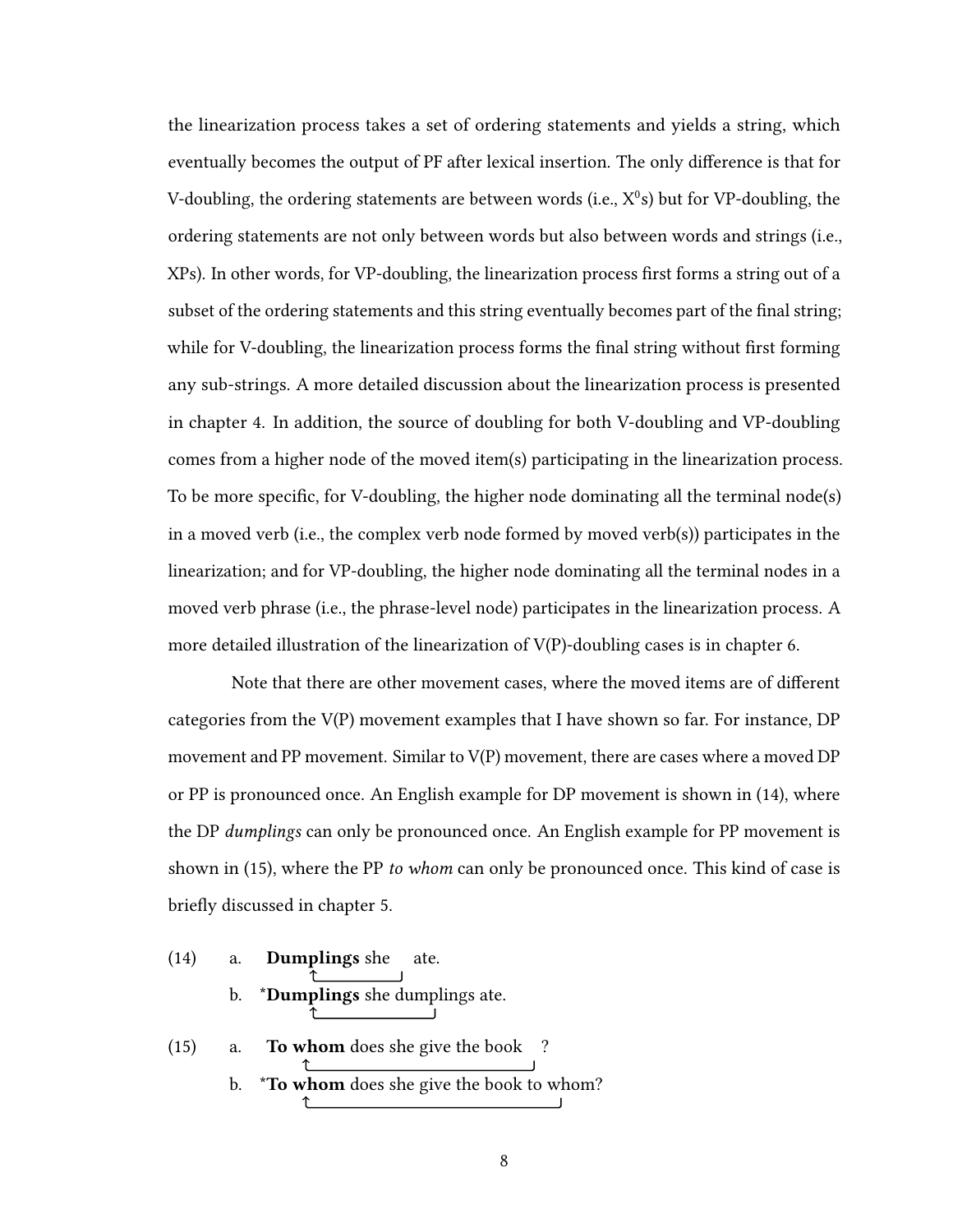However, different from  $V(P)$  movement, there do not seem to be cases where the moved DP or PP is fully pronounced multiple times. To be more specific, for cases where a DP seems to be pronounced multiple times, it is pronounced as a resumptive pronoun in one of its positions. An example is shown in (16). It is argued in Sichel (2014) that in (16), the DP ha-iša 'the woman' and the pronoun ota 'her' in the direct object position form a movement chain.

 $(16)$  dani yimca et [ha-iša<sub>1</sub> Dani will.find Acc the-woman that-he searches her še-hu mexapes **ota**<sub>1</sub> 'Dani will find the woman he is looking for.' (Sichel 2014: 659, ex. 3(b))

Due to the fact that a moved DP/PP does not seem to be fully pronounced multiple times, I assume in this dissertation that the multiple pronunciations of a moved DP/PP (i.e., cases involving resumptive pronouns) should be treated differently from multiple pronunciations of V(P), and I do not present an analysis for the multiple pronunciations of DP/PP in this dissertation.

# 1.2 The theoretical background of linearization and a preview for the analysis

Before going into the details of the theoretical background of linearization, I start with the question in (17).

(17) Why is linearization needed?

Hornstein et al. (2005) argues that linearization is needed because phrase markers are two-dimensional but after phrase markers are sent to PF, the output of PF needs to be manipulated by the Articulatory-Perceptual (A–P) system, which requires the output of PF to be one-dimensional. To be more specific, phrase markers are two-dimensional in the sense that their lexical items are organized in terms of the sisterhood (i.e., breadth) and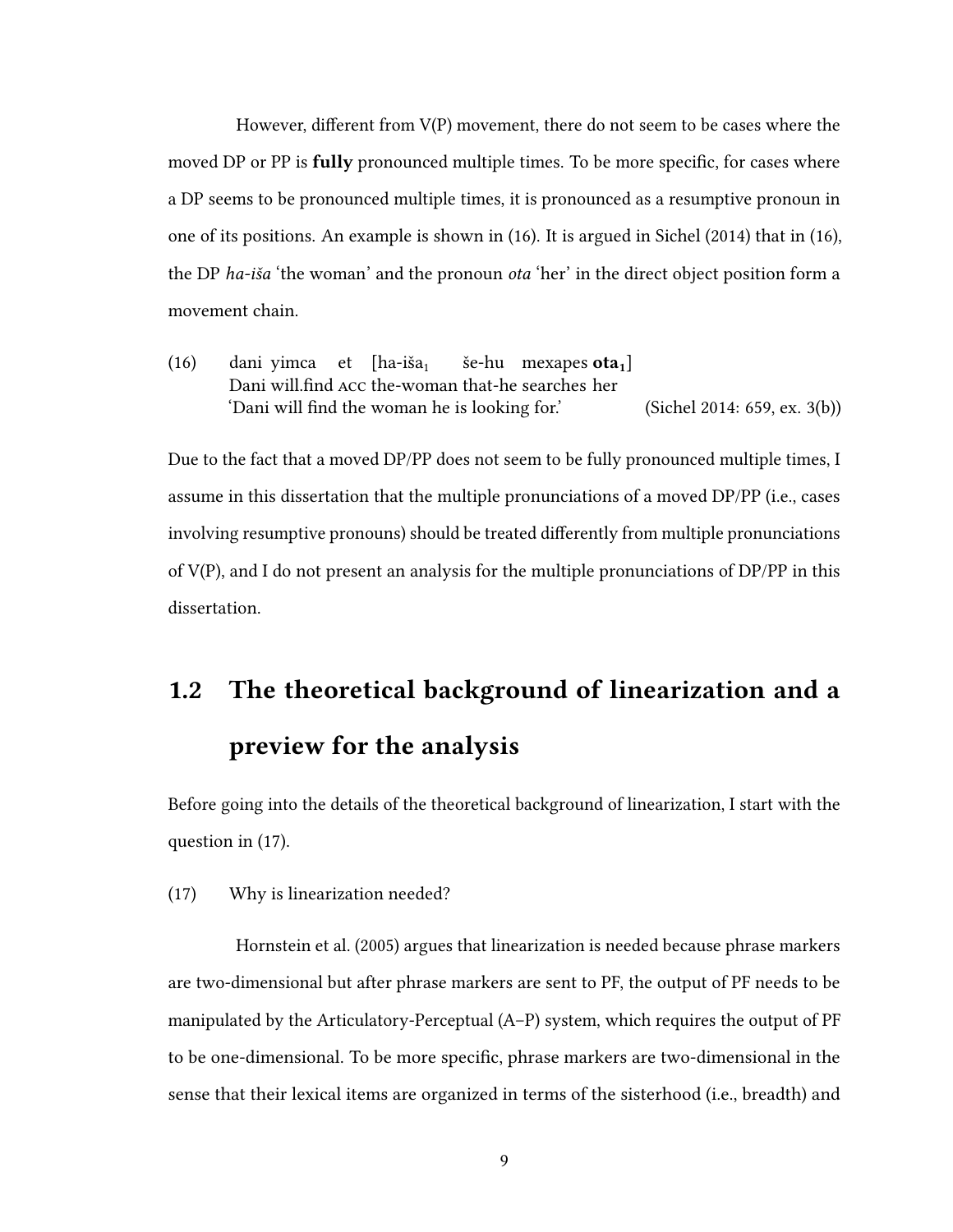the dominance (i.e., depth) relation; however, the output of PF has to be one-dimensional (i.e., the output of PF has to be a string of sounds or signs) because the output of PF will be manipulated by the Articulatory-Perceptual (A–P) system, where the vocal apparatus can only produce words in a linear, one-dimensional order. Thus, a process is needed to reduce the dimension of the two-dimensional phrase markers to be a one-dimensional string so that the output of PF can eventually be manipulated by the A–P system.

Another claim can be found in Fukui and Takano (1998) that syntactic structures do not provide any information about the linear order of the nodes. This claim follows Chomsky (1995)'s discussion about bare phrase structure, which states that syntactic derivations only need Merge and Move ("remerge") and the syntactic trees do not have any information about linearization. To be more specific, Chomsky (1995) argues that linearization is a PF phenomenon given that there is no clear evidence showing that LF needs information about order.

As a quick summary, either from the view that phrase markers are two dimensional and their dimension needs reducing for them to be uttered, or from the view that syntactic structures do not provide any information about linear order, linearization is needed to order syntactic structures. Now, the question is:

#### (18) What should be included in linearization?

Under the traditional Government and Binding approach, linearization contains directionality parameters, which specify the order between heads and complements, as well as the order between specifiers and the rest of the phrase for a given structure (cf. Chomsky (1981), Stowell (1981), Koopman (1984), and Travis (1984)). In this way, from the perspective of Hornstein et al. (2005), linearization adds precedence relations to a two-dimensional structure, where precedence relations are one-dimensional (i.e., if  $\alpha$ precedes  $β$ ,  $α$  is pronounced before  $β$ ). From the perspective of Fukui and Takano (1998), directionality parameters specify the precedence relations for the unordered structures.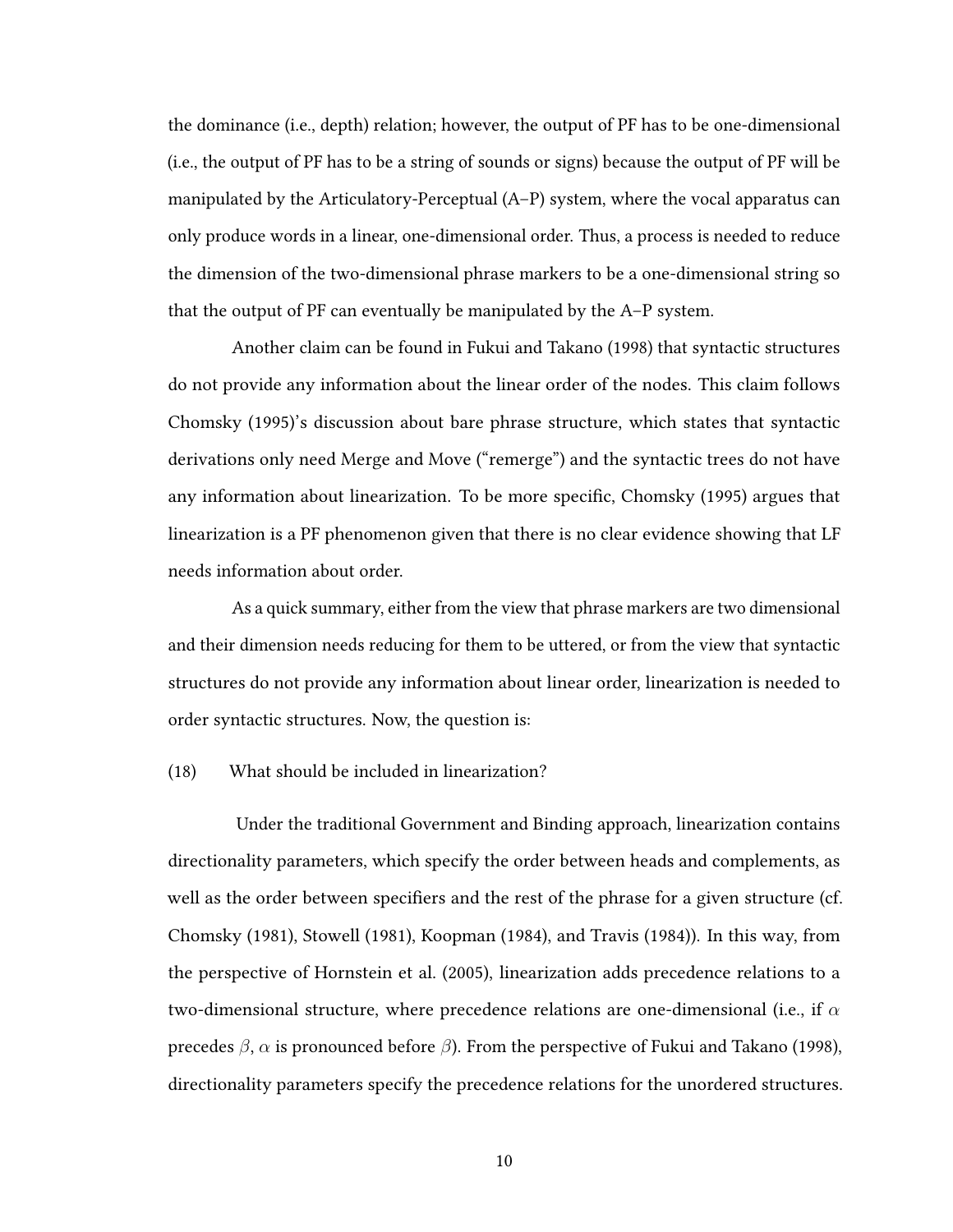For instance, to explain the difference between (19a) and (19b) that the verb precedes the object in English but the verb follows the object in Japanese, the directionality parameters approach states that English is set to have a VO order following the option in (20a) and Japanese is set to have a OV order following the option in (20b), where the verb is X and the object is Compl. Thus, the cross-linguistic variation of word order is captured by the directionality parameters in (20) and the ones in (21), where the order of head and complement is specified either as  $(20a)$  or  $(20b)$ , and the order of specifier and the rest of the phrase is specified either as  $(21a)$  or  $(21b)$  for a given structure established by the X'-Theory.

- (19) a. Norbert  $[\gamma_P]$  ate bagels].
	- b. Japanese

Jiro-ga [<sub>VP</sub> sushi-o Jiro-nom sushi-acc ate tabeta]. 'Jiro ate sushi.' (Hornstein et al 2005: 218, ex. 1 & 2)

- (20) a.  $X' \rightarrow X$  Compl
	- b.  $X' \rightarrow$  Compl X

(Hornstein et al 2005: 220, ex. 3)

(21) a.  $XP \rightarrow Spec X'$ b.  $XP \rightarrow X'$  Spec

(Hornstein et al 2005: 220, ex. 4)

In a later approach by Kayne (1994), linearization still involves generating precedence relations; however, the precedence relations are not added to a given structure by specifying the parameters but are established by the syntactic relations (i.e., asymmetric c-command relations) in a syntactic structure under the X'-Theory. For instance, in (22),  $V^0$  asymmetrically c-commands  $D^0$  (i.e.,  $V^0$  c-commands  $D^0$  but  $D^0$  does not c-command  $V^0$ ), so according to Kayne (1994)'s LCA, see precedes *it*. A more detailed review of Kayne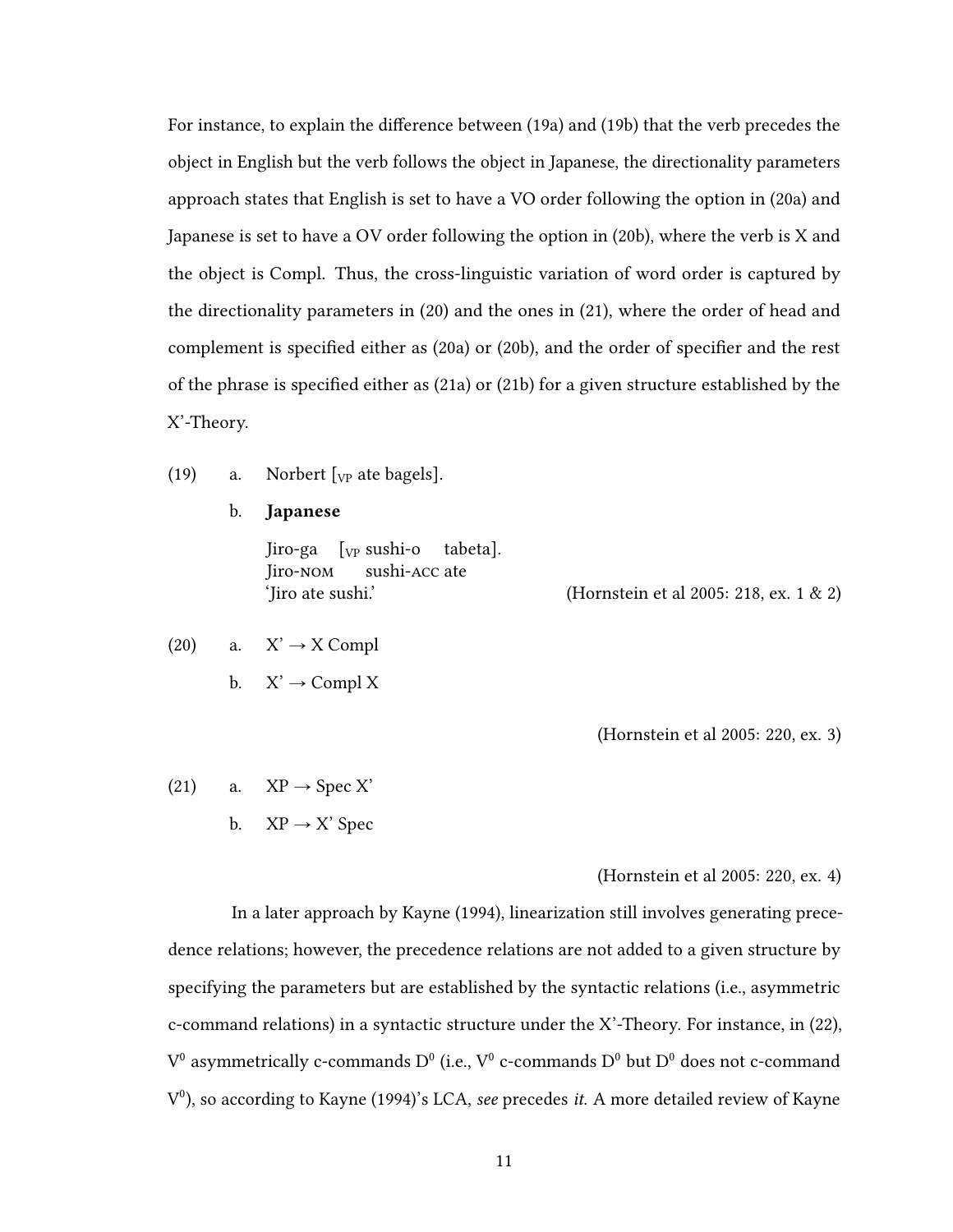(1994)'s Linear Correspondence Axiom (LCA) is in chapter 3 and it is discussed under the bare phrase structure theory.



Regardless of what is encoded in linearization, being either directionality parameters or LCA, both approaches involve adding or generating precedence relations, which for Hornstein et al. (2005) enable the two-dimensional phrase markers to be manipulated by the A–P system as a one-dimensional object, or for Fukui and Takano (1998) provide linearization information at PF.

In this dissertation, I also adopt the idea that precedence relations are needed in linearization. In fact, later on, when I introduce cyclic linearization of Fox and Pesetsky (2005) in chapter 5, it can be seen that cyclic linearization also depends heavily on information about precedence relations. Note that despite both the directionality parameters approach and LCA involving precedence relation, they do differ in the specific content of precedence relations. In the earlier approaches, (20) and (21) are used to specify the precedence relations; however, precedence relations do not seem to be defined very clearly. For instance, since English is set to have the parameter in (20a), in structure (23), see is the head and the book is the complement and head should precede its complement, but what does it mean by see preceding the book? One can imagine two situations in (24).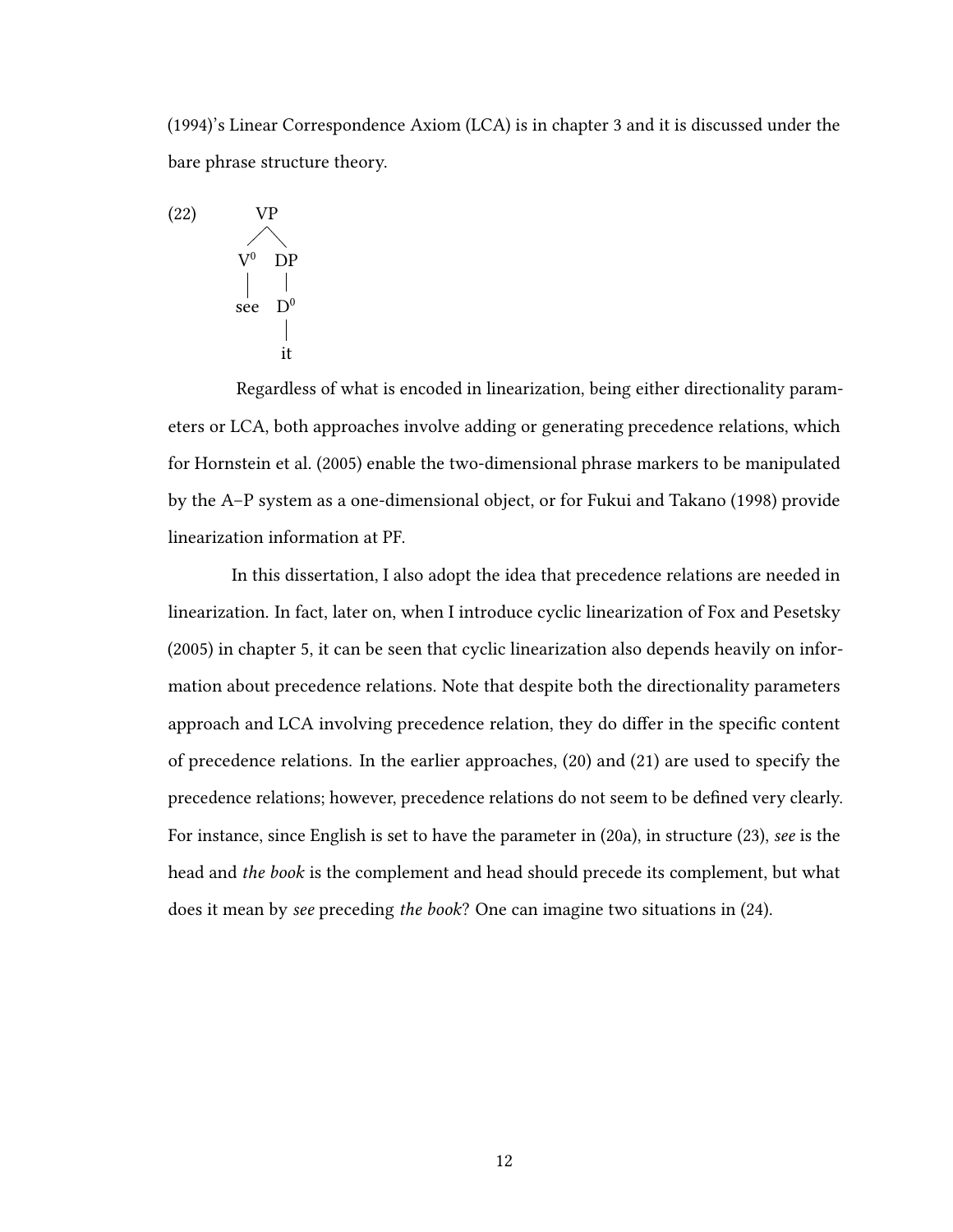

- (24) a. see precedes the, see follows book
	- b. see precedes the, see precedes book

When one says head precedes complement, one means (24b), but the head-complement parameter statement in (20a) does not explicitly state (24b). Thus, in order to be explicit and specific about the ordering between lexical items, one needs a set of precedence relations that specify the ordering relations between lexical items. For instance, there should be a set of precedence relations that states see precedes the, see precedes book and the precedes book. In fact, this is what is implemented in Kayne (1994) and in this dissertation, I follow Kayne (1994) and include such sets of explicit and specific precedence relations in linearization.

Now that I have presented that linearization needs not only precedence relations, but a set of precedence relations that specify the ordering relations between items, the question is:

(25) What properties should a set of precedence relations have?

Kayne (1994) proposes that the linearization of lexical items should subject to the following conditions:

- (26) a. All vocabulary items in the phrase marker  $p$  must be in the linearization of  $p$ . (Totality)
	- b. For all vocabulary items, a and b in  $p$ , the linearization of  $p$  cannot include both  $a < b$  and  $b < a$ . (Antisymmetry)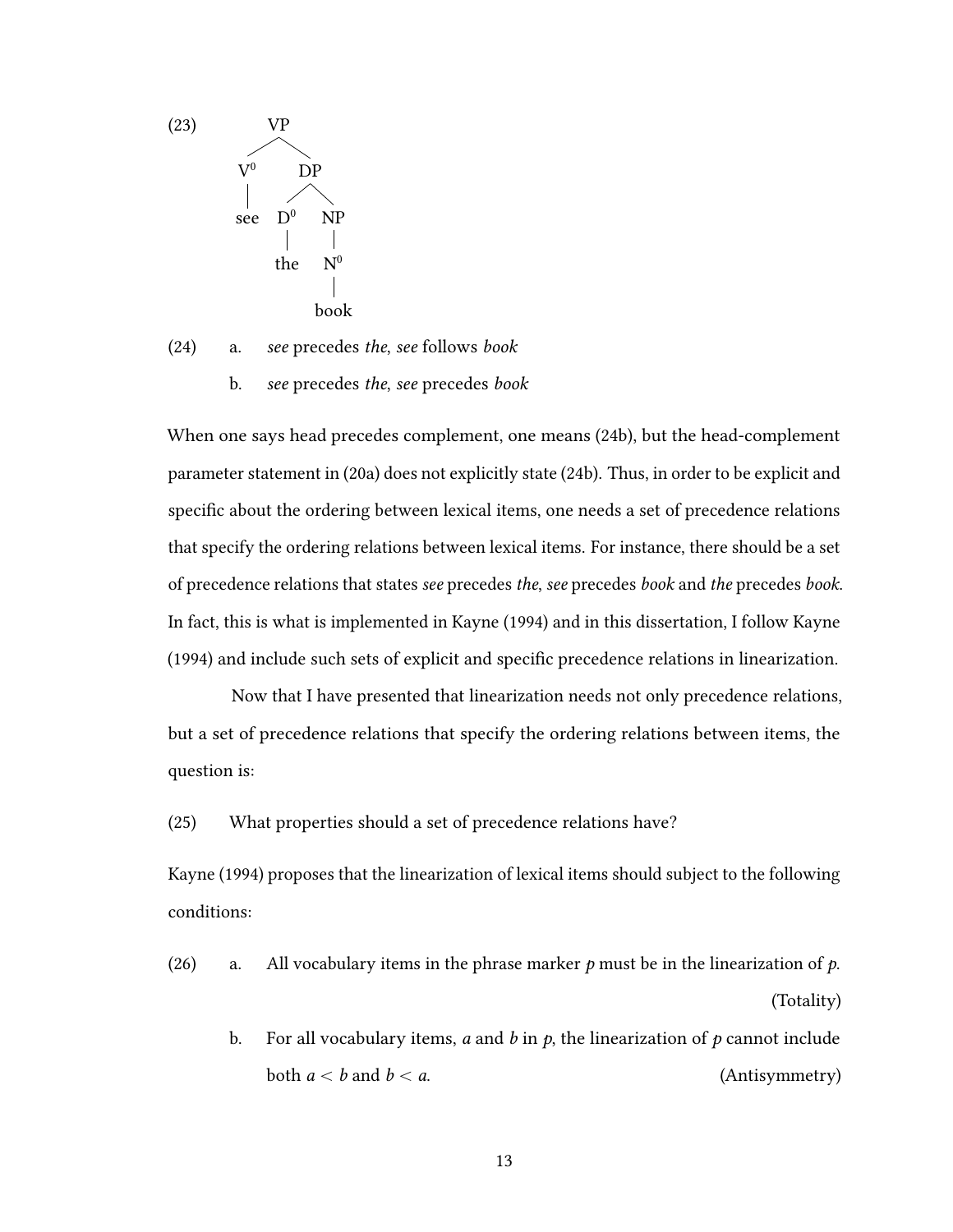c. For all vocabulary items, a, b, c in p, if the linearization of p includes  $a < b$ and  $b < c$  then it must include  $a < c$ . (Transitivity)

In this dissertation, following Kayne (1994), I adopt the view that a linearization of items should have the Totality and Antisymmetry property, and in addition, I follow Partee, ter Meulen and Wall (1990), and adopt the view that a linearization of items should also have the Anti-reflexivity property  $-$  to put it simply, an item cannot be ordered relative to itself. Now that the properties of a set of precedence relations are determined, the question is:

(27) How is a set of precedence relations generated?

Although linearization in this dissertation has the same goal of restricting the precedence relations as Kayne (1994)'s LCA, different from Kayne (1994)'s LCA, I follow Kusmer (2019) and adopt the view that linearization process contains the Candidates Generator G and the Constraints, which generate all possible precedence relations but rule out the illegitimate ones. Regarding the Constraints, I adapt the Totality Constraint and the Asymmetry Constraint, from Kayne (1994), the Anti-reflexivity Constraint from Partee, ter Meulen and Wall (1990), and Language Specific Constraints from Wilder (1999) and Kusmer (2019). Note that the Totality Constraint, the Asymmetry Constraint and the Anti-reflexivity Constraint makes sure that the linearization is consistent and the Language Specific Constraints make sure that linearization yields the correct ordering of the items. Details of the constraints are presented in chapter 4. Another difference between Kayne (1994)'s LCA and the linearization in this dissertation is that I follow Halle and Marantz (1993)'s work about distributed morphology, and assume that vocabulary items are inserted after syntax. Thus, in this dissertation, the terminal nodes in syntax are  $X^0$  and not vocabulary items. Instead, they are occupied by the morphemes and features that vocabulary items will appear. Correspondingly, the Candidate Generator and the Constraints work on  $X^0$  nodes. Specifically, I propose that only the highest  $X^0$  nodes can serve as the input for the Candidate Generator, details of which are discussed in chapter 4.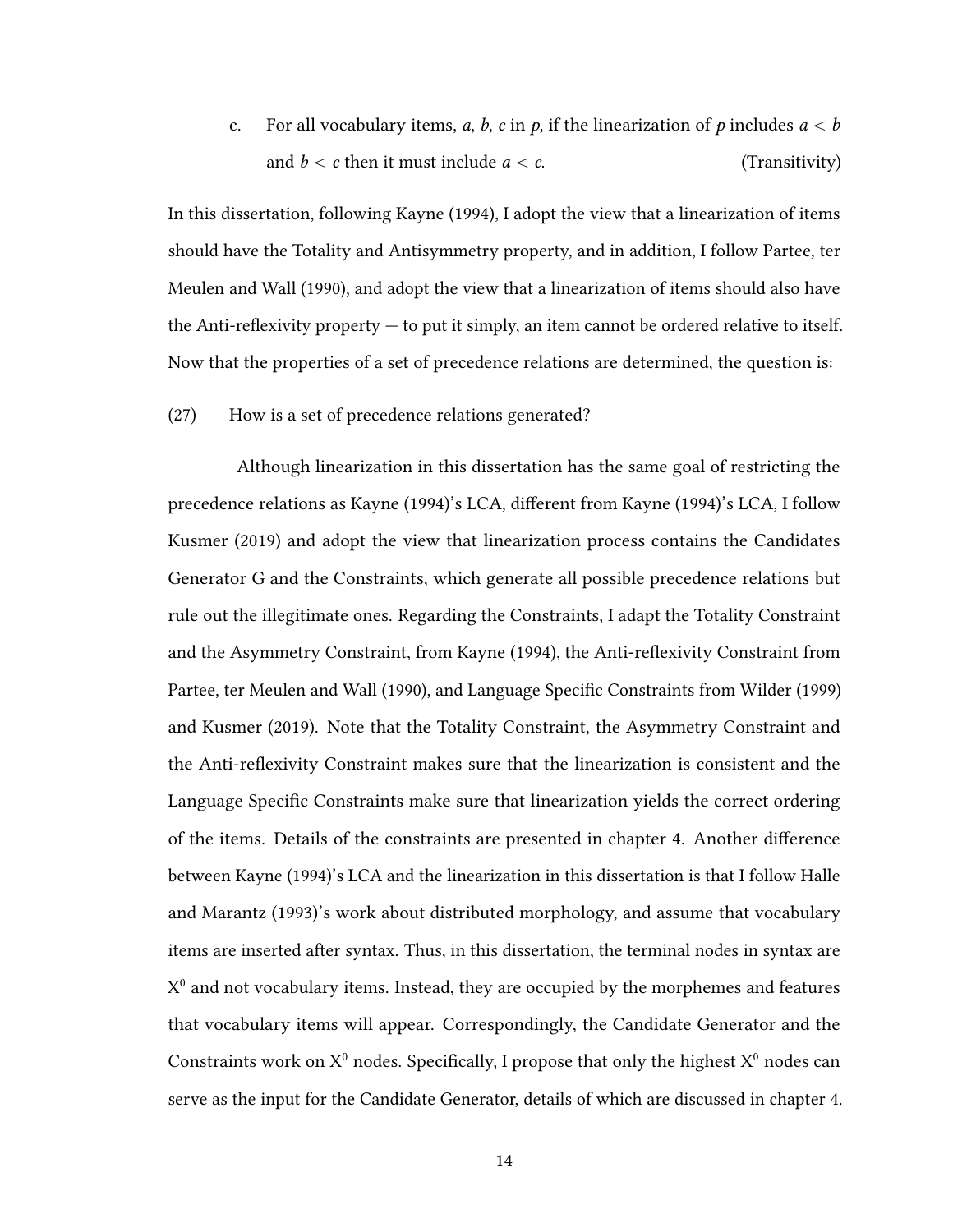As a quick summary, so far, I have discussed that a set of precedence relations is needed in linearization, what properties a set of precedence relations should have, and how the linearization in this dissertation yields such sets of precedence relations. However, I propose that only having precedence relations is not enough; a linguistic representation of a string is also needed in linearization. To be more specific, precedence relations (e.g., A  $<$  B, A  $<$  C, B  $<$  C) should be further mapped to a string of nodes (e.g.,  $<$ <sub>S</sub> ABC  $>$ ), and I propose a detailed Set-to-String algorithm to implement this mapping process.

Evidence motivating the linguistic representation of a string comes from the fact that sometimes, prosodic operations need to look at the beginning and ending of a string. For instance, according to Selkirk (1996), in English, when functional words appear at the end of a phrase, it cannot have the reduced form, examples for which are shown in (28). Since the precedence relations do not, at least directly, provide the information about the boundary of a string, having a linguistic representation of a string at PF in addition to precedence relations is useful.

- (28) a. I don't know where Ray is.  $\lceil rz \rceil * \lceil 2z \rceil * \lceil z \rceil$ 
	- b. I can eat more than Ray **can**. [kæn] \*[kən] \*[kn "  $\overline{1}$

(Selkirk 1996: 200, ex. 27)

Once a string of nodes is formed, lexical items can be inserted and the string of lexical items becomes the output of PF.

Before going to the next section, I use a simple example in (29) to illustrate how the basic linearization process works in this dissertation under the bare phrase structure theory (cf. Chomsky (1995, 2000, 2001)).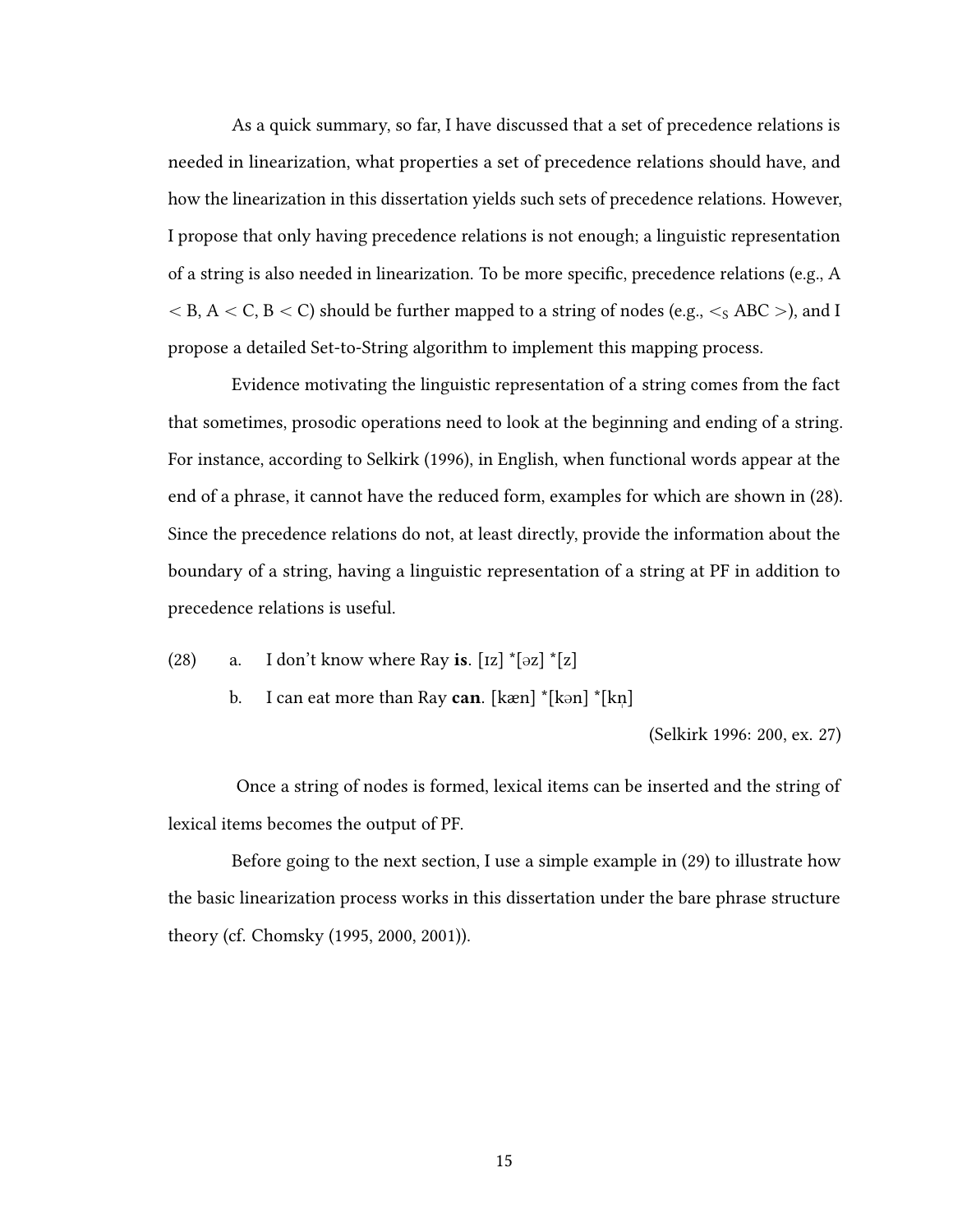

In the first part of the linearization process, following Kusmer (2019), there are candidates Generator G and Constraints, where I propose that only maximal  $X^0$  nodes serve as the input for Candidates Generator G. After imposing Constraints on the sets generated by Candidates Generator G, linearization yields a set of ordered pairs (30), which shows the precedence relations between nodes in that structure (the symbol  $\ll$ " represents "precedes").

$$
(30) \qquad \begin{Bmatrix} D^0 < T^0 & T^0 < V^0 \\ D^0 < V^0 & \end{Bmatrix}
$$

Next, the precedence relations (30) are mapped to a string of nodes (31). This mapping is implemented in by the Set-to-String algorithm that I propose.

$$
(31)\qquad <_S D^0 T^0 V^0 ... >
$$

Finally, following Halle and Marantz (1993)'s work on distributed morphology, I assume that vocabulary items are inserted after syntax. In the proposed linearization process, the last step is to form lexical insertion sites (32) for each node in the string, and vocabulary items are inserted to these sites based on the features encoded in each node, an example of which is shown in (33). In chapter 5, I explain how this basic linearization process work in corporation with Fox and Pesetsky (2005)'s cyclic linearization.<sup>6</sup> Note

<sup>&</sup>lt;sup>6</sup>One question about the architecture of this linearization process is how it deals with post-syntactic operations that rearrange the word order (cf. Embick and Noyer (2001)). One example is Latin conjunction, shown in (i). Embick and Noyer (2001) argues that (i) involves local dislocation, which is a post-syntactic operation, that cliticizes the conjunction  $=que$  to the first syntactic element of the right conjunct (in syntax,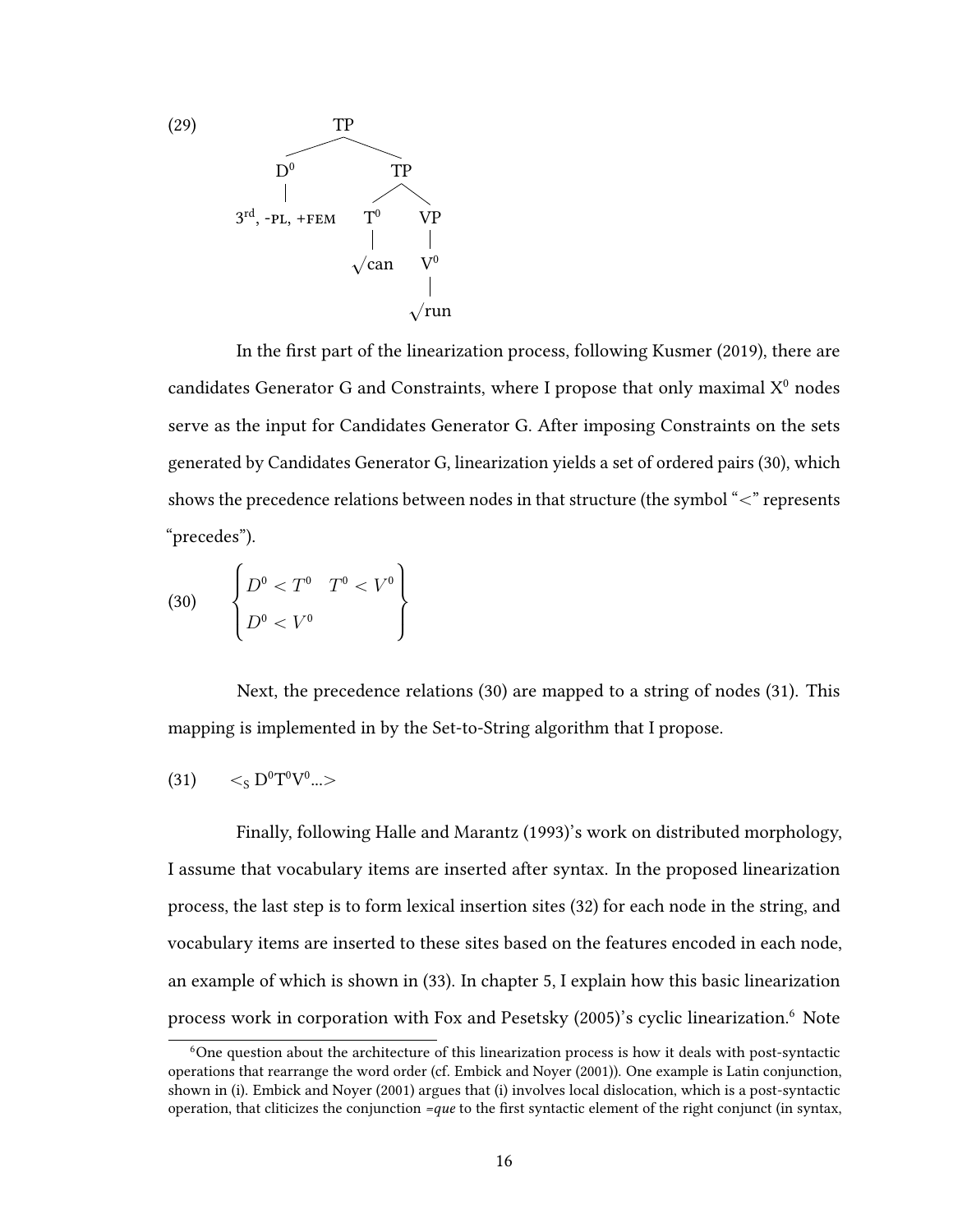that for ease of presentation, I do not show the features of each node in the examples in this dissertation but assume that the features are there and vocabulary items are inserted based on the corresponding features.

- (32)  $\langle 32 \rangle$   $\langle 5 \text{ H} \text{D}^0 \text{H} \text{H} \text{T}^0 \text{H} \text{H} \text{V}^0 \text{H} \dots \rangle$
- (33) she can run

## 1.3 The phonetic realization of a moved item

Movement is a syntactic operation that causes one item to occupy more than one syntactic position, and normally, the moved item is only pronounced once. For instance, in the English example (34) (repeat of example (2)), the auxiliary verb *can* undergoes  $\text{T}^0$ -to-C $^0$ movement and occupies both the T<sup>0</sup> and C<sup>0</sup> position but it is only pronounced in the C<sup>0</sup> position. Another example from English is in (35), where the verb phrase eating apples is topicalized and occupies both the VP position and the topic position but it is only pronounced in its topic position.

#### (34) T-to-C movement

- a. Can she run? b. \*Can she can run?
	-

- (i) a. boni pueri bonae=que puellae good boys good=and girls 'good boys and good girls'
	- b. Syntax: [[boni pueri] que [bonae puellae]]
	- c. PF: [[boni pueri] [bonae=que puellae]]

the conjunct is in between the two constituents but at PF it is cliticized to the first syntactic element of the right conjunct by local dislocation). I will not go into the details of how to solve this problem but I suggest that following Kusmer (2019), it might be possible that local dislocation could be dealt with by adding more constraints on the set of precedence relations in addition to the constraints proposed in this dissertation. For instance, for the Latin conjunction case, there can be a constraint stating that the conjunction has to follow the first syntactic element but precede the rest of the elements of the right conjunct.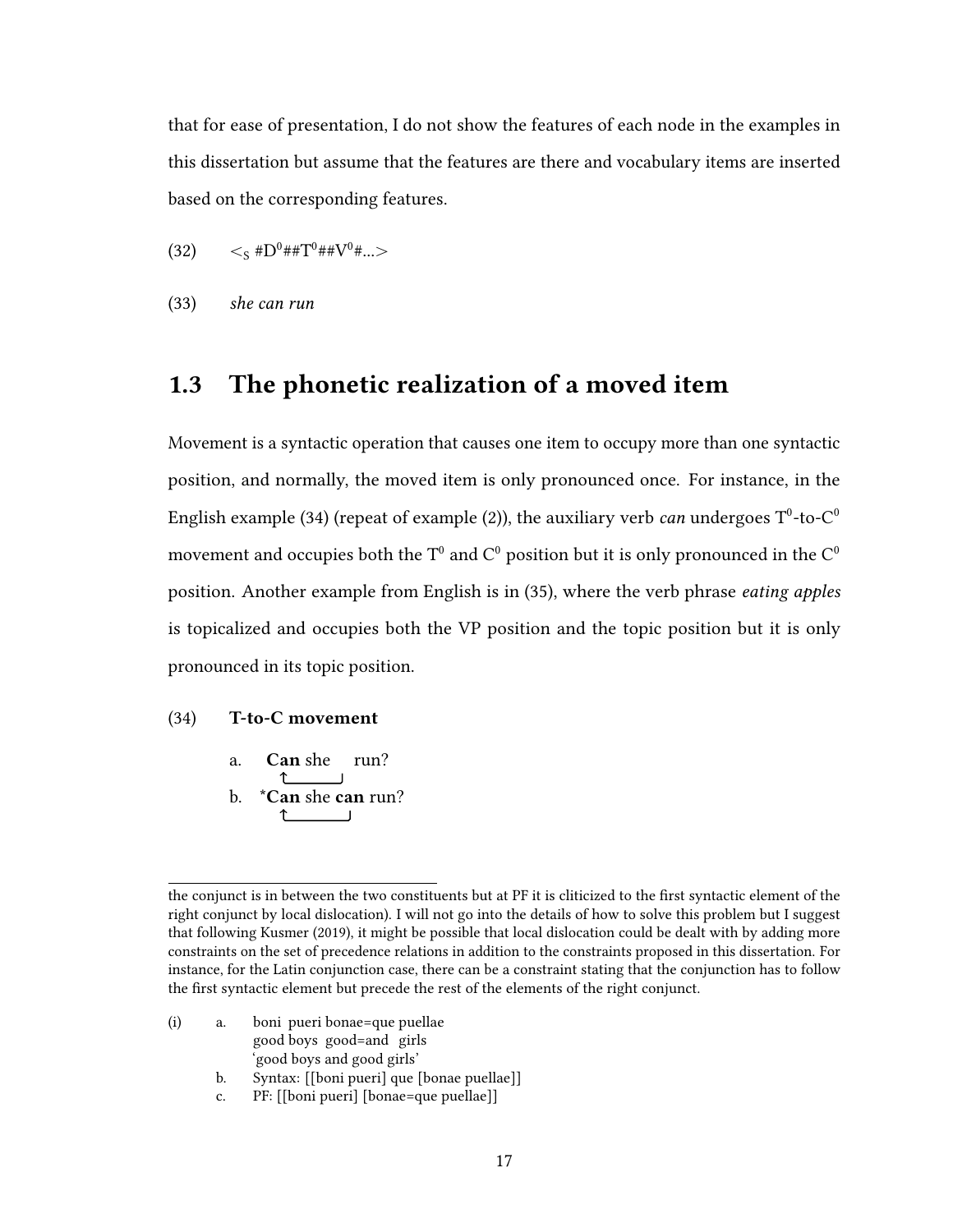#### (35) Topicalization

- a. Eating apples, I like
- b. \*Eating apples, I like eating apples.

Take the English sentence in (2) as an example. Before movement, the structure of the example is shown in  $1^7$ . Under the copy theory of movement (cf. Chomsky (1993), Nunes (2004) among othters), a copy of  $T^0$  is made 2: and then  $T^0$  and  $C^0$  are merged 3. Finally, the lower copy of  $T^0$  is deleted.

(36)



However, in some cases, a moved item is pronounced multiple times. One of these cases is verb-doubling, which has been argued to be derived by movement, in Yiddish (DavisPrince 1986, Cable 2004), Hebrew (Landau 2006), and Mandarin (Cheng 2013), among other languages. An example of V-doubling is shown in (37), where the participle chi-guo 'eaten' moves but it must be pronounced twice.<sup>8</sup>

<sup>&</sup>lt;sup>7</sup>For ease of presentation, I ignore vP and the base position of the external subject.

<sup>&</sup>lt;sup>8</sup>In this dissertation. I use V-doubling as an umbrella term to refer to  $V^0/v^0/Asp^0$ -doubling.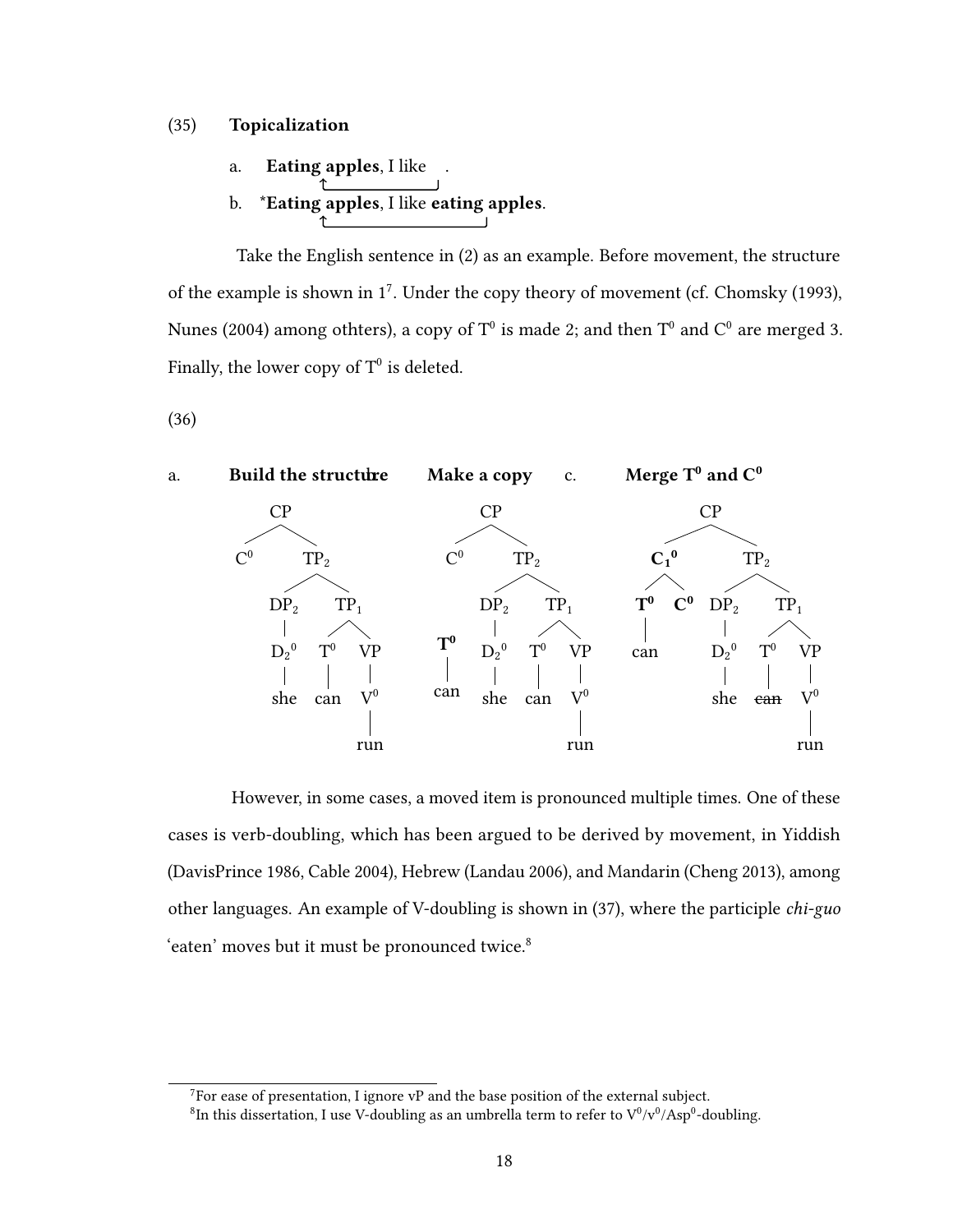#### (37) Mandarin verb-doubling

a. **chi-guo**, Lili dique meiyou **chi-guo** bale. eat-asp Lili indeed not eat-asp Guava  $\uparrow$ 

> 'As for having eaten, Lili indeed hasn't eaten Guava (but she has seen it before).'

b. \* **chi-guo**. Lili dique meiyou bale. eat-asp Lili indeed not Guava ↑

> Intended: 'As for having eaten, Lili indeed hasn't eaten Guava (but she has seen it before).'

Another case, where a moved item is pronounced more than one time, is VP-doubling, which has been argued to be derived by movement, in Yoruba (Manfredi 1993).<sup>9</sup> Later in this dissertation, I provide new data showing that VP-doubling also exists in Mandarin, which is also derived by movement. An example of VP-doubling in Mandarin is shown in  $(38)$ , where the VP can be pronounced once or multiple times.<sup>10</sup>

#### (38) Mandarin VP-doubling

a. Chi-guo bale. Lili dique meiyou chi-guo bale eat-asp Guava Lili indeed not eat-asp Guava ↑

'As for having eaten Guava before, Lili indeed hasn't eaten Guava before.'

b. ??Chi-guo bale. Lili dique meiyou. eat-asp Guava Lili indeed not ↑

'As for having eaten Guava before, Lili indeed hasn't eaten Guava before.'

Problems arise if one applies the same operations for deriving the sentence in (2)

to the V(P)-doubling cases in (37a) and (38a): it is unexplained why the lower copy of the

<sup>&</sup>lt;sup>9</sup>Note that I use VP-doubling as an umbrella term to refer to  $VP/vP/AspP-doubling$ .

 $10$ The judgement reported for (38b) might vary; one of my consultants can accept it to some extent, though he notes other alternatives are preferable—for example, he finds fronting only the object improved in comparison. I and my other consultant agree on the judgement shown.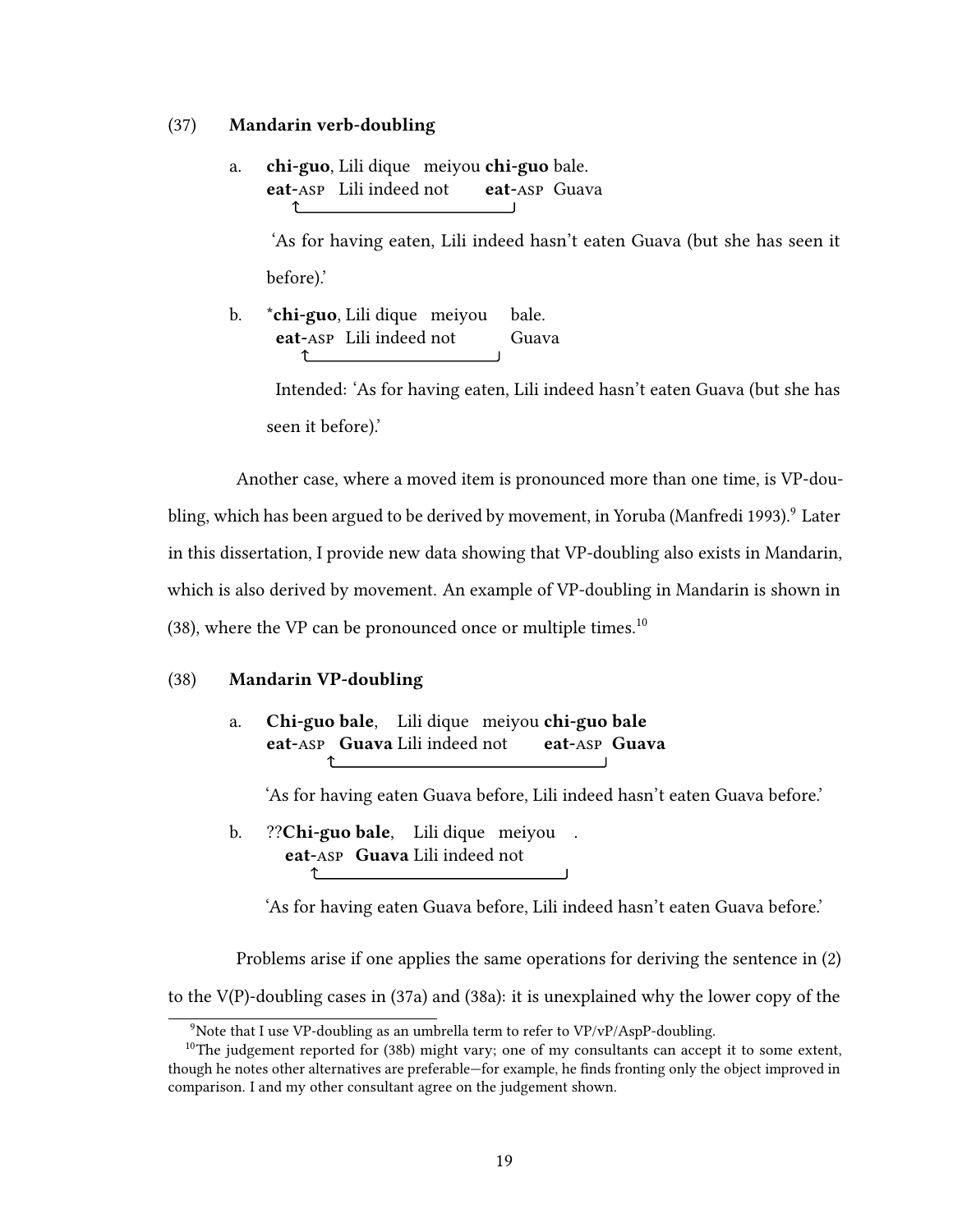V(P) in V(P)-doubling cases is also pronounced rather than deleted. This dissertation aims at addressing this problem and provides a linearization process that correctly yields the phonetic realization of the moved items for cases like (2) (chapter 4) and (35) (chapter 5) and also for the verb-doubling cases in (37) and (38) (chapter 6).

## 1.4 PIC, cyclic linearization and my analysis

In this section, I provide a comparison between Chomsky (2000, 2001), with a focus on the Phase Impenetrability Condition (PIC), and Fox and Pesetsky (2005)'s cyclic linearization, which I adopt in my analysis, and then provide a comparison between Fox and Pesetsky (2005)'s cyclic linearization and my analysis.

#### 1.4.1 PIC vs. cyclic linearization

Both Chomsky (2000, 2001) and Fox and Pesetsky (2005) assume that the mapping between syntax and phonology occurs at various points in the course of the derivation instead of mapping the whole structure to phonology all at once. However, they differ in which syntactic units are mapped, and crucially they have different restrictions on the mapped syntactic units, which results in different predictions about how movement can happen. In the following, I start with their differences in which syntactic units are mapped, and then discuss their different restrictions on those syntactic units, and finally, focus on the different predictions they make for movement.

Regarding the mapped syntactic units, Chomsky (2000, 2001) proposes that it is the complements of the phase heads (i.e.,  $v$ , C) that should be mapped to phonology in the course of derivation, and refers to the complements of the phase heads as "Spell-out domains". Here, phase is defined as a syntactic object that is relatively independent in terms of interface properties in Chomsky (2000).<sup>11</sup> However, Fox and Pesetsky (2005) has a

<sup>&</sup>lt;sup>11</sup>Roughly speaking, based on Chomsky (2000), for LF, a phase should be propositional and based on Chomsky (2001), for PF, a phase should have a degree of phonetic independence.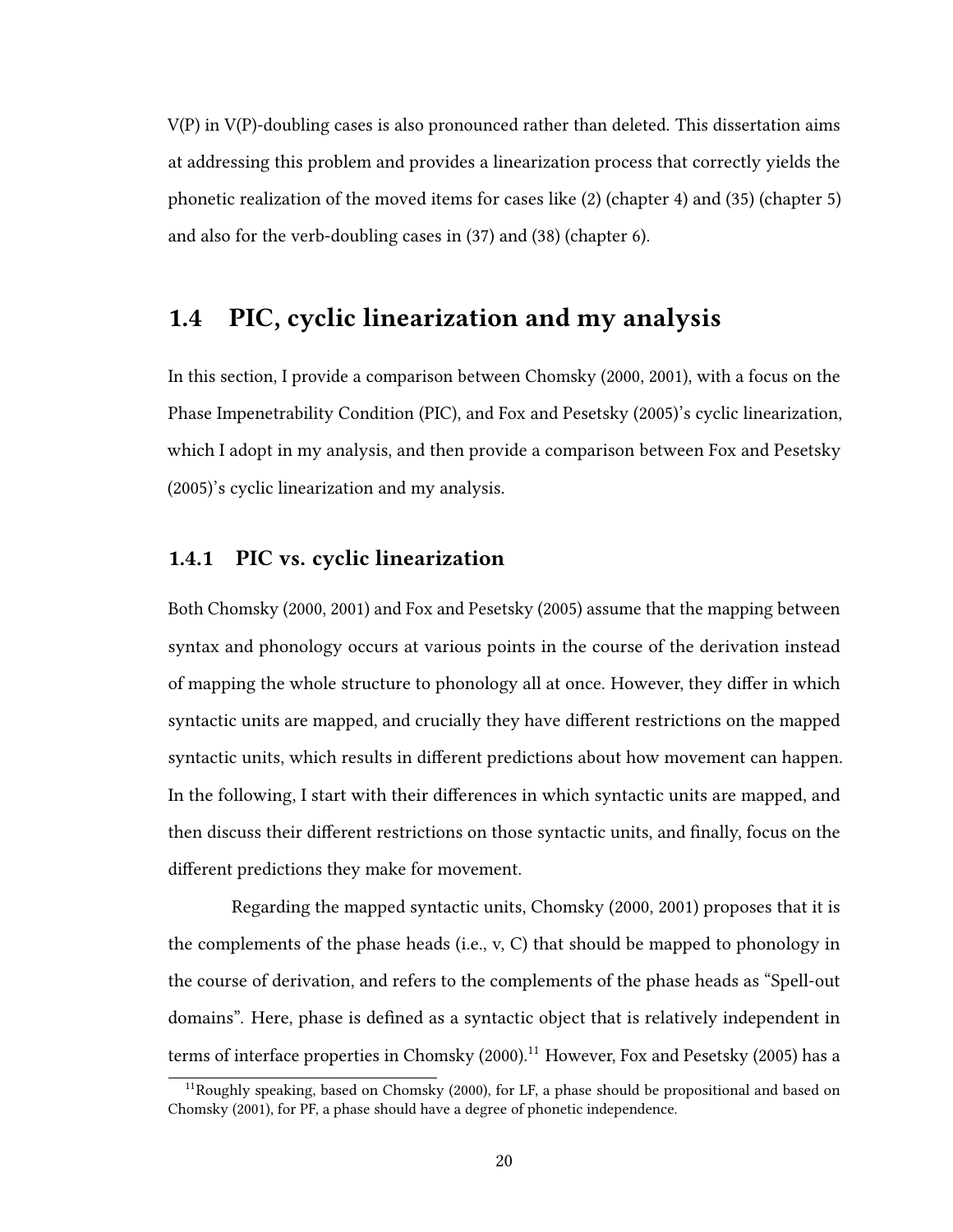different idea about which syntactic units are mapped  $-$  for Fox and Pesetsky (2005), it is all the material in CP, VP and DP that should be mapped during the derivation and Fox and Pesetsky (2005) refer to the entire CP, VP and DP as "Spell-out domains."<sup>12</sup> So, despite both approaches using the same term "Spell-out domain," they refer to different syntactic units.

Take (39) as an example. For Chomsky (2000, 2001), during the derivation, once vP is built, the complement of v is sent to phonology to be linearized, and then later on once the CP layer is built, the complement of C is sent to phonology to be linearized, and this process continues until it reaches the highest  $CP<sup>13</sup>$  For Fox and Pesetsky (2005), once the lowest DP is built, it is linearized and the ordering statements are stored at PF, and later on, once the VP is built, it is linearized and the ordering statements are also stored at PF along with the ordering statements collected from the previous DP Spell-out domain. So, one can imagine that there is a "pool" of linearization statements at PF, and every time a Spell-out domain is linearized, ordering statements are added to the pool, and eventually the pool contains the ordering statements from all the Spell-out domains. This process continues until it reaches the highest CP.

## (39)  $\left[\begin{array}{cc} \begin{bmatrix} \text{Cp} & \text{I} \end{bmatrix} \begin{bmatrix} \text{vp} & \text{wonder} \end{bmatrix} \begin{bmatrix} \text{Cp} & \text{which person} \end{bmatrix} \text{Mary} \begin{bmatrix} \text{vp} & \text{Saw t}_{\text{which person}} \end{bmatrix} \end{array}\right]\right]$

Now that I have presented the syntactic units that are mapped in the two approaches, next I show the different restrictions on the mapped syntactic units between these two approaches. Chomsky (2000, 2001) proposes the Phase Impenetrability Condition (40), which restricts the accessibility of the complement of the head in a phase to operations outside the phase.

 $12$ Note that Sabbagh (2003) argues that PP is also a Spell-out domain and Ko (2005) argues that vP is also a Spell-out domain.

 $13$ For ease of discussion, I ignore the base position of the subject, which does not affect the analysis.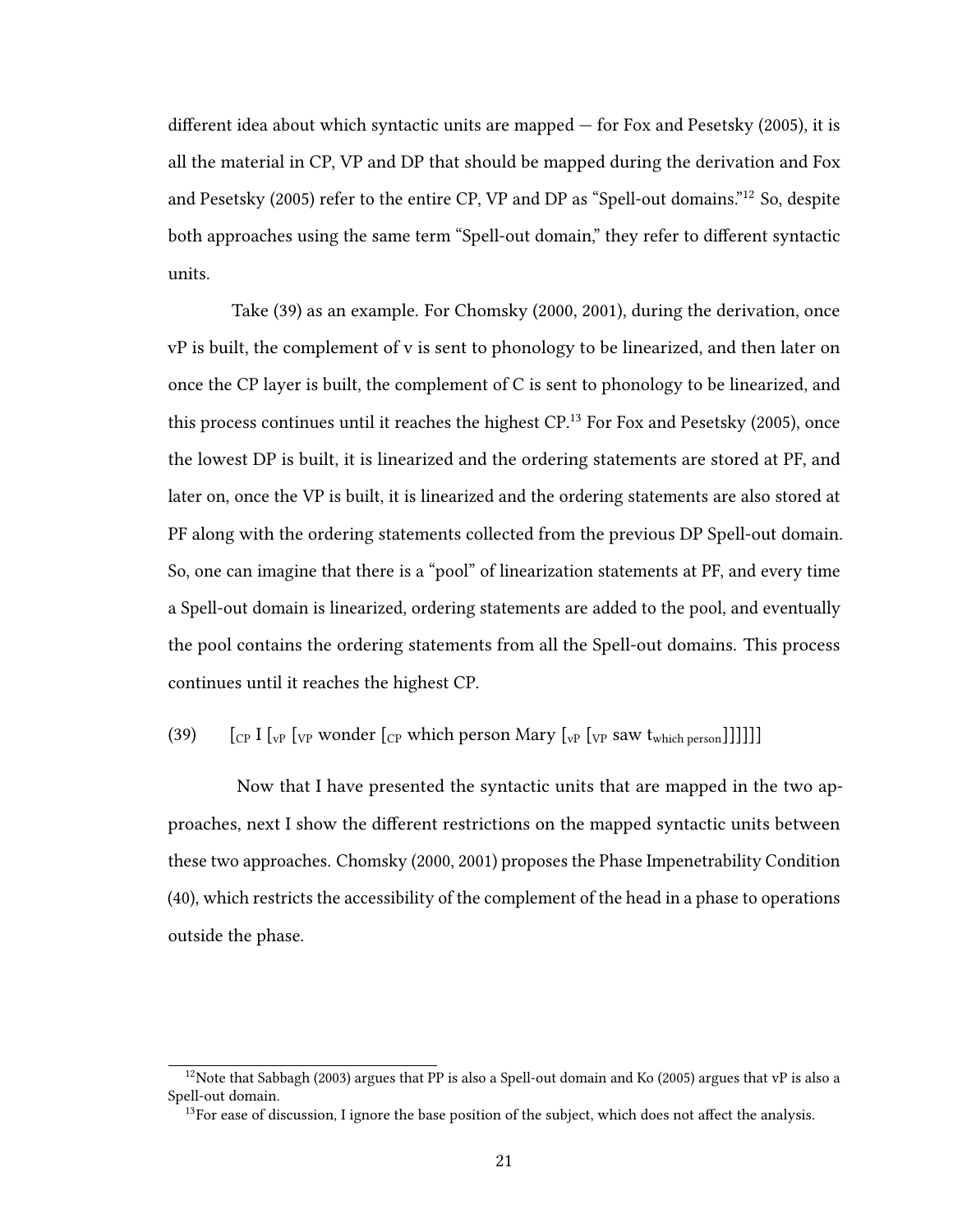(40) In a phase  $\alpha$  with head H, the domain of H is not accessible to operations outside  $\alpha$ , only H and its edge are accessible to such operations.

## Chomsky (2000, 2001)

To be more specific, once a phase is constructed in syntax, the domain (i.e., the complement of the head) in the phase is sent to PF and LF, and it is not accessible to operations (e.g., movement) outside the phase. As a result, if the material in the complement of the head in the current phase needs to move out, it has to move to the edge of the phase first in order to be accessible to this movement operation, assuming that the head that triggers this movement is out of the current phase (if the complement stays in situ, by the time that the higher head that triggers the movement of the complement is constructed, the head can only get access to the edge of the lower phase, but the in situ complement is not at the edge of the lower phase). Here, the edge of a phase includes the phase head and its specifiers and is referred to as "escape hatch" in Chomsky (2000, 2001).<sup>14</sup> An example of such movement is shown in (41), where "who" in the vP phase needs to move to the edge of vP in order to move to Spec, CP.

(41) I wonder 
$$
[_{CP}
$$
 who Mary  $[_{vP}$  saw ]]

Different from the approach in Chomsky (2000, 2001), Fox and Pesetsky (2005) do not use the notion of "phase" nor do they have the restrictions stated in PIC. Instead, they propose Order Preservation (42), which states that the linearization information of each Spell-out domain must be preserved, and they further propose the restriction that linearization information collected from all the Spell-out domains cannot be contradictory.

 $14$ Evidence supporting successive cyclic movement through Spec, CP and Spec, VP can be found in literature, such as Brass (1986), Lebeaux (1991) (for CP) and Fox (1999) (for VP).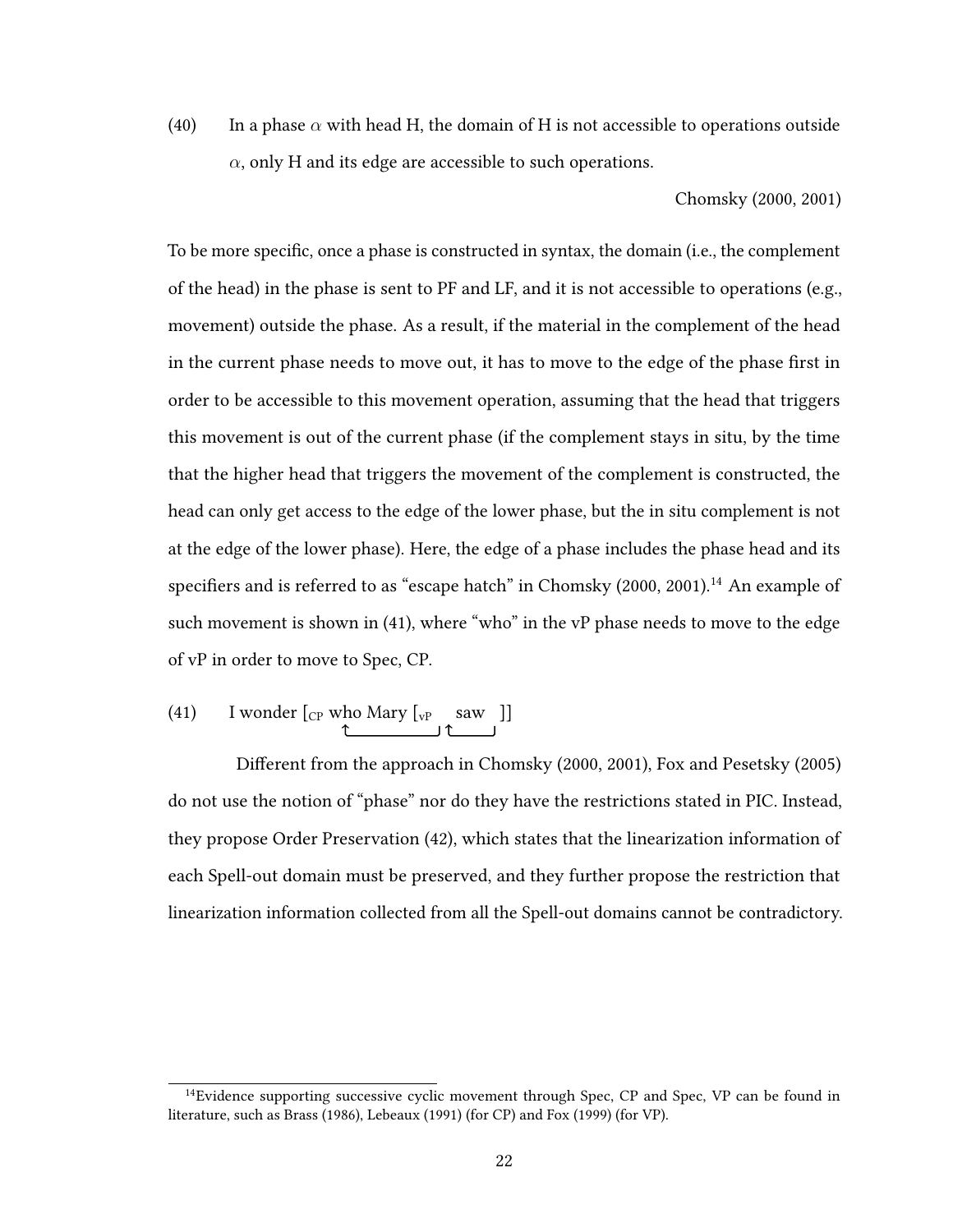### (42) Order Preservation

Information about linearization, once established at the end of a given Spell-out domain, is never deleted in the course of a derivation. The sole function of Spellout is to add information.

#### Fox and Pesetsky (2005)

Recall that once a CP/VP/DP is linearized, the ordering statements are added to a pool at PF. So, for instance, if an item moves successive-cyclicly (43a), there will be no contradictory ordering statements in the pool; however, if it does not move successive-cyclicly (43b), the ordering statement "saw  $\langle$  who" is collected from the VP Spell-out domain and "who  $<$  saw" is collected in the CP Spell-out domain. Due to Order Preservation, linearization information presented by both ordering statements should be preserved, and thus, both of the statements are kept in the pool at PF. However, since these two ordering statements contradict each other, the linearization process crashes.

(43) a. I wonder [<sub>CP</sub> who Mary [<sub>VP</sub> saw ]]  
b. \*I wonder [<sub>CP</sub> who Mary [<sub>VP</sub> saw ]]  

$$
\uparrow
$$
 saw ]]

As a quick summary, both approaches have restrictions on the mapped syntactic units/Spell-out domains, but the difference is that Chomsky (2000, 2001) proposes PIC, which restricts the accessibility of the Spell-out domains (i.e., the complement of the head in a phase) to operations outside the current phase; while Fox and Pesetsky (2005) restricts that linearization information collected from each Spell-out domains should be preserved and cannot be contradictory.

The important thing is that their difference in the restrictions of the Spell-out domains lead to different predictions for how movement can happen. For Chomsky (2000,  $2001$ ), since the complement of the phase must first move to the escape hatch (i..e, the edge of the current phase) in order to move out, this forces movement to happen in a successive-cyclic fashion instead of moving in one fell swoop. In contrast, Fox and Pesetsky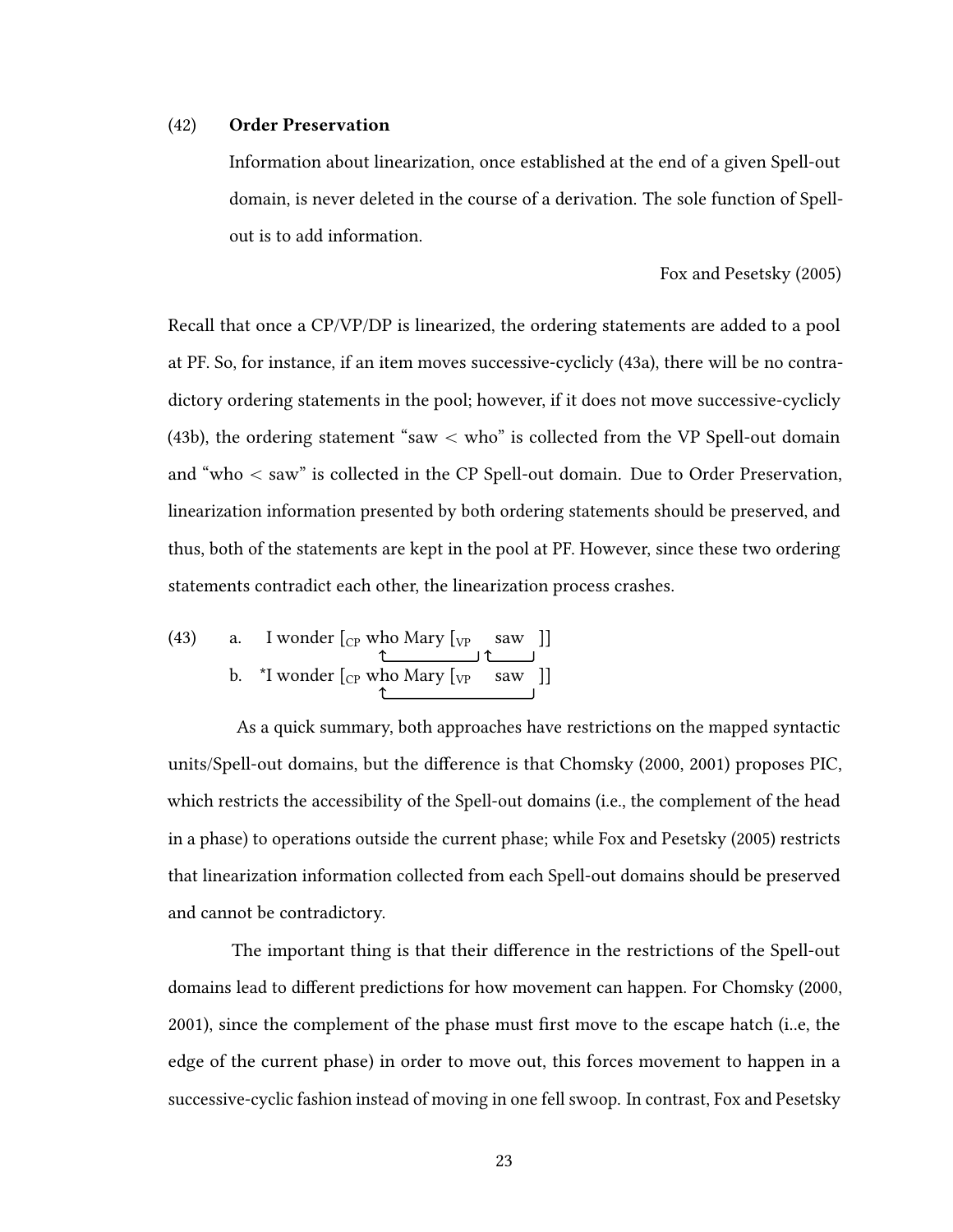(2005) does not have such escape hatch since they do not have any syntactic restrictions on the accessibility of the complement of a head, and thus there is no requirement for an item to move in a successive-cyclic fashion. For Fox and Pesetsky (2005), as long as the linearization information collected from each Spell-out domain does not cause the linearization process to crash, movement can happen in a successive-cyclic fashion or a non successive-cyclic fashion. For instance, the previous case in (43) is an example of how successive-cyclic movement satisfies the linearization requirement (i.e., no contradictory linearization information). However, Fox and Pesetsky (2005) also predict that it should be possible for an item X not to move successive-cyclicly (e.g., a phrase does not have to move to the edge of a Spell-out domain), as long as all the material preceding the item X in the Spell-out domain also moves and lands at a higher position than X. Take (44) as an abstract example. Assuming both  $\beta P$  and  $\alpha P$  are Spell-out domains, Y moves directly from its base position in  $\beta P$  to a higher position in  $\alpha P$  without moving to the edge of  $\beta P$  first. However, this does not cause an issue because the item X that precedes Y also moves to  $\alpha P$ and it lands at a position still higher than Y. To be more specific, the ordering statement "X  $Y'$  is collected in the  $\beta P$  Spell-out domain and in  $\alpha P$ , it is still "X  $Y'$ " that is collected as an ordering statement. Thus, the ordering statements in the pool at PF are consistent (and in this case they are the same). In this case, Y does not move successive-cyclicly, but this is predicted to be allowed by Fox and Pesetsky (2005) because the requirement that there cannot be contradictory linearization information is satisfied.

(44)  $\left[\begin{matrix} \alpha P & X Y \\ \beta P & x \end{matrix}\right]$ 

Of course, suppose instead that only Y moved but X did not, as in (45).

(45)  $\left[\begin{matrix} 0 & \text{if } 0 \\ 0 & \text{if } 0 \end{matrix} \right]$ 

" $X < Y$ " would be collected in the  $\beta P$  Spell-out domain but "Y  $X'$ " would be collected in the  $\alpha$ P Spell-out domain. As a result, when both statements are in the pool, they contradict each other and cause the linearization process to crash. Thus, the key is that an item can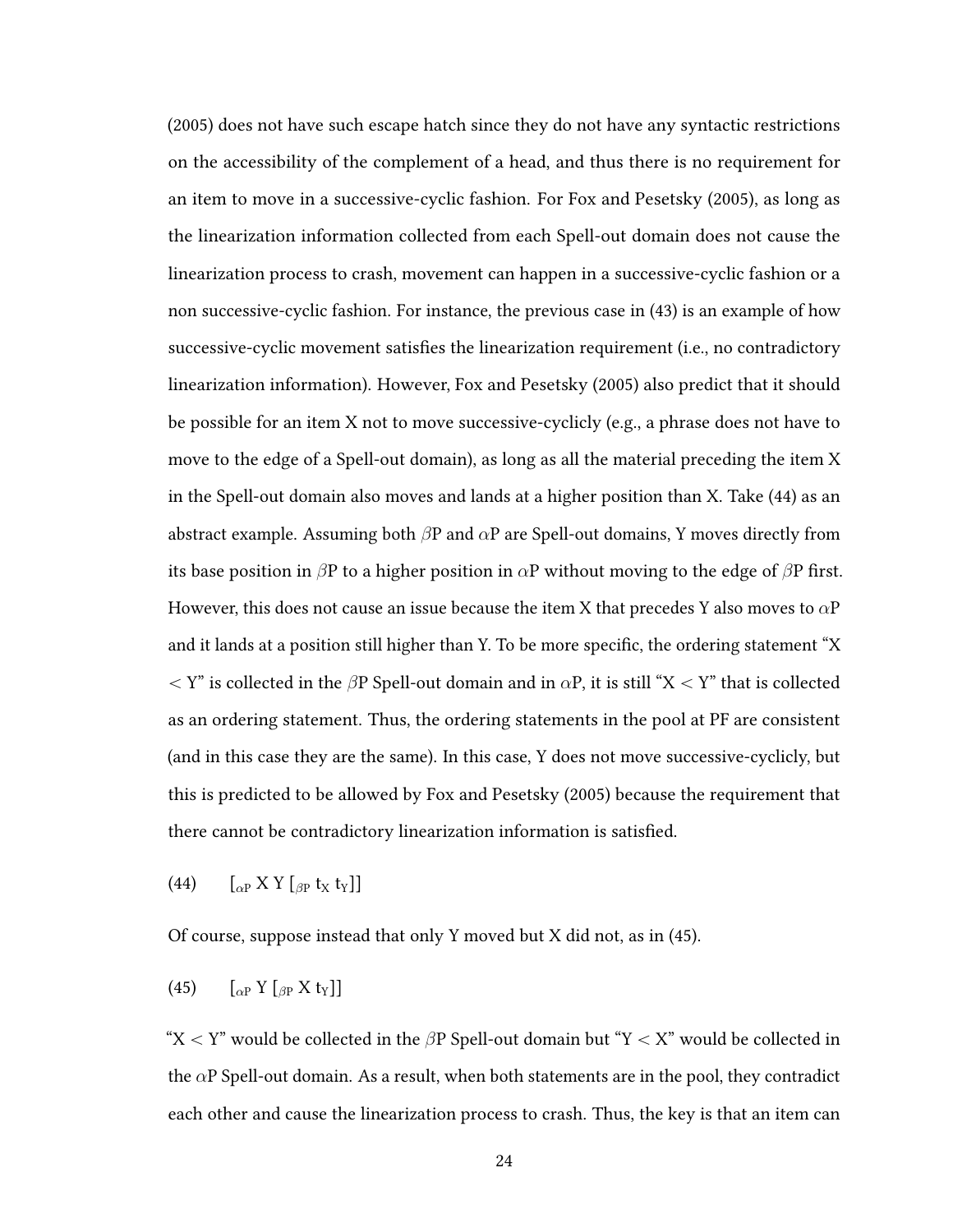move in a non successive-cyclic way as long as the material preceding the item also moves. A concrete example of this is object shift, discussed in chapter 5.

To summarize, in Fox and Pesetsky (2005)'s system, there are two ways that movement across a Spell-out domain can occur. One way is for an item X to move successive-cyclicly, and the other is for all the material preceding a moved item X in its initial Spell-out domain to move if X does not move successive-cyclicly. A more detailed discussion of Fox and Pesetsky (2005) is presented in chapter 5.

In short, Chomsky (2000, 2001) proposes a notion of phasehood and an accompanying Phase Impenetrability Condition, which forces a moved item to move to an escape hatch in order to move out of a phase, which results in successive-cyclic movement. In contrast, Fox and Pesetsky (2005) do not make use of the notion of phasehood but propose that DP, VP and CP are domains that are mapped from syntax to phonology, and the ordering statements that are cyclicly collected from them are stored at PF and there cannot be contradictory linearization information. Two ways of movement that crosses a Spell-out domain are made possible: one way is for an item to move successive-cyclicly, and the other is to move both an item X and the material preceding X in its initial Spell-out domain to a higher Spell-out domain. Both ways ensure the ordering statements that are collected from the domains are consistent.

### 1.4.2 cyclic linearization vs. my analysis

In my analysis, following Fox and Pesetsky (2005) instead of Chomsky (2000, 2001), I also take the perspective that an item does not have to move successive-cyclicly as long as the linearization requirement is satisfied. However, my system provides one more way of deriving movement that crosses a Spell-out domain. This new possibility occurs when an item moves non-successive-cyclicly without the material preceding it in its initial Spell-out domain moving, which leads to the moved item being pronounced multiple times. For instance, in an earlier Yiddish example, repeated below as (46), I argue that the verb moves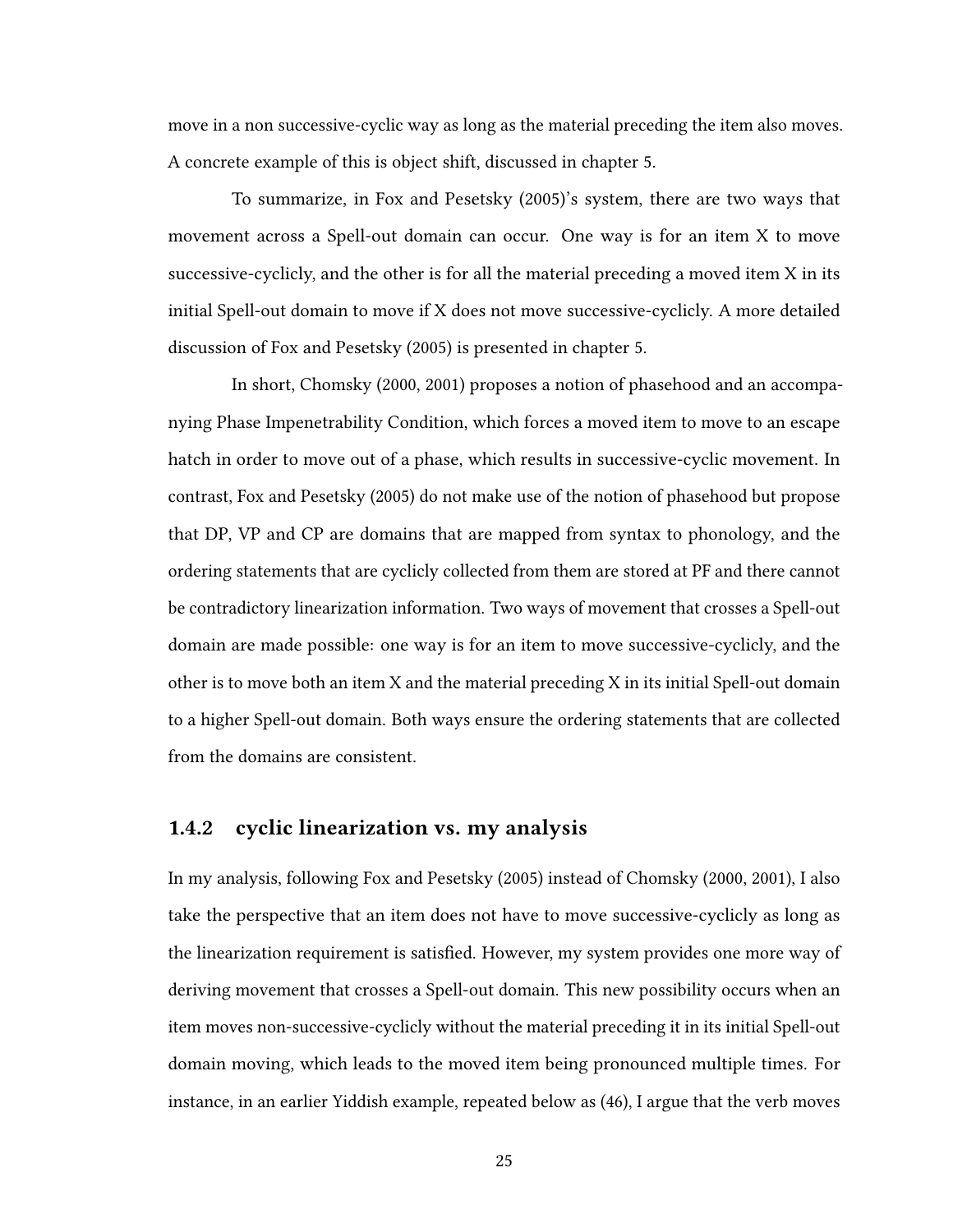non-successive-cyclically and the material preceding it in the CP Spell-out domain does not move. This movement gives rise to double pronunciation.

### (46) Yiddish

a. Gegessen, hot Maks gegessen fish eaten has Max eaten fish 'As for having eaten, Max has eaten fish.' (Cable 2004: 2, ex. 2(a))



My analysis deals with both ways of deriving movement that crosses a Spell-out domain discussed in Fox and Pesetsky (2005) and also with long distance movement, such as the one in (46). It thus provides a more general picture of the mechanism of cyclic spell-out, with a particular focus on what ordering statements should be kept or deleted when cyclic spell-out is applied. The technique to implement this is a rule of Ordering Deletion, which I discuss in more detail in chapter 5.<sup>15</sup>

My analysis also provides a detailed view of the linearization process that differs in some respects from the implementation of Fox and Pesetsky (2005)'s cyclic linearization:

<sup>&</sup>lt;sup>15</sup>Note that part of the technique deals with deleting ordering statements, not deleting linearization information, which still obeys Fox and Pesetsky (2005)'s Ordering Preservation. More discussion about this is in chapter 5.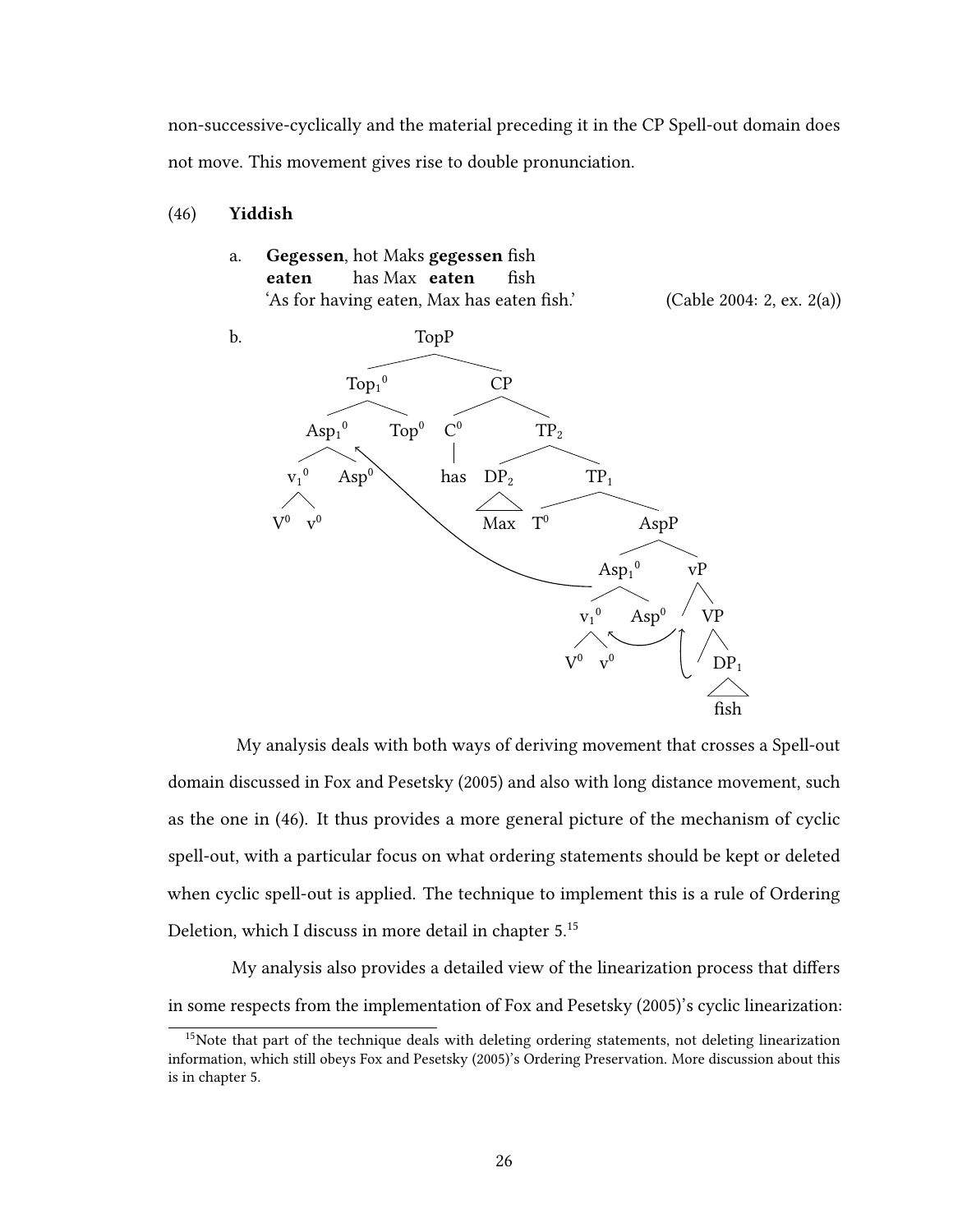- (47) a. My analysis uses a different linearization algorithm that generates sets of ordered pairs, which includes the Candidates Generator G and the Constraints following Kusmer (2019). Detailed discussion can be found in chapter 4.
	- b. Cyclic linearization is applied after the whole syntactic structure is built instead of at different points in the derivation. Concrete examples of how this works are discussed in chapter 5.
	- c. In addition to DP, VP, and CP, the root node is always a Spell-out domain.
	- d. All the material inside the current Spell-out domain is linearized (in Fox and Pesetsky (2005), material that is linearized in the previous Spell-out domain is not linearized again in the current Spell-out domain), and the ordering statements from all the Spell-out domains are put together by the union operation, which is discussed in chapter 5.
	- e. In addition to precedence relations, my analysis also has a string (of nodes) representation, which is discussed in chapter 4.

To summarize, my analysis details another way that movement crossing a Spell-out domain can occur, in addition to the two ways proposed in Fox and Pesetsky (2005), and thus provides a more general way of deciding which ordering statements are kept and which are deleted when cyclic linearization is applied. In addition, I also provide a detailed account of the linearization process that differs in some ways from Fox and Pesetsky (2005)'s cyclic linearization.

# 1.5 Theoretical assumption: HMC

Based on the Head Movement Constraint (cf. Travis 1984), head movement that skips head(s) (49) is an illegitimate operation. This is true of Germanic languages, however, it has been shown in the literature (cf. Rivero (1994) Koopman (1984), Roberts (2010) among others) that there are cases where head movement skips an intermediate head. For instance,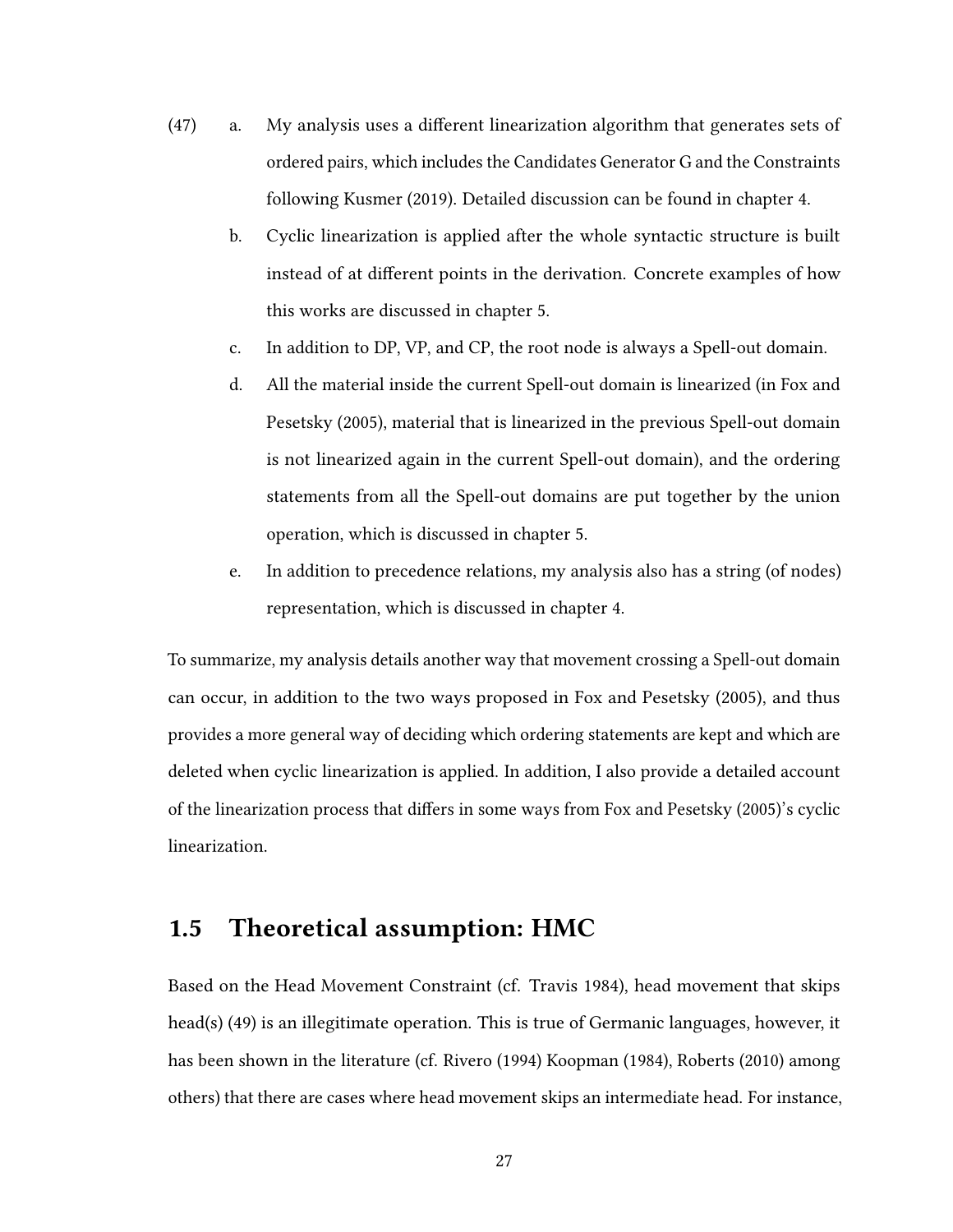Rivero (1994) argues that in Bulgarian, verbs move across auxiliaries in the present perfect context in main clauses. An example is shown in (48). In this dissertation, I propose that something similar happens in Yiddish — in the Yiddish verb-doubling constructions,  $v^0$ moves to  $\text{Top}^0$  skipping intermediate heads.

#### (48) Bulgarian

a. **Pročel** sům knigata read I.have book.the  $\uparrow$ 

'I have read the book.'

b. \*Sum Pročel knigata (Rivero 1994: 87, ex. 34)

In addition, Head Movement Constraint states that excorporation (49) is also illegitimate.



However, there is also literature (cf. Roberts (2010)) that argues that in some cases, excorporation is possible. For instance, Roberts (2010) argues that in the Italian sentence l'ha vista 'she/he saw her', the clitic la excorporates to Aux, which is shown in (50).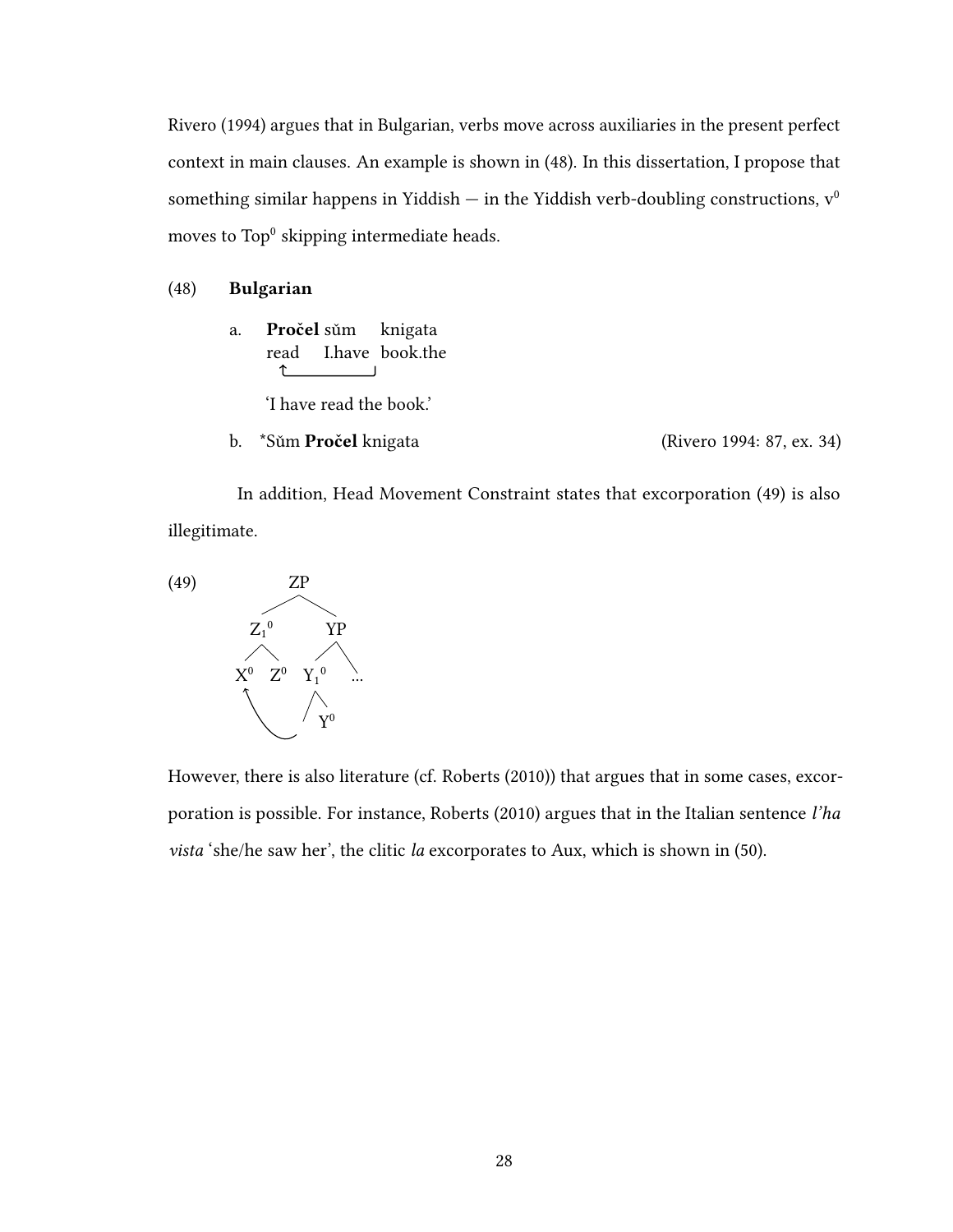(50) Italian



(Roberts 2010: 207, ex. 33)

In this dissertation, I assume that excorporation is possible in Yiddish, Hebrew and Mandarin.

# 1.6 Theoretical background: Multidominance

In this dissertation, I use the multidominance representation (cf. Engdahl (1980), Gärtner (1997), Nunes (2001), Starke (2001), Frampton (2004), Citko (2005), Fitzpatrick and Groat (2005), Johnson (2012), and many others) to model movement, rather than the copy theory of movement (cf. Chomsky (1993), Nunes (2004)).

Take the English sentence in (51) as an example. Traditionally, to model movement, the copy theory of movement follows these steps: (i) build up the structure before copying  $(52a)^{16}$  (ii) make a copy of T<sup>0</sup> (52b), (iii) merge T<sup>0</sup> and C<sup>0</sup> (52c).

 $16$ For ease of presentation, I ignore vP and the base position of the external subject.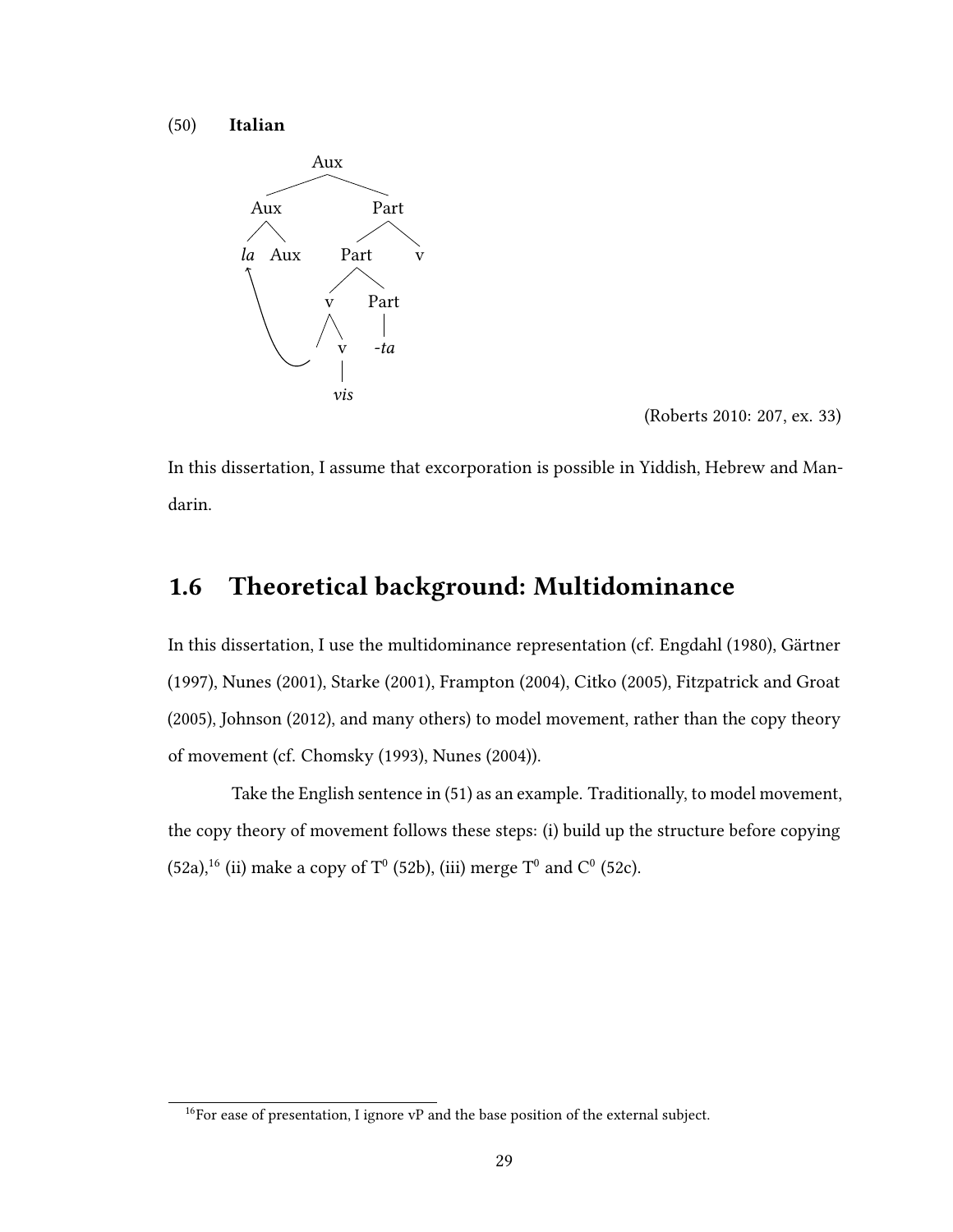(52)



However, in the multidominance representation, there is no operation of copying; it is just one item but merged twice. In both  $(52)$  and  $(53)$ , one first builds the structure. However, unlike the copy theory of movement (52), there is no copy made in multidominance (53b). Instead,  $T^0$  is remerged with  $C^0$  (53c). So, under multidominance,  $T^0$  is multidominated  $-$  T<sup>0</sup> is immediately dominated by both TP<sub>1</sub> and C<sub>1</sub><sup>0</sup>, and has two sisters (i.e., VP and  $C^0$ ), whereas under the copy theory of movement, the lower copy is immediately dominated by  $TP_1$  with only one sister (i.e, VP) and the higher copy is immediately dominated by  $C_1^0$  with only one sister (i.e.,  $C_1^0$ ).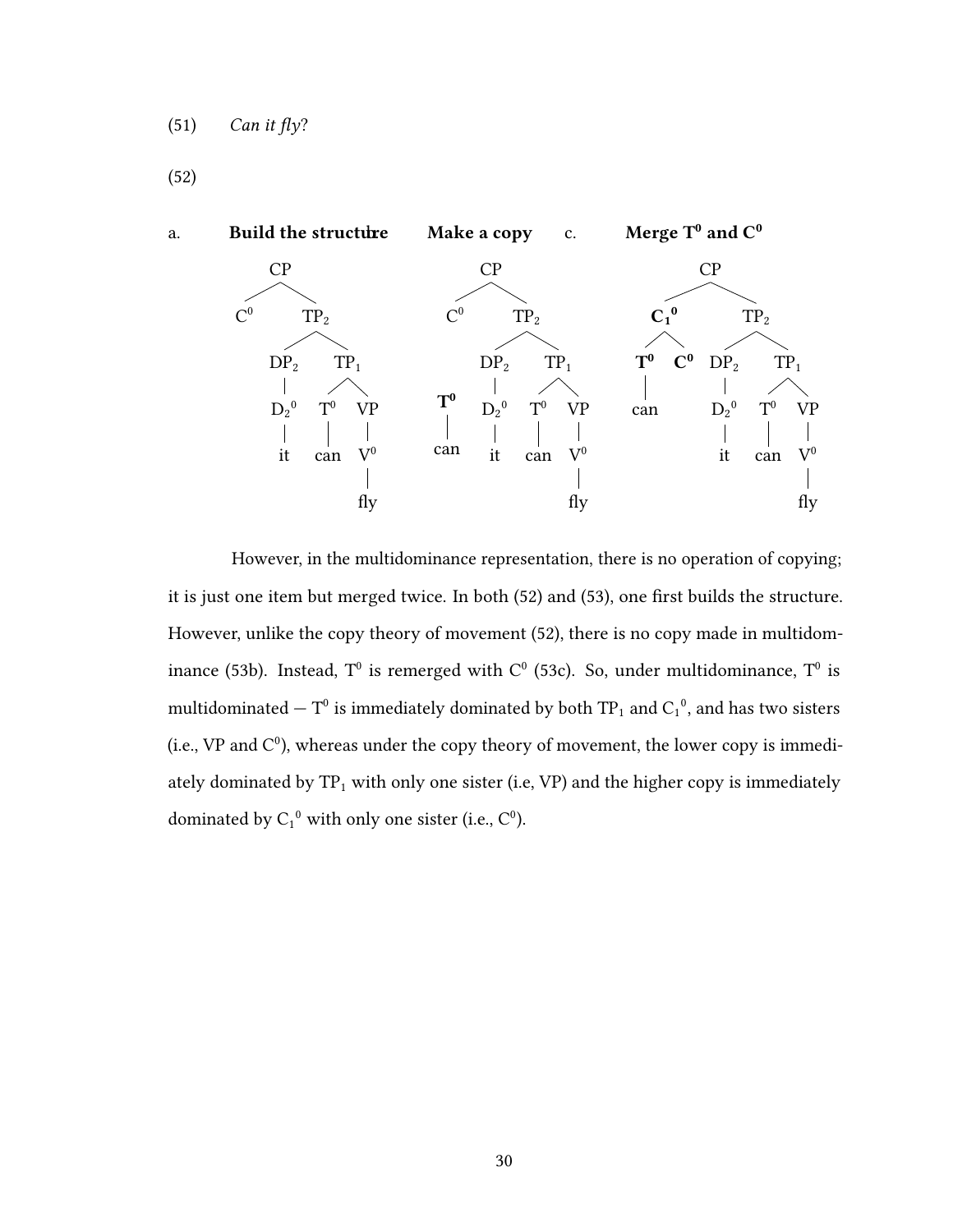

Later in chapter 3, I discuss Nunes (2004)'s analysis, which uses the copy theory of movement, and I will show why multidominance is a better way to model movement than the copy theory of movement, especially with respect to the phonetic realization of a moved item.<sup>17</sup>

# 1.7 The organization of the dissertation

In chapter 2, I introduce V(P)-doubling constructions, showing evidence for the movement approach, the morphology of the fronted verb and provides a brief introduction of their pragmatics. In chapter 3, I review Nunes (2004)'s and Landau (2006)'s analysis for the phonetic realization of a moved item and discuss their problems, where I will also compare multidominance and the copy theory of movement and show why multidominance is better at modeling movement. In chapter 4, I present a basic linearization process and discuss how it works for cases where the moved item is pronounced in only one of its position. In chapter 5, I introduce Fox and Pesetsky (2005)'s cyclic linearization and update the basic linearization process by incorporating Fox and Pesetsky (2005)'s cyclic linearization, and show how the updated linearization process works for cases where the moved item is

(53)

 $17$ Note that multidominance is a representation of movement and as such is subject to constraints on movement dependencies. For instance, remerge a DP to a CP is not possible if the DP is inside a complex subject.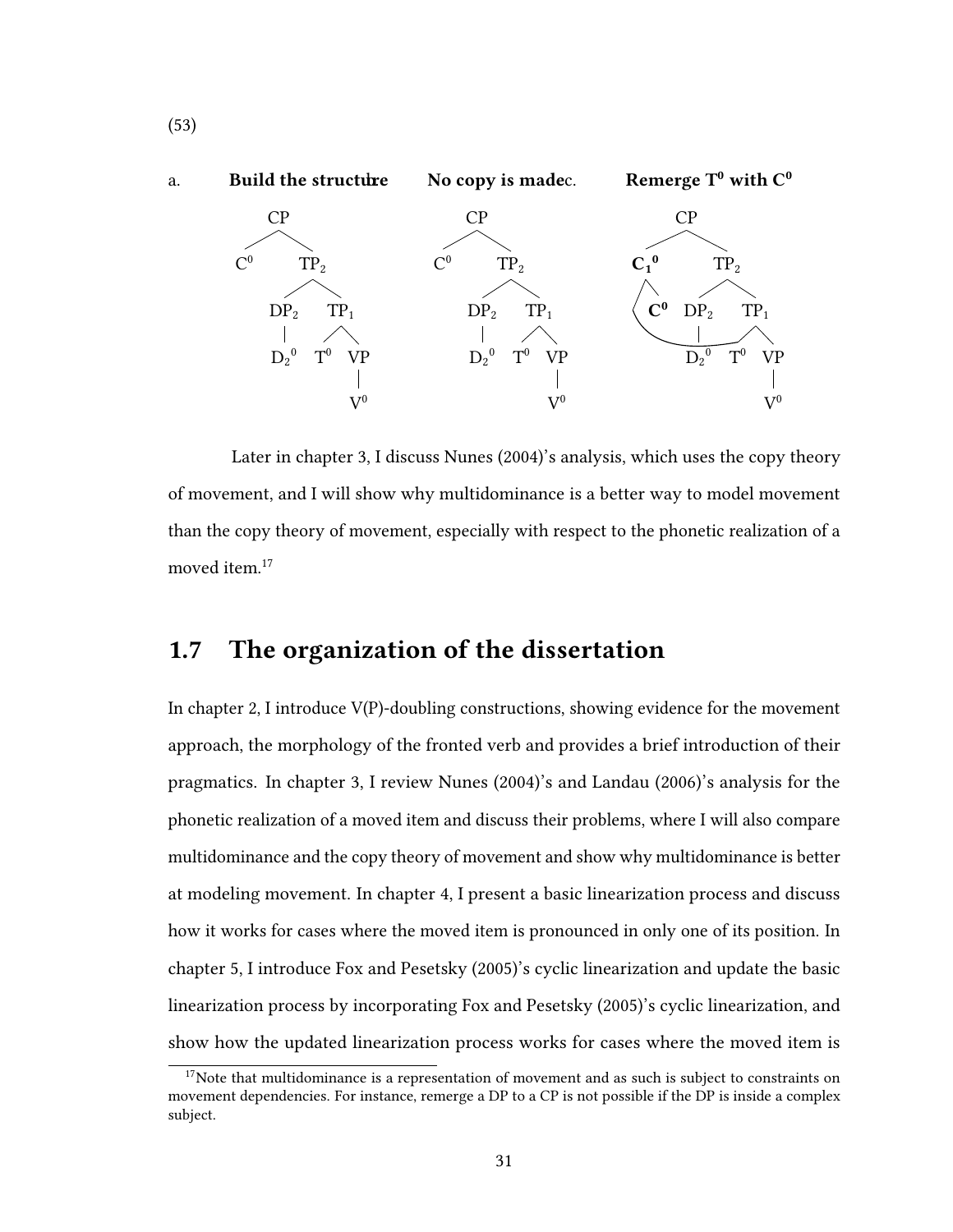pronounced in only one of its positions. In chapter 6, I show how the cyclic linearization process works for the verb-doubling cases from Hebrew, Yiddish and Mandarin.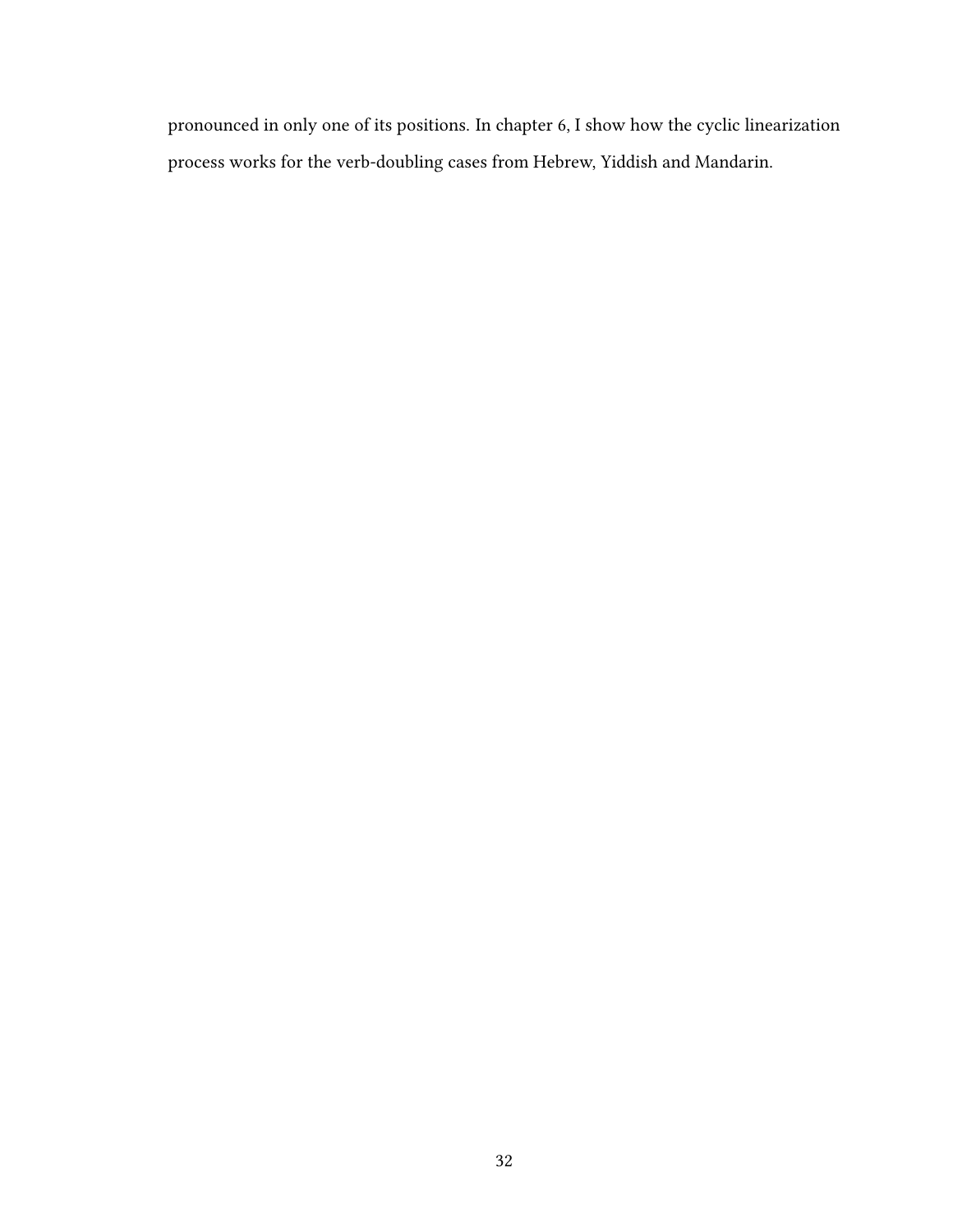# CHAPTER 2

# V(P)-doubling constructions

In this dissertation, I focus on verb-doubling constructions with verb fronting and VPfronting; and VP-doubling constructions with VP fronting. Examples for verb-doubling are shown in  $(1)$ :  $(1a)$  shows verb-doubling with verb fronting, where the root verb [k, n, t] is fronted and doubled; and (1b) shows verb-doubling with VP fronting, where the root verb  $[sh, t, f]$  'buy' and the object *et ha-praxim* 'the flowers' are fronted but only the verb root [sh, t, f] 'buy' is doubled. (2) shows VP-doubling with VP fronting where the verb phrase jian-guo bale 'having seen Guava' is fronted and doubled.

### (1) Verb-doubling (Hebrew)

### a. Verb-doubling (with verb-fronting)

Li**knot**, hi **kanta** et ha-praxim buy.inf she buy.pst ACC the-flowers 'As for buying, she bought the flowers.'

### b. Verb-doubling (with VP-fronting)

Li**kn**ot et ha-praxim, hi ka**nt**a buy. INF ACC the-flowers she buy. PST 'As for buying the flowers, she bought.' (Landau 2006: 6, ex. 8)

#### (2) VP-doubling (Mandarin)

Iian-guo bale. Lili dique mei iian-guo bale see-asp Guava Lili indeed not see-asp Guava 'As for having seen Guava before, Lili indeed hasn't seen Guava before.'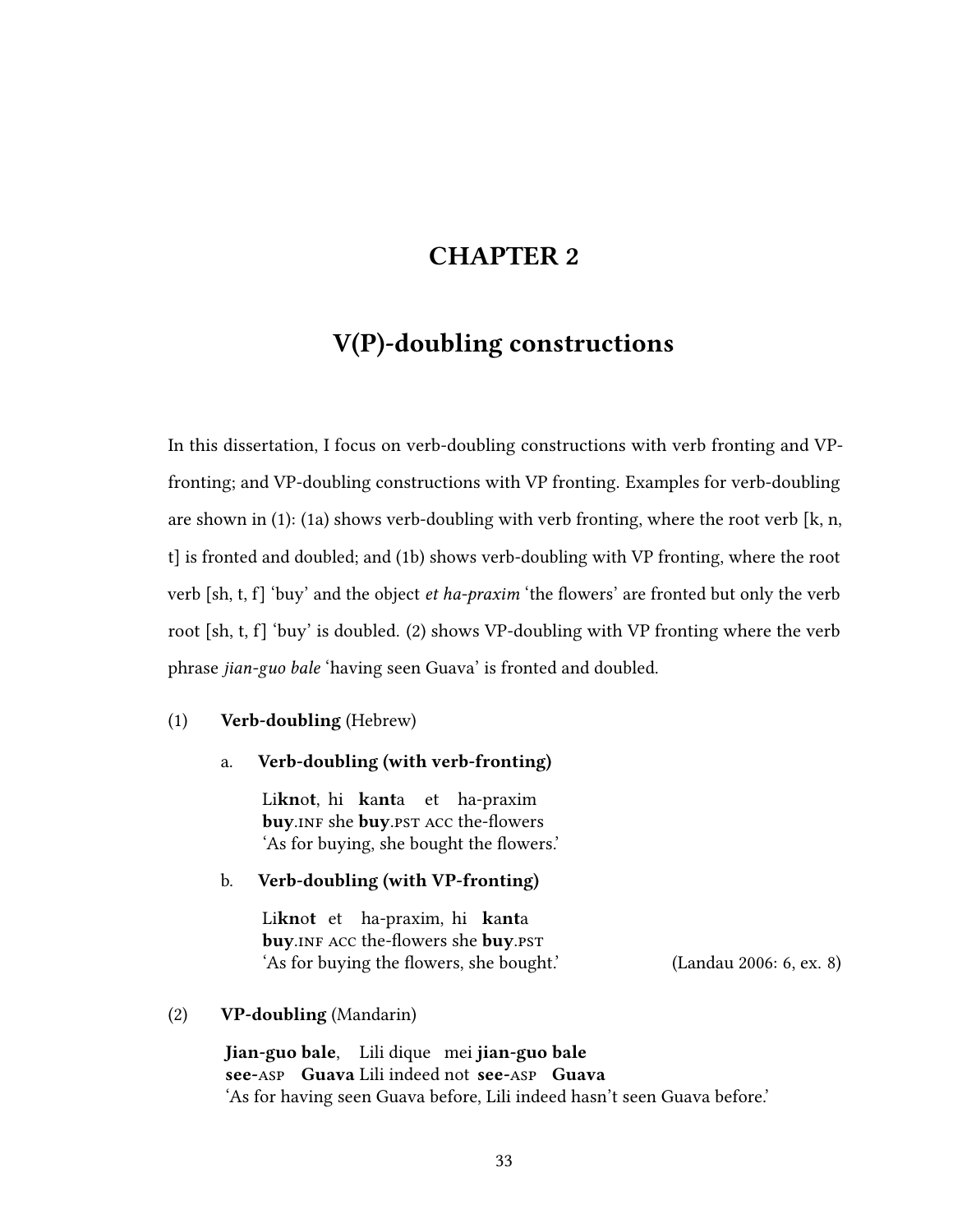In the following sections, I present properties of  $V(P)$ -doubling constructions, including evidence that support a movement account of  $V(P)$ -doubling, the inflections of the fronted verb and a brief introduction of their pragmatics.

# 2.1 Evidence for movement

In this section, I discuss evidence supporting the analysis that the fronted verbal material is derived by movement in  $V(P)$ -doubling constructions, which include island effects and obligatory verb-matching. I first focus on verb-doubling constructions. Supporting evidence for movement comes from the facts that verb-doubling constructions show island effects (i.e., if an item moves, the two positions that the moved item is related to are subject to locality conditions). Take Hebrew as an example, a sentence is marginally degraded when the (V)P upstairs is across a wh-island  $(4)$ ; a complex NP  $(5)$ , a subject-island  $(6)$  or an adjunct clause (7); however,  $V(P)$  fronting is permitted across finite clause boundaries(3), which is typical for A-bar movement.<sup>1</sup>

## (3) Finite clause

a. V fronting

Lenakot, clean.INFL seems to.me that-Rina said that-Gil already cleaned ACC nidme li [še-Rina amra [še-Gil kvar nika et ha-xacer]]. the-yard

'As for cleaning, it seems to me that Rina said that Gil had already cleaned the yard.'

<sup>&</sup>lt;sup>1</sup>Note that the English translations for V(P)-doubling cases are sentences that start with "as for V(P)", and "as for V(P)" is base-generated, not derived from moving from downstairs. Thus, these English sentences with "as for V(P)" are not sensitive to islands.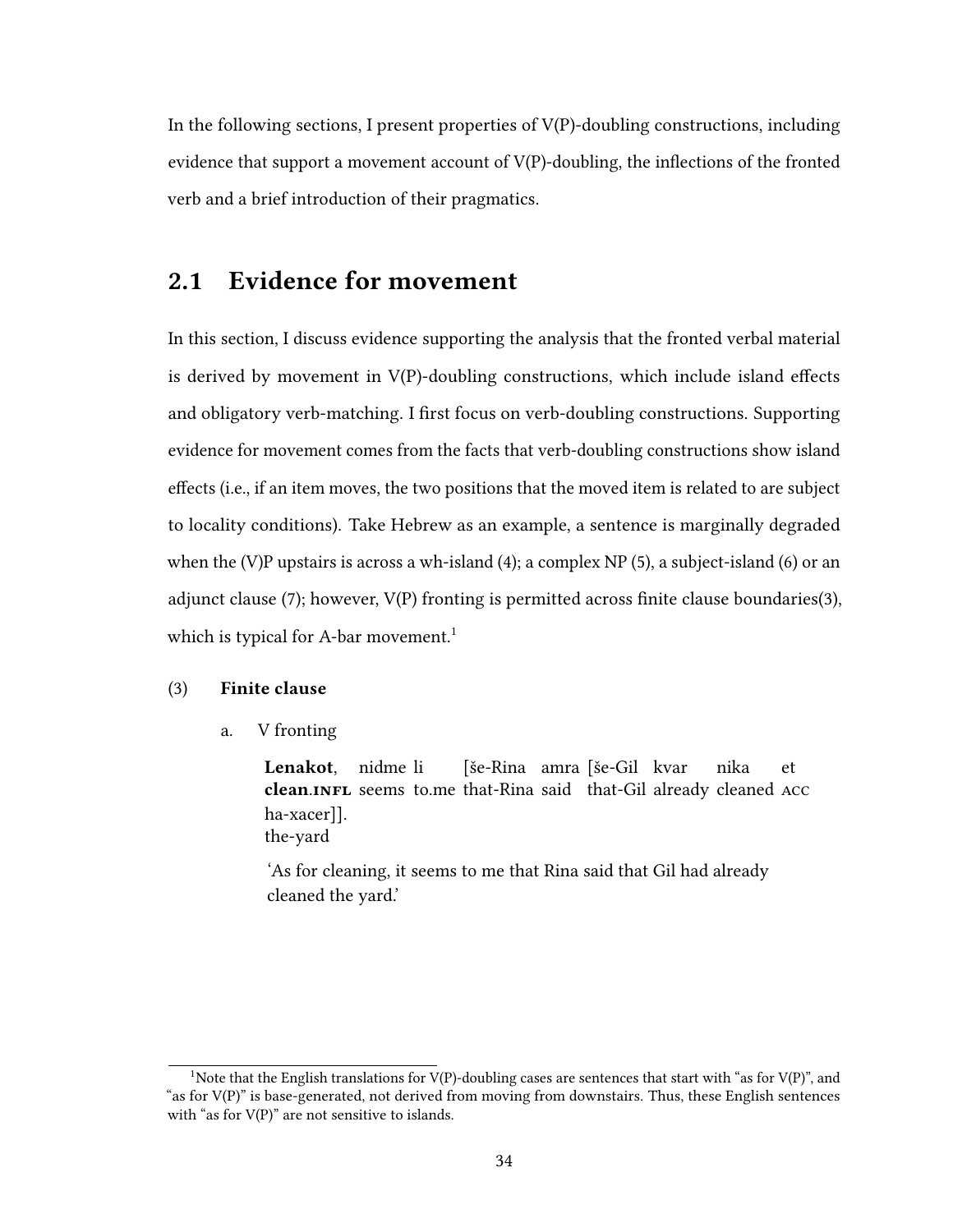b. VP fronting

Lenakot, et ha-xacer, nidme li clean.INFL ACC the-vard seems to.me that-Rina said that-Gil already [še-Rina amra [še-Gil kvar nika]]. cleaned

'As for cleaning the yard, it seems to me that Rina said that Gil had already cleaned.'

## (4) Wh-island

a. V fronting

??Likro, read.INFL asked.1.sg when Gil already read ACC the-book ša'alti [matay Gil kvar kara et ha-sefer]. 'As for reading, I asked when Gil had already read the book.'

b. VP fronting

??Likro read.INFL ACC the-book asked.1.sg when Gil already read et ha-sefer, ša'alti [matay Gil kvar kara]. 'As for reading the book, I asked when Gil had already read.'

### (5) Complex NP island

a. V fronting

\*Likro, read.INFL Gil rejected ACC the-claim that-he already read ACC the-book Gil daxa et ha-te'ana [še-hu kvar kara et ha-sefer]. 'As for reading, Gil rejected the claim that he already read the book.'

b. VP fronting

\*Likro read.INFL ACC the-book Gil rejected ACC the-claim that-he already read et ha-sefer, Gil daxa et ha-te'ana [še-hu kvar kara]. 'As for reading the book, Gil rejected the claim that he already read.'

## (6) Subject island

a. V fronting

\*Likro, read.INFL that-will.ask.3.pl from-Gil that-will.read.3.sg ACC the-book it [še-yevakšu me-Gil še-yikra et ha-sefer] za ma'aliv. insulting 'As for reading, that they would ask Gil to read the book is insulting.'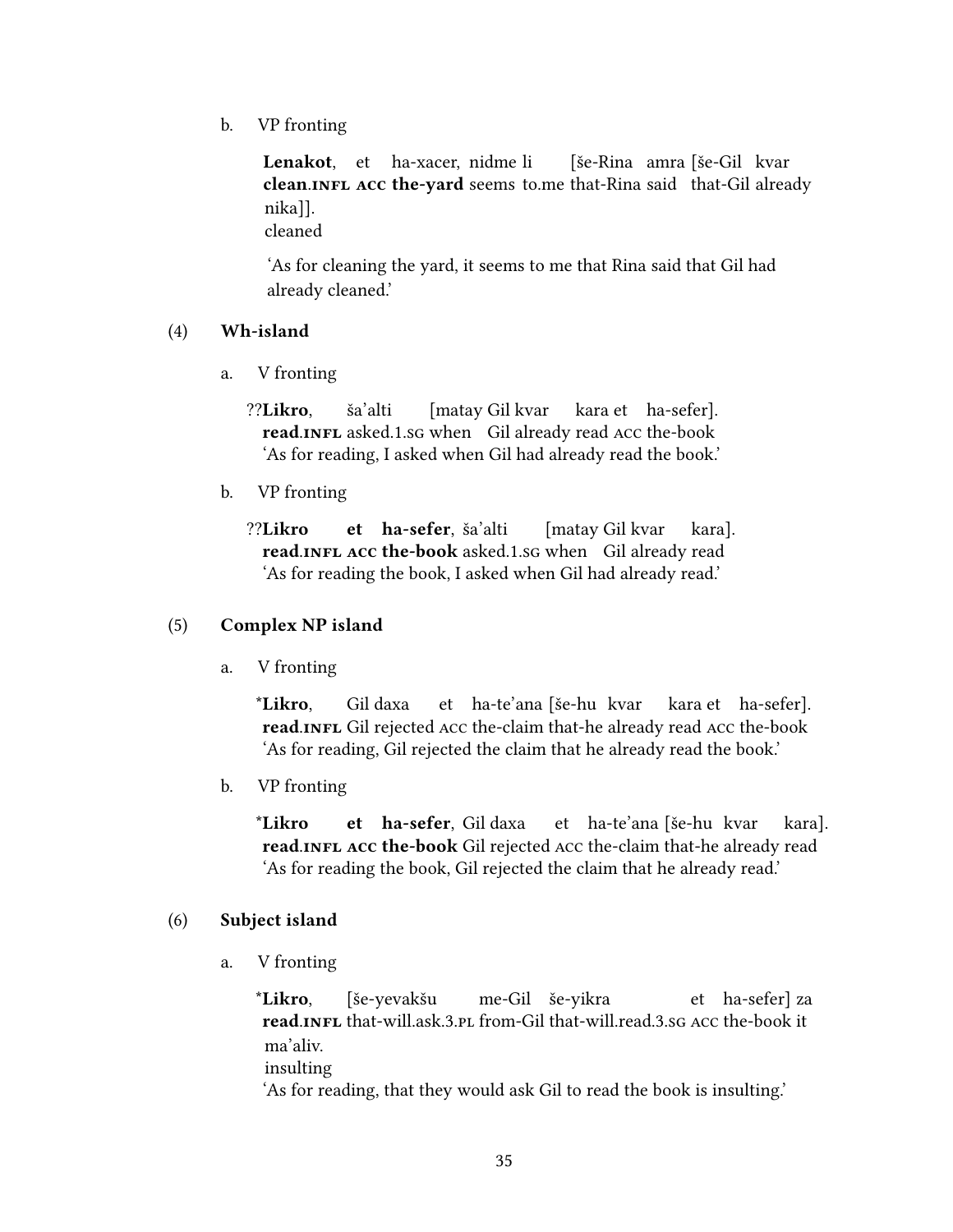b. VP fronting

\*Likro read.INFL ACC the-book that-will.ask.3.pl from-Gil that-will.read.3.sg it et ha-sefer, [še-yevakšu me-Gil še-yikra] za ma'aliv. insulting 'As for reading the book, that they would ask Gil to is insulting.'

#### (7) Adjunct island

a. V fronting

\*Likro, read.INFL met.1.PL after nifgašnu [axarey še-kulam that-everybody read.3.pl acc the-book kar'u et ha-sefer]. 'As for reading, we have met after everybody read the book.'

b. VP fronting

\*Likro read.INFL ACC the-book met.1.PL after et ha-sefer, nifgašnu [axarey še-kulam that-everybody read.3.pl kar'u]. 'As for reading the book, we have met after everybody read.'

(Landau 2006: 43, ex. 23-26)

Additionally, the movement analysis is compatible with the facts that mismatch between the verb roots is not allowed. This phenomenon is also referred to as the absence of any genus-species effects (Cable, 2004). To be more specific, under the movement analysis, it is the same item that occupies multiple positions, so there should not be a mismatch between the verbs. However, under the base-generation analysis, it should be possible for a mismatch between the V(P)s upstairs and downstairs, where the two V(P)s have a genus-species relation. For instance, in (8), the verb root upstairs is 'travel' and the verb root downstairs is 'fly'. The mismatch of the two verb roots in  $(8)$  makes the sentence ungrammatical. If the V(P) fronting is derived by base-generation, (8) should have been possible, given that 'travel' and 'fly bears a genus-species relation and thus, semantically the sentence is possible (i.e., it is semantically possible to say the English counterpart of the sentence).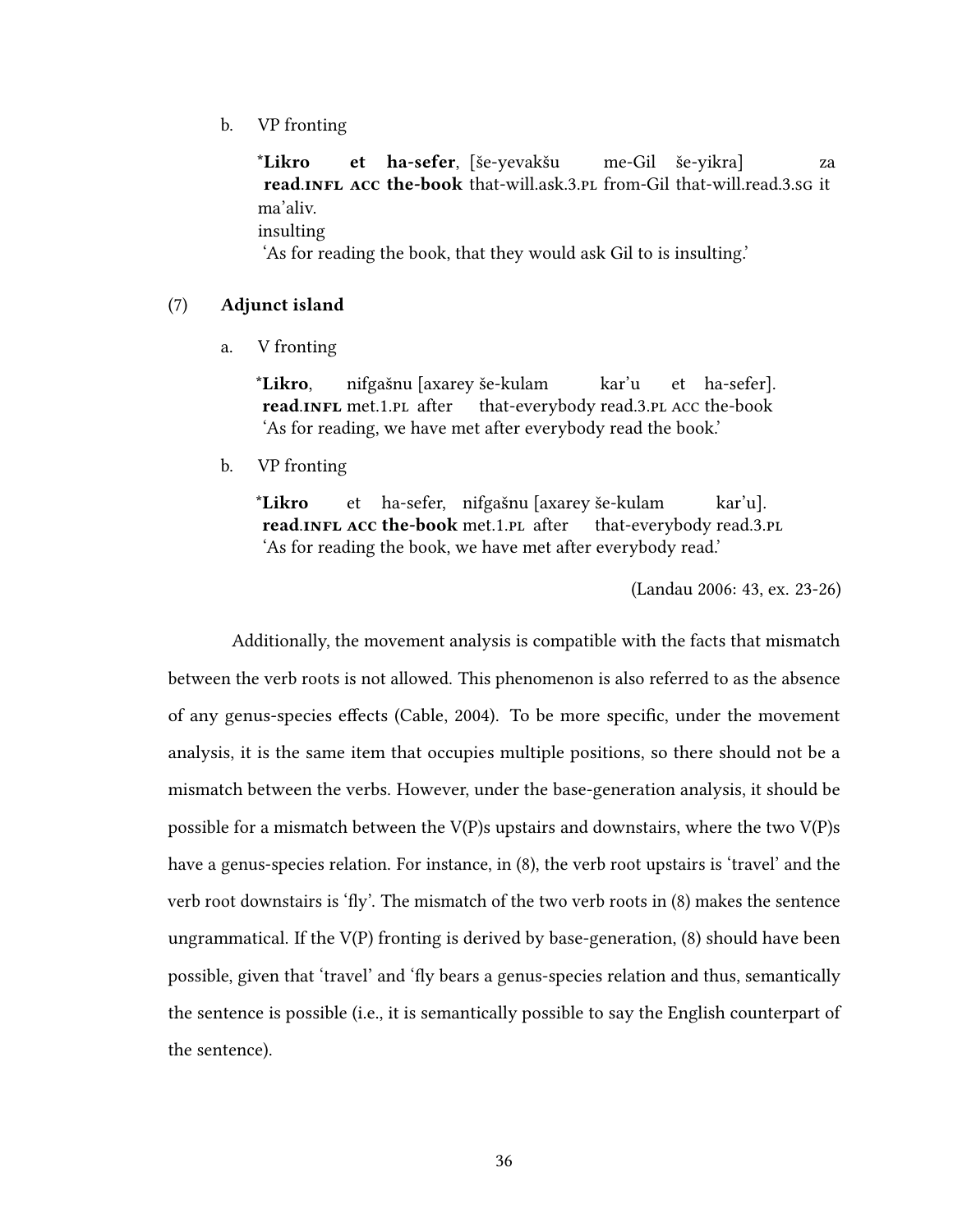#### (8) Hebrew

\*Letayel le-amerika, tasti travel.INF to-America flv.1.sg.pst to-New-York le-nyu-york 'As for traveling to America, I flew to New York.' (Bleaman 2021: 6, ex. 11(a))

In contrast, consider the previous Hebrew examples in (1), the verb roots upstairs and downstairs match and the sentences are grammatical. Note that the verb upstairs and downstairs can have different inflections. For instance, in  $(1)$ , the verb upstairs is in the infinitival form but the verb downstairs is in the finite form. More discussions about the inflectional forms of the verb upstairs are in the next section. The important point is that whatever is moved should match in the higher and lower position. In the case of (1), it is the verb root that moves, so the verb roots upstairs and downstairs should match.

Having shown evidence supporting a movement analysis for verb-doubling constructions, in the following, I present evidence supporting a movement analysis for VPdoubling constructions using data from Mandarin. VP-doubling in Mandarin also shows island effects. (9) shows that VP fronting is not blocked by a finite clause boundary, which is expected for A-bar movement. In contrast, examples in (10) show that the VP-doubling constructions are sensitive to different kinds of islands.

#### (9) Finite clause boundary

lian-guo bale, wo zhidao [Lili kending mei jian-guo bale]. see-ASP Guava 1.sg know Lili definitely not see-ASP Guava 'As for having seen Guava before, I know Lili definitely hasn't seen Guava.'

### (10) a. Wh-island

\*Xihuan bale, Lili wen [weishenme Moli bu xihuan bale]. like bale Lili ask why Moli not like bale 'As for liking Guava, Lili asks why Moli does not like Guava.'

#### b. Complex NP island

\*Xihuan bale, Lili fouding-le [Moli bu xihuan bale de chuanyan]. like bale Lili deny-asp Moli not like bale DE rumor 'As for liking Guava, Lili denies the rumor that Moli does not like Guava.'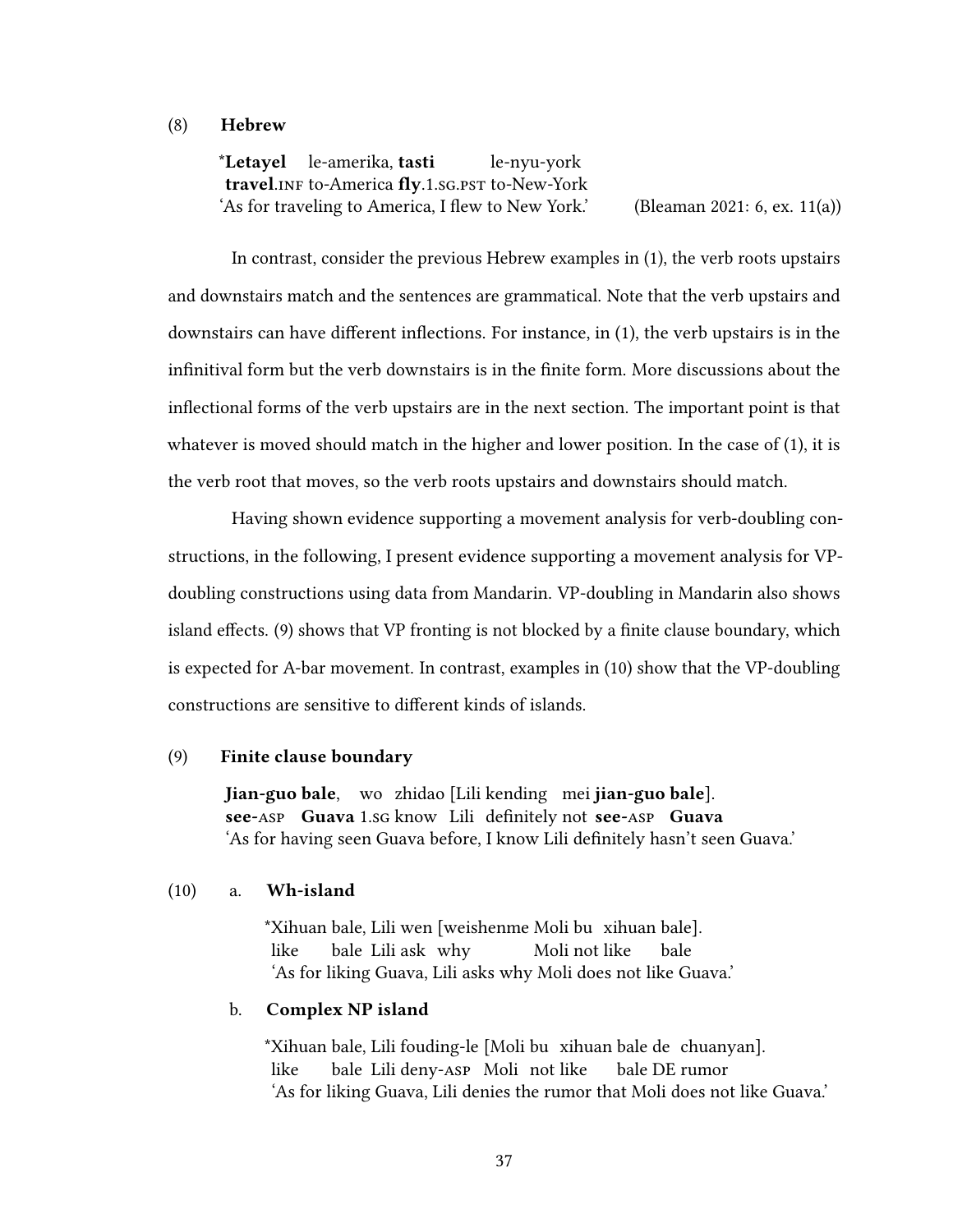# c. Adjunct island

\*Ijan-guo bale. [zai Lili mei jian-guo bale see-asp Guava PREP Lili not see-asp Guava before zhiqian], ta 3.sg most like zui xihuan xigua

watermelon

'As for having seen Guava before, before Lili has not seen Guava, she likes watermelon the most.'

## d. Coordination island

\*Iian-guo bale. Lili [mei chi-guo bale] bingqie [mei jian-guo bale]. see-asp Guava Lili not eat-asp Guava and not see-asp Guava 'As for having seen Guava before, Lili has not eaten Guava before and has not seen Guava before.'

## e. Relative clause island

\*Xihuan bale, wo jian-guo [bu xihuan bale like Guava 1.sg see-asp not like Guava DE people de ren] 'As for liking Guava, I have seen people who do not like Guava.'

In addition, in Mandarin, VP-doubling also requires lexical identity. Both zou

and *chui* have very similar meaning 'to bash/punch', and both *yonlide* and *shijinde* have

roughly the same meaning "firmly/heavily". However, both the verbs and adverbs have to

be identical upstairs and downstairs to make the sentence grammatical.<sup>2</sup>

- (11) a. \* Yonglide zou, wo dique mei shijinde chui firmly bash 1.sg indeed not heavily punch 'As for bashing firmly, I indeed did not punch heavily.'
	- b. \* Yonglide zou, wo dique mei vonglide chui firmly bash 1.sg indeed not firmly punch 'As for bashing firmly, I indeed did not punch firmly.'

(ii) Chao fangbianmian, wo dique jingchang yong henduo you Fry instant.noodles 1sg indeed often use a.lot.of oil 'As for frying instant noodles, I indeed often use a lot of oil.'

<sup>&</sup>lt;sup>2</sup>Note that in (11), the VP that is used for testing the identity condition consists of an adverb and a verb. It is worth pointing out that the lexical identity test is not applicable to the Mandarin data, where the VPs contain a verb and an object. The reason is that Mandarin has the so-called "dangling topic" constructions, where the topic is base-generated (cf. Chafe (1976)), which makes it possible for the VPs upstairs and downstairs to be different. For instance, in 2, the verbs upstairs and downstairs are different and so are the objects. Thus, for VPs that have a verb and an object, I only resort to island tests (10a)-(10e). As for why "dangling topic" is not an option for the VPs in (11), I leave it as an open question.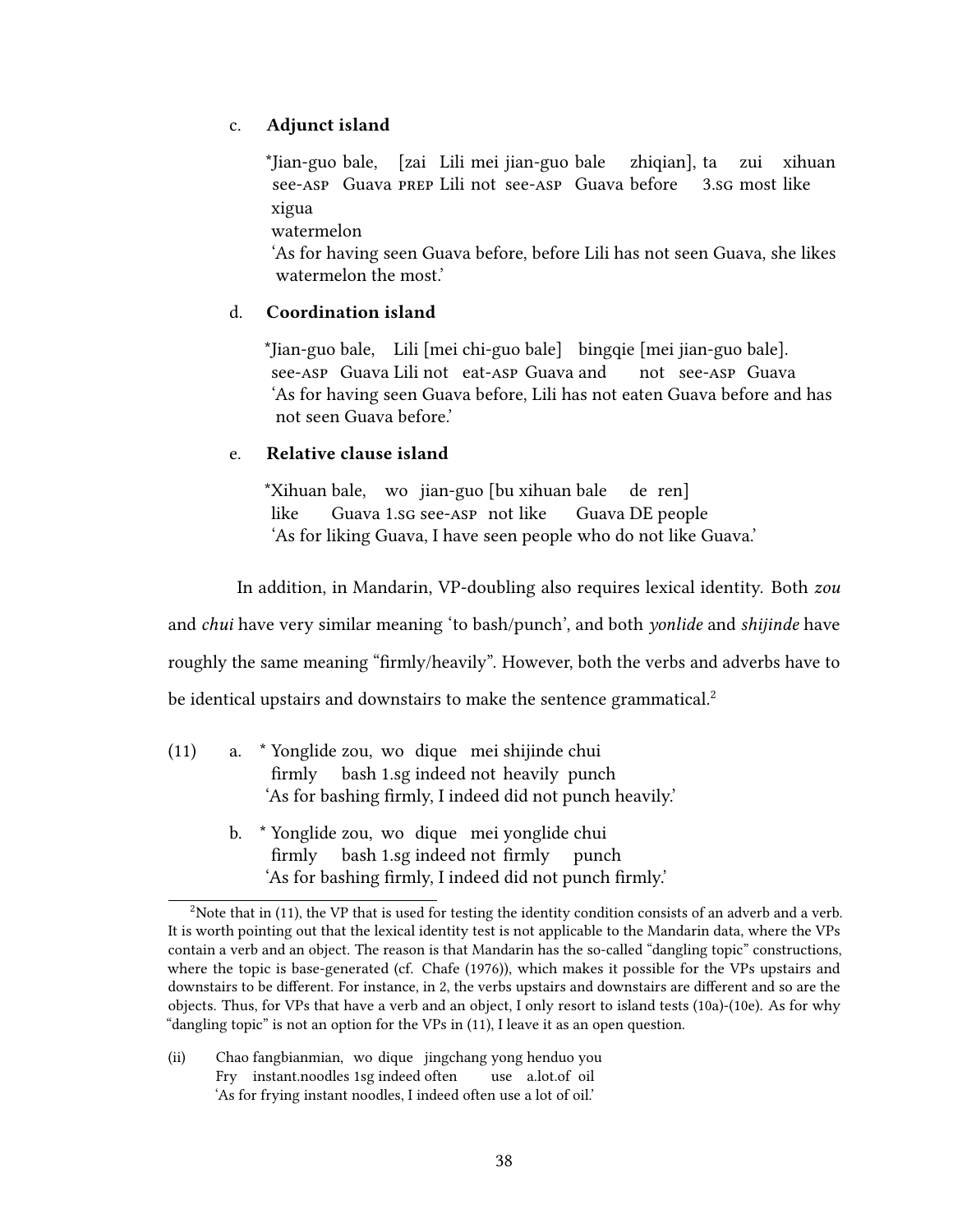| c. * Yonglide zou, wo dique mei shijinde zou            |
|---------------------------------------------------------|
| firmly bash 1.sg indeed not heavily bash                |
| 'As for bashing firmly, I indeed did not bash heavily.' |
|                                                         |
| d. Yonglide zou, wo dique mei yonglide zou              |

firmly bash 1.sg indeed not firmly bash 'As for bashing firmly, I indeed did not bash firmly.'

So far, I have shown evidence supporting the analysis that the fronted verb or VP in V(P)-doubling constructions is derived by movement. In the next section, I discuss the possible forms of inflections of the verb upstairs.

# 2.2 The morphology of the fronted verb

In  $V(P)$ -doubling constructions, the fronted verb can be in the infinitive form (12), in the nominalized form (13) or with aspectual marking (14). Based on the typological study of V(P)-doubling in Hein (2018), the fronted material can be V(P), v(P), or Asp(P) but material higher than Asp(P) is not found. For instance, tense marking is not found on the fronted verb.<sup>3</sup> . In Chapter 6, I will show how the morphology of the fronted verb is derived.

## (12) **Infinitive** (Hebrew)

- a. Likro, hu kara et ha-sefer. read.INF 3.sG read ACC the-book 'As for reading, he read the book.'
- b. Likro read.INF ACC the-book Gil read et ha-sefer, Gil kara. 'As for reading the book, Gil read.' (Landau 2006: 50, ex. 37(a)-(b))

### (13) Nominalized (Yoruba)

a. Rí-rà nmlz-buy foc Aje buy paper ni, Ajé ra ìwé. 'It is a buying that Aje {is doing/did} to {a book/books} [i.e., he didn't steal

it/them].'

<sup>&</sup>lt;sup>3</sup>I leave it as an open question regarding why material higher than Asp(P) (e.g., T(P)) is banned from moving to the topic/focus position in V(P)-doubling constructions.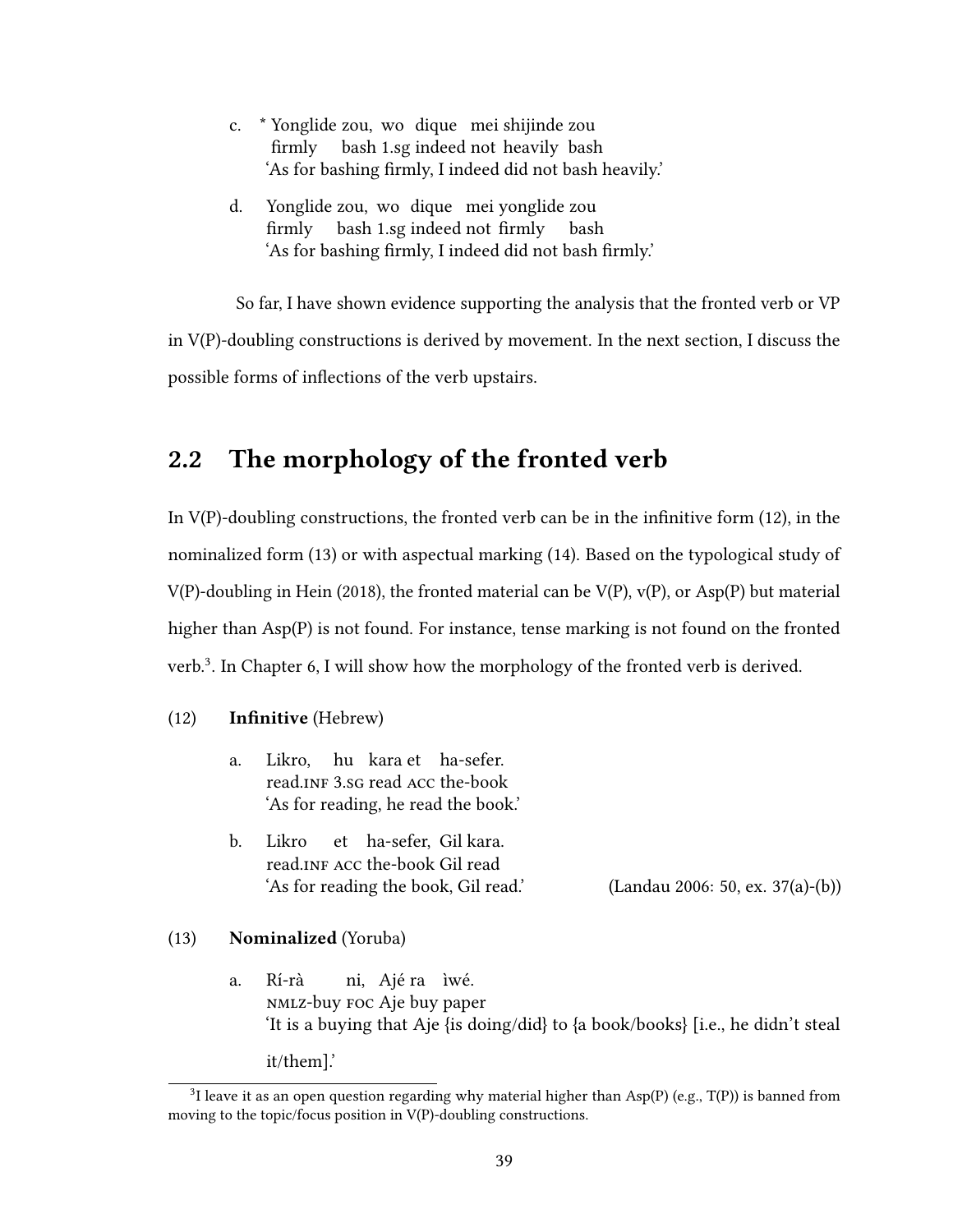b. Rí-rà-ìwé nmlz-buy-paper foc Aje buy paper ni, Ajé ra ìwé. 'It is book-buying that Aje {is doing/did} [i.e., he didn't go yam-selling].'

(Manfredi 1993: 20, ex. 46(a)-(b))

(14) Aspect (Yiddish)

- a. Gegessen, hot Maks gegessen sh. eat. PFTV has Max eat. PFTV fish 'As for having eaten, Max has eaten fish.'
- b. Gegessen fish, hot Maks gegessen. eat. PFTV fish has Max eat. PFTV 'As for having eaten fish, Max has eaten (them).'

(Cable 2004: 2, ex. 2(a)-(b))

# 2.3 The pragmatics of  $V(P)$ -doubling

In this dissertation, I do not provide a detailed analysis for the pragmatics of V(P)-doubling, but provide a brief introduction about the pragmatic contexts where V(P)-doubling is used. Crosslinguistically, V(P)-doubling constructions have either a topic (e.g., Hebrew, Yiddish and Portuguese, etc.) or a focus (e.g., African and Caribbean Creole languages, etc.) interpretation. An example for the topic interpretation is shown in (15a); and an example for the focus interpretation is shown in (15b), where axerim 'others' is focused.

#### (15) Hebrew

a. lihyot zamin, Gil lo tamid haya. to.be available Gil not always was 'As for being available, Gil wasn't always.'

(Landau 2006: 10, ex. 18(a))

b. le-Rina yeš to-Rina there is sense humor but to laugh she laughs only on others xuš humor, aval licxok hi coxeket rak al axerim. 'Rina has a sense of humor, but as for laughing, she will only laugh on others.'

(Landau 2006: 10, ex. 16(a))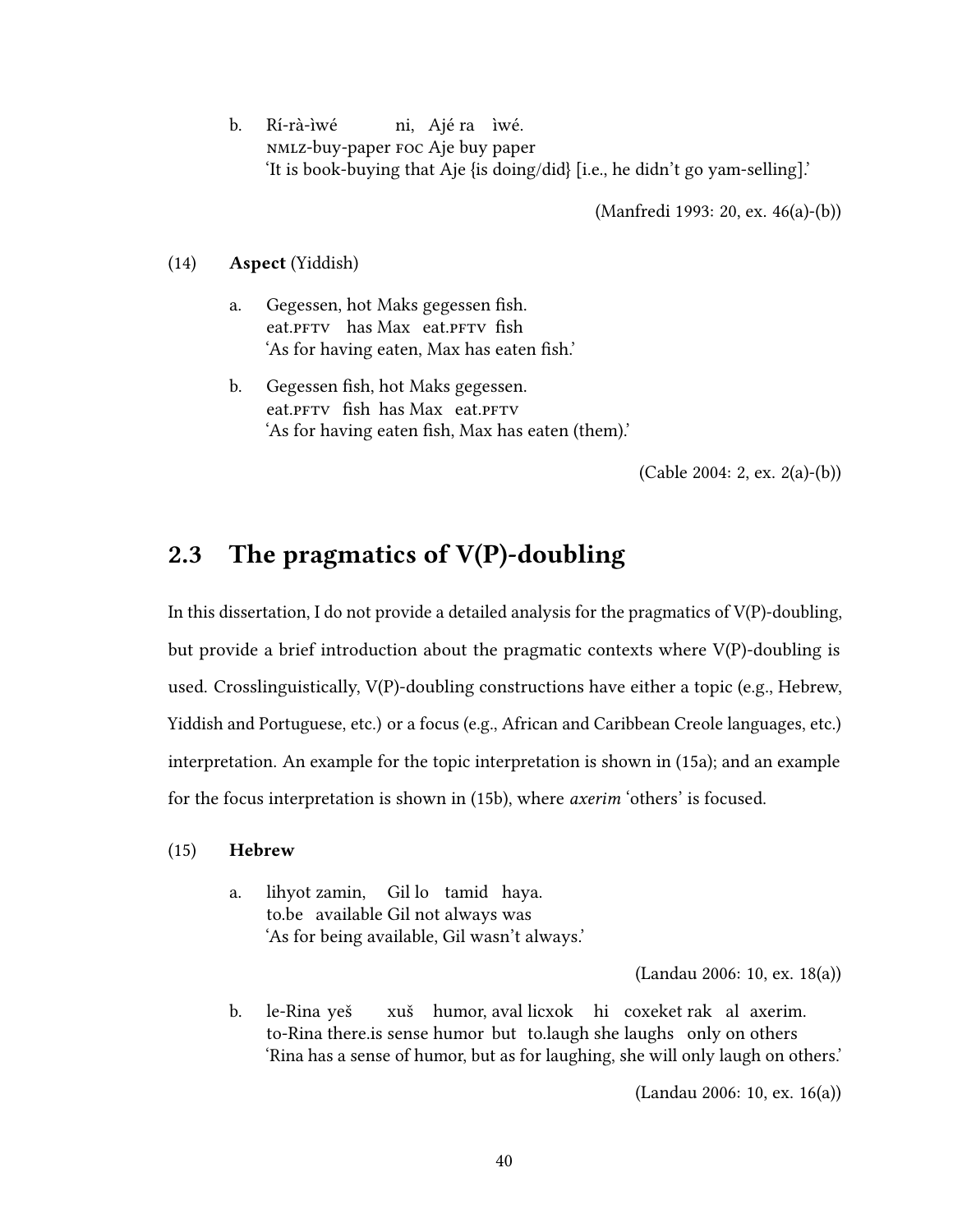In this chapter, I provide a detailed discussion of the verb doubling constructions. In the next chapter, I discuss the previous analyses for the phonetic realization of a moved item and provide an introduction to multidominance, which I use in the proposed analysis.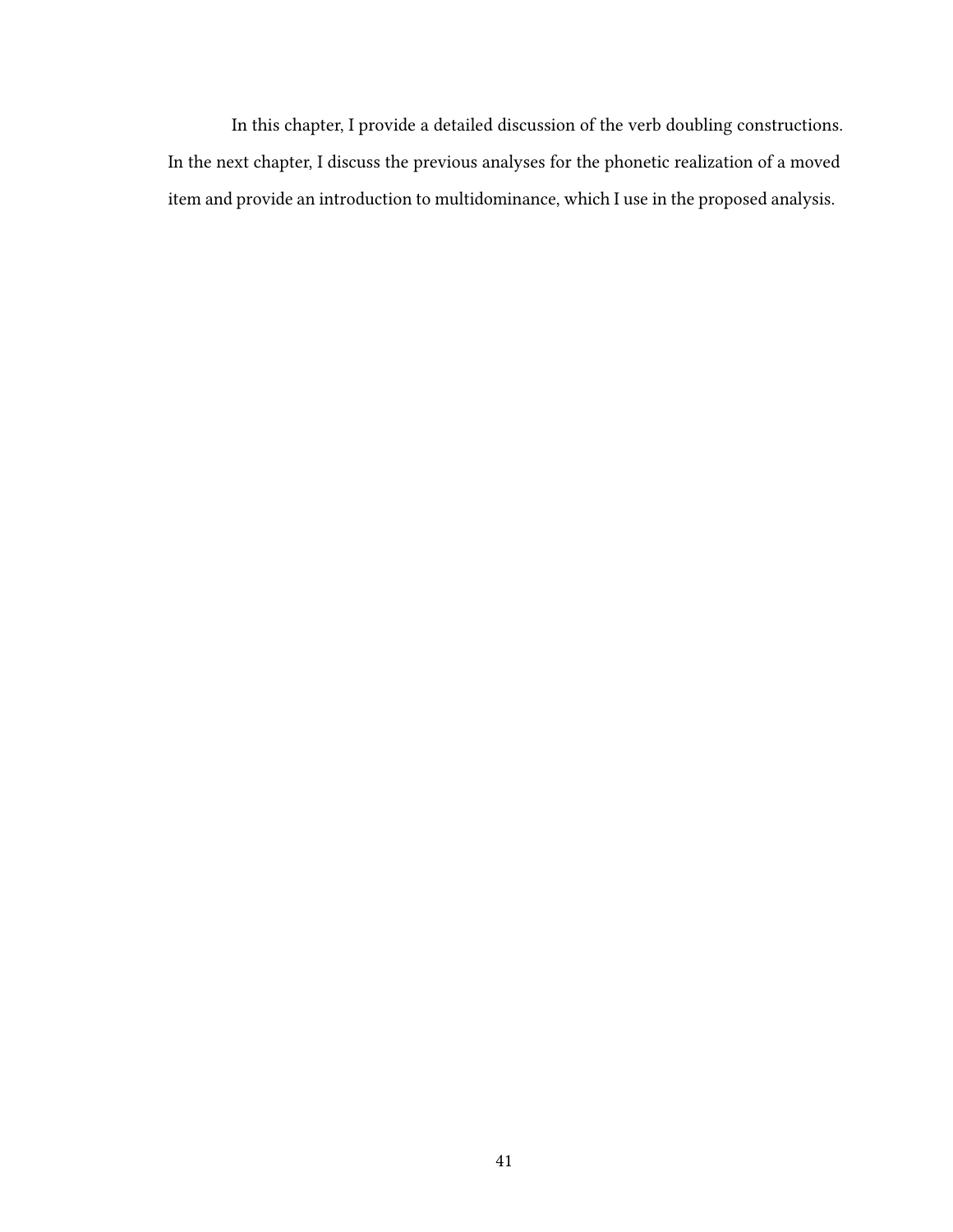# CHAPTER 3

# Previous analyses

In this chapter, I provide background information for the  $V(P)$ -doubling cases. Specifically, I discuss two previous analyses for verb-doubling: one from Nunes (2004) in section 3.1 and the other from Landau (2006) in section 3.2.

# 3.1 Nunes (2004)

Nunes (2004) provides both an analysis for cases where the moved item is only pronounced in one of its positions, and an analysis for the verb-doubling constructions under the copy theory of movement. Note that Nunes (2004) does not provide an analysis for VP-doubling constructions. In section 3.1.1, I provide a brief introduction to Kayne (1994)'s Linear Correspondence Axiom (LCA), which is adopted in Nunes (2004). In section 3.1.2, I present Nunes (2004)'s analysis for cases where the moved item is only pronounced once. In section 3.1.3, I discuss Nunes (2004)'s analysis for cases where the moved item is pronounced multiple times. In section 3.1.4, I pose some problems for Nunes (2004)'s analysis and provide a brief preview of how these problems are dealt with in my analysis. Finally, in section 3.1.5, I compare the copy theory of movement and the multidominance representation of movement and show why multidominance is better at modeling movement given the technics used in Nunes (2004)'s analysis.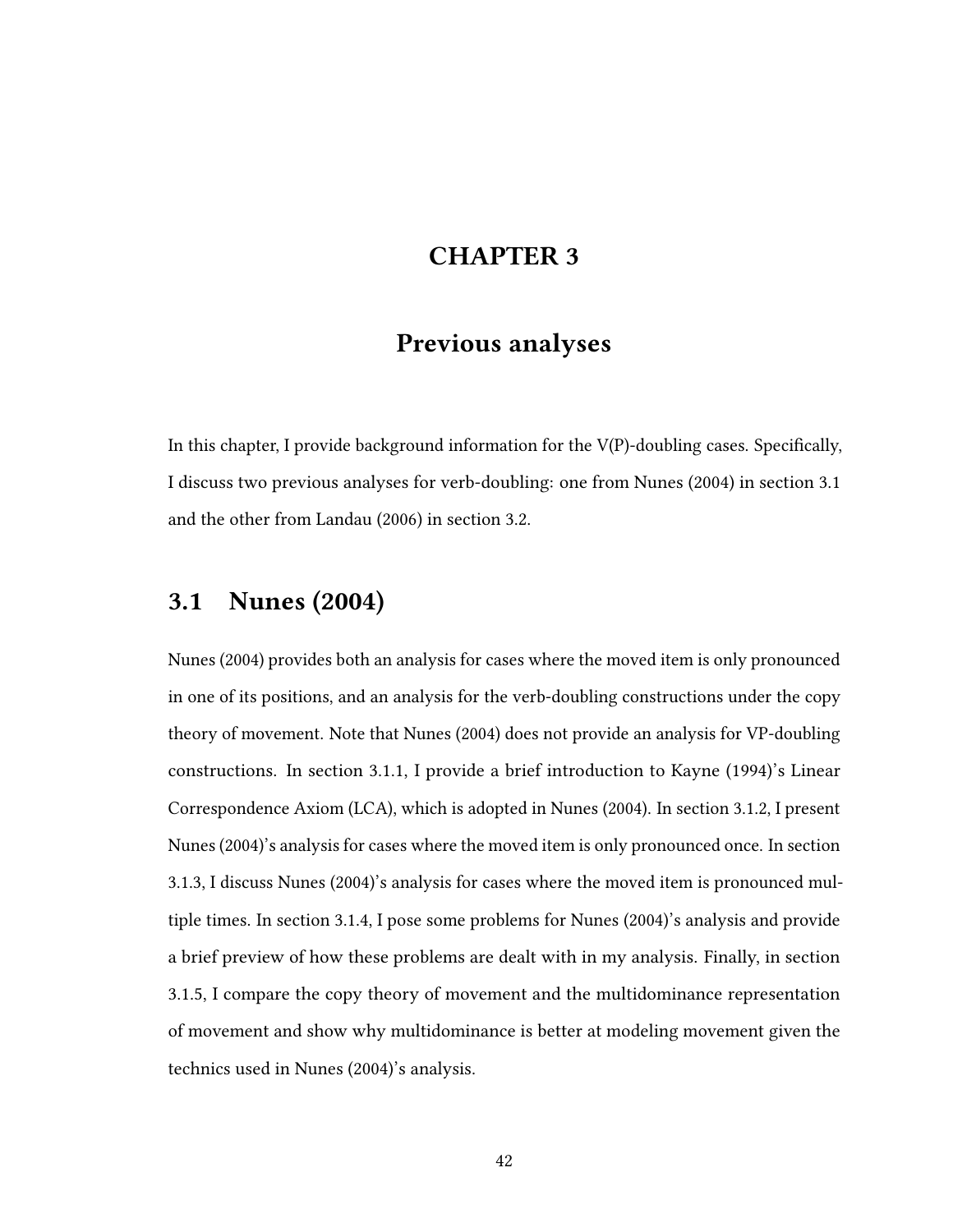# 3.1.1 Kayne (1994)'s Linear Correspondence Axiom

Kayne (1994) proposes Linear Correspondence Axiom that maps a syntactic structure to precedence relations (i.e., a set of ordered pairs); specifically, he proposes that asymmetric c-command in the syntactic structure maps into linear precedence. LCA is defined in  $(1).<sup>1</sup>$ Kayne (1994) defines c-command in (2).

### (1) Linear Correspondence Axiom

Let X, Y be nonterminals and x, y terminals such that X dominates x and Y dominates y. Then, if X asymmetrically c-commands Y, x precedes y.

- (2)  $\alpha$  c-commands  $\beta$  iff  $\alpha$  and  $\beta$  are categories and every category that dominates  $\alpha$ dominates  $\beta$ , and  $\alpha$  excludes  $\beta$ .
- (3) A category  $\alpha$  excludes  $\beta$  iff no segment of  $\alpha$  dominates  $\beta$ .
- (4)  $\alpha$  dominates  $\beta$  if every segment of  $\alpha$  contains  $\beta$ .

The definition of category and segment are shown in  $(5)$  (cf. May  $(1985)$  and Chomsky (1986)).

(5) A category is the set of  $\alpha^0$  in (6) such that each  $\alpha_{i+1}^0$  is a projection of  $\alpha_i^0$ , or the set of  $\alpha$ P in (7) such that each  $\alpha P_{i+1}$  is a projection of  $\alpha P_i$ . Each  $\alpha_i{}^0$  or  $\alpha P_i$  is a segment of that category.



Take (8) as a concrete example. In this case, There are four categories, which are shown in Table 3.1.

<sup>&</sup>lt;sup>1</sup>Note that this section is largely based on Johnson (2004).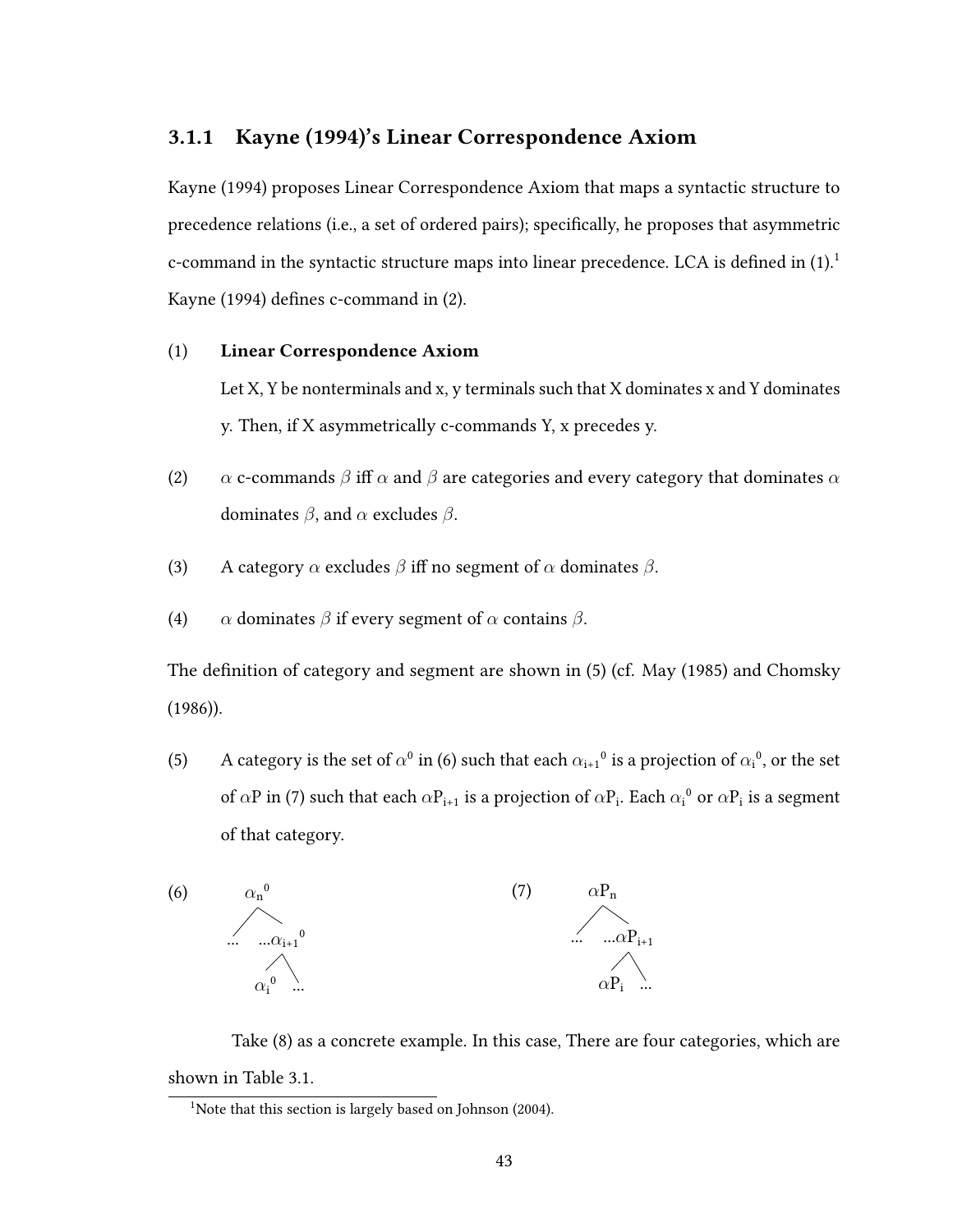$$
(9) \quad VP
$$
\n
$$
V^0 \quad DP
$$
\n
$$
read \quad D^0
$$
\n
$$
\begin{array}{c}\n \mid \\
 \mid \\
 \mid \\
 \text{it}\n \end{array}
$$

(8) read it

|           | Category Segments in the category |
|-----------|-----------------------------------|
| $\{V^0\}$ | $\mathrm{V}^0$                    |
| ${VP}$    | VP                                |
| ${DP}$    | DΡ                                |
| $D^0$     | $D^0$                             |

Table 3.1: Categories and Segments

 $V^0$  c-commands  $D^0$  because (i) they are both categories, (ii) every category that dominates  $V^0$  also dominates  $D^0$  (i.e., VP dominates  $V^0$  and  $D^0$ ), and (iii)  $V^0$  excludes  $D^0$ (i.e., all the segments of category  $V^0$  (i.e.,  $V^0$ ) do not dominate  $D^0$ ). However,  $D^0$  does not c-command  $V^0$  because despite the fact that (i) they are both categories and (ii)  $D^0$  excludes  $V^0$ , there exists the category DP that dominates D<sup>0</sup> but does not dominate  $V^0$ . In this sense,  $V^0$  asymmetrically c-command  $D^0$ . The relevant dominance and exclusion relations are shown in (10) and (11).

- (10) a. The category {VP} dominates  $V^0$  and  $D^0$ .
	- b. The category  ${D}P$  dominates  $D^0$ .
- (11) a. The category  $\{V^0\}$  excludes VP, DP and  $D^0$ .
	- b. The category  ${D^0}$  excludes DP, VP and  $V^0$ .

Thus, based on LCA, the terminal node read, which is dominated by the non-terminal node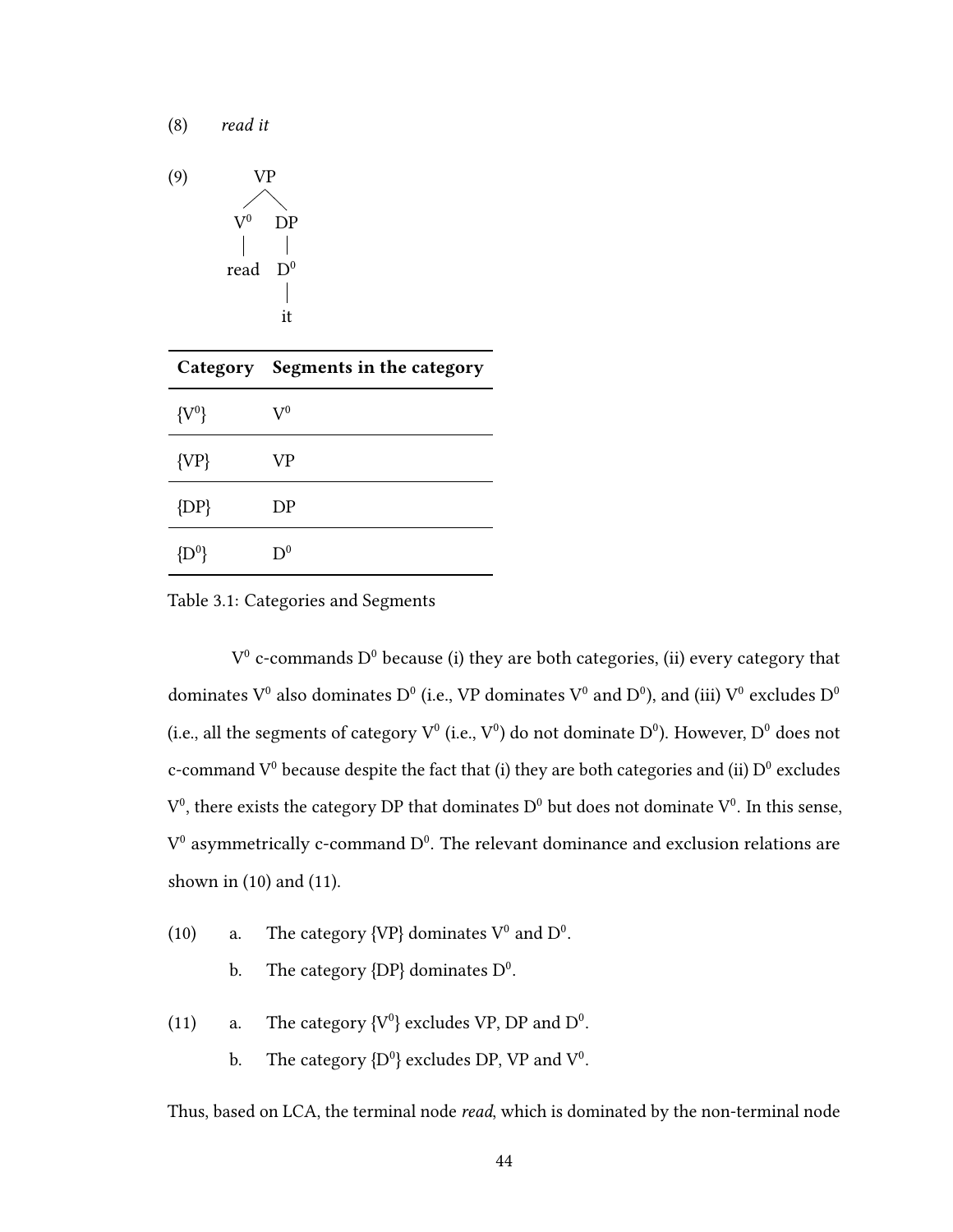$V^0$ , precedes the terminal node *it*, which is dominated by the non-terminal node  $D^0$ , which is shown in (12). " $A < B$ " means A precedes B.

$$
(12) \qquad \{read < it\}
$$

In addition, Kayne (1994) proposes that the linear ordering that LCA yields should have three defining properties, which are formulated by Johnson (2016) in (13). These conditions require that all the vocabulary items in the sentence should be linearized and the linearization should be consistent. In Kayne (1994) and Nunes (2004), vocabulary items are the same as terminal nodes.

- (13) a. All vocabulary items in the phrase marker  $p$  must be in the linearization of  $p$ . (Totality)
	- b. For all vocabulary items, a and b in  $p$ , the linearization of p cannot include both  $a < b$  and  $b < a$ . (Antisymmetry)
	- c. For all vocabulary items, a, b, c in p, if the linearization of p includes  $a < b$ and  $b < c$  then it must include  $a < c$ . (Transitivity)

In the case of  $(8)$ , it satisfies the Totality Condition because all the vocabulary items (i.e., read and *it*) are ordered. It satisfies the Antisymmetry Condition because there is no contradictory orderings. It trivially satisfies the Transitivity Condition because there is only one ordering statement in (8).

Another concrete example, which involves specifiers, is shown in  $(14)$ . The structure of it is shown in (15). For ease of presentation, I ignore vP and the base-generated position of the agent. A summary of the a-symmetric c-command relations are shown in Table 3.2.<sup>2</sup> The categories and segments are summarized in Table 3.3.

<sup>&</sup>lt;sup>2</sup>Note that under LCA, all the non-terminal nodes (i.e.,  $TP_2$ ,  $TP_1$ , DP, D<sup>0</sup>, T<sup>0</sup>, VP, V<sup>0</sup>) are linearized, so Table 3.2 is not exhaustive. However, this table contains all the necessary asymmetric c-command relations, and the asymmetric c-command relations that are left out do not add any information to this table.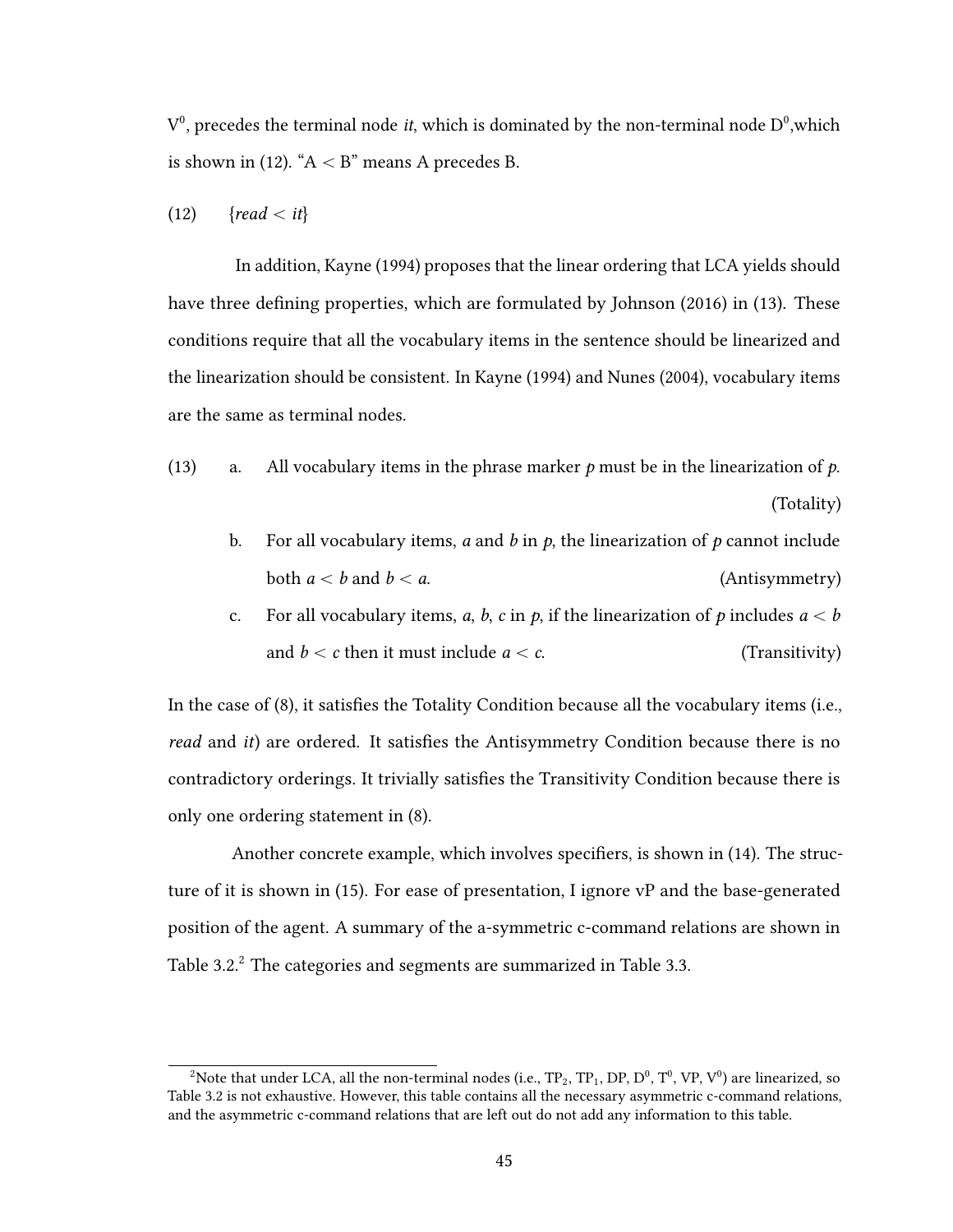

|       | Non-terminal nodes Asymmetrically command Non-terminal nodes |                                     |
|-------|--------------------------------------------------------------|-------------------------------------|
| DP    | Asymmetrically command                                       | $\{ \text{TP}^1, \, \text{TP}^2 \}$ |
| $T^0$ | Asymmetrically command                                       | $V^0$                               |

Table 3.2: Asymmetric c-command

|                             | Category Segments in the category |
|-----------------------------|-----------------------------------|
| ${TP_1, TP_2}$ $TP_1, TP_2$ |                                   |
| ${DP}$                      | DP                                |
| ${D^0}$                     | $\mathrm{D}^0$                    |
| ${VP}$                      | VP                                |
| $\{T^0\}$                   | $\mathrm{T}^0$                    |
| ${VP}$                      | VР                                |
| ${V^0}$                     | $V^{0}$                           |

Table 3.3: Categories and Segments

The relevant dominance and relations shown in (16) and (17).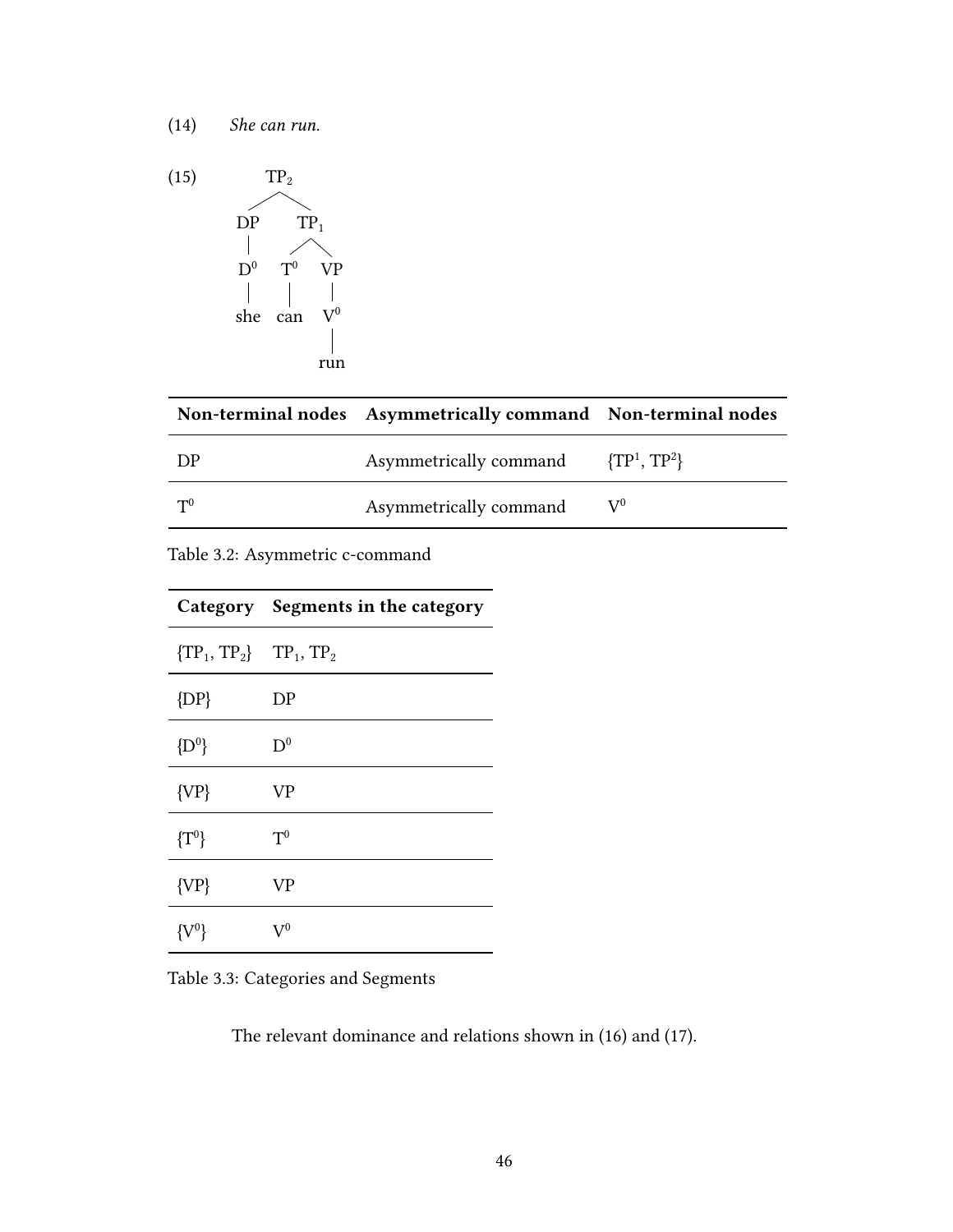- (16) a. The category  ${DP}$  dominates  $D^0$ , she
	- b. The category  ${TP_1, TP_2}$  dominates  $T^0$ , VP, V<sup>0</sup>, run, can
	- c. The category  $\{VP\}$  dominates  $V^0$ , run
- (17) a. The category  ${DP}$  excludes  ${TP_1, TP_2}$  (i.e., no segment of the category  ${DP}$ dominates  ${TP_1, TP_2}.$ 
	- b. The category  $T^0$  excludes  $V^0$ .

Note that DP c-commands  ${TP_1, TP_2}$  because (i) they are both categories, (ii) every category that dominates DP also dominates  ${TP_1, TP_2}$  (i.e., this is trivially satisfied because there is no category that dominates  $DP -$  the category  ${TP_1, TP_2}$  does not dominate  $DP$ because there exists a segment  $TP_1$  that does not dominate DP), and (iii) DP excludes  ${TP_1,$  $TP_2$ . However,  ${TP_1, TP_2}$  does not c-command DP because despite the fact that (i) they are both categories, (ii) every category that dominates  ${TP_1, TP_2}$  also dominates DP,  ${TP_1,$  $TP_2$  does not exclude DP (i.e., there is a segment of the category  ${TP_1, TP_2}$  (i.e.,  $TP_2$ ) that dominates DP). Thus, DP asymmetrically c-commands  ${TP_1, TP_2}$ . The precedence relations are shown in (18).

(18) 
$$
\begin{cases} she
$$

The set of precedence relations in (18) satisfies the Totality Condition because all the vocabulary items (i.e., *she, can, run*) are in the set; it satisfies the Antisymmetry Condition because there is no contradictory ordering statements; and it satisfies the Transitivity Condition because the set does have the ordering statement she  $\lt$  run when the set has she  $<$  can and can  $<$  run.

Finally, I show how LCA works for head movement cases (19). A summary of the a-symmetric c-command relations are shown in Table 3.4. The categories and segments are summarized in Table 3.4.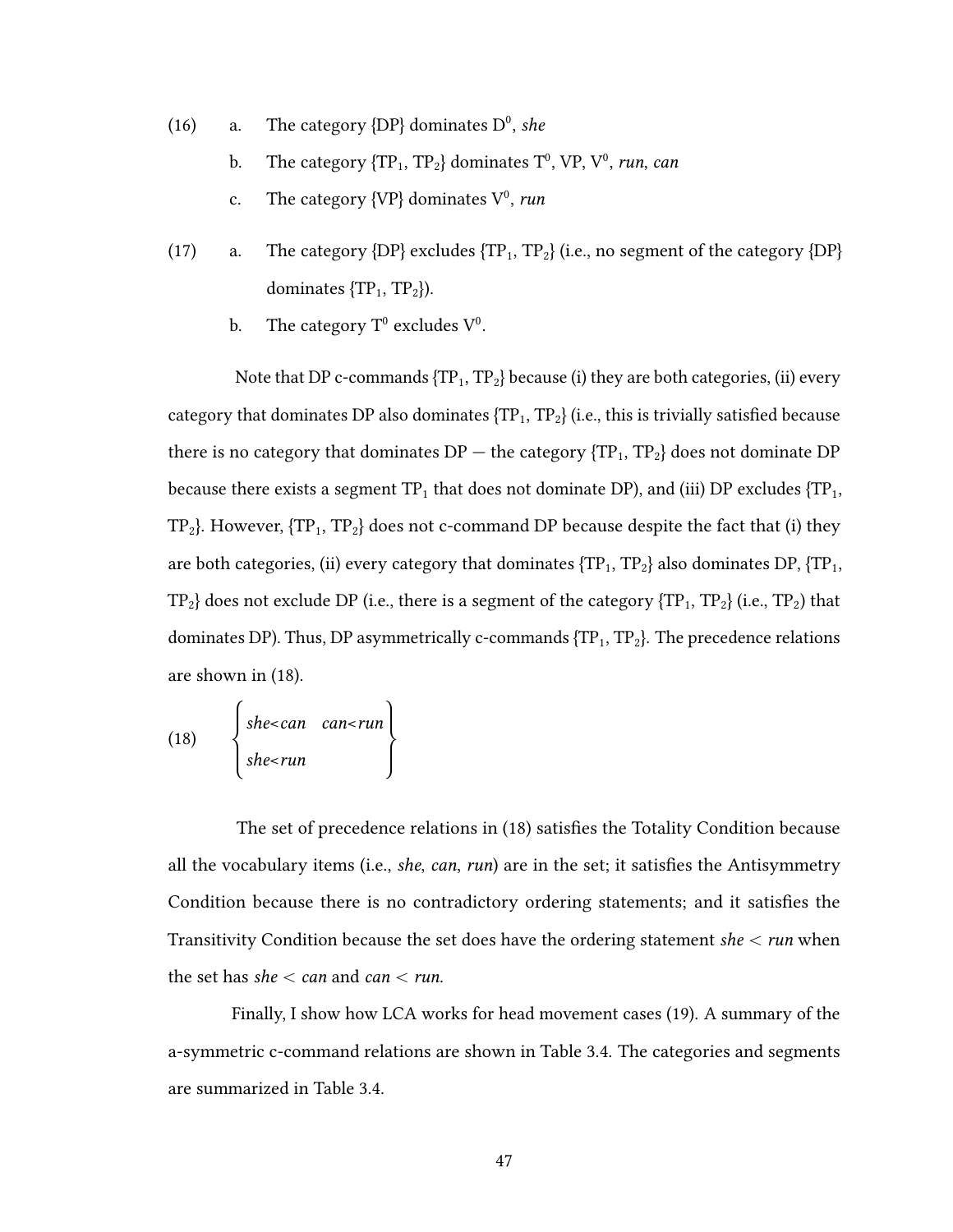

|                  | Non-terminal nodes Asymmetrically command Non-terminal nodes |                   |
|------------------|--------------------------------------------------------------|-------------------|
| $\{v^0, v_1^0\}$ | Asymmetrically command                                       | $V^0$ , DP, $D^0$ |
| ${V_{[copy]}^0}$ | Asymmetrically command $\{v^0, v_1^0\}$ , $V^0$ , $D^0$ , DP |                   |
| $\{V^0\}$        | Asymmetrically command                                       | $D^{0}$           |

Table 3.4: Asymmetric c-command

|                   | Category Segments in the category |
|-------------------|-----------------------------------|
| $\{vP\}$          | vP                                |
| ${v^0, v_1^0}$    | $v^0, v_1^0$                      |
| ${V_{[copy]}^0}$  | $V_{[copy]}^0$                    |
| ${VP}$            | <b>VP</b>                         |
| $\{ {\rm V}^0 \}$ | $\mathrm{V}^0$                    |
| ${DP}$            | DP                                |
| $\{ {\rm D}^0 \}$ | $D^0$                             |

Table 3.5: Categories and Segments

The relevant dominance and relations shown in (20) and (21).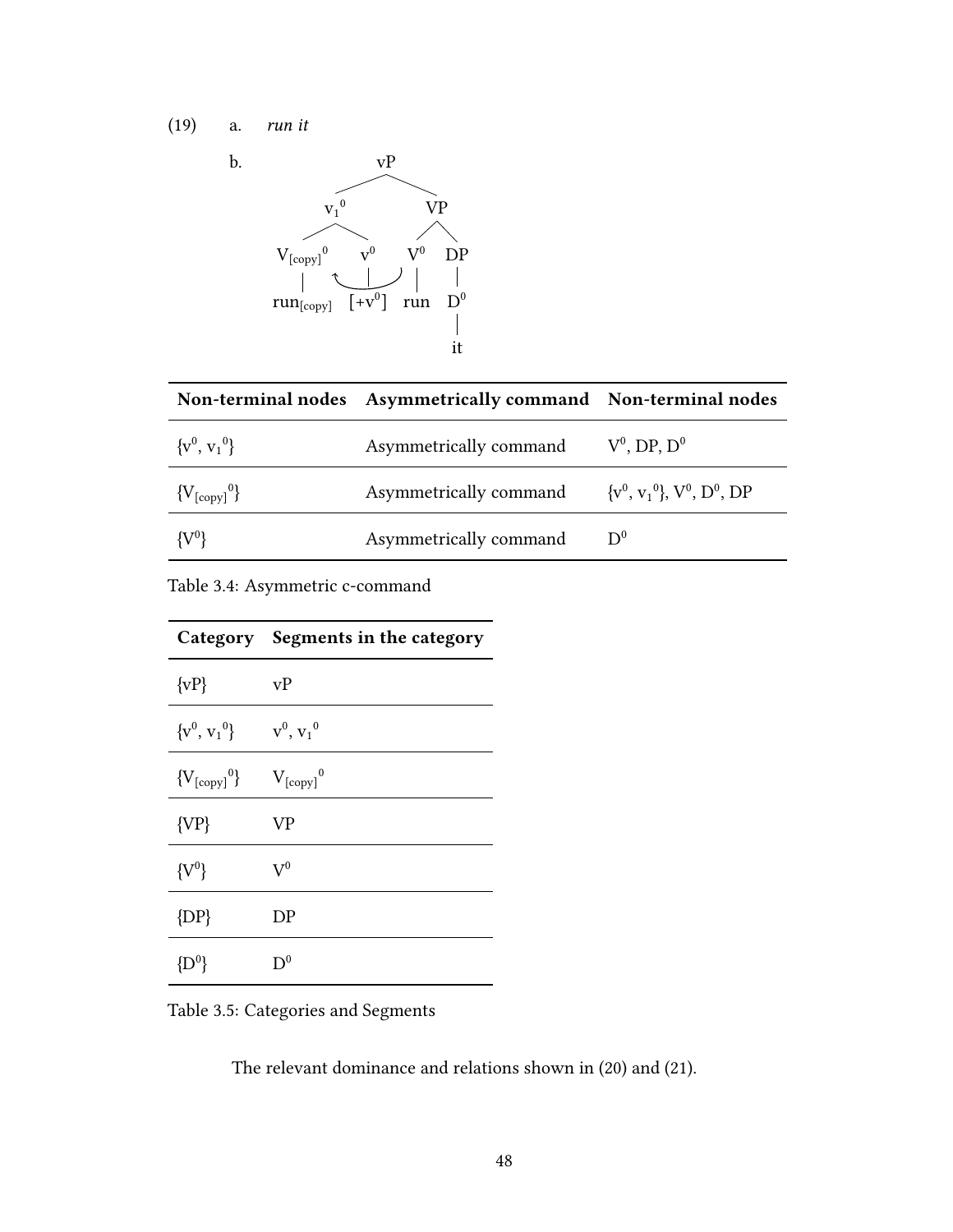- (20) a. The category  $\{vP\}$  dominates  $v^0$ ,  $v_1^0$ ,  $V_{[copy]}^0$ ,  $VP$ ,  $V^0$ ,  $DP$ ,  $D^0$ ,  $run_{[copy]}$ ,  $[+v^0]$ , run, it
	- b. The category  $\{VP\}$  dominates  $V^0$ , DP, D<sup>0</sup>, run, it
	- c.  $\{v^0, v_1^0\}$  dominates  $[+v^0]$ .
	- d. The category  ${DP}$  dominates  $D^0$ , it
- (21) a. The category  ${V_{[conv]}^0}$  excludes  ${v^0, v_1^0}$  (i.e., no segment of the category  ${V_{[conv]}^0}$  dominates  ${v^0, v_1^0}$ .
	- b. The category  $\{v^0, v_1^0\}$  excludes VP.
	- c. The category  $\{V^0\}$  excludes  $D^0$ .

Note that  $V_{[copy]}^0$  asymmetrically c-commands  $\{v^0, v_1^0\}$ .  $V_{[copy]}^0$  c-commands  $\{v^0, v_2^0\}$  $v_1^0$ } because (i) they are both categories, (ii) every category that dominates  $V_{[copy]}^0$ , namely vP, dominates  $\{v^0, v_1^0\}$  (note that  $\{v^0, v_1^0\}$  does not dominate  $V_{[conv]}^0$  because there is the segment  $v_1^0$  that dominates  $V_{[conv]}^0$ , and (iii)  $V_{[conv]}^0$  excludes  $\{v^0, v_1^0\}$ . However,  $\{v^0, v_1^0\}$ does not c-command  $V_{[copy]}^0$  because despite the fact that (i) they are both categories, (ii) everything that dominates  $\{v^0, v_1^0\}$  (i.e., vP) dominates  $V_{[copy]}^0$ ,  $\{v^0, v_1^0\}$  does not exclude  ${V_{\text{conv}}}^0$  (i.e., there exists the segment  $v_1^0$  that dominates  $V_{\text{conv}}^0$ ).

Based on the asymmetric c-command relations, the precedence relations are shown in (22). A string representation of the precedence relations is  $\mathit{run}_{[copy]}$  [+v $^{\scriptsize o}$ ]  $\mathit{run}$  it. Note that under LCA, both of the copies (i.e., run and  $run_{[copy]}$ ) are linearized. In the next section, I present Nunes (2004)'s analysis for how only one of the copies ends up being pronounced.

(22) 
$$
\begin{cases}\n\mathbf{run}_{[copy]} < [+v^0] \quad [+v^0] < \mathbf{run} \quad \mathbf{run} < \mathbf{it} \\
\mathbf{run}_{[copy]} < \mathbf{run} \quad [+v^0] < \mathbf{it} \\
\mathbf{run}_{[copy]} < \mathbf{it}\n\end{cases}
$$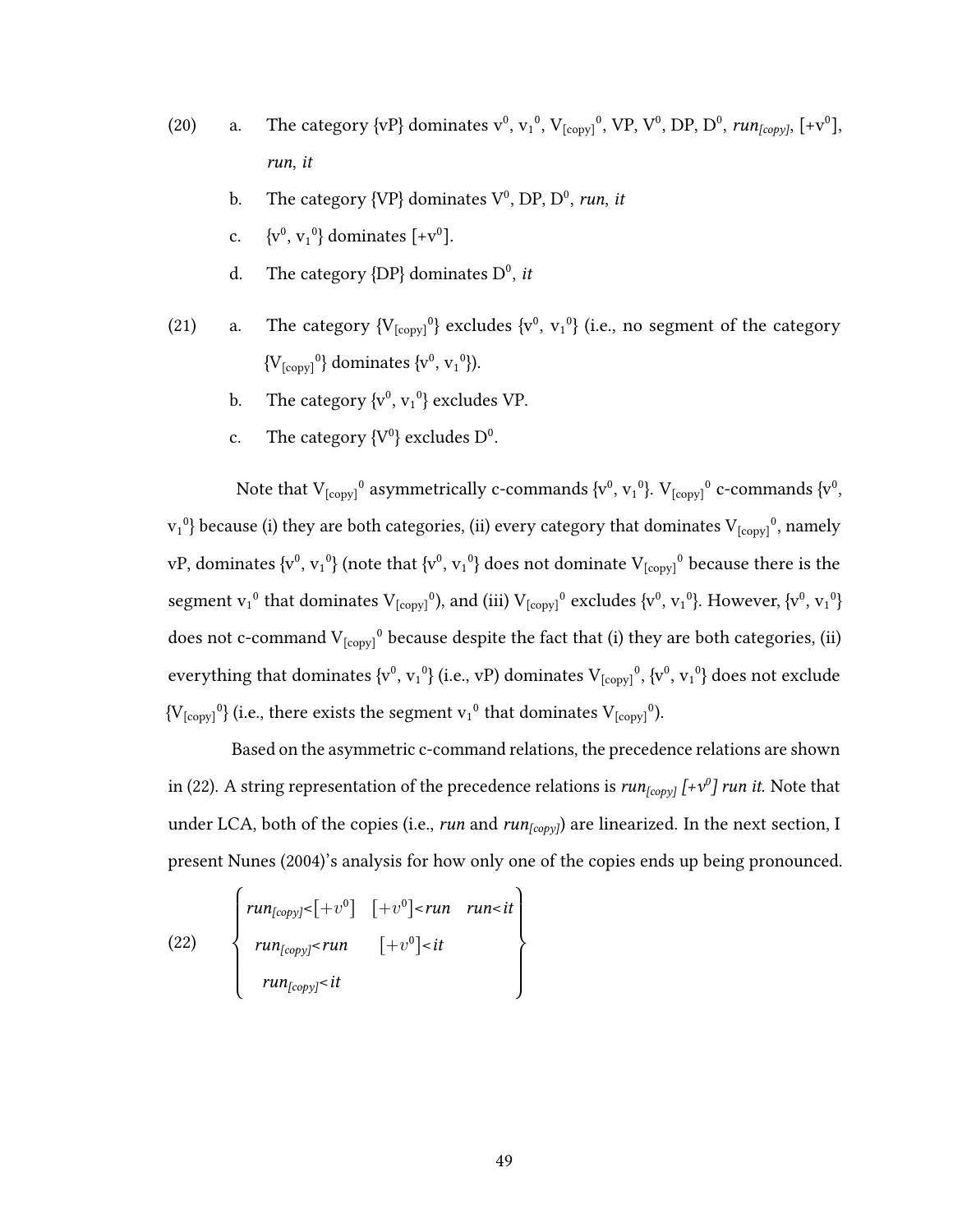# 3.1.2 A moved item being pronounced once

In this section, I review Nunes (2004)'s analyses for the phonetic realization of a moved item. Take (23) as an example, where the moved item "dumplings" occupies two positions but is pronounced in only one of its positions. The structure for (23) is shown in (24). For ease of presentation, I ignore vP, the base-generation position of the subject, and the morphology under  $T^0$ : in addition, only terminal nodes that do not correspond to empty morphology are ordered in this example. Note that this simplification does not affect the analysis.

(23) Dumplings, I like x



LCA takes the structure in (24) as the input and yields a set of ordered pairs in (25).

(25)

\n
$$
\begin{cases}\n\text{dumplings}^{i} < I & I < like & like < \text{dumplings}^{i} \\
\text{dumplings}^{i} < like & I < \text{dumplings}^{i} \\
\text{dumplings}^{i} < \text{dumplings}^{i}\n\end{cases}
$$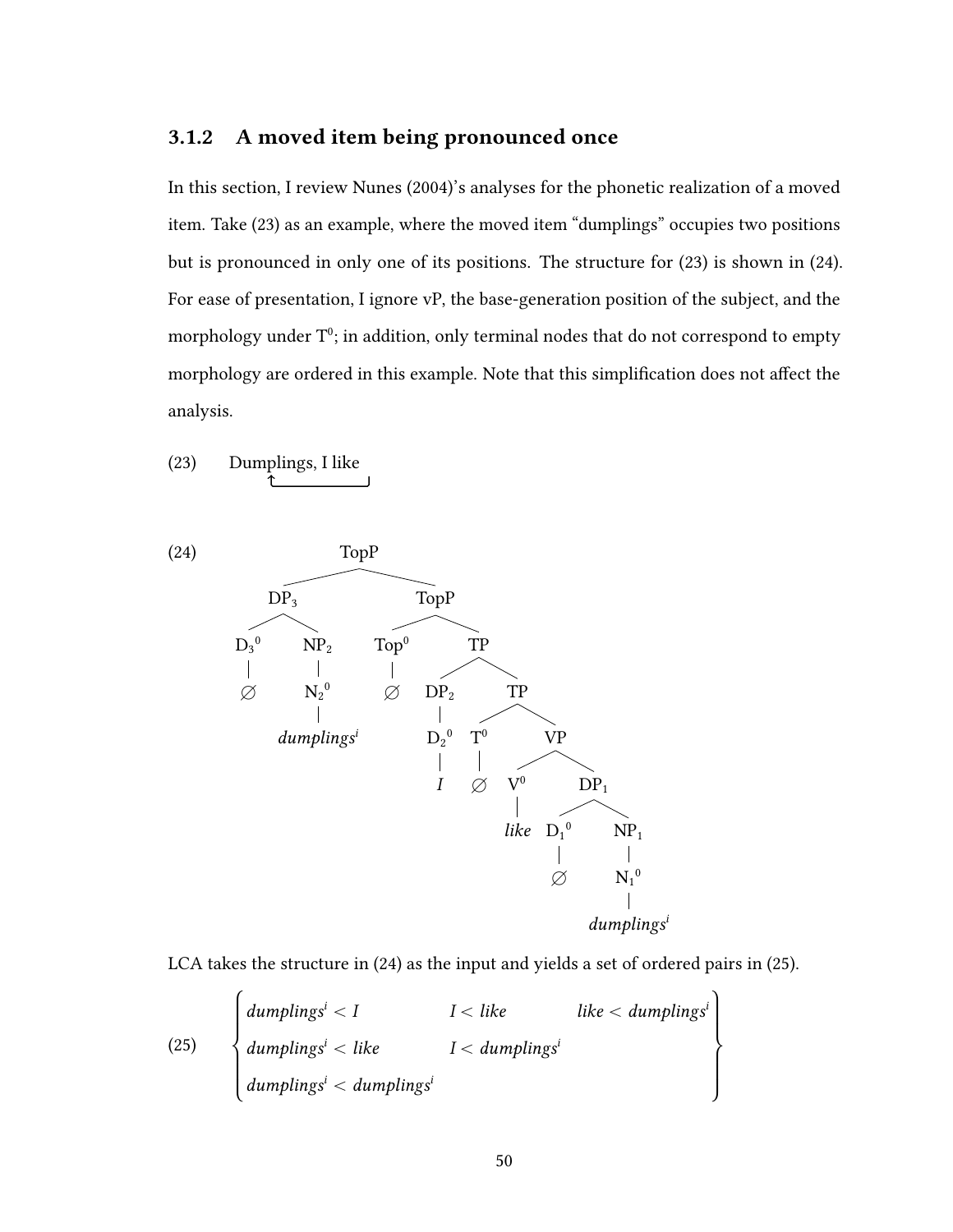Under the copy theory of movement, there are two copies of the moved item:  $dumplings<sup>i</sup>$ under the node  $\mathrm{N_1}^0$  and  $\mathit{dumplings}^i$  under the node  $\mathrm{N_2}^0.$  Nunes (2004) proposes that for the Antisymmetry Condition, the two *dumplings<sup>i</sup>* are treated the same in the sense that if a set of ordered pairs contains both  $\boldsymbol{d}$ umplings $^i < a$  and  $a < \boldsymbol{d}$ umplings $^i$ , where  $\boldsymbol{d}$ umplings $^i$  are copies, the set is considered to violate the Antisymmetry Condition. Thus, since the set in (25) indeed contains  $\textit{dumplings}^i < I$  and  $I < \textit{dumplings}^i$ , the set violates the Antisymmetry Condition. Note that the two *dumplings<sup>i</sup>* are treated differently by the Totality Condition because Nunes (2004) proposes that both the  $\textit{dumplings}^{i}$  under  $\mathrm{N_1}^0$  and the  $\textit{dumplings}^{i}$ under  $N_2^0$  should be linearized. In addition to the three conditions in (13), Nunes (2004) also assumes that a linear ordering should obey the Irreflexivity Condition, which is defined in (26). Given that Nunes (2004) assumes that the two copies of  $dumplings<sup>i</sup>$  are treated the same by the Irreflexivity Condition, the set (25) also violates the Irreflexivity Condition.

 $(26)$  If xRy, then x is different from y.

(Partee, ter Meulen and Wall 1990)

However, according to Nunes (2004), despite the fact that the set violates the Antisymmetry Condition and Irreflexivity Condition, the linearization process does not crash. Instead, a deletion process is trigged at PF, and this deletion process removes one of the copies in the linearization process, which will change the set of ordered pairs to (27) or (28). Both (27) and (28) satisfy the conditions in (13) and (26)  $-$  both get rid of paradoxical ordering statements (i.e.,  $\emph{dumplings}^{i} < I$  and  $I < \emph{dumplings}^{i}$ ) and remove the statement where the two copies are ordered to each other (i.e.,  $dumplings<sup>i</sup> < dumplings<sup>i</sup>$ ).

(27) 
$$
\begin{cases} \text{dumplings}^{i} < I & I < like \\ \text{dumplings}^{i} < like & \end{cases}
$$
\n(28) 
$$
\begin{cases} I < like \\ I < \text{dumplings}^{i} \\ I < \text{dumplings}^{i} \end{cases}
$$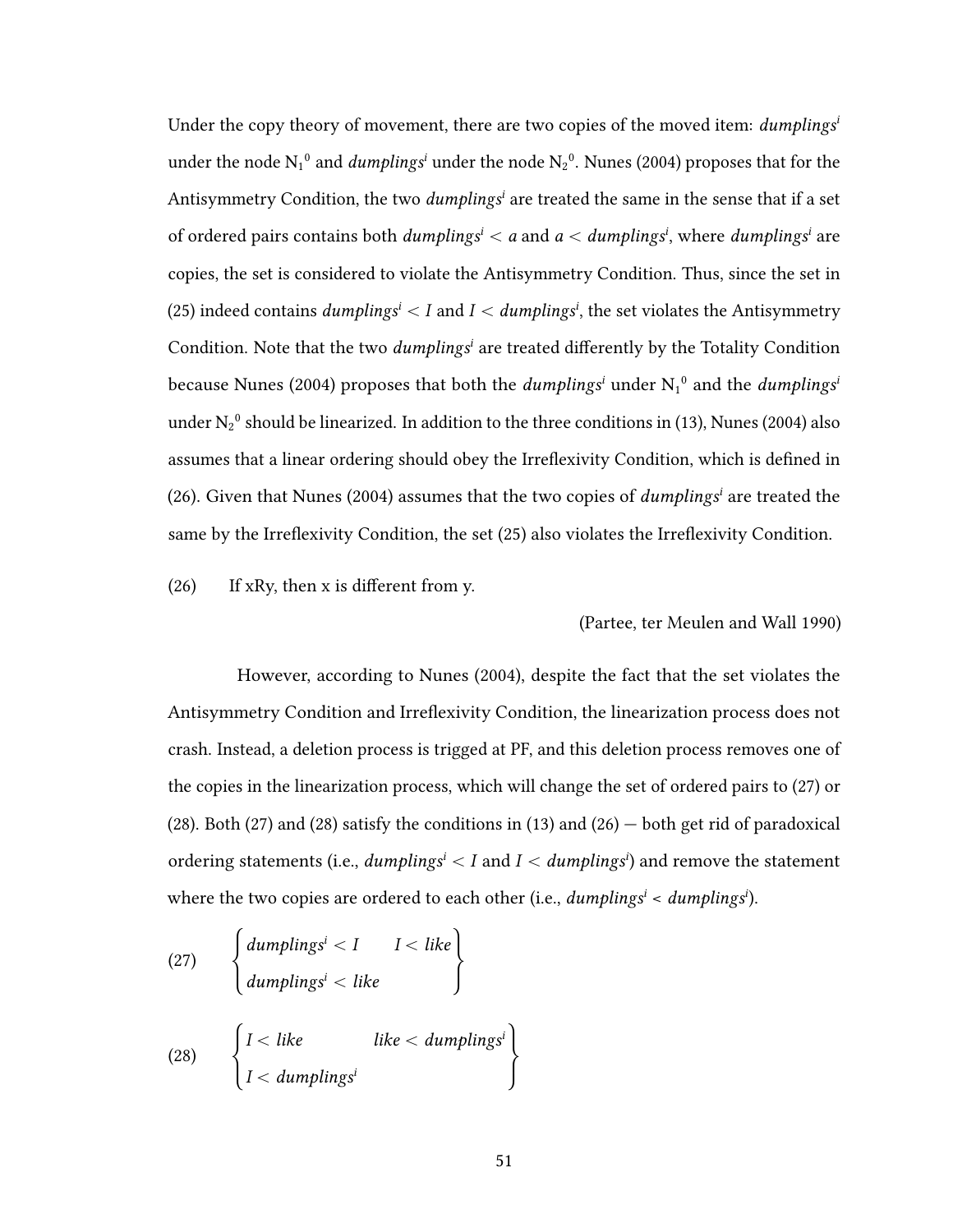So, there are two possible outcomes: (i) Dumplings, I like, where  $\textit{dumplings}^i$  under  $\mathrm{N_2}^0$  is spelled out and  ${\it dumplings}^i$  under  $\mathrm{N_1}^0$  is deleted; and (ii) I like dumplings, where  ${\it dumplings}^i$ under  $\rm N_1^{\,0}$  is spelled out and  $dumplings^i$  under  $\rm N_2^{\,0}$  is deleted. Nunes (2004) further proposes a mechanism that determines which copy is to be deleted. According to Nunes (2004), the structure in (24) has a topic force and this topic force has to be realized by pronouncing the DP that is associated with it — in this case,  $DP_3$ ; without realizing the topic force the derivation fails. In this sense, since the topic force is only realized in (i) Dumplings, I like, where *dumplings<sup>i</sup>* is linearized high not (ii) I like dumplings, where dumplings<sup>i</sup> is linearized low, (i) should be the outcome, where "dumplings" is pronounced in the topic position. So,  $(27)$  is the final precedence relations for the structure in  $(24)$ .

Remember that in the previous section, in example (19) run it, the deletion process is triggered because the precedence relations violate the Anti-symmetry Condition. To be more specific, the set of precedence relations (repeated below in (29)) contain both  $run_{[copy]}$  $\langle$  [+v<sup>0</sup>] and [+v<sup>0</sup>]  $\langle$  *run.* After deleting the lower copy of *run*, the sentence is linearized as run  $[+v^0]$  it (30), instead of run  $[+v^0]$  run it.  $\ddot{\phantom{0}}$ 

(29) 
$$
\begin{cases}\n\mathit{run}_{[copy]} < [+v^0] & \text{run} \quad \mathit{run} < \mathit{it} \\
\mathit{run}_{[copy]} < \mathit{run} \quad [+v^0] < \mathit{it} \\
\mathit{run}_{[copy]} < \mathit{it}\n\end{cases}
$$
\n(30) 
$$
\begin{cases}\n\mathit{run}_{[copy]} < [+v^0] & \text{if} \\
\mathit{run}_{[copy]} < \mathit{it}\n\end{cases}
$$

As a short summary, pronouncing a moved item in all its positions fails the linearization process due to the violation of the Antisymmetry Condition and the Irreflexivity Condition. However, Nunes (2004) proposes that the violations can be resolved by a deletion process that can remove a moved item in all but only one of its syntactic positions in the linearization process. As for in which position a moved item should get pronounced depends on the particular formal feature of the copies; in the case of example (23), the topic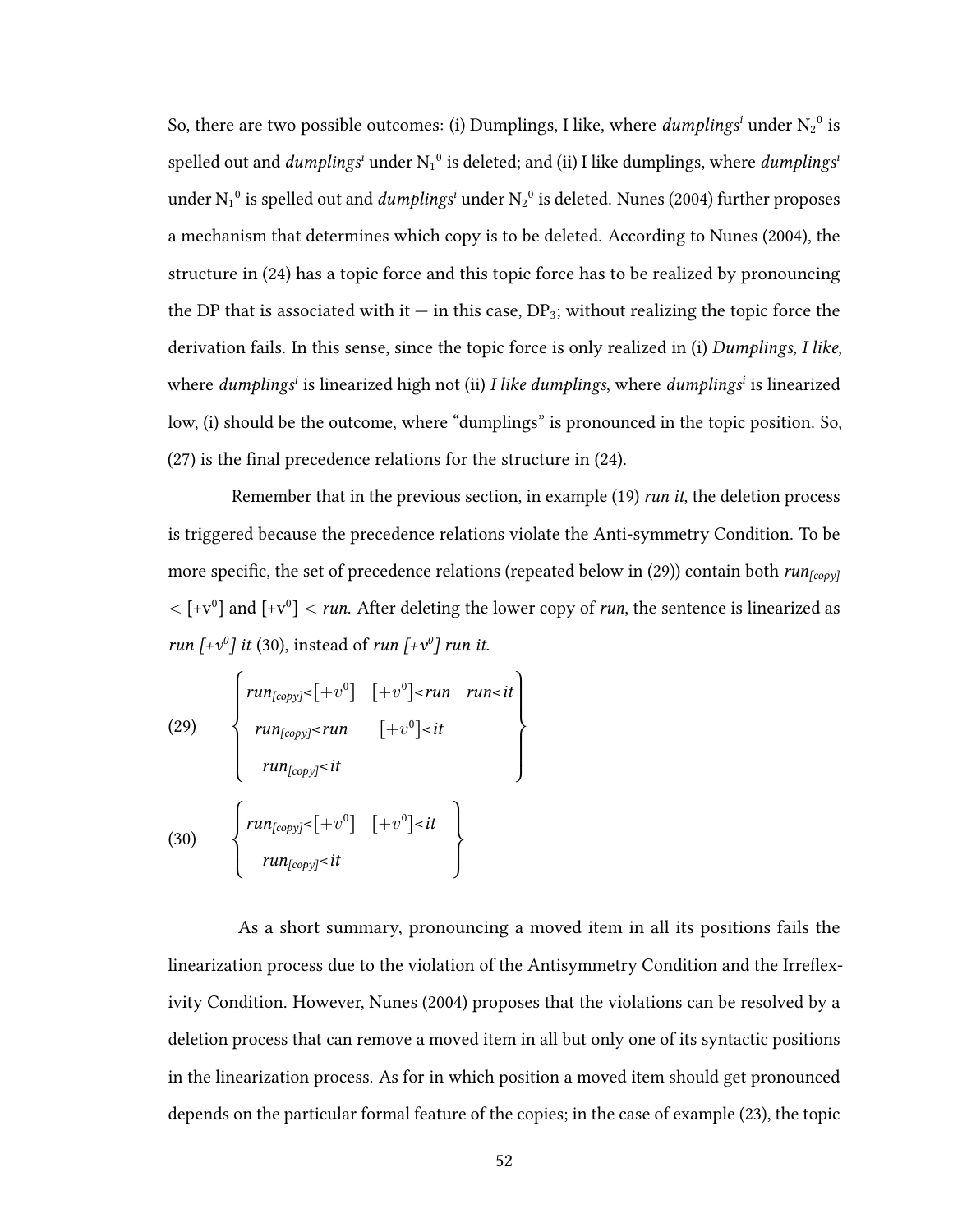force is the particular formal feature that prevents the higher copy to be deleted. In general, Nunes (2004) proposes that it is always possible for a moved item to get pronounced in all its syntactic positions, but the violation of the Antisymmetry Condition and the Irreflexivity Condition forces a deletion process at PF, which results in the moved item being pronounced in only one of its positions.<sup>3</sup>

## 3.1.3 A moved item being pronounced multiple times

Regarding cases where multiple copies are spelled out in head movement, Nunes (2004) proposes the mechanism of morphological reanalysis, where the higher copy is fused to be part of a larger head. To be more specific, in Nunes (2004), it is assumed that all the terminal nodes get linearized, unless morphological reanalysis is applied to two terminal nodes they become one single node and enter the linearization process as a whole. In the following, I use the Vata data in (31) as an example to illustrate how morphological reanalysis works. The structure of the Vata data given in Nunes (2004) is shown in (32). Following Nunes (2004), I also ignore the subject and the object in this case and only focus on the  $V^0$ -to-Fo $c^0$  movement; and in addition. I assume that the verb moves directly to Foc<sup>0</sup> due to the fact that T<sup>0</sup> is already occupied by the auxiliary verb following Koopman (1984) and Nunes (2004).

(31) Vata

li O eat s/he pfv-aux rice eat da saka li

 $(S/\text{he has EATEN rice}$ . (Koopman 1984: 38, ex. 50(b))

 $3$ According to Nunes (2004), a derivation where a moved item is spelled out in all its positions is more economical than a derivation where a moved item is spelled out in some but not all of its positions because everything else being equal, an operation of deleting a moved item in a position is needed when a moved item is not spelled out in a position; this increases the overall number of operations and thus makes the derivation less economical.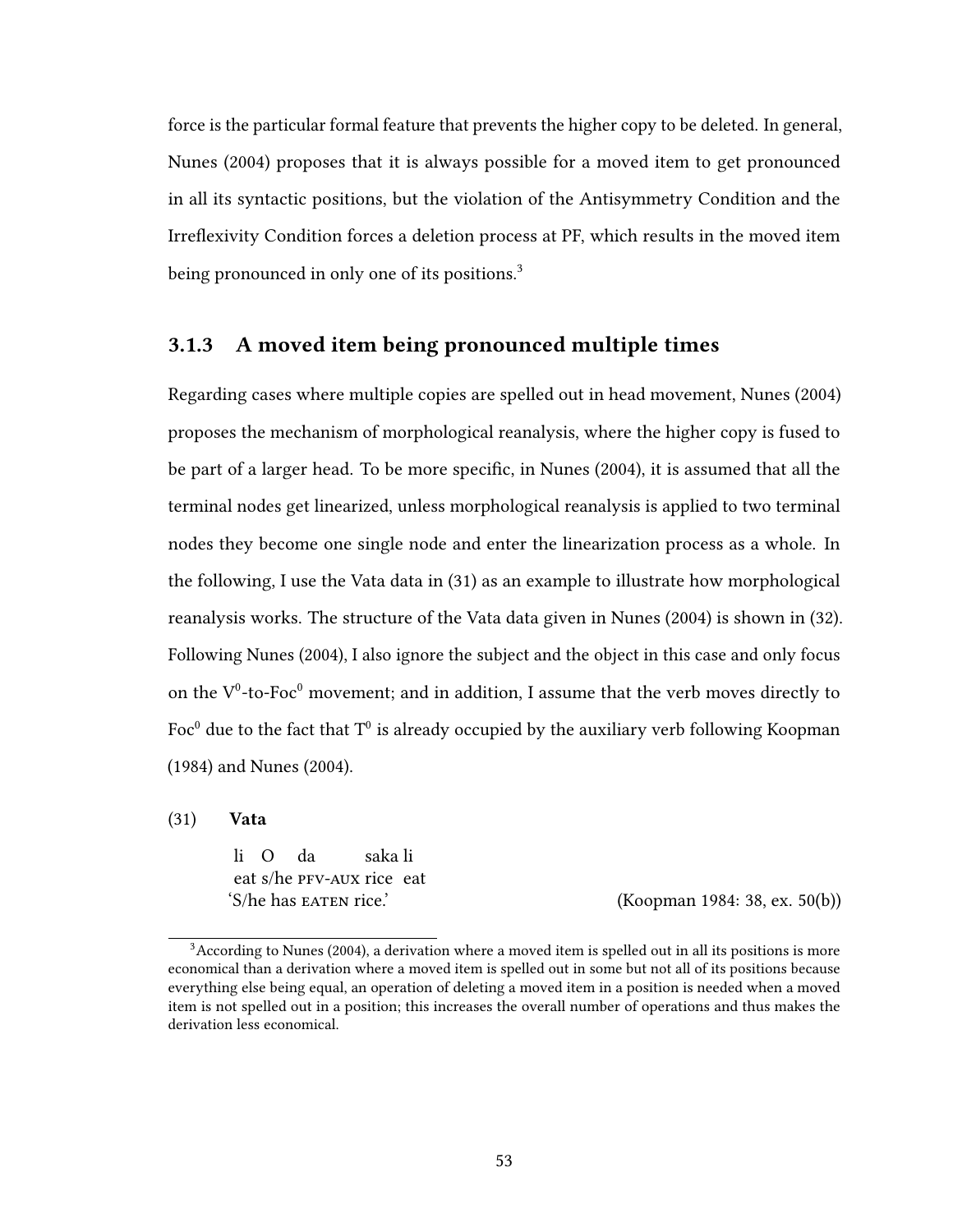

In (32), there are two copies of  $V^0$ : one in VP and the other in Foc<sub>1</sub><sup>0</sup>. Nunes (2004) claims that Foc<sub>1</sub><sup>0</sup> obligatorily undergoes morphological reanalysis, where the two terminal nodes (i.e.,  $V^0$  and Foc<sup>0</sup>) under Foc<sub>1</sub><sup>0</sup> is reanalyzed as one terminal node, which is marked as #Foc $_1^0$ #, which is shown in (33).



Nunes (2004) proposes that if two terminal nodes undergo morphological reanalysis, they can no longer be linearized (i.e., they cannot be seen by the linearization process); instead, the complex head composed by the two terminal nodes will be linearized. In this sense, in (33), only the lower copy of  $V^0$  in VP will be linearized. The higher copy of  $V^0$  in #Foc<sub>1</sub><sup>0</sup># and Foc<sup>0</sup> will not be linearized but #Foc<sub>1</sub><sup>0</sup># will be linearized, despite the fact that V<sup>0</sup> and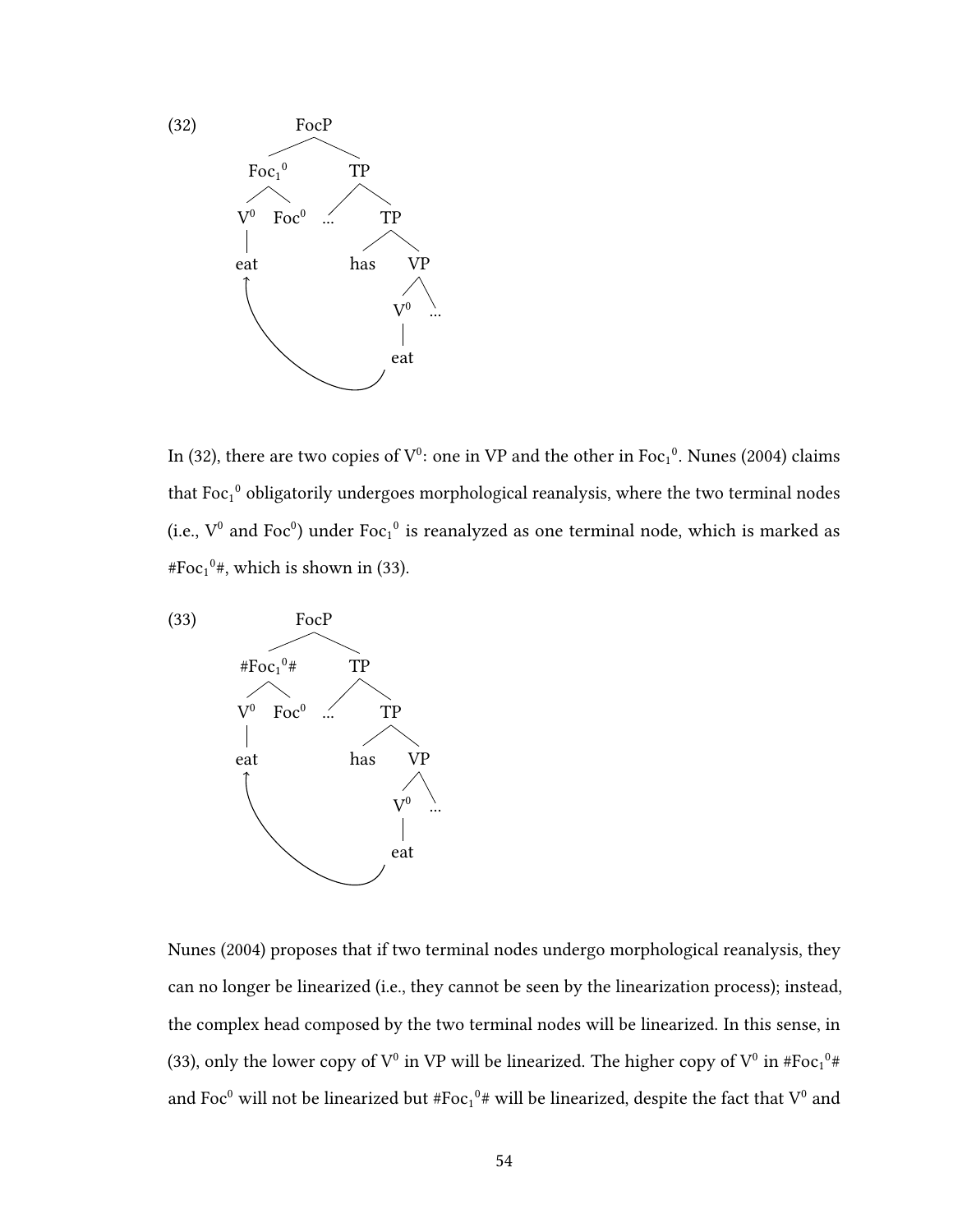Foc $^0$  are terminal nodes. And so this avoids a violation of Antisymmetry and Irreflexivity.

To summarize, morphological reanalysis keeps one of the copies invisible from linearization and allows only one of the copies and the complex head that contains the other copy to enter linearization. Unlike the two copies that are treated as the same item/node (i.e.,  $V^0$ ) in the linearization, the complex head and the lower copy are distinct nodes (i.e.,  $#Foc_1^0#$  and  $V^0$ ) and thus, will not result in paradoxical orderings. For instance, after morphological reanalysis, there will be ordering statements like *li 'eat' (#Foc* $_1{}^0$ *#)*  $<$  *da* 'has' and da 'has' < li 'eat' ( $V^0$ ) but they are not contradictory. If morphological reanalysis is not applied, there will be ordering statements like *li 'eat'* ( $V^0$ )  $<$  da *'has'* and da 'has'  $<$ li 'eat'  $(V^0)$ , which are contradictory.

## 3.1.4 Problems

So far, I have presented the analysis in Nunes (2004) that explains cases where the moved item is pronounced in one of its positions and cases where the moved item is pronounced in multiple positions. However, there is one problem with Nunes (2004), especially regarding morphological reanalysis, which is it is not predictable which complex verb can undergo morphological reanalysis and which cannot. For instance, morphological reanalysis cannot apply to  $V^0$ -to-T<sup>o</sup> movement since if it can, it should predict that verb-doubling happens for  $V^0$ -to-T<sup> $0$ </sup> movement, which is not true. Note that this problem is also pointed out in Nunes (2004), but the solution is to stipulate that for some complex verbs (e.g., Foc $^0$ ), morphological reanalysis must apply but for some verbs (e.g.,  $T^0$ ), either morphological reanalysis does not apply or it applies but the terminal nodes inside the complex head should still not be linearized. Thus, a more explanatory solution is needed for under what conditions verb-doubling occurs.

In addition, Nunes (2004) proposes that morphological reanalysis should only be applied to heads but not maximal projections, which predicts that VP-doubling is not possible. However, VP-doubling is indeed found, for instance, in Yoruba (Manfredi (1993))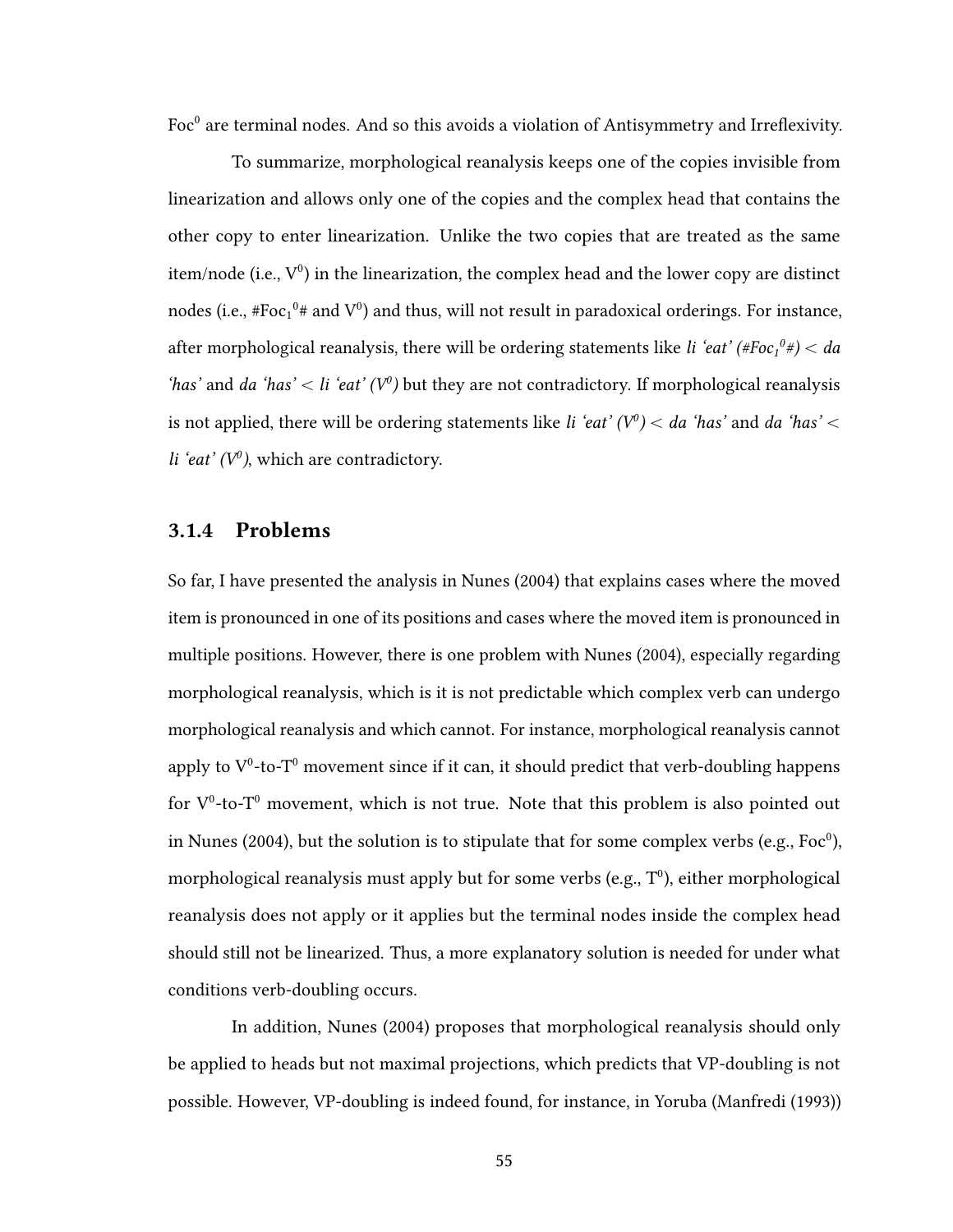and Mandarin. So, an analysis for VP-doubling is needed.

In my analysis, regarding the verb-doubling constructions, different from Kayne (1994) and Nunes (2004) where the terminal nodes are linearized, I propose that only the highest  $X^0$  nodes are linearized and I also propose an Ordering Deletion rule that gets rid of redundant ordering statements. Regarding the VP-doubling constructions, I employ the idea behind morphological reanalysis that a higher level of node is linearized instead of the lower ones under certain circumstances, but with a different technique.

Finally, in Nunes (2004), the goal of the deletion process is to get rid of the ordering statements that contain the copy which does not end being pronounced. However, in Nunes  $(2004)$ , the deletion process does not delete ordering statements but deletes copy $(s)$  in a chain. The problem is it is unclear what "deletes copy(s)" means here. To be more specific, it cannot be the case that the copy, as part of the structure, is deleted in syntax since the complete structure is needed to get interpreted at LF. In this sense, by saying "deletes  $\langle \text{copy}(s) \rangle$ , it actually means ignoring the copy/part of the structure when linearization happens. In my analysis, I propose a linearization process, where only linearizing one of the copies is a structural decision, which is forced by the Language Specific Constraints. The details of the Language Specific Constraints are discussed in chapter  $4.4$ 

## 3.1.5 Copy theory vs. Multidominance

In Nunes (2004), two stipulations are made in the analysis: (i) the two copies are treated the same by the Antisymmetry Condition and the Irreflexivity Condition but treated as different terms by the Totality Constraint<sup>5</sup>: and (ii) when one of the copy precedes but the other follows the same item, there is a violation of the Antisymmetry Condition, and when two copies are ordered relative to each other, there is a violation of the Irreflexivity

<sup>4</sup>My analysis does not predict the "scattered deletion" cases in Nunes (2004), where part of the head and part of the trace get deleted, instead of the whole head or the whole trace being deleted. However, it is possible that these cases are not derived by deletion, but by items moving independently. In this dissertation, I do not go into the details of these cases, but leave it for future research.

 $^{5}$ In Nunes (2004), the two copies are treated as different terms by the Totality Constraint, which forces both of the copies to be linearized.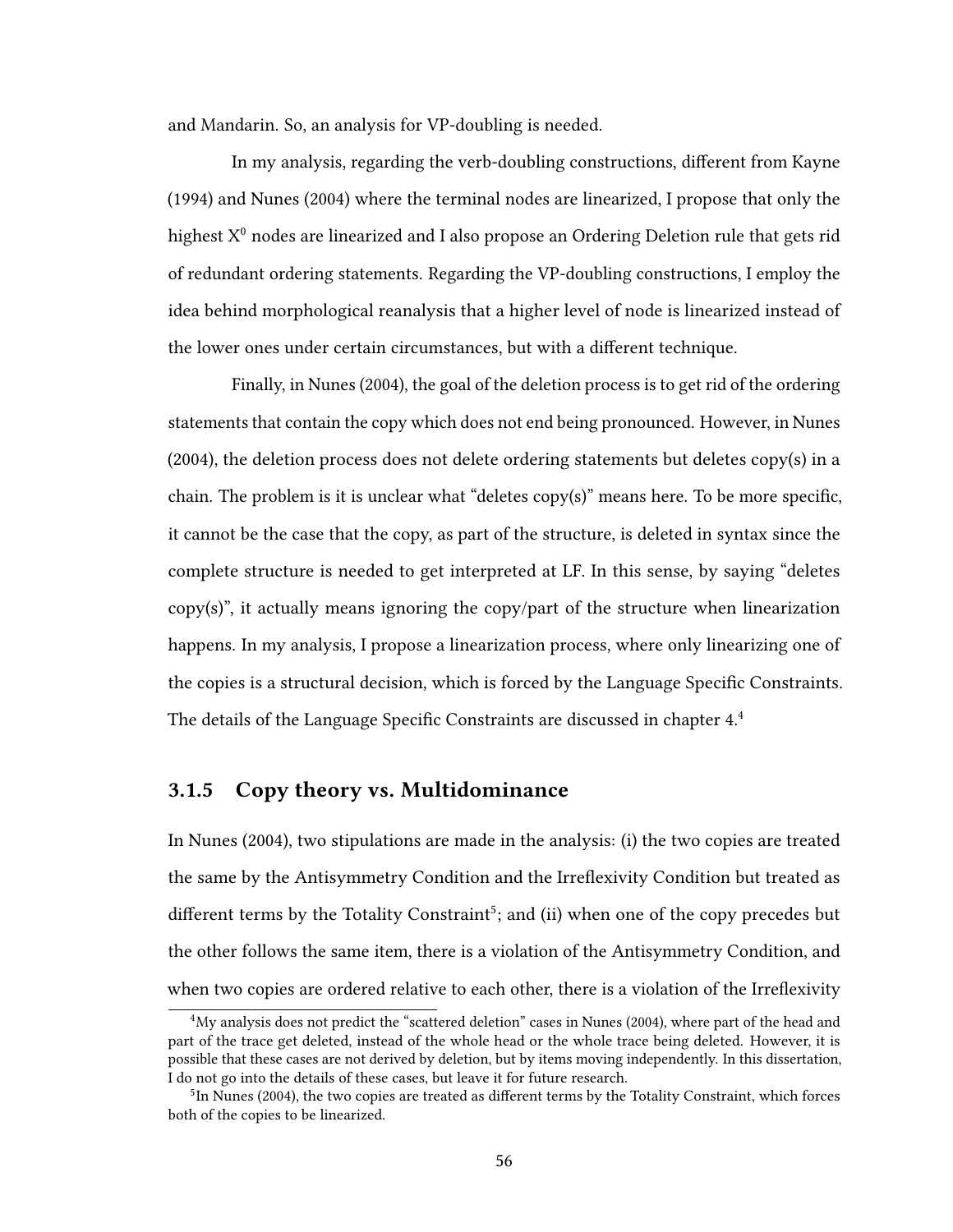Condition; so a deletion process is triggered to delete one of the copies to avoid the violations. Both of these stipulations can be removed if one adopts the multidominance representation of movement, which uses the remerge operation (cf. Engdahl (1980), Gärtner (1997), Nunes (2001), Starke (2001), Frampton (2004), Citko (2005), Fitzpatrick and Groat (2005), Johnson (2012), and many others). Take (23) Dumplings, I like as an example. A multidominance representation of it is shown in (34).



In (34), instead of making a copy of  $DP_1$ ,  $DP_1$  is remerged with TopP, so there is only one phrase  $DP_1$  but occupies two different positions: the sister of  $V^0$  and the sister of TopP. So, the first stipulation that there are two indistinguishable copies is removed; instead there is only one term (i.e.,  $DP_1$ ) in the structure. In (34), if the linearization process evaluates the moved item  $DP_1$  in both of its positions, Antisymmetry arises because *dumplings* will be ordered by LCA to precede like,  $(DP_1$  being the sister of TopP) but also follow like  $(DP_1)$ being the sister of  $V^0$ ). This creates a violation of the Antisymmetry Condition. The full precedence relations are shown in (35). Note that since there is only one item (i.e.,  $DP_1$ ), the linearization algorithm will not produce  $\textit{dumplings}^i < \textit{dumplings}^i$  so that this set does not violate the Irreflexivity Condition.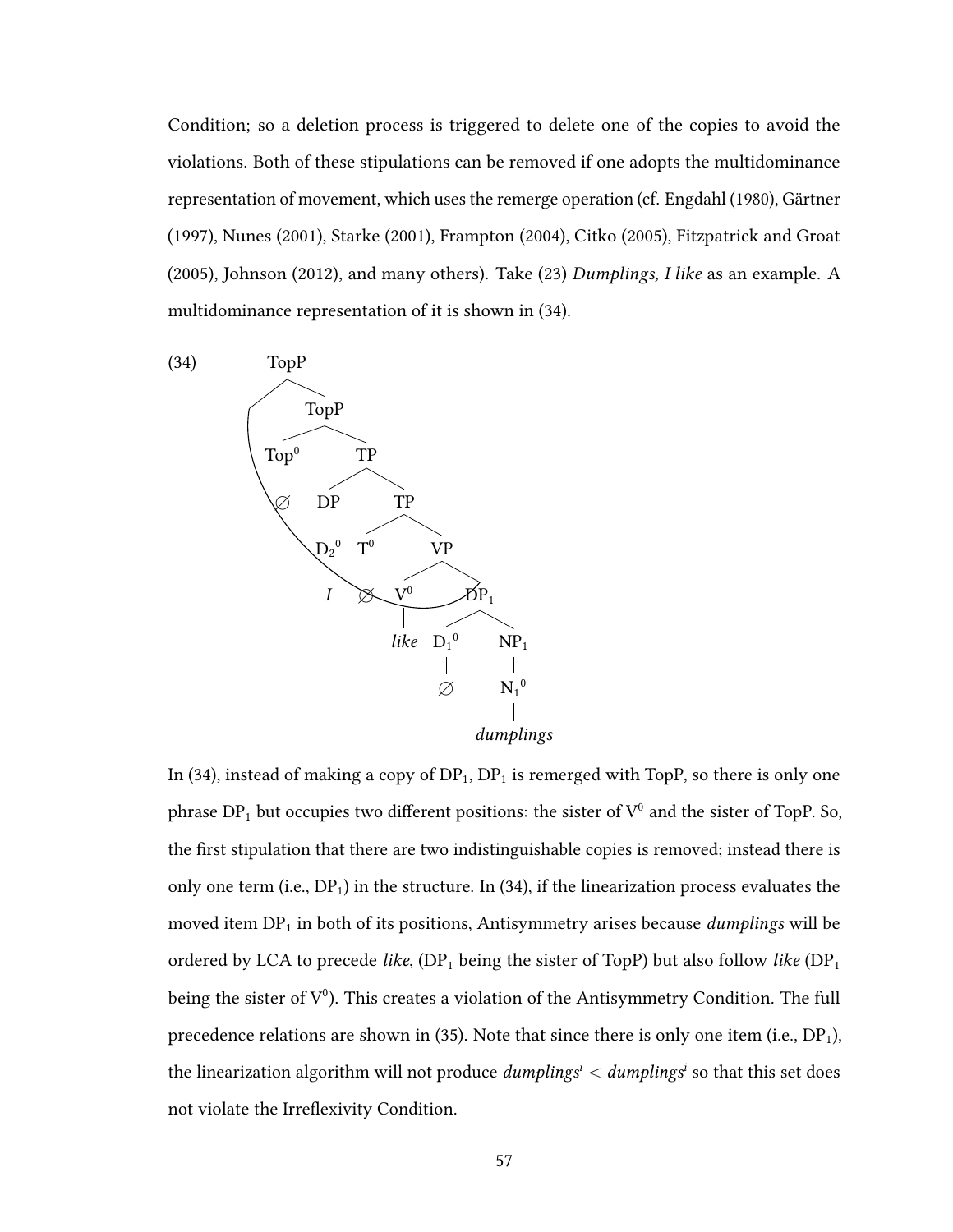(35) 
$$
\begin{cases} \text{dumplings}^i < I & I < like \\ \text{dumplings}^i < like & I < \text{dumplings}^i \end{cases}
$$

However, unlike the copy theory of movement, since the moved item is multidominated  $-$  there is only one term of the moved item in the structure  $-$  only linearizing the moved item in one of its positions will satisfy all the conditions (i.e., the Antisymmetry Condition, the Irreflexivity Condition and the Totality Condition). Specifically, without resorting to the deletion process proposed in Nunes (2004), the linearization algorithm can yield the precedence relations in either (36) or (37), depending on which position the moved item is linearized under. In other words, in the multidominance representation, a moved item can be linearized in one of its positions or in multiple positions, but in order to satisfy all the conditions, the moved item can only be linearized in one of its positions.

(36) 
$$
\begin{cases} \text{dumplings}^{i} < I & I < like \\ \text{dumplings}^{i} < like & \end{cases}
$$
\n(37) 
$$
\begin{cases} I < like \\ I < \text{dumplings}^{i} \\ I < \text{dumplings}^{i} \end{cases}
$$

As for how to get the moved item pronounced in its higher position, solutions can be found in Johnson (2012) and Wilder (1999), among others. I do not go into the details of the solutions here but I have a detailed discussion about a solution in chapter 4, where I present the proposed basic linearization algorithm.

As a quick summary, it can be seen that using the multidominance representation can get rid of the stipulations made in Nunes (2004) but still keeps the crucial idea that linearizing a moved item in all of its positions can cause Antisymmetry and Irreflexivity problems, so the moved item can only be linearized in one of its positions. As for which position should the moved item be linearized, this is a separate question but can be solved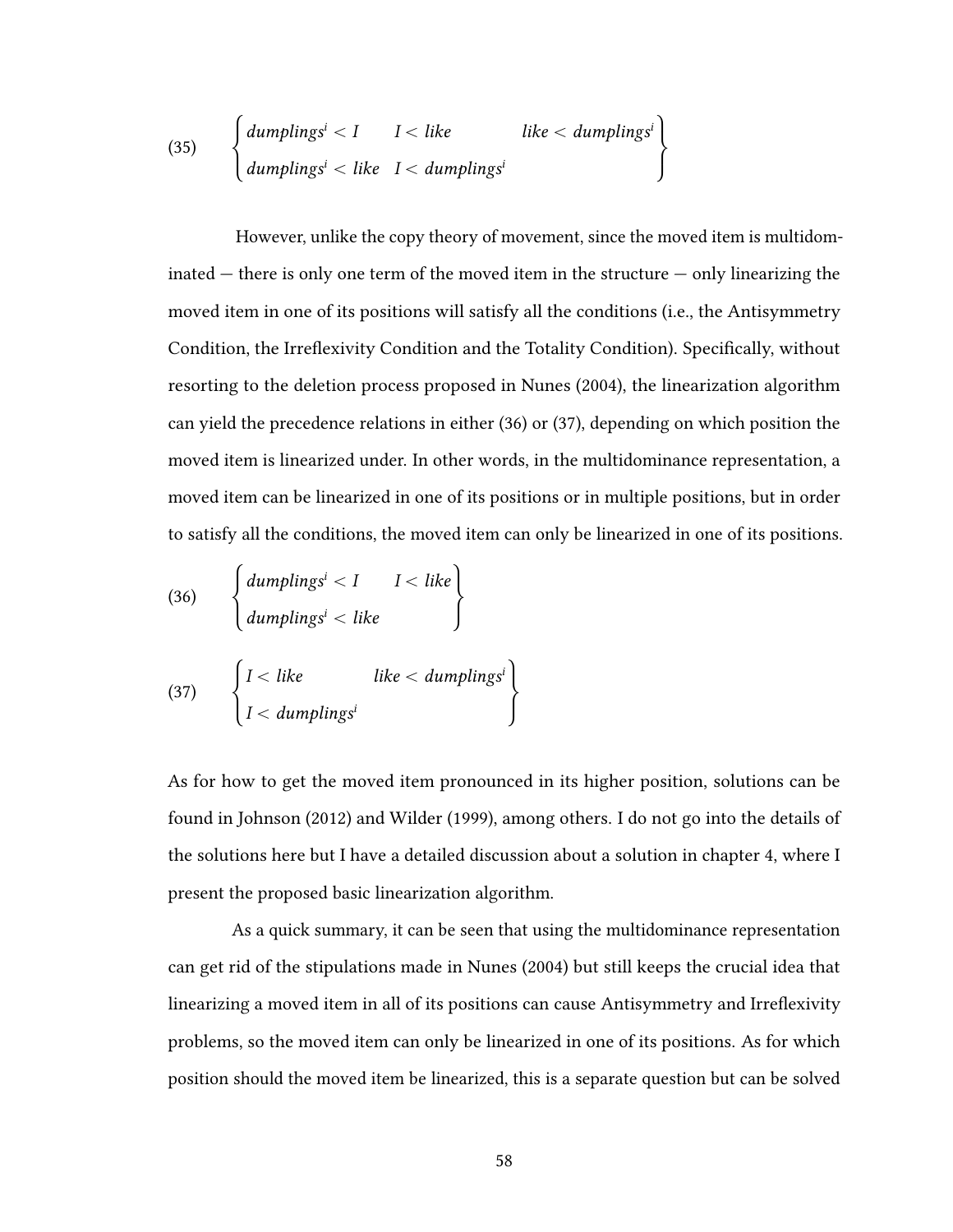by putting some constraints in the linearization process, which I will show how this can be done using the multidominance representation in chapter 4.

## 3.2 Landau (2006)

Landau (2006) provides a different view from Nunes (2004)'s regarding why movement normally results in a term being pronounced in only one of its syntactic positions. Landau (2006) claims that it is always preferred not to pronounce a moved item in any of its positions unless there is some force that requires a moved item to be pronounced in one or more of its positions. Notice that the preference of always not pronouncing a moved item in any of its positions in Landau (2006) is opposite to the preference for always pronouncing a moved item in all of its positions in Nunes (2004).

According to Landau (2006), there are two principles that determine the (non-)pronunciation of a moved item, which are listed in (38a) and (38b). The "up to P-recoverability" in (38a) indicates that P-recoverability always overrides economy (i.e., deleting all chain copies).

### (38) a. Economy of Pronunciation

Delete all chain copies at PF up to P-recoverability.

b. P-Recoverability

In a chain  $\langle X_1...X_2...X_n\rangle$ , where some  $X_i$  is associated with phonetic content,  $X_i$  must be pronounced.

According to Landau (2006),  $X_i$  is "associated with phonetic content" if  $X_i$  has a high pitch accent or  $X_i$  supports an affix that cannot stand alone.

Take (23) as an example: "dumplings" in the topic position is associated with a high pitch accent which is imposed by the topic head  $\text{Top}^0$ , and thus economy is overridden and "dumplings" in the topic position gets pronounced; however, "dumplings" in the logical object position is not associated with any high pitch accent, nor does it host an affix. Thus,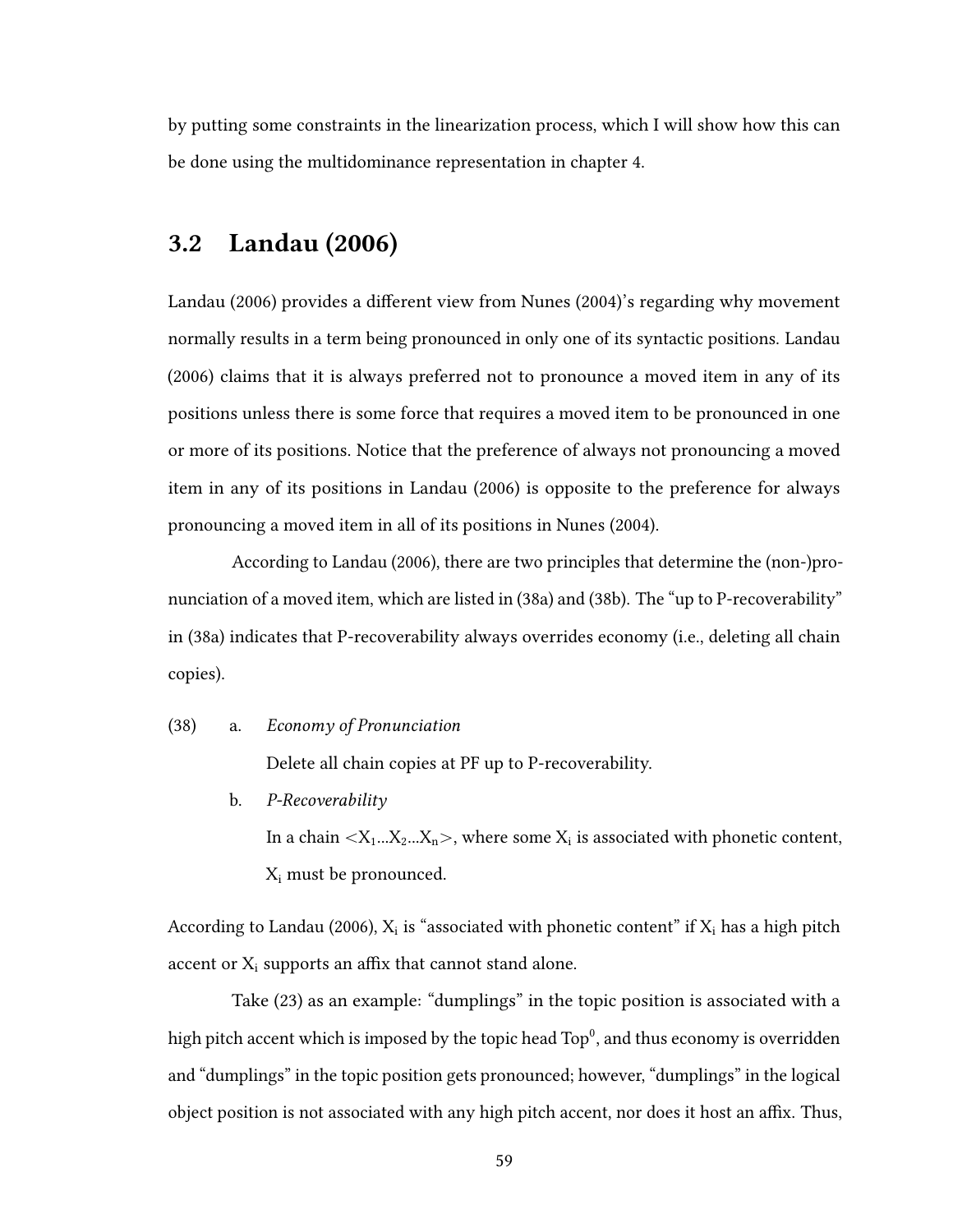"dumplings" in the logical object position gets deleted due to economy (i.e., pronouncing as few copies as possible). Notice that though Landau (2006) also uses the word "economy", it is different from Nunes (2004)'s notion of "economy". In Landau (2006), "economy" means "say as little as possible" which corresponds to the assumption that all chain copies tend to be not pronounced; while in Nunes (2004), "economy" means "use as few operations as possible" which corresponds to the assumption that all chain copies tend to be pronounced (i.e., not pronouncing a chain copy involves a deletion process and thus a derivation is less economical when more copies are not pronounced/deleted).

However, Landau (2006)'s economy principle seems to be problematic when considering ellipsis. To be more specific, if the economy principle (i.e., say as little as possible) is true, it should be predicted that whenever ellipsis is possible, it should be forced. However, ellipsis is an optional process, and thus the economy principle does not seem to be supported.

In addition, for the Hebrew example in (39), according to Landau (2006), the highest copy "liknot" has a high pitch accent imposed by  $\text{Top}^0$  and the lower copy "kanta" needs to support the tense affix, so they are both associated with intrinsic phonetic content and get pronounced. The structure of Hebrew V-fronting is shown in (40). However, the Mandarin data in (41) poses problems for Landau (2006)'s analysis: though it can be explained why the verb "xihuan" in the topic position is pronounced, it is unclear why the verb "xihuan" downstairs is also pronounced. To be more specific, in the Mandarin example (41), regarding the higher copy, it should be pronounced since it has a high pitch accent imposed by  $\text{Top}^0$ , which is similar to the Hebrew data in (39): however, according to Landau (2006), the copy in VP should not have been pronounced since it does not have high pitch accent nor need to support an affix.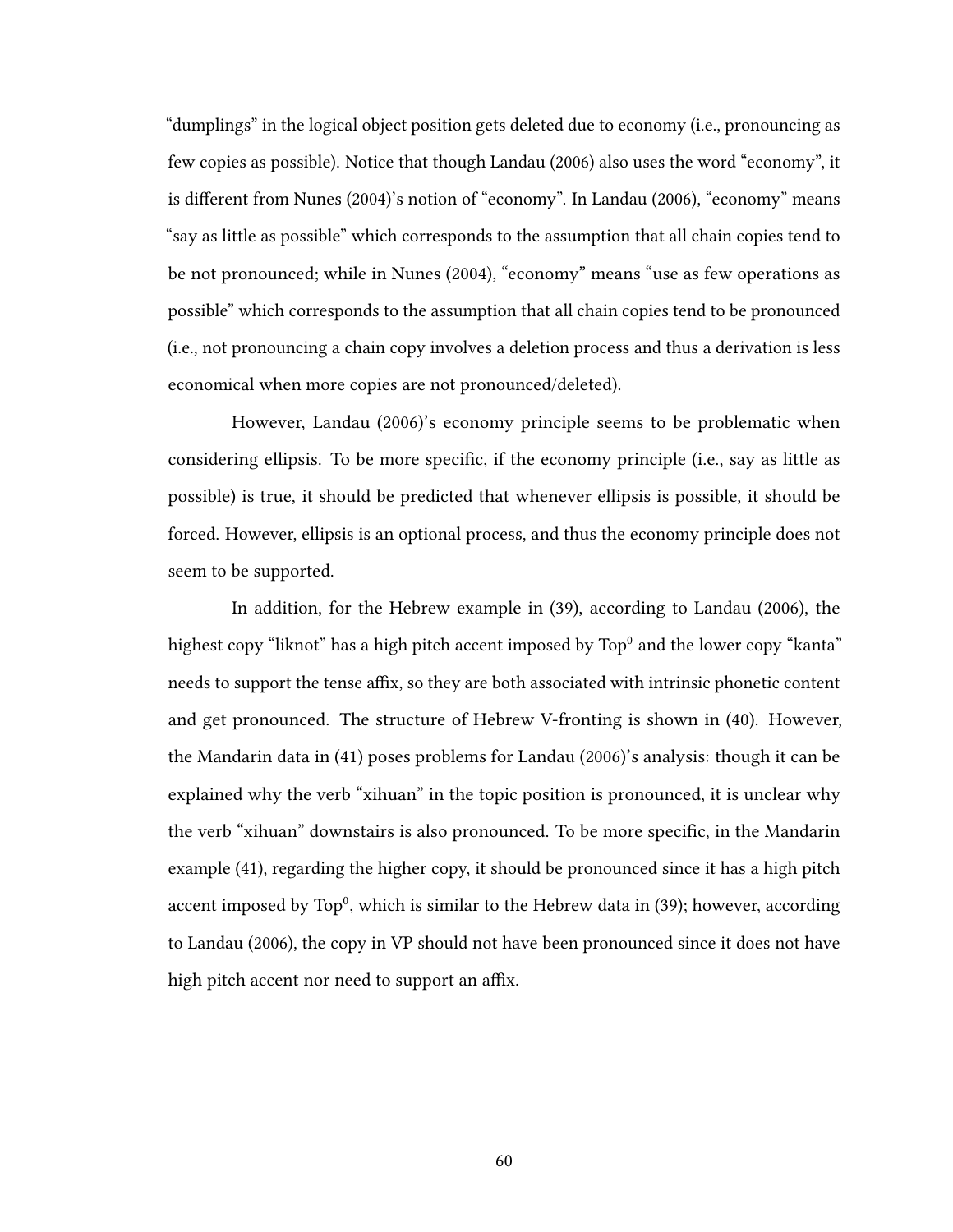## (39) Hebrew V-fronting

liknot hi kanta et to-buy, she bought ACC, the-flowers ha-praxim 'As for buying, she bought the flowers.'



### (41) Mandarin verb doubling

xihuan ta dique hen xihuan jiaozi like 3sg. indeed very like dumplings 'As for liking, she indeed likes dumplings a lot.'

For the same logic, the Mandarin data in (42) cannot be explained either if the repeated VPs are derived by movement. To be more specific, assuming that VP moves to spec-TopP, the whole VP downstairs should not have been pronounced since none of the material in the VP downstairs in  $(42)$  has a high pitch accent or needs to support an affix.

## (42) Mandarin repeated Object

xihuan jiaozi, like dumplings 3sg. shi very like ta shi hen **xihuan jiaozi** dumplings 'As for very liking, she indeed likes a lot.'

As a quick summary, Landau (2006)'s analysis for the (non-)pronunciation of the copies mainly consists of two principles: Economy of Pronunciation and P-Recoverability.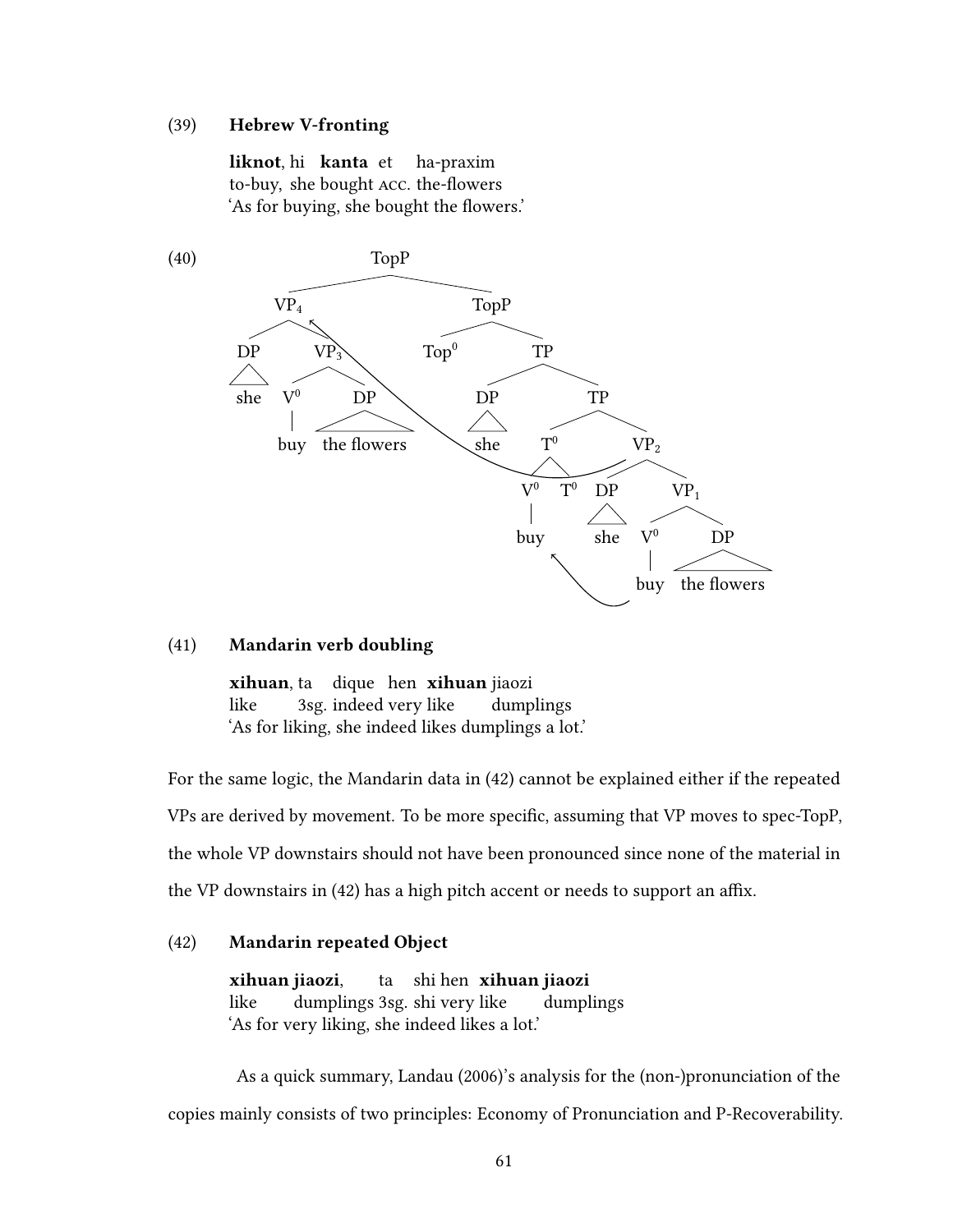Regarding the principle of Economy of Pronunciation, Thoms (2010) has argument against it; and for the principle of P-Recoverability, it does not seem to extend to the Mandarin data very easily without further stipulations. In my analysis, I adopt the structures proposed in Landau (2006) but will not employ the analysis.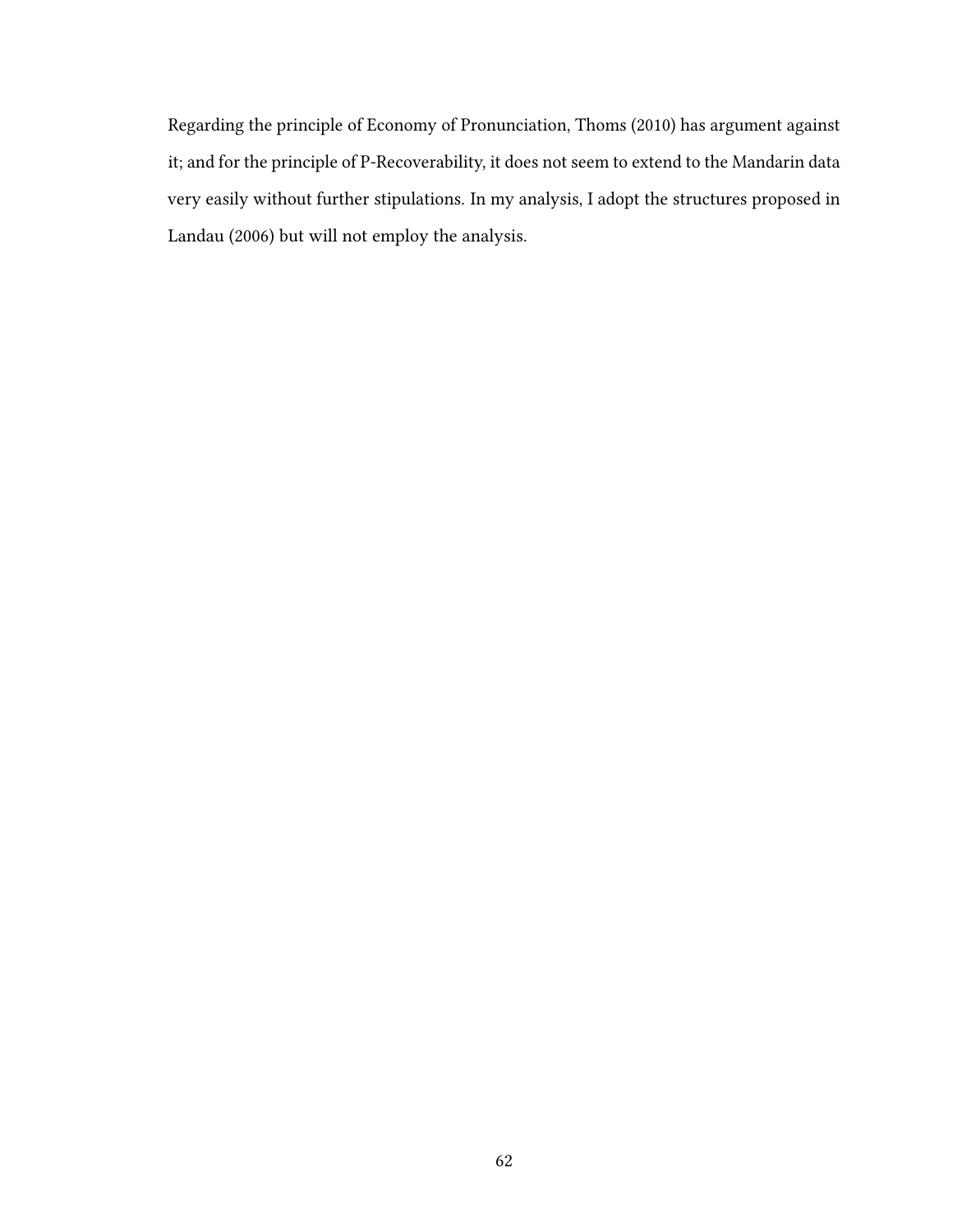# CHAPTER 4

# The basic linearization process

I assume that the basic linearization process contains the Candidates Generator G and the Constraints following Kusmer (2019), in addition to which, I propose the algorithm Set-to-String that turns a set into a string. So, a linearization of p, where p represents a phrase marker, is a set of ordered pairs and a conversion of that set to a string by the Set-to-String algorithm.

## 4.1 Candidates Generator G and Constraints

In this section, I present the Candidates Generator G and the Constraints, and illustrate how they work by applying them on concrete examples. I start with the Candidates Generator G, which is defined in  $(1)$ .

## (1) Candidates Generator G

The Candidates Generator G is a function that maps all Maximal  $X^0$  Nodes of a phrase p to all possible sets of ordered pairs, where Maximal  $\mathrm{X}^0$  Nodes are  $\mathrm{X}^0\mathrm{s}$  that are not dominated by another  $Y^0$  node.<sup>1</sup>

Take (2) as an abstract example, there are four  $X^0$  nodes in (2):  $N^0$ ,  $M^0$ ,  $M_1{}^0$  and  $Q^0$ . Only  $M_1^0$  and  $Q^0$  are Maximal  $X^0$  Nodes: both  $M_1^0$  and  $Q^0$  are  $X^0$  nodes and are not dominated

 ${}^{1}G(p)$  does not generate the empty set.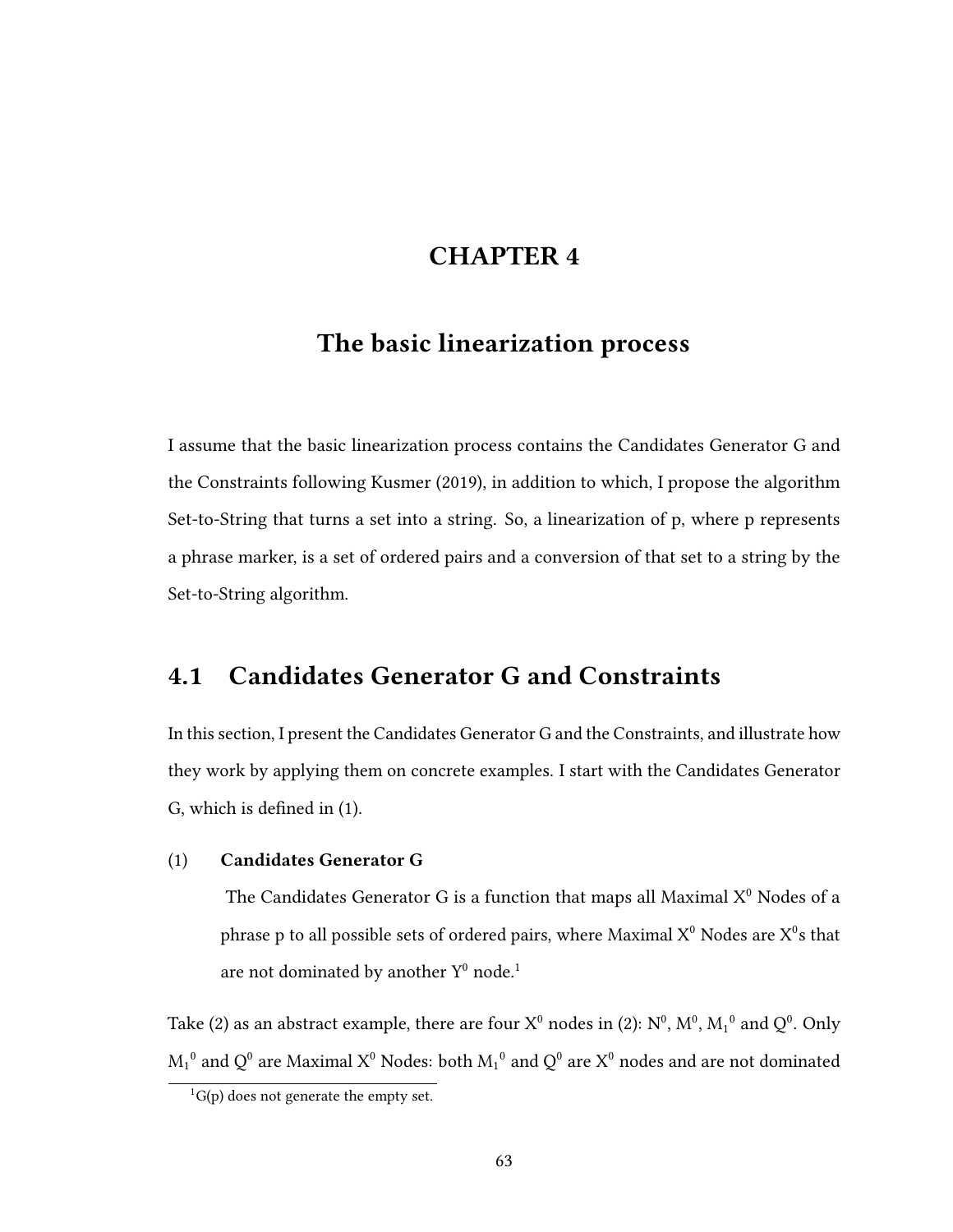by another  $\beta^0$  node; while despite that both  $M^0$  and  $N^0$  are  $X^0$  nodes,  $M^0$  and  $N^0$  are dominated by another  $\beta^0$  node, namely  $\mathrm{M_1}^0$ . Thus, only  $\mathrm{M_1}^0$  and  $\mathrm{Q}^0$  serve as the input for the Candidates Generator G.



In the following, I use some concrete examples to show how the Candidates Generator G works. I start with the structure in (3).

$$
\begin{array}{cc}\n(3) & TP_2 \\
\text{DP} & TP_1 \\
 & | & | \\
D^0 & T^0 \\
 & & | & | \\
\text{she can}\n\end{array}
$$

The Maximal  $\mathrm{X}^0$  Nodes in (3) are  $\mathrm{D}^0$  and  $\mathrm{T}^0.$  The Candidates Generator G takes  $\mathrm{D}^0$  and  $\mathrm{T}^0$ as the input and yields all possible sets of ordered pairs, which are shown in  $(4)$ .<sup>2</sup>

$$
(4) \qquad G(n) =
$$

$$
\begin{cases} \{D^0 < D^0\} \{D^0 < D^0, T^0 < T^0\} \{D^0 < D^0, T^0 < T^0, D^0 < T^0\} \{D^0 < D^0, T^0 < T^0, D^0 < T^0, D^0 < T^0, T^0 < T^0, T^0 < T^0, T^0 < T^0, T^0 < T^0, T^0 < T^0, T^0 < T^0, T^0 < T^0, T^0 < T^0, T^0 < T^0, T^0 < T^0, T^0 < T^0, T^0 < T^0, T^0 < T^0, T^0 < T^0, T^0 < T^0, T^0 < T^0, T^0 < T^0, T^0 < T^0, T^0 < T^0, T^0 < T^0, T^0 < T^0, T^0 < T^0, T^0 < T^0, T^0 < T^0, T^0 < T^0, T^0 < T^0, T^0 < T^0, T^0 < T^0, T^0 < T^0, T^0 < T^0, T^0 < T^0, T^0 < T^0, T^0 < T^0, T^0 < T^0, T^0 < T^0, T^0 < T^0, T^0 < T^0, T^0 < T^0, T^0 < T^0, T^0 < T^0, T^0 < T^0, T^0 < T^0, T^0 < T^0, T^0 < T^0, T^0 < T^0, T^0 < T^0, T^0 < T^0, T^0 < T^0, T^0 < T^0, T^0 < T^0, T^0 < T^0, T^0 < T^0, T^0 < T^0, T^0 < T^0, T^0 < T^0, T^0 < T^0, T^0 < T^0, T^0 < T^0, T^0 < T^0, T^0 < T^0, T^0 < T^0, T^0 < T^0, T^0 < T^0, T^0 < T^0, T^0 < T^0, T^0 < T^0, T^
$$

The four columns in (4) include sets that have one ordered pair (e.g.,  $\{\mathrm{D}^0 < \mathrm{D}^0\}$ ), two ordered pairs (e.g., { $\rm D^{0} < D^{0}, T^{0} < T^{0}$ }), three ordered pairs (e.g., { $\rm D^{0} < D^{0}, T^{0} < T^{0},$ 

 $^2$ In (4), there are 4 distinct singleton sets (i.e.,  $\{D^0 < D^0\}, \{T^0 < T^0\}, \{D^0 < T^0\}, \{T^0 < D^0\}$ ), and the rest of the sets must contain at least two ordered pairs from the singleton sets. So, the number of all possible sets of ordered pairs is calculated as:  $C(4, 1) + C(4, 2) + C(4, 3) + C(4, 4)$ , which is  $2<sup>4</sup>$ -1 (i.e., the sum of all possible combinations of n distinct things is  $2^n$ , and  $2^{n}-1$  is the sum that excludes the empty set, where n distinct things here correspond to 4 distinct ordered pairs)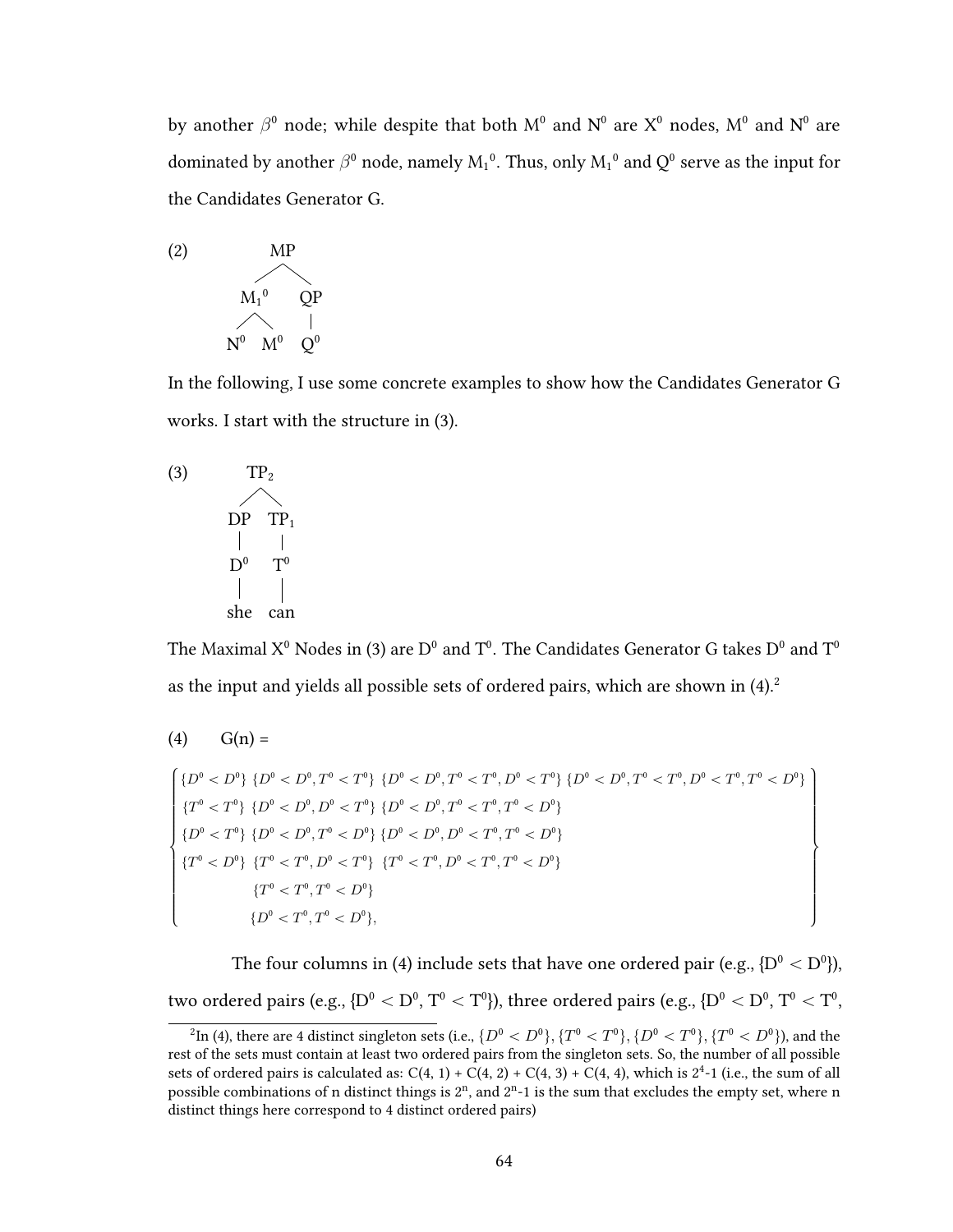${\rm D}^0<{\rm T}^0$ }) and four ordered pairs (e.g.,  $\{{\rm D}^0<{\rm D}^0,$   ${\rm T}^0<{\rm T}^0,$   ${\rm D}^0<{\rm T}^0,$   ${\rm T}^0<{\rm D}^0\}$ ), respectively. Notice that among the sets that are generated by G in (4), only  $\{ \mathrm{D}^0 < \mathrm{T}^0 \}$  gives the right linearization (i.e., she can). The other sets are illegitimate.

Next, I introduce the Constraints, which will eliminate the illegitimate sets of ordered pairs generated by G. Before going into the details of the Constraints, I would like to discuss different types of illegitimate sets generated by G, which should be eliminated by the Constraints. The representative examples for each illegitimate type of sets are shown in (5a) - (5d).

- (5) a.  ${D^0 < D^0}$ b.  ${D^0 < D^0, D^0 < T^0}$ c.  ${D^0 < T^0, T^0 < D^0}$ d.  ${T^0 < D^0}$ 
	- 1. Missing orders, For instance, in  $(5a)$ ,  $D^0$  and  $T^0$  are not ordered.
	- 2. Nodes being ordered relative to themselves. For instance, in  $(5a)$  and  $(5b)$ ,  $D^0$  is ordered relative to itself. Since in an utterance, a vocabulary item cannot precede/follow itself, a linearization like the one in (5a) and (5b) will fail to generate an utterance.
	- 3. Paradoxical orders. For instance, in (5c), the orders  $\rm T^0 < D^0$  and  $\rm D^0 < T^0$  are contradictory. Since in an utterance, a vocabulary item cannot precede/follow another vocabulary item at the same time, a linearization like the one in (5c) will fail to generate an utterance.
	- 4. Wrong orders, For instance, in (5d), there is an ordering between  $T^0$  and  $D^0$ , but it is the wrong one.  $D^0$  should have preceded  $T^0$ . As a result, the wrong utterance that has  $\mathsf{T}^0$  preceding  $\mathsf{D}^0$  is generated (i.e., *can she*).

As a quick summary, (5a) has the problems of missing nodes and a node being ordered relative to itself; (5b) has the problem of a node being ordered relative to itself;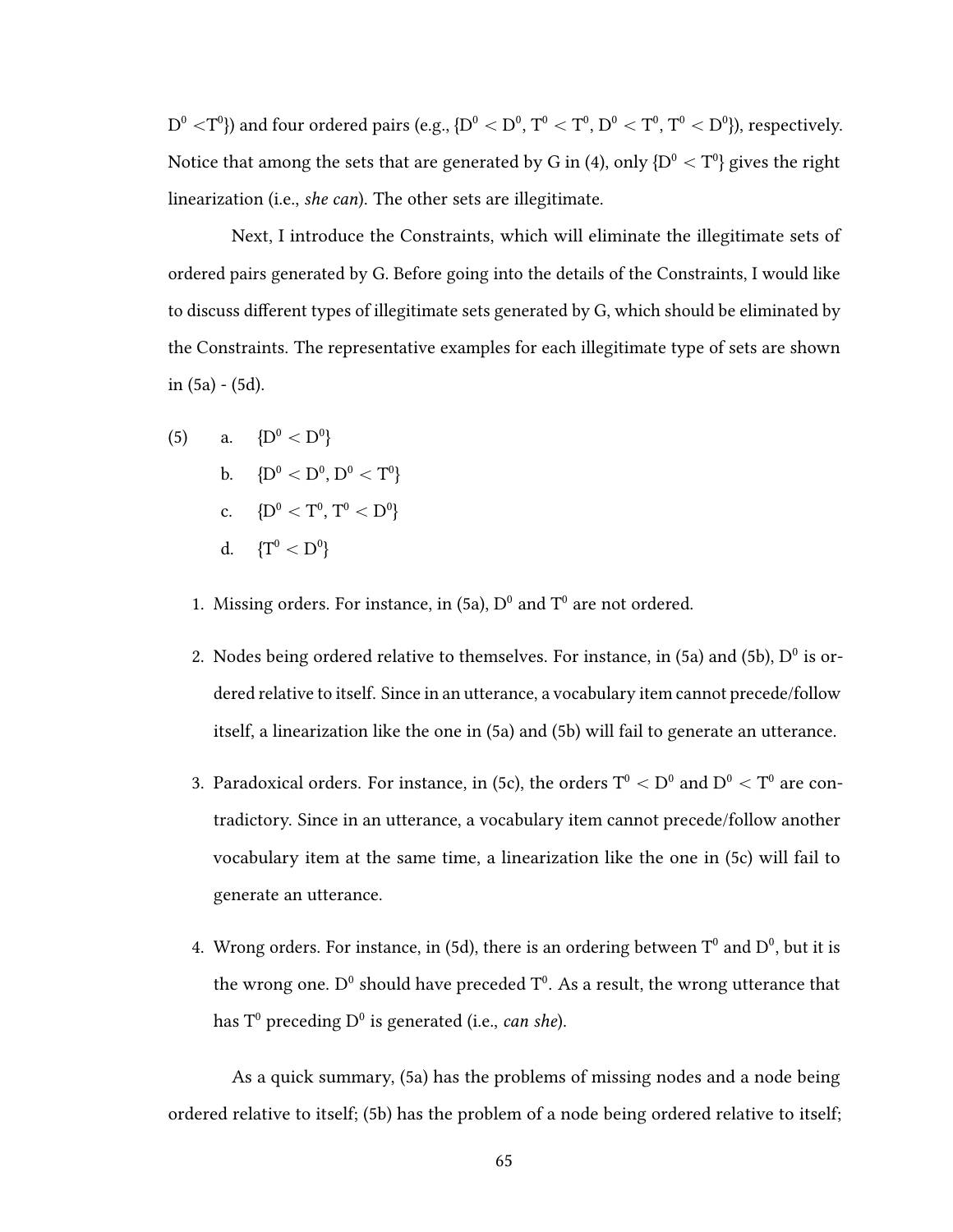(5c) has the problems of bearing contradictory ordering statements and wrong ordering statements; and (5d) has the problem of containing wrong ordering statements.

Regarding the above problems, I propose four corresponding constraints that aim at ruling out the illegitimate sets of ordered pairs generated by the Candidates Generator G before passing the set<sup>3</sup> to the Set-to-String Algorithm.<sup>4</sup> The four constraints are the Totality Constraint, the Anti-reflexivity Constraint, the Asymmetry Constraint, and the Language Specific Constraints. The Totality Constraint and the Asymmetry Constraint are adapted from Kayne (1994), the Anti-reflexivity Constraint is adapted from Partee, ter Meulen and Wall (1990), and the Language Specific Constraints are adapted from Wilder (1999) and Kusmer (2019).<sup>5</sup>

Since some of the illegitimate ordered pairs in (5) have more than one problem, in the following, I switch to the structure in (6), where the problems of missing orders, nodes being ordered to themselves, paradoxical orders and wrong orders can be independently presented.



In (7), I list four sets generated by G that correspond to the four representative problems. (7a) has the problem of missing orders; (7b) has the problem of having a node ordered

<sup>&</sup>lt;sup>3</sup>Here, I assume that if there exist sets that satisfy all the constraints there should only be one such set. However, potentially, there could be more than one set that satisfies all the constraints.

<sup>4</sup>Note that later when implementing the basic linearization process in a cyclic way, there will be situations where despite all the illegitimate sets generated by the Candidates Generator G can be ruled out, the union of the legitimate sets violates the Asymmetry Constraint. I will discuss how to deal with such situations when presenting the Set-to-String Algorithm.

 $5$ Different from Kayne (1994), I do not include "Transitivity" as a condition/constraint. The reason is that at least for cases discussed in this dissertation, having "Transitivity" as a constraint does not add any new information for forming a string. I will discuss this in more details with concrete examples in chapter 6.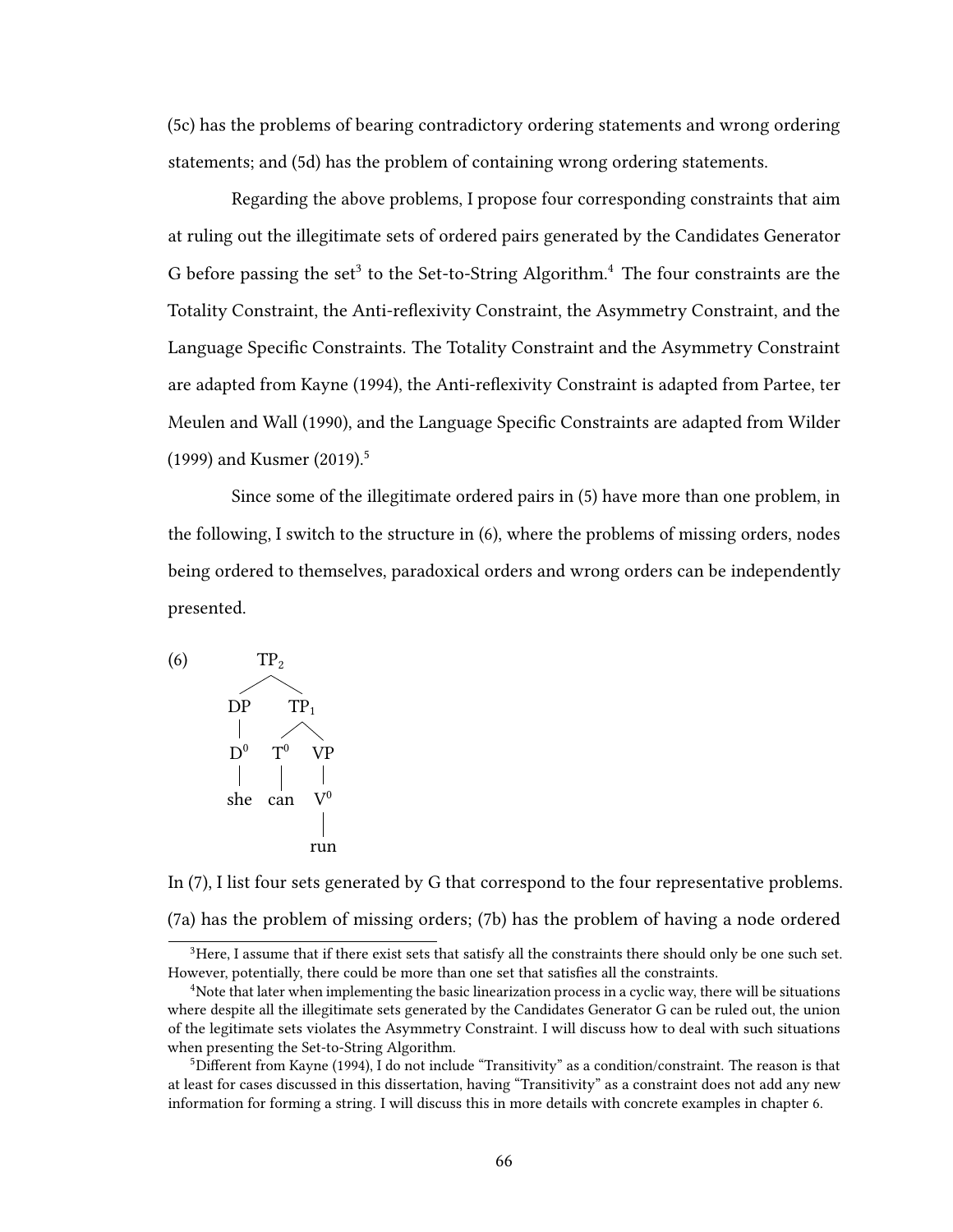to itself; (7c) has the problem of having paradoxical orders; and (7d) has the problem of having wrong orders.

(7) a. 
$$
\{D^0 < T^0\}
$$
  
\nb. 
$$
\{D^0 < D^0, D^0 < T^0, D^0 < V^0, T^0 < V^0\}
$$
  
\nc. 
$$
\{T^0 < D^0, D^0 < T^0, D^0 < V^0, T^0 < V^0\}
$$
  
\nd. 
$$
\{T^0 < D^0, D^0 < V^0, T^0 < V^0\}
$$

I propose the Totality Constraint to solve the problem in (7a), the Anti-reflexivity Constraint to solve the problem in (7b), the Asymmetry Constraint to solve the problem in (7c), and the Language Specific Constraints to solve the problem in (7d). I first discuss the Totality Constraint, which is defined in  $(8)$ .

### (8) Totality Constraint

For a given set of ordering statements x, x satisfies the Totality Constraint iff. for all Maximal X<sup>0</sup> Nodes  $\alpha$  and  $\beta$  of phrase p, x contains an ordering of  $\alpha$  and  $\beta$ .

In (6), the Maximal  $X^0$  Nodes of the phrase TP<sub>2</sub> are shown in (9). These Maximal  $X^0$  Nodes will serve as the input for the Candidates Generator G, and the Totality Constraint will be evaluated against them.

(9) Maximal  $X^0$  Nodes of TP<sub>2</sub> = { $D^0$ ,  $T^0$ ,  $V^0$ }

The Maximal  $X^0$  Nodes in (9) can form three pairs, which are shown in (10). Based on the Totality Constraint, the legitimate set of ordered pairs should contain an ordering statement for each pair in (10).

(10) a. 
$$
D^0
$$
 and  $T^0$   
b.  $D^0$  and  $V^0$   
c.  $T^0$  and  $V^0$ 

Notice that (7a) only has the ordering statement of  $D^0$  and  $T^0$  and misses the ordering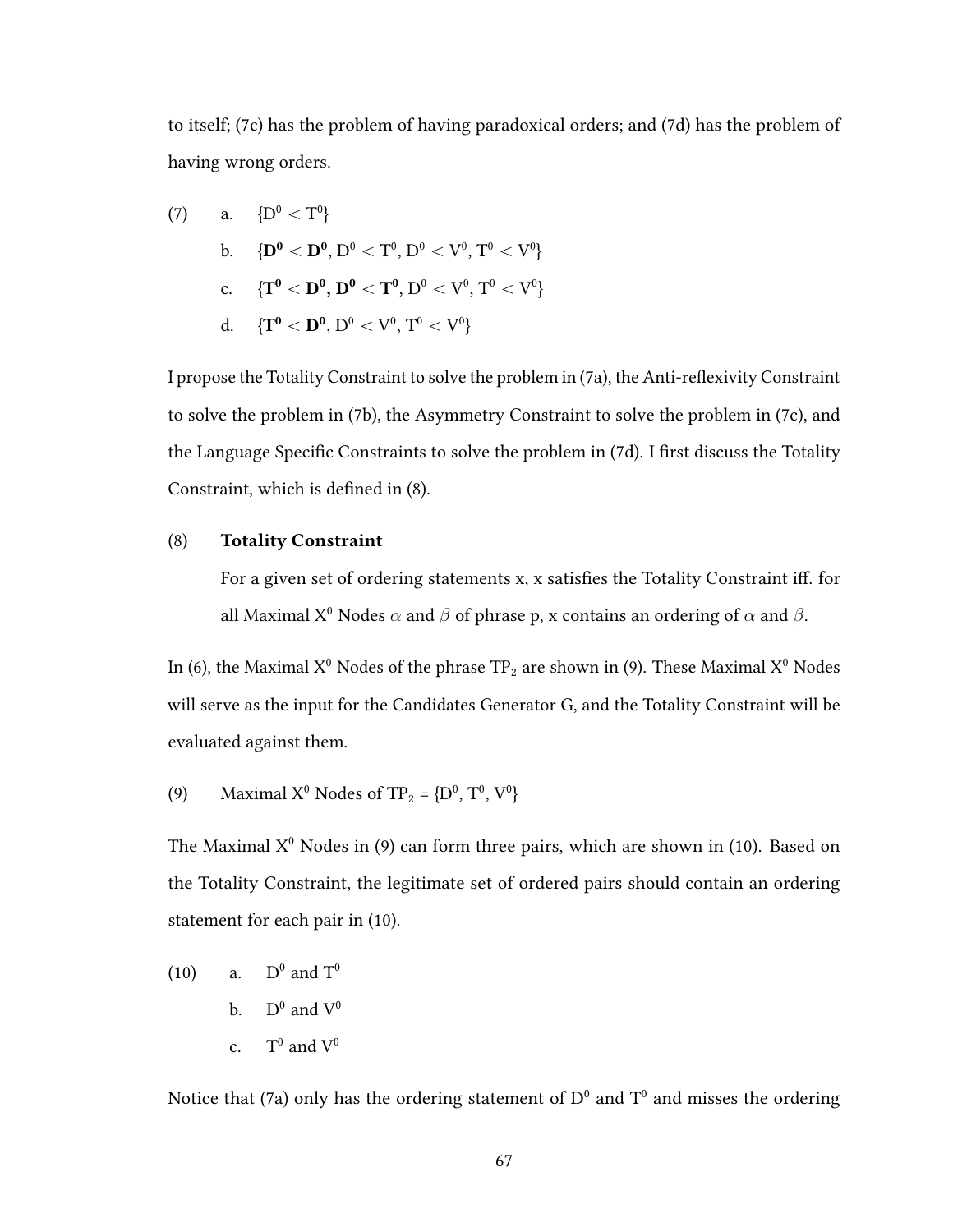statements of  $D^0$  and  $V^0$  as well as  $T^0$  and  $V^0$ . Thus, (7a) violates the Totality Constraint and should be ruled out. In contrast, (7b) - (7d) contain ordering statements for each pair in (10), and thus, they all satisfy the Totality Constraint.

Next, I present the Anti-reflexivity Constraint in (11).

### $(11)$  Anti-reflexivity Constraint

For a given set of ordering statements x, x satisfies the Anti-reflexivity Constraint iff. for all orderings of  $\alpha$  and  $\beta$  in x,  $\alpha$  and  $\beta$  are distinct nodes. Distinctiveness is defined in  $(11a)$ .

## a. Distinctiveness

α and β are distinct nodes iff.  $\alpha$  does not self-dominate  $\beta$ .

Note that (7b) contains the ordering statement  $\rm D^{0} < D^{0},$  where  $\rm D^{0}$  and  $\rm D^{0}$  are not distinct nodes (D<sup>0</sup> self-dominates D<sup>0</sup>). Thus, (7b) violates the Anti-reflexivity Constraint and should be ruled out. In contrast, in (7a), (7c) and (7d), all the ordering statements have a pair of distinct nodes, so they all satisfy the Anti-reflexivity Constraint.

Now, let's look at the Asymmetry Constraint, which is defined in (12).

## (12) Asymmetry Constraint

For a given set of ordering statements x, x satisfies the Asymmetry Constraint iff x does not include both  $\alpha < \beta$  and  $\beta < \alpha$ .

(7a), (7b) and (7d) all satisfy the Asymmetry Constraint since none of them contains paradoxical orders. However, (7c) violates the Asymmetry Constraint since it has both  $T^0$  $<$  D<sup>0</sup> and D<sup>0</sup>  $<$  T<sup>0</sup>.

Lastly, I discuss the Language Specific Constraints, which are stated in  $(13)$ .<sup>6</sup>

 $6$ The constraints in (13a) and (13b) are for languages that are discussed in this dissertation (i.e., Hebrew, English, Mandarin and Yiddish — they are all head-initial languages). In addition, in this dissertation, I only consider cases where adjuncts are left adjoined, so the adjunct constraint in (13c) is only for cases with left-adjoined adjuncts. For other languages, for instance, Japanese (a head-final language), in order for the Language Specific Constraints to work, details need to be changed. In other words, the Language Specific Constraints in this dissertation are not designed for typology, they are a particular instantiation of some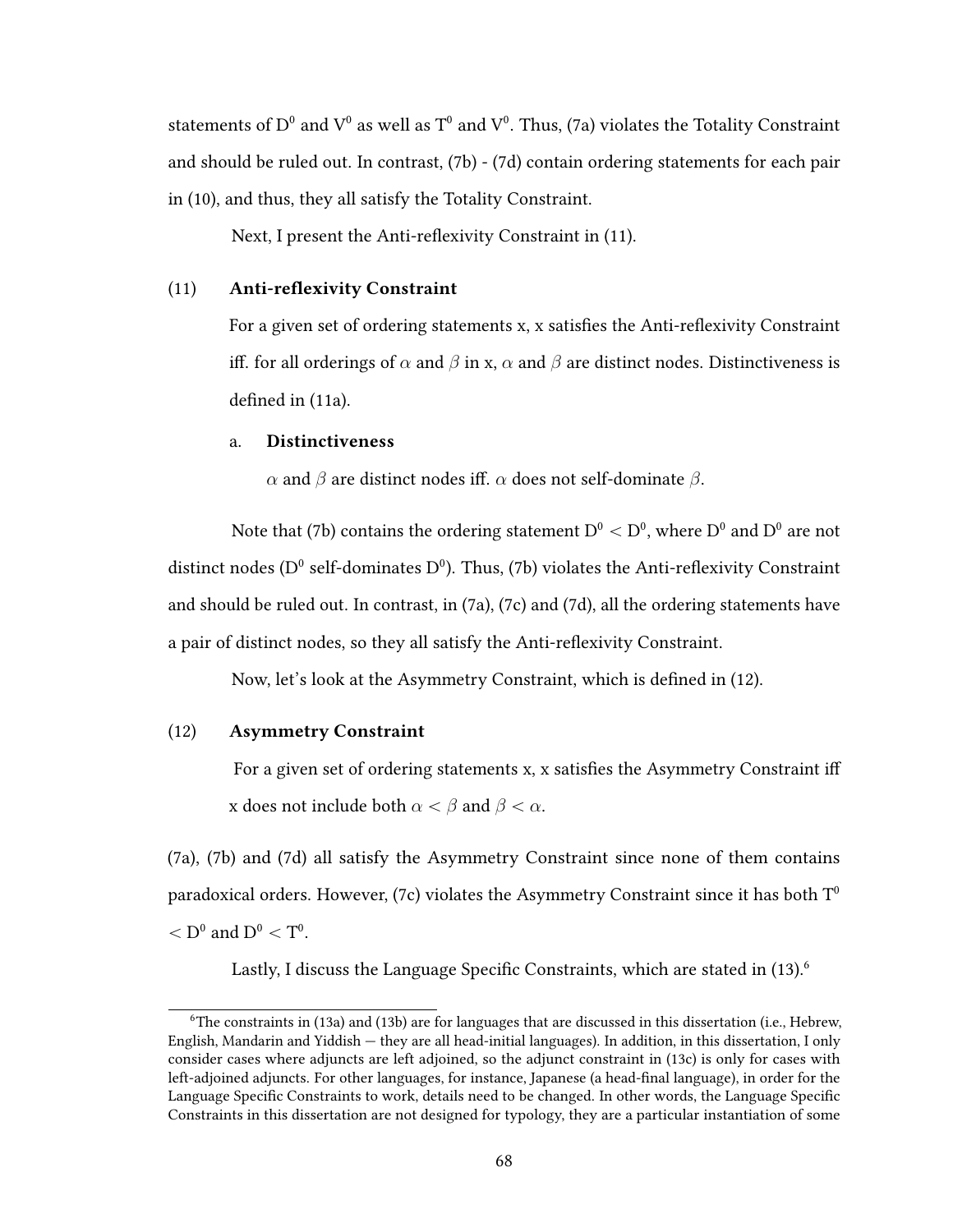## (13) Language Specific Constraints

For a given set of ordering statements x, x satisfies the Language Specific Constraints, iff x satisfies the constraints in a-c.

- a. If x contains  $\alpha < \beta$  or  $\beta < \alpha$ , and  $\alpha$  is a head, there must be an ordering statement  $\alpha < \beta$  if  $\beta$  is fully dominated by YP, where YP is the sister of  $\alpha$ (see 1).
- b. If x contains  $\alpha < \beta$  or  $\beta < \alpha$ , there must be an ordering statement  $\alpha < \beta$  if  $\alpha$ is dominated by a specifier XP and  $\beta$  is fully dominated by YP, where YP is XP's sister (see 2).
- c. If x contains  $\alpha < \beta$  or  $\beta < \alpha$ , there must be an ordering statement  $\alpha < \beta$ , if  $\alpha$  is dominated by an adjunct XP and  $\beta$  is fully dominated by YP, where YP is XP's sister (see 3).

(14)



Here, "full dominance", "path" and "sister" are defined in (15a), (15a-i) and (15b), respectively.

## (15) a. Full dominance

α fully dominates  $β$  if every path for  $α$  includes  $β$ .

specific languages.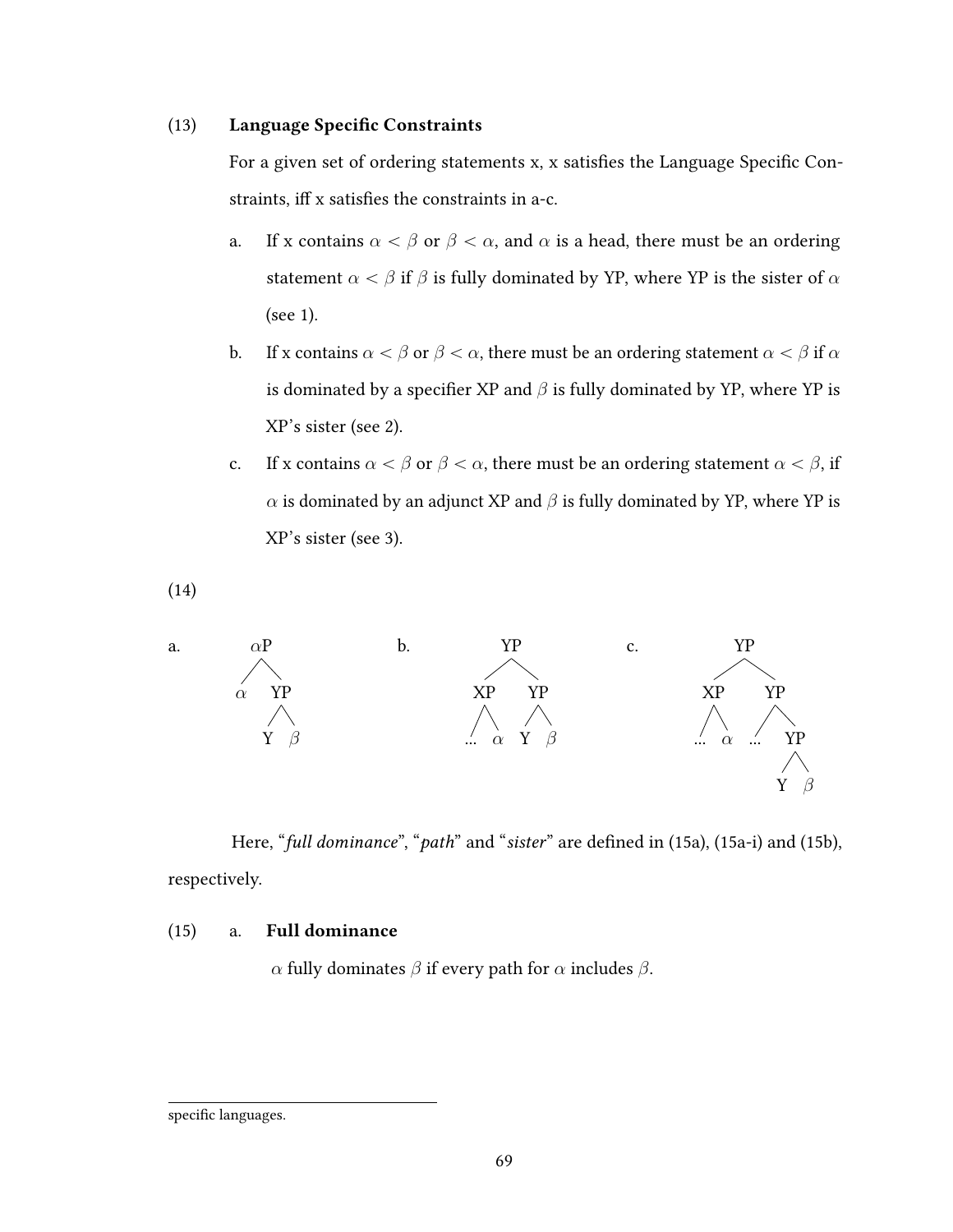#### (i) Path

A path for  $\alpha$  is a series of nodes such that the first node immediate dominates  $\alpha$ , the other nodes immediately dominate the preceding nodes, and the last node is the root node.

### b. Sisterhood

 $\alpha$  is a sister of  $\beta$  if the immediately dominating mother of  $\alpha$  and  $\beta$  fully dominates both of them.

Before I use a concrete example to show the details about how Language Specific Constraints work, recall that Language Specific Constraints are designed to rule out illegitimate sets of precedence relations that do not contain the right orders (cf.  $(5d)$  *She can.*  ${}^*{\{T^0} < D^0\}$ . To be more specific, Language Specific Constraints make sure that if two nodes  $\mathrm{X}^0$  and  $\mathrm{Y}^0$  are ordered, the language particular order about them must be contained in the set of precedence relations. Note that the condition "if two nodes  $\mathrm{X}^0$  and  $\mathrm{Y}^0$  are ordered" refers to three possible scenarios, one where the set contains  $\rm X^0 < Y^0$  (e.g.,  $\rm D^0 <$  $T^0$  in (17a)), one where the set contains  $Y^0 < X^0$  (e.g.,  $T^0 < D^0$  in (17b)), and one where the set contains both  $X^0 < Y^0$  and  $Y^0 < X^0$  (e.g.,  $\{T^0 < D^0, D^0 < T^0\}$  in (17c)) (in all three cases (17a) - (17c), they have ordering statements regarding  $D^0$  and  $T^0$ ). Then, Language Specific Constraints, (13b) in particular, require that the right order between  $D^0$  and  $T^0$  (i.e.,  $D^0$  $<$  T<sup>0</sup>) must be in the set. In this sense, both (17a) and (17c) satisfy the Language Specific Constraints because both of them contain the right order  $\mathrm{D}^0 < \mathrm{T}^0$   $(\mathrm{D}^0 -$  the node in the specifier DP, precedes  $T^0$  — the node fully dominated by the sister of the DP specifier). It can be seen that Language Specific Constraints require that the right order be in the set, and whether the wrong one is also there is not a concern (it is a concern for the Asymmetry Constraint, which means that (17c) will be ruled out by the Asymmetry Constraint).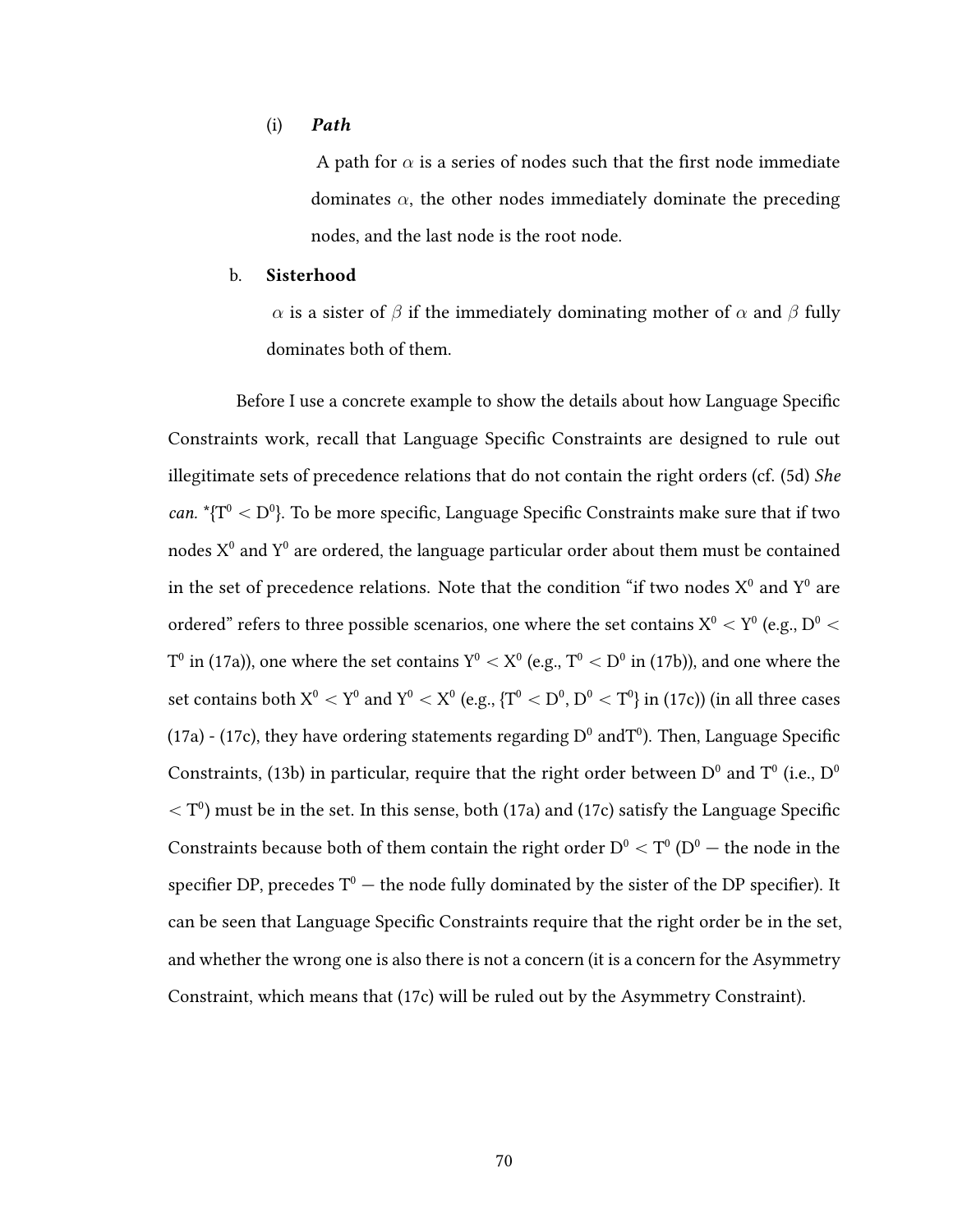#### (16) she can

(17) Some possible candidates generated by G

- a.  ${D^0 < T^0}$  satisfy the Language Specific Constraints
- b.  ${T^0 < D^0}$  violate the Language Specific Constraints
- c.  ${T^0 < D^0, D^0 < T^0}$  satisfy the Language Specific Constraints

Now, think about how all the constrains work together. Considering the possible candidates in (17) as well as the one in (18), the Totality Constraint makes sure that all the Maximal  $X^0$  nodes are ordered, but it does not care whether the set has an ordering statement(s) that orders the same node (e.g.,  $(18)$  satisfies the Totality Constraint but it orders  $D^0$  relative to itself), nor does the Totality Constraint care whether every statement orders the two nodes right (e.g., (17a)-(17c) all satisfy the Totality Constraint despite that (17b) and (17c) both have wrong orders  $\rm T^{0} < D^{0}$ ). So, the Anti-reflexivity Constraint comes in to make sure that each statement in the set orders different nodes (e.g.,  $(18)$  is ruled out and only (17a)-(17c) satisfy the Anti-reflexivity Constraint). Meanwhile, the Language Specific Constraints and the Asymmetry Constraint work together to make sure only the right orders are in the set  $-$  the Language Specific Constraints make sure that for the two nodes in each ordered pair, the set must have the right order between them (e.g., (17b) is ruled out and only (17a) and (17c) satisfy the Language Specific Constraints) and the Asymmetry Constraint rules out the set that has both the right order and the wrong order (e.g.,  $(17c)$  is then ruled out and only  $(17a)$  satisfies the Asymmetry Constraint).

$$
(18) \qquad \{D^0 < T^0, \, D^0 < D^0\}
$$

Having discussed some intuition behind how Language Specific Constraints work and how all the constraints work together, in the following, I will go into more technical details of the Language Specific Constraints  $-$  I will first illustrate the key definitions in (15) using the concrete example in (6), which is repeated below as (19), and then show how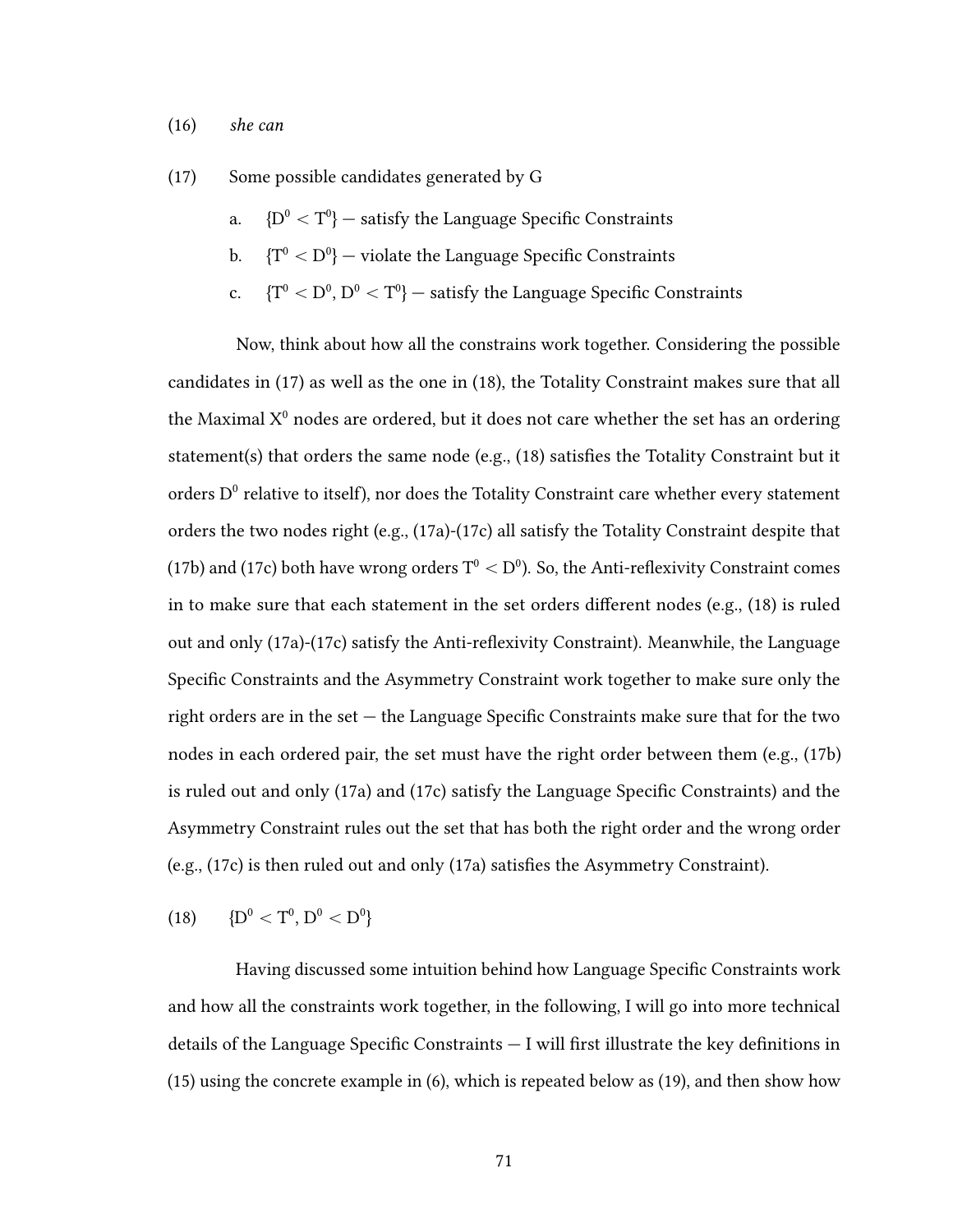Language Specific Constraints work for this example. Note that in this example, all the dominance relationships are also full-dominance relationships. In the next chapter, I will discuss an example, where dominance and full-dominance can be distinguished and this distinction is crucial.



(20) summarizes the full-dominance relationship in (19).

- (20) a. TP<sub>2</sub> fully dominates DP,  $D^0$ , TP<sub>1</sub>, T<sup>0</sup>, VP, V<sup>0</sup>
	- b. DP fully dominates  $D^0$
	- c. TP<sub>1</sub> fully dominates  $T^0$ , VP, V<sup>0</sup>
	- d. VP fully dominates  $V^0$

To determine the full-dominance relationship between  $\alpha$  and  $\beta$ , one needs to check whether every path for  $\alpha$  includes  $\beta$ . Take TP $_1$  and  $\rm V^0$  as an example. The series of nodes that form the path for  $V^0$  is shown in (21).

(21) a.  $p(V^0) = (VP, TP_1, TP_2)$ 

In this path, VP is the node that immediately dominates  $\rm V^0$ , and  $\rm TP_1$  immediately dominates VP, and the last node  $TP_2$  immediately dominates  $TP_1$ , and  $TP_2$  is the root node. Since this is the only path for  $V^0$  and this path includes  $TP_1$ ,  $TP_1$  fully dominates  $V^0$  (i.e., every path for  $V^0$  includes TP<sub>1</sub>).<sup>7</sup> The paths for each node in (19) is shown in (22).

<sup>&</sup>lt;sup>7</sup>Similarly, VP and  $TP_2$  also fully dominates  $V^0$ .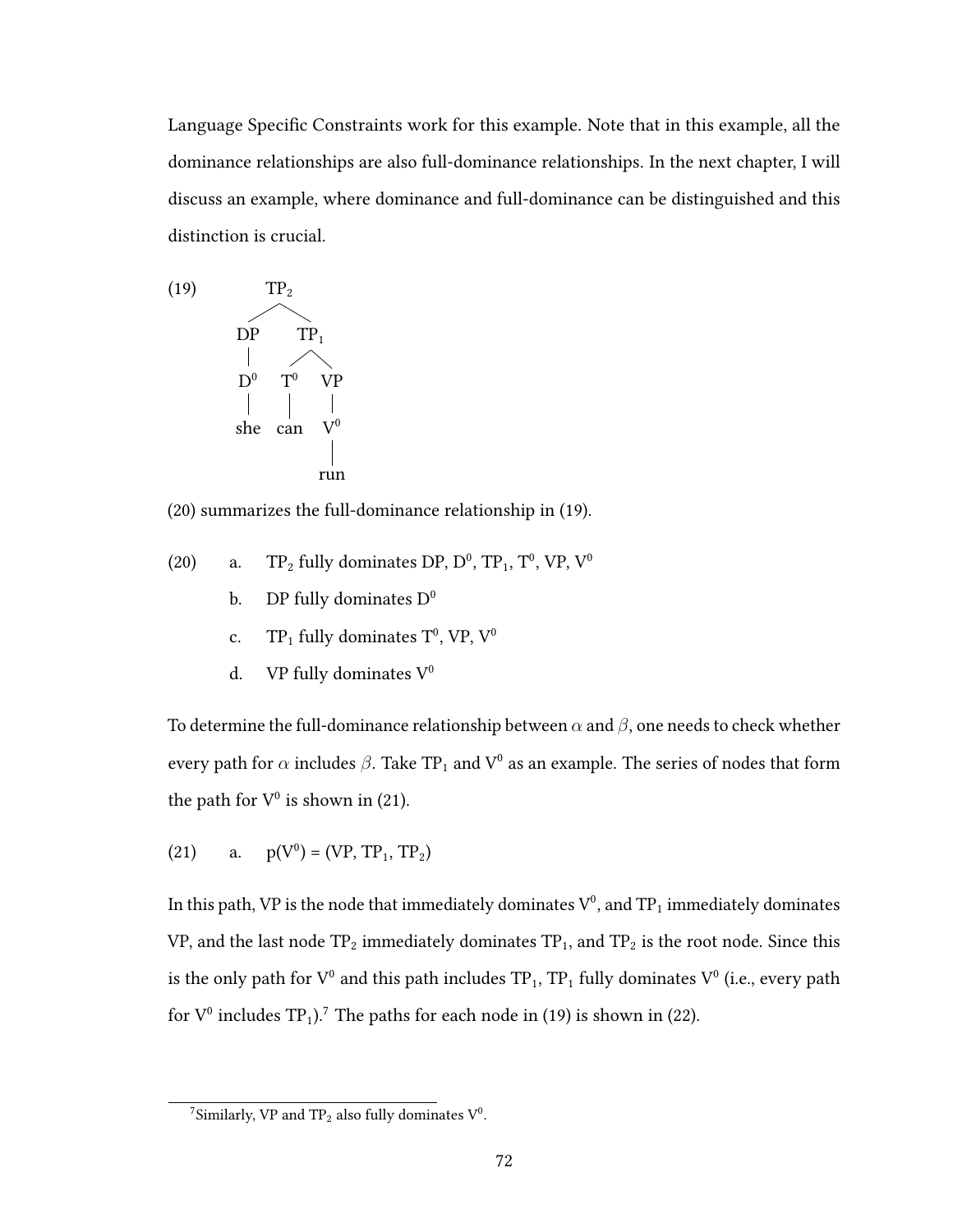(22) a. 
$$
p(D^0) = (DP, TP_2)
$$
  
\nb.  $p(T^0) = (TP_1, TP_2)$   
\nc.  $p(V^0) = (VP, TP_1, TP_2)$   
\nd.  $p(DP) = (TP_2)$   
\ne.  $p(TP_1) = (TP_2)$   
\nf.  $p(VP) = (TP_1, TP_2)$ 

Now, I turn to sisterhood. Below, Table 4.1 is a list of sisterhood relationship in (19). "IDM" is short for immediate dominating mother.

|  | IDM relationship          |
|--|---------------------------|
|  | $(DPTP_1)TP_2$ sisters    |
|  | $(T^0$ VP) $TP_1$ sisters |

Table  $4.1: TP<sub>2</sub>$  relation

To determine the sisterhood relationship between  $\alpha$  and  $\beta$ , one needs to see whether the immediate dominating mother of  $\alpha$  and  $\beta$  fully dominates both  $\alpha$  and  $\beta$ . Take DP and  $TP_1$  as an example. They are sisters because their immediate dominating mother  $TP_2$  fully dominates both DP and  $TP_1$  (see (20) for the list of full-dominance relationship in (19)). The reason  $TP_2$  fully dominates DP and  $TP_1$  is that every path for DP and  $TP_1$ includes  $TP_2$  (see (22) for the list of paths).

Next, I illustrate how the Language Specific Constraints work for (19) (since there is no adjunct in this example, I will only show how the constraints regarding heads and specifiers work). I start with the Language Specific Constraints for heads. Take the set in (7d) that violates the Language Specific Constraints as an example, which is shown in (23). The structure of this case is repeated below in (24).

$$
(23) \qquad \{T^0 < D^0, \, D^0 < V^0, \, T^0 < V^0\}
$$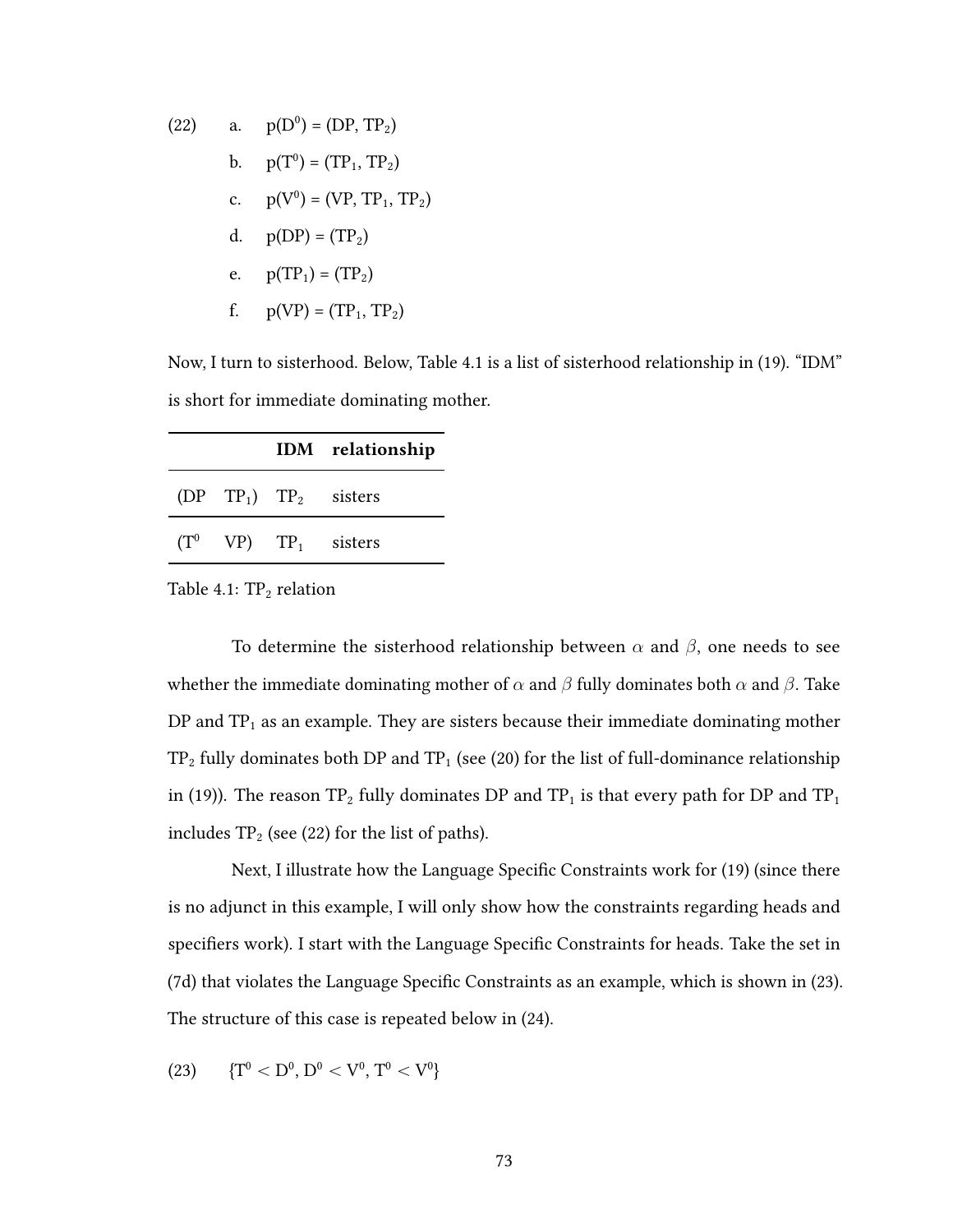

I start with the third ordering statement  $\mathrm{T}^{0} < \mathrm{V}^{0}.$  Based on the first constraint regarding head in (13a) in Language Specific Constraints, if a set contains  $\alpha < \beta$  or  $\beta < \alpha$ , and  $\alpha$  is a head, there must be an ordering statement  $\alpha < \beta$  if  $\beta$  is fully dominated by YP, where YP is the sister of  $\alpha$ . In this case, (i) the set contains  $\rm T^0 < V^0$ , (ii)  $\rm T^0$  is a head, (iii)  $\rm T^0$  and  $\rm VP$ are sisters, and (iv) VP fully dominates  $\rm V^0.$  Thus, there must be an ordering statement  $\rm T^0 <$  $V^0$  in the set. So, so far, nothing in this set has violated the Language Specific Constraints.

Now, I examine the second ordering statement  $\mathrm{D}^0 < \mathrm{V}^0.$  Based on the second constraint regarding specifiers in (13b) in Language Specific Constraints, if a set contains  $\alpha < \beta$  or  $\beta < \alpha$ , there must be an ordering statement  $\alpha < \beta$  if  $\alpha$  is dominated by a specifier XP and  $\beta$  is fully dominated by YP, where YP is XP's sister. In this case, (i) the set contains  $\rm D^0 < V^0$ , (ii)  $\rm DP$  is a specifier, (iii)  $\rm D^0$  is dominated by  $\rm DP^8$ , (iv)  $\rm DP$  and  $\rm TP_1$  are sisters, and (v) TP $_1$  fully dominates  $\rm V^0.$  Thus, there must be an ordering statement  $\rm D^0 < V^0$  in the set. So, still, nothing in this set has violated the Language Specific Constraints yet.

Lastly, I examine the first ordering statement  $\mathrm{T}^{0}<\mathrm{D}^{0}.$  Similar to the second ordering statement, based on the second constraint regarding specifiers in (13b) in Language Specific Constraints, (i) the set contains  $\rm T^{0} < D^{0}$ , (ii)  $\rm DP$  is a specifier, (iii)  $\rm D^{0}$  is dominated by DP, (iv) DP and TP<sub>1</sub> are sisters, and (v) TP<sub>1</sub> fully dominates  $T^0$ . Thus, there must be an ordering statement  $D^0 < T^0$  in the set. However, there is no such ordering statement. Thus, the set in (23) violates the Language Specific Constraints. Note that having the ordering statement  $\rm T^{0} < D^{0}$  in the set does not violate the Language Specific Constraints. It is the

<sup>&</sup>lt;sup>8</sup>Note that DP is only required to dominate D<sup>0</sup>, not fully dominate -  $\alpha$  can dominate  $\beta$  without fully dominating β, but if  $\alpha$  fully dominates  $\beta$ ,  $\alpha$  must dominate  $\beta$ ; fully dominate is a special case of dominate.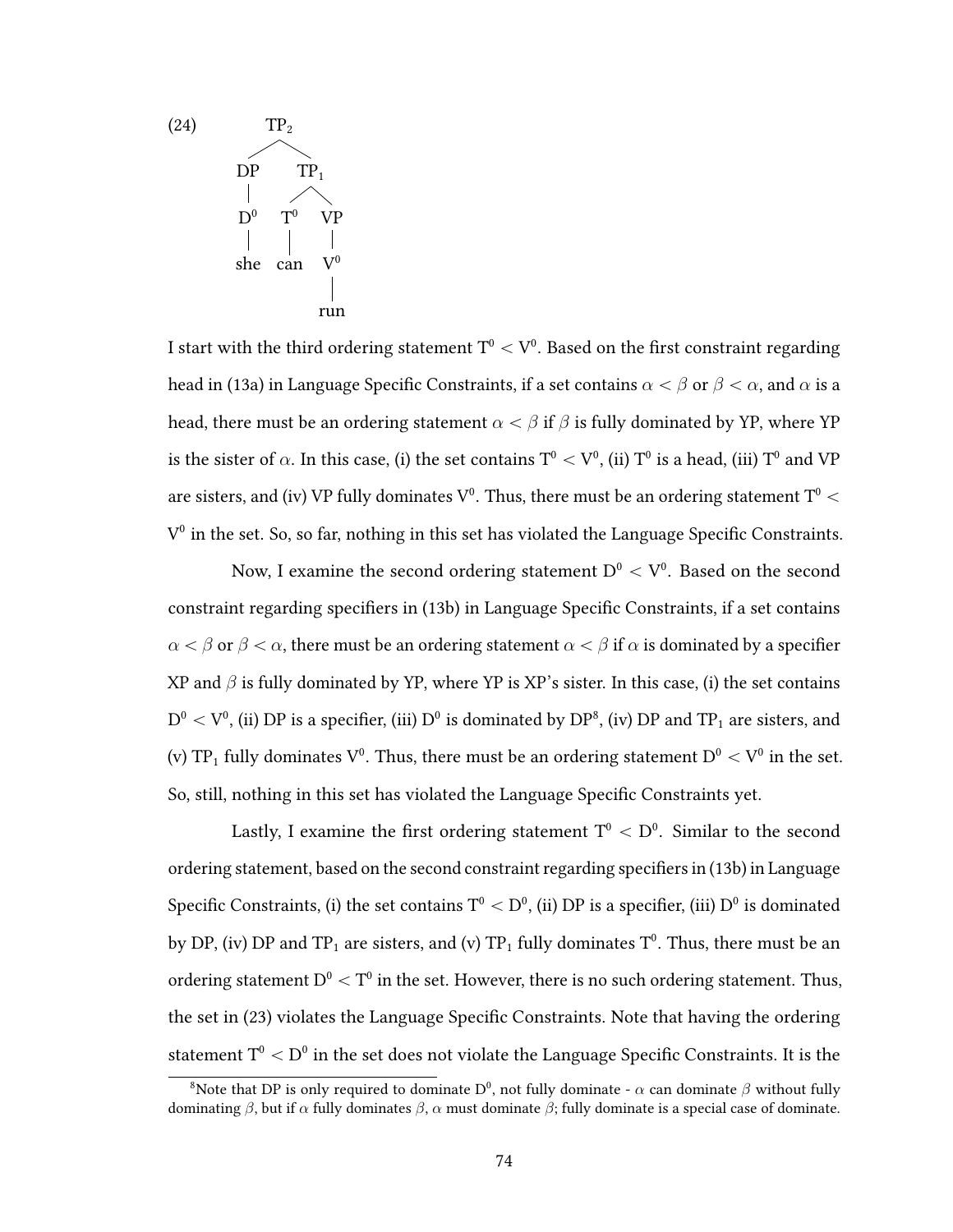lack of  $\rm D^0 < T^0$  due to the existence of  $\rm T^0 < D^0$  that makes the set violate the Language Specific Constraints. In other words, the set in  $(7c)$ , repeated below in  $(25)$ , satisfies the Language Specific Constraints (though it violates the Asymmetry Constraint). Note that the set in (25) is the same as the one in (23) except that (25) has an extra ordering statement  $\rm D^{0} < T^{0}.$  (25) satisfies the Language Specific Constraints because the existence of  $\rm T^{0} < D^{0}$ requires the existence of the ordering statement  $\rm D^{0} < T^{0},$  which the set has; the existence of  $\rm D^{0}< T^{0}, D^{0} < V^{0}$  and  $T^{0} < V^{0}$  requires the existence of the ordering statement  $\rm D^{0} < T^{0},$  $D^0 < V^0$  and  $T^0 < V^0$ , which the set has.

(25) 
$$
\{T^0 < D^0, \underline{D^0} < T^0, D^0 < V^0, T^0 < V^0\}
$$

Table 4.2 summarizes all the ordering statements required by the Language Specific Constraints for all Maximal X<sup>0</sup> Nodes  $\alpha$  and  $\beta$  of TP<sub>2</sub> if  $\alpha$  and  $\beta$  are ordered as a pair in a given set.

|  | IDM relationship orders              |                           |
|--|--------------------------------------|---------------------------|
|  | $(T^0$ VP) $TP_1$ sisters            | $\rm T^0 < V^0$           |
|  | (DP TP <sub>1</sub> ) $TP_2$ sisters | $D^0 < T^0$ , $D^0 < V^0$ |

Table 4.2:  $TP_2$  orders

So far, I have illustrated how all four constraints work. I repeat the illegitimate sets below in  $(26)$  and here is a quick summary. Though  $(26a)$  satisfies the Anti-reflexivity Constraint, the Asymmetry Constraint, and the Language Specific Constraints, it violates the Totality Constraint since the ordering statements of  $D^0$  and  $V^0$ , as well as  $T^0$  and  $V^0$  are missing. Though (26b) satisfies the Totality Constraint, the Asymmetry Constraint, and the Language Specific Constraints, it violates the Anti-reflexivity Constraint by having  $D^0$  ordered to itself. Though (26c) satisfies the Totality Constraint, Anti-reflexivity Constraint and the Language Specific Constraints, it violates the Asymmetry Constraint by having paradoxical ordered pairs  $\rm T^{0} < D^{0}$  and  $\rm D^{0} < T^{0}.$  Though (26d) satisfies the Totality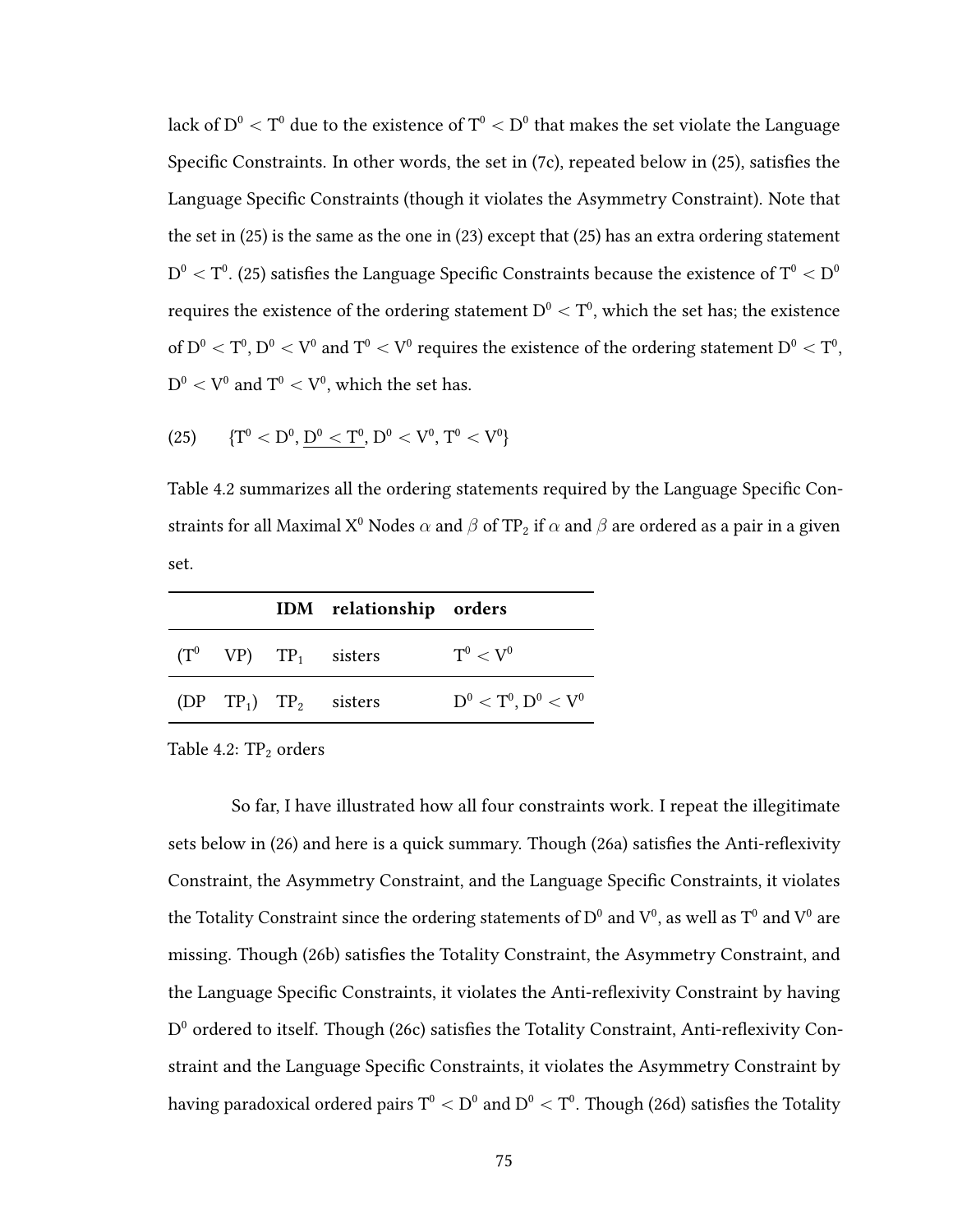Constraint, the Anti-reflexivity Constraint and the Asymmetry Constraint, it violates the Language Specific Constraints by not having  $\rm D^{0} < T^{0}.$  Thus, (26a) - (26d) should all be ruled out. The only set that satisfies all the constraints is  $\rm \{D^0 < T^0,D^0 < V^0,$   $T^0 < V^0\}$ .

(26) a. 
$$
{D^0 < T^0}
$$
  
\nb.  ${D^0 < D^0, D^0 < T^0, D^0 < V^0, T^0 < V^0}$   
\nc.  ${T^0 < D^0, D^0 < T^0, D^0 < V^0, T^0 < V^0}$   
\nd.  ${T^0 < D^0, D^0 < V^0, T^0 < V^0}$ 

In the following, I illustrate how the Candidates Generator G and the Constraints work for cases that involve movement by using the example in (27), the structure of which is shown in (28).

(27) Can she run it?



In (28), the Maximal  $X^0$  Nodes are shown in (29). Note that  $T^0$  is not a Maximal  $X^0$  Node because  $T^0$  is dominated by another node, namely  $C_1{}^0$ .

(29) Maximal Nodes of VP =  ${C_1}^0$ ,  ${D_2}^0$ ,  ${V}^0$ ,  ${D_1}^0$ }

The Candidates Generator G takes the nodes in (29) and generates all possible sets of ordered pairs. There is only one set that satisfies all the constraints, which is shown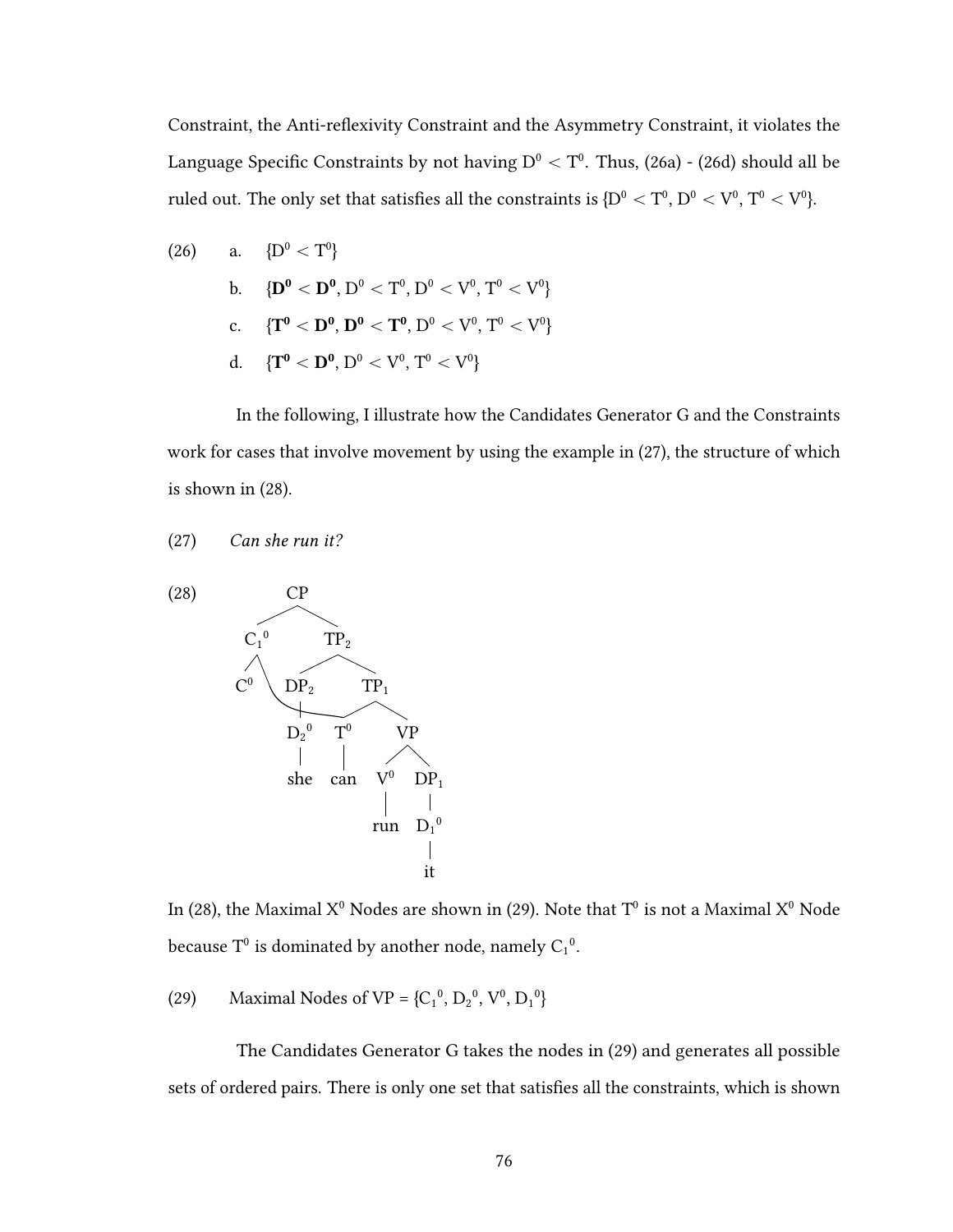in (30).

(30) 
$$
\begin{cases} C_1^0 < D_2^0 & D_2^0 < V^0 < D_1^0 \\ C_1^0 < V^0 & D_2^0 < D_1^0 \\ C_1^0 < D_1^0 & \end{cases}
$$

This set satisfies Totality Constraint because all the Maximal  $X^0$  Nodes in (29) are ordered relative to each other. It satisfies the Anti-reflexivity Constraint because no node is ordered relative to itself. It satisfies the Asymmetry Constraint because there are no contradictory orderings. To see why it satisfies the Language Specific Constraints, I examine each ordering statement in this set.

Before going into the details of how Language Specific Constraints are evaluated, I would like to point out that similar to the previous example, all the full-dominance relationships discussed in this example, which are listed later in (31), are also dominance relationships. Note that in the next chapter, I will discuss an example where the distinction between dominance and full-dominance matters.

Since the set has the ordering statement  $\rm C_1^{\,0} < D_2^{\,0},$  it requires  $\rm C_1^{\,0} < D_2^{\,0}$  to be in the set: based on the Language Specific Constraints regarding heads, since (i) the set has  $C_1{}^0 < D_2{}^0$ , (ii)  $C_1{}^0$  is a head, (iii) TP $_2$  is the sister of  $C_1{}^0$ , (iv) TP $_2$  fully dominates  $D_2{}^0$ ,  $C_1{}^0 <$  $D_2{}^0$  is required. Similarly,  $C_1{}^0 < V^0,$   $C_1{}^0 < D_1{}^0$  and  $V^0 < D_1{}^0$  are also required. Note that in this case, since T $^{\rm 0}$  is not a Maximal X $^{\rm 0}$  Node, there is no need to determine the relationship between T<sup>0</sup> and the other Maximal  $X^0$  Nodes.<sup>9</sup> In addition, since the set has the ordering statement  $\rm D_2^{\,0} < V^0$ , it requires  $\rm D_2^{\,0} < V^0$  to be in the set: based on the Language Specific Constraints regarding specifiers, since (i) the set has  $\rm D_2^{\,o} < V^0$ , (ii)  $\rm DP_2$  is a specifier, (iii)  $D_2^0$  is dominated by  $DP_2$ , (iv) TP<sub>1</sub> is the sister of  $DP_2$ , and also (v) TP<sub>1</sub> fully dominates  $V^0$ ,  $\rm D_2^{\,0} < V^0$  is required. Similarly,  $\rm D_2^{\,0} < D_1^{\,0}$  is also required.

Table 4.3 summarizes the relevant structural relationship in CP, and the required

<sup>&</sup>lt;sup>9</sup>If T<sup>0</sup> were a Maximal X<sup>0</sup> Node, TP<sub>2</sub> dominates but does not fully dominate it because there is a path for  $T^0$  that does not go through  $TP_2$ .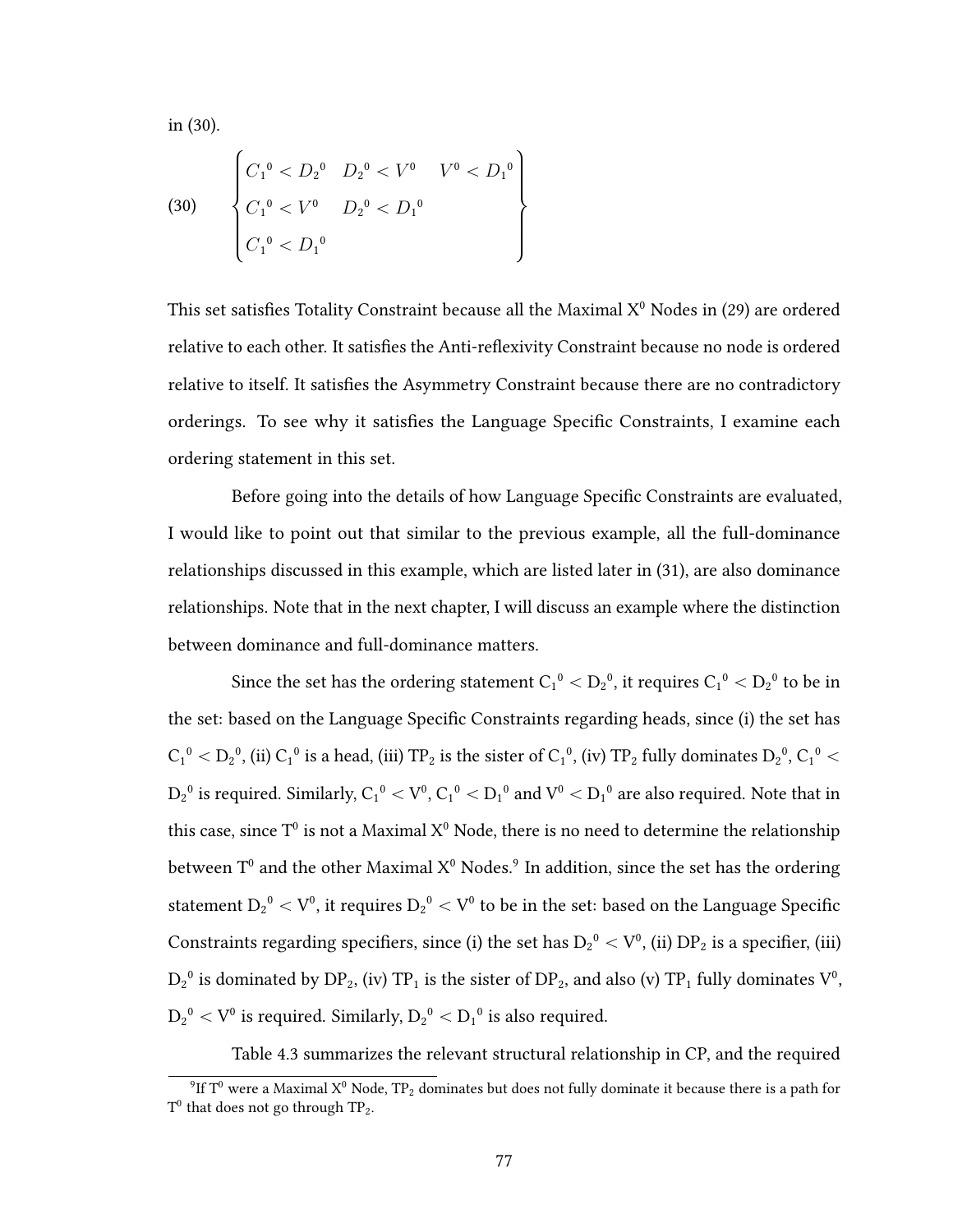|         |  |                                       | IDM relationship ordered pairs                    |
|---------|--|---------------------------------------|---------------------------------------------------|
|         |  | $(C_1^0$ TP <sub>2</sub> ) CP sisters | $C_1^0 < D_2^0$ , $C_1^0 < V^0$ , $C_1^0 < D_1^0$ |
|         |  | $(DP_2 \tTP_1) \tTP_2$ sisters        | $D_2{}^0 < V^0, D_2{}^0 < D_1{}^0$                |
| $(V^0)$ |  | $DP_1$ ) VP sisters                   | $V^0 < D_1{}^0$                                   |

orders by the Language Specific Constraints for all Maximal X<sup>0</sup> Nodes  $\alpha$  and  $\beta$  of CP if  $\alpha$ and  $\beta$  are ordered as a pair in a given set.

Table 4.3: CP relation

The relevant path and full-dominance relationship are summarized in (31) and (32). For instance,  $C_1^0$  and TP<sub>2</sub> are sisters because their immediate dominating mother CP fully dominates  $C_1{}^0$  and TP<sub>2</sub>. The reason CP fully dominates  $C_1{}^0$  and TP<sub>2</sub> is that every path for  $C_1^0$  and every path for TP<sub>2</sub> includes CP, which is shown in (32a) and (32b) respectively.

(31) a. CP fully dominates 
$$
C_1^0
$$
 and  $TP_2$ 

- b. TP<sub>2</sub> fully dominates  $DP_2$ , TP<sub>1</sub>,  $D_2^0$ ,  $V^0$ ,  $D_1^0$
- c. DP<sub>2</sub> fully dominates  $D_2^0$
- d. TP<sub>1</sub> fully dominates  $V^0$ ,  $D_1{}^0$
- e. VP fully dominates  $V^0$ ,  $DP_1$
- f. DP<sub>1</sub> fully dominates  $D_1^0$

(32) a. 
$$
p(C_1^0) = (CP)
$$

- b.  $p(TP_2) = (CP)$
- c.  $p(DP_2) = (TP_2, CP)$
- d.  $p(TP_1) = (TP_2, CP)$
- e.  $p(V^0) = (VP, TP_1, TP_2, CP)$
- f.  $p(DP_1) = (VP, TP_1, TP_2, CP)$
- g.  $p(D_1^0) = (DP_1, VP, TP_1, TP_2, CP)$

Note that so far, for both the non-movement case (i.e., *She can run*) in (24) and the movement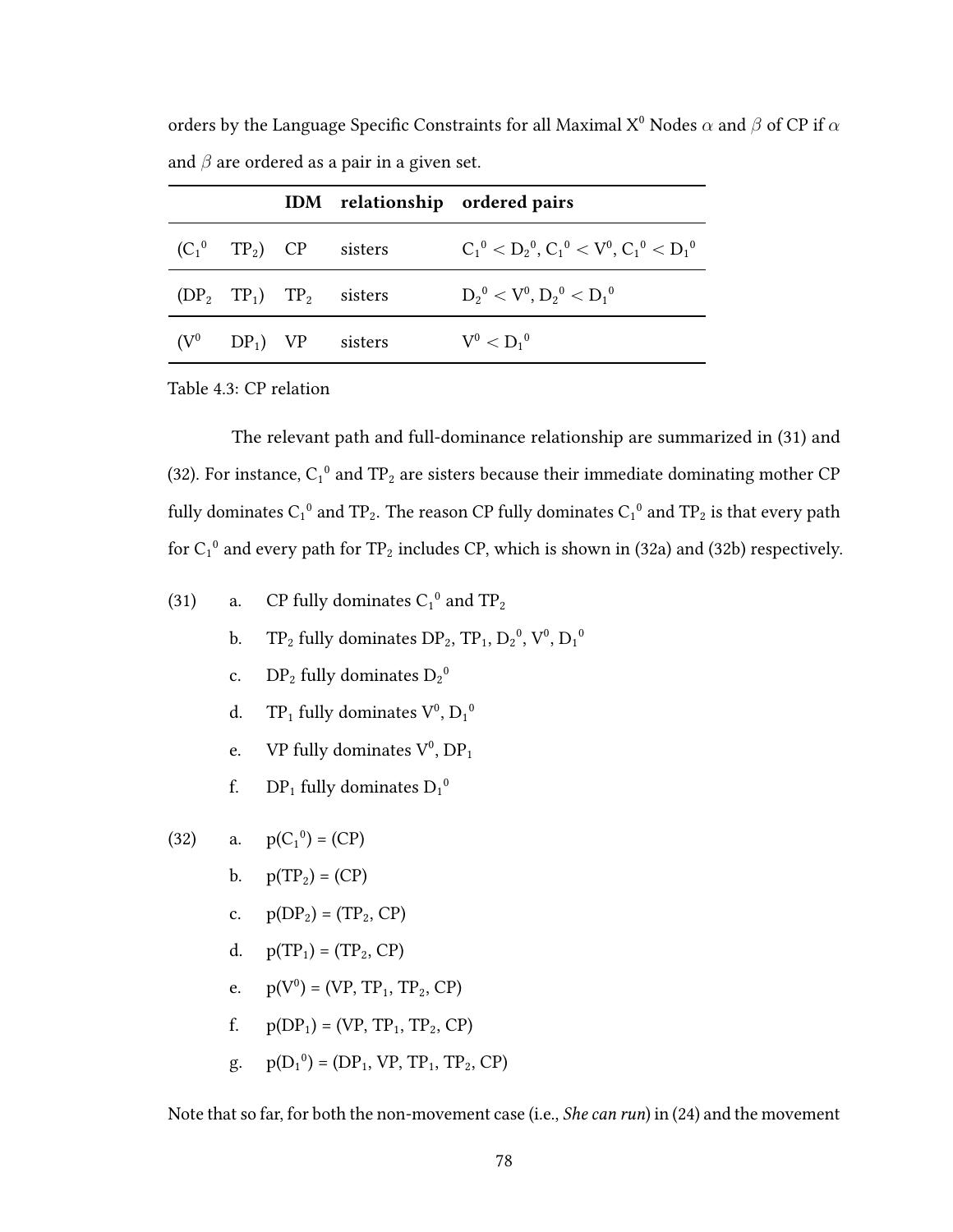case (i.e., Can she run it) in (28), all the relevant nodes only have one path (see (22) and  $(32)$ <sup>10</sup>. In the next chapter, I will discuss cases where for some nodes, there is more than one path.

In this section, I introduced the Candidates Generator G and the Constraints, and showed how they work on concrete examples. In the next section, I show how to turn the surviving set of ordered pairs into a string by implementing the Set-to-String algorithm.

# 4.2 The Set-to-String Algorithm

In the previous section, for the non-movement case (i.e., *She can run*) in (24), after imposing the Constraints on the sets generated by the Candidates Generator G, the illegitimate sets of ordered pairs are ruled out and one gets the set of ordered pairs that satisfies all the constraints, which is shown in (33). In this section, I show how this set becomes a string via the Set-to-String algorithm.

(33) a. 
$$
\begin{Bmatrix} D^0 < T^0 & T^0 < V^0 \\ D^0 < V^0 & \end{Bmatrix}
$$

The Set-to-String algorithm contains four stages, and I state and discuss each stage in (34). Note that in the case of (33), the Set-to-String algorithm will only proceed to Stage 1 because this set does not violate the Asymmetry Constraint. Later, in chapter 5, I discuss a case that has non successive-cyclic movement, of which the final union set violates the Asymmetry Constraint and thus proceeds to Stage 2, but since it fails to form a string, it causes the linearization process to crash and does not proceed to Stage 3 and 4; and in chapter 6, I discuss the VP-doubling case in Mandarin, of which the final union set also violates the Asymmetry Constraint and proceeds to Stage 2 but succeeds in forming a

<sup>&</sup>lt;sup>10</sup>If T<sup>0</sup> were to be considered in the movement case, it has two paths: (TP<sub>1</sub>, TP<sub>2</sub>, CP) and (C<sub>1</sub><sup>0</sup>, CP)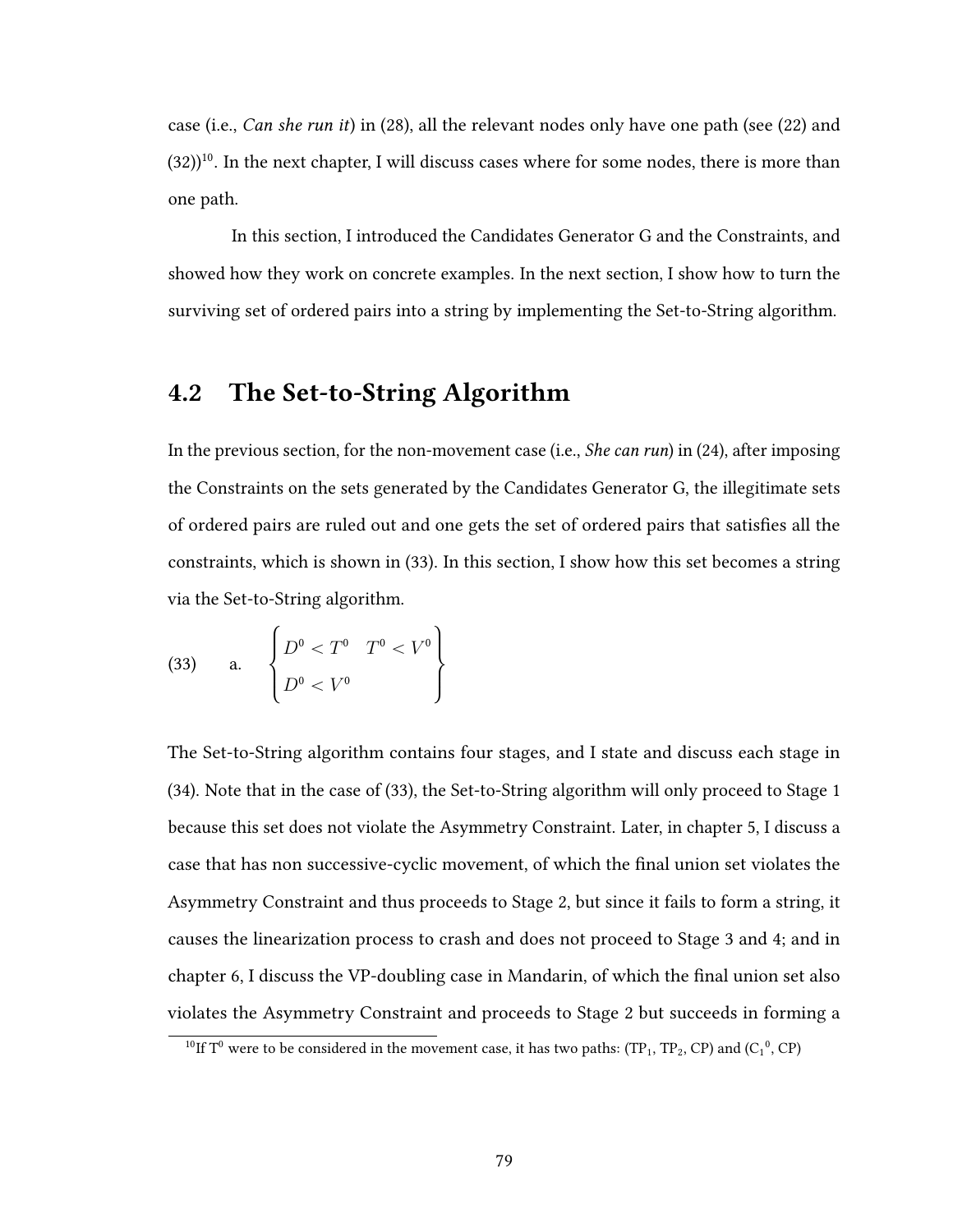string, and thus proceeds to Stage 3 and 4.<sup>11</sup>

### (34) Set-to-String

The algorithm first examines whether a set satisfies the Asymmetry Constraint by checking whether the set has ordering contradiction. In other words, the algorithm needs to check each node and see whether there exists a node that both precedes and follows the same node. One way to implement this is stated in Stage 1, where for each node n, form a set X that has all the nodes that precede n and a set that has all the nodes that follow n. Then, take the intersection set of X and Y. If for instance, there exists an ordering contradiction, where a node precedes and follows the same node  $n_1$ ,  $n_1$  will be in both set X and set Y, so the intersection set of X and Y will include  $n_1$  and not be empty. If all the intersection sets are empty, it means that there is no contradiction (i.e., there does not exist a node that precedes and follows the same node(s)) and the set can be linearized directly by the String Forming Mechanism. If there exists an ordering contradiction, proceed to the next stage. Stage 1:

- 1. Find the intersection sets: For each distinct node  $n_1, n_2, n_3, ...$  in the set of ordered pairs  $O = {n_1 < n_3, n_3 < n_2, ...}$ , get the set  $X = {..., n_1, ...}$  that contains all the nodes that precedes n and the set  $Y = \{..., n_2, ...\}$  that contains all the nodes that follows n, and get the set I =  $X \cap Y$ , which is the intersection of set X and set Y.
- 2. Check the intersection sets: If all the intersection sets are empty, run the String Forming Mechanism, which is defined in (35) below, on set O and the set will be turned into a string. Otherwise, proceed to Stage 2.

I propose that if a set only violates the Asymmetry Constraint (i.e., having non-empty intersection sets), the linearization does not crash immediately.

 $11$ Note that a final union set either satisfies all the constraints or only violates the Asymmetry Constraint. One situation where a final union set only violates the Asymmetry Constraint is that the precedence relations between a moved item and (some of) the other nodes in the Spell-out domain XP are changed in the next Spell-out domain YP, which causes ordering contradiction after applying the union operation on XP and YP.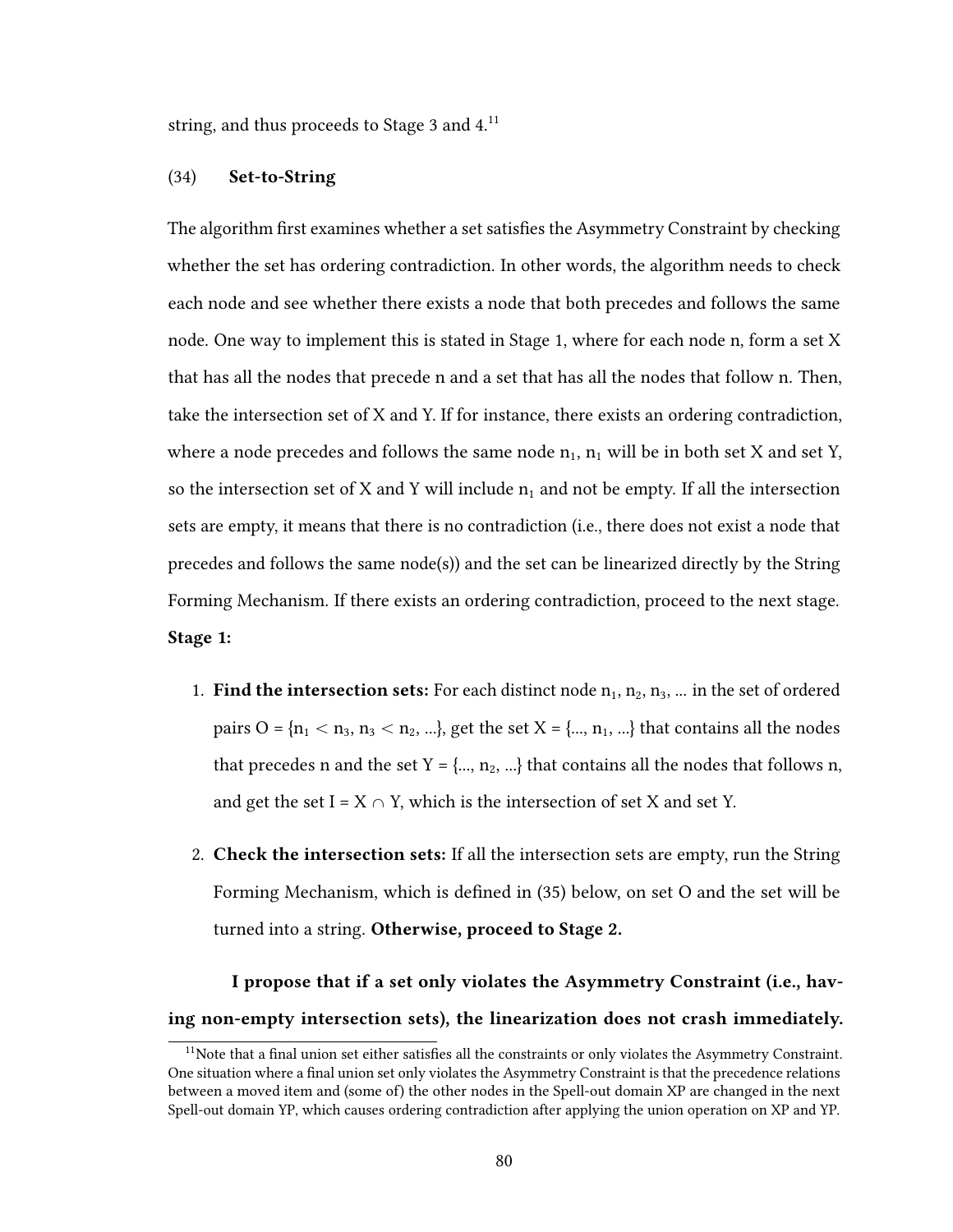Instead, check whether it is possible to linearize the moved item in its higher position as a string but linearize the nodes in the moved item in its lower position.<sup>12</sup> I further propose that a moved item can only be linearized as a string if the nodes in a moved item can form a qualified constituent. I propose that whether a constituent is qualified depends on the particular language. For instance, in English, no constituent is qualified; and in Mandarin,  $[\gamma_{\rm P}$  V bare-NP] is qualified (regarding whether the other kinds of VP structures are qualified, it varies among speakers).<sup>13</sup> Thus, there are two tasks the next stage of the Set-to-String algorithm should accomplish: one is to find all the nodes in a moved item, and the other is to check whether those nodes form a qualified constituent. A more concrete example will be discussed in chapter 5.

Before going into the details of Stage 2, I provide a brief discussion about how the first task of finding all the nodes in a moved item is done in a formal way in Stage 2. Imagine the following situation: x is a moved item, and  $y < x$  in the XP Spell-out domain but  $x < y$  in the next Spell-out domain YP. Assuming that the final union set includes both  $y < x$  and  $x < y$ , the intersection set for x will include y (i.e., x both precedes and follows y), and relatively the intersection set for y will include x. In this sense, the intersection set of y includes the moved item x and the intersection set of x includes the node y that is ordered differently to x in XP and YP. Since the nodes in the moved item normally form a constituent, but the nodes that are ordered differently regarding the moved item do not<sup>14</sup>. I use this as a way for the algorithm to locate the intersection set that contains the nodes in a moved item.<sup>15</sup> Now that the nodes in a moved item are found, the next step is to see whether the nodes form a qualified constituent. If they do, proceed to the next stage (i.e.,

<sup>&</sup>lt;sup>12</sup>Here, I stipulate that the nodes in the moved item in its higher position should be the candidate for forming a string. There could possibly be a more general way to choose which nodes to form a string but for now, I stick to this less general approach and discuss some alternative approaches later.

 $13$ I will revisit qualified constituents in Mandarin VP-doubling cases in chapter 6.

 $14$ At least in all the examples in this dissertation, the nodes that are ordered differently regarding the moved item do not form a constituent.

<sup>&</sup>lt;sup>15</sup>The property of being able to form a constituent is just a general observation about the nodes in a moved item, which differs from the nodes that are ordered differently from the moved item. This property does not provide any explanation for why the nodes in the moved item should be chosen but only serves as a way for the algorithm to find all the nodes in the moved item in a formal way.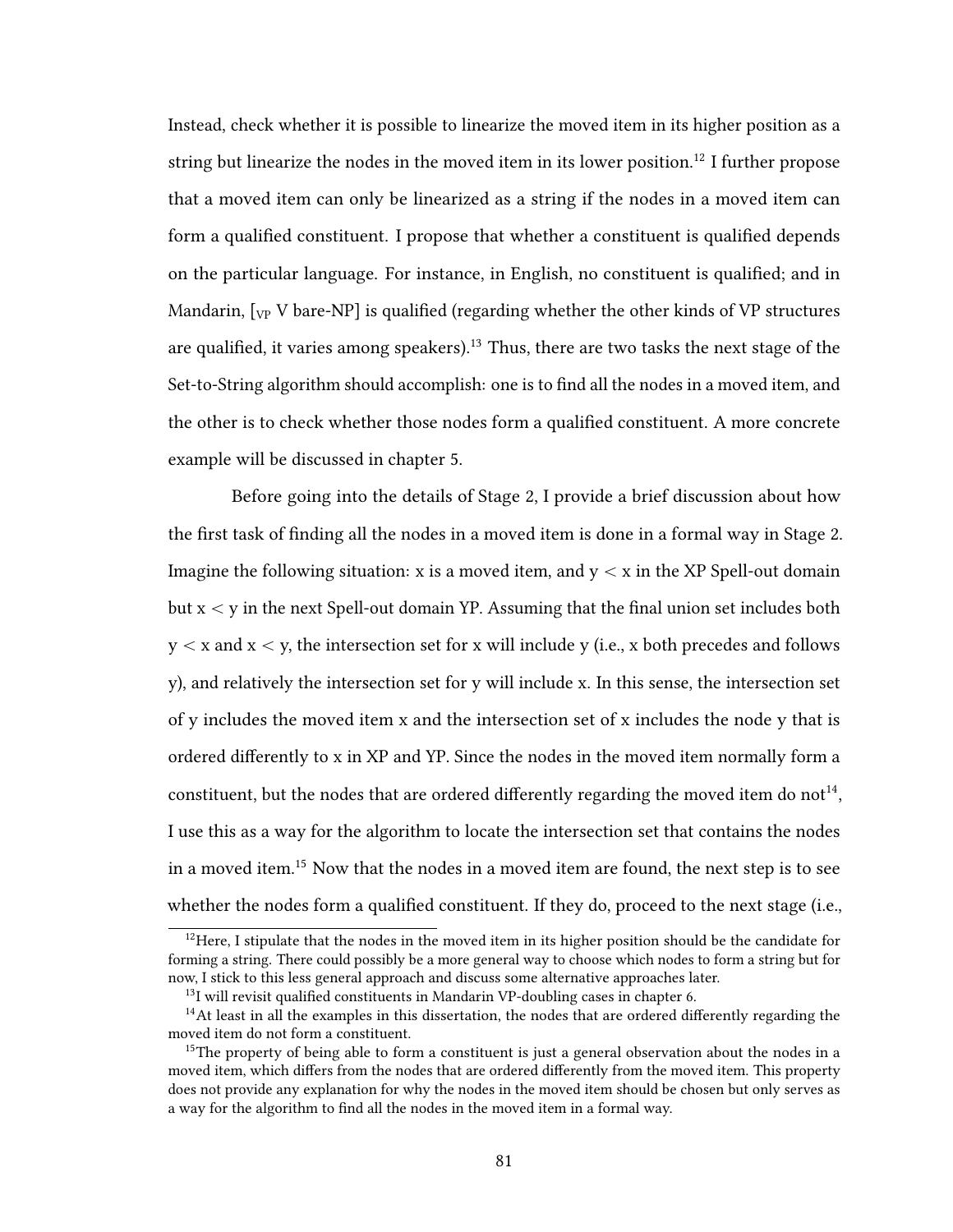Stage 3); otherwise, the linearization process crashes.

Stage 2:

- 1. Collect all the non-empty intersection sets: Form a set  $M = \{I_1, I_2, ...\}$  that contains all the non-empty intersection sets.
- 2. Try forming a string:
	- (a) **No qualified constituent:** For all given intersection sets  $I_1 = \{n_1, n_2, ...\}$ ,  $I_1 =$  $\{n_3, ...\}$ ,  $\ldots$  in set M, if none of them forms a qualified constituent, the linearization process crashes.
	- (b) **Qualified constituent:** If there exists intersection set  $I^*$  that forms a qualified constituent, proceed to Stage 3.

If the nodes form a constituent, the next step is to form a string out of the nodes. The formal way to implement this is to form a set S that contains all the ordered pairs that order the nodes that form a qualified constituent in the intersection set  $I^*$  (i.e., the nodes that are in the moved item), and run the String Forming Mechanism on set S. This is stated in Stage 3.

## Stage 3:

- 1. Form set S: Form the subset  $S = \{n_1 < n_2, ...\}$  of set O that contains all the ordered pairs  $\alpha < \beta$ , where both  $\alpha$  and  $\beta$  are in the intersection set I $^*$ .
- 2. Forming a string: Run the String Forming Mechanism algorithm, which is stated in (35), on set S and get the string str =  $\langle \sin n_1 n_2 \rangle$ ...

After forming the string, the next step is to replace the nodes in the moved item in its higher position with the string. Note that there are ordering statements that order the nodes within the moved item and they should not be replaced in those statements, or the string will be ordered relative to itself. For instance, x and y are the nodes in a moved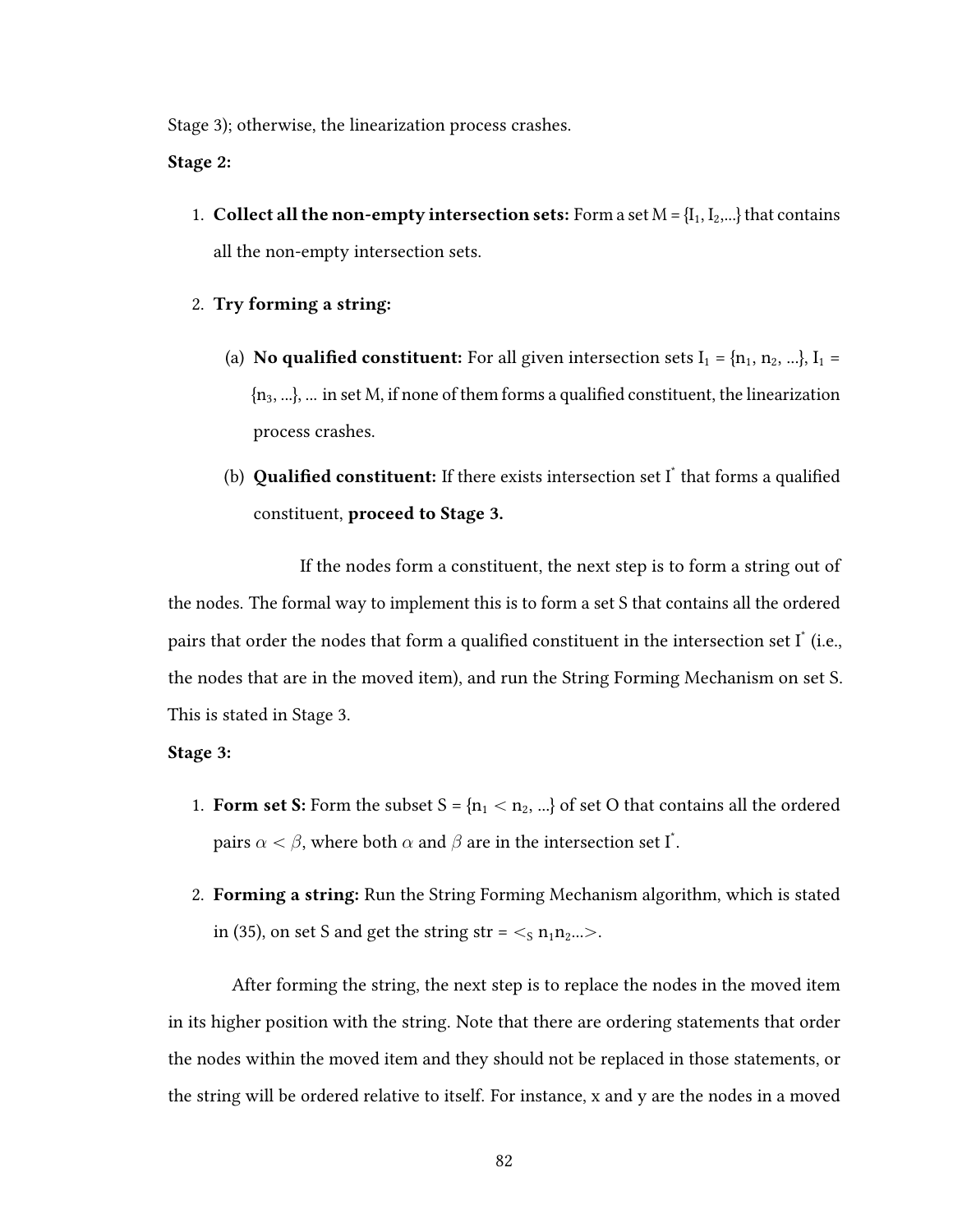item and the ordering statements include  $x < y$ . If x and y are replaced by the string  $\lt s$  $xy >$ , there will be an ordering statement of  $\lt$ <sub>S</sub> xy  $>$  preceding  $\lt$ <sub>S</sub> xy  $>$ , which violates the Anti-reflexivity Constraint. In other words, replacement should only be applied to statements that are not the ones like  $x < y$ , where both x and y are nodes in the moved item. The way to implement this idea is to find a set D, which excludes ordering statements like  $x < y$  from the original set O, and only apply replacement to the ordering statements in the original set O if they are in set D. Note that previously, the algorithm has formed set S, which contains all the ordering statements that order the nodes in the moved item, so the algorithm can get set D by subtracting set S from the original set O. To implement the idea of only forming a string in the higher position of the moved item, replacement only happens to the  $\alpha$  position of  $\alpha < \beta$ .

Before showing the formal details in Stage 4, I provide a brief illustration of how replacement can solve the asymmetric problem. For instance, assuming that the original set is  ${A < C, B < C, C < A, C < B, A < B}$ , A and B are the nodes in a moved item, and A and B form a qualified constituent. So, A and B form the string  $\lt$ <sub>S</sub> AB $>$ . Then, replace A and B with the string when A and B are in their higher position (i.e., A and B are the preceding nodes in the ordering statements). As a result, the original set becomes  $\{\leq S \text{ AB}\}$  $\geq$  < C, C < A, C < B, A < B} and there is no contradictory ordering. A more concrete example will be discussed in chapter 6.

### Stage 4:

#### 1. Replace nodes with string:

- (a) Get set D = O S Form set D = O S (i.e., D =  $\{n_1 < n_3, n_3 < n_2 \ldots\}$ , O =  $\{n_1$   $<$  $n_3, n_3 < n_2, n_1 < n_2, ...$ } and  $S = {n_1 < n_2}$
- (b) **Replace** For every ordering statement  $\alpha < \beta$  in the original set O, if the ordering statement is in set D, replace the node with the string str =  $\lt$ <sub>s</sub> n<sub>1</sub>n<sub>2</sub>... if the node is in intersection set  $\overline{\mathrm{I}}^*$  and in the  $\alpha$  position.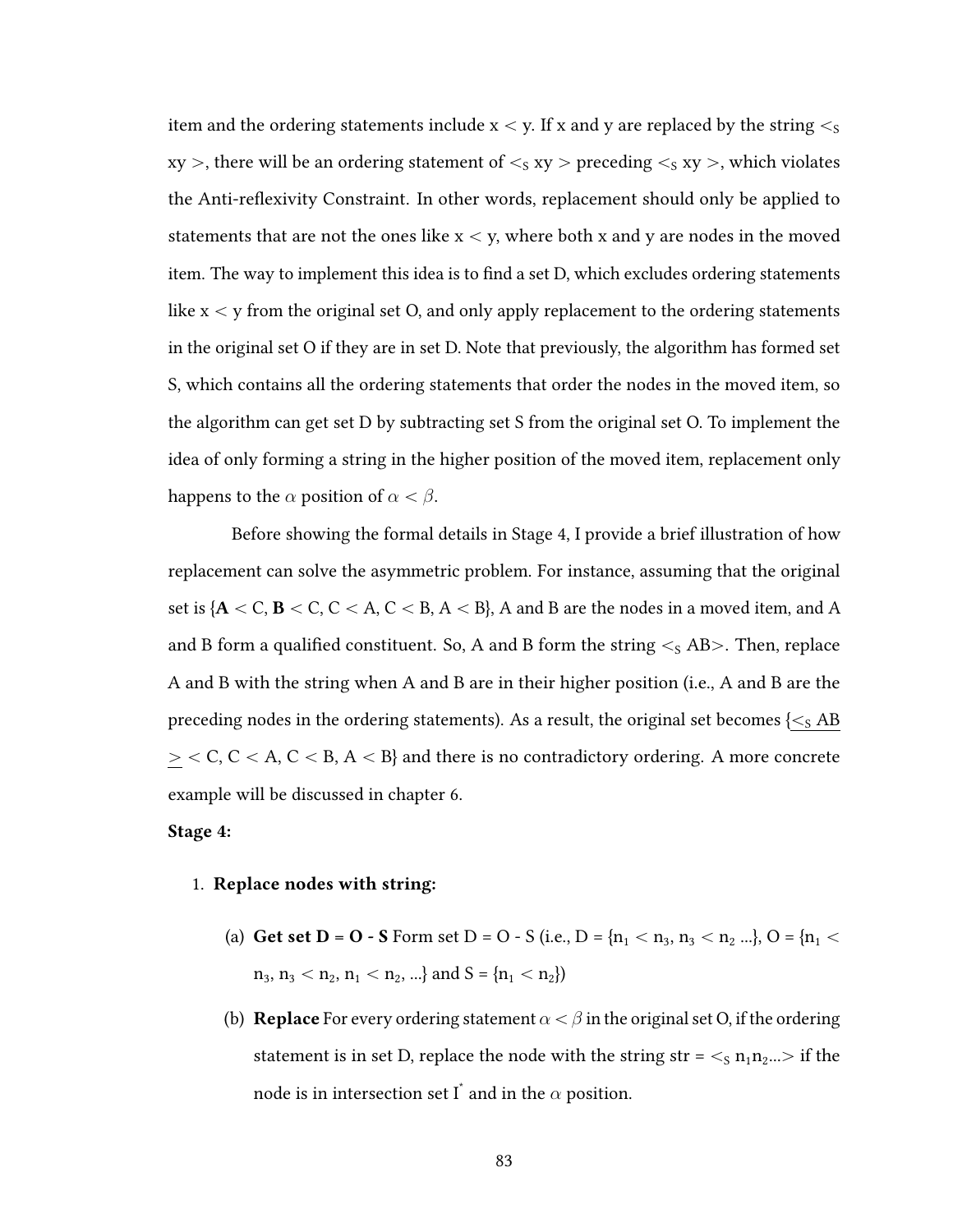The updated set O = { $\lt s_n n_1 n_2 ... > \lt n_3, n_3 < n_2, n_1 < n_2, ...$ }.

2. Linearizing O: Run the String Forming Mechanism algorithm in (35) on the updated set O.

## (35) String Forming Mechanism

For a given set of ordered pairs x, it is associated with a string str that is by default empty. Concatenate node/string  $\alpha$  to string str if the node/string  $\alpha$  is not preceded by any other node, and then delete all the ordered pairs that contain  $\alpha$ . Repeat this procedure unless there is only one ordered pair  $\gamma < \delta$  left in set x, then, first concatenate  $\gamma$  and then concatenate  $\delta$  to string str.

In the following, I illustrate how the Set-to-String algorithm works using the set in (33), which is repeated below in (36). The structure in question is repeated below in (37).  $\overline{\phantom{a}}$ 

(36) 
$$
\begin{Bmatrix} D^0 < T^0 & T^0 < V^0 \\ D^0 < V^0 & \end{Bmatrix}
$$

(37) 
$$
TP_{2}
$$
\n
$$
DP \tTP_{1}
$$
\n
$$
D^{0} \tTP_{1}
$$
\n
$$
D^{0} \tTP_{1}
$$
\n
$$
P \t\Pr
$$
\n
$$
P
$$
\n
$$
P
$$
\n
$$
P
$$
\n
$$
P
$$
\n
$$
P
$$
\n
$$
P
$$
\n
$$
P
$$
\n
$$
P
$$
\n
$$
P
$$
\n
$$
P
$$
\n
$$
P
$$
\n
$$
P
$$
\n
$$
P
$$
\n
$$
P
$$
\n
$$
P
$$
\n
$$
P
$$
\n
$$
P
$$
\n
$$
P
$$
\n
$$
P
$$
\n
$$
P
$$
\n
$$
P
$$
\n
$$
P
$$
\n
$$
P
$$
\n
$$
P
$$
\n
$$
P
$$
\n
$$
P
$$

First, implement Stage 1 of the Set-to-String algorithm, where the algorithm determines whether the final union set  $(36)$ , which I will refer to as Set O, violates the Asymmetry Constraint. Specifically, find the intersection sets for all the nodes (i.e.,  $D^0$ ,  $T^0$  and  $V^0$ ) in Q. For each node, take the intersection of the set that has the preceding nodes and the set that contains the following nodes. The intersection sets are shown in (38).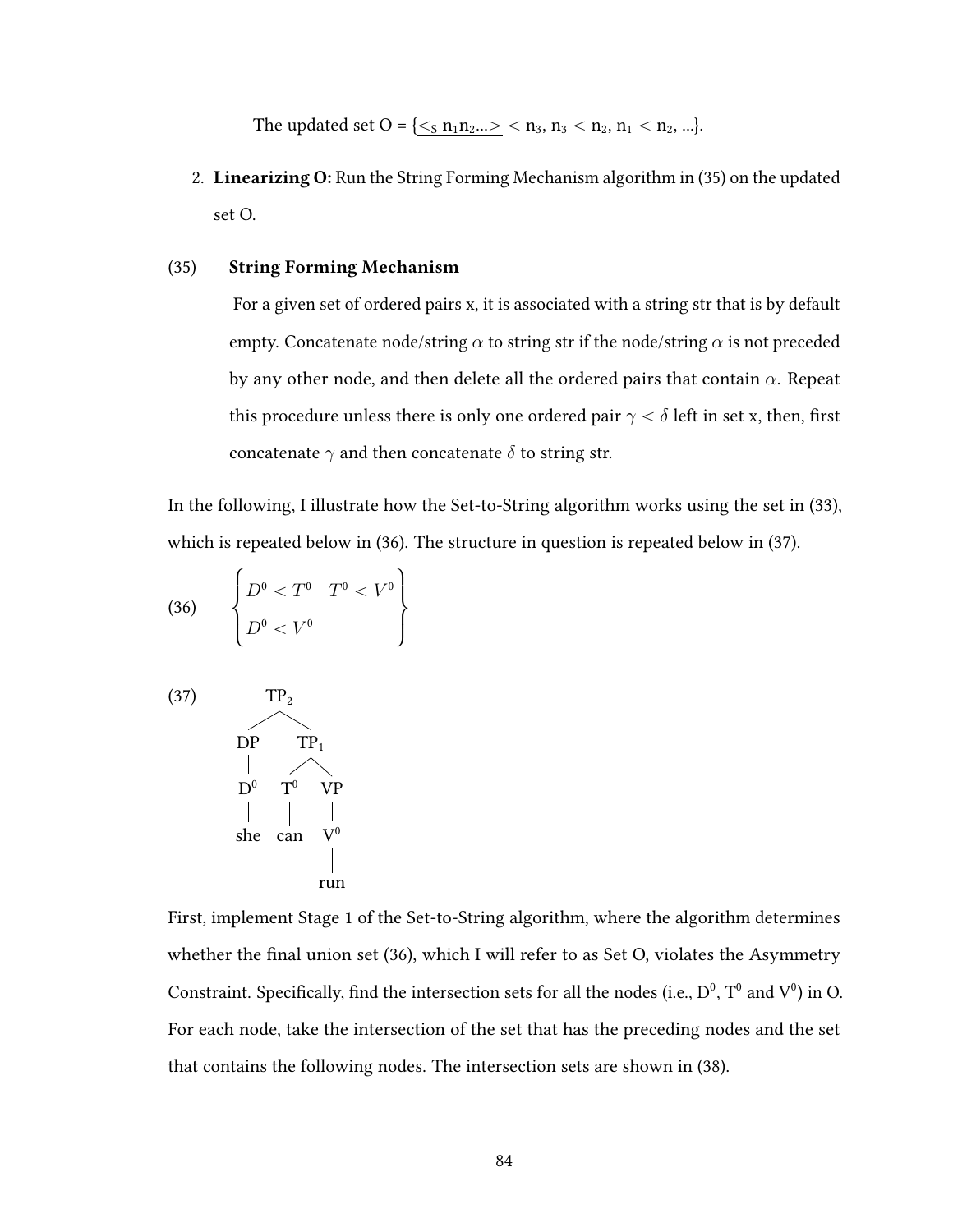(38) a. 
$$
D^0
$$
:  $\varnothing = \varnothing \cap \{T^0, V^0\}$   
b.  $T^0$ :  $\varnothing = \{D^0\} \cap \{V^0\}$   
c.  $V^0$ :  $\varnothing = \{D^0, T^0\} \cap \varnothing$ 

Note that since all the intersection sets are empty, the algorithm will not proceed to Stage 2, but run the String Forming Mechanism algorithm on set O, which yields the string  $\lt$ <sub>S</sub>  $\rm D^0T^0V^0$ >. Here is how the string is formed by the String Forming Mechanism algorithm. First, find the node that is not preceded by any other nodes (i.e., the node is  $D^0$ ) and concatenate this node (i.e.,  $D^0$ ) to the default empty string str. Then, delete all the ordering statements that contain  $D^0$ . The next step is supposed to repeat this procedure (i.e., find the next node that is not preceded by any other nodes, concatenate this node to the string (i.e.,  $\langle S_{\rm S}$  D<sup>0</sup>  $>$ ), and delete all the statements that contain the node D<sup>0</sup>). However, since there is only one ordering statement (i.e.,  $\rm T^{0} < V^{0}$ ) left, the procedure will not be repeated but  $\rm T^{0}$ will be concatenated to string  $\text{str} <_\text{S} \text{D}^\text{0} >$  and then  $\text{V}^\text{0}$  will be concatenated to string str  $\langle \cdot_S D^0 T^0 \rangle$ . As a result, the final string is  $\langle \cdot_S D^0 T^0 V^0 \rangle$ .

Now, it comes to the last step of the basic linearization algorithm: insert vocabulary items. First, for each node, form the lexical insertion site, which is shown in (39). A  $\sim$ B represents that The lexical insertion site for A is B. Then, the string becomes  $<_{\mathrm{S}} \# \mathrm{D}^0\#$ #T $9$ # #V $9$ # $>$ . The lexical insertion sites might seem to be redundant for now but it will become more obvious why the lexical insertion sites are necessary later for cases that involve complex verbal morphology.

(39) a.  $D^0 \sim #D^0#$ b.  $T^0 \sim #T^0#$ c.  $V^0 \sim #V^0#$ 

Then, insert lexical items in the lexical insertion site, which is shown in (40).  $A = B$ represents that the lexical insertion for A is B. As a result, the string  $<_{\text{S}} \# \text{D}^0# * \text{T}^0# * \text{V}^0#>$ is updated as  $\leq_S$  she can run $>$ . Finally, we get she can run as the utterance.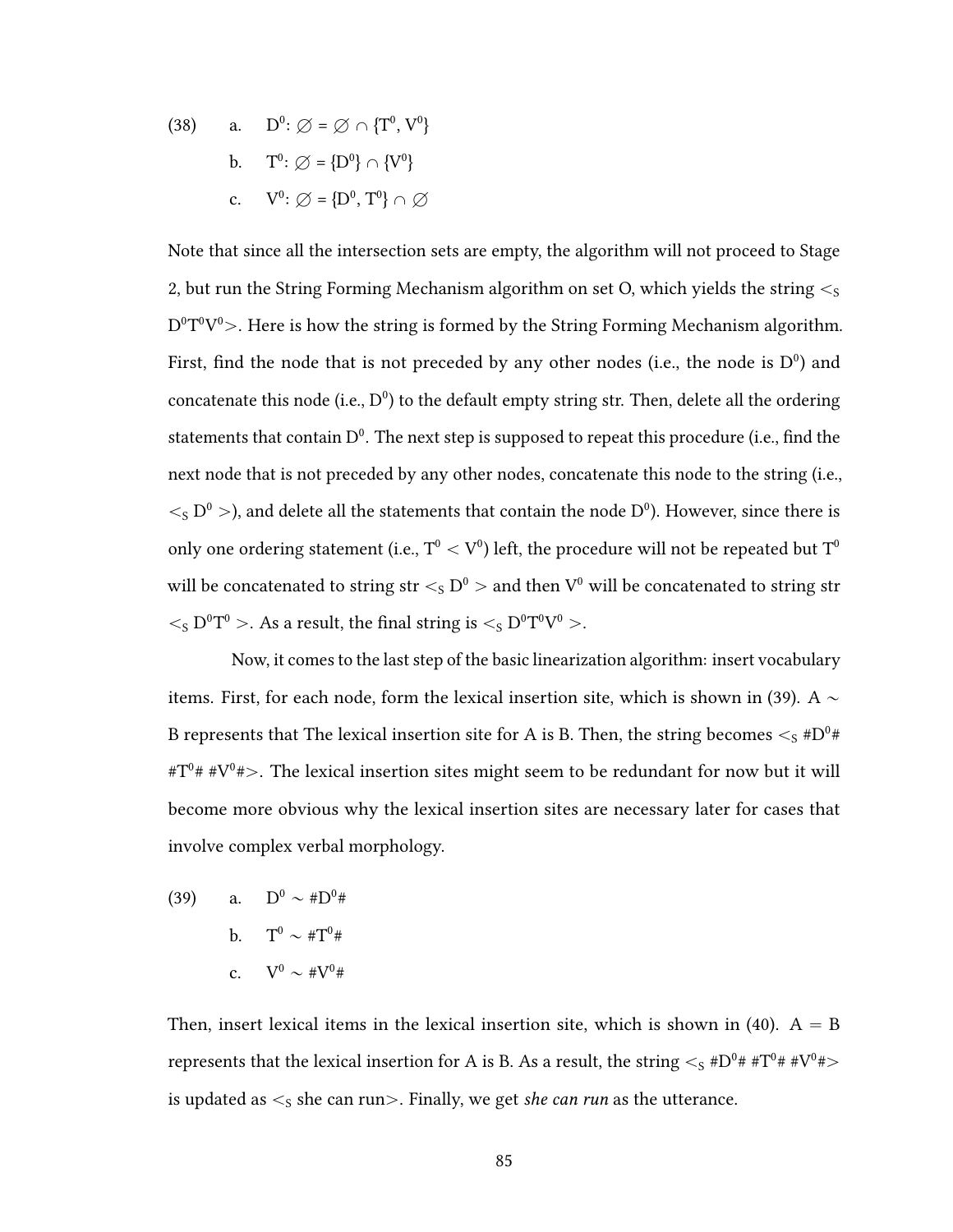(40) a. 
$$
\#D^0 \# = she
$$
  
b.  $\#T^0 \# = can$   
c.  $\#V^0 \# = run$ 

# 4.3 The different stages of the Set-to-String algorithm

In the previous section, I presented the four stages of the Set-to-String algorithm. As a quick summary, Stage 1 is for checking whether a certain final union set of the ordering statements violate the Asymmetry Constraint, and it only proceeds to Stage 2 if the final union set violates the Asymmetry Constraint. For instance, like the previous case in (36), the final union set does not have contradictory orderings, and thus satisfies the Asymmetry Constraint, so the linearization process only implements Stage 1 and does not proceed to Stage 2. Later on, in chapter 6, when verb-doubling is discussed, I will show that the linearization of the V-doubling cases also stops at Stage 1 since the final union set satisfies all the constraints, including the Asymmetry Constraint. A preview for the V-doubling example is shown in  $(41)$ , where the final union set in  $(41b)$  satisfies all the constraints. So, for both simple cases like (36) or the V-doubling cases like (41), the linearization process only proceeds to Stage 1 since the final union set satisfies all the constraints, and the sets are mapped to a string by the String Forming Mechanism, which eventually becomes the output of PF after lexical insertion. In addition, Stage 1 only deals with "words", namely,  $X^0$ -level nodes. This can be seen in both the final union set of the previous case in (36) and the final union set of the V-doubling case in (41b), where the ordering statements only contain  $X^0$  nodes.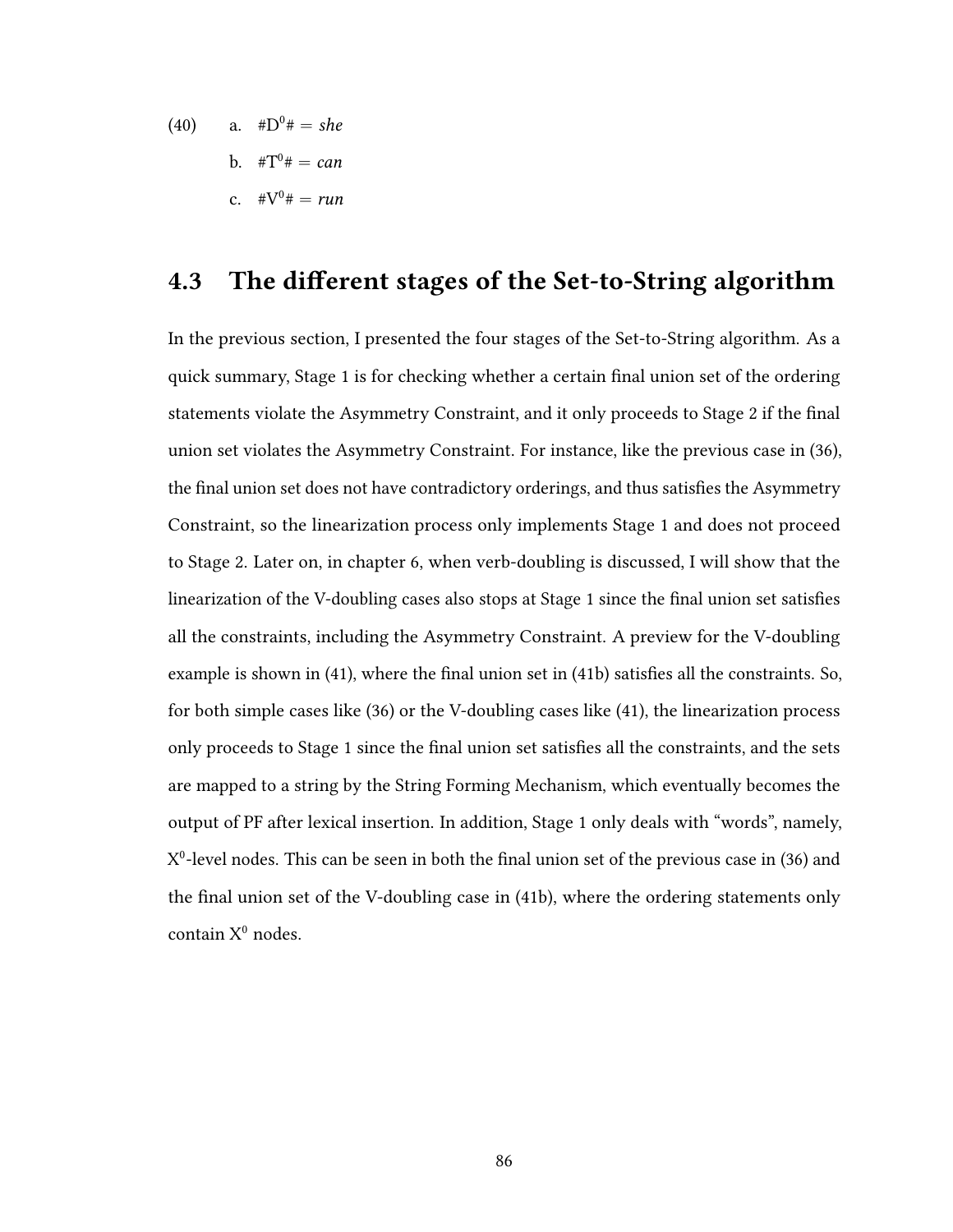#### (41) a. Hebrew

Li**knot**, hi kanta et ha-praxim buy.INF she buy.PST ACC the-flowers 'As for buying, she bought the flowers.'

## b. The final union set

''''''''''&  $\left.\rule{0pt}{10pt}\right]$  $Top_1^0 < C^0$  $Top_1^0 < D_2^0$  $Top_1^0 < T_1^0$  $Top_1^0 < D_1^0$  $Top_1^0 < N^0$  $C^0 < D_1^0$  $C^0 < T_1^0$  $C^0 < D_2^0$  $C^{0} < N^{0}$  $D_2^{\,0} < T_1^{\,0}$  $D_2^{\,0} < D_1^{\,0}$  $D_2{}^0 < N^0$  $T_1^0 < D_1^0$  $T_1^0 < N^0$  $D_1^0 < N^0 \quad \mathbf{V^0} < \mathbf{D_2}^0$  ${\rm V}^0<{\rm N}^0$ //////////.  $\sqrt{2}$ 

However, once a final union set violates the Asymmetry Constraint, the linearization process proceeds to Stage 2, which is the stage that starts involving strings in the linearization. To be more specific, Stage 2 aims at checking whether there is a qualified constituent in the structure that can enter the linearization process as a string, and it only proceeds to Stage 3 and 4 if there is a qualified constituent. For instance, in chapter 5, I will discuss the non successive-cyclic movement of the wh-phrase in English. A preview for this example is shown in  $(42)$ . In this example, the final union set  $(42c)$  violates the Asymmetry Constraint since the final union set contains ordering statements like  $P^0$   $<$  $D_2^0$  and  $D_2^0 < P^0$ , and thus, it proceeds to Stage 2.

(42) a. To whom will she give it?

## b. Non successive-cyclic movement

\* $[\begin{bmatrix} C \\ C \end{bmatrix}]$  To whom will she  $[\begin{bmatrix} V \\ V \end{bmatrix}]$  give it to whom  $]$ ?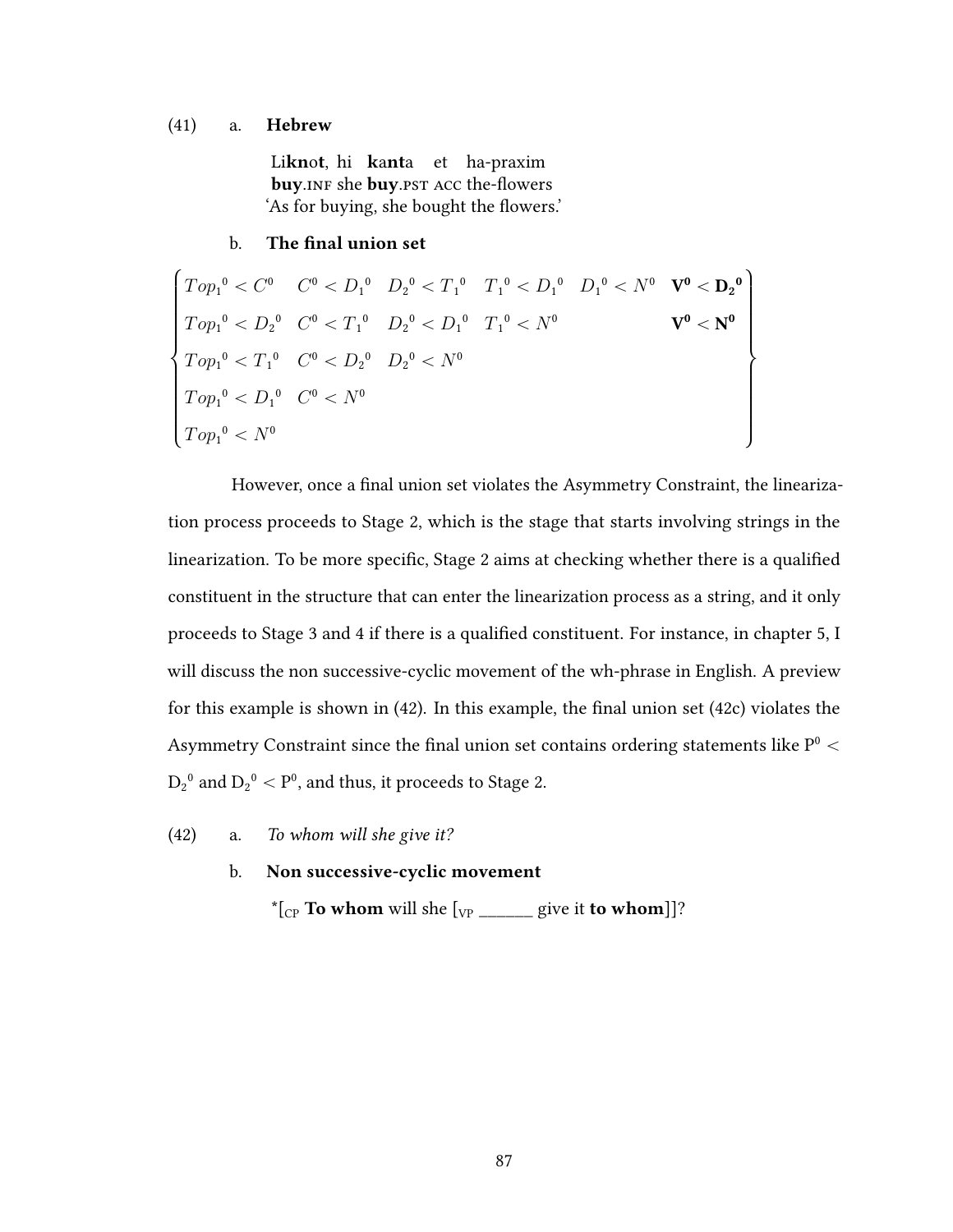## c. Final union set

''''''''''''''&  $\begin{picture}(150,20) \put(0,0){\line(1,0){10}} \put(10,0){\line(1,0){10}} \put(10,0){\line(1,0){10}} \put(10,0){\line(1,0){10}} \put(10,0){\line(1,0){10}} \put(10,0){\line(1,0){10}} \put(10,0){\line(1,0){10}} \put(10,0){\line(1,0){10}} \put(10,0){\line(1,0){10}} \put(10,0){\line(1,0){10}} \put(10,0){\line(1,0){10}} \put(10,0){\line($  $P^0 < D_1^0$  $P^0 < C^0$  $P^0 < D_3^0$  $P^0 < T^0$  ${\bf P^0 < V^0}$  $\mathbf{P^0} < \mathbf{D_2}^0$  $D_1{}^0 < C^0$  $D_1{}^0 < D_3{}^0$  $D_1{}^0 < T^0$  $D_1{}^0 < V^0$  ${\bf D_1}^0 < {\bf D_2}^0$  $C^0 < D_3{}^0$  $C^{0} < T^{0}$  $C^0 < V^0$  $C^0 < D_2^0$  $D_3{}^0 < T^0$  $D_3{}^0 < V^0$  $D_3^{\,0} < D_2^{\,0}$  $T^0 < V^0$  $T^0 < D_2^0$  $V^0 < D_2{}^0$  $V^0 < P^0$  $\rm V^0 < {D_1}^0$  $D_2{}^0 < P^0$  $\mathbf{D_2}^0 < \mathbf{D_1}^0$  $\bigg)$  $\sqrt{2}$ 

Later, in chapter 6, I will show that for the VP-doubling case in Mandarin, its final union set also violates the Asymmetry Constraint. A preview for this case is shown in (43).

#### (43) a. Mandarin (aspectual form)

Chi-guo bale. Lili dique mei chi-guo bale eat-Asp Guava Lili indeed not eat-Asp Guava 'As for having eaten Guava before, Lili indeed hasn't eaten Guava before.'

 $\lambda$ 

#### b. The final union set

$$
\begin{cases}\nAsp_1^0 & D_1^0 & D_1^0 & < Top^0 & < \mathbb{C}^0 \\
Asp_1^0 & D_1^0 & < \mathbb{C}^0\n\end{cases}
$$
\n
$$
\begin{cases}\nAsp_1^0 & D_1^0 & < \mathbb{C}^0 \\
Asp_1^0 & < \mathbb{C}^0\n\end{cases}
$$
\n
$$
\begin{cases}\nTop^0 & D_1^0 & < \mathbb{C}^0 \\
Top^0 & < \mathbb{C}^0\n\end{cases}
$$
\n
$$
\begin{cases}\nTop^0 & < \mathbb{C}^0 \\
Top^0 & < \mathbb{C}^0\n\end{cases}
$$
\n
$$
\begin{cases}\nC^0 & \mathbb{C}^0 \\
C^0 & < \mathbb{C}^0\n\end{cases}
$$
\n
$$
\begin{cases}\nC^0 & \mathbb{C}^0 \\
D_2^0 & < \mathbb{C}^0\n\end{cases}
$$
\n
$$
\begin{cases}\nTop^0 & < \mathbb{C}^0 \\
Aop^0 & < \mathbb{C}^0\n\end{cases}
$$
\n
$$
\begin{cases}\nTop^0 & < \mathbb{C}^0 \\
Aop^0 & < \mathbb{C}^0\n\end{cases}
$$
\n
$$
\begin{cases}\nTop^0 & < \mathbb{C}^0 \\
Aop^0 & < \mathbb{C}^0\n\end{cases}
$$
\n
$$
\begin{cases}\nTop^0 & < \mathbb{C}^0 \\
Aop^0 & < \mathbb{C}^0\n\end{cases}
$$
\n
$$
\begin{cases}\nTop^0 & < \mathbb{C}^0 \\
Aop^0 & < \mathbb{C}^0\n\end{cases}
$$
\n
$$
\begin{cases}\nTop^0 & < \mathbb{C}^0 \\
Aop^0 & < \mathbb{C}^0\n\end{cases}
$$
\n
$$
\begin{cases}\nTop^0 & < \mathbb{C}^0 \\
Aop^0 & < \mathbb{C}^0\n\end{cases}
$$
\n
$$
\begin{cases}\nTop^0 & < \mathbb{C}^0 \\
Aop^0 & < \mathbb{C}^0\n\end{cases}
$$
\n
$$
\begin{cases}\nTop^0 & < \mathbb{C}^0 \\
Aop^0 & < \mathbb{C}^0
$$

So, for both the non successive-cyclic movement case (42) and the VP-doubling case (43), they violate the Asymmetry Constraint, and thus the linearization process proceeds to Stage 2. However, only the VP-doubling case continues to Stage 3 and 4 because it has a qualified constituent in the structure; while the non successive-cyclic movement case stops at Stage 2 and causes the linearization process to crash since there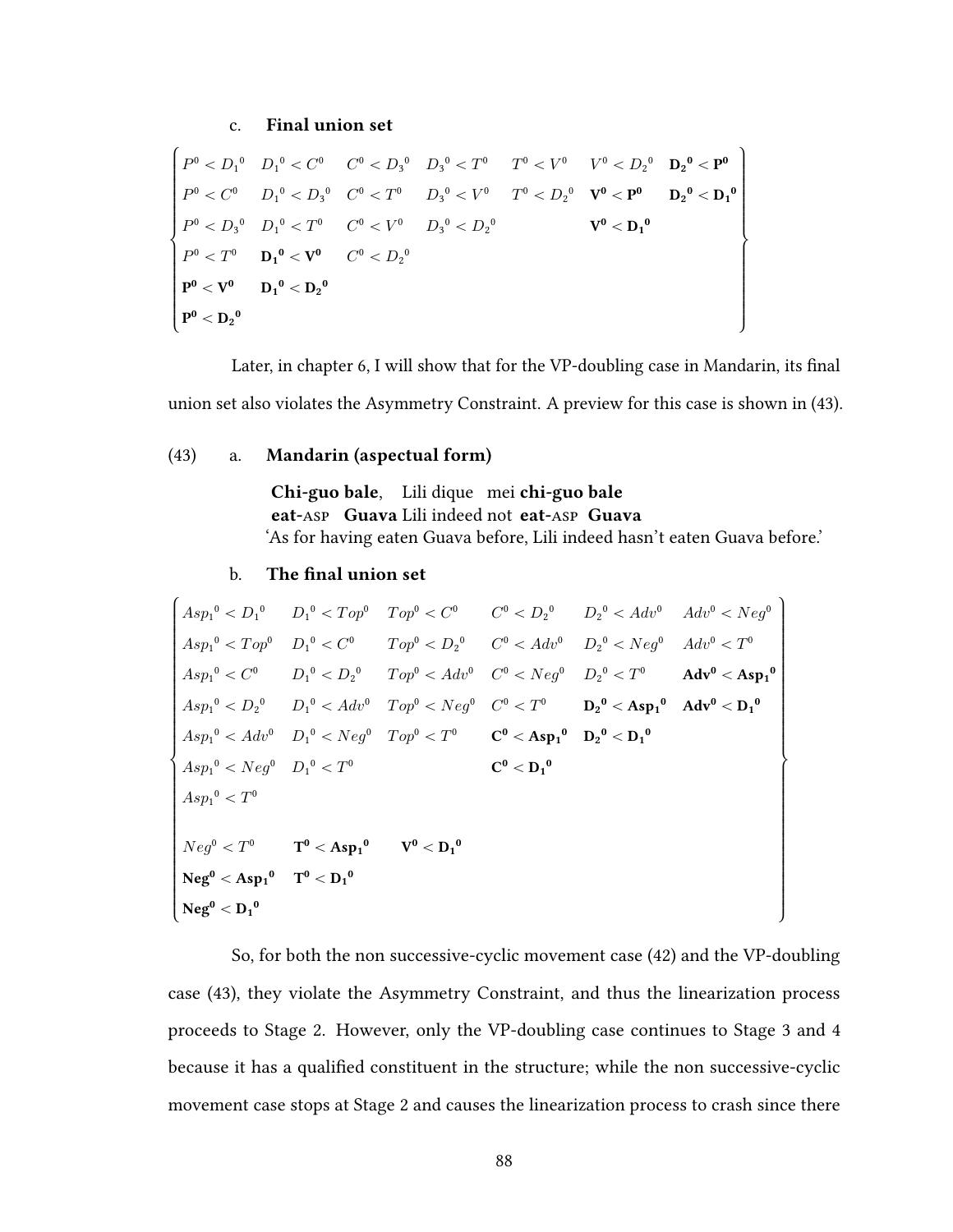is no qualified constituent. For the VP-doubling case, during Stage 3 and 4, the qualified constituent, which is an XP-level syntactic object, is turned into a string (44a), and this string is put into the linearization process (44b), where the set not only contains ordering statements that order words but also contains ordering statements that order words and strings. Then, the set in (44b), which contains both words (i.e.,  $X^0$ s) and strings (i.e.,  $XPs$ ), is finally turned into a string (45) by the String Forming Mechanism, which is eventually the output of PF after lexical insertion.

(44) a. 
$$
\langle S \text{ Asp}_1^0 D_1^0 \rangle
$$
  
\nb.  
\n
$$
\begin{cases}\nAsp_1^0 & Top^0 < C^0 \\
\langle S \text{ Asp}_1^0 D_1^0 \rangle < Top^0 < D_2^0 \\
\langle S \text{ Asp}_1^0 D_1^0 \rangle < Top^0 < D_2^0 \\
\langle S \text{ Asp}_1^0 D_1^0 \rangle < C^0 & Top^0 < D_2^0 \\
\langle S \text{ Asp}_1^0 D_1^0 \rangle < C^0 & Top^0 < Adv^0 \\
\langle S \text{ Asp}_1^0 D_1^0 \rangle < C^0 & Top^0 < Adv^0 \\
\langle S \text{ Asp}_1^0 D_1^0 \rangle < D_2^0 & Top^0 < Neg^0 \\
\langle S \text{ Asp}_1^0 D_1^0 \rangle < M_2^0 & Top^0 < T^0 \\
\langle S \text{ Asp}_1^0 D_1^0 \rangle < M_2^0 & Top^0 < T^0 \\
\langle S \text{ Asp}_1^0 D_1^0 \rangle < N_2^0 & D_2^0 < N_2^0 \\
\langle S \text{ Asp}_1^0 D_1^0 \rangle < N_2^0 & D_2^0 & D_2^0 < D_1^0 \\
\langle S \text{ Asp}_1^0 D_1^0 \rangle < N_2^0 & D_2^0 & D_2^0 & D_2^0 \\
\langle S \text{ Asp}_1^0 D_1^0 \rangle < N_2^0 & T_2^0 & D_2^0 & D_2^0 \\
\langle S \text{ Asp}_1^0 D_1^0 \rangle < T^0 & T_2^0 & D_2^0 & D_2^0 & D_2^0 \\
\langle S \text{ Asp}_1^0 D_1^0 \rangle < T^0 & T_2^0 & D_2^0 & D_2^0 & D_2^0 \\
\langle S \text{ Asp}_1^0 D_1^0 \rangle < T^0 & T_2^0 & D_2^0 & D_2^0 & D_2^0 & D_2^0 \\
\langle S \text{ Asp}_1^0
$$

### $(45)$  The final string

 $\langle$ s  $\langle$ s Asp<sub>1</sub><sup>0</sup>D<sub>1</sub><sup>0</sup>>Top<sup>0</sup>C<sup>0</sup>D<sub>2</sub><sup>0</sup>Adv<sup>0</sup>Neg<sup>0</sup>T<sup>0</sup>Asp<sub>1</sub><sup>0</sup>D<sub>1</sub><sup>0</sup>>

As a quick summary, for the previous non successive-cyclic case and V-doubling case, and also the VP-doubling case, what the Set-to-String algorithm does is to turn their final union set into a string. The only difference is that during the linearization process, the previous non successive-cyclic case and V-doubling case only deal with ordering statements that linearize words (i.e.,  $X^0$ s) but for the VP-doubling case, it also deals with ordering statements that linearize words and strings (i.e., XPs). In other words, the Set-to-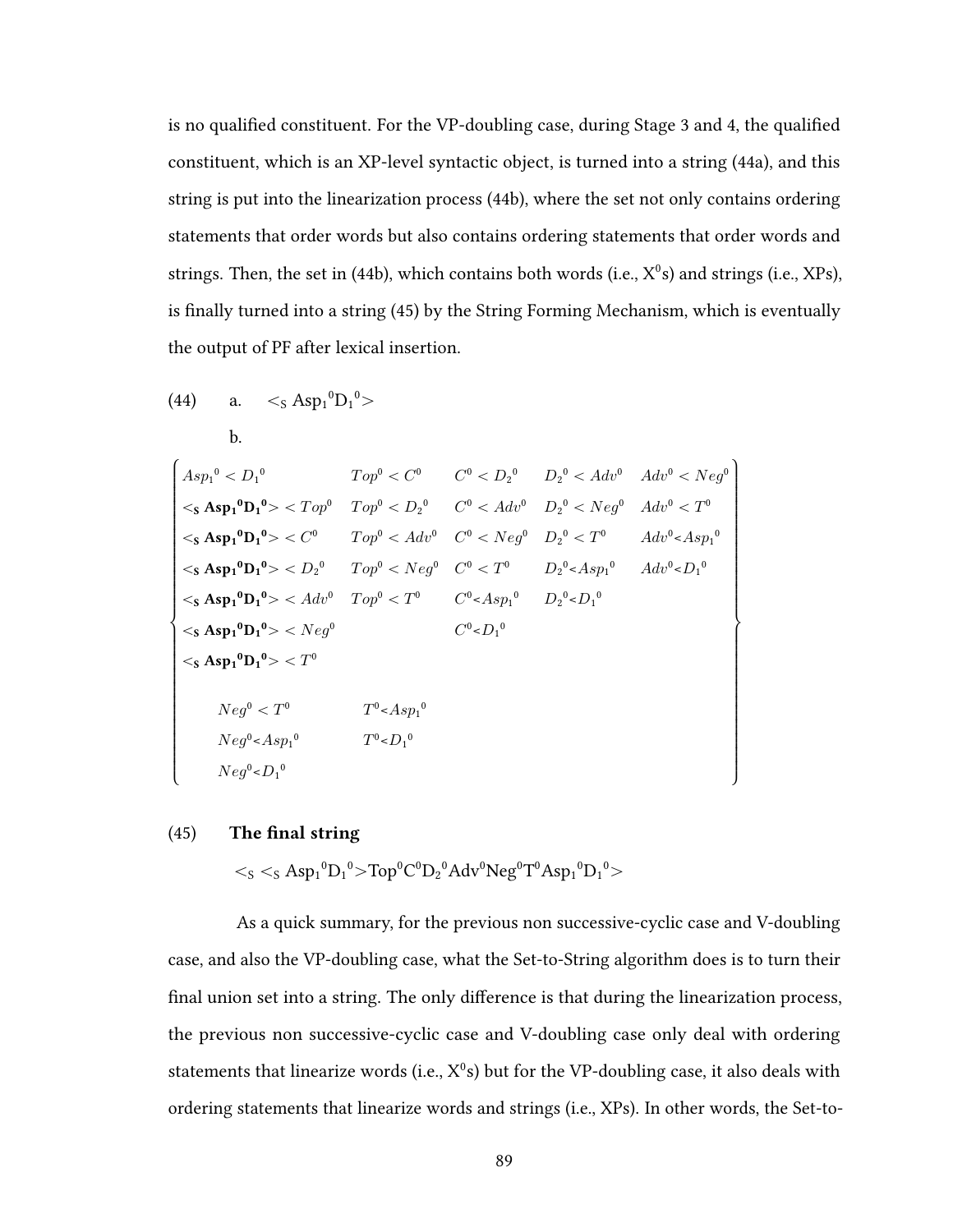String algorithm turns the final union set of the previous non successive-cyclic case and V-doubling case into a string without forming a sub-string first, while for the VP-doubling case, he Set-to-String algorithm first generates a string out of the subset of the ordering statements and then forms the final string, which contains the sub-string.

## 4.4 Summary

In this chapter, I introduced the basic algorithm that contains the Candidates Generator G, the Constraints and the Set-to-String algorithm. The Candidates Generator G generates all possible sets of ordered pairs using the Maximal  $X^0$  Nodes; the Constraints filter out most of the sets and leave one survivor that satisfies all the Constraints; and the Set-to-String algorithm proceeds with the survived set and the survived set becomes a string.<sup>16</sup> Finally, lexical items are inserted and the final utterance is produced. In the next chapter, I will incorporate this basic linearization process with Fox and Pesetsky (2005)'s cyclic linearization and show how it works. I will also introduce the Ordering Deletion rule that gets rid of the redundant ordering statements caused by the cyclic linearization process.

<sup>&</sup>lt;sup>16</sup>Here, I assume that there is always only one legitimate utterance generated by the linearization process. However, the linearization process proposed in this dissertation can potentially generate more than one legitimate utterance.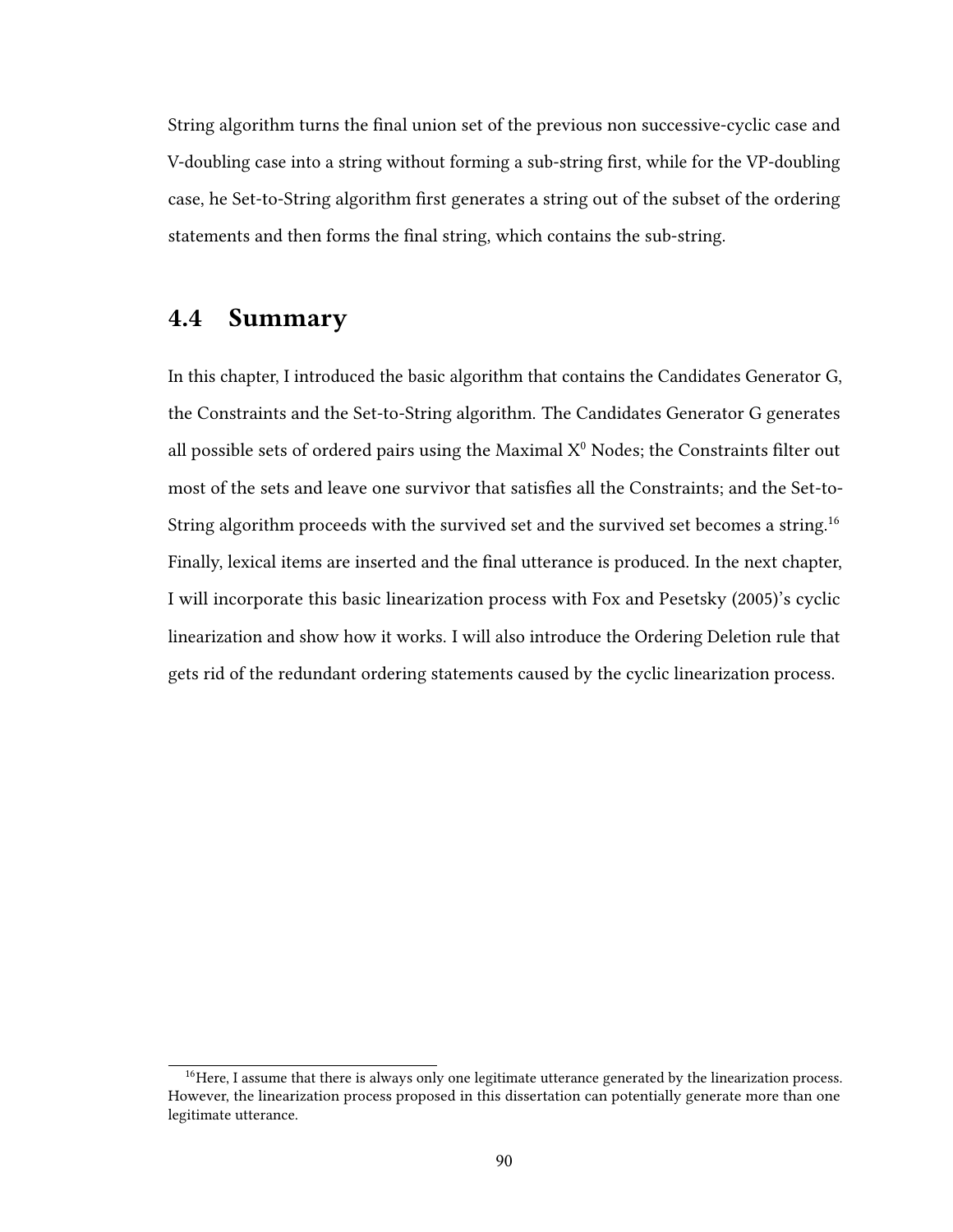# CHAPTER 5

# The cyclic linearization process

So far, I have been making an implicit assumption that the linearization process of p is applied to the whole structure. In this chapter, I show how the basic linearization process works in a cyclic way by first presenting Fox and Pesetsky (2005)'s proposal about cyclic linearization in section 5.1 and then showing how the basic linearization algorithm is implemented in a cyclic way in section 5.2.

# 5.1 Fox and Pesetsky (2005)'s cyclic linearization

Fox and Pesetsky (2005) propose that for a given linearization algorithm, it is applied to each Spell-out domain, where Spell-out domain is defined in (1). They propose that the list of Spell-out domains includes at least CP, VP and DP. For instance, when a Spell-out domain, say DP, is constructed in the derivation, Spell-out applies to DP and linearizes DP using the linearization algorithm; then build the structure for the next Spell-out domain, say VP, and then apply Spell-out to VP and linearizes VP using the linearization algorithm, and repeat this procedure until the structure in the last Spell-out domain is linearized.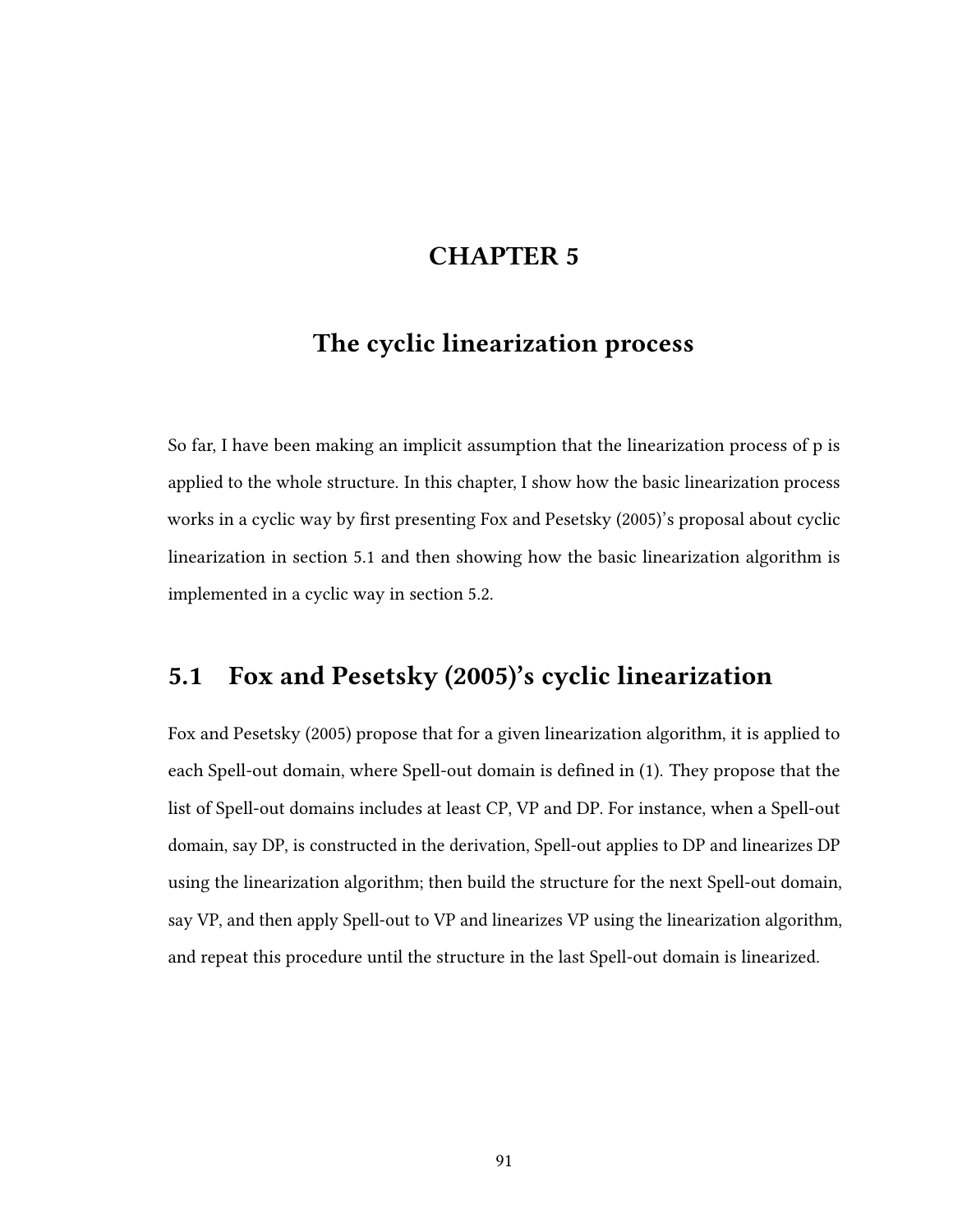#### (1) Spell-out domain

Spell-out domain refers to the constituents that are mapped by Spell-out, where Spell-out refers to the mapping between syntax and phonology.

Fox and Pesetsky (2005)

One key property of Fox and Pesetsky (2005)'s cyclic linearization is Order Preservation, which is stated in (2).

### (2) Order Preservation

Information about linearization, once established at the end of a given Spell-out domain, is never deleted in the course of a derivation. The sole function of Spell-out is to add information.

Fox and Pesetsky (2005)

For instance, Order Preservation requires that once the linearization of a Spell-out domain, say DP, is generated, the linearization of DP will never be deleted and will be added to be part of the information about linearization. After the next Spell-out domain, namely VP, is linearized, the linearization information of VP will also be added to be part of the information about linearization and cannot be deleted either.

In the following, I discuss the Object Shift phenomenon (Holmberg 1986) in Swedish which Fox and Pesetsky (2005) argue to be explained by cyclic linearization. Before going in to the details of Object Shift in Swedish, I provide a brief discussion about the verb-second property of Swedish.

Verb-second refers to the phenomenon that the finite verb is obligatorily the second constituent and is typical for Germanic languages. As one of the Germanic languages, Swedish also has this property, which are shown in (3). It can be seen that regardless of what the first constituent (i.e., the italicized material) is, the finite verb (i.e., the auxiliary verb har 'have') is the second constituent. Traditionally, verb-second is believed to be a result of verb movement  $-$  the verb moves to  $\mathrm{C}^0$  (cf. Koster 1975, Besten 1983).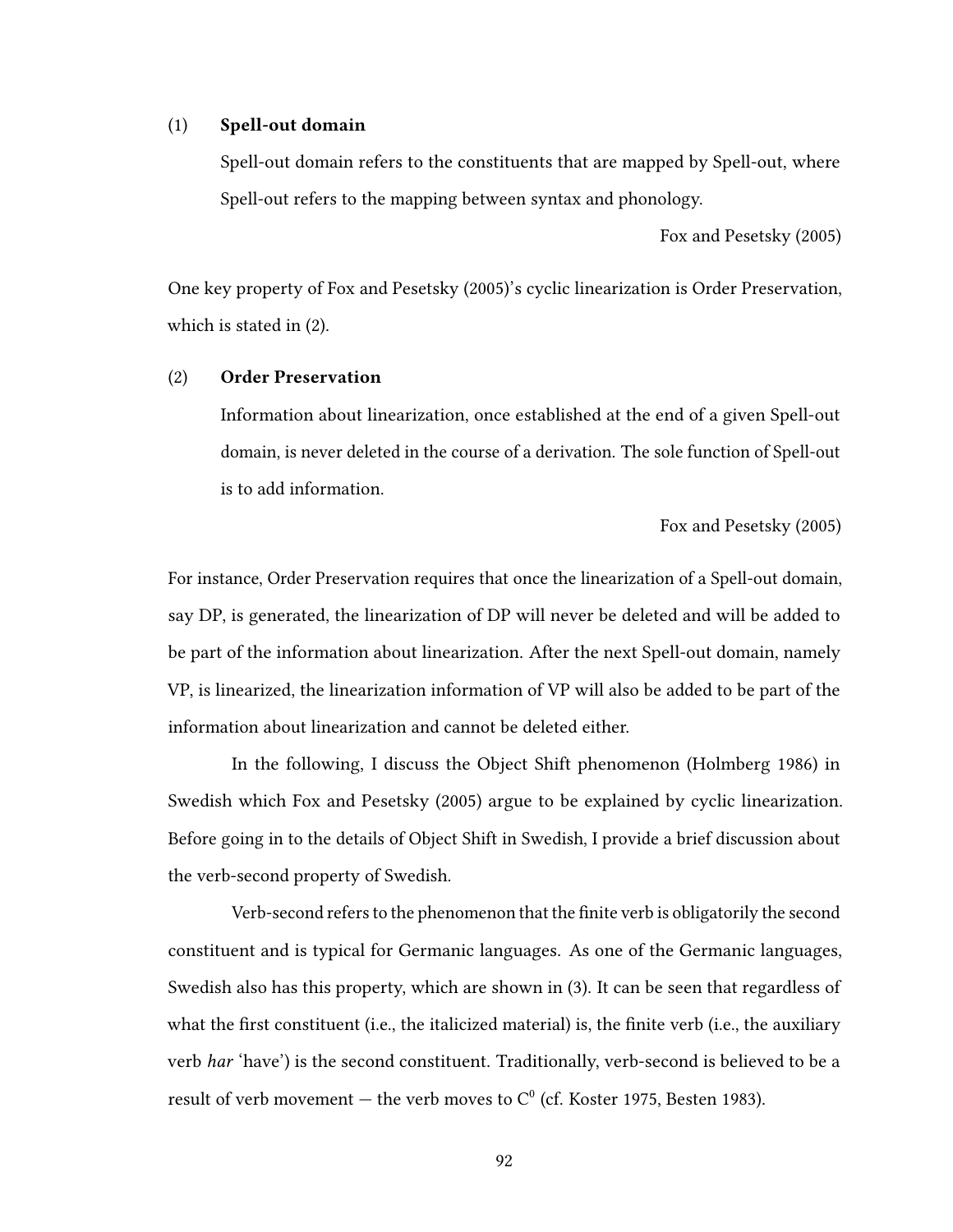- (3) a. *Jag* har ärligt I have honestly speaking never seen adders talat aldri sett huggormar i den här skogen in this here forest
	- b. Huggormar **har** Jag ärligt adders have I honestly speaking never seen in this here forest talat aldri sett i den här skogen
	- c. in this here forest have I honestly speaking never seen adders den här skogen har Jag ärligt talat aldri sett Huggormar
	- d. ärligt honestly speaking have I never seen adders talat **har** Jagualdri sett Huggormari den här skogen in this here forest 'To be honest I've never seen adders in this forest.'

(Holmberg 2015: 2, ex. 1)



As shown in (4), the verb moves to  $C^0$ , preceding the subject  $\tilde{J}ag$  'I' and after the first constituent at Spec, CP (e.g., huggormar 'adders').

However, verb-second can be blocked in an embedded clause, which is shown in  $(5)$ , where the finite verb kysste 'kissed' is not the second constituent in the embedded clause. In this case, verb-movement is considered to be blocked. However, one exception for this is found in Icelandic (6), where the verb precedes the adverb, which is evidence that the verb moves out of VP; and since it is below the subject, which is considered to be in spec-TP, the verb moves to  $\mathbf{T}^0$ .

 $(5)$ that I not kissed her jag inte kysste henne (Holmberg 1999: 1, ex.1c')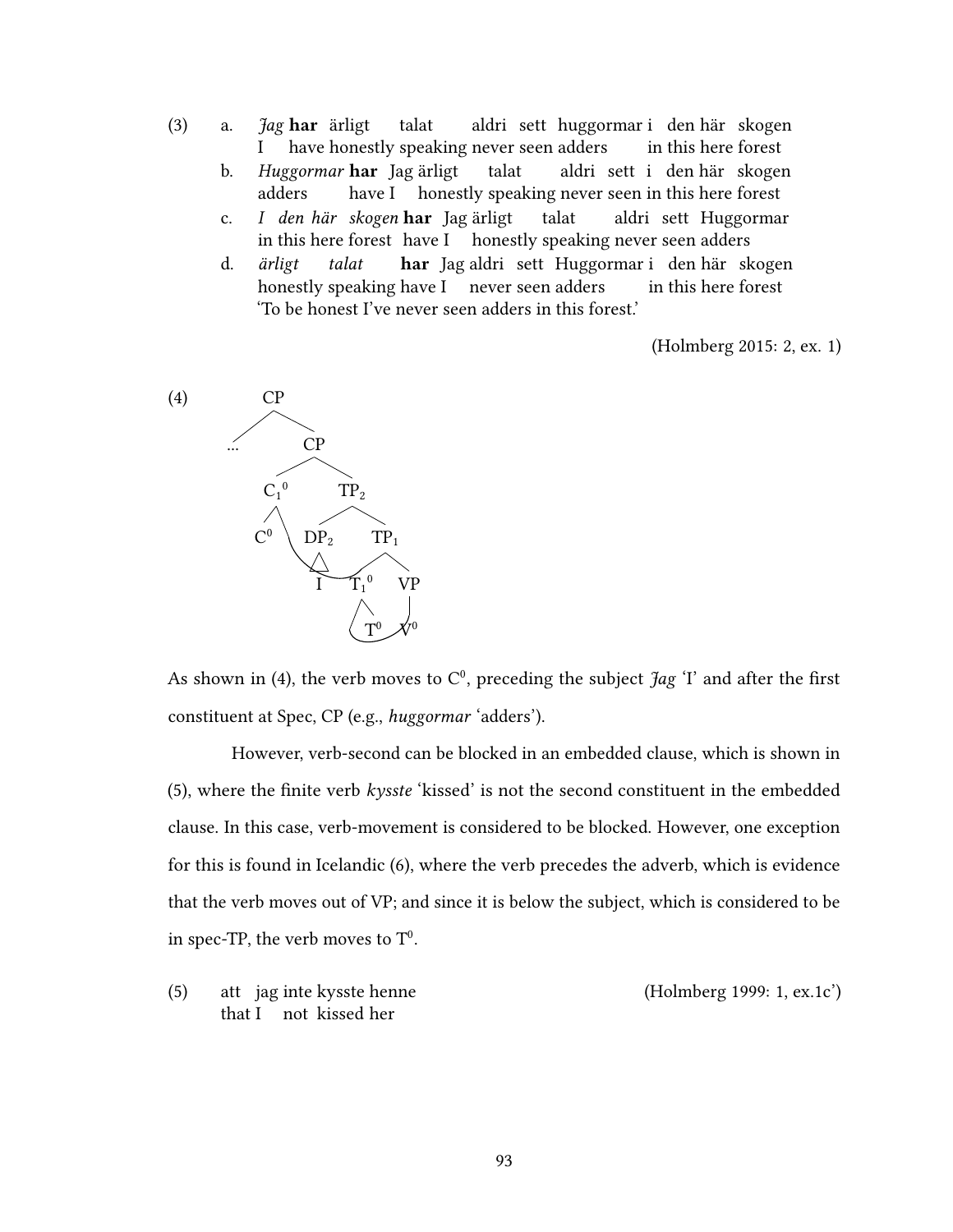(6) a. Ég spurði af-hverju Pétur læsi, aldrei  $\lceil v_p \rceil$  ty þessa bók].

I asked why Peter read never

(Vikner 2005: 395-396, ex. 12(a))

-<br>this book



Now, I go back to Object Shift. Object Shift is found in the North Germanic (Icelandic, Faroese, Norwegian, Danish, Swedish) languages and refers to the rule that moves an object leftwards under the condition that the verb selecting the object also moves out of VP, which is also known as Holmberg's Generalization. An example for object shift is in (17) from Swedish: when the verb in  $V^0$  does not move to  $C^0$ . Object Shift is impossible. To be more specific. (7a) is grammatical, where the verb moves to  $C^0$  and the object moves out of the VP. In contrast, in (7b) and (7c), the object moves out of the VP while the verb stays inside the VP. To be more specific, in (7b), verb movement is blocked and the verb kysste 'kissed' has to stay in VP but the object moves out of VP across the verb; in (7c), since there is an auxiliary verb in the clause, verb-second applies to the auxiliary verb, so the verb kysst 'kissed' also stays in VP but the object moves out of the VP across the verb.<sup>1</sup>

<sup>&</sup>lt;sup>1</sup> According to Holmberg (1986), usually Object Shift only applies to weakly stressed pronouns, but Object Shift applies to all NPs in Icelandic, provided they are not very heavy.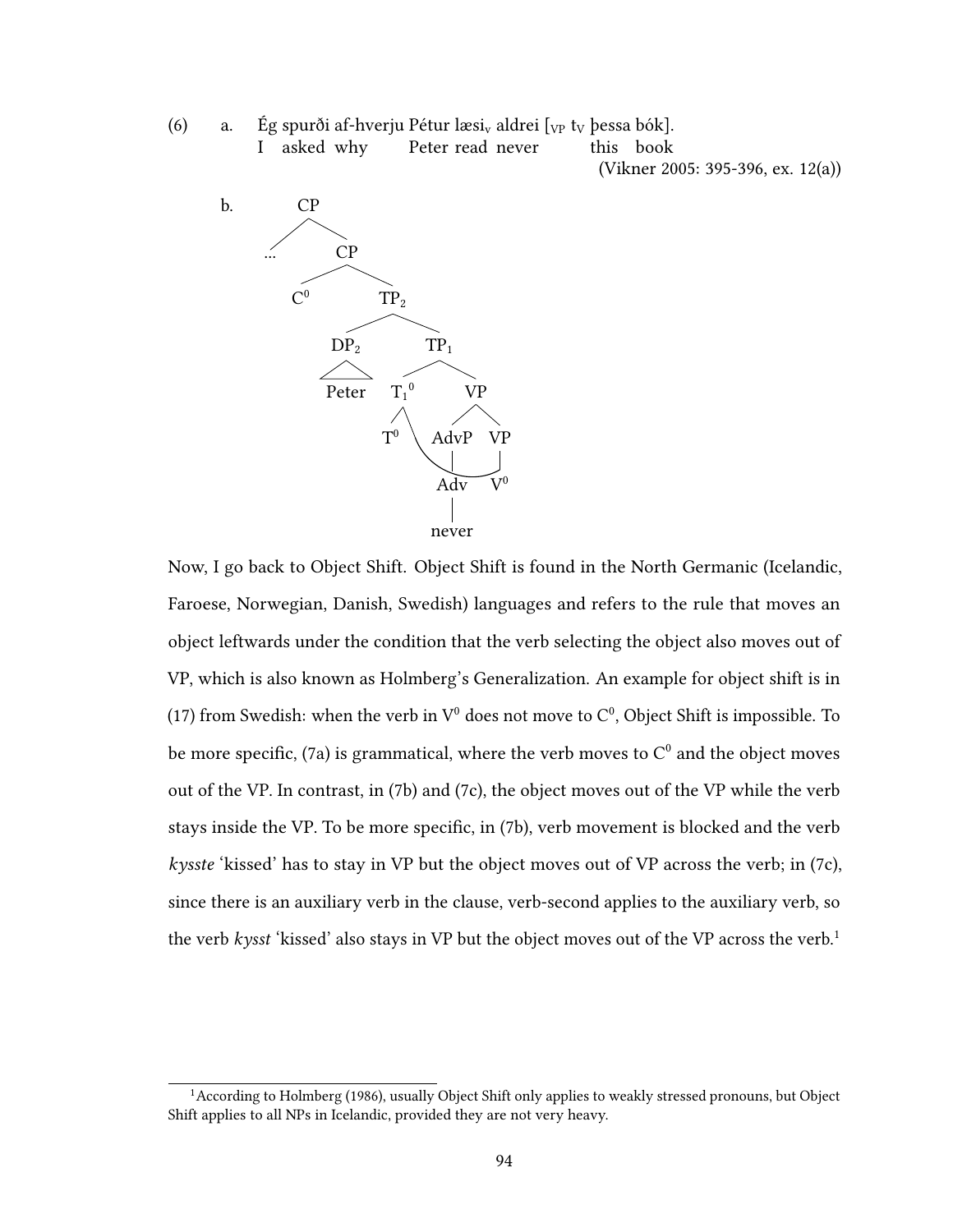## (7) Object Shift

| а. – | Jag kysste henne inte $[\rm_{VP}$ t <sub>V</sub> t <sub>0</sub> ] |  |  |  |
|------|-------------------------------------------------------------------|--|--|--|
|      | I kissed her not                                                  |  |  |  |

- b. \*att jag henne inte  $[\gamma_P]$  kysste t<sub>o</sub>] that I her not kissed
- c. \*Jag har henne inte [<sub>VP</sub> kysst I have her not kissed (Holmberg 1999: 1, ex.1)

Note that Object Shift does not hinge on the verb movement to  $C^0$ . In Icelandic embedded clauses, the verb moves to  $T^0$ , and Object Shift is still possible. For instance, in (8), the verb *læsi* 'read' moves to  $T^0$ , and the object can precede the adverb *þessa* 'never', which is evidence that the object moves out of VP, too.

 $(8)$ I asked why spurði af-hverju Pétur læsi<sub>v</sub> bók<sub>i</sub> aldrei þessa [<sub>VP</sub> t<sub>V</sub> t<sub>i</sub>]. Peter read this book never

(Vikner 2005: 395-396, ex. 12(b))

The first modern analysis for Object Shift is in Holmberg (1986), which ties the facts to case assignment: when the verb stavs in  $\mathrm{V}^0.$  it assigns case obligatorily to its object and thus, the object cannot move freely into a different position and be assigned case there. On the contrary, if the verb moves to  $C^0$ , the trace of the verb optionally assigns case to its object and thus, the object can move to a different place and be assigned case there. However, there seem to be some problems with this case analysis. First, according to works such as Burzio (1986), Johnson (1991) and Kratzer (1996), it is  $v^0$  that assigns accusative case to the object, not the verb. Even if one adopts the theory that it is indeed the verb that assigns case, Holmberg (1999) made an observation that any phonologically visible category inside VP preceding the object can block Object Shift, not just an unmoved verb, including prepositions (9), verb particles (10), and indirect object (11). For example, (9a) has verb-second word order (i.e., the verb *talade* "spoke" moves to  $C^0$ ) and is grammatical; while in (9b), despite the fact that the verb moves to  $C^0$ , it is ungrammatical if the object moves out of VP when there is a preposition preceding the object in its original position. This is also true of (10) and (11), where there is a verb particle or an indirect object preceding the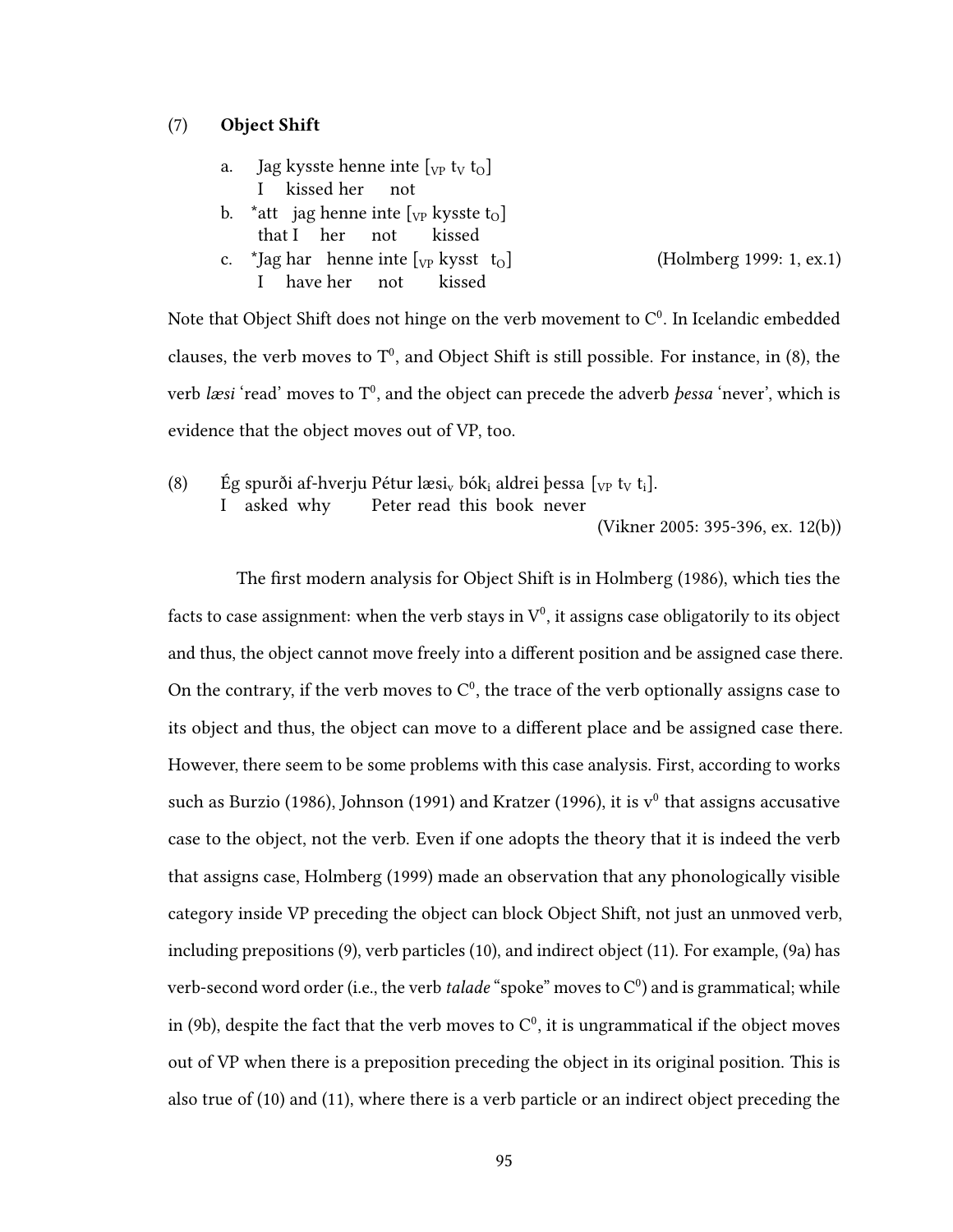object in its original position. Note that unlike the example in (17), in (9)-(10), object shift is still not allowed, though the verb has moved. For (9) and (10), one might argue that it is the preposition and the particle that assign case to the object, so moving the preposition and the particle, instead of the verb, is required for Object Shift. However, it is unclear why (11b) is ungrammatical, especially given the facts in (12) —under the case analysis, it is unclear why Object Shift is disallowed when the indirect object does not move (11b) but it is allowed when the indirect object moves (12), given that the indirect object is clearly not a case assigner like the preposition and the particle.

- (9) a. Jag talade inte  $[\sqrt{v} \, t_V \, \text{med } \text{henne}]$ I spoke not with her b. \*Jag talade henne inte  $[\sqrt{v} \cdot v]$  med  $t_0$ ]
	- I spoke her not with
- (10) a. Dom kastade inte  $[\text{vp } t_{V} \text{ ut } m\text{ej}]$ they threw not out me
	- b. \*Dom kastade mej inte  $[\sqrt{v} \cdot v]$  **ut**  $t_0$ they threw me not out

(11) a. Jag gav inte 
$$
[v_P t_V E
$$
lsa den] I gave not Elsa it

b. \*Jag gav den inte  $[\text{v}_P \text{ t}_V \text{ Elsa } t_O]$ I gave it not Elsa

(Holmberg 1999: 2, ex. 2(a) - (c'))

- (12) a. Vem<sub>io</sub> gav du den<sub>o</sub> inte  $[\text{v}_P \text{ t}_{io} \text{ t}_{o}]$ ? who gave vou it not 'Who didn't you give it to?'
	- b. Henne<sub>io</sub> visar jag den<sub>o</sub> helst inte  $[\sqrt{p} t_{io} t_{o}]$ . her show I it rather not 'I'd rather not show it to HER.'

(Holmberg 1999: 17, ex. 43)

In fact, Holmberg (1999) provides another view to explain the facts in (17) and (9) - (12): it is the linear position of an element that is responsible for the intervention effect - Object Shift is prevented from moving across any phonologically visible element in VP. Along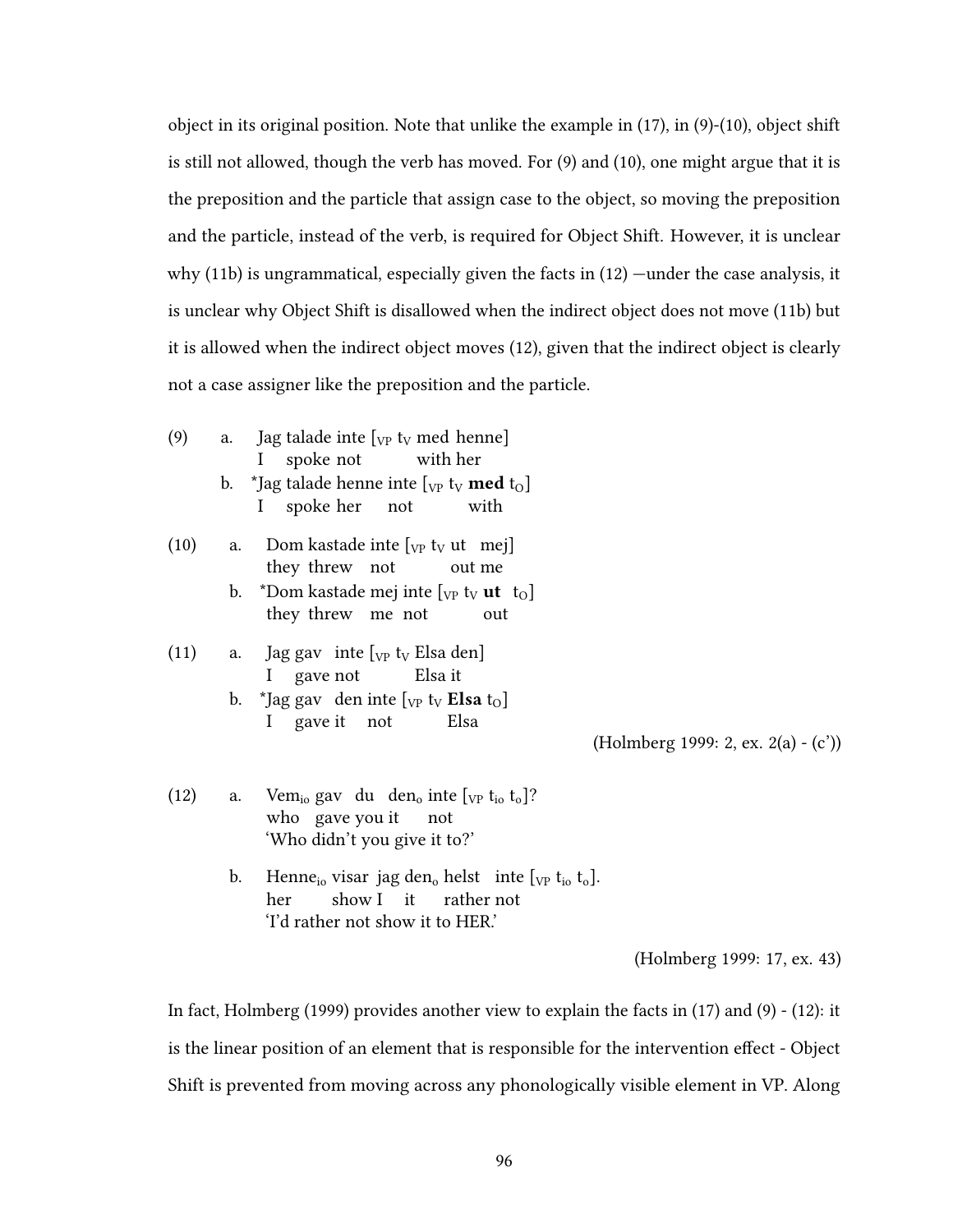this line, Fox and Pesetsky (2005) propose that Object Shift is related to linearization. To be more specific, assuming that Object Shift does not proceed through Spec, VP, before Object Shift, the object follows certain items; and after Object Shift, the object precedes those items. Due to Order Preservation, information about the object preceding those items and following those items is preserved, which results in ordering contradiction.

Before going into the details of explaining the facts in (17), I would like to point out that in Fox and Pesetsky (2005), they do not make a distinction between vP and VP in most cases, including the Object Shift examples in (17). So, in the following discussion of (17), I will also treat VP, not vP, as a Spell-out domain. Also, in the Object Shift example, whether DP being a Spell-out domain is not crucial to the explanation, so I will only focus on VP and CP being a Spell-out domain in the following discussion. Also, following Fox and Pesetsky (2005), for the ease of presentation, the base-generated position of the external argument is ignored for the Object Shift examples.

Now, I continue with the discussion about how Fox and Pesetsky (2005) explains Object Shift using (7a) as an example. To begin with, Spell-out applies to the VP Spell-out domain and linearizes it. The linearization of the VP Spell-out domain is shown in (13).

## (13) The ordering statements in the VP domain, labeled as  $L_{VP}$ :

## $\{kysste'kissed' < \text{henne 'her'}\}$

Then, Spell-out applies to the next Spell-out domain, which is CP. The linearization of the CP Spell-out domain is shown in (14). Note that for Fox and Pesetsky (2005), "linearization" means ordered pairs, not strings.

## (14) The ordering statements in the CP domain, labeled as  $L_{CP}$ : \$

 $\left\lceil \cdot \right\rceil$  $\Bigg\}$ jag T' < kysste 'kissed' jag 'I' < henne 'her' jag ' $l'$  < inte 'not'  $k$ ysste 'kissed'  $<$  henne 'her' kysste kissed  $<$  inte 'not' henne 'her'  $<$  inte 'not'  $\bigg)$  $\sqrt{ }$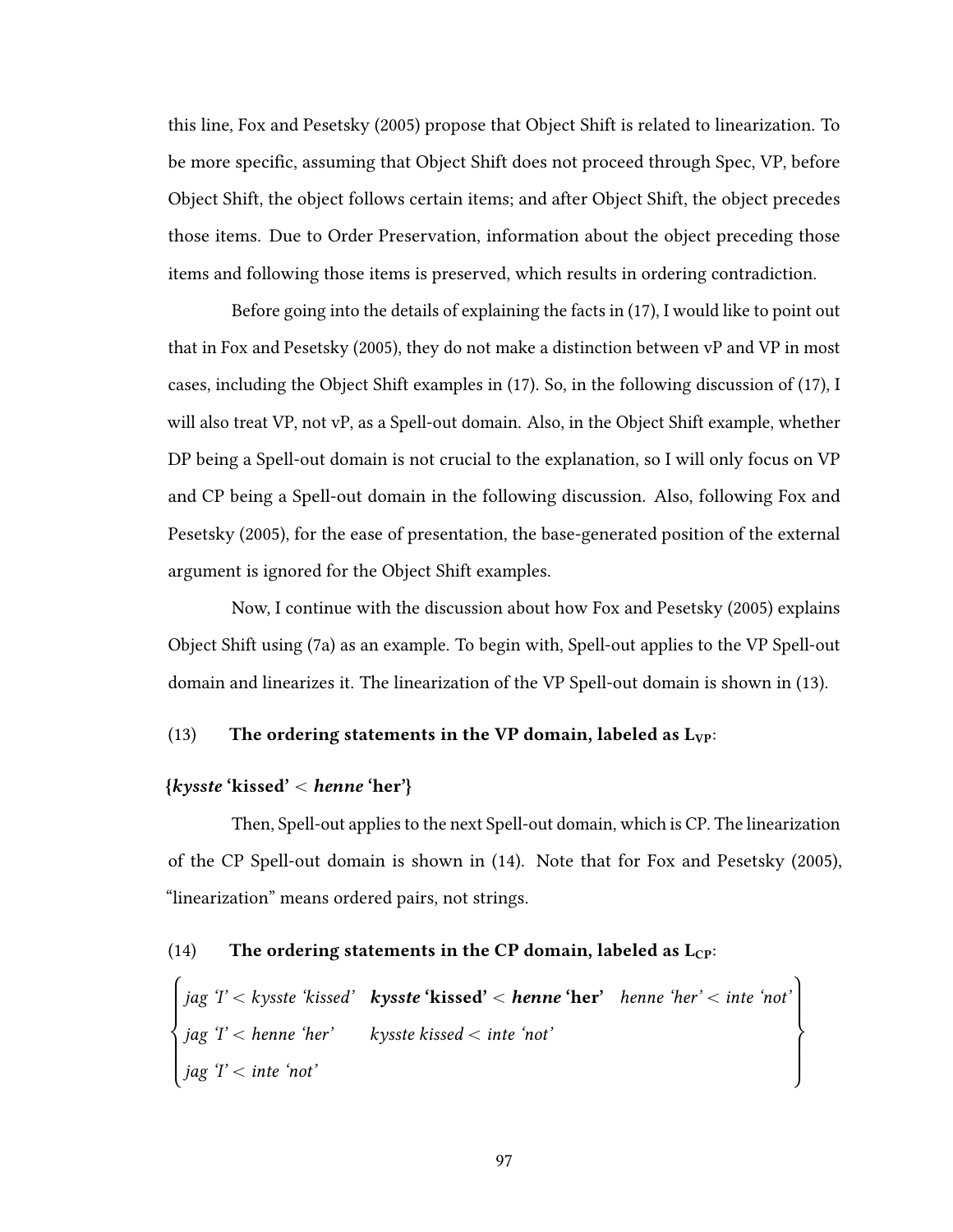It can be seen that  $L_{VP}$  and  $L_{CP}$  are compatible with each other, so (7a) is linearized as Jag kysste henne inte ('I kissed her not').

Now, let's look at (7b). Still, Spell-out applies to VP and linearizes it. The linearization of VP is shown in (15), which is the same as the linearization of VP in (13).

## (15) The ordering statements in the VP domain, labeled as  $L_{VP}$ :

## $\{kyste'kissed' < henne'her'\}$

Next, Spell-out applies to CP and linearizes it. The linearization of CP is shown in  $(16)$ , which is different from the linearization of CP in  $(14)$  especially regarding the ordering of the object henne 'her' and the verb kysste 'kissed'.

## (16) The ordering statements in the CP domain, labeled as  $L_{CP}$ :

| att 'that' $\lt$ jag 'I', att    | jag $T$ < henne 'her' henne 'her' < inte 'not' |                               |
|----------------------------------|------------------------------------------------|-------------------------------|
| att 'that' $\lt$ henne 'her'     | jag $T <$ inte 'not'                           | henne 'her' < kysste 'kissed' |
| att 'that' $<$ inte 'not'        | jag ' $T < k$ ysste 'kissed'                   |                               |
| att 'that' $\lt$ kysste 'kissed' |                                                |                               |
|                                  |                                                |                               |
| inte 'not' < kysste 'kissed'     |                                                |                               |

It can be seen that  $L_{VP}$  contradicts  $L_{CP}$ : unlike (7a), repeated below as (17a), for (7b), repeated below as (17b), henne 'her'  $\langle$  kysste 'kissed' in the CP domain but kysste 'kissed'  $\lt$  henne 'her' in the VP domain, which creates an ordering contradiction. Since L<sub>VP</sub> cannot be deleted based on Order Preservation, the contradiction cannot be resolved. As a result, the linearization of (7b) fails. The same logic applies to (7c).

## (17) Object Shift

a. Jag kysste henne inte  $[\sqrt{v} \, t_V \, t_O]$ I kissed her not b. \*att jag henne inte  $[\gamma_P]$  kysste t<sub>o</sub>]

that I her not kissed

As a quick summary, under the assumption that the Object Shift does not go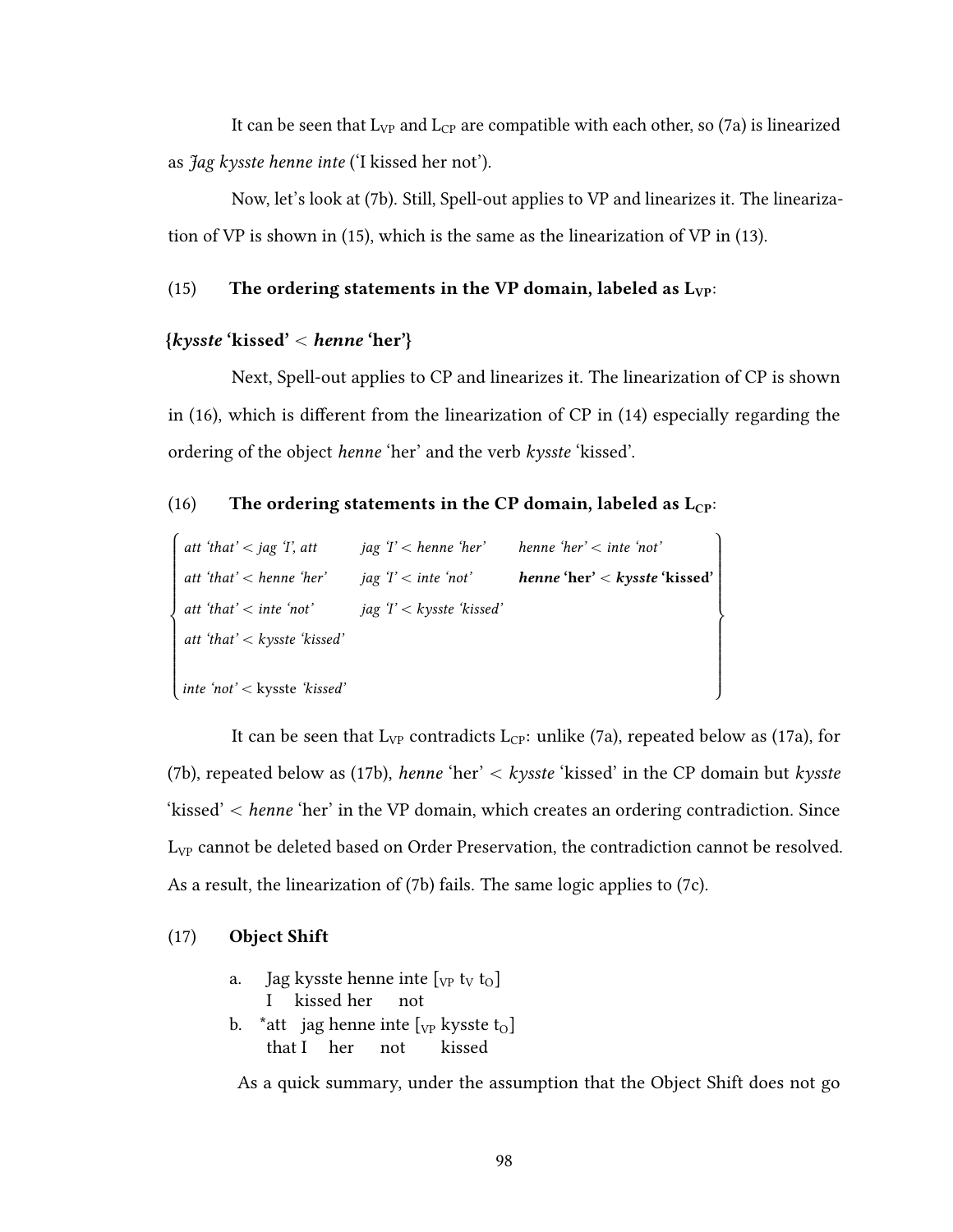through Spec, VP, since linearization is implemented to each Spell-out domain and observes Order Preservation, the ordering for the Spell-out domain CP must be compatible with the ordering for its previous Spell-out domain VP. In other words, the ordering of the object henne 'her' and the verb kysste must remain the same in the VP Spell-out domain and the CP Spell-out domain. If the object moves out of VP, the verb must also move to C so that the relative ordering of the object and the verb can remain as  $k$ ysste 'kissed'  $\lt$  henne 'her' in the CP Spell-out domain. In other words, despite the fact that the object phrase is base-generated from a non-initial position in VP, but when the verb moves out of VP, the object becomes a non-initial position.

It is worth pointing out that a crucial ingredient of Fox and Pesetsky (2005)'s cyclic linearization is Order Preservation that preserves the precedence relations, which are used to evaluate whether there is ordering contradiction; for instance, in the case of Object Shift, the precedence relations are used to see whether the ordering statements in the VP Spell-out domain are preserved in the CP Spell-out domain. In this sense, for Fox and Pesetsky (2005), it is crucial for their linearization to include precedence relations instead of just including a string. In the work of this dissertation, I follow Fox and Pesetsky (2005) and assume that linearization should include a representation of precedence relations.

In the next section, I propose a detailed mechanism of how Fox and Pesetsky (2005)'s cyclic linearization works in combination with the basic linearization process that I proposed in the previous chapter.

# 5.2 The cyclic linearization process of p

In this section, I propose a cyclic linearization process that incorporates the basic linearization process with Fox and Pesetsky (2005)'s cyclic linearization. It is worth pointing out that different from Fox and Pesetsky (2005), I assume that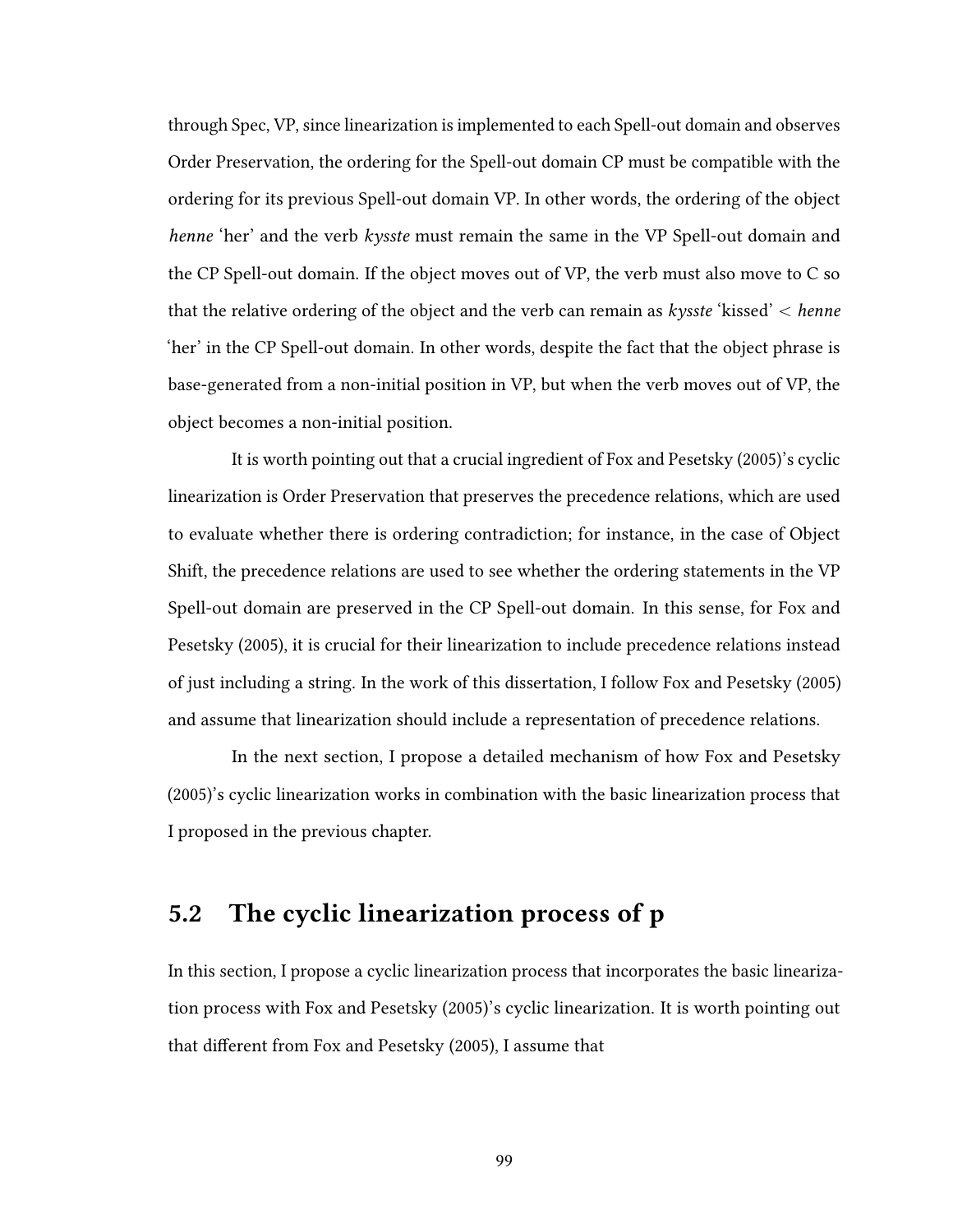- 1. Though linearization is applied in a cyclic fashion, it is applied cyclically to a syntactic structure that is fully built.<sup>2</sup>
- 2. In addition to DP, VP, and CP, the root node is always a Spell-out domain.
- 3. All the material inside the current Spell-out domain is linearized (in Fox and Pesetsky (2005), material that is linearized in the previous Spell-out domain is not linearized again in the current Spell-out domain).

In general, after the whole structure is built, do the following: start linearizing the lowest Spell-out domain, and then continue to linearize the next higher Spell-out domain. If there is a previous Spell-out domain, take the union of the set of ordered pairs from the current Spell-out domain and the set of ordered pairs from the previous Spell-out domain. Repeat the procedure until the final union set is formed. Then, run the Set-to-String algorithm to the final union set. The detailed cyclic linearization process is stated as the following. Note that since the linearization process also includes the string (of nodes) representation, in addition to precedence relation, a Spell-out domain will be first linearized as a string of nodes, and then lexical items will be inserted to the string and get pronounced.

1. Generate sets and filter - starting set: Apply the the Candidates Generator G and the Constraints (i.e., the Totality Constraint, the Anti-reflexivity Constraint, the Asymmetry Constraint and the Language Specific Constraints) to the first Spell-out domain XP.

<sup>&</sup>lt;sup>2</sup>In Fox and Pesetsky (2005), the application of linearization is interleaved in the process of building the structure (e.g., first build VP and then linearize VP; and later build CP and then linearize CP). However, in my analysis, linearization is applied cyclically after the whole structure is built (e.g., first build the whole structure, then linearize VP, and then linearize CP). Assuming that movement is interleaved in the process of building structures (e.g., V-to-v movement happens while vP is built up, instead of happening after the whole structure is built.), applying linearization after the whole structure is built in my analysis and applying linearization during the course of building structures in Fox and Pesetsky (2005) are effectively the same, at least for cases discussed in this dissertation. Choosing to linearize after the whole structure is built in my analysis is for ease of presentation. To be more specific, this dissertation does not focus on the theories of how things move, but focus on how a structure with movement is linearized. Applying linearization after the whole structure is built leaves out the details of how movement happens in each Spell-out domain, which helps one focusing on how each Spell-out domain is linearized.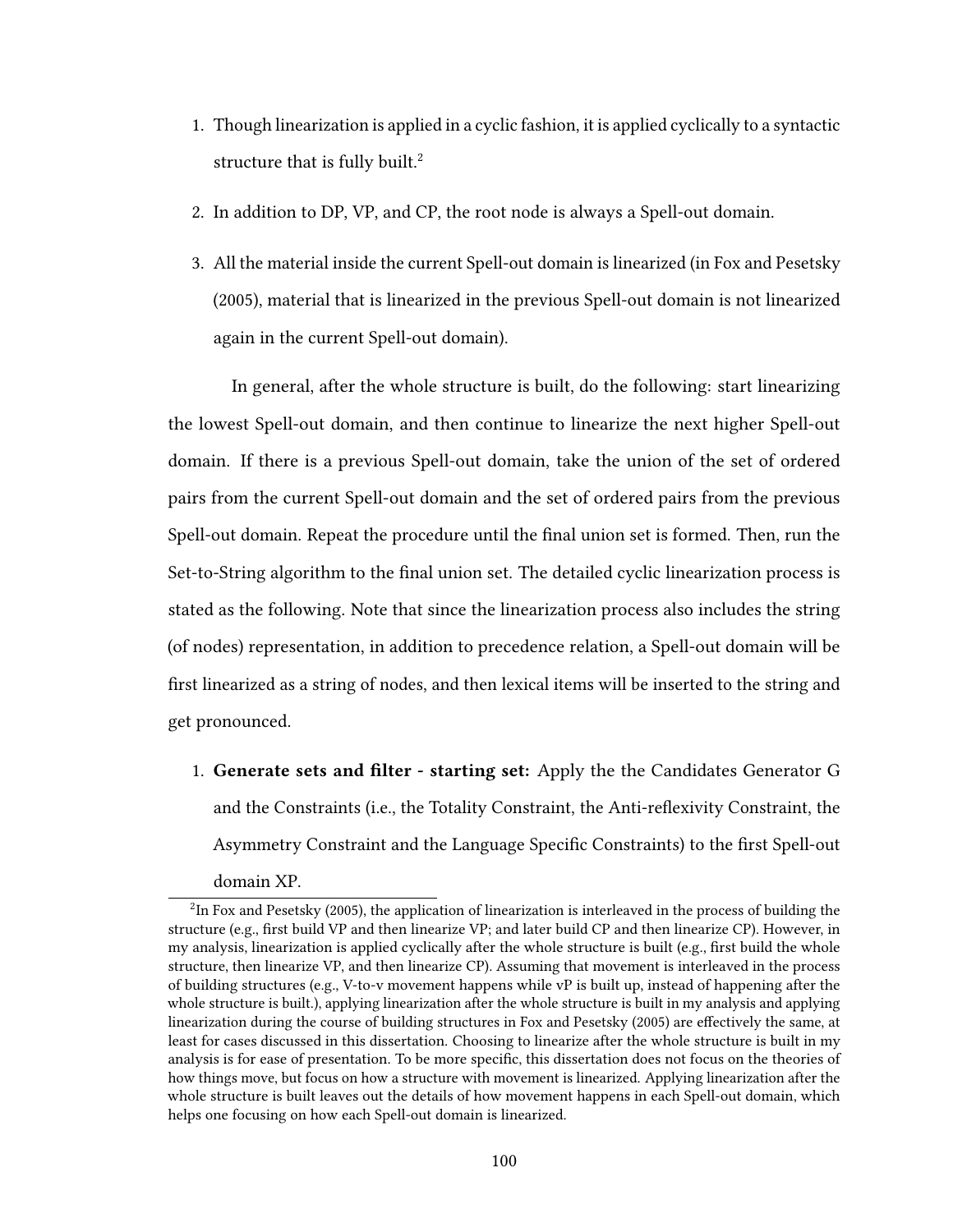## 2. Cyclic process steps

- (a) Cyclic process step I: generate sets and filter Apply the Candidates Generator G and the Constraints to the next Spell-out domain YP.
- (b) Cyclic process step II: Union Apply the operation Union to the set of ordered pairs that survives the Constraints from XP and the set of ordered pairs that survives the Constraints from the previous Spell-out domain YP. I refer to the set generated by the Union operation as the union set.
- (c) Cyclic process step III: Filter on the union set Impose the Constraints on the union set. Note that the constraints are evaluated against the structure of the most recent Spell-out domain.
- (d) Cyclic process step IV: check point If the union set survives all the constraints, the linearization process can continue; otherwise, the linearization process will fail.
- 3. Repeat until the last union: Repeat the cyclic process steps. Once the last union set is formed, apply Ordering Deletion, which is defined in  $(18)$ , and instead of implementing step III and IV, apply the Set-to-String algorithm.
- 4. Vocabulary insertion: Form lexical insertion sites and insert vocabulary items to the sites.

## (18) Ordering Deletion

For a given set of ordering statements,  $Y < \alpha$  must be deleted if X dominates Y and  $X < \alpha$ , and  $\alpha < Y$  must be deleted if X dominates Y and  $\alpha < X$ ; unless there exists  $\beta$  such that  $\beta < X$  and  $Y < \beta$ , or  $X < \beta$  and  $\beta < Y$ .

In the following, I first use a simple sentence in  $(19)$  to illustrate how the cyclic linearization process works, and then use a more complex sentence in (20) to show how a non successive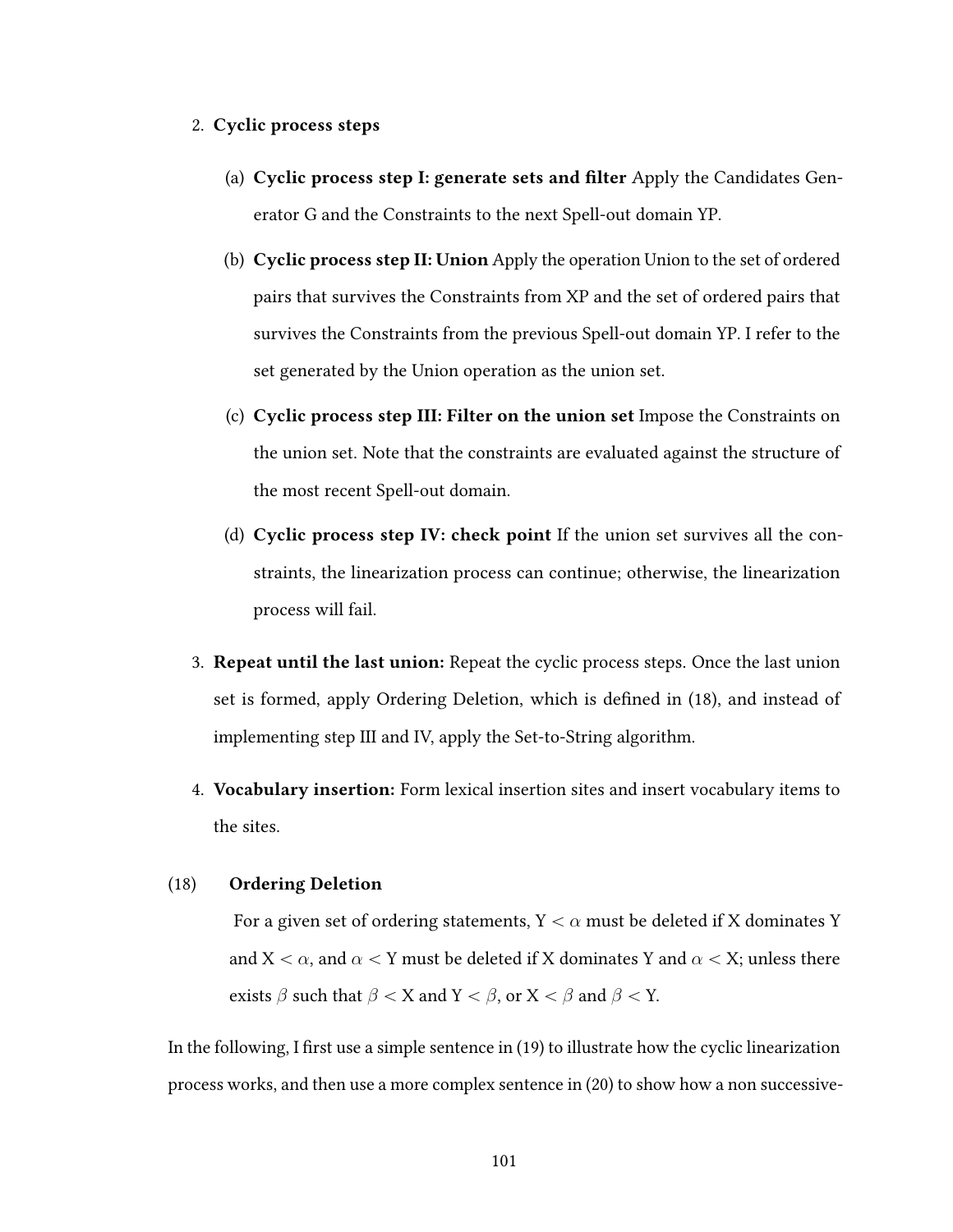cyclic movement is ruled out. Lastly, I use the example in (21) to illustrate how the Ordering Deletion rule works.

Note that since the linearization of the Spell-out domain DP is trivial for the current as well as the future cases and leaving it out will not affect the discussion, I omit the linearization of the DP Spell-out domain for all cases.

- (19) Can she run it?
- (20) To whom will she give it?
- (21) She can run it.

## 5.2.1 Apply the cyclic linearization process

Let's first look at example (19), the structure of which is shown in (22).



The first Spell-out domain is the VP domain, which is shown in (23). The Maximal  $X^0$ Nodes in (23) are shown in (24).

(23) VP  
\n
$$
V^{0} \t D P_{1}
$$
\n
$$
\begin{array}{c}\n| \\
| \\
D_{1}^{0}\n\end{array}
$$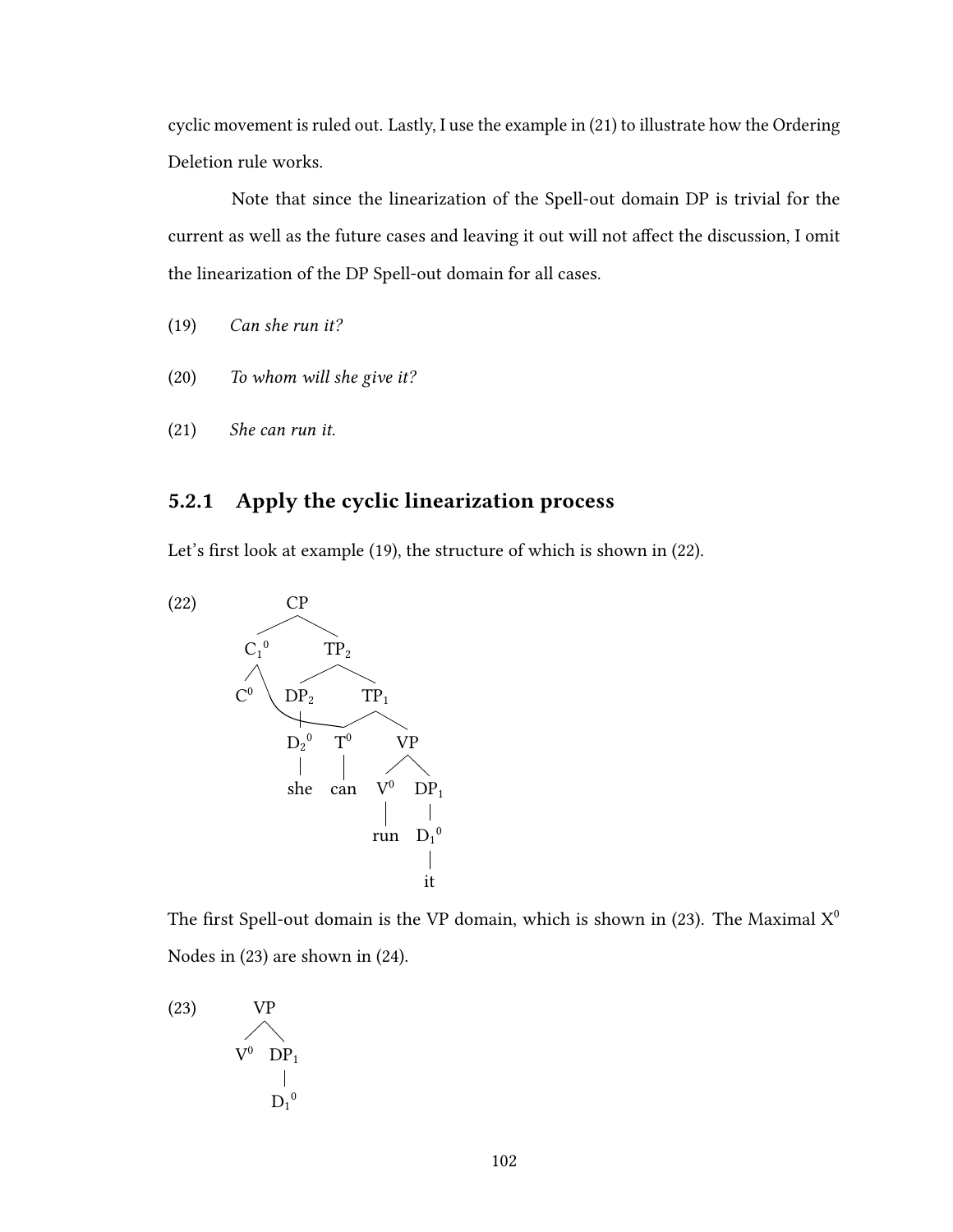Maximal Nodes of  $VP = \{V^0, D_1^0\}$  $(24)$ 

After applying G(VP) and the Constraints on the generated sets, the surviving set of ordered pairs is shown in (25).

$$
(25) \qquad \{V^0 < D_1{}^0\}
$$

Next, apply the cyclic process steps. The next Spell-out domain is CP, the structure of which is shown in (22). The Maximal  $X^0$  Nodes of the CP Spell-out domain are shown in (26). Note that T<sup>0</sup> is not a Maximal  $X^0$  Node since it is dominated by  $C_1^0$ . Thus, only the nodes in (26) will serve as the input for the Candidates Generator G; the node  $T^0$  will not occur in any ordered pairs in any set generated by G.

Maximal Nodes of CP = { $C_1^0$ ,  $D_2^0$ ,  $V^0$ ,  $D_1^0$ }  $(26)$ 

Apply the Candidates Generator G to CP and impose the Constraints on the generated sets, and the surviving set of ordered pairs is shown in (27).

$$
(27) \qquad \begin{cases} C_1^0 < D_2^0 & D_2^0 < V^0 & V^0 < D_1^0 \\ C_1^0 < V^0 & D_2^0 < D_1^0 \\ C_1^0 < D_1^0 & \end{cases}
$$

Table 5.1 summarizes the relevant structural relationship in CP, and the required orders by the Language Specific Constraints for all Maximal  $X^0$  Nodes  $\alpha$  and  $\beta$  of CP if  $\alpha$  and  $\beta$  are ordered as a pair in a given set.

|  |                                       | IDM relationship ordered pairs                    |
|--|---------------------------------------|---------------------------------------------------|
|  | $(C_1^0$ TP <sub>2</sub> ) CP sisters | $C_1^0 < D_2^0$ , $C_1^0 < V^0$ , $C_1^0 < D_1^0$ |
|  | $(DP_2 \tTP_1) \tTP_2$ sisters        | $D_2^0 < V^0, D_2^0 < D_1^0$                      |
|  | $(V^0$ DP <sub>1</sub> ) VP sisters   | $\rm V^0 < {D_1}^0$                               |

Table 5.1: CP relation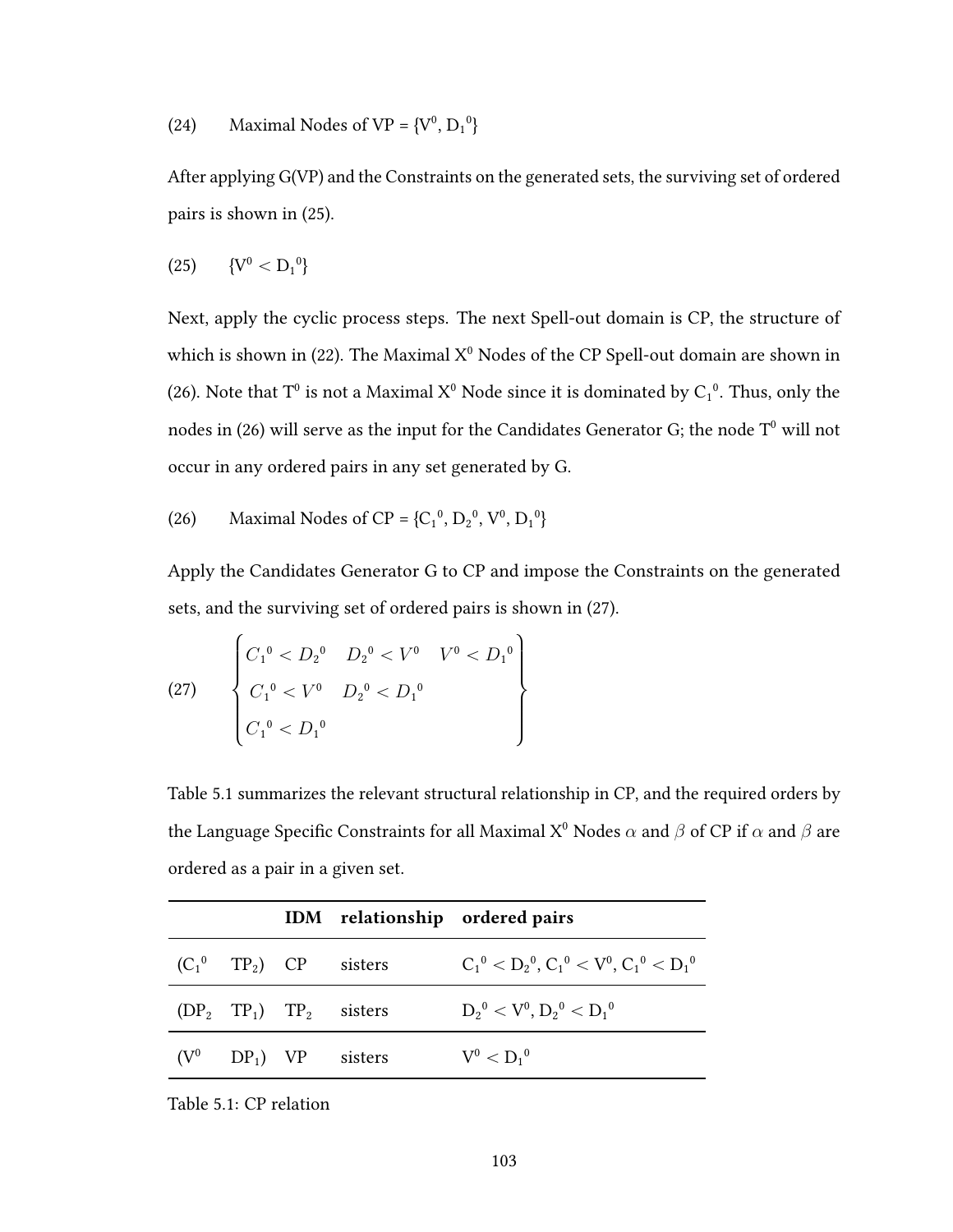$C_1^0$  and TP<sub>2</sub> are sisters because their immediate dominating mother CP fully dominates them. The reason CP fully dominates  $C_1{}^0$  and  $\mathrm{TP}_2$  is that every path for  $C_1{}^0$ and  $TP_2$  includes CP. The same logic applies to DP and  $TP_1$ . The relevant paths and full-dominance relationships are shown in (28) and (29).

(28) a. 
$$
p(C_1^0) = (CP)
$$

- $p(TP_2) = (CP)$  $\mathbf{b}$ .
- c.  $p(DP_2) = (TP_2, CP)$
- d.  $p(TP_1) = (TP_2, CP)$
- e.  $p(V^0) = (VP, TP_1, TP_2, CP)$
- $p(DP_1) = (VP, TP_1, TP_2, CP)$ f.
- $p(D_1^0) = (DP_1, VP, TP_1, TP_2, CP)$ g.
- CP fully dominates  $C_1^0$  and  $TP_2$  $(29)$ a.
	- $TP_2$  fully dominates  $DP_2$ ,  $TP_1$ ,  $D_2^0$ ,  $V^0$ ,  $D_1^0$  $\mathbf{b}$ .
	- $DP_2$  fully dominates  $D_2^0$  $\mathbf{c}$ .
	- $TP_1$  fully dominates  $V^0$ ,  $D_1^0$ d.
	- VP fully dominates  $V^0$ ,  $DP_1$ e.
	- $DP_1$  fully dominates  $D_1^0$ f.

Now, apply the operation Union to the set of ordered pairs from the VP domain and to the one from the CP Spell-out domain. The union set of VP and CP is identical to the one in the CP Spell-out domain and is shown in (30).

 $(30)$ 

$$
\begin{cases}\nC_1^0 < D_2^0 & D_2^0 < V^0 & V^0 < D_1^0 \\
C_1^0 < V^0 & D_2^0 < D_1^0 \\
C_1^0 < D_1^0 & \n\end{cases}
$$

Since this union set is the final union set, apply Ordering Deletion. Since no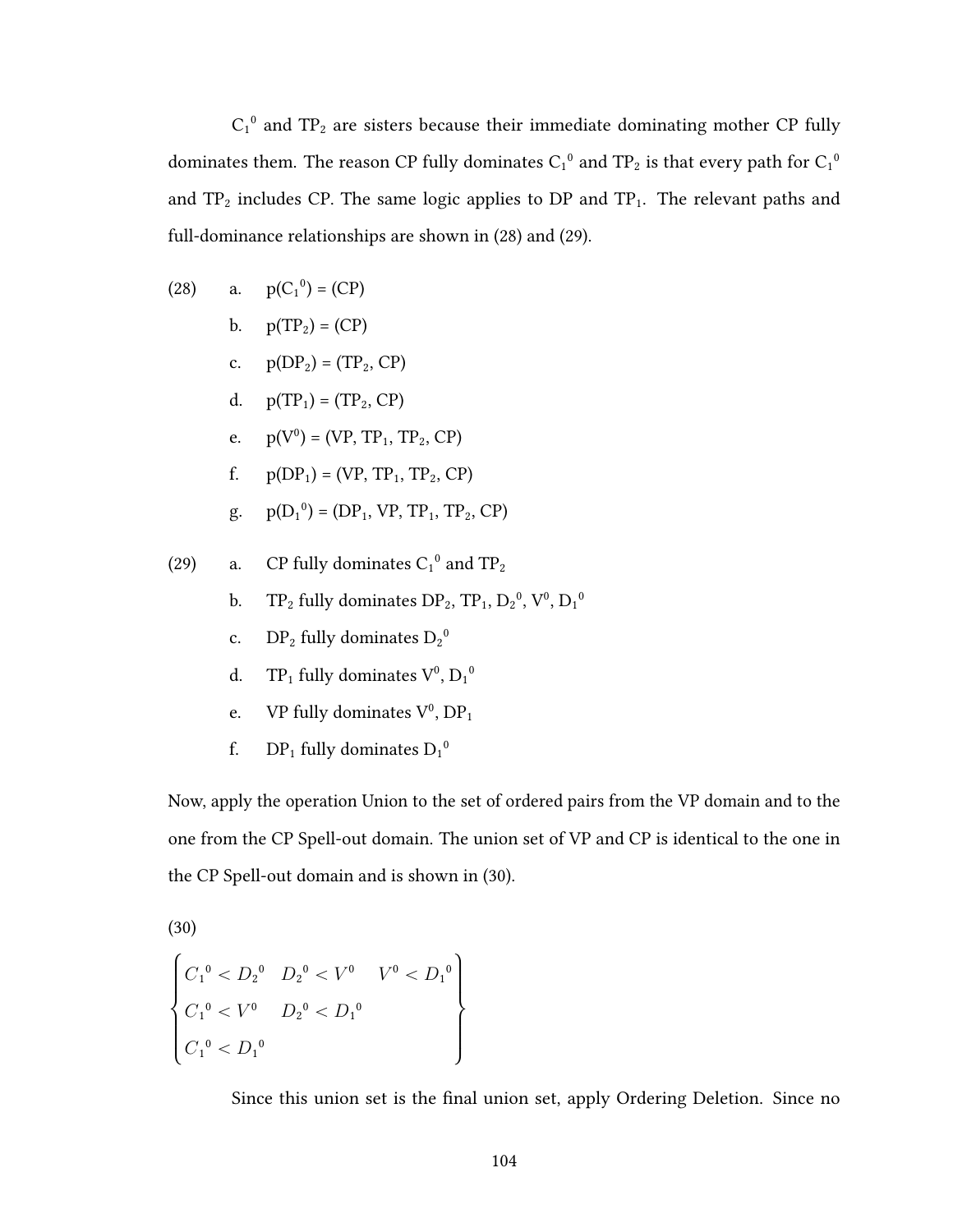ordering statement fits the criteria in Ordering Deletion, nothing is deleted. Note that in a later case in this section, I will illustrate how Ordering Deletion works. Note that the final union set satisfies all the constraints. The reason is the following. The Totality Constraint is evaluated against the structure of the most recent Spell-out domain, which is the structure of the CP domain. Thus, the Maximal  $X^0$  Nodes for the union of VP and CP domain is the same as the one in the CP domain in  $(26)$ . Since all the Maximal  $X^0$  Nodes are ordered relative to each other in the union set in (30), this set satisfies the Totality Constraint. It satisfies the Anti-reflexivity Constraint since for each statement in the union set, only distinct nodes are ordered. It satisfies the Asymmetry Constraint since there are no paradoxical orders. It satisfies the Language Specific Constraints since no required order is missing.

Finally, implement the Set-to-String algorithm. The algorithm starts with determining whether the set (30) violates the Asymmetry Constraint by finding the intersection sets for each node in this set (i.e., Stage 1). The relevant part of the algorithm is shown below, and the intersection sets are in (31).

## Stage 1:

- 1. Find the intersection sets: For each distinct node  $n_1, n_2, n_3, ...$  in the set of ordered pairs  $O = {n_1 < n_3, n_3 < n_2, ...}$ , get the set  $X = {..., n_1, ...}$  that contains all the nodes that precedes n and the set  $Y = \{..., n_2, ...\}$  that contains all the nodes that follows n, and get the set I =  $X \cap Y$ , which is the intersection of set X and set Y.
- 2. **Check the intersection sets:** If all the intersection sets are empty, run the String Forming Mechanism on set O and the set will be turned into a string. Otherwise, proceed to Stage 2.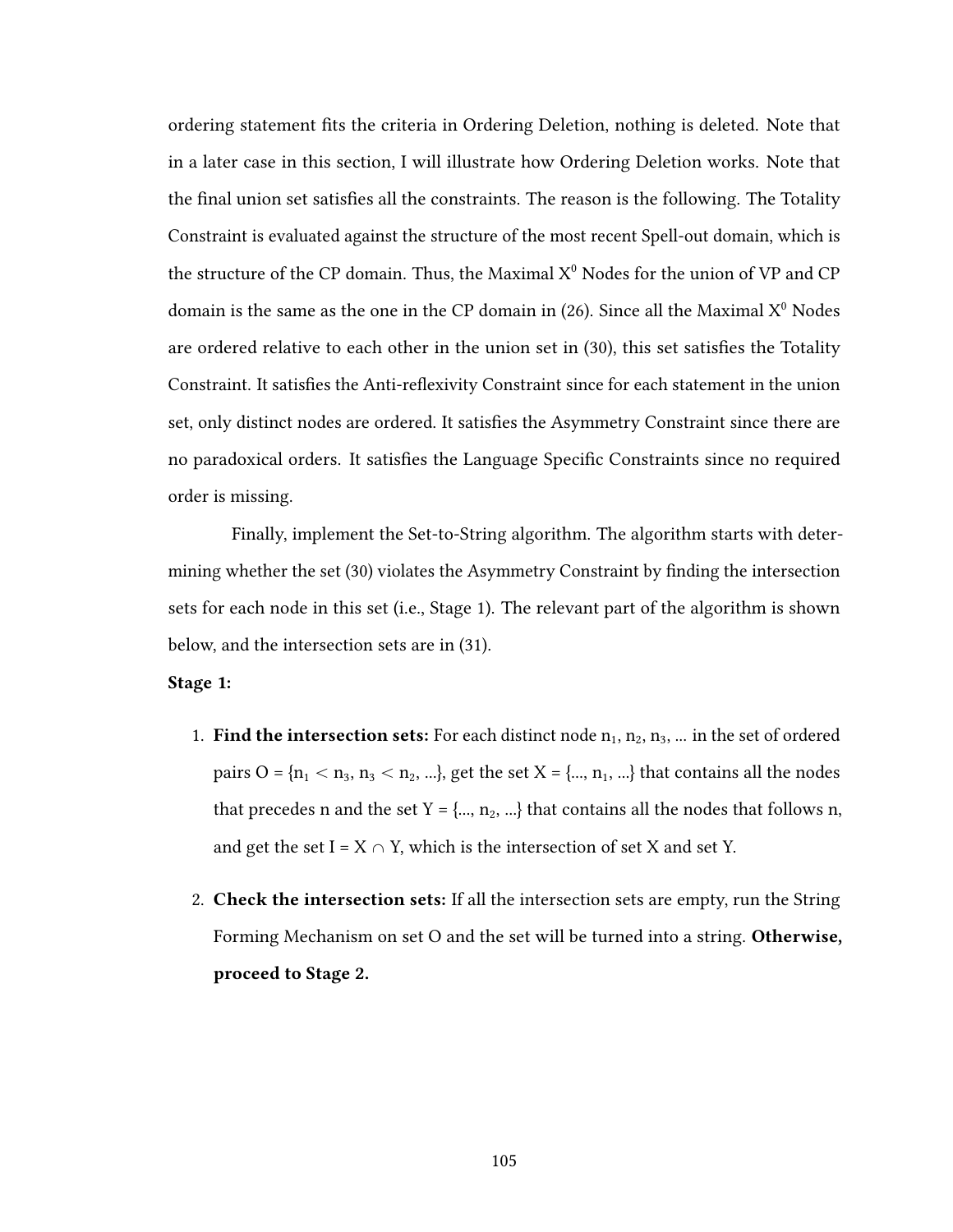(31) a. 
$$
C_1^0
$$
:  $\emptyset = \emptyset \cap \{D_2^0, V^0, D_1^0\}$   
\nb.  $D_2^0$ :  $\emptyset = \{C_1^0\} \cap \{V^0, D_1^0\}$   
\nc.  $V^0$ :  $\emptyset = \{C_1^0, D_2^0\} \cap \{D_1^0\}$   
\nd.  $D_1^0$ :  $\emptyset = \{C_1^0, D_2^0, V^0\} \cap \emptyset$ 

Since all the intersection sets are empty, the linearization stops at Stage 1. Then, the next step is to run the String Forming Mechanism algorithm, repeated below as (32), which yields the string  $\lt$ <sub>s</sub> C<sub>1</sub><sup>0</sup>D<sub>2</sub><sup>0</sup>V<sup>0</sup>D<sub>1</sub><sup>0</sup>>.

## (32) String Forming Mechanism

For a given set of ordered pairs x, it is associated with a string str that is by default empty. Concatenate node/string  $\alpha$  to string str if the node/string  $\alpha$  is not preceded by any other node, and then delete all the ordered pairs that contain  $\alpha$ . Repeat this procedure unless there is only one ordered pair  $\gamma < \delta$  left in set x, then, first concatenate  $\gamma$  and then concatenate  $\delta$  to string str.

The following is how the string is formed by the String Forming Mechanism algorithm. First, find the node that is not preceded by any other nodes (i.e.,  $C_1^0$ ), concatenate the node to the empty string str, and delete the ordering statements that contain  $C_1^0$ . The next step is to repeat this procedure (i.e., find the next node that is not preceded by any other nodes (i.e.,  $\rm D_2^{\ 0})$ , concatenate the node to string  $<_S C_1^{\ 0} >$ , and delete all the statements that contain  $\rm D_2$ <sup>0</sup>). Now, there is only one statement left, which is  $\rm V^0 < D_1{}^0,$  first  $\rm V^0$  and then  ${\rm D_1}^0$  will be concatenated to  $<_S C_1{}^0 {\rm D_2} >$ , which yields the final string  $<_S C_1{}^0 {\rm D_2}^0 {\rm V}^0 {\rm D_1}^0 >$ .

Next, it is the last step of the linearization process: insert vocabulary items. First, for each node, form the lexical insertion site, which is shown in (33). A  $\sim$  B represents that The lexical insertion site for A is B. Then, the string becomes  $<_S \#C_1^0 \# H D_2 \# V^0 \# H D_1^0 \#$ >.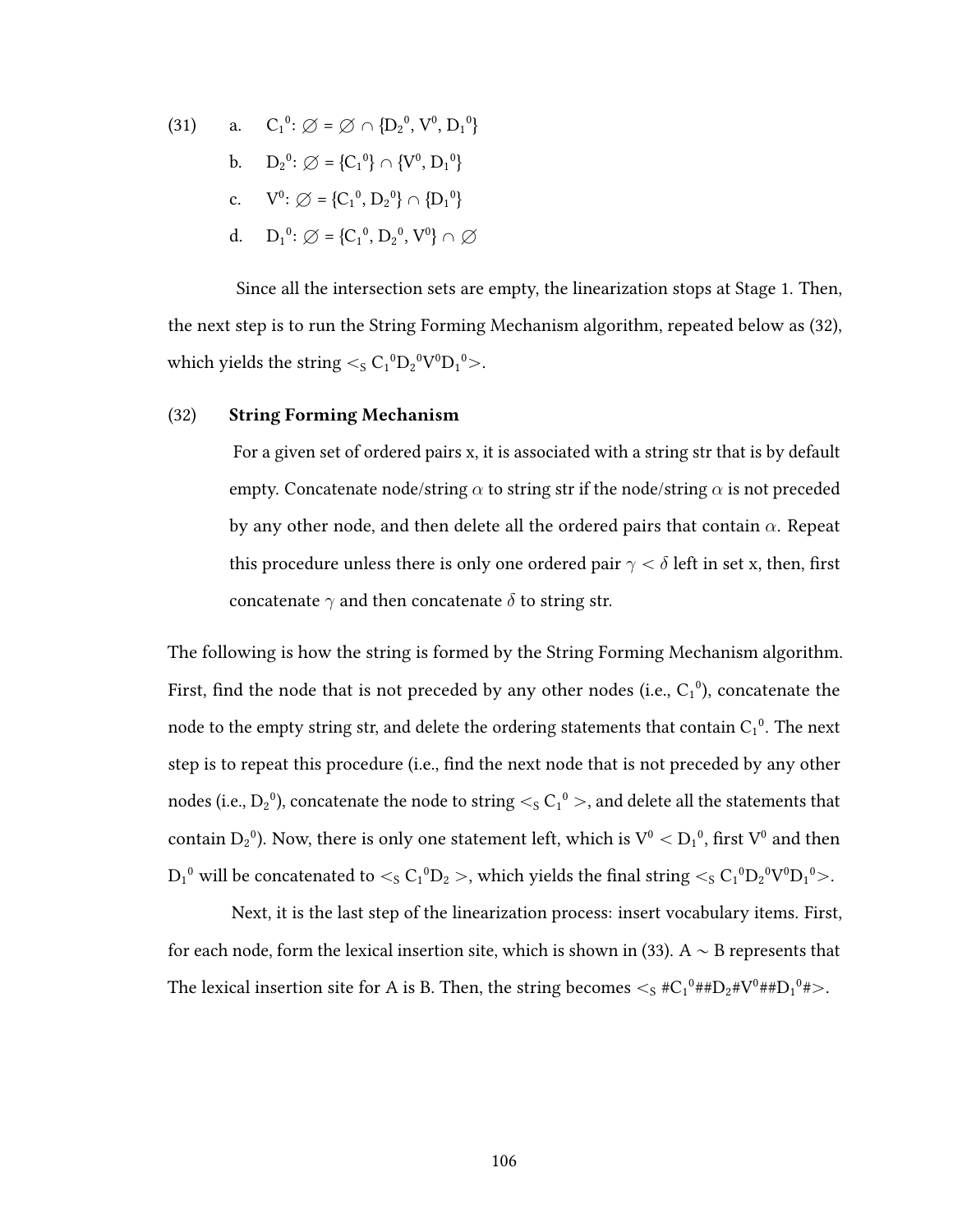(33) a. 
$$
C_1^0 \sim #C_1^0#
$$
  
\nb.  $D_2^0 \sim #D_2^0#$   
\nc.  $V^0 \sim #V^0#$   
\nd.  $D_1^0 \sim #D_1^0#$ 

Then, insert lexical items in the lexical insertion site, which is shown in  $(34)$ . A = B represents that the lexical insertion for A is B. As a result, the string  $\rm <_S$  #C $_1^0$ ##D $_2$ #V $^0$ ##D $_1^0$ # $>$ is updated as  $\lt$ <sub>s</sub> can she run it $>$ .

(34) a.  $\#C_1^0 \# = can$ b.  $\#D_2^0 \# = she$ c.  $\#V^0 \# = run$ d.  $#D_1^0# = it$ 

Finally, we get string can she run it as the utterance.

Now, let's look at example (20), which is repeated below in (35). I will discuss the linearization of both the derivation that has successive-cyclic movement, which is shown in (36a), and the one that has non successive-cyclic movement, which is shown in (36b).

- (35) To whom will she give it?
- (36) Successive-cyclic movement v.s. Non successive-cyclic movement
	- a.  $\left[\begin{smallmatrix}C_P\end{smallmatrix}\right]$  To whom will she  $\left[\begin{smallmatrix}V_P\end{smallmatrix}\right]$  to whom give it to whom]]?

successive-cyclic movement

b.  $*(C_{CP}$  To whom will she  $[v_{P} \_ \_$  give it to whom]]?

non successive-cyclic movement

I start with the successive-cyclic derivation, the structure of which is shown in (37).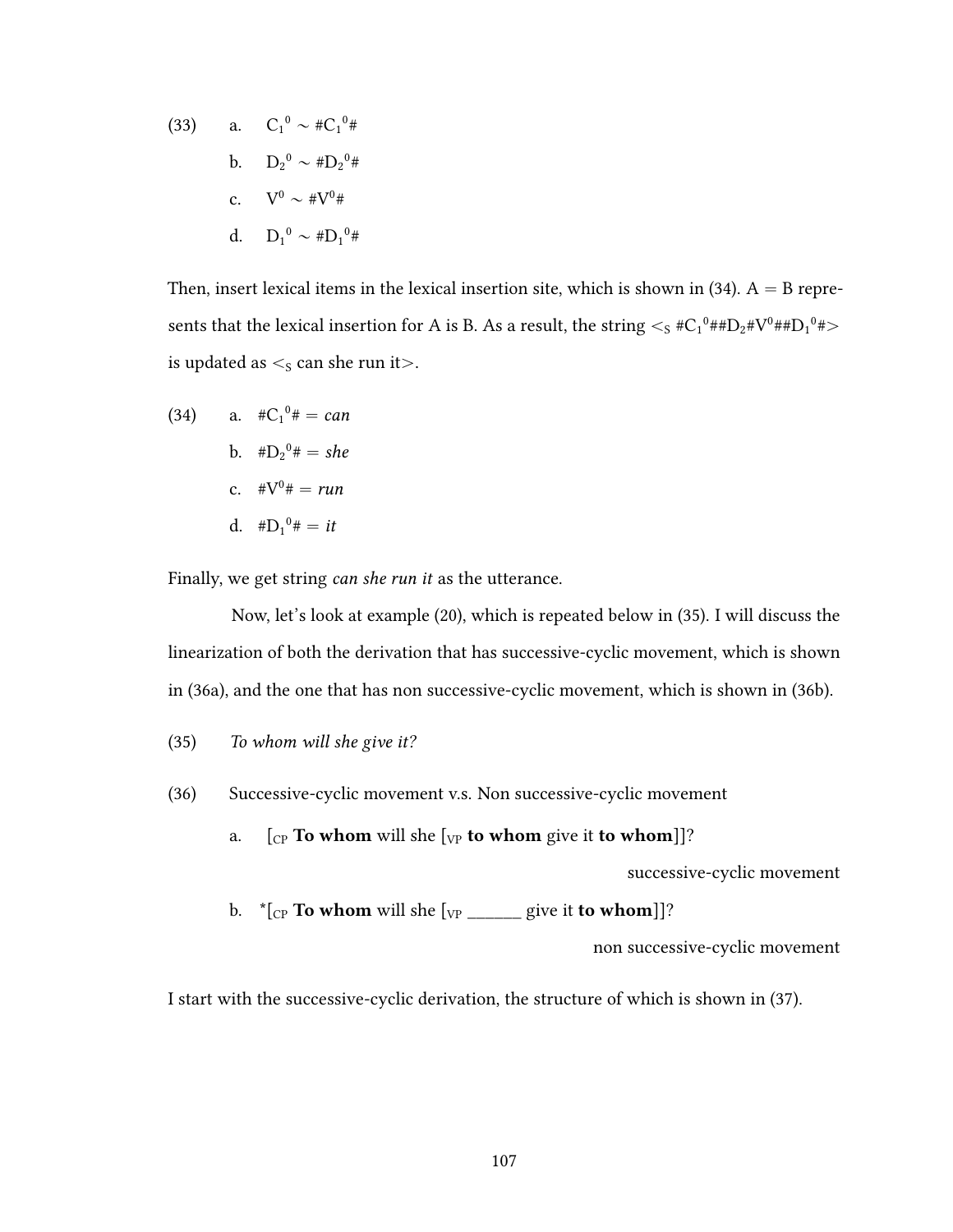(37) Successive-cyclic movement



There are two Spell-out domains:  $\mathtt{VP}_2$  and  $\mathtt{CP}_2.$  Let's start with the first Spell-out domain  $VP<sub>2</sub>$ , the structure of which is shown in (38).

(38) Successive-cyclic movement



The Maximal  $X^0$  Nodes are shown in (39)

(39) The Maximal  $X^0$  Nodes of  $VP_2 = {P^0, D_1^0, V^0, D_2^0}$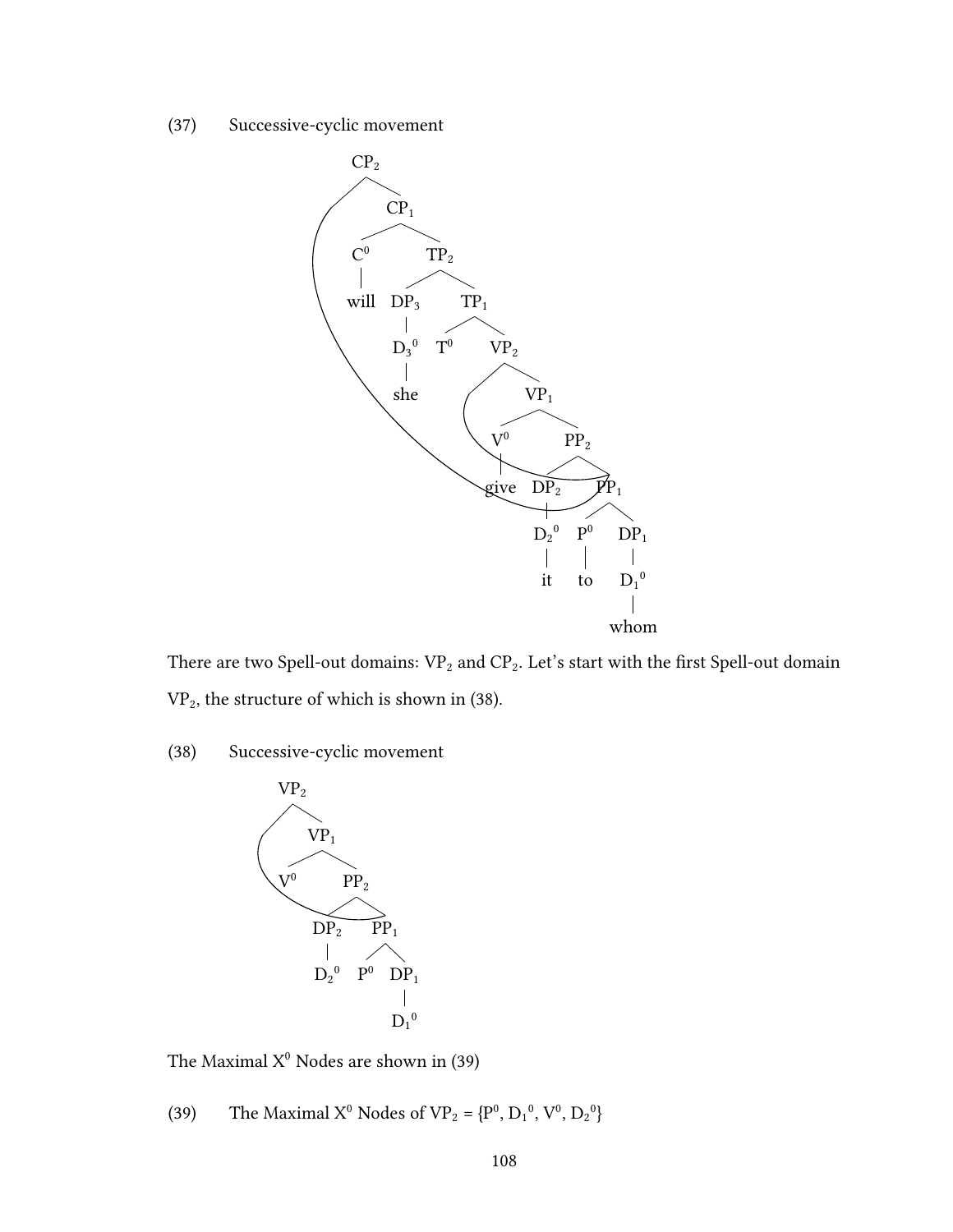The set that satisfies all the constraints is shown in (40).

(40) \$  $\left($  $\left.\right\}$  $P^0 < D_1^0$  $P^0 < V^0$  $P^0 < D_2^0$  $D_1{}^0 < V^0$  $D_1^{\,0} < D_2^{\,0}$  $V^0 < D_2{}^0$  $\sqrt{ }$ 

Below, Table 5.2 summarizes the relevant structural relationship in  $\mathrm{VP}_2$  , regarding the Language Specific Constraints.

|  |                                                       | IDM relationship ordered pairs                                |
|--|-------------------------------------------------------|---------------------------------------------------------------|
|  | $(PP_1 \quad VP_1) \quad VP_2 \quad$ sisters          | $P^0 < V^0$ , $P^0 < D_2^0$ , $D_1^0 < V^0$ , $D_1^0 < D_2^0$ |
|  | $(P^0 \t DP_1)$ PP <sub>1</sub> sisters $P^0 < D_1^0$ |                                                               |
|  | $(V^0 \t PP_2) \t VP_1 \t sisters \t V^0 < D_2^0$     |                                                               |
|  | $(DP_2 PP_1) PP_2$ not sisters N/A                    |                                                               |

Table 5.2: VP relation

Note that in this case, the distinction between full-dominance and dominance is important. The ordering statement  $\rm V^0 < P^0$  is not required because despite the fact that (i) the set has  $\rm P^0 < V^0$ , (ii) V is the head, and (iii)  $\rm PP_2$  is the sister of  $\rm V^0, \, PP_2$  does not fully dominate  $P^0$  (there is a path of  $P^0$  that does not go through  $PP_2$ , which is shown in (42e-i)). The same logic applies to the reason  $\rm V^0< D_1{}^0$  is not required (i.e.,  $\rm D_1{}^0$  is also not fully dominated by  $\rm PP_2$  - see the path information in (42c-i)).

In addition,  $D_2^0 < P^0$  is not required because despite the fact that (i) the set has {P<sup>0</sup> < D<sub>2</sub><sup>0</sup>}, (ii) DP<sub>2</sub> is a specifier, (iii) D<sub>2</sub><sup>0</sup> is dominated by DP<sub>2</sub>, and (iv) PP<sub>1</sub> fully dominates  $P^0$ , PP<sub>1</sub> is not a sister of DP<sub>2</sub> (i.e., their immediate dominating mother PP<sub>2</sub> does not fully dominate PP<sub>1</sub> - there is a path for PP<sub>1</sub> that does not go through PP<sub>2</sub> - see the path information in (42d-i)). The same logic applies to why  $\rm D_2^{\,o} < D_1^{\,o}$  is not required.

The relevant full-dominance relationships and paths are shown in (41) and (42).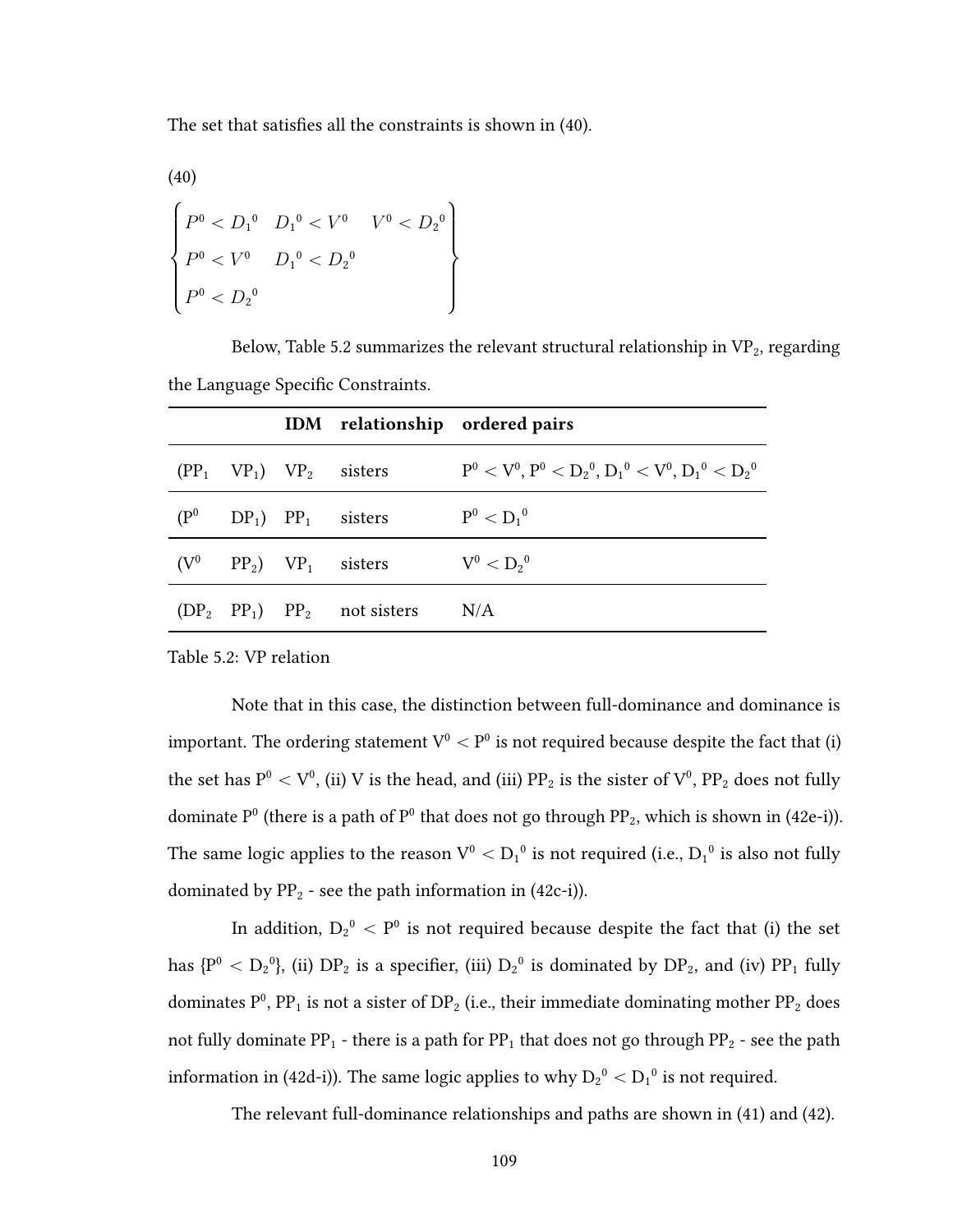(41) a. PP<sub>1</sub> fully dominates  $P^0$  and  $D_1^0$ b.  $\mathbf{VP}_1$  fully dominates  $\mathbf{V}^0$  and  $\mathbf{D}^0$ c. DP<sub>1</sub> fully dominates  $D_1^0$ d. PP<sub>2</sub> fully dominates  $D_2^0$ (42) a.  $p(V^0) = (VP_1, VP_2)$ b.  $p(D_2^0) = (DP_2, PP_2, VP_1, VP_2)$ c.  $p(D_1^0) =$ (i)  $(DP_1, PP_1, VP_2)$ (ii)  $(DP_1, PP_1, PP_2, VP_1, VP_2)$ d.  $p(PP_1) =$ (i)  $(VP_2)$ (ii)  $(PP_2, VP_1, VP_2)$ e.  $p(P^0) =$ (i)  $(PP_1, VP_2)$ (ii)  $(PP_1, PP_2, VP_1, VP_2)$ 

Now, let's proceed to the  $\text{CP}_2$  Spell-out domain, the structure of which is repeated below in (43).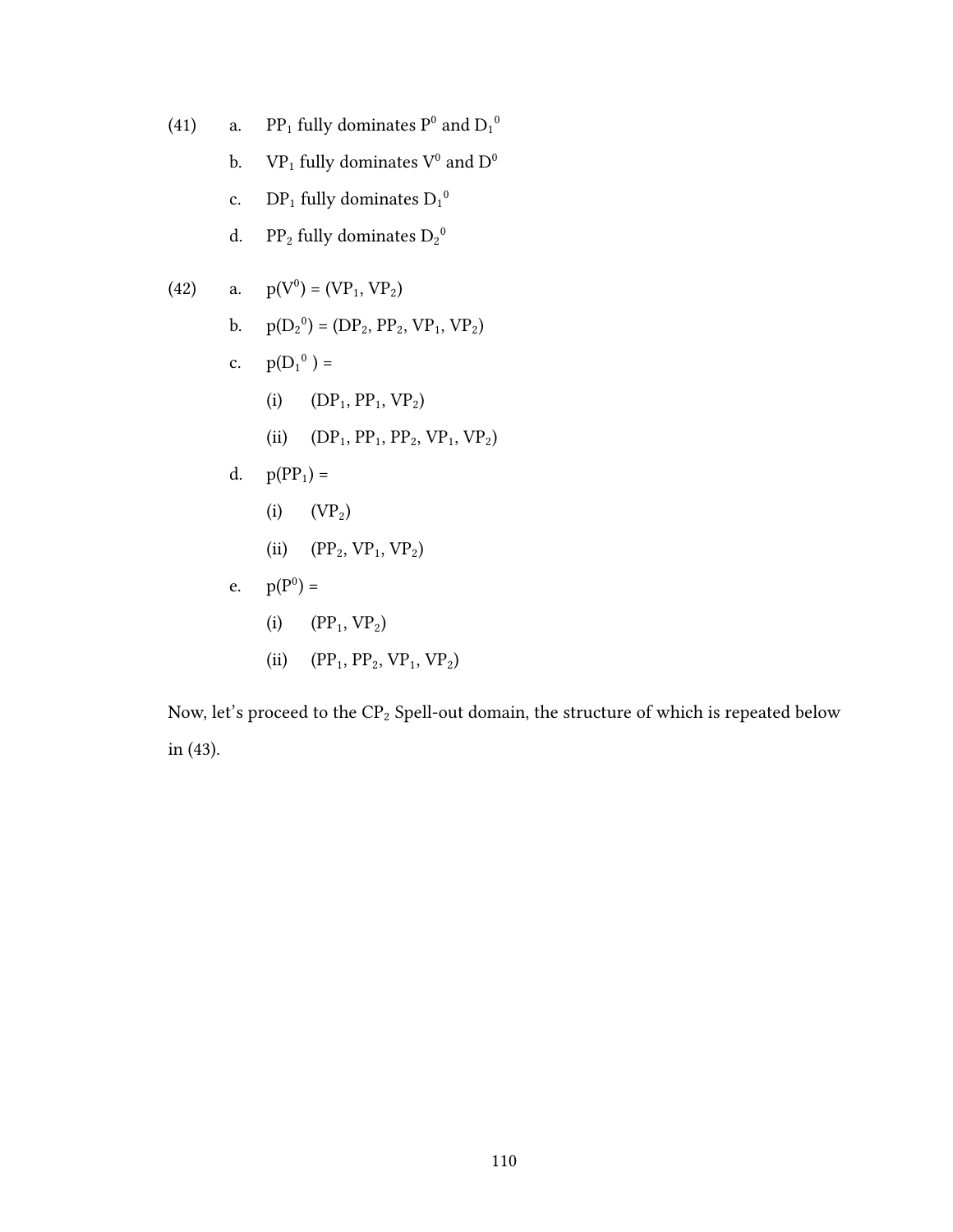

The Maximal  $X^0$  Nodes are shown in (57)

The set that satisfies all the constraints are shown in (45).

 $(45)$ 

$$
\begin{cases}\nP^{0} < D_{1}^{0} & D_{1}^{0} < C^{0} \\
P^{0} < C^{0} & D_{1}^{0} < D_{3}^{0} \\
P^{0} < C^{0} & D_{1}^{0} < D_{3}^{0} \\
P^{0} < D_{3}^{0} & D_{1}^{0} < T^{0} \\
P^{0} < D_{3}^{0} & D_{1}^{0} < T^{0} \\
P^{0} < D_{3}^{0} & D_{1}^{0} < V^{0} \\
P^{0} < T^{0} & D_{1}^{0} < V^{0} \\
P^{0} < T^{0} & D_{1}^{0} < U^{0} \\
P^{0} < V^{0} & D_{1}^{0} < D_{2}^{0} \\
P^{0} < D_{2}^{0} & \n\end{cases}
$$

Below, Table 5.3 summarizes the relevant structural relationship in  $\mathrm{CP}_2$  , regarding the Language Specific Constraints.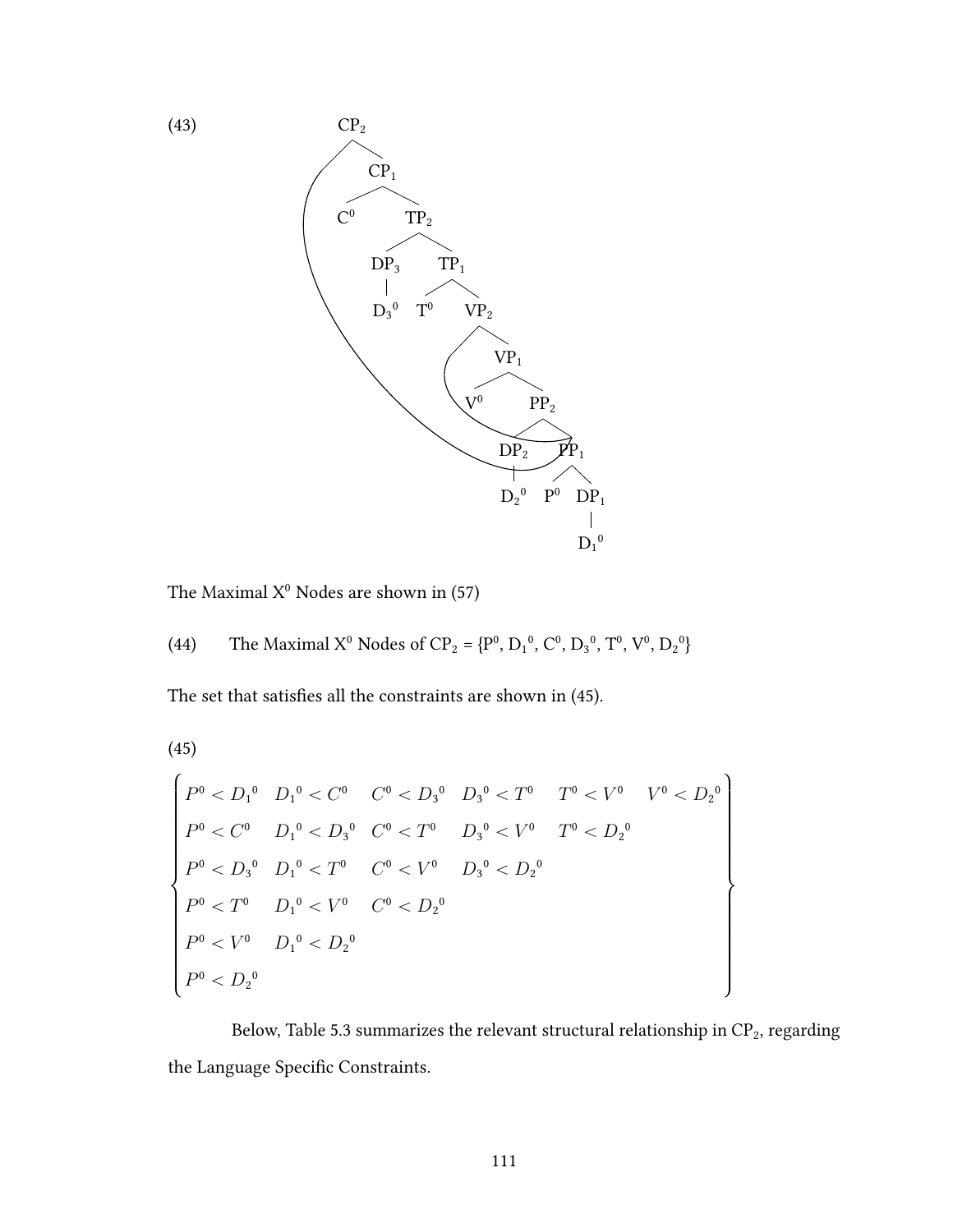|                   |  |                                                               | IDM relationship ordered pairs                            |
|-------------------|--|---------------------------------------------------------------|-----------------------------------------------------------|
|                   |  | $(PP_1$ $CP_1)$ $CP_2$ sisters                                | $P^0 < C^0$ , $P^0 < D_3^0$ , $P^0 < T^0$ ,               |
|                   |  |                                                               | $P^0 < V^0, P^0 < D_2^0$                                  |
|                   |  |                                                               | $D_1^0 < C^0$ , $D_1^0 < D_3^0$ , $D_1^0 < T^0$ ,         |
|                   |  |                                                               | $D_1^0 < V^0, D_1^0 < D_2^0$                              |
| (P <sup>0</sup> ) |  | $DP_1$ ) $PP_1$ sisters                                       | $P^0 < D_1{}^0$                                           |
| (C <sup>0</sup>   |  | $TP_2$ $TP_1$ sisters                                         | $C^0 < D_3^0$ , $C^0 < T^0$ , $C^0 < V^0$ , $C^0 < D_2^0$ |
|                   |  | $(D_3^0 \t T P_1) \t T P_2$ sisters                           | $D_3^0 < T^0$ , $D_3^0 < V^0$ , $D_3^0 < D_2^0$           |
|                   |  | $(T^0 \quad VP_2)$ $TP_1$ sisters                             | $T^0 < V^0$ , $T^0 < D_2^0$                               |
| $(\mathrm{V}^0$   |  | $PP_2$ ) $VP_1$ sisters                                       | $V^0 < D_2{}^0$                                           |
|                   |  | $(DP_2 PP_1) PP_2$ not sisters                                | N/A                                                       |
|                   |  | $(PP_1 \quad VP_1) \quad VP_2 \quad not \, sisters \quad N/A$ |                                                           |

Table 5.3: CP relation

Note that the ordering statement  $\mathrm{C}^0<\mathrm{P}^0$  is not required because despite the fact that (i) the set has  $\rm P^0 < C^0$ , (ii) C is the head, and (iii)  $\rm TP_2$  is the sister of  $\rm C^0$ ,  $\rm TP_2$  does not fully dominate  $P^0$  (there is a path of  $P^0$  that does not go through  $PP_2$ , which is shown in (46b-i)). The same logic applies to the reason  $\rm T^0< P^0, V^0< P^0,$  as well as  $\rm C^0< D_1^{\,0}, T^0<$  $D_1^0$ ,  $V^0 < D_1^0$  are not required.

In addition,  $D_3^{\;0} < P^0$  is not required because despite the fact that (i) the set has  ${\rm P}^0<{\rm D}_3^{-0}$ , (ii)  ${\rm DP}_3$  is a specifier, and (iii)  ${\rm DP}_3$  dominates  ${\rm D}_3^{-0}$ ,  ${\rm TP}_1$  does not fully dominate  $P^0$  (i.e., there is a path for  $P^0$  that does not go through TP<sub>1</sub> - see (46b-i)). The same logic applies to the reason  $D_3^{\,0} < D_1^{\,0}$  is not required.

Furthermore,  $\rm D_2^{\,0} < P^0$  is not required because despite the fact that (i) the set has  ${\rm P}^0<{\rm D_2}^0$ , (ii)  ${\rm DP_2}$  is a specifier, (iii)  ${\rm DP_2}$  dominates  ${\rm D_2}^0$ , and (iv)  ${\rm PP_1}$  fully dominates  ${\rm P}^0,$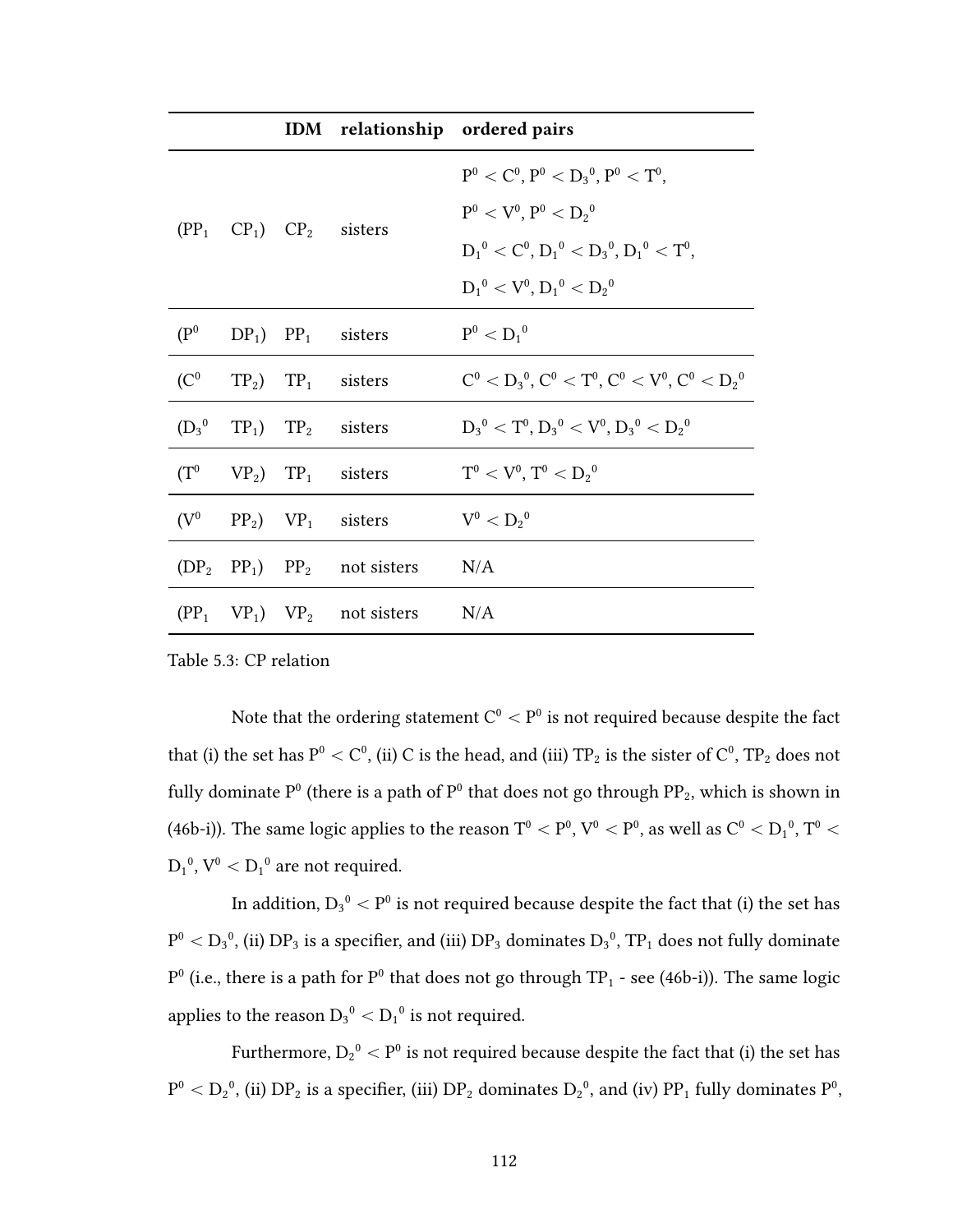$DP<sub>2</sub>$  and  $PP<sub>1</sub>$  are not sisters (i.e., there are paths for  $PP<sub>1</sub>$  that does not go through  $PP<sub>2</sub>$  - see (46a-i) and (46a-ii)). The same logic applies to the reason  $D_2{}^0 < D_1{}^0$  is not required.

(46) a. 
$$
p(PP_1) =
$$
  
\n(i)  $(CP_2)$   
\n(ii)  $(VP_2, TP_1, TP_2, CP_1, CP_2)$   
\n(iii)  $(PP_2, VP_1, VP_2, TP_1, TP_2, CP_1, CP_2)$   
\nb.  $p(P^0) =$   
\n(i)  $(PP_1, CP_2)$   
\n(ii)  $(PP_1, VP_2, TP_1, TP_2, CP_1, CP_2)$   
\n(iii)  $(PP_1, PP_2, VP_1, VP_2, TP_1, TP_2, CP_1, CP_2)$   
\nc.  $p(D_1^0) =$   
\n(i)  $(DP_1, PP_1, CP_2)$   
\n(ii)  $(DP_1, PP_1, VP_2, TP_1, TP_2, CP_1, CP_2)$ 

(iii)  $(DP_1, PP_1, PP_2, VP_1, VP_2, TP_1, TP_2, CP_1, CP_2)$ 

Next, take the union of the set of ordered pairs from the VP Spell-out domain and the one from the CP Spell-out domain, both of which are repeated below in (47). Note that the set from CP contains all the ordering statements in the set from VP. Thus, the union set of CP and VP is the same as the one from CP.

 $(47)$ 

a. 
$$
\begin{cases} P^{0} < D_{1}^{0} & D_{1}^{0} < V^{0} & V^{0} < D_{2}^{0} \\ P^{0} < V^{0} & D_{1}^{0} < D_{2}^{0} \\ P^{0} < D_{2}^{0} & \end{cases}
$$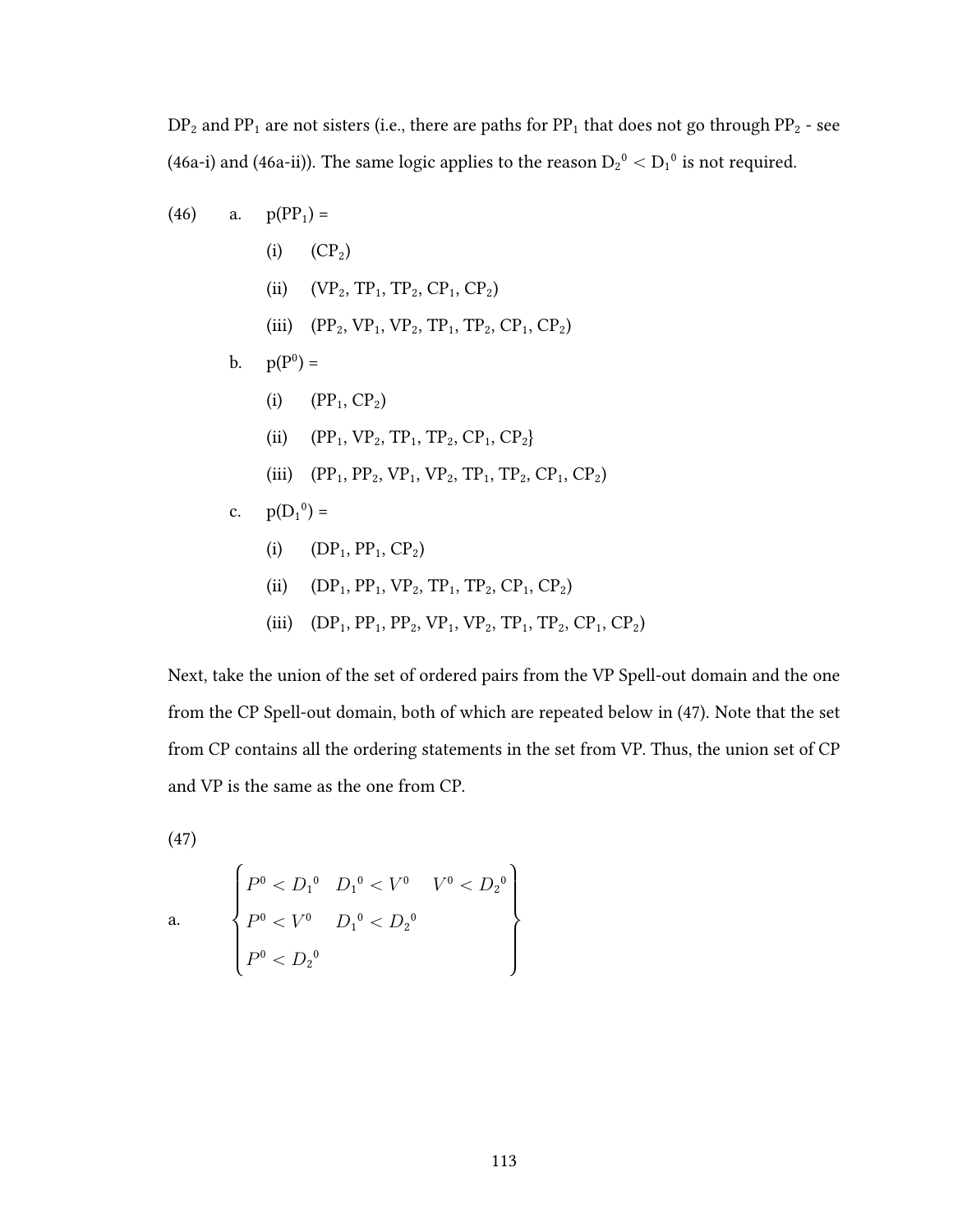$$
P^{0} < D_{1}^{0} \quad D_{1}^{0} < C^{0} \quad C^{0} < D_{3}^{0} \quad D_{3}^{0} < T^{0} \quad T^{0} < V^{0} \quad V^{0} < D_{2}^{0}
$$
\n
$$
P^{0} < C^{0} \quad D_{1}^{0} < D_{3}^{0} \quad C^{0} < T^{0} \quad D_{3}^{0} < V^{0} \quad T^{0} < D_{2}^{0}
$$
\n
$$
P^{0} < D_{3}^{0} \quad D_{1}^{0} < T^{0} \quad C^{0} < V^{0} \quad D_{3}^{0} < D_{2}^{0}
$$
\n
$$
P^{0} < T^{0} \quad D_{1}^{0} < V^{0} \quad C^{0} < D_{2}^{0}
$$
\n
$$
P^{0} < V^{0} \quad D_{1}^{0} < D_{2}^{0}
$$
\n
$$
P^{0} < D_{2}^{0}
$$

Since the final Spell-out domain has been reached, apply Ordering Deletion. Since no ordering statements fit the criteria in Ordering Deletion, nothing is deleted. Then, apply the Set-to-String algorithm to the union set of CP and VP, which is the set in 2. Since the union set satisfies all the constraints, the Set-to-String algorithm proceeds with it. Next, get the intersection sets for it. Notice that for each node, the intersection sets are empty. Thus, run the String Forming Mechanism algorithm on the union set, which yields the string  $\langle S_{S} P_{0} D_{1} {}^{0}C_{0} D_{3} {}^{0}T_{0}V_{0} D_{2} {}^{0} \rangle.$ 

The next step is to form lexical insertion sites, which is shown in (48).

(48) a. 
$$
P^{0} \sim \#C^{0} \#
$$
  
\nb.  $D_{1}^{0} \sim \#D_{1}^{0} \#$   
\nc.  $C^{0} \sim \#C^{0} \#$   
\nd.  $D_{3}^{0} \sim \#D_{3}^{0} \#$   
\ne.  $T^{0} \sim \#T^{0} \#$   
\nf.  $V^{0} \sim \#V^{0} \#$   
\ng.  $D_{2}^{0} \sim \#D_{2}^{0} \#$ 

Now, implement lexical insertion, which is shown in (49).

(49) a. 
$$
P^0 = 'to'
$$
  
b. 
$$
D_1^0 = 'whom'
$$
  
c. 
$$
C^0 = 'will'
$$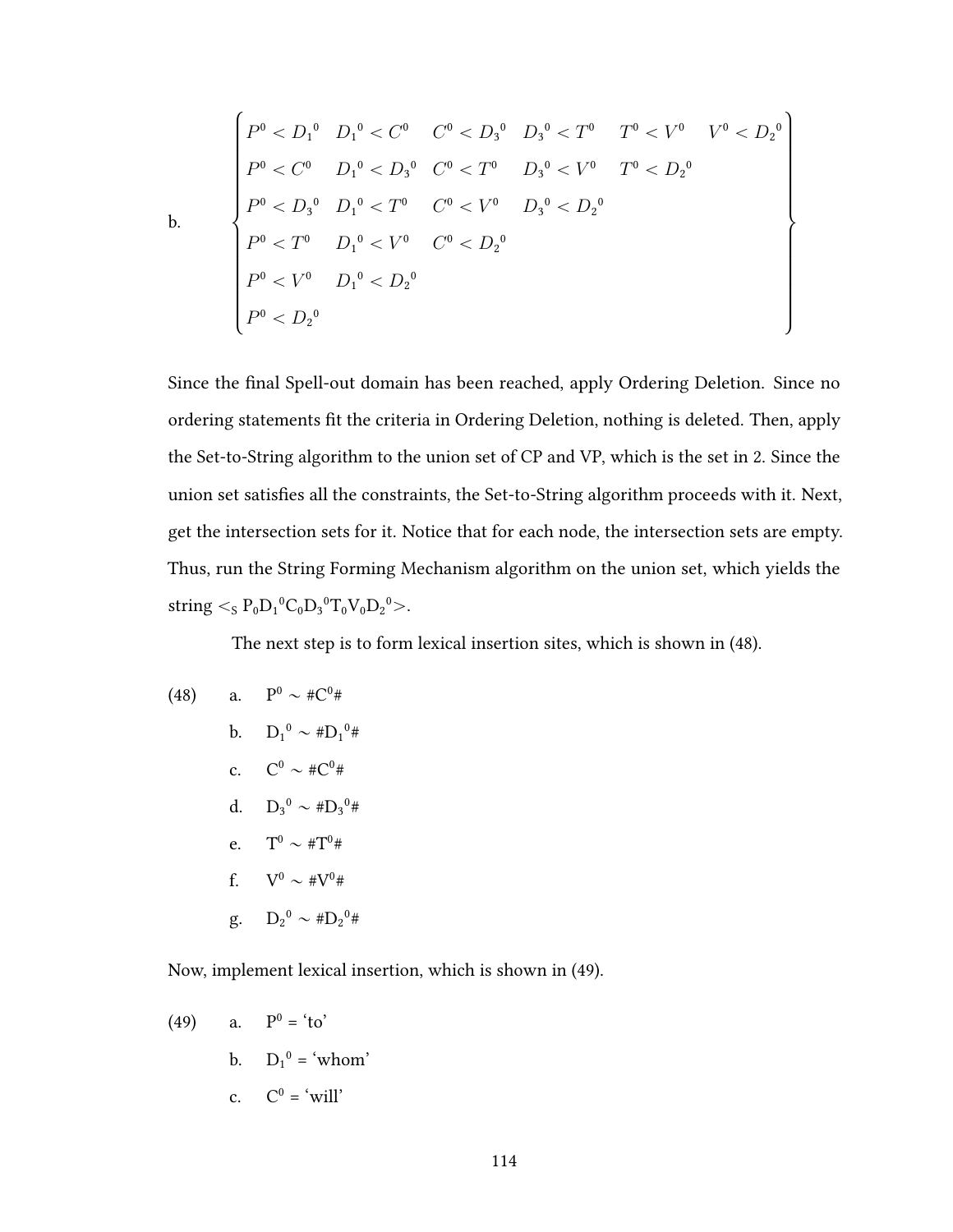d.  $D_3^0 = 'she'$ e.  $T^0 = \emptyset$ f.  $V^0 = 'give'$  $g.$   $D_2^0 = 'it'$ 

Thus, the string is updated as  $\lt$ <sub>s</sub> to whom will she give it $>$ . Finally, the string becomes the utterance to whom will she give it?

In the following, I will discuss the non successive-cyclic derivation of the sentence to whom will she give it? and show how the linearization of it fails. The structure is shown in (50).

(50) Non successive-cyclic movement



There are two Spell-out domains: VP and  $CP_2$ . Let's start with the first constructed Spell-out domain VP, the structure of which is shown in (51).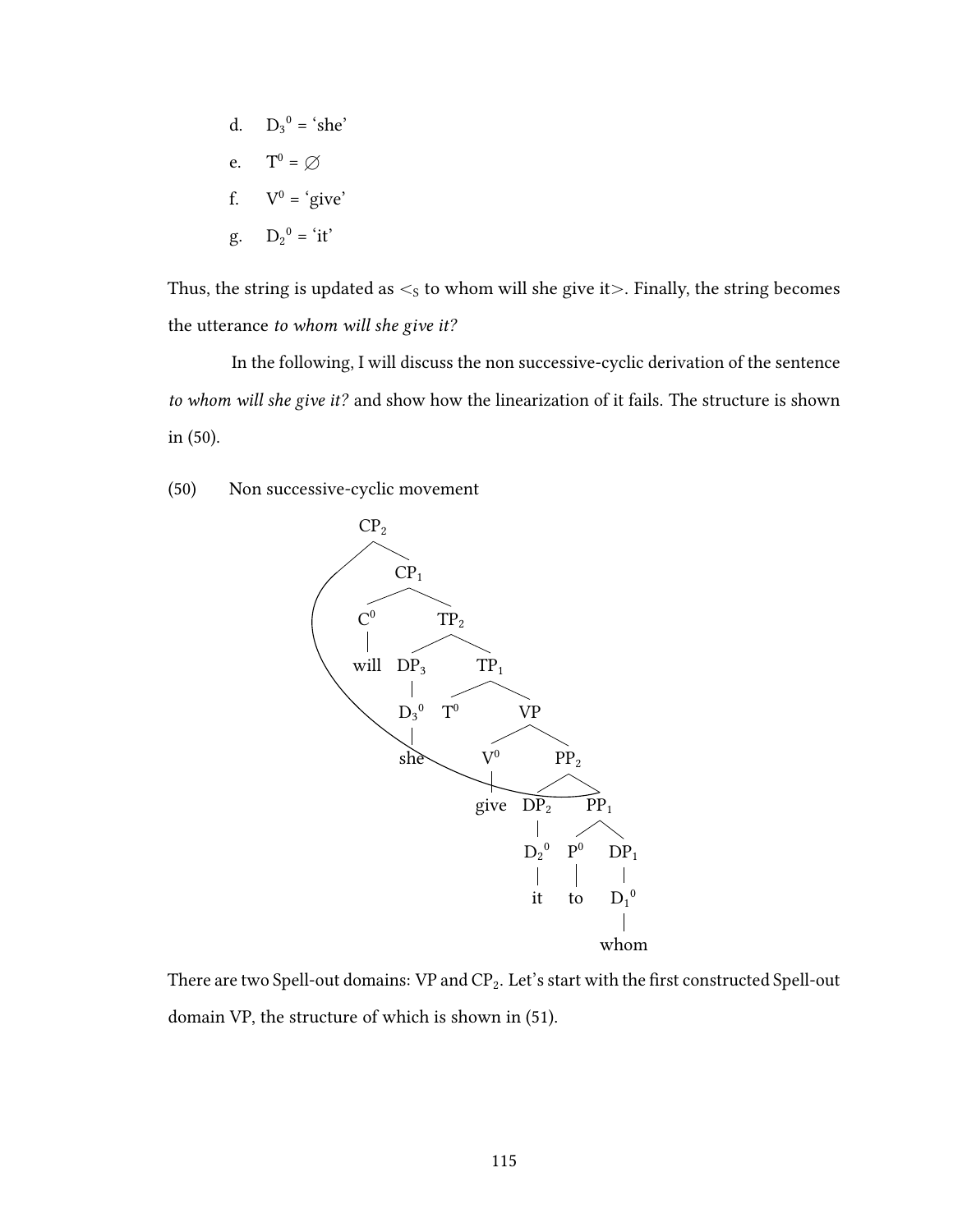

 $\overline{a}$ 

The Maximal  $X^0$  Nodes are shown in (52).

The Maximal X<sup>0</sup> Nodes of VP = {V<sup>0</sup>, D<sub>2</sub><sup>0</sup>, P<sup>0</sup>, D<sub>1</sub><sup>0</sup>} The set that satisfies all the  $(52)$ constraints is shown in (53).

(53) 
$$
\begin{cases} V^0 < D_2^0 & D_2^0 < P^0 & P^0 < D_1^0 \\ V^0 < P^0 & D_2^0 < D_1^0 \\ V^0 < D_1^0 & \end{cases}
$$

Below, Table 5.4 summarizes the relevant structural relationship in VP, regarding the Language Specific Constraints.

|                 |  |                                | IDM relationship ordered pairs              |
|-----------------|--|--------------------------------|---------------------------------------------|
|                 |  | $(V^0 \t PP_2) \t VP \t sites$ | $V^0 < D_2^0$ , $V^0 < P^0$ , $V^0 < D_1^0$ |
|                 |  | $(DP_2 PP_1) PP_2$ sisters     | $D_2^0 < P^0, D_2^0 < D_1^0$                |
| $(\mathrm{P}^0$ |  | $DP_1$ $PP_1$ sisters          | $P^0 < D_1{}^0$                             |

Table 5.4: VP relation

The relevant full-dominance relationship and paths are shown in (54) and (55).

- $PP_2$  fully dominates  $D_2{}^0$  ,  $P^0$  and  $D_1{}^0$  $(54)$ a.
	- $\text{PP}_1$  fully dominates  $\text{P}^0$  and  $\text{D}_1{}^0$ b.
	- $DP_1$  fully dominates  $D_1^0$ c.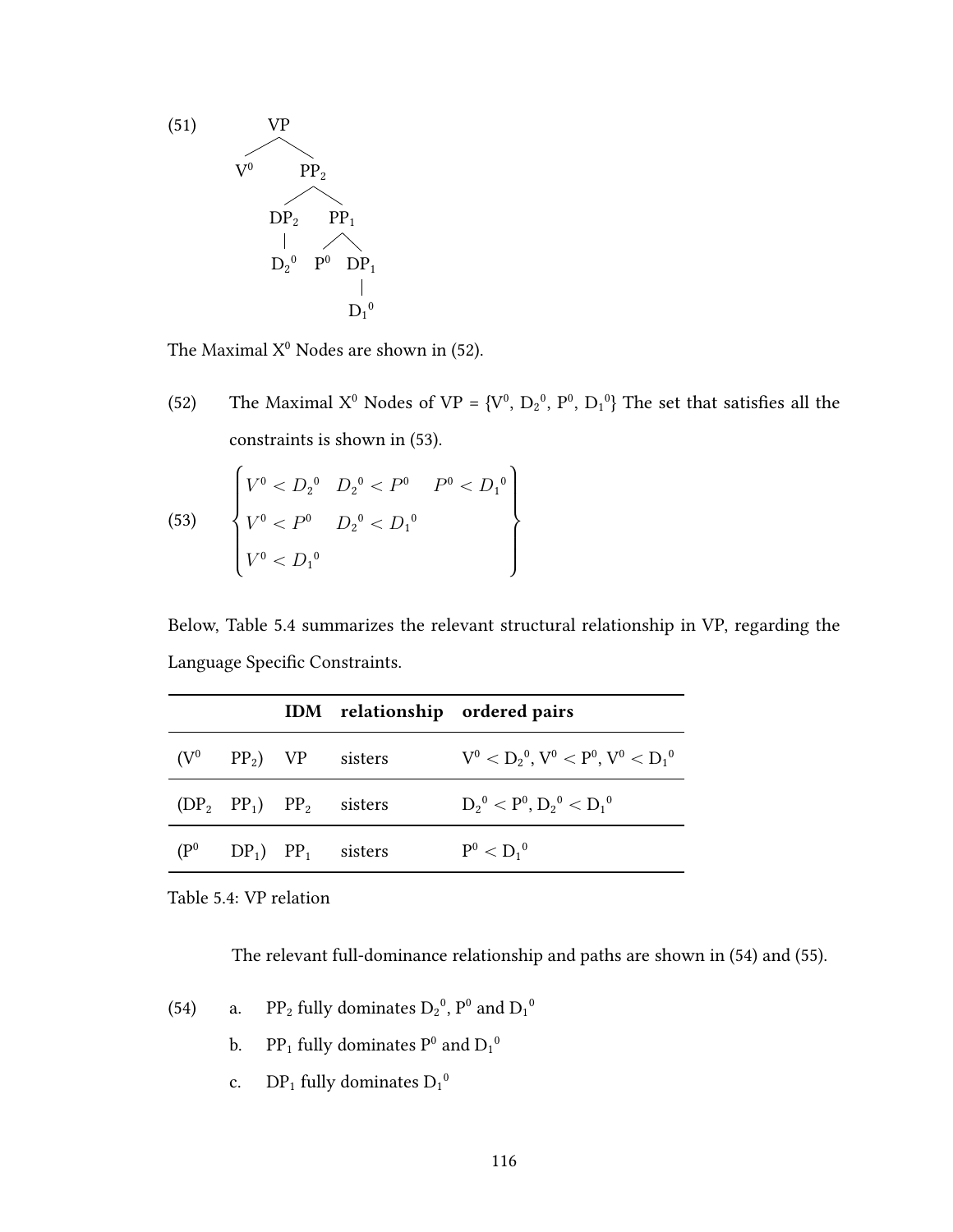(55) a. 
$$
p(V^0) = (VP)
$$
  
\nb.  $p(PP_2) = (VP)$   
\nc.  $p(DP_2) = (PP_2, VP)$   
\nd.  $p(D_2^0) = (DP_2, PP_2, VP)$   
\ne.  $p(PP_1) = (PP_2, VP)$   
\nf.  $p(P^0) = (PP_1, PP_2, VP)$   
\ng.  $p(DP_1) = (PP_1, PP_2, VP)$   
\nh.  $p(D_1^0) = (DP_1, PP_1, PP_2, VP)$ 

Now, let's proceed to the  $\text{CP}_2$  Spell-out domain, the structure of which is repeated below in (56).



The Maximal  $X^0$  Nodes are shown in (57).

(57) The Maximal X<sup>0</sup> Nodes of CP<sub>2</sub> = { $P^0$ ,  $D_1^0$ ,  $C^0$ ,  $D_3^0$ ,  $T^0$ ,  $V^0$ ,  $D_2^0$ }

The set that satisfies all the constraints is shown in (58).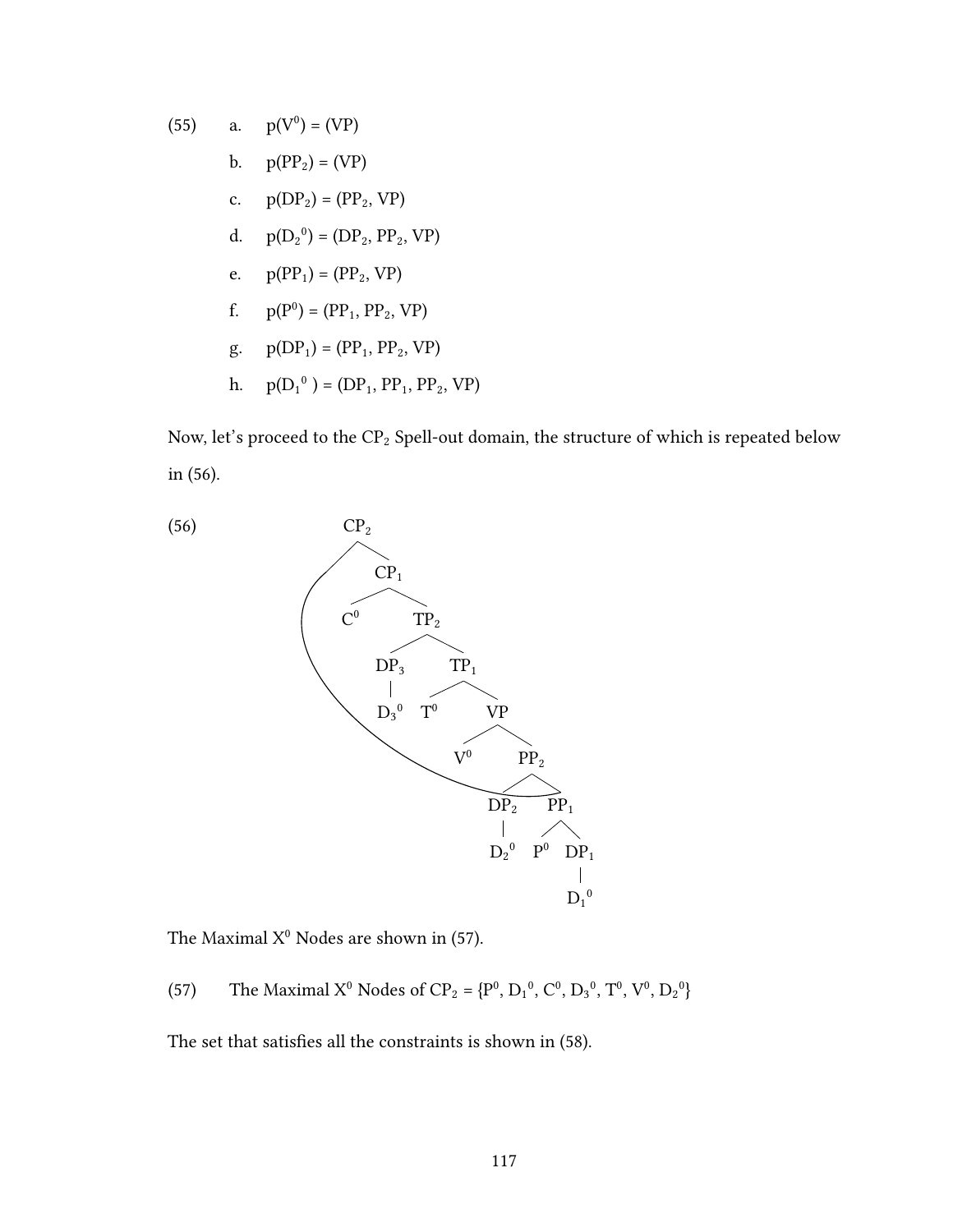(58) 
$$
\begin{cases} P^{0} < D_{1}^{0} & D_{1}^{0} < C^{0} & C^{0} < D_{3}^{0} & D_{3}^{0} < T^{0} & T^{0} < V^{0} & V^{0} < D_{2}^{0} \\ P^{0} < C^{0} & D_{1}^{0} < D_{3}^{0} & C^{0} < T^{0} & D_{3}^{0} < V^{0} & T^{0} < D_{2}^{0} \\ P^{0} < D_{3}^{0} & D_{1}^{0} < T^{0} & C^{0} < V^{0} & D_{3}^{0} < D_{2}^{0} \\ P^{0} < T^{0} & D_{1}^{0} < V^{0} & C^{0} < D_{2}^{0} & \\ P^{0} < V^{0} & D_{1}^{0} < D_{2}^{0} & & \\ P^{0} < D_{2}^{0} & & & \end{cases}
$$

Below, Table 5.5 summarizes the relevant structural relationship in  $CP_2$ , regarding the Language Specific Constraints.

|                   |  |                                                  | IDM relationship ordered pairs                            |
|-------------------|--|--------------------------------------------------|-----------------------------------------------------------|
|                   |  |                                                  | $P^0 < C^0$ , $P^0 < D_3^0$ , $P^0 < T^0$ ,               |
|                   |  | $(PP_1$ $CP_1)$ $CP_2$ sisters                   | $P^0 < V^0, P^0 < D_2^0$                                  |
|                   |  |                                                  | $D_1^0 < C^0$ , $D_1^0 < D_3^0$ , $D_1^0 < T^0$ ,         |
|                   |  |                                                  | $D_1^0 < V^0, D_1^0 < D_2^0$                              |
| (P <sup>0</sup> ) |  | $DP_1$ ) $PP_1$ sisters                          | $P^0 < D_1{}^0$                                           |
|                   |  | $(C^0$ TP <sub>2</sub> ) TP <sub>1</sub> sisters | $C^0 < D_3^0$ , $C^0 < T^0$ , $C^0 < V^0$ , $C^0 < D_2^0$ |
|                   |  | $(D_3^0 \t T P_1) \t T P_2$ sisters              | $D_3^0 < T^0$ , $D_3^0 < V^0$ , $D_3^0 < D_2^0$           |
|                   |  | $(T^0 \quad VP)$ $TP_1$ sisters                  | $T^0 < V^0$ , $T^0 < D_2^0$                               |
| (V <sup>0</sup> ) |  | $PP_2$ ) VP sisters                              | $V^0 < D_2{}^0$                                           |
|                   |  | $(DP_2 PP_1) PP_2$ not sisters                   | N/A                                                       |

Table 5.5:  $CP<sub>2</sub>$  relation

Note that the ordering statement  $C^0 < P^0$  is not required because despite the fact that (i)  $P^0 < C^0$ , (ii) C is a head, and (iii) TP<sub>2</sub> is the sister of  $C^0$ , TP<sub>2</sub> does not fully dominate  $P<sup>0</sup>$  (there is a path of  $P<sup>0</sup>$  that does not go through PP<sub>2</sub> - see (59b-i)). The same logic applies to the reason  $\rm T^0<\rm P^0,$   $\rm V^0<\rm P^0,$  as well as  $\rm C^0<\rm D_1^{\,0},$   $\rm T^0<\rm D_1^{\,0},$   $\rm V^0<\rm D_1^{\,0},$  are not required.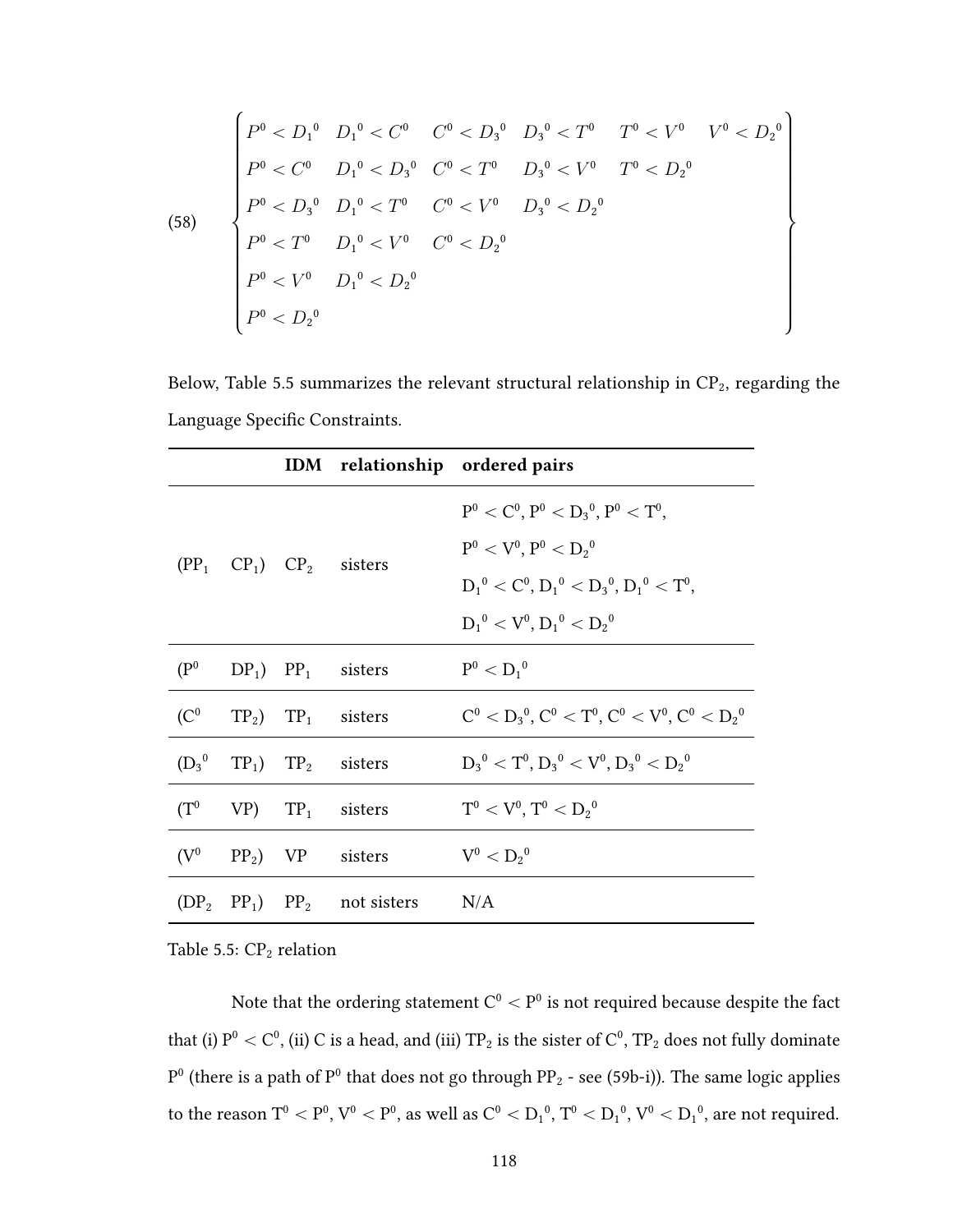In addition,  $D_3^0 < P^0$  is not required because despite the fact that (i) the set has  $P^0$  $<$   $\rm D_3^0,$  (ii)  $\rm DP_3$  is a specifier, and (iii)  $\rm DP_3$  dominates  $\rm D_3^0,$  (iv)  $\rm DP_3$  and  $\rm TP_1$  are sisters,  $\rm TP_1$ does not fully dominate  $P^0$  (i.e., there is a path for  $P^0$  that does not go through TP<sub>1</sub> - see (59b-i)). The same logic applies to the reason  $D_3^0 < D_1^0$  are not required.

Furthermore,  $D_2^0 < P^0$  is not required because despite the fact that (i) the set has  $P^0 < D_2^0$ , (ii)  $DP_2$  is a specifier, (iii)  $DP_2$  dominates  $D_2^0$ , and (iv)  $PP_1$  fully dominates  $P^0$ ,  $DP<sub>2</sub>$  and  $PP<sub>1</sub>$  are not sisters (i.e., there are paths for  $PP<sub>1</sub>$  that does not go through  $PP<sub>2</sub>$  - see (59a-i)). The same logic applies to the reason  $D_2{}^0 < D_1{}^0$  is not required.

(59) a. 
$$
p(PP_1) =
$$
  
\n(i)  $(CP_2)$   
\n(ii)  $(PP_2, VP, TP_1, TP_2, CP_1, CP_2)$   
\nb.  $p(P^0) =$   
\n(i)  $(PP_1, CP_2)$   
\n(ii)  $(PP_1, PP_2, VP, TP_1, TP_2, CP_1, CP_2)$   
\nc.  $p(D_1^0) =$   
\n(i)  $(DP_1, PP_1, CP_2)$   
\n(ii)  $(DP_1, PP_1, PP_2, VP, TP_1, TP_2, CP_1, CP_2)$ 

Next, take the union of the set of ordered pairs from the VP Spell-out domain and the one from the CP Spell-out domain, both of which are repeated below in (60). The union set is shown in  $(61)$ .

 $(60)$ 

a. 
$$
\begin{cases} V^0 < D_2{}^0 & \mathbf{D_2}^0 < \mathbf{P}^0 & P^0 < D_1{}^0 \\ \mathbf{V}^0 < \mathbf{P}^0 & \mathbf{D_2}^0 < \mathbf{D_1}^0 \\ \mathbf{V}^0 < \mathbf{D_1}^0 & \end{cases}
$$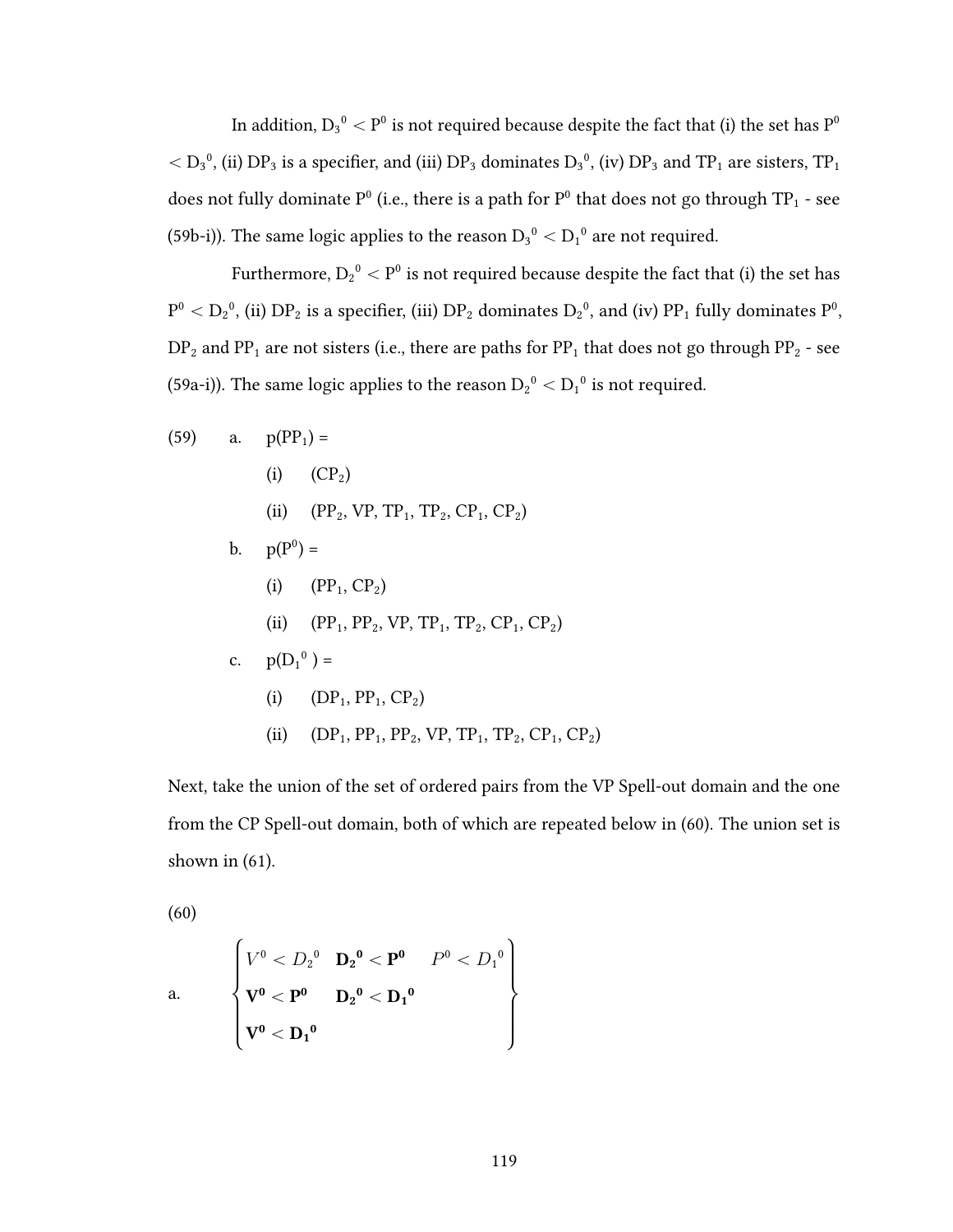$$
P^{0} < D_{1}^{0} & D_{1}^{0} < C^{0} & C^{0} < D_{3}^{0} & D_{3}^{0} < T^{0} & T^{0} < V^{0} & V^{0} < D_{2}^{0} \\ P^{0} < C^{0} & D_{1}^{0} < D_{3}^{0} & C^{0} < T^{0} & D_{3}^{0} < V^{0} & T^{0} < D_{2}^{0} \\ P^{0} < D_{3}^{0} & D_{1}^{0} < T^{0} & C^{0} < V^{0} & D_{3}^{0} < D_{2}^{0} \\ P^{0} < T^{0} & \mathbf{D}_{1}^{0} < \mathbf{V}^{0} & C^{0} < D_{2}^{0} \\ \mathbf{P}^{0} < \mathbf{V}^{0} & \mathbf{D}_{1}^{0} < \mathbf{D}_{2}^{0} & \\ \mathbf{P}^{0} < \mathbf{D}_{2}^{0} & \mathbf{D}_{3}^{0} < \mathbf{D}_{3}^{0} & \mathbf{D}_{3}^{0} < D_{3}^{0} \end{bmatrix}
$$

$$
(61)
$$

$$
\begin{cases}\nP^{0} < D_{1}^{0} & D_{1}^{0} < C^{0} \\
P^{0} < D_{1}^{0} < D_{2}^{0} \\
P^{0} < C^{0} & D_{1}^{0} < D_{3}^{0} \\
P^{0} < C^{0} & D_{1}^{0} < D_{3}^{0} \\
P^{0} < D_{3}^{0} & D_{1}^{0} < T^{0} \\
P^{0} < D_{3}^{0} & D_{1}^{0} < T^{0} \\
P^{0} < D_{3}^{0} & D_{1}^{0} < T^{0} \\
P^{0} < T^{0} & D_{1}^{0} < V^{0} \\
P^{0} < T^{0} & D_{1}^{0} < V^{0} \\
P^{0} < V^{0} & D_{2}^{0} \\
P^{0} < D_{2}^{0} \\
P^{0} < D_{2}^{0}\n\end{cases}\n\qquad\n\begin{cases}\nV^{0} < D_{2}^{0} & V^{0} < D_{2}^{0} \\
V^{0} < D_{1}^{0} < D_{2}^{0} \\
V^{0} < D_{2}^{0} & V^{0} \\
V^{0} < D_{2}^{0}\n\end{cases}
$$

Note that the union set satisfies all the constraints except for the Asymmetry Constraint (e.g., the set has both  $V^0 < P^0$  and  $P^0 < V^0$ ). It satisfies the Totality Constraint because all the Maximal  $X^0$  Nodes in the most recent Spell-out domain, namely, the CP Spellout domain, are ordered relative to each other. It satisfies the Anti-reflexivity Constraint because no node is ordered relative to itself. It satisfies the Language Specific Constraints because all the required ordering statements are in the union set. Note that based on the Language Specific Constraints, the existence of  $V^0 < P^0$  does not require the existence of any ordering statement: despite the fact that (i) the set has  $V^0 < P^0$ , (ii)  $V^0$  is a head, and (iii) PP<sub>2</sub> is the sister of  $V^0$ , PP<sub>2</sub> does not fully dominate P<sup>0</sup>, so  $V^0 < P^0$  is not required and at the same time nothing prohibits the existence of  $V^0 < P^0$  based on the Language Specific Constraints (though having both  $V^0 < P^0$  and  $P^0 < V^0$  violates the Asymmetry Constraint) – the Language Specific Constraints are about the conditions under which existing ordering statements require another ordering statement but not about preventing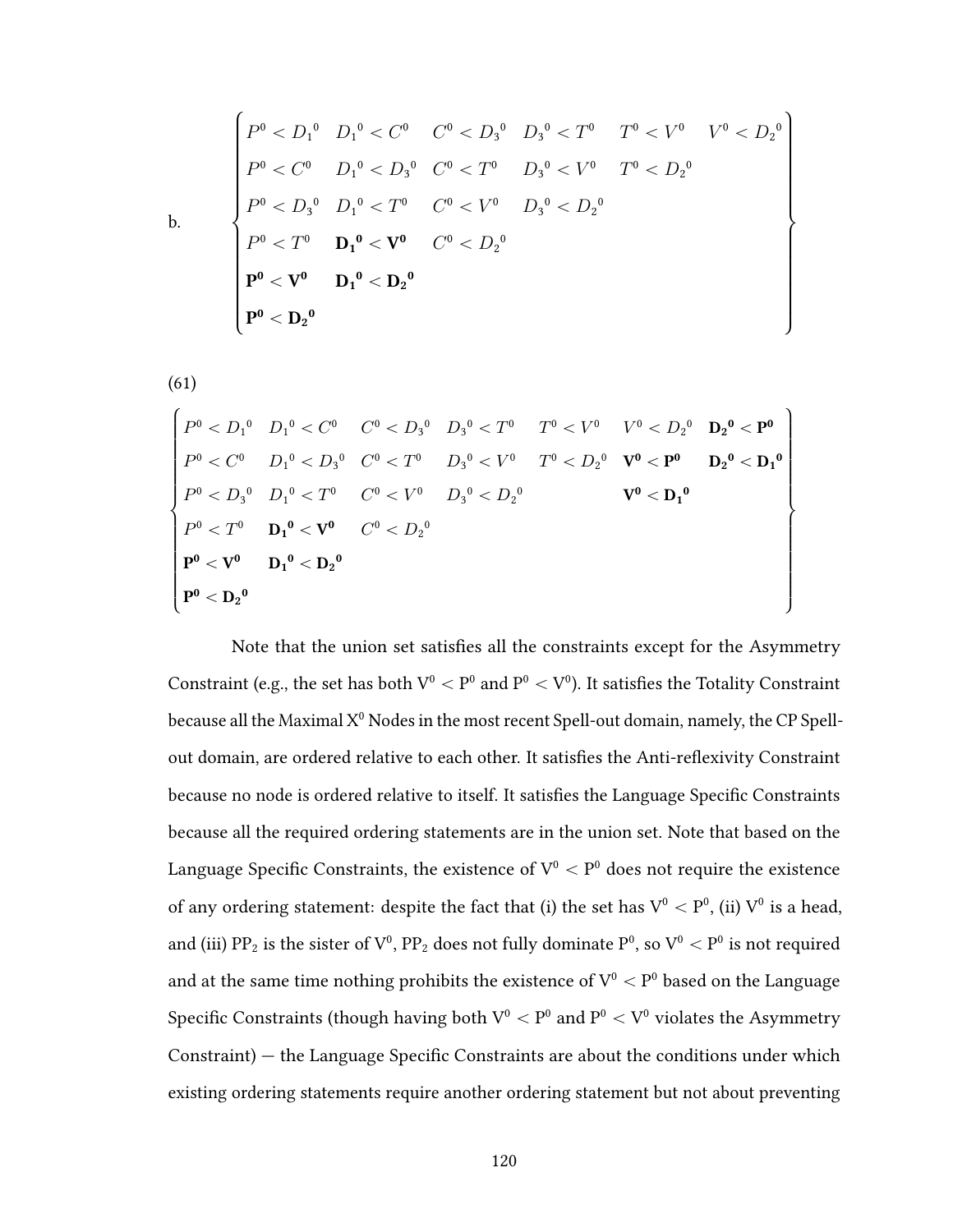certain ordering statements. Similarly,  ${\rm D_2}^{\rm 0} < {\rm P}^{\rm 0}$ , as well as  ${\rm V}^{\rm 0} < {\rm D_1}^{\rm 0}$  and  ${\rm D_2}^{\rm 0} < {\rm D_1}^{\rm 0}$  do not require the existence of any ordering statement either.

Since the final Spell-out domain has been reached, apply Ordering Deletion. Since no ordering statement fits the criteria in Ordering Deletion, nothing is deleted. Then, apply the Set-to-String algorithm to the union set of CP and VP, which is the set in (61). First, implement Stage 1 in the Set-to-String algorithm (see below for the content of Stage 1).

Stage 1:

- 1. Find the intersection sets: For each distinct node  $n_1, n_2, n_3, ...$  in the set of ordered pairs O =  $\{n_1 < n_3, n_3 < n_2, ...\}$ , get the set X =  $\{\ldots, n_1, ...\}$  that contains all the nodes that precedes n and the set  $Y = \{..., n_2, ...\}$  that contains all the nodes that follows n, and get the set  $I = X \cap Y$ , which is the intersection of set X and set Y.
- 2. **Check the intersection sets:** If all the intersection sets are empty, run the String Forming Mechanism, which is defined in (35) below, on set O and the set will be turned into a string. Otherwise, proceed to Stage 2.

It turns out that there are non-empty intersection sets, which are shown in (62). Thus, the algorithm goes to Stage 2.

(62) a.  $\{P^0, D_1^0\}$ b.  ${V^0, D_2^0}$ 

## Stage 2:

- 1. Collect all the non-empty intersection sets: Form a set  $M = \{I_1, I_2, ...\}$  that contains all the non-empty intersection sets.
- 2. Try forming a string:
	- (a) **No qualified constituent:** For all given intersection sets  $I_1 = \{n_1, n_2, ...\}$ ,  $I_1 =$  ${n_3, ...}$ , ... in set M, if none of them forms a qualified constituent, the linearization process crashes.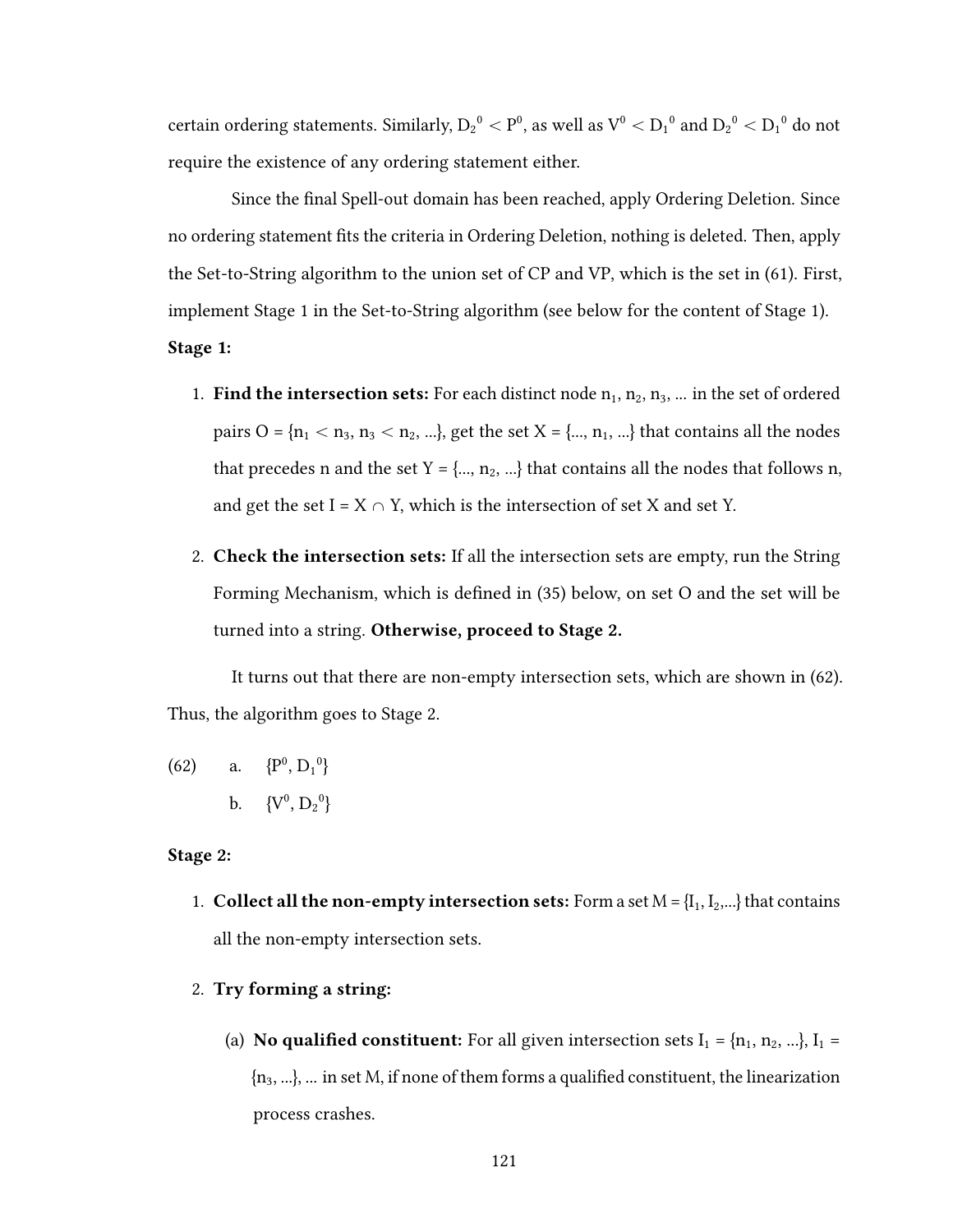# (b) **Qualified constituent:** If there exists intersection set  $I^*$  that forms a qualified constituent, proceed to Stage 3.

In Stage 2, the algorithm checks whether there exists an intersection set that can form a qualified constituent. In this case,  ${V^0, D_2^0}$  does not form a constituent;  ${P^0,}$  $D_1{}^0$ } forms a constituent but it is not a qualified constituent in English. So, none of the non-empty intersection sets can form a qualified constituent. As a result, the linearization process crashes.

As a quick summary, the non successive-cyclic derivation results in the final union set violating the Asymmetry Constraint, which cannot be resolved by the Set-to-String algorithm, which eventually makes the linearization process crash.

## 5.2.2 Ordering Deletion

Lastly, I discuss the example in (21) (She can run it.) to illustrate how the Ordering Deletion rule (63) works. The structure of it is shown in (64).

## (63) Ordering Deletion

For a given set of ordering statements,  $Y < \alpha$  must be deleted if X dominates Y and  $X < \alpha$ , and  $\alpha < Y$  must be deleted if X dominates Y and  $\alpha < X$ ; unless there exists  $\beta$  such that  $\beta < X$  and  $Y < \beta$ , or  $X < \beta$  and  $\beta < Y$ .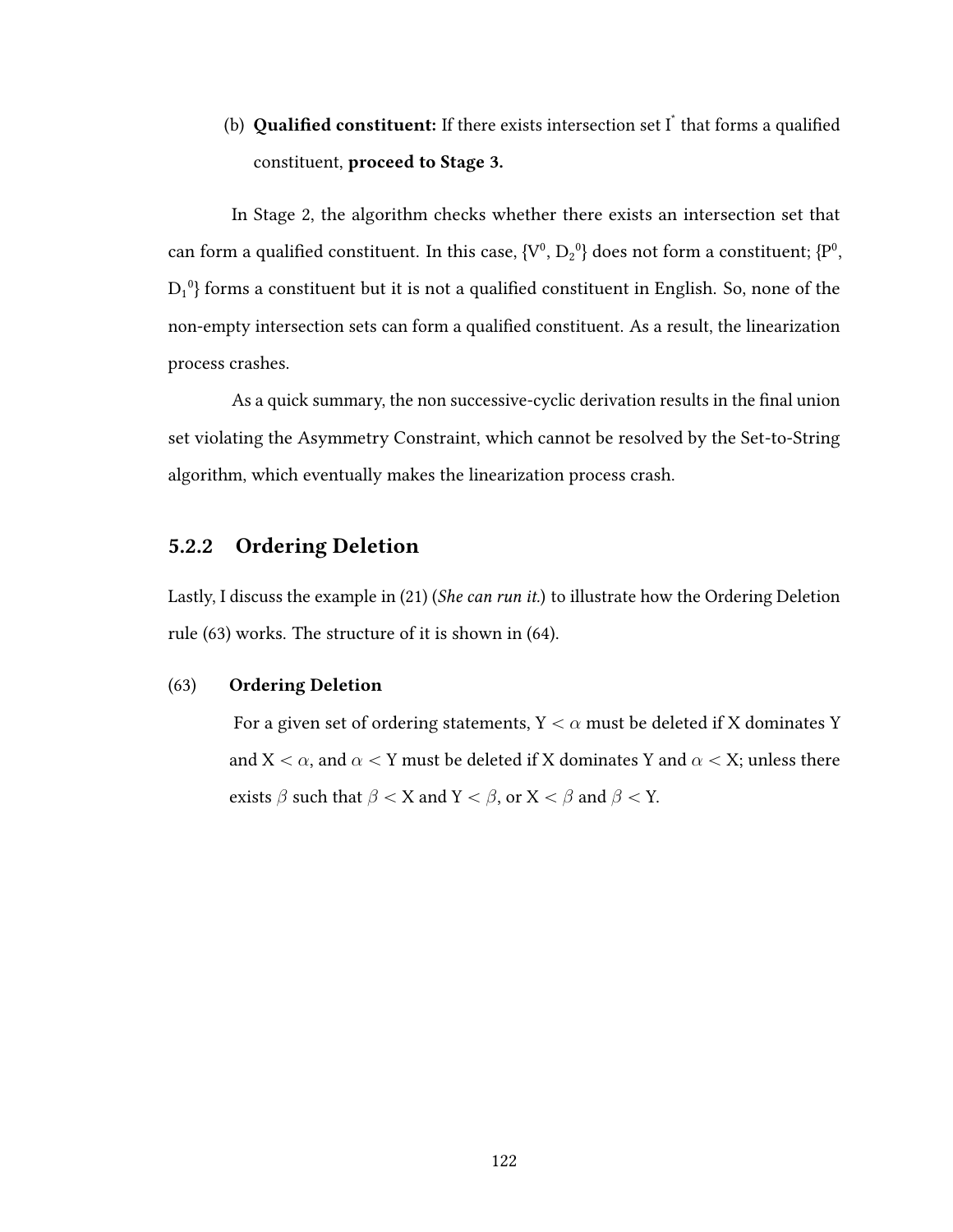

The set of ordered pairs that satisfies all the constraints in the VP Spell-out domain is shown in (66).

(65) VP  
\n
$$
V^{0} \t D P_{1}
$$
\n
$$
D_{1}^{0}
$$
\n(66) 
$$
\{V^{0} < D_{1}^{0}\}
$$

The Maximal  $X^0$  Nodes in TP is shown in (67).

(67) Maximal Nodes of TP = {
$$
D_2^0
$$
,  $T^0$ ,  $v_1^0$ ,  $D_1^0$ }

The set of ordered pairs that satisfies all the constraints in the TP Spell-out domain is shown in  $(68)$ .

(68) 
$$
\begin{cases} D_2^0 < T^0 < v_1^0 & v_1^0 < D_1^0 \\ D_2^0 < v_1^0 & T^0 < D_1^0 \\ D_2^0 < D_1^0 & \end{cases}
$$

The union set of VP and TP is shown in (69).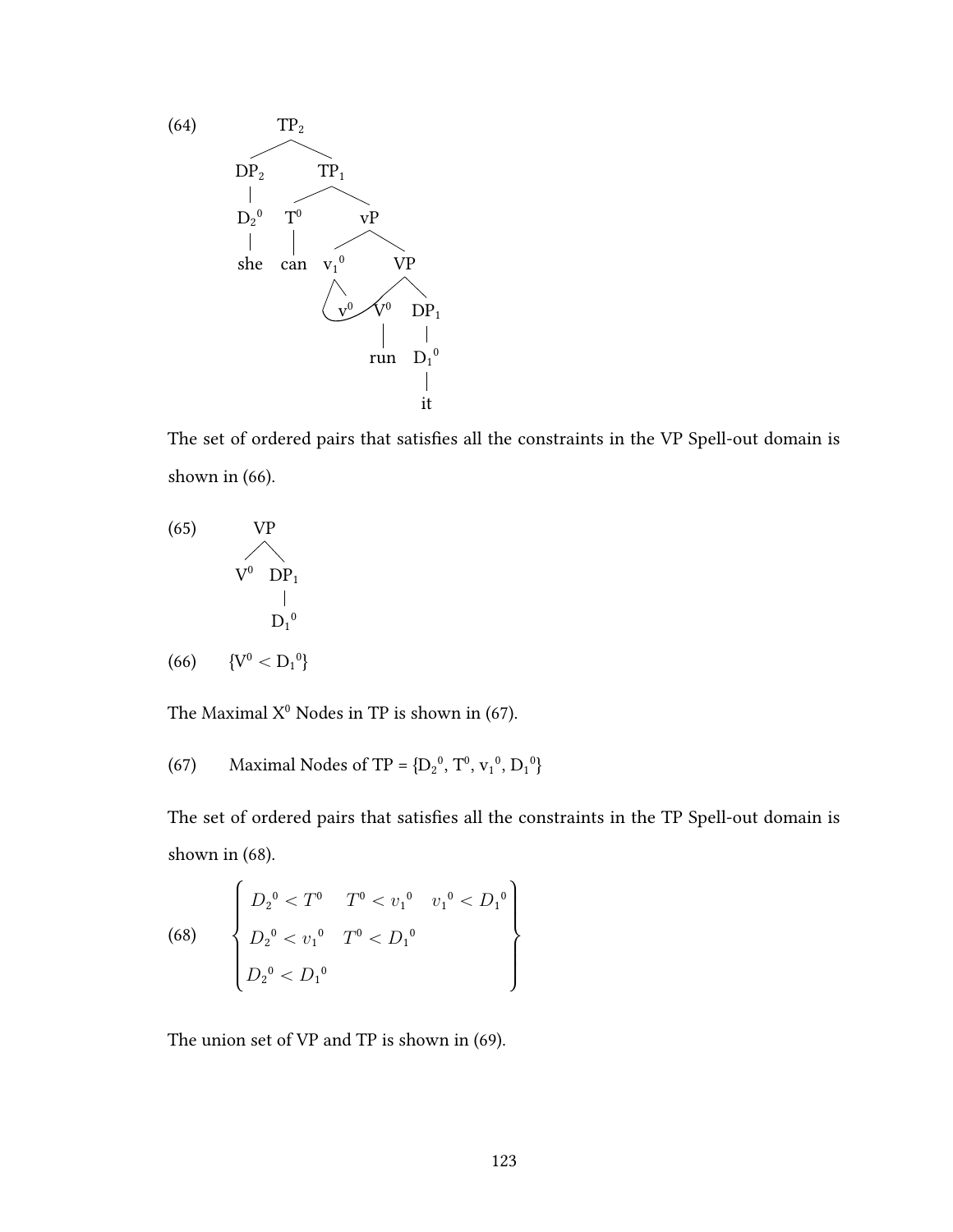(69) 
$$
\begin{cases} D_2^0 < T^0 & T^0 < v_1^0 < v_1^0 < D_1^0 & \mathbf{V}^0 < \mathbf{D_1}^0 \\ D_2^0 < v_1^0 & T^0 < D_1^0 \\ D_2^0 < D_1^0 & \end{cases}
$$

Since the final union is reached, Ordering Deletion, which is repeated below as (70), should apply.

#### 3. Repeat until the last union:

Repeat the cyclic process steps. Once the last union set is formed, apply Ordering Deletion and instead of implementing step III and IV, apply the Set-to-String algorithm.

#### $(70)$ **Ordering Deletion**

For a given set of ordering statements,  $Y < \alpha$  must be deleted if X dominates Y and  $X < \alpha$ , and  $\alpha < Y$  must be deleted if X dominates Y and  $\alpha < X$ ; unless there exists  $\beta$  such that  $\beta < X$  and  $Y < \beta$ , or  $X < \beta$  and  $\beta < Y$ .

Based on Ordering Deletion,  $V^0 < D_1^0$  should be deleted because (i)  $v_1^0$  dominates  $V^0$ , (ii)  $v_1^0$  <  $D_1^0$ , and (iii) there does not exist  $\beta$  such that  $\beta < v_1^0$  and  $V^0 < \beta$ , or  $v_1^0 < \beta$  and  $\beta <$  $V^0$ .

After applying Ordering Deletion to the union set, it is updated as (71). Note that this updated union set is the same as the set of ordered pairs in the TP Spell-out domain.

(71) 
$$
\begin{cases} D_2^0 < T^0 & T^0 < v_1^0 & v_1^0 < D_1^0 \\ D_2^0 < v_1^0 & T^0 < D_1^0 \\ D_2^0 < D_1^0 & D_2^0 \end{cases}
$$

Once the final union set is updated, the Set-to-String algorithm should be implemented. One will get the string  $\lt_S D_2^0 T^0 v_1^0 D_1^0$ . The lexical insertion sites are shown in (72). Note that  $v_1{}^0$  has the complex form of  $\#V^0v^0\#$  and I assume that the ordering between  $V^0$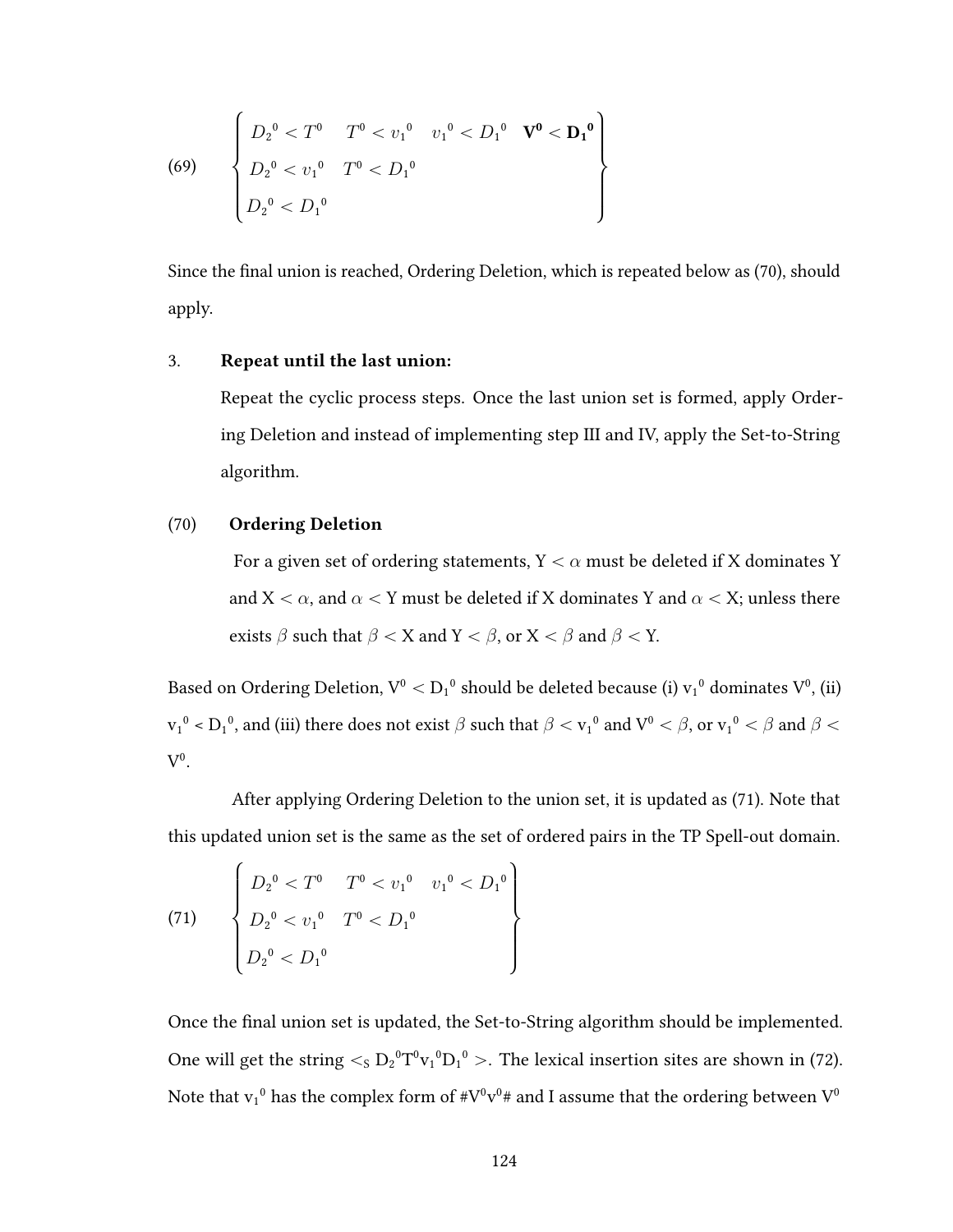and  $v^0$  is decided by morphology, not the linearization process.

(72) a. 
$$
D_2^0 \sim #D_2^0#
$$
  
\nb.  $T^0 \sim #T^0#$   
\nc.  $v_1^0 \sim #V^0v^0#$   
\nd.  $D_1^0 \sim #D_1^0#$ 

Now, implement lexical insertion, which is shown in (73).

(73) a. 
$$
D_2^0 = 'she'
$$
  
\nb.  $T^0 = 'can'$   
\nc.  $v_1^0 = 'run-\varnothing'$   
\nd.  $D_1^0 = 'it'$ 

Thus, the final utterance is She can run it.

In the following, I discuss two questions: (i) Why is Ordering Deletion necessary in the linearization process? (ii) How to understand Ordering Deletion, especially regarding Fox and Pesetsky (2005)'s Order Preservation?

## (74) Order Preservation

Information about linearization, once established at the end of a given Spell-out domain, is never deleted in the course of a derivation. The sole function of Spellout is to add information.

## Fox and Pesetsky (2005)

I start with the first question. Note that in the union set in  $(69)$ , if one orders the set via the String Forming Mechanism,  $D_2^0$  will be made the first element of the string; then,  $T^0$  will be made the next element of the string. Now, the set is left with the ordering statements  $v_1{}^0 < D_1{}^0$  and  $V^0 < D_1{}^0$ . Note that now, both  $v_1{}^0$  and  $V^0$  are not preceded by any other nodes, but there is no statement about the ordering relation between  $v_1^0$  and  $V^0$ . Thus, the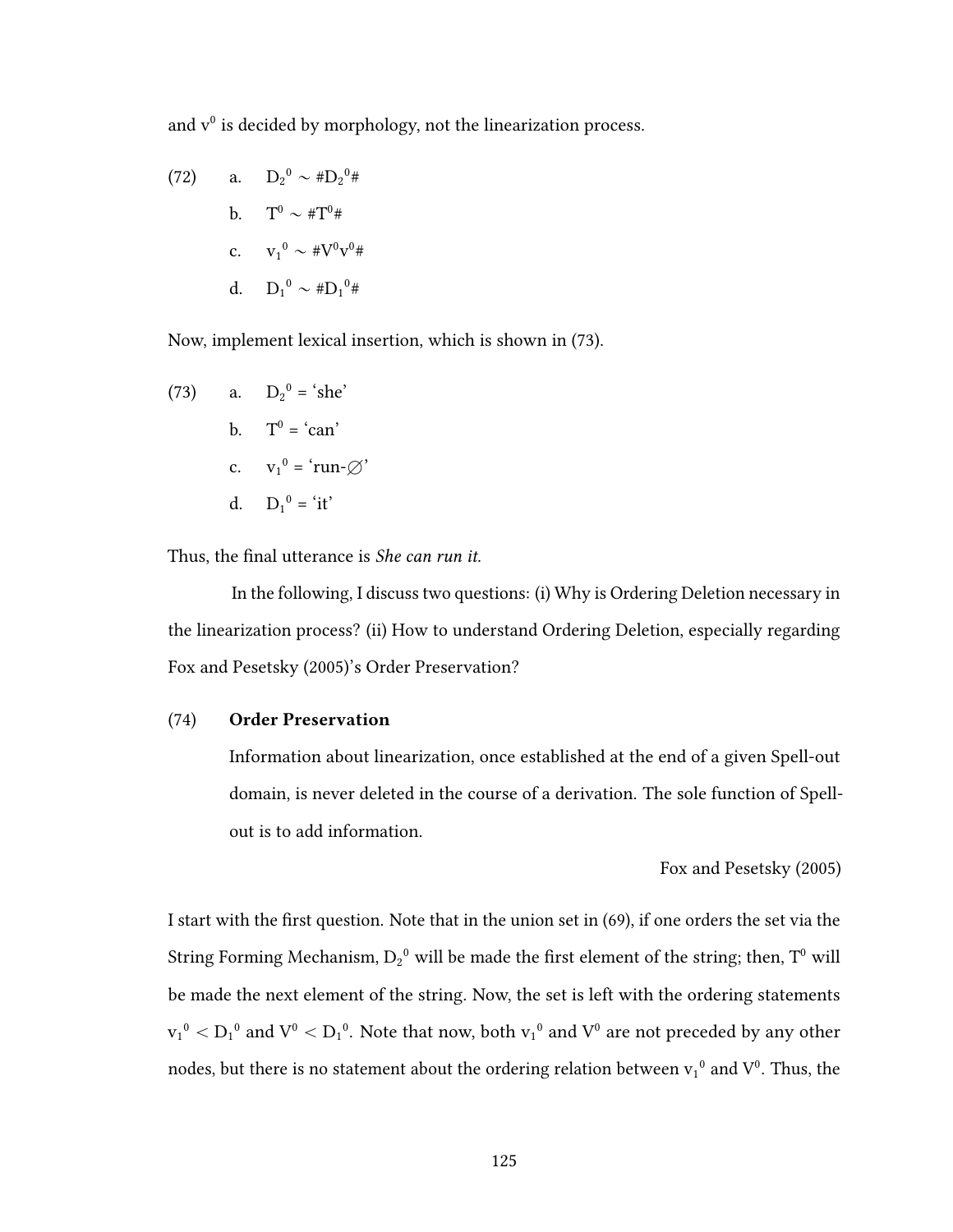set in  $(69)$  cannot be linearized.<sup>3</sup>

The fact that the set in (69) cannot be linearized is due to the interaction between cyclic linearization and Maximal  $X^0$  Nodes in the current linearization process. To be more specific, in the VP Spell-out domain,  $V^0$  is one of the Maximal  $X^0$  Nodes. However, in the TP Spell-out domain,  $V^0$  is merged with  $v^0$  and dominated by  $v_1^0$ . Thus,  $V^0$  is no longer a Maximal  $X^0$  Node in the TP Spell-out domain. However, since cyclic linearization collects ordering statements in each Spell-out domain, the ordering statement involving  $V^0$  from the VP Spell-out domain is still collected and becomes part of the union set of VP and TP. Note that without the ordering statement  $\rm V^0 < D_1{}^0,$  the set can be linearized. In this sense, the Ordering Deletion rule helps getting rid of the problematic ordering statement  $V^0$   $<$  $D_1^0$  so that the set can be linearized by the String Forming Mechanism.

Regarding the second question, Ordering Deletion gets rid of the ordering statement collected, which seems to be contradictory to Ordering Preservation. However, the ordering information about  $V^0$  and  $D_1{}^0$  is still preserved in the sense that in the TP Spell-out domain,  $V^0$  becomes part of  $v_1{}^0$  and thus, the position of  $V^0$  is now represented by  $v_1^{\,0}$ ; since  $v_1^{\,0} < D_1^{\,0}$  is in the union set, the information that  $V^0$  preceding  $D_1^{\,0}$  can be represented by the mother of  $V^0$ , namely,  $v_1^0$ , preceding  $D_1^0$ .

# 5.3 Summary

In this chapter, I introduced the cyclic linearization process and showed how it works on real examples. Instead of linearizing the structure as a whole, the cyclic linearization process linearizes the structure in a cyclic way, and the set of ordered pairs that gets linearized by the Set-to-String algorithm ends up being the union set of all the Spell-out domains. In the next chapter, I will look at the V(P)-doubling cases and show how this

<sup>&</sup>lt;sup>3</sup>Another way to view the problem is this set only shows that  $V^0$  should be ordered before  $D_1{}^0$ , but no information about how  $V^0$  should be ordered relative to the other nodes is provided.

<sup>&</sup>lt;sup>4</sup> Another approach to make the linearization process coherent is to revise Fox and Pesetsky (2005)'s Order Preservation such that only information about Maximal  $X^0$  Nodes in the final Spell-out domain must be preserved.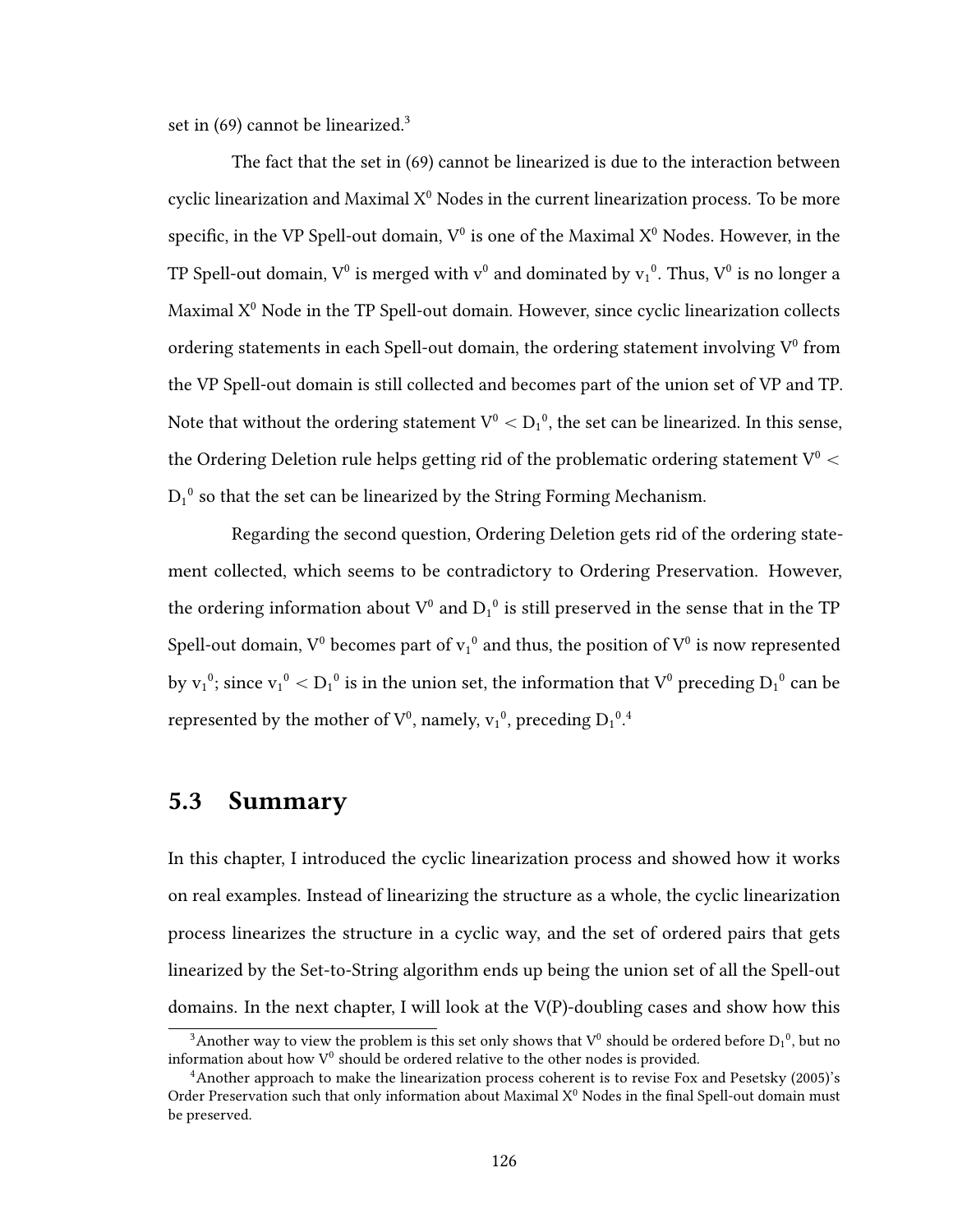cyclic linearization process works for these cases.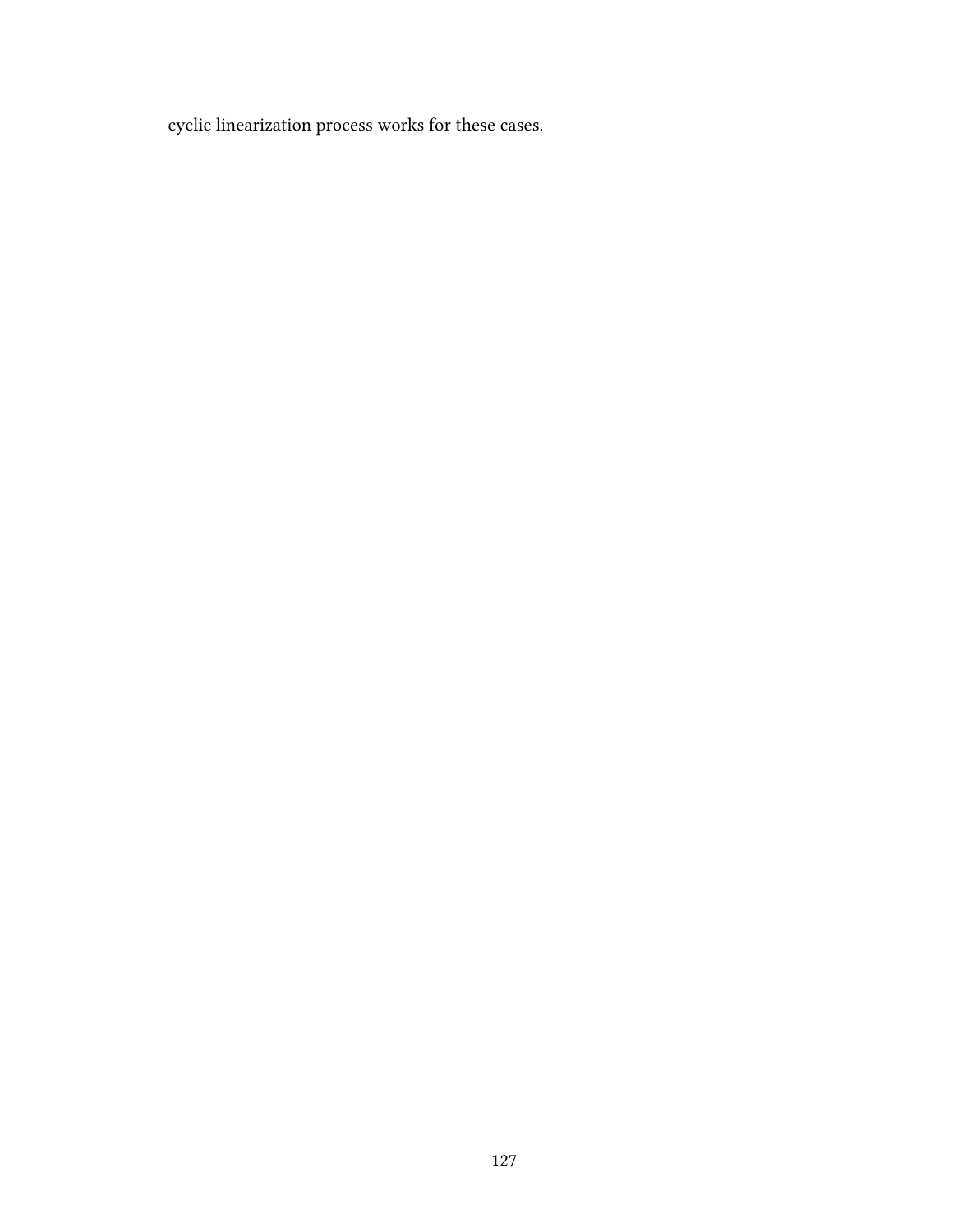# CHAPTER 6

# Analyzing V(P)-doubling constructions

In this chapter, I discuss the linearization of verb-doubling cases in Hebrew and Yiddish, which are shown in (1) and (2), and the VP-doubling case in Mandarin, which is shown in (3). Before going into the details of how the linearization process works on these cases, I would like to point out that the reasons why the verbs are doubled vary among these cases, and are related to how the V(P)s move.

## (1) Verb-doubling (with verb-fronting)

## a. Hebrew (infinitival)

Li**knot**, hi **kanta** et ha-praxim buy.INF she buy.PST ACC the-flowers 'As for buying, she bought the flowers.'

## b. Yiddish (aspectual form)

Gegessen, hot Maks gegessen fish eaten has Max eaten fish 'As for having eaten, Max has eaten fish.'

## (2) Verb-doubling (with VP-fronting)

## Hebrew (infinitival form)

Lishtof maher et ha-kelim, hushataf to.wash quickly Acc the-dishes he wash.pst 'As for washing the dishes quickly, he washed.'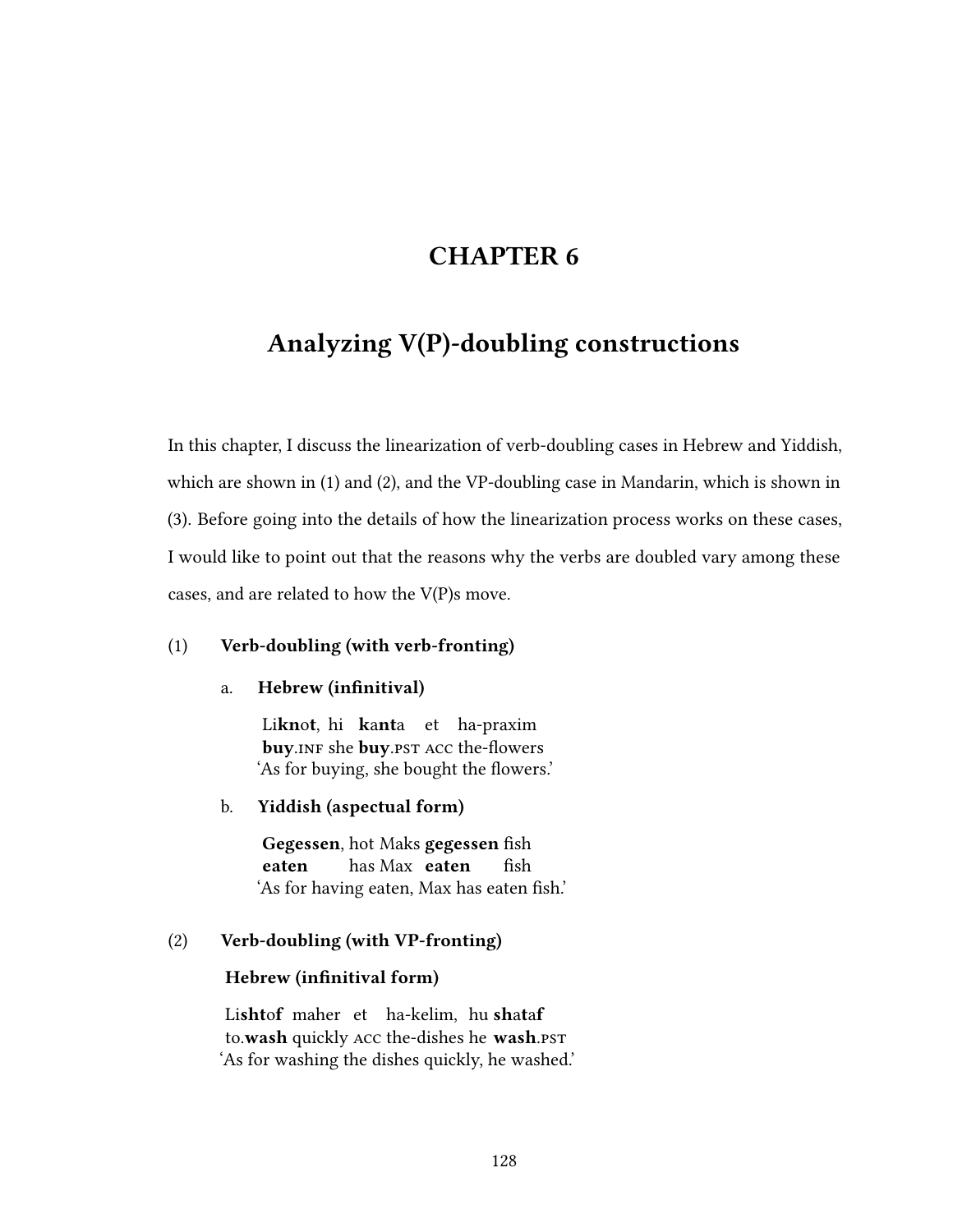### (3) VP-doubling

Mandarin (aspectual form)

Chi-guo bale. Lili dique mei chi-guo bale eat-Asp Guava Lili indeed not eat-Asp Guava 'As for having eaten Guava before, Lili indeed hasn't eaten Guava before.'

# 6.1 V-doubling with verb fronting

I start with the verb-doubling case in Hebrew, which is repeated below as (4). The structure of which is shown in (5). Note that I will ignore the linearization of the accusative marker.

### (4) Hebrew (infinitival)

Li**knot**, hi **kanta** et ha-praxim buy.INF she buy.PST ACC the-flowers 'As for buying, she bought the flowers.'



There are three Spell-out domains in (5): VP, CP and TopP. The structure of the VP Spell-out domain is shown in (6).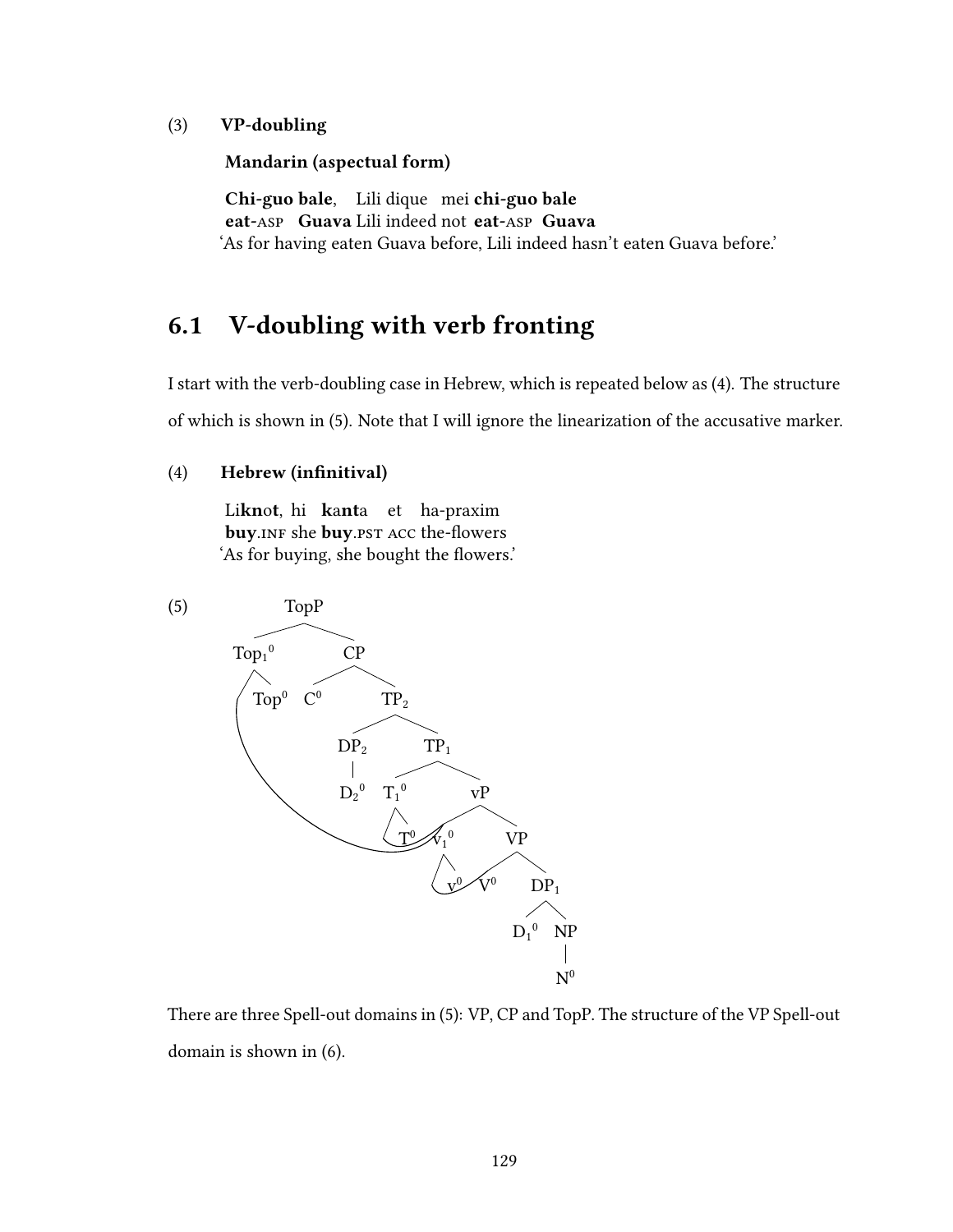

The Maximal  $X^0$  Nodes of VP are shown in (7).

(7) Maximal 
$$
X^0
$$
 Nodes of VP =  $\{V^0, D_1^0, N^0\}$ 

Table 6.1 summarizes all the sisterhood relationship and the required orders by the Language Specific Constraints for all Maximal  $X^0$  Nodes  $\alpha$  and  $\beta$  of VP if  $\alpha$  and  $\beta$  are ordered as a pair in a given set.

|  |                               | relationship ordering statements |
|--|-------------------------------|----------------------------------|
|  | $V^0$ DP <sub>1</sub> sisters | ${V^0 < D_1^0, V^0 < N^0}$       |
|  | $D_1^0$ NP sisters            | ${D_1}^0 < N^0$                  |

Table 6.1: VP Spell-out domain

The relevant paths and full-dominance relationship are shown in (8) and (9).

(8) a. 
$$
p(V^0) = (VP)
$$
  
\nb.  $p(DP_1) = (VP)$   
\nc.  $p(NP) = (DP_1, VP)$   
\nd.  $p(D_1^0) = (DP_1, VP)$ 

e. 
$$
p(N^0) = (NP, DP_1, VP)
$$

(9) a.  $DP_1$  fully dominates  $D_1^0$  and  $N^0$ 

b.  $\quad$  NP fully dominates  $N^0$ 

The following set in (10) for the VP Spell-out domain satisfies all the constraints.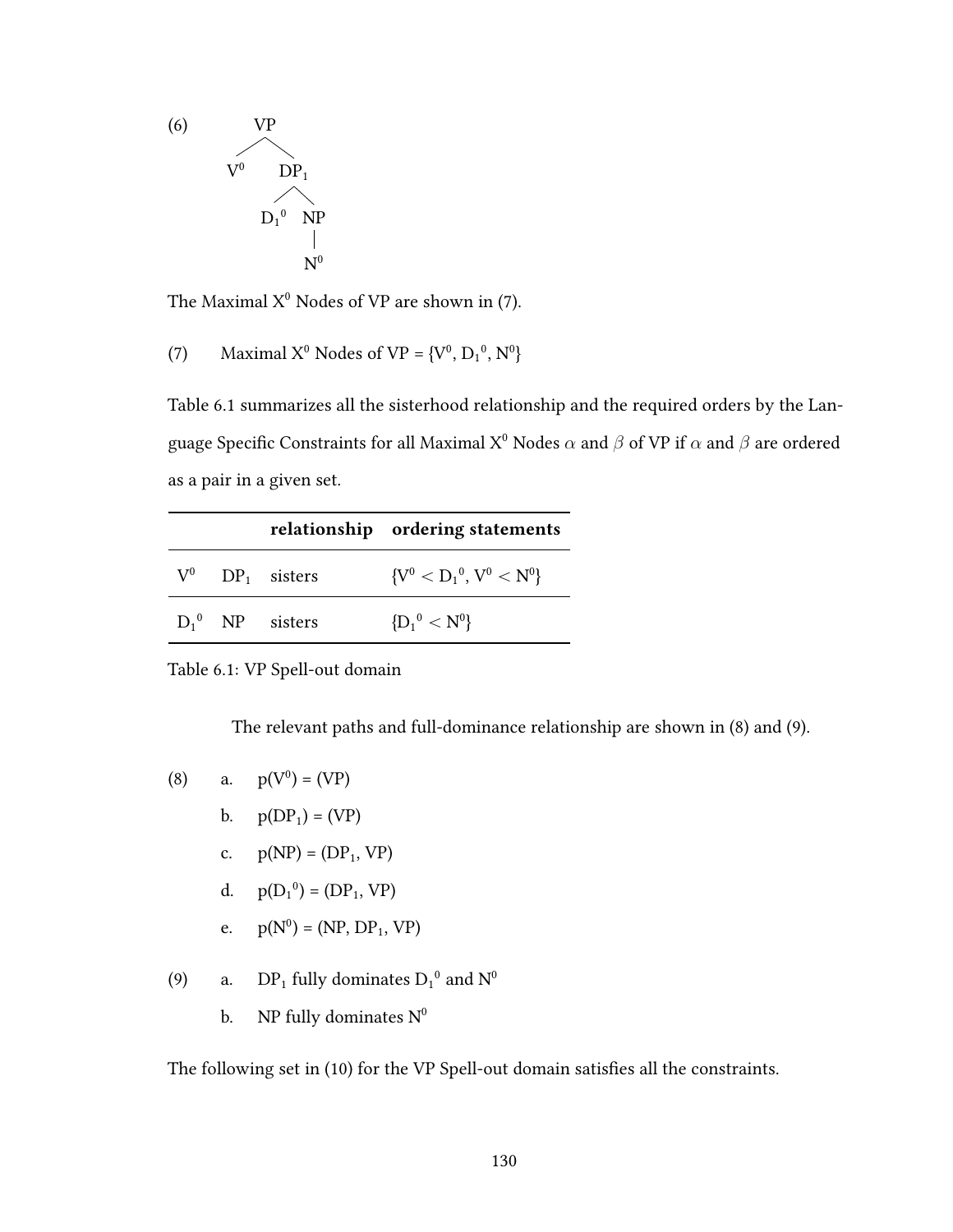(10) 
$$
\begin{cases} V^0 < D_1^0 & D_1^0 < N^0 \\ V^0 < N^0 \end{cases}
$$

Now, let's look at the CP Spell-out domain. The structure of the CP Spell-out domain is shown in (11).



The Maximal  $X^0$  Nodes of CP is shown in (12). Table 6.2 shows the sisterhood relationship and the required orders by the Language Specific Constraints for all Maximal  $X^0$  Nodes  $\alpha$ and  $\beta$  of VP if  $\alpha$  and  $\beta$  are ordered as a pair in a given set.

|       |                                | relationship ordering statements                     |
|-------|--------------------------------|------------------------------------------------------|
| $C^0$ | $TP2$ sisters                  | ${C^0 < D_2^0, C^0 < T_1^0, C^0 < D_1^0, C^0 < N^0}$ |
|       | $DP_2$ TP <sub>1</sub> sisters | ${D_2}^0 < T_1^0, D_2^0 < D_1^0, D_2^0 < N^0$        |
|       | $T_1^0$ vP sisters             | ${T_1}^0 < D_1^0, T_1^0 < N^0$                       |
|       | $D_1^0$ NP sisters             | ${D_1}^0 < N^0$                                      |

| (12) | Maximal $X^0$ Nodes of CP = { $C^0$ , $D_2^0$ , $T_1^0$ , $D_1^0$ , $N^0$ } |
|------|-----------------------------------------------------------------------------|
|      |                                                                             |

Table 6.2: CP Spell-out domain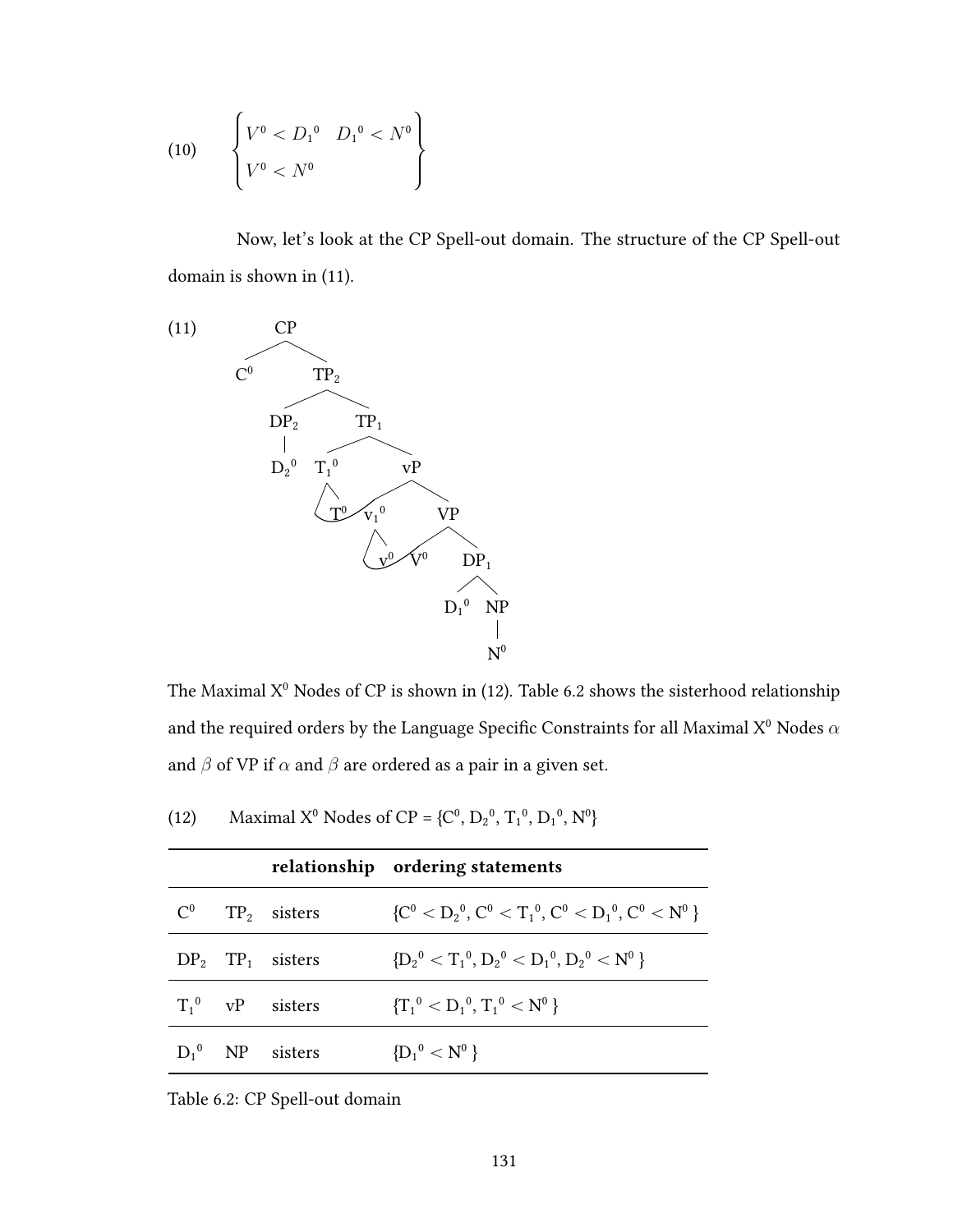The relevant paths and full-dominance relationship are shown in (13) and (14).

(13) a. 
$$
p(C^0) = (CP)
$$

- $\mathbf{b}$ .  $p(TP_2) = (CP)$
- c.  $p(DP_2) = (TP_2, CP)$
- d.  $p(TP_1) = (TP_2, CP)$
- e.  $p(T_1^0) = (TP_1, TP_2, CP)$
- f.  $p(vP) = (TP_1, TP_2, CP)$
- g.  $p(D_1^0) = (DP_1, VP, vP, TP_1, TP_2, CP)$
- $p(N^0) = (NP, DP_1, VP, VP, TP_1, TP_2, CP)$ h.
- $p(D_2^0) = (DP_2, TP_2, CP)$ i.
- CP fully dominates  $C^0$  and  $TP_2$ .  $(14)$ a.
	- $TP_2$  fully dominates  $DP_2$ ,  $TP_1$ ,  $D_2^0$ ,  $T_1^0$ ,  $D_1^0$  and  $N^0$ .  $\mathbf{b}$ .
	- $TP_1$  fully dominates vP,  $T_1^0$ ,  $D_1^0$  and  $N^0$ .  $\mathbf{c}$ .
	- $vP_1$  fully dominates  $D_1^0$  and  $N^0$ . d.
	- $DP_1$  fully dominates  $D_1^0$  and  $N^0$ . e.
	- $NP_1$  fully dominates  $N^0$ . f.

The following set in (15) for the CP Spell-out domain satisfies all the constraints.

$$
(15)
$$

$$
\begin{cases}\nC^0 < D_2{}^0 & D_2{}^0 < T_1{}^0 & T_1{}^0 < D_1{}^0 & D_1{}^0 < N^0 \\
C^0 < T_1{}^0 & D_2{}^0 < D_1{}^0 & T_1{}^0 < N^0 \\
C^0 < D_1{}^0 & D_2{}^0 < N^0 \\
C^0 < N^0 & & \n\end{cases}
$$

The union set of CP and VP is shown in (16) and it satisfies all the constraints.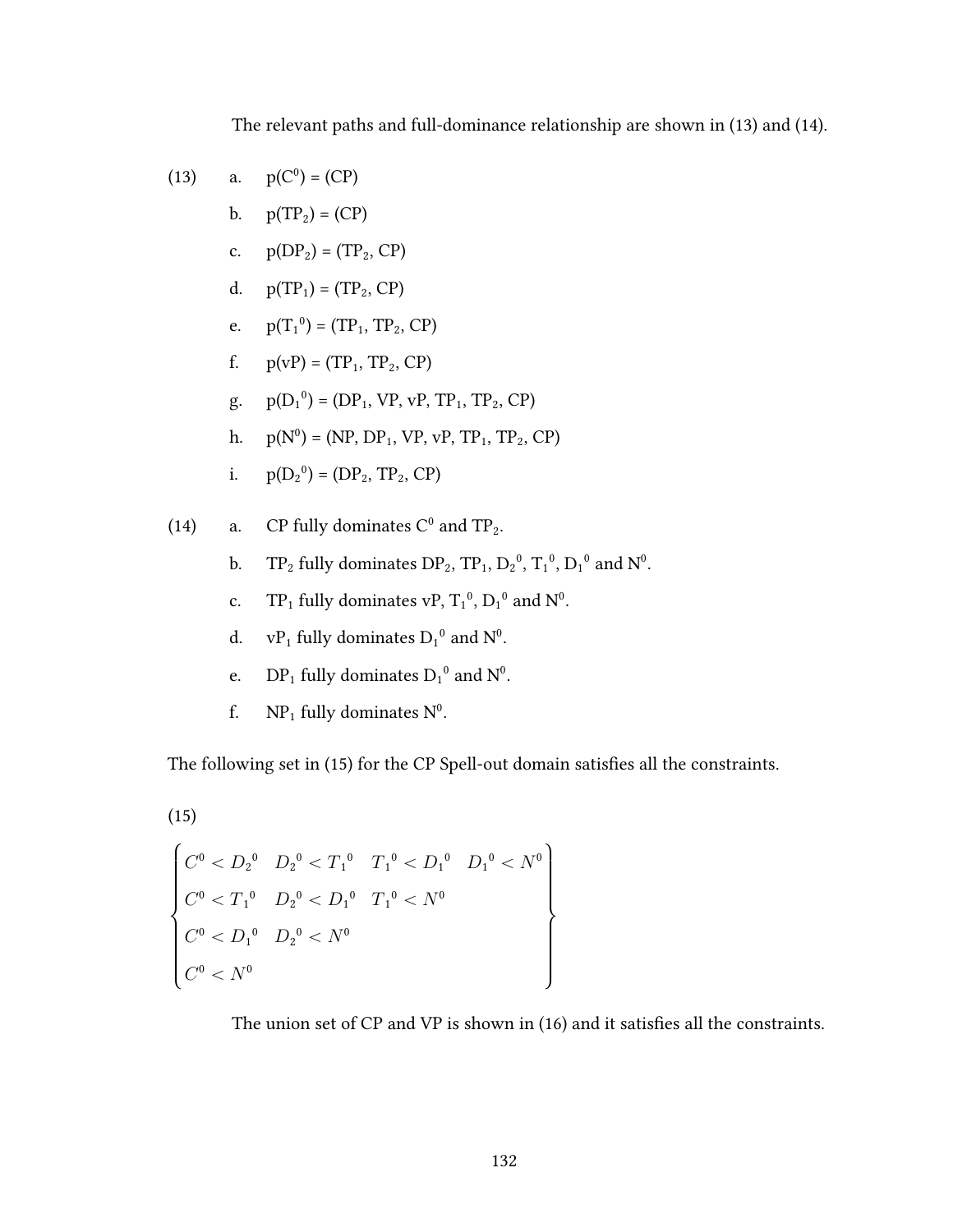$$
\begin{cases}\nC^0 < D_2^0 & D_2^0 < T_1^0 & T_1^0 < D_1^0 & D_1^0 < N^0 & \mathbf{V}^0 < \mathbf{D_1}^0 \\
C^0 < T_1^0 & D_2^0 < D_1^0 & T_1^0 < N^0 & \mathbf{V}^0 < \mathbf{N}^0 \\
C^0 < D_1^0 & D_2^0 < N^0 & \mathbf{V}^0 < \mathbf{N}^0\n\end{cases}
$$

 $(16)$ 

Before going into the next Spell-out domain, I discuss why the union set of CP and VP in (16) satisfies all the constraints. This union set satisfies the Totality Constraint since (i) the Totality Constraint is evaluated against the most recent Spell-out domain, which is the CP Spell-out domain, and (ii) all the Maximal X<sup>0</sup> Nodes in the CP Spell-out domain is ordered relative to each other in the union set of CP and VP. It satisfies the Anti-reflexivity Constraint since none of the Maximal  $X^0$  Nodes is ordered relative to itself. It satisfies the Anti-symmetry constraint since there is no ordering contradiction. It satisfies the Language Specific Constraint because no required order is missing. Note that the existence of  $V^0 < D_1^0$  does not require the existence of any ordering statements: despite the fact that  $V^0$  is a head and DP<sub>1</sub> fully dominates  $D_1^0$ , DP<sub>1</sub> is not the sister of  $V^0$  (i.e., the immediate dominating mother VP does not fully dominate  $V^0$ ), and thus, no ordering statement is required by the Language Specific Constraint. At the same time, the Language Specific Constraint does not prevent  $V^0 < D_1^0$  from being in the set, either. The same logic also applies to  $V^0 < N^0$ .

Now, let's look at the TopP domain, the structure of which is shown in (17).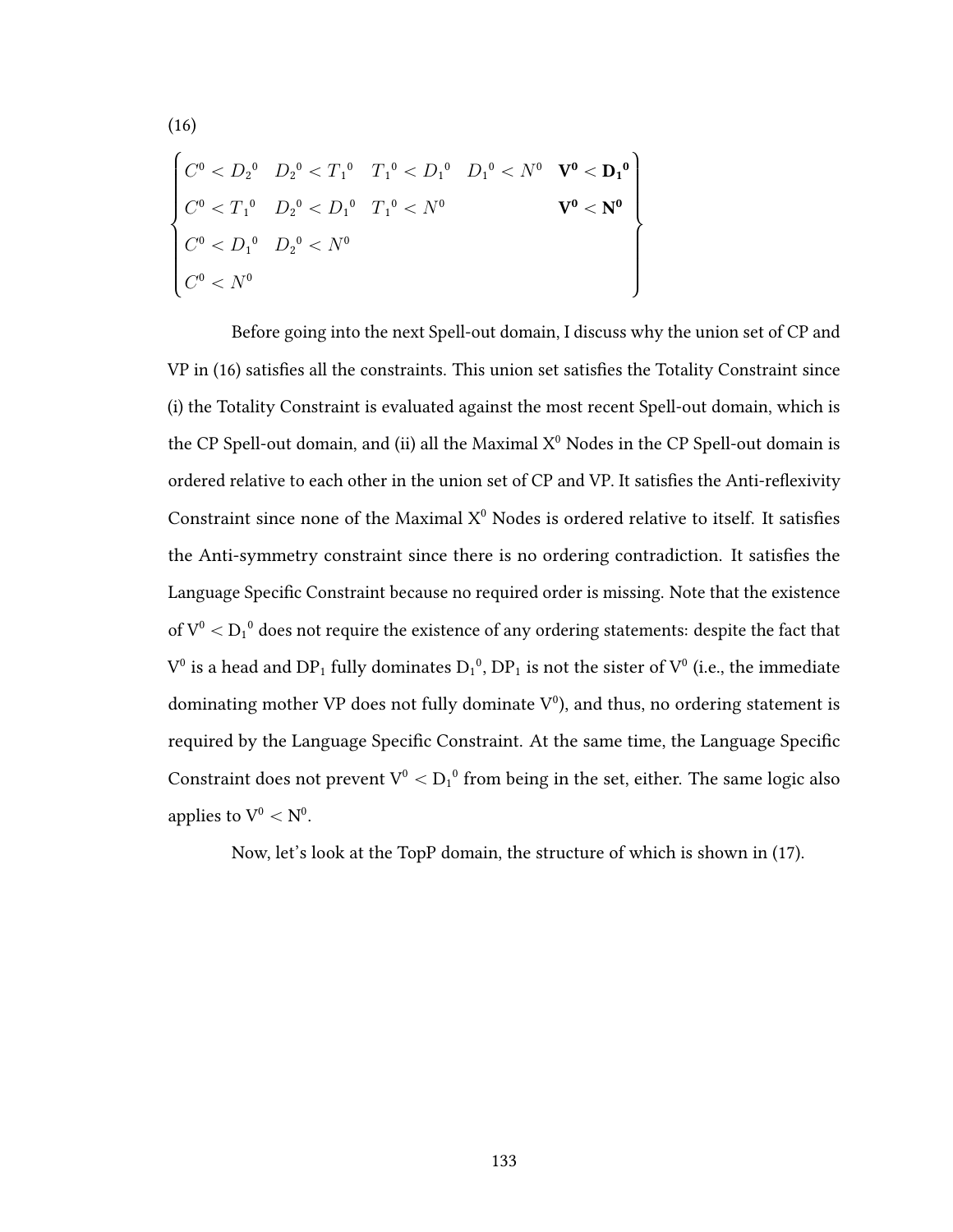

In the TopP Spell-out domain, the Maximal  $X^0$  Nodes of TopP are shown in (18).

(18) Maximal X<sup>0</sup> Nodes of TopP = {Top<sub>1</sub><sup>0</sup>, C<sup>0</sup>, D<sub>2</sub><sup>0</sup>, T<sub>1</sub><sup>0</sup>, D<sub>1</sub><sup>0</sup>, N<sup>0</sup>}

Table 6.3 shows the sisterhood relationship and the required orders by the Language Specific Constraints for all Maximal X<sup>0</sup> Nodes  $\alpha$  and  $\beta$  of VP if  $\alpha$  and  $\beta$  are ordered as a pair in a given set.

|           |                                | relationship ordering statements                                                                            |
|-----------|--------------------------------|-------------------------------------------------------------------------------------------------------------|
|           | $Top_1^0$ CP sisters           | ${Top_1}^0 < C^0$ , $Top_1$ <sup>0</sup> $< D_2$ <sup>0</sup> , $Top_1$ <sup>0</sup> $< T_1$ <sup>0</sup> , |
|           |                                | $Top_1^0 < D_1^0$ , $Top_1^0 < N^0$                                                                         |
| $C^0$     | $TP2$ sisters                  | ${C^0 < D_2^0, C^0 < T_1^0, C^0 < D_1^0, C^0 < N^0}$                                                        |
|           | $DP_2$ TP <sub>1</sub> sisters | ${D_2}^0 < T_1^0, D_2^0 < D_1^0, D_2^0 < N^0$                                                               |
| $T_1^0$   | vP sisters                     | ${T_1}^0 < D_1^0, T_1^0 < N^0$                                                                              |
| $D_1{}^0$ | NP non-sisters                 | ${D_1}^0 < N^0$                                                                                             |

Table 6.3: TopP Spell-out domain

The relevant paths and full-dominance relationship are shown in (19) and (20).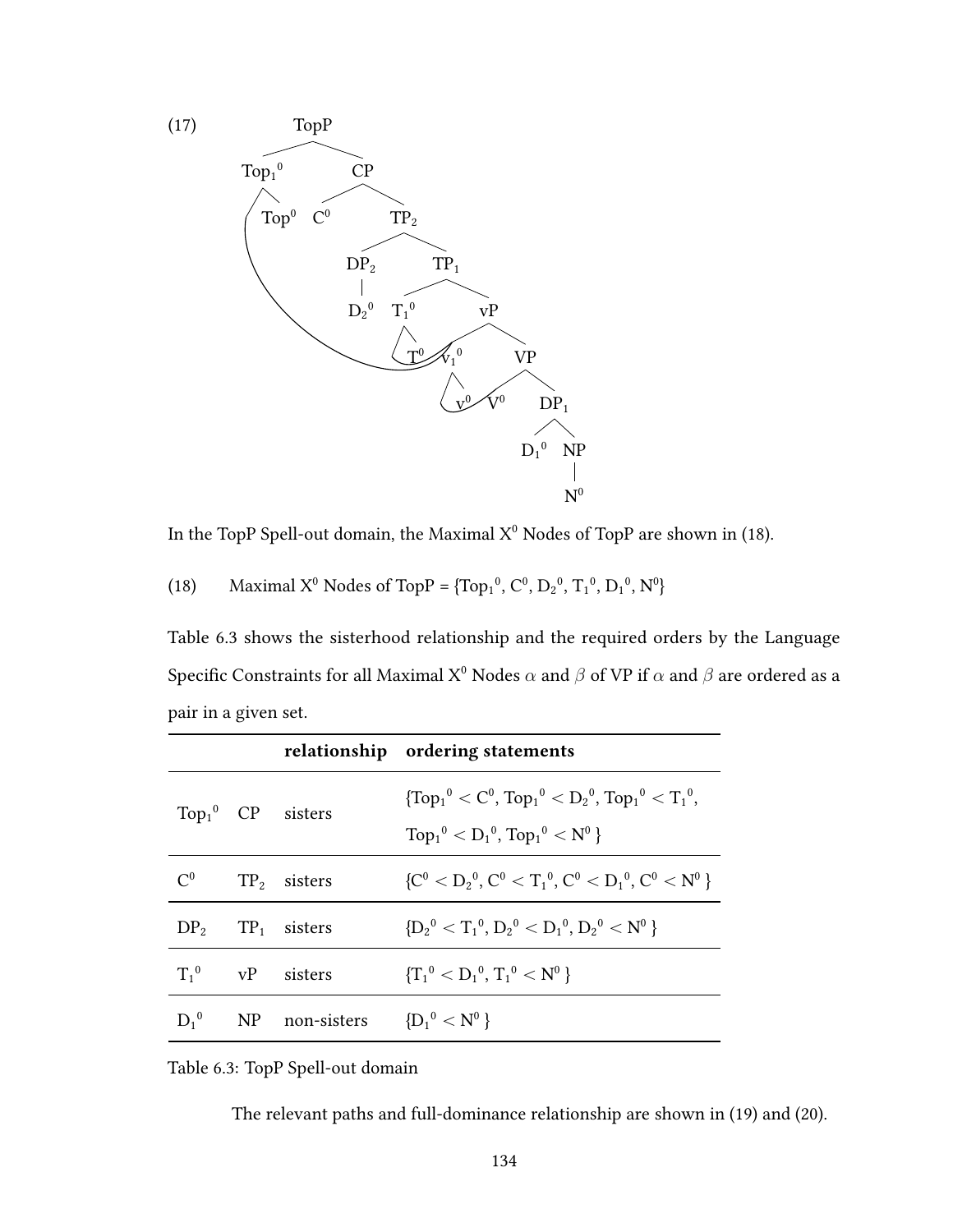$Top<sub>1</sub><sup>0</sup> = (TopP)$  $(19)$ a.

- $CP = (TopP)$  $\mathbf{b}$ .
- c.  $p(C^0) = (CP, TopP)$
- d.  $TP_2 = (CP, TopP)$
- $TP_1 = (TP_2, CP, TopP)$ e.
- $p(D_2^0) = (DP_2, TP_2, CP, TopP)$ f.
- $p(T_1^0) = (TP_1, TP_2, CP, TopP)$ g.
- h.  $p(D_1^0) = (DP_1, VP, vP, TP_1, TP_2, CP, TopP)$
- $p(N^0) = (NP, DP_1, VP, VP, TP_1, TP_2, CP, TopP)$  $i$ .
- TopP fully dominates Top<sub>1</sub><sup>0</sup> and CP.  $(20)$ a.
	- CP fully dominates  $C^0$  ,  $\text{TP}_2$  ,  $\text{D}_2{}^0$  ,  $\text{T}_1{}^0$  ,  $\text{D}_1{}^0$  and  $\text{N}^0$  . b.
	- $\mathcal{TP}_2$  fully dominates  $\mathrm{D_2}^0,$   $\mathrm{T_1}^0,$   $\mathrm{D_1}^0$  and  $\mathrm{N^0}.$  $\mathbf{c}$ .
	- $TP_1$  fully dominates  $T_1^0$  ,  $D_1^0$  and  $N^0$  .  $d.$
	- vP fully dominates  $D_1^0$  and  $N^0$ . e.
	- $DP_1 D_1^0$  and  $N^0$ . f.

The following set in (21) for the TopP Spell-out domain satisfies all the constraints.

$$
(21)
$$

$$
Top_{1}^{0} < C^{0} \quad C^{0} < D_{1}^{0} \quad D_{2}^{0} < T_{1}^{0} \quad T_{1}^{0} < D_{1}^{0} \quad D_{1}^{0} < N^{0}
$$
\n
$$
Top_{1}^{0} < D_{2}^{0} \quad C^{0} < T_{1}^{0} \quad D_{2}^{0} < D_{1}^{0} \quad T_{1}^{0} < N^{0}
$$
\n
$$
Top_{1}^{0} < T_{1}^{0} \quad C^{0} < D_{2}^{0} \quad D_{2}^{0} < N^{0}
$$
\n
$$
Top_{1}^{0} < D_{1}^{0} \quad C^{0} < N^{0}
$$
\n
$$
Top_{1}^{0} < N^{0}
$$

The union set of TopP, CP and VP is shown in (22).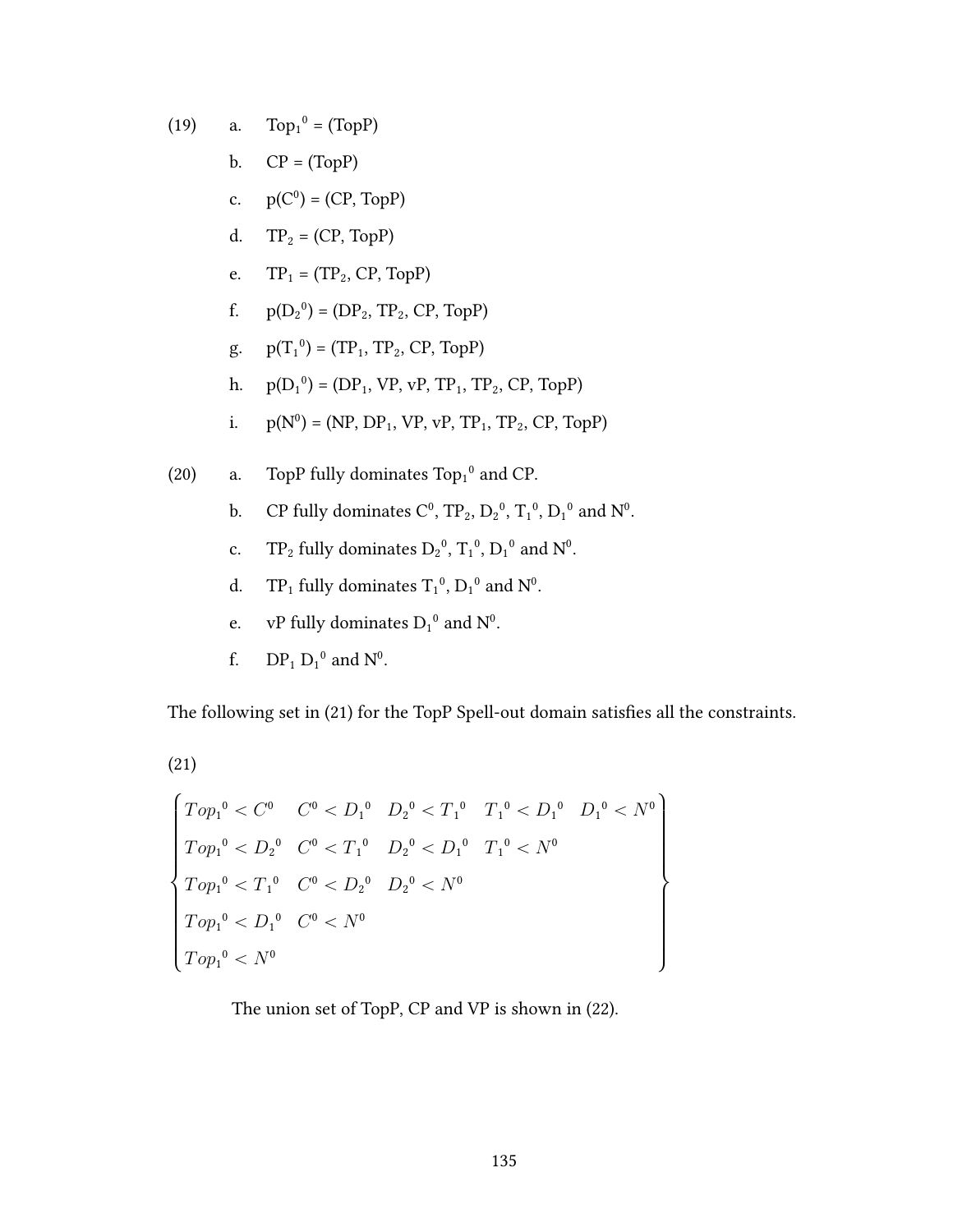$$
\begin{cases}\nTop_1^0 < C^0 & C^0 < D_1^0 & D_2^0 < T_1^0 & T_1^0 < D_1^0 & D_1^0 < N^0 & \mathbf{V}^0 < \mathbf{D}_2^0 \\
Top_1^0 < D_2^0 & C^0 < T_1^0 & D_2^0 < D_1^0 & T_1^0 < N^0 & \mathbf{V}^0 < \mathbf{N}^0 \\
Top_1^0 < T_1^0 & C^0 < D_2^0 & D_2^0 < N^0 & \n\end{cases}\n\quad\nTop_1^0 < D_1^0 & C^0 < N^0
$$
\n
$$
Top_1^0 < D_1^0 & C^0 < N^0
$$
\n
$$
Top_1^0 < N^0
$$

Since the final union set is formed, Ordering Deletion should be applied, which is repeated below in (23). After Ordering Deletion, the union set becomes the one in (24). Note that  $V^0 < D_2{}^0$  is deleted since (i)  $T^0$  dominates  $V^0$  and (ii)  $T^0$  also precedes  $D_2{}^0$  . The same logic applies to the reason  $\mathbf V^0<\mathbf N^0$  is deleted.

#### **Ordering Deletion**  $(23)$

For a given set of ordering statements, Y  $<\alpha$  must be deleted if X dominates Y and  $X < \alpha$ , and  $\alpha < Y$  must be deleted if X dominates Y and  $\alpha < X$ ; unless there exists  $\beta$  such that  $\beta < X$  and  $Y < \beta$ , or  $X < \beta$  and  $\beta < Y$ .

 $(24)$ 

$$
\begin{cases}\nTop_1^0 < C^0 & C^0 < D_1^0 & D_2^0 < T_1^0 & T_1^0 < D_1^0 & D_1^0 < N^0 \\
Top_1^0 < D_2^0 & C^0 < T_1^0 & D_2^0 < D_1^0 & T_1^0 < N^0 \\
Top_1^0 < T_1^0 & C^0 < D_2^0 & D_2^0 < N^0 \\
Top_1^0 < D_1^0 & C^0 < N^0 & \\
Top_1^0 < N^0 & & \n\end{cases}
$$

Now, implement the Set-to-String algorithm, starting with Stage 1.

 $(22)$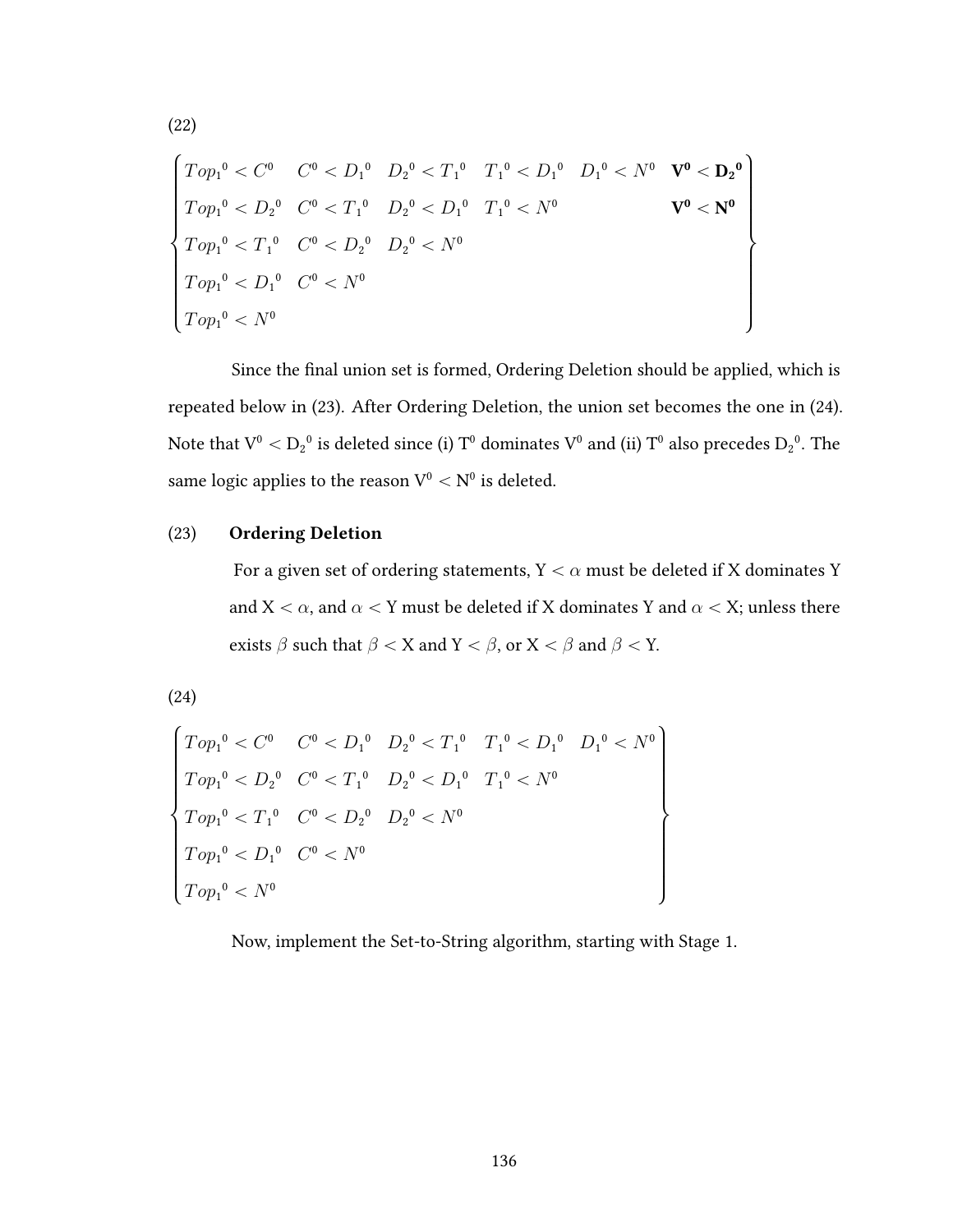### Stage 1:

- 1. Find the intersection sets: For each distinct node  $n_1, n_2, n_3, ...$  in the set of ordered pairs O = { $n_1$  <  $n_3$ ,  $n_3$  <  $n_2$ , ...}, get the set X = {...,  $n_1$ , ...} that contains all the nodes that precedes n and the set  $Y = \{..., n_2, ...\}$  that contains all the nodes that follows n, and get the set I =  $X \cap Y$ , which is the intersection of set X and set Y.
- 2. Check the intersection sets: If all the intersection sets are empty, run the String Forming Mechanism on set O and the set will be turned into a string. Otherwise, proceed to Stage 2.

The intersection sets for all the nodes in the union set in (24) are shown in (25). Since all the intersection sets are empty, String Forming Mechanism should be applied to the union set and yields a string, and the Set-to-String algorithm stops at Stage 1.

(25) a. Top<sub>1</sub><sup>0</sup>: 
$$
\emptyset = \emptyset \cap \{C^0, D_2^0, T_1^0, D_1^0, N^0\}
$$
  
\nb.  $C^0$ :  $\emptyset = \{Top_1^0\} \cap \{D_2^0, T_1^0, D_1^0, N^0\}$   
\nc.  $D_2^0$ :  $\emptyset = \{Top_1^0, C^0\} \cap \{T_1^0, D_1^0, N^0\}$   
\nd.  $T_1^0$ :  $\emptyset = \{Top_1^0, C^0, D_2^0\} \cap \{D_1^0, N^0\}$   
\ne.  $D_1^0$ :  $\emptyset = \{Top_1^0, C^0, D_2^0, T_1^0\} \cap \{N^0\}$   
\nf.  $N^0$ :  $\emptyset = \{Top_1^0, C^0, D_2^0, T_1^0, D_1^0\} \cap \emptyset$ 

After applying the String Forming Mechanism on the union set, the string  $<_S C^0 D_2{}^0 T_1{}^0 D_1{}^0 N^0$  $>$  is generated.

Next, form lexical insertion sites, which are shown in (26).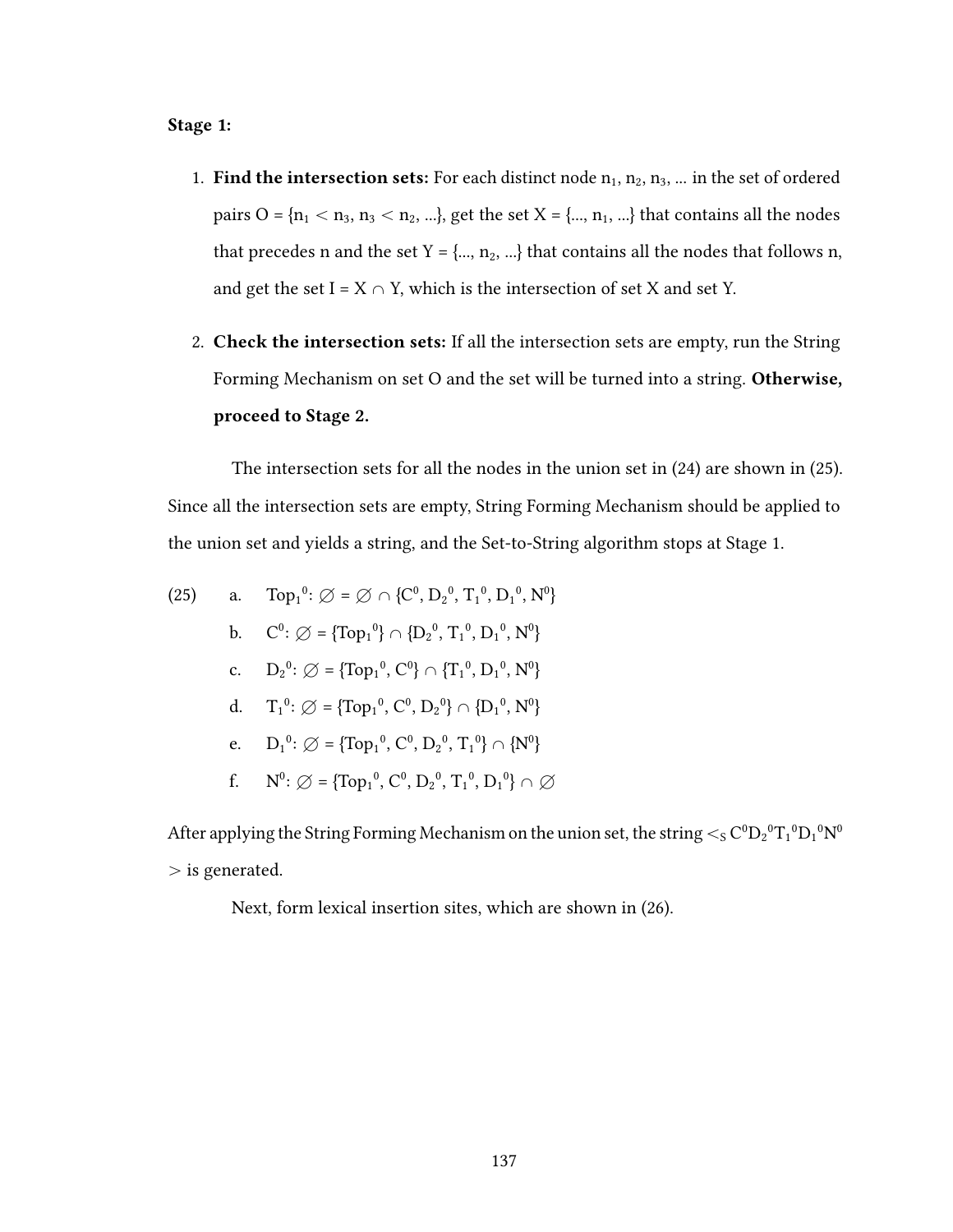(26) a. 
$$
\text{Top}_1^0 \sim #V^0v^0 \text{Top}^0 \#
$$
  
\nb.  $C^0 \sim #C^0 \#$   
\nc.  $D_2^0 \sim #D_2^0 \#$   
\nd.  $T_1^0 \sim #V^0v^0 \text{T}^0 \#$   
\ne.  $D_1^0 \sim #D_1^0 \#$   
\nf.  $N^0 \sim #N^0 \#$ 

The final step is to implement lexical insertion, which is shown in (27).

(27) a. 
$$
\#V^0v^0 \text{Top}^0 \# = \text{liknot 'to buy'}
$$
 b.  $C^0 = \emptyset$  c.  $D_1^0 = \text{hi 'she'}$  d.  $T_1^0 = \text{kanta 'bought'}$  e.  $D_2^0 = \text{ha 'the'}$ 

f. 
$$
N^0 = \text{proxim}^{\cdot}
$$
 flowers'

The string is updated as  $\lt$ <sub>s</sub> liknot hi kanta et ha-praxim  $>$ , which is repeated below as (28).

### (28) Hebrew (infinitival)

Liknot hi kanta et ha-praxim buy.INF she buy.PST ACC the-flowers 'As for buying, she bought the flowers.'

In the following, I discuss the Yiddish verb-doubling case, where the verb upstairs has an aspectual form. the example is repeated below in (29), the structure of which is shown in  $(30).<sup>1</sup>$ 

<sup>&</sup>lt;sup>1</sup>The auxiliary verb should have an extra VP layer, but for ease of presentation, I ignore this VP layer, which will not affect the analysis.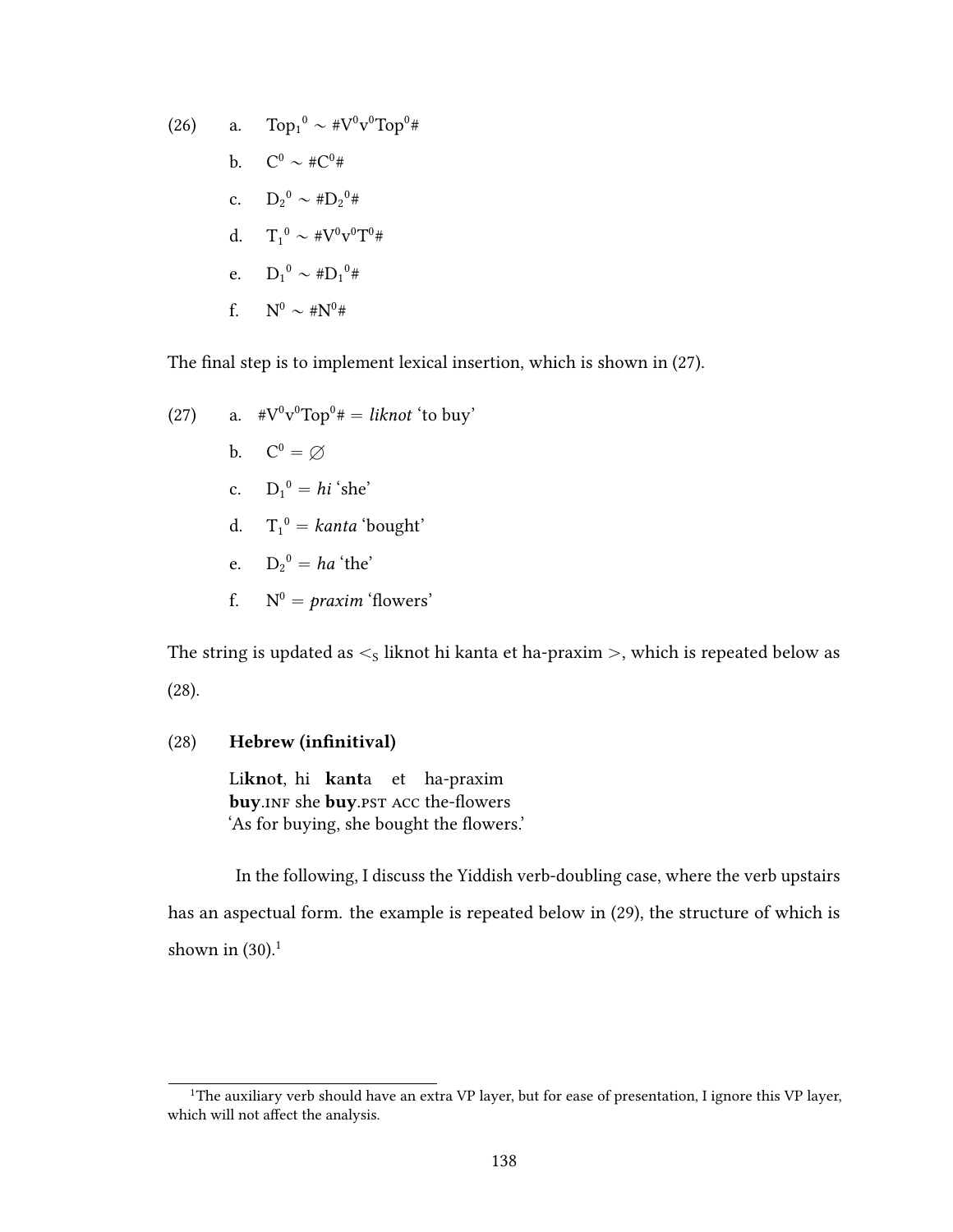## (29) Yiddish (aspectual form)

Gegessen, hot Maks gegessen fish eaten has Max eaten fish 'As for having eaten, Max has eaten fish.'



There are three Spell-out domains in (30): VP, CP and TopP. The structure of the VP Spellout domain is shown in (31) (note that for ease of presentation, I simplify the structure of the DPs).

(31) 
$$
VP
$$
  
\n $V^0 \t DP$   
\n $D_1^0$ 

The following set in (32) for the VP Spell-out domain satisfies all the constraints.

$$
(32) \qquad \{V^0 < D_1{}^0\}
$$

Now, let's proceed to the CP Spell-out domain, the structure of which is shown in (33).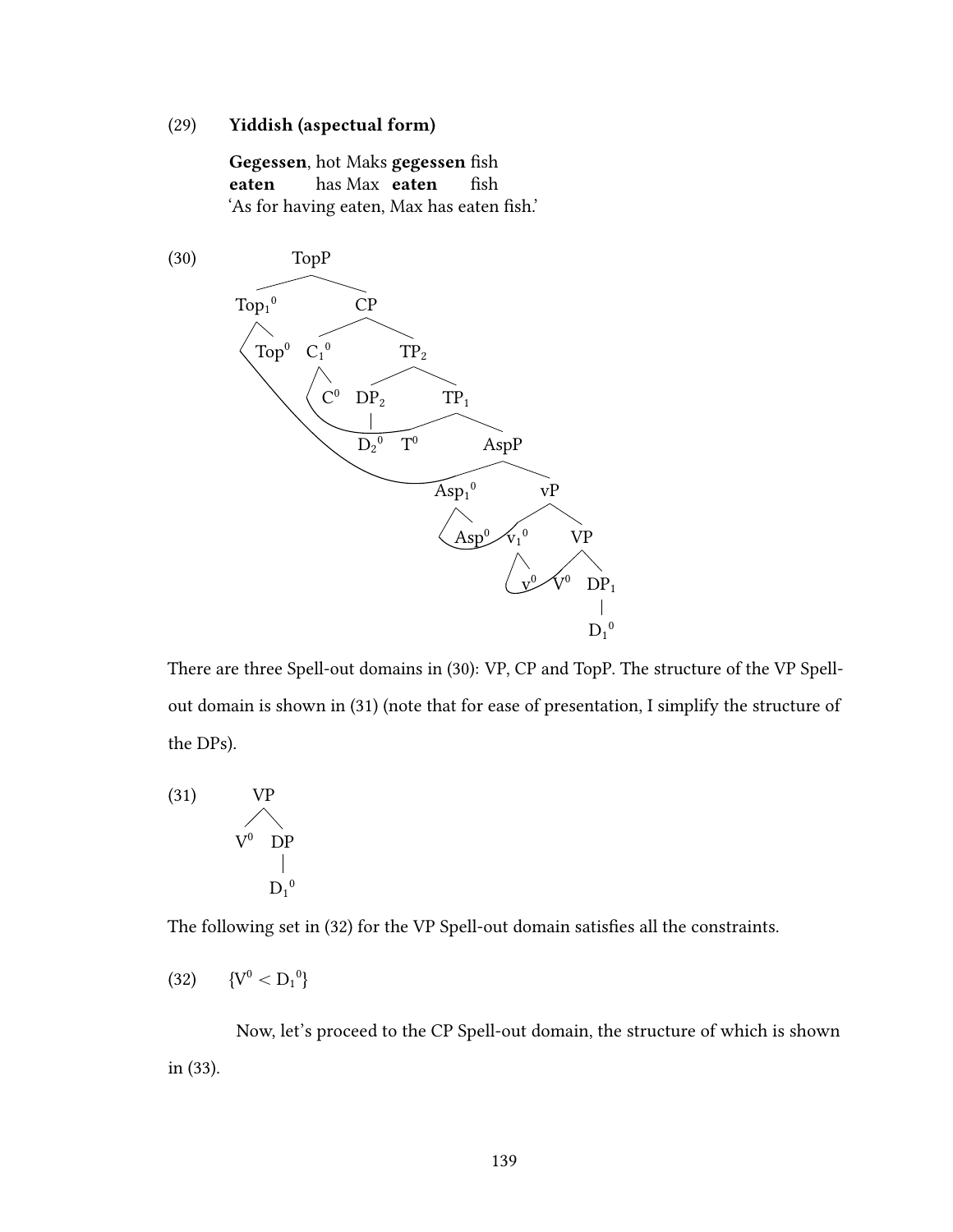

In the CP Spell-out domain, the Maximal  $\mathrm{X}^0$  Nodes are shown in (34).

Maximal X<sup>0</sup> Nodes of CP = {C<sub>1</sub><sup>0</sup>, D<sub>2</sub><sup>0</sup>, Asp<sub>1</sub><sup>0</sup>, D<sub>1</sub><sup>0</sup>}  $(34)$ 

Table 6.4 shows the sisterhood relationship and and the required orders by the Language Specific Constraints for all Maximal X<sup>0</sup> Nodes  $\alpha$  and  $\beta$  of CP if  $\alpha$  and  $\beta$  are ordered as a pair in a given set.

|  |                                   | relationship ordering statements                  |
|--|-----------------------------------|---------------------------------------------------|
|  | $C_1^0$ TP <sub>2</sub> sisters   | ${C_1}^0 < D_2^0, C_1^0 < Asp_1^0, C_1^0 < D_1^0$ |
|  | $DP_2$ TP <sub>1</sub> sisters    | ${D_2}^0 < Asp_1^0, D_2^0 < D_1^0$                |
|  | $Asp_1^0 \quad \text{vP}$ sisters | ${[Asp_1^0 < D_1^0]}$                             |

Table 6.4: CP Spell-out domain

The following set in (35) for the CP Spell-out domain satisfies all the constraints.

(35) 
$$
\begin{cases} C_1^0 & D_2^0 & Asp_1^0 & Asp_1^0 & D_1^0 \\ C_1^0 & Asp_1^0 & D_2^0 & D_1^0 \\ C_1^0 & D_2^0 & D_1^0 & D_1^0 \end{cases}
$$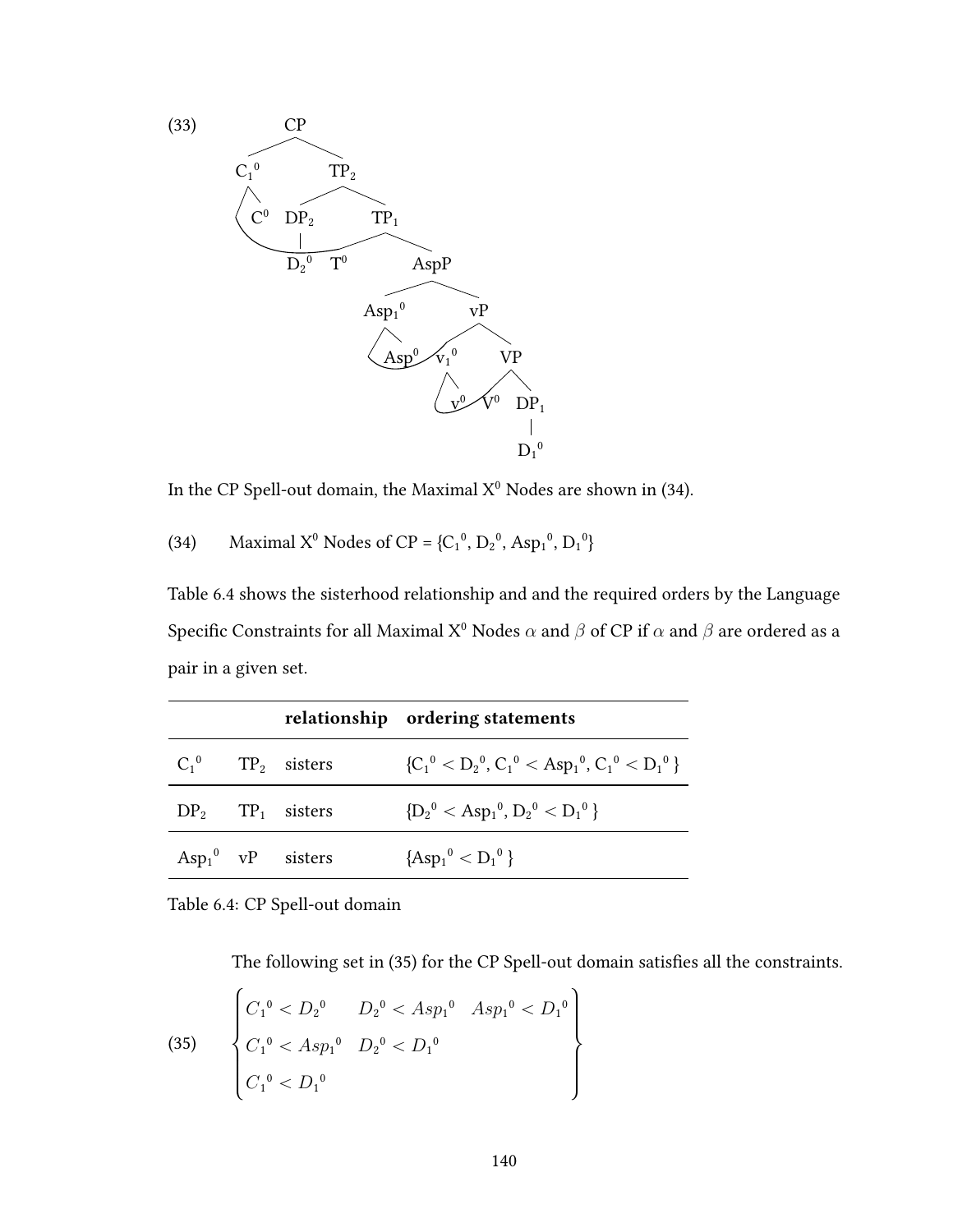The union set of CP and VP is shown in (36).

(36) 
$$
\begin{cases} C_1^0 < D_2^0 < A \, s p_1^0 & A \, s p_1^0 < D_1^0 & \mathbf{V}^0 < \mathbf{D_1}^0 \\ C_1^0 < A \, s p_1^0 & D_2^0 < D_1^0 \\ C_1^0 < D_1^0 & \end{cases}
$$

Now, let's go to the TopP Spell-out domain. The structure of it is shown in (37).



In the TopP Spell-out domain, the Maximal  $X^0$  Nodes are shown in (38).

Maximal X<sup>0</sup> Nodes of TopP =  $\{Top_1^0, C_1^0, D_2^0, D_1^0\}$  $(38)$ 

Table 6.5 shows the sisterhood relationship and the ordering statements allowed by the Language Specific Constraint in the TopP Spell-out domain.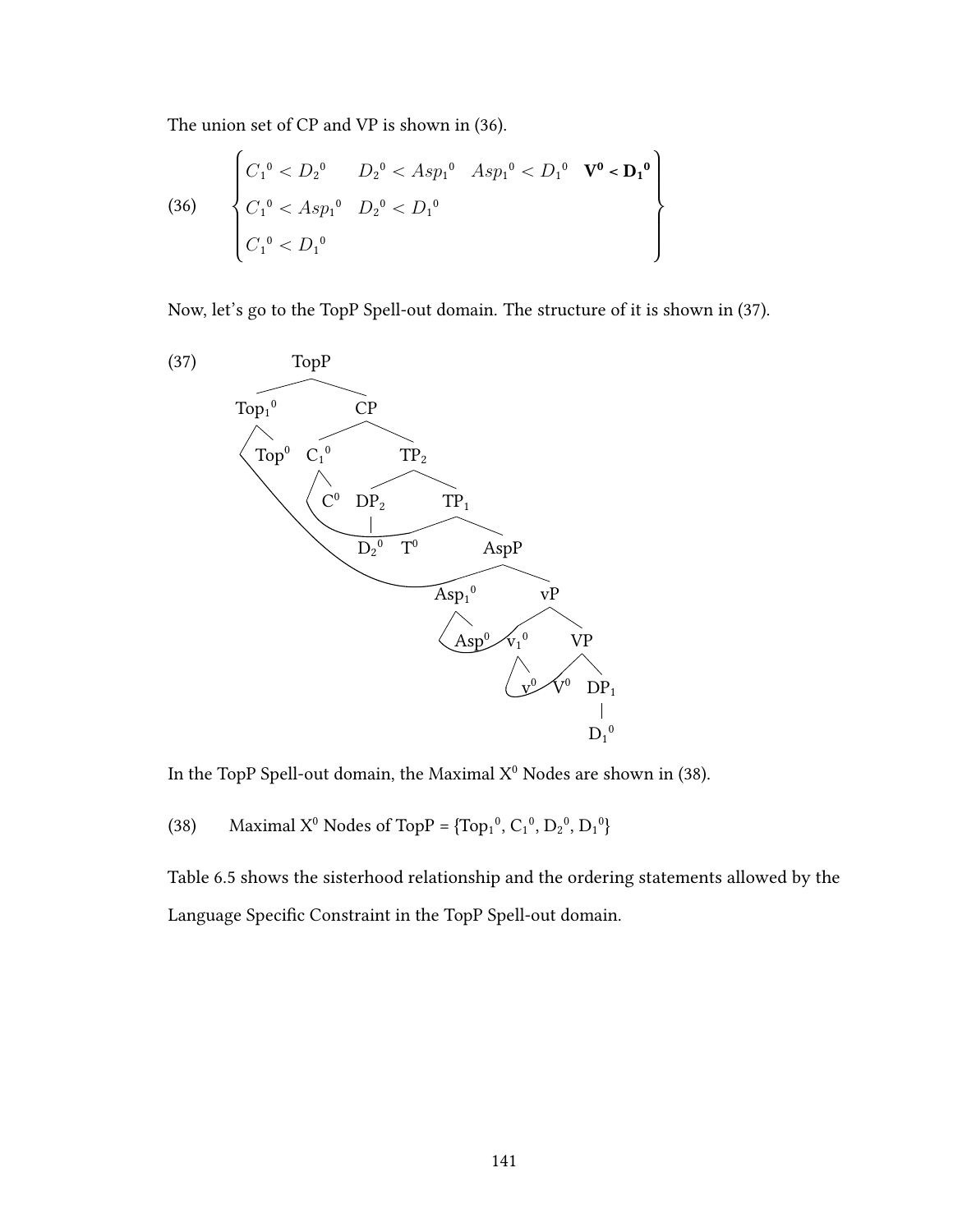|  |                                 | relationship ordering statements                              |
|--|---------------------------------|---------------------------------------------------------------|
|  | $Top_1^0$ CP sisters            | $\{Top_1^0 < C_1^0$ , $Top_1^0 < D_2^0$ , $Top_1^0 < D_1^0\}$ |
|  | $C_1^0$ TP <sub>2</sub> sisters | ${C_1}^0 < D_2^0, C_1^0 < D_1^0$                              |
|  | $DP_2$ TP <sub>1</sub> sisters  | ${D_2}^0 < D_1^0$                                             |

Table 6.5: TopP Spell-out domain

The following set in (39) for the TopP Spell-out domain satisfies all the constraints.

(39) 
$$
\begin{cases}\nTop_1^0 < C_1^0 & C_1^0 < D_2^0 & D_2^0 < D_1^0 \\
Top_1^0 < D_2^0 & C_1^0 < D_1^0 \\
Top_1^0 < D_1^0\n\end{cases}
$$

The union set of TopP, CP and VP is shown in (40).

(40) 
$$
\begin{cases}\nTop_1^0 < C_1^0 & C_1^0 < D_2^0 \\
Top_1^0 < D_2^0 & C_1^0 < A\text{sp}_1^0 \\
Top_1^0 < D_2^0 & C_1^0 < A\text{sp}_1^0 \\
Top_1^0 < D_1^0 & C_1^0 < D_1^0\n\end{cases}
$$

Since the final union set is formed, Ordering Deletion should be applied.

#### **Ordering Deletion**  $(41)$

For a given set of ordering statements,  $Y < \alpha$  must be deleted if X dominates Y and X <  $\alpha$ , and  $\alpha$  < Y must be deleted if X dominates Y and  $\alpha$  < X; unless there exists  $\beta$  such that  $\beta < X$  and  $Y < \beta$ , or  $X < \beta$  and  $\beta < Y$ .

Since (i)  $Asp_1^0$  dominates  $V^0$ , (ii) both  $Asp_1^0$  and  $V^0$  precede  $D_1^0$ , and (iii) there does not exist  $\beta$  such that  $\beta <$  Asp<sub>1</sub><sup>0</sup> and V<sup>0</sup> <  $\beta$ , or Asp<sub>1</sub><sup>0</sup> <  $\beta$  and  $\beta$  < V<sup>0</sup>, the ordering statement  $V^0 < D_1^0$  should be deleted. However, despite the fact that (i)  $Top_1^0$  dominates  $Asp_1^0$ , and (ii) they both precede  $D_1{}^0,$  there exists  $C_1{}^0$  such that  $C_1{}^0<$   ${\rm Asp}_1{}^0$  and  ${\rm Top}_1{}^0<$   $C_1{}^0,$  and thus the ordering statement  $\rm{Asp_{1}^0} < D_1^{\,0}$  cannot be deleted. After applying Ordering Deletion,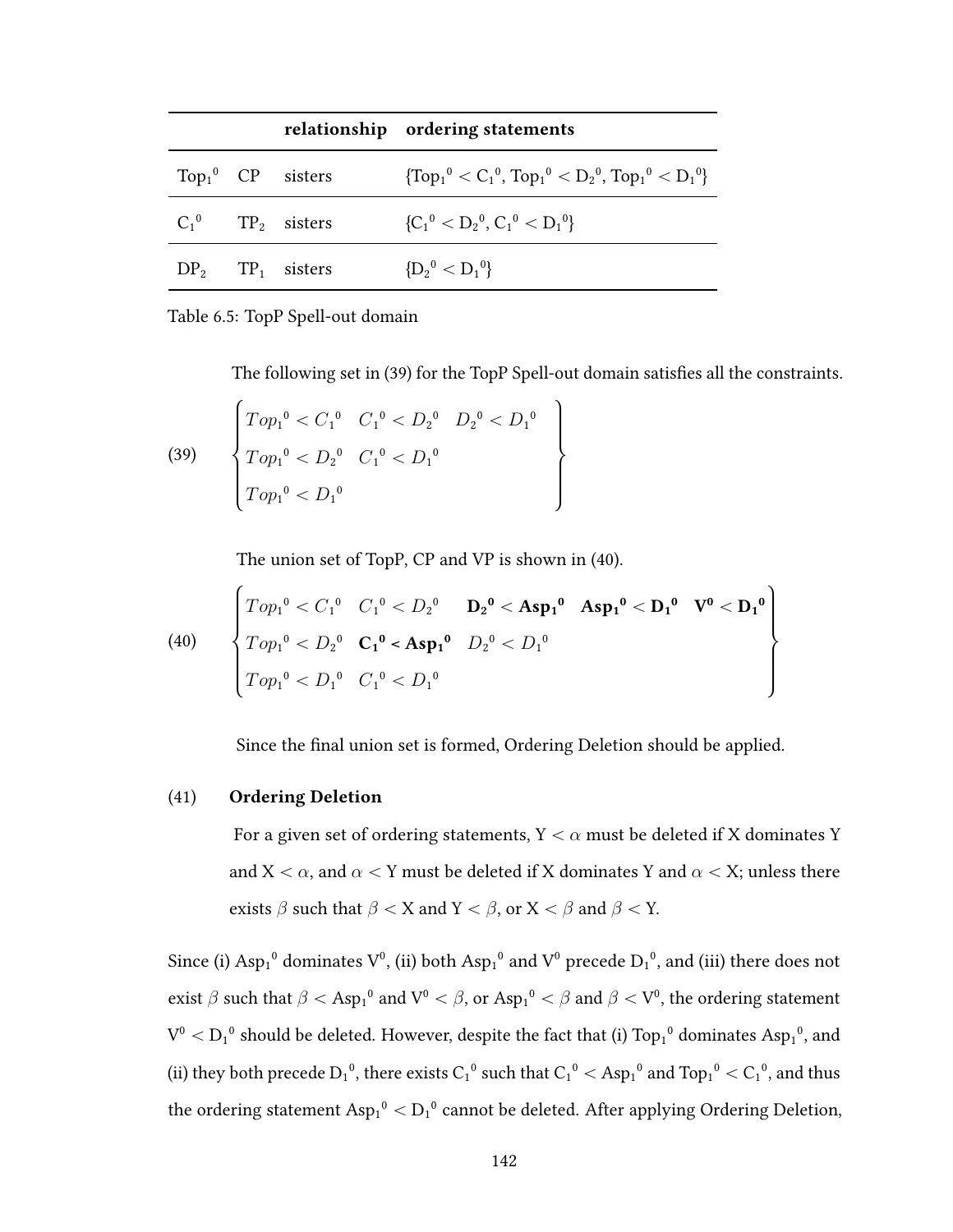the union set is changed to the one in (42).

(42) 
$$
\begin{cases}\nTop_1^0 < C_1^0 & C_1^0 < D_2^0 \\
Top_1^0 < D_2^0 & C_1^0 < A\text{sp}_1^0 \\
Top_1^0 < D_2^0 & C_1^0 < A\text{sp}_1^0 \\
Top_1^0 < D_1^0 & C_1^0 < D_1^0\n\end{cases}
$$

Notice that both  $Asp_1^0$  and  $V^0$  become dominated by another node during the derivation, but only the ordering statement regarding  $V^0$  is deleted but not the ordering statements regarding  $Asp_1^0$ . This corresponds to the condition in the Ordering Deletion rule that there cannot exist  $\beta$  such that  $\beta < X$  and  $Y < \beta$ , or  $X < \beta$  and  $\beta < Y$  if deletion is to apply. In other words, every node preceding Y must also precede X and every node following Y must also follow X for deletion to apply. Thus, the fact that  $\mathrm{Top}_1^{-0}$  and  $\mathrm{Asp}_1^{-0}$ are ordered differently regarding  $\mathrm{C_1}^0$  prevents the ordering statements regarding  $\mathrm{Asp}_1^{-0}$ to be deleted. Conceptually, deleting  $\rm C_1^{\,0}< A{\rm sp}_1^{\,0}$  will cause information loss since  $\rm C_1^{\,0}<$  $\text{Asp}_1^{\,0}$  cannot be represented by  $\text{Top}_1^{\,0} < C_1^{\,0},$  which is ordered differently relative to  $\text{C}_1^{\,0}.$ In other words, in this case, the position of  $Asp_1^0$  cannot be represented by  $Top_1^0$  since they are ordered differently relative to some nodes. This is why the verb will show up twice in the string. $2$ 

Next, implement the Set-to-String algorithm. Similar to the Hebrew verb-doubling case that has been previously discussed, the set does not have non-empty intersection sets (i.e., no violation of the Asymmetry Constraint) and the algorithm does not need to proceed to Stage 2 but only needs to run the String Forming Mechanism on (42), which yields the string  $\lt$ s Top $_1{}^0C_1{}^0D_2{}^0Asp_1{}^0D_1{}^0>$ .

The next step is to form lexical insertion sites, which are shown in (43).

 $^{2}$ In chapter 4. I mentioned that unlike Kayne (1994), my analysis does not include the "Transitivity" constraint, and the reason is that having it does not add new information. This can be seen in (42) — there is no ordering statement  $\rm Top_1^0< Asp_1^0$  despite the fact that the set has  $\rm Top_1^0< C_1^0$  and  $\rm C_1^0< Asp_1^0.$  In fact, since the set already has  $Top_1^0 < C_1^0$  and  $C_1^0 < Asp_1^0$ , it can be deduced that  $Top_1^0$  should be linearly placed before  $Asp_1^0$  in order to form a string. In other words, having the ordering statement  $Top_1^0 < Asp_1^0$  does not add any new information, and thus, transitivity is not needed as a constraint. Note that at least for the cases discussed in this dissertation, transitivity is not needed for forming a string.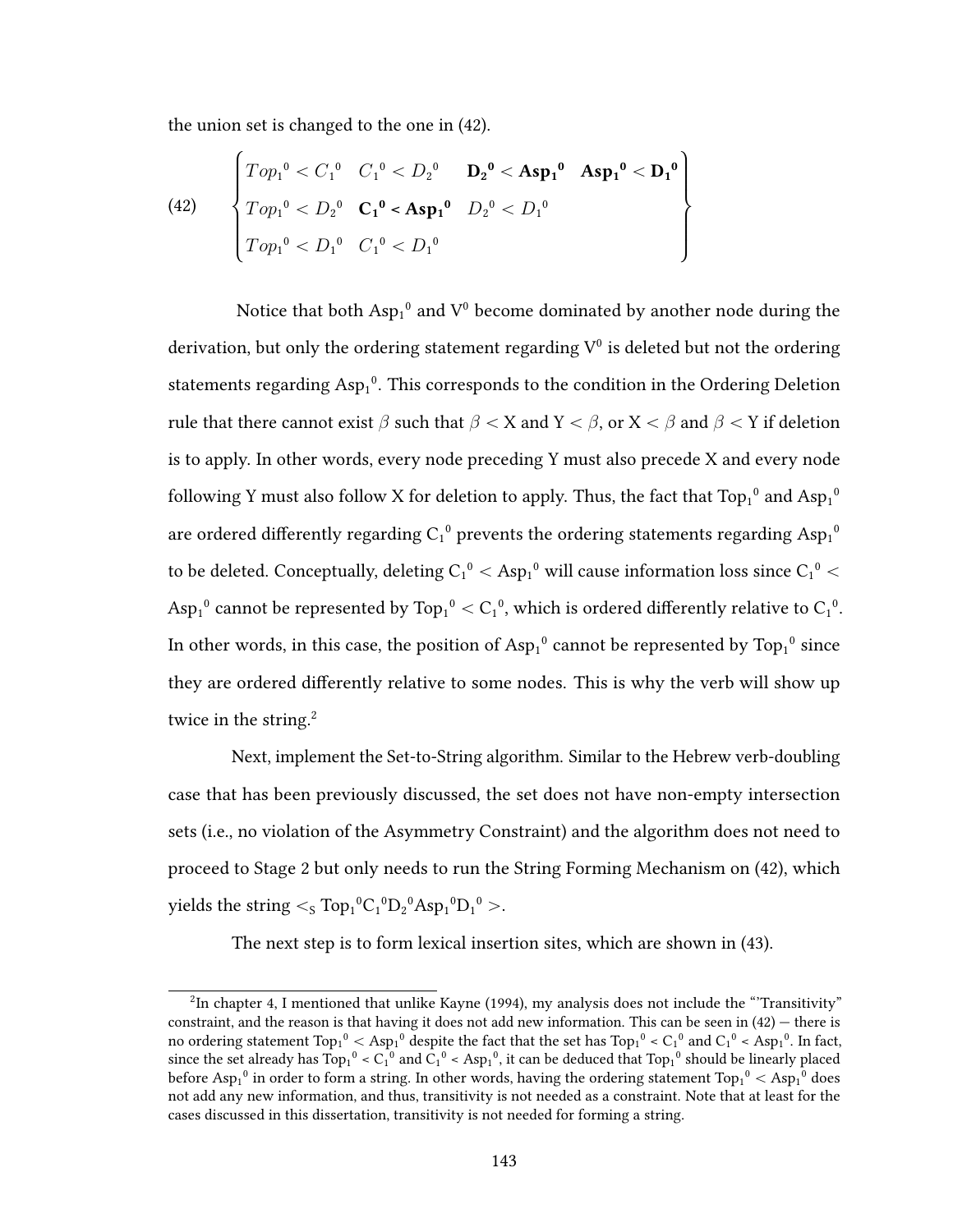(43) a. 
$$
Top_1^0 \sim #V^0v^0Asp^0Top^{0#}
$$
  
\nb.  $C_1^0 \sim #T^0C^0#$   
\nc.  $D_2^0 = #D_2^0#$   
\nd.  $Asp_1^0 \sim #V^0v^0Asp^0#$   
\ne.  $D_1^0 = #D_2^0#$ 

Now, implement lexical insertion, which is shown in (44).

(44) a. 
$$
\#V^0v^0Asp^0Top^0\# = gegessen 'eaten'
$$
 b.  $\#T^0C^0\# = hot 'has'$  c.  $D_2^0 = Maks 'Max'$  d.  $\#V^0v^0Asp^0\# = gegessen 'eaten'$  e.  $D_1^0 = fish 'fish'$ 

Thus, the string is updated as  $\lt$ <sub>s</sub> gegessen hot Max gegessen fish $>$ . The utterance is shown in (45).

### (45) Yiddish (aspectual form)

Gegessen, hot Maks gegessen fish eaten has Max eaten fish 'As for having eaten, Max has eaten fish.'

As a quick summary, in Hebrew, the verb root is doubled since during the derivation,  $v_1^0$  becomes part of  $T_1^0$  and later becomes part of Top<sub>1</sub><sup>0</sup>, which makes  $T_1^0$  and Top<sub>1</sub><sup>0</sup> both Maximal  $X^0$  Nodes in the TopP Spell-out domain, and they are both ordered in the linearization. The Yiddish case is a bit different from the Hebrew case in the sense that the doubling comes from the fact that the union set gathers ordering statements regarding both Top1<sup>0</sup> and Asp<sub>1</sub><sup>0</sup> and the ordering statements regarding Asp<sub>1</sub><sup>0</sup> cannot be deleted (i.e., despite the fact that in the TopP Spell-out domain,  $Asp_1^0$  is part of Top<sub>1</sub><sup>0</sup>, which makes only Top<sub>1</sub><sup>0</sup> but not Asp<sub>1</sub><sup>0</sup> a Maximal X<sup>0</sup> Node, the Deletion Rule cannot be applied since there exists some nodes to which  $Asp_1^0$  and  $Top_1^0$  are ordered differently).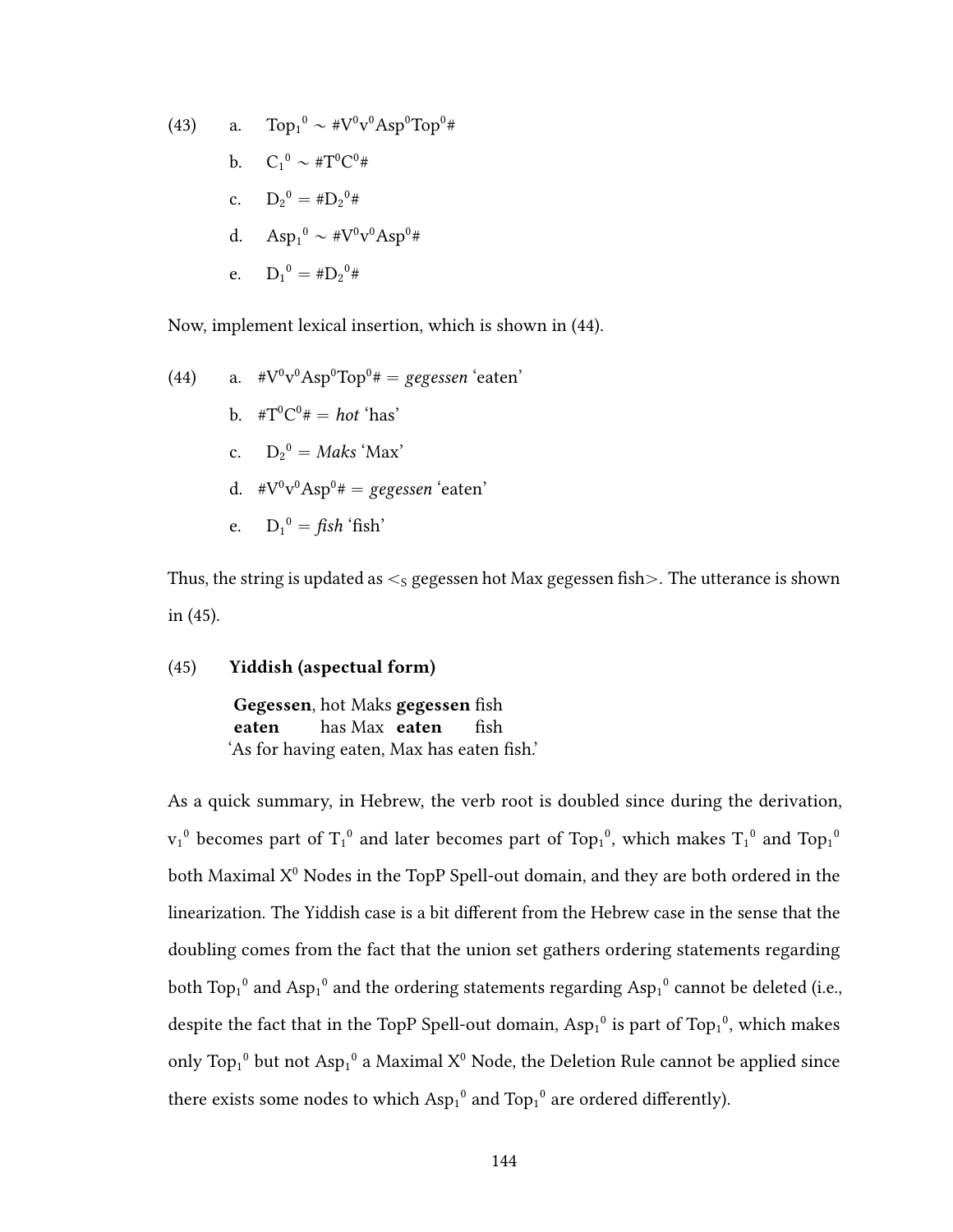# 6.2 V-doubling with VP fronting

In the previous section, I discussed the verb-doubling examples with only the verb being fronted. In this section, I examine the Hebrew verb-doubling case with the VP being fronted in (105), which is repeated below in (46). For ease of presentation, I assume et ha-kelim are all together under  $D_1^0$ .

### (46) Hebrew (infinitival form)

Lishtof maher et ha-kelim, hushataf washINF quickly ACC the-dishes he wash.PST 'As for washing the dishes quickly, he washed.'

The structure of (46) is shown in (47). I will provide more discussions about the key steps in  $(47)$  when discussing the XP Spell-out domain.<sup>3</sup>

 $3$ Not that in (47), CP is an empty projection. However, I keep the empty CP projection here because in the next section, the empty CP layer is required in order to produce VP-doubling. To be consistent, I keep the empty CP projection in (47), too.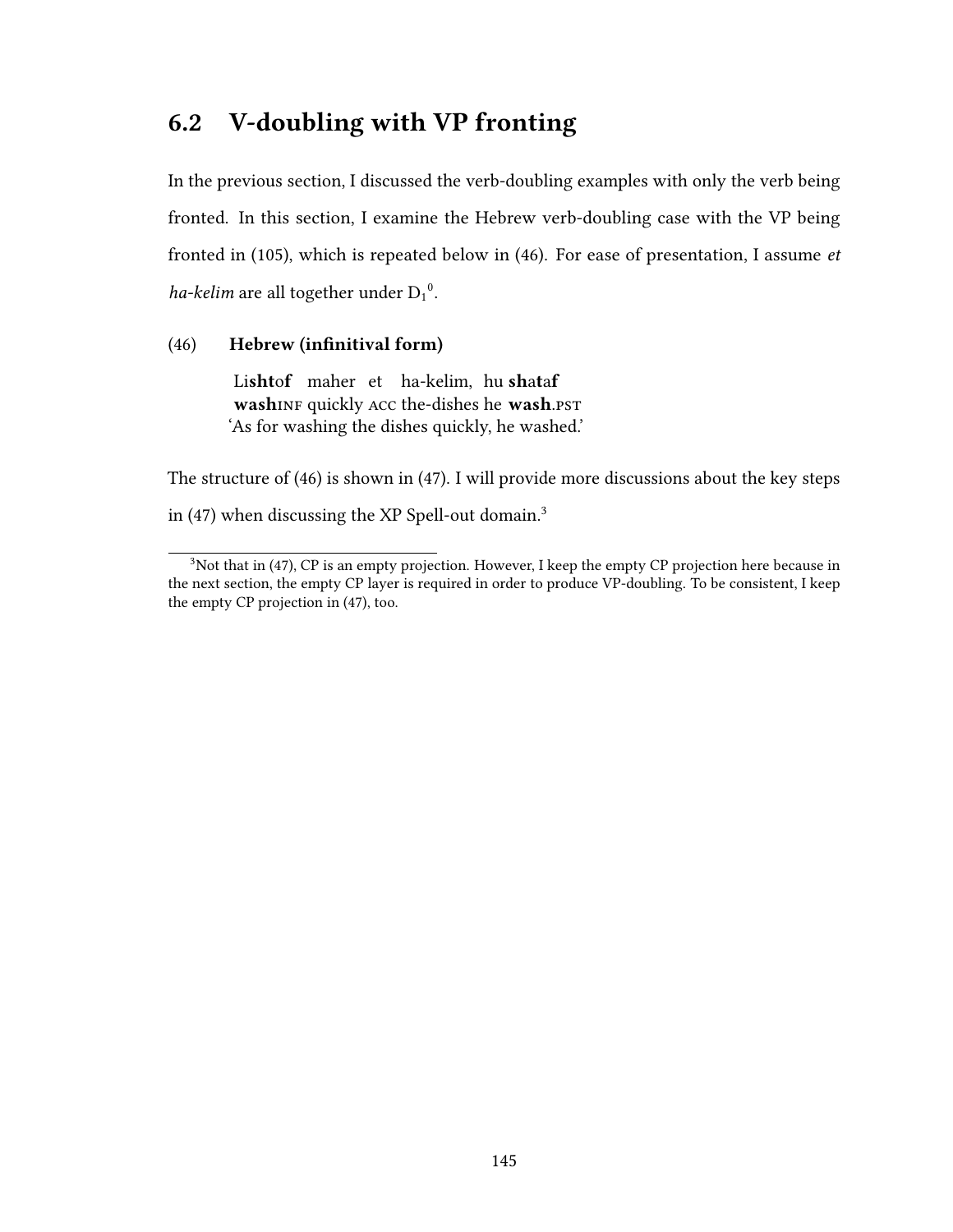

There are three Spell-out domains in (47):  $\mbox{VP, CP}_2$  and XP. The structure of VP Spell-out domain is shown in (48).



In the VP Spell-out domain, the Maximal  $X^0$  Nodes are shown in (49).

(49) Maximal X<sup>0</sup> Nodes of VP =  ${V^0, D_1}^0$ 

The following set in (50) for the VP Spell-out domain satisfies all the constraints.

$$
(50) \qquad \{V^0 < D_1{}^0\}
$$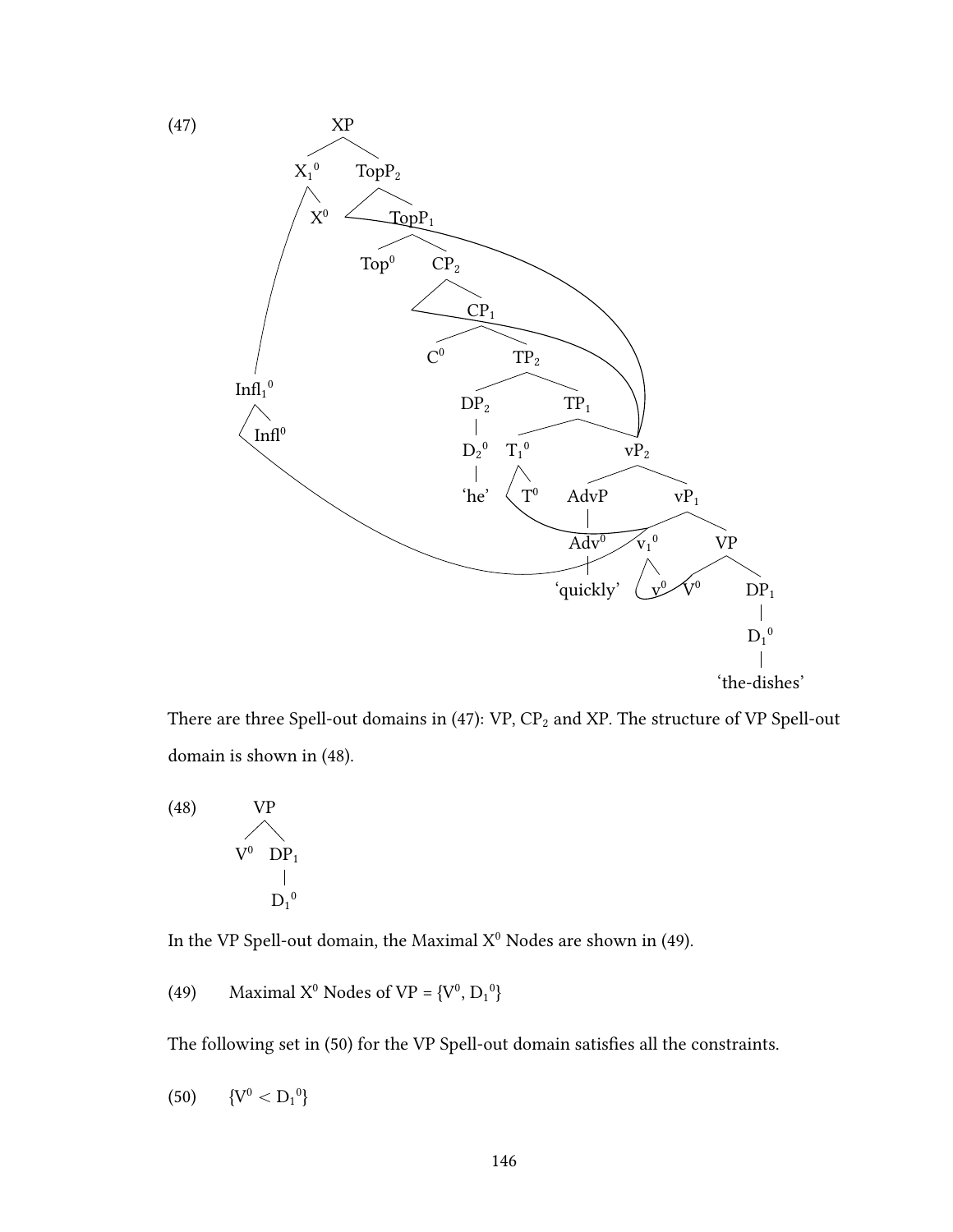Now, let's look at the CP Spell-out domain. The structure of the CP Spell-out domain is shown in (51), where there are V-to-v-to-T movement and vP-to-Spec, CP movement.



In the CP Spell-out domain, the Maximal  $X^0$  Nodes are shown in (52).

(52) Maximal X<sup>0</sup> Nodes of CP = {Adv<sup>0</sup>, D<sub>1</sub><sup>0</sup>, C<sup>0</sup>, D<sub>2</sub><sup>0</sup>, T<sub>1</sub><sup>0</sup>}

Table 6.6 shows the sisterhood relationship and the ordering statements allowed by the Language Specific Constraint in the CP Spell-out domain.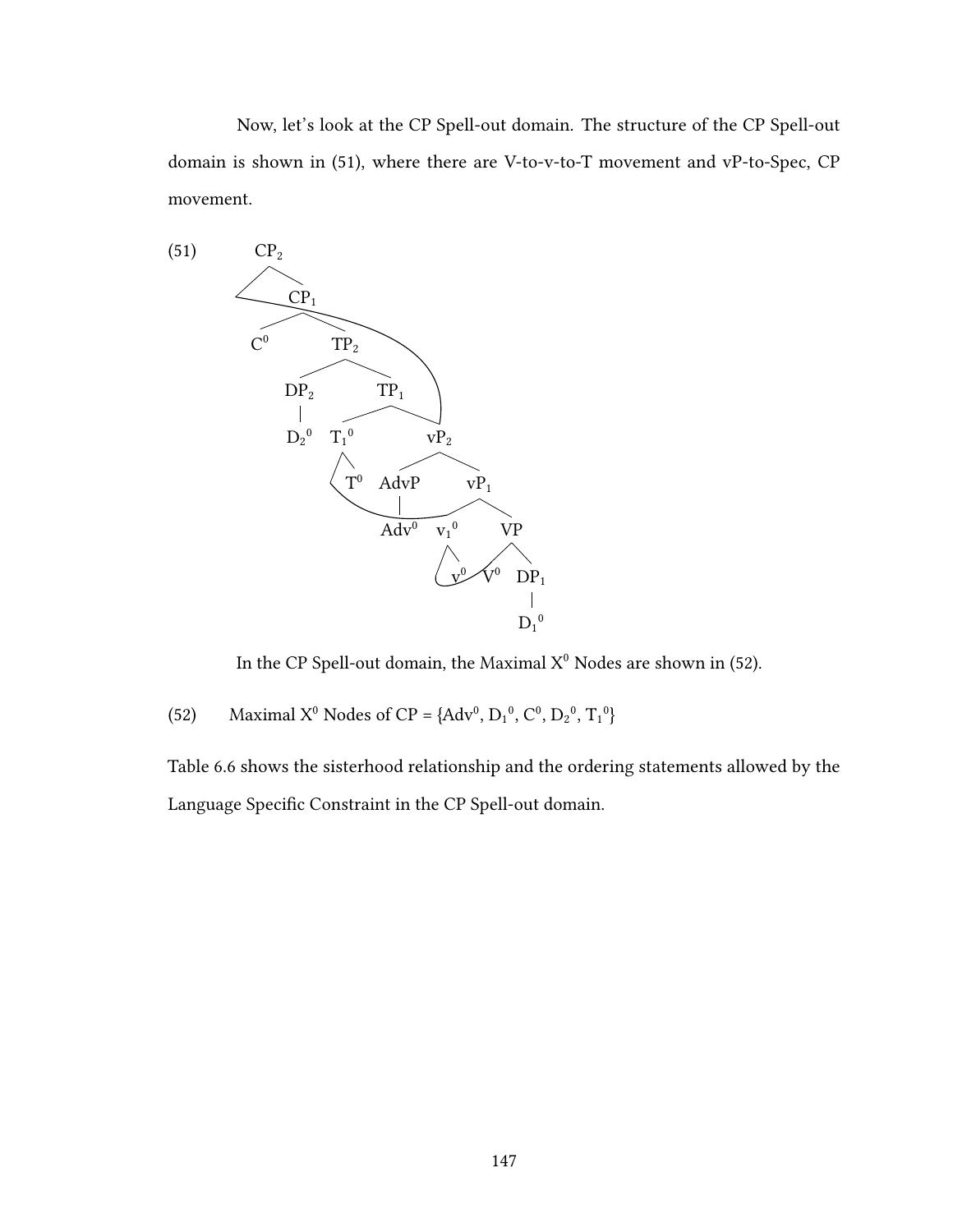|                 |                                         | relationship ordering statements                                                                                               |
|-----------------|-----------------------------------------|--------------------------------------------------------------------------------------------------------------------------------|
|                 | $VP_2$ $CP_1$ sisters                   | ${A}dv^{0} < C^{0}$ , ${A}dv^{0} < D_{2}^{0}$ , ${A}dv^{0} < T_{1}^{0}$ ,<br>$D_1^0 < C^0$ , $D_1^0 < D_2^0$ , $D_1^0 < T_1^0$ |
|                 | AdvP $vP_1$ sisters                     | ${Adv0 < D10}$                                                                                                                 |
| $\mathcal{C}^0$ | $TP2$ sisters                           | ${C^0 < D_2^0, C^0 < T_1^0}$                                                                                                   |
|                 | $DP_2$ TP <sub>1</sub> sisters          | ${D_2}^0 < T_1^0$                                                                                                              |
|                 | $T_1^0$ vP <sub>2</sub> non-sisters N/A |                                                                                                                                |

Table 6.6: CP Spell-out domain

Note that CP<sub>1</sub>, TP<sub>2</sub> and TP<sub>1</sub> do not fully dominate  $\text{Adv}^0$  and  $\text{D}_1{}^0$  (see (53a-i) and (53b-i)). Also,  $T_1^0$  and vP<sub>2</sub> are not sisters since their immediate dominating mother TP<sub>1</sub> does not fully dominate vP<sub>2</sub> (see (53f-i)). The relevant paths are shown in (53).

(53) a. (i) 
$$
p_2(Adv^0) = \{AdvP, vP_2, CP_2\}
$$
  
\n(ii)  $p_1(Adv^0) = \{AdvP, vP_2, TP_1, TP_2, CP_1, CP_2\}$   
\nb. (i)  $p_2(D_1^0) = \{DP_1, VP, vP_1, vP_2, CP_2\}$   
\n(ii)  $p_1(D_1^0) = \{DP_1, VP, vP_1, vP_2, TP_1, TP_2, CP_1, CP_2\}$   
\nc.  $p(C^0) = \{CP_1, CP_2\}$   
\nd.  $p(D_2^0) = \{DP_2, TP_2, CP_1, CP_2\}$   
\ne.  $p(T_1^0) = \{TP_1, TP_2, CP_1, CP_2\}$   
\nf. (i)  $p_2(vP_2) = \{CP_2\}$   
\n(ii)  $p_1(vP_2) = \{TP_1, TP_2, CP_1, CP_2\}$ 

The following set in  $(54)$  for the CP Spell-out domain satisfies all the constraints.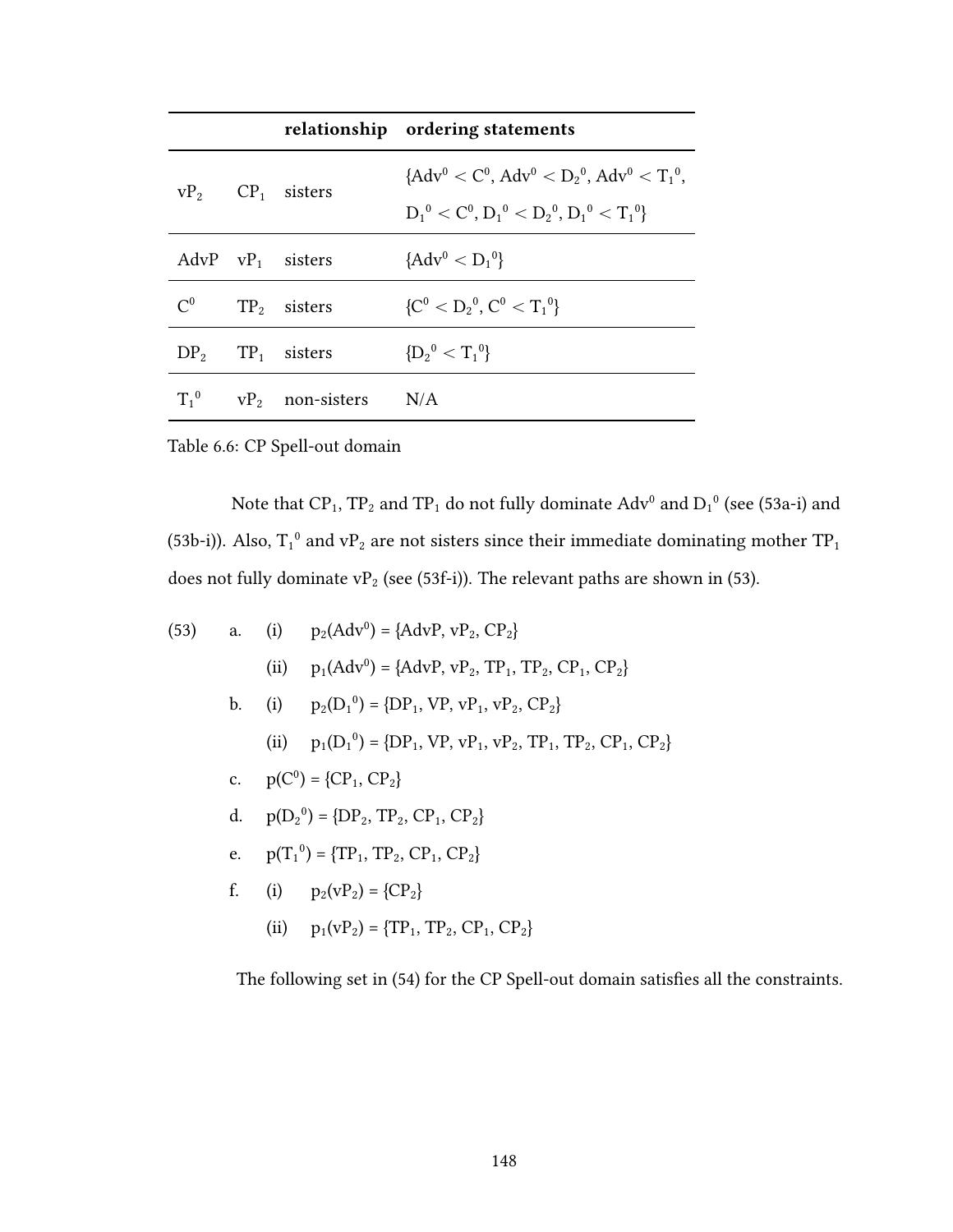(54)  
\n
$$
\begin{cases}\nAdv^{0} < D_{1}^{0} & D_{1}^{0} < C^{0} < D_{2}^{0} < D_{2}^{0} < T_{1}^{0} \\
Adv^{0} < C^{0} & D_{1}^{0} < D_{2}^{0} < C^{0} < T_{1}^{0} \\
Adv^{0} < D_{2}^{0} & D_{1}^{0} < T_{1}^{0} \\
Adv^{0} < T_{1}^{0}\n\end{cases}
$$

The union set of CP and VP is shown in (55) and it satisfies all the constraints.

(55) 
$$
\begin{cases}\nAdv^{0} < D_{1}^{0} & D_{1}^{0} < C^{0} \\
Adv^{0} < C^{0} & D_{1}^{0} < D_{2}^{0} \\
Adv^{0} < C^{0} & D_{1}^{0} < D_{2}^{0} \\
Adv^{0} < D_{2}^{0} & D_{1}^{0} < T_{1}^{0} \\
Adv^{0} < T_{1}^{0} & \n\end{cases}
$$

Now, let's look at the XP domain, the structure of which is shown in (56).

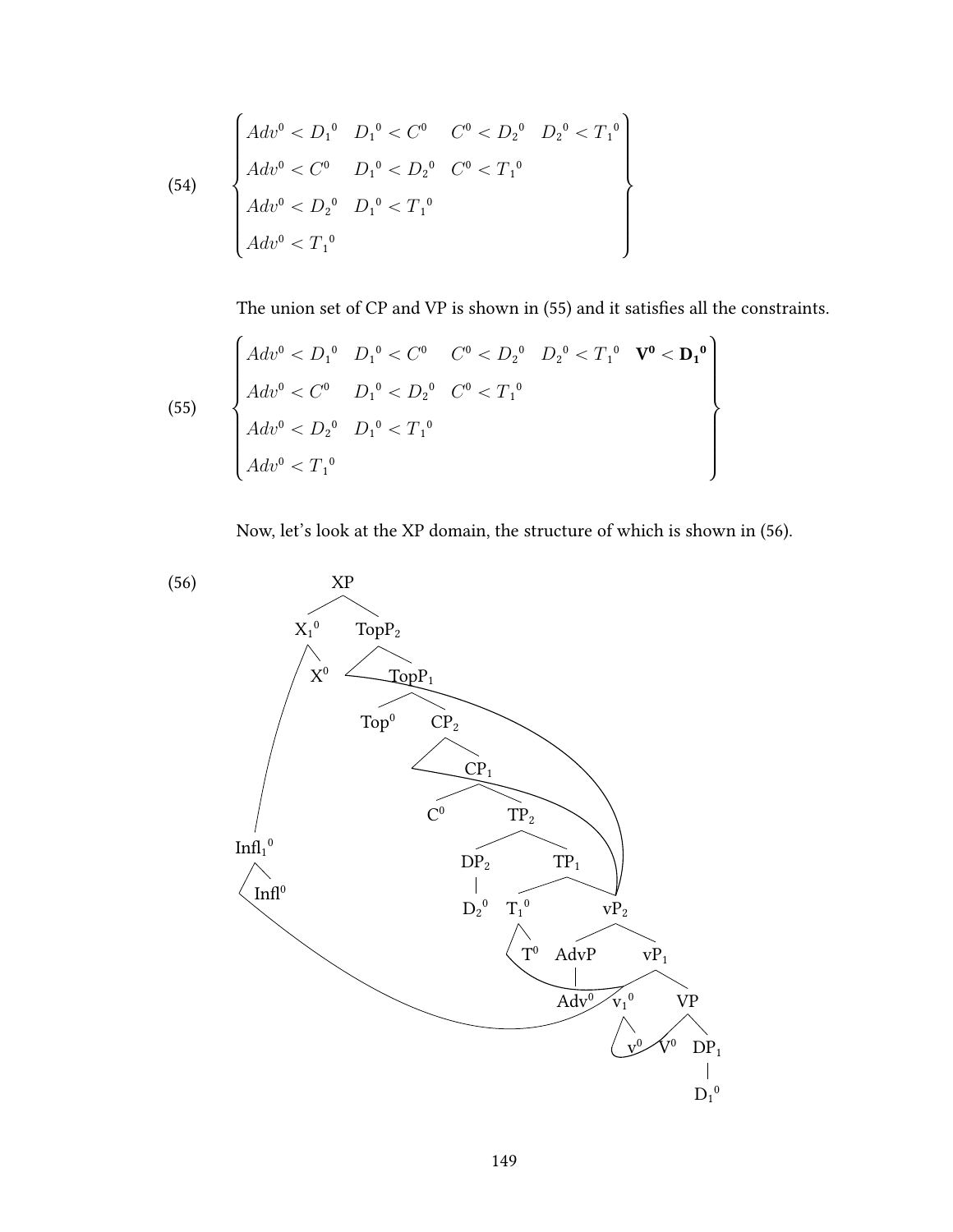Before going in to the linearization process, I show some key steps from CP to XP below.

In (57),  $vP_2$  merges with Top $P_1$ , forming Top $P_2$ .

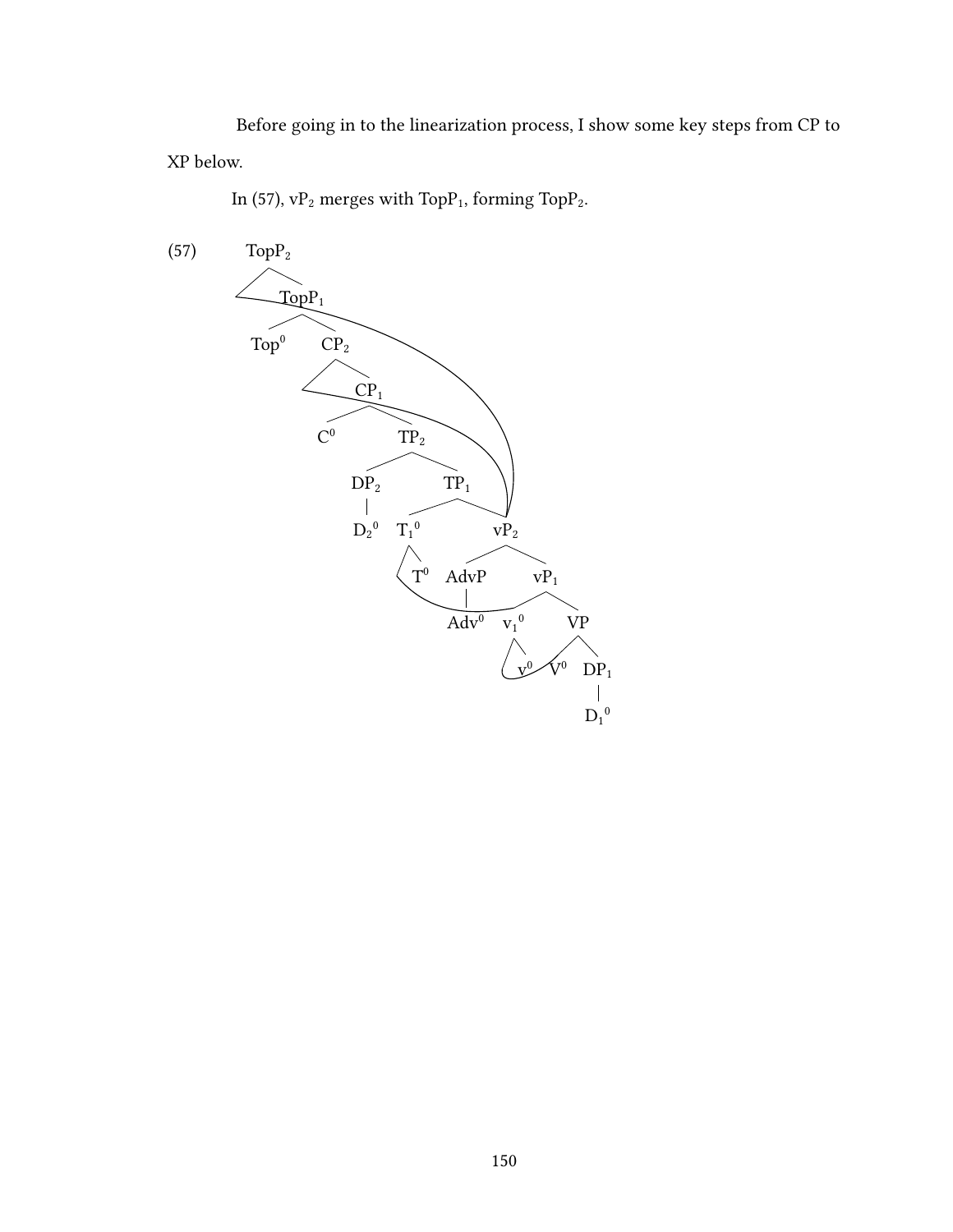In (58),  $X_1^0$  merges with Top $P_2$ , forming XP.

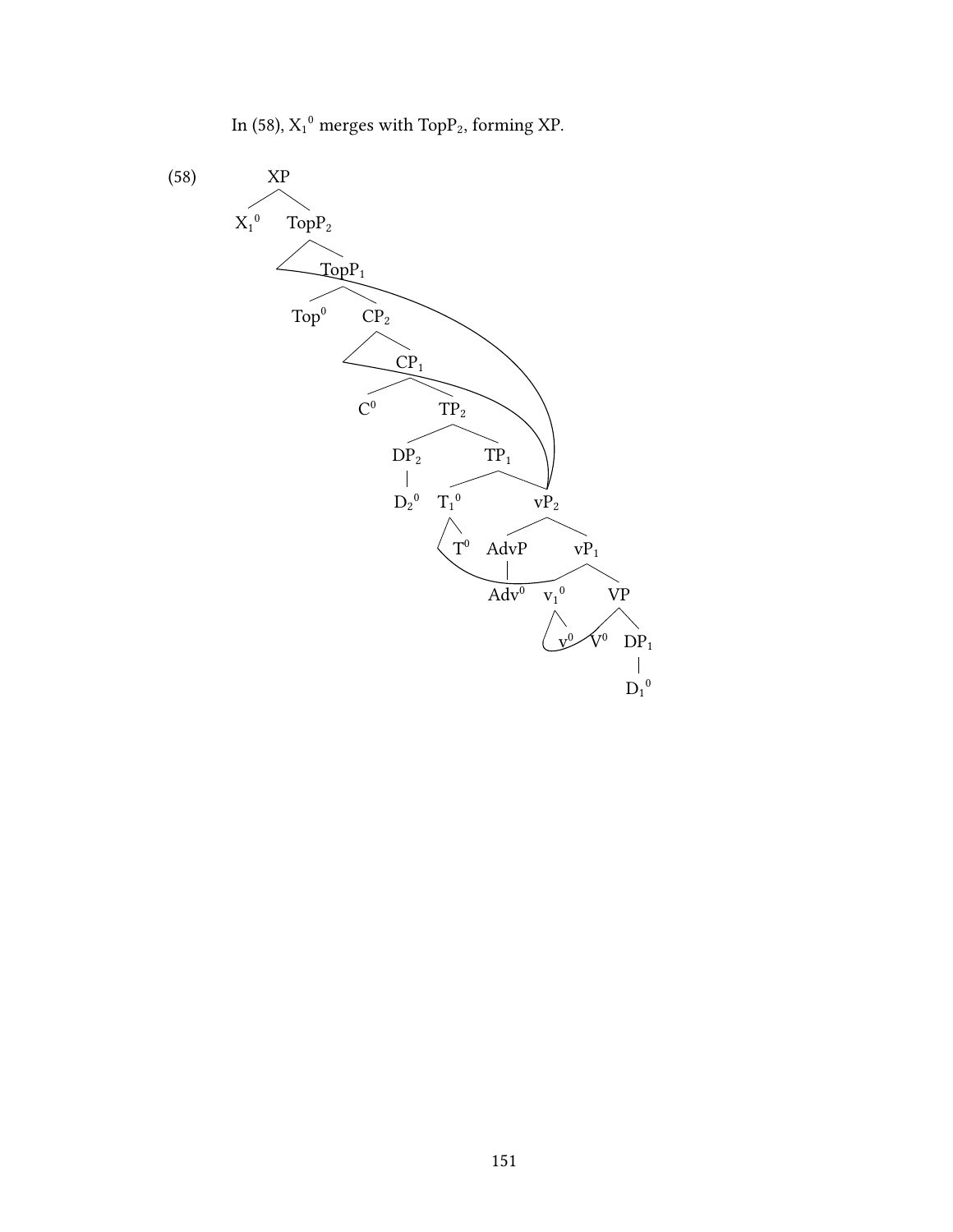In (59),  $v_1^0$  merges with  $I^0$ , forming  $I_1^0$ .

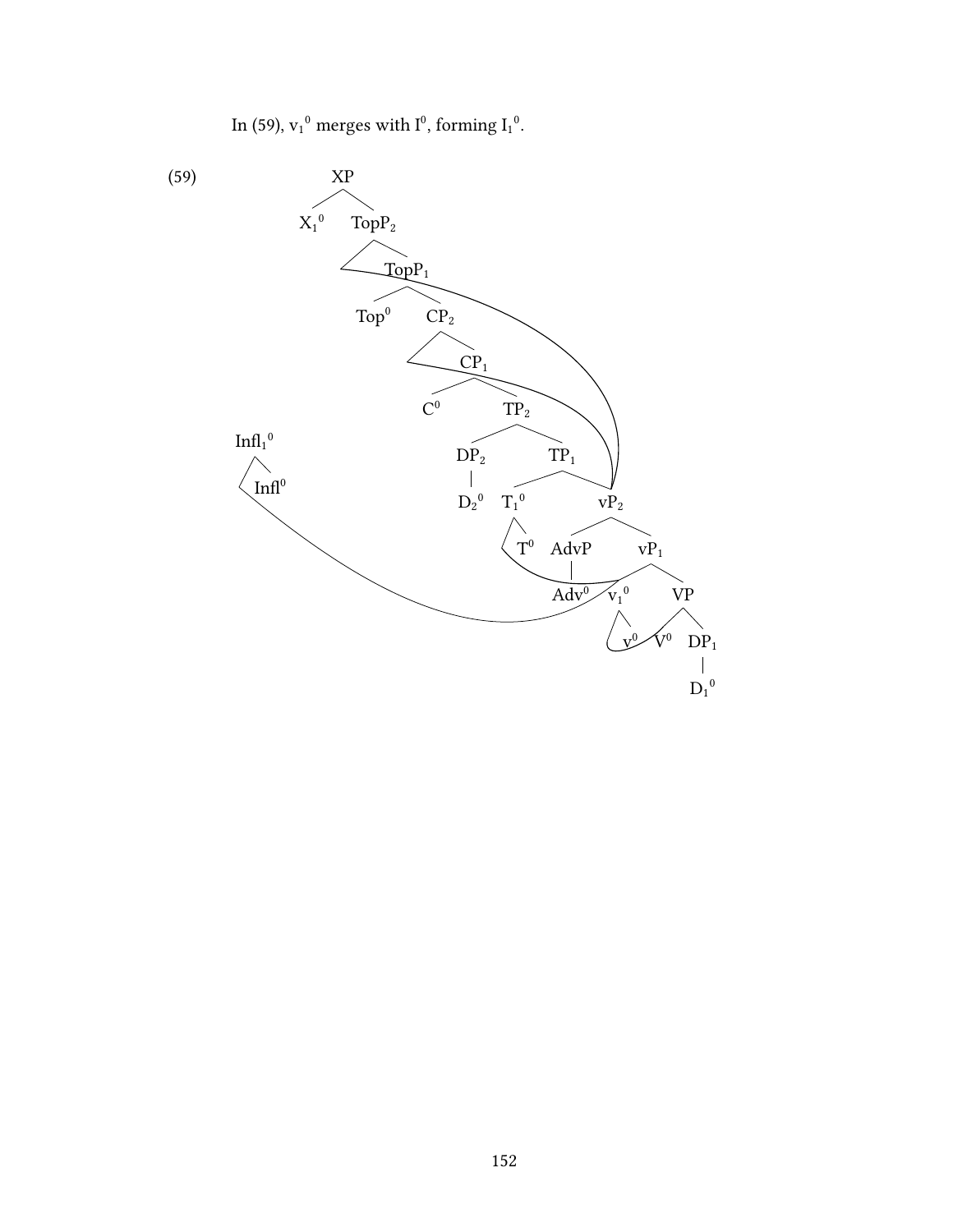In (60),  $\mathrm{Infl}_1^0$  moves to  $\mathrm{X_1}^0$ .



Note that after TopP<sub>2</sub> is built (57), an XP phrase is built and  $v_1^0$  further moves to adjoin X<sup>0</sup> and ends being at the left edge.

To better understand the V-to-Infl-to-X movement, I would like to start with some observations regarding the position of the verb in Hebrew. In Pollock (1989), it is argued that if one takes the assumption that adverbs and floating quantifiers are located at the edge of VP (in the Hebrew cases, I assume that they are located at vP), if the verb ends up preceding the adverbs/quantifiers and below the subject, it has to move out of the  $vP$ , perhaps adioining with  $T^0$  (61); in addition, if the subject ends up being in the Spec, TP position.<sup>4</sup> the verb also has to move out of vP to precede the subject, perhaps adjoining with  $C^0$  (62).

 $\frac{4}{3}$ Even if the subject stays inside the vP, the verb still has to move out of vP to precede the subject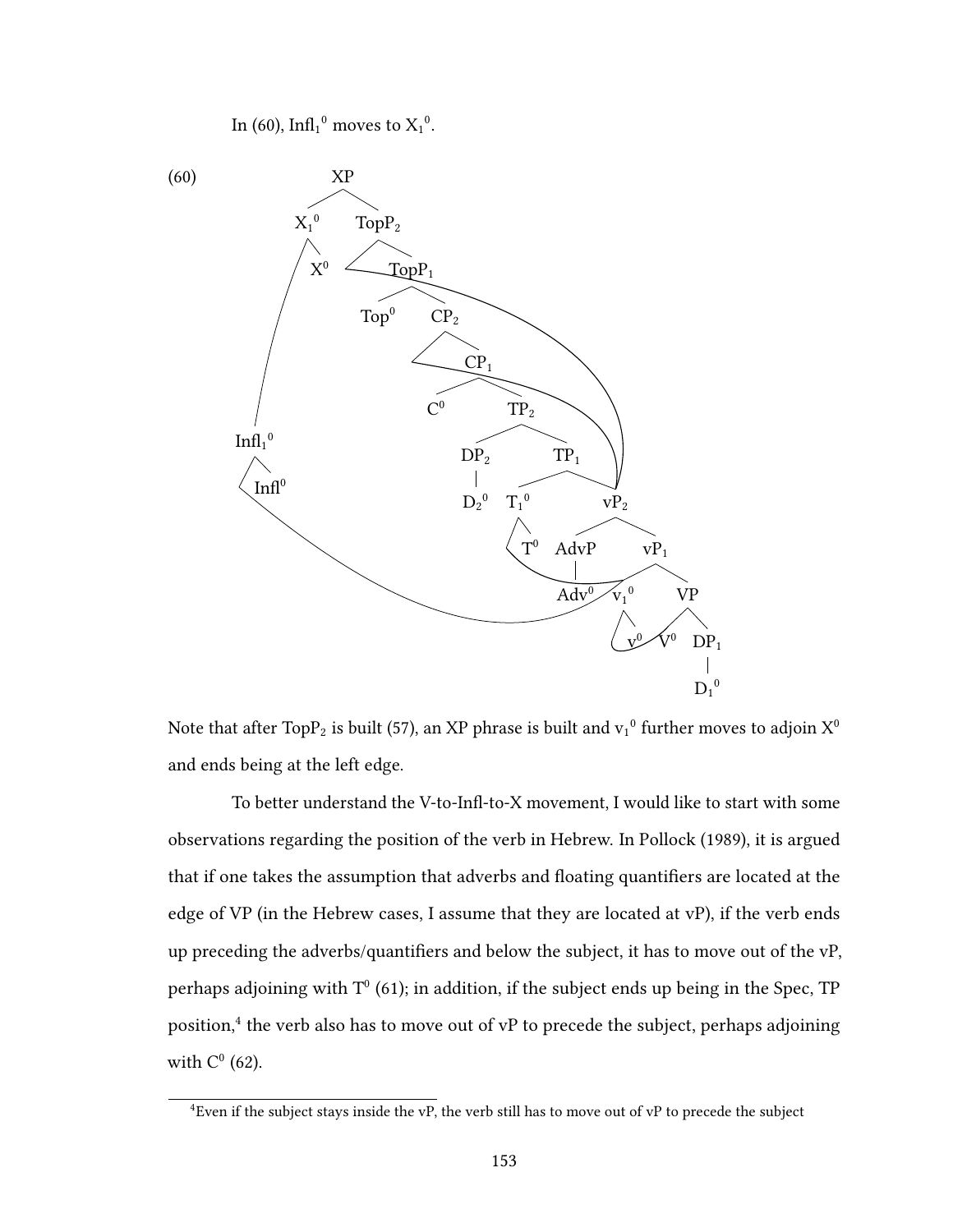

Doron (1999) shows that these patterns are found in Hebrew and thus claims that Hebrew has  $\rm V^0$ -to- $\rm T^0$  movement. For instance, in (63a) and (63b), verbs appear in a position that precedes the adverb lif'amim 'sometimes' and the quantifier Hebrew-move-quan but below the subject, which is evidence showing V-to-T movement; in (63c), the verb occurs before the subject dani 'Dani', which is evidence showing V-to-T-to-C movement. Thus, verbs in Hebrew seem to have to move out of vP to adjoin with higher heads.

### (63) a. Adverb placement

|    | Dani menasek lif'amim et dina<br>Dani kisses sometimes ACC Dina<br>'Dani kisses Dina sometimes.'          | (Doron 1999: 126, ex.3(a)) |
|----|-----------------------------------------------------------------------------------------------------------|----------------------------|
| b. | <b>Floating quantifiers</b>                                                                               |                            |
|    | ha-yeladim nisku sneyhem et dina<br>the-children kissed both ACC Dina<br>'The children both kissed Dina.' | (Doron 1999: 136, ex.4(a)) |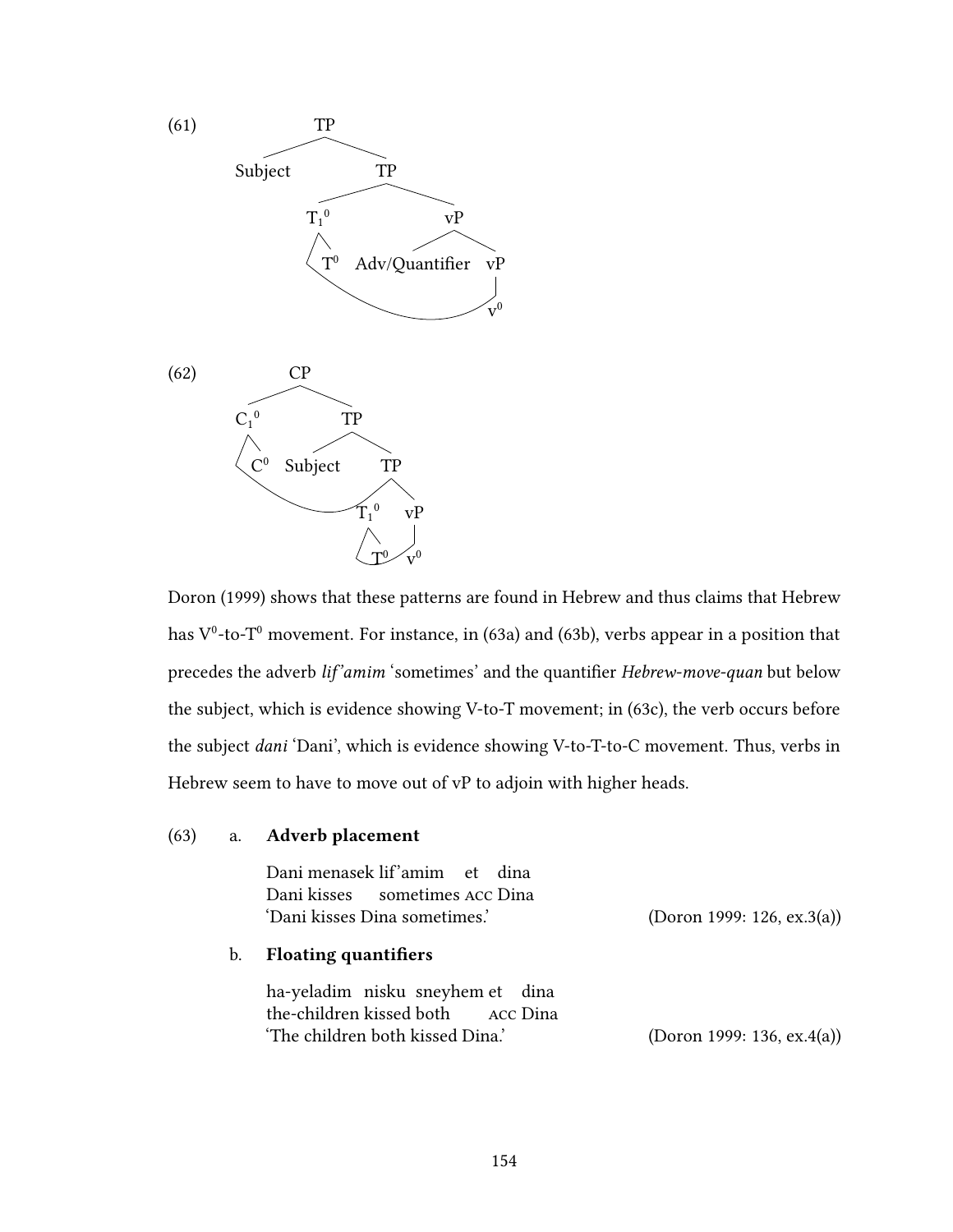#### c. Subject-verb Inversion

et mi acc whom kissed Dani yesterday nisek dani etmol 'Who did Dani kiss yesterday?' (Doron 1999: 126, ex.2(a))

In addition, Landau (2006) makes the observation that verbs must occur at the left edge of vP in the verb doubling constructions. He discusses two contrastive examples: in (64), negation is not allowed to occur at the left edge, and in (65), the adverb *tamid* 'always' is prohibited in the initial position in the verb-doubling constructions. There are two possible explanations for the contrastive examples in (64) and (65). One possible explanation is that the verb in the fronted vP must further move to the left edge of vP, otherwise, the sentence will be ungrammatical. The other is that the fronted vP cannot be too large (i.e., the fronted vP can only include a verb and an object at most). I found evidence that seems to be against the second explanation: I constructed examples in (66), where the adverb maher 'quickly' is a low adverb, and my consultant told me that it is grammatical to have the adverb in the sentence with the verb being at the initial position (66a) and ungrammatical to have the adverb in the initial position (66b). This shows that the fronted vP can include an adverb as long as the verb is at the initial position, which is against the second explanation where the fronted vP cannot be too large. In this sense, I suggest that the facts in (65) - (66) are derived by verbs obligatorily moving out of a fronted vP.

- (64) a. le'horid et ha-maym, Gil lo morid to-flush Acc the-water Gil not flushes 'Flush the toilet, Gil does not.'
	- b. \*lo le'horid et ha-maym, Gil morid not to-flush Acc the-water Gil flushes
- (65) a. le'horid et ha-maym, Gil tamid morid to-flush Acc the-water Gil always flushes 'Flush the toilet, Gil always flushes.'
	- b. \*tamid le'horid et ha-maym, Gil morid always to-flush ACC the-water Gil flushes (Landau 2006: 38, ex.10)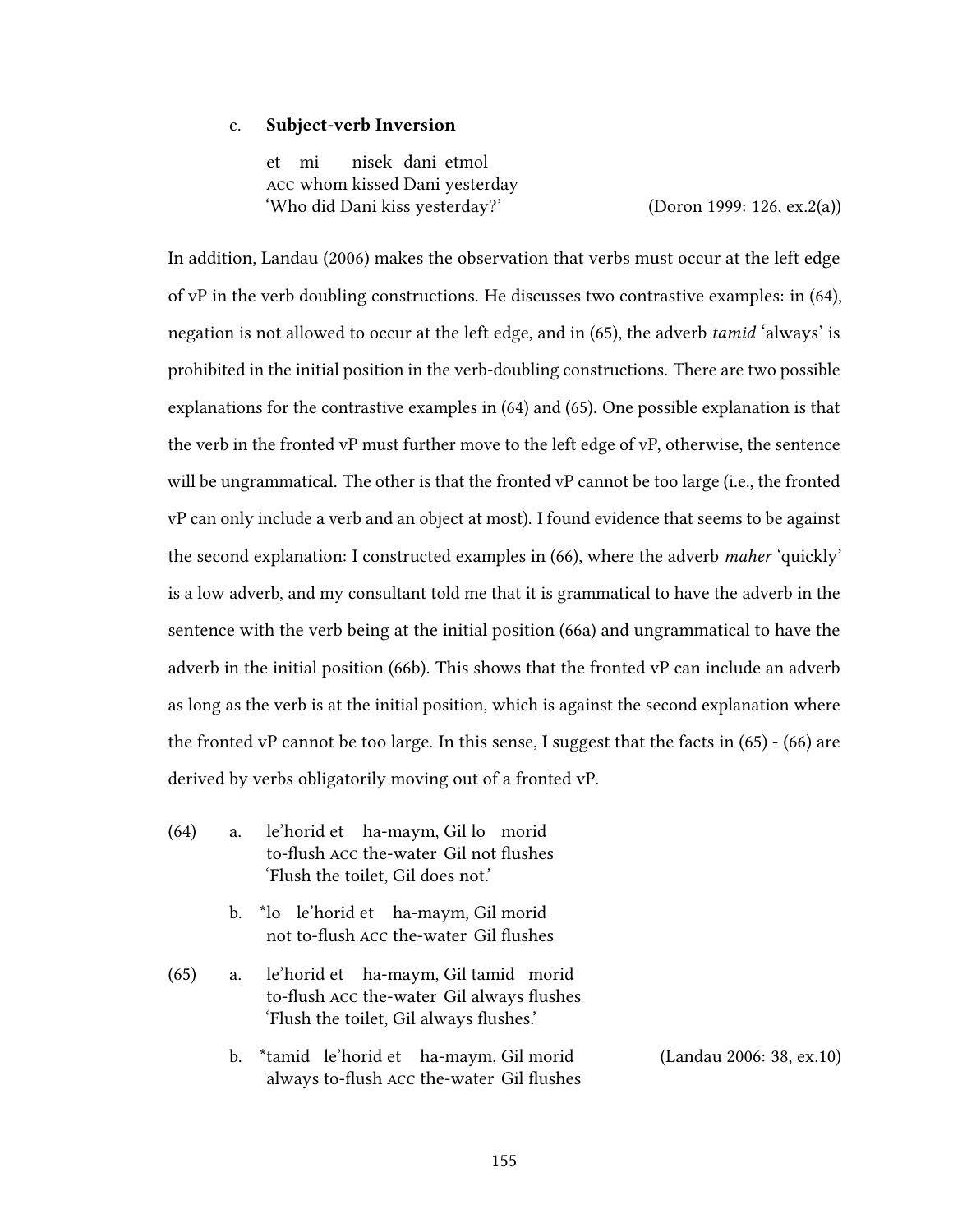- (66) a. Lishtof maher et ha-kelim, hu shataf wash.INF quickly ACC the-dishes he wash.PST 'As for washing the dishes quickly, he washed.'
	- b. \*maher lishtof quickly wash.INF ACC the-dishes he wash.PST et ha-kelim, hu shataf

Here, I assume that low adverbs, such as *maher* 'quickly', is at the left edge of vP, not VP; and  $vP$  is fronted. Also, note that the verb in the fronted  $VP$  is in its infinitival form. Thus, in order to capture the observation that the infinitival verb has to occur at the left edge, I propose the structure in (60), where  $v_1{}^0$  moves out of VP and ends up adjoining with  $X^0$ and being at the left edge.<sup>5</sup>

So far, I have shown evidence supporting that in Hebrew,

- (i) verbs move out of vP to adjoin with higher heads (i.e., V-to-T(-to-C) movement);
- (ii) in verb-doubling constructions, verbs move out of vP and end up adjoining with a higher head (i.e.,  $X^0$ ).

I propose that (i) and (ii) both follow from the fact in (67). In (i), verb roots move to  $T^0$  to get the tense morphology to be spelled out as a tensed verb; and in (ii) verb roots move to  $\mathrm{Infl}^0$  so that the verb can be in the infinitival form and there is a lexical item in the lexicon that can be inserted for the infinitival verb.<sup>6</sup>

(67) In Hebrew, verb roots cannot be pronounced.

### (Landau 2006)

Having explained why y moves to  $Inf^{0}$ , there is still the mystery about what this X head is and what triggers the  $I_1^0$ -to-X<sup>0</sup> movement. Note that if the complex  $I_1^0$  does not

<sup>&</sup>lt;sup>5</sup>If one assumes that the adverb is at the left edge of VP and vP is fronted, the verb will always be at the left edge since in vP the verb always precedes VP-adverbs, and the VP-adverb can never occur to the left of the verb regardless of whether there is  $v(P)$  fronting, which leaves the movement of the verb out of the moved vP unmotivated.

 $6$ In Landau (2006), it is claimed that the verb root is spelled out as its "default form", which is the infinitival form; my proposal here is consistent with this claim but provides a syntactic mechanism for the verb root to be spelled out as an infinitival form.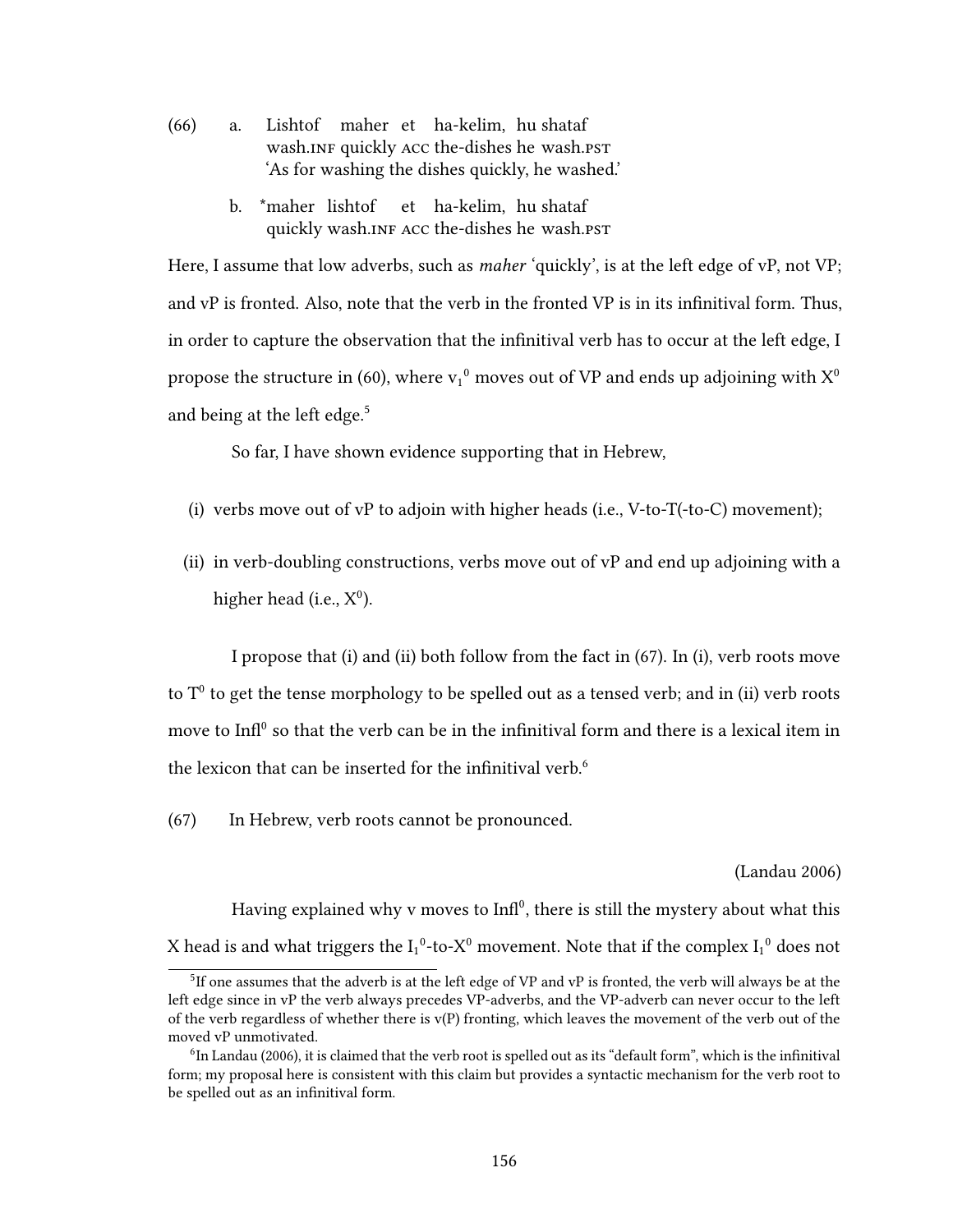adioin with  $X^0$ , the structure will have two root nodes, which are shown in (68), where TopP<sub>2</sub> and  $I_1{}^0$  are two root nodes. I assume that there can only be one root node in a structure, so I propose that  $I_1{}^0$  adjoining with  $X^0$  and  $X_1{}^0$  adjoins with Top $P_2$  to form XP is a technique to combine two root nodes into one (i.e., there is no semantic interpretation associated with  $X^0$  projections, which can be treated as a functional empty category). I propose that the projection of  $\mathrm{X}^0$  is a last resort and can only be implemented when needed (i.e., in this case, to combine two root nodes to one).



Now that I have clarified the details of the structure, I continue with the linearization in the XP Spell-out domain. In the XP Spell-out domain, the Maximal  $X^0$  Nodes are shown in (69).

(69) Maximal X<sup>0</sup> Nodes of XP = {X<sub>1</sub><sup>0</sup>, Adv<sup>0</sup>, D<sub>1</sub><sup>0</sup>, Top<sup>0</sup>, C<sup>0</sup>, D<sub>2</sub><sup>0</sup>, T<sub>1</sub><sup>0</sup>}

Table 6.7 shows the sisterhood relationship and the required orders by the Language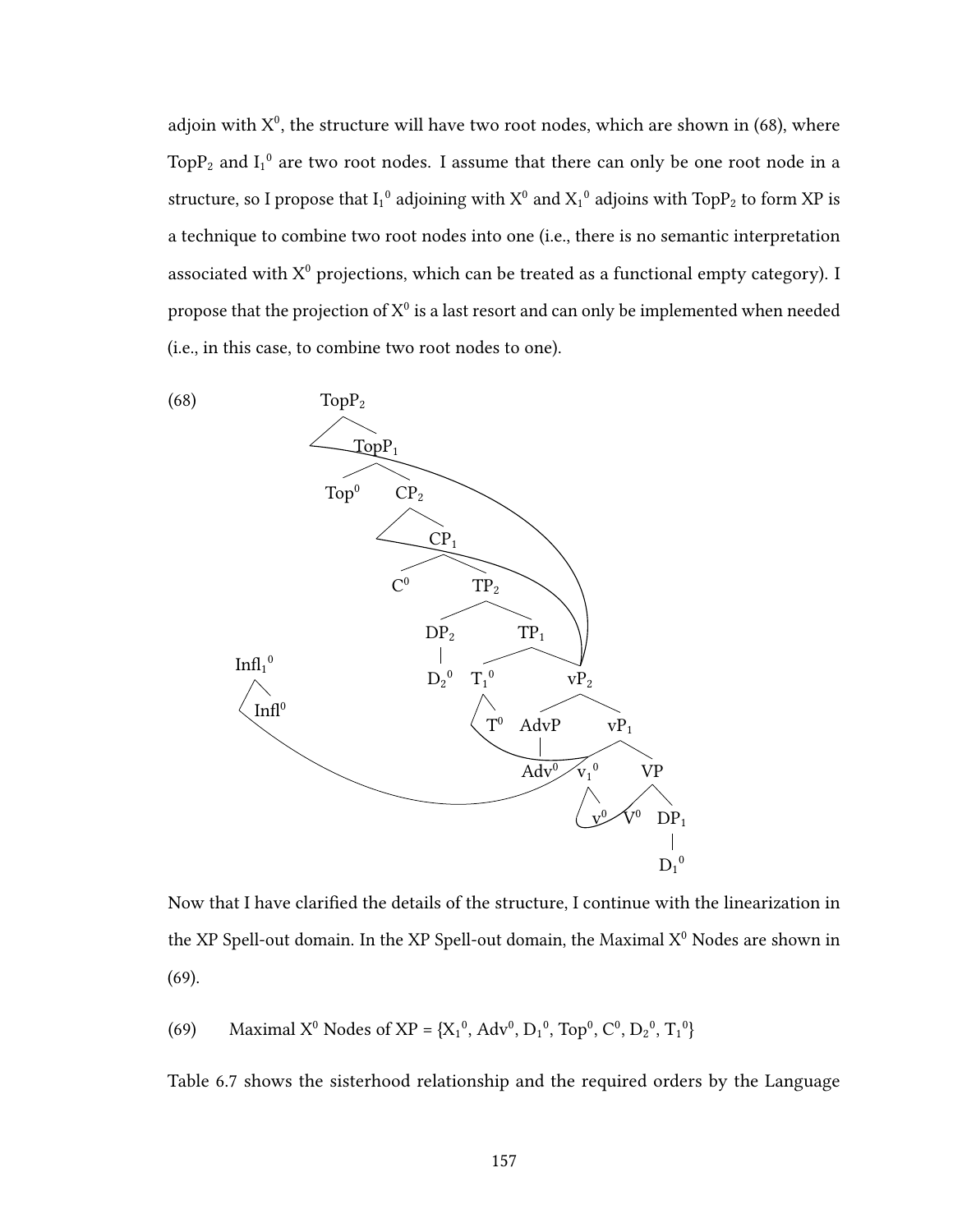|                |                                   |                                         | relationship ordering statements                             |
|----------------|-----------------------------------|-----------------------------------------|--------------------------------------------------------------|
|                | $X_1^0$ TopP <sub>2</sub> sisters |                                         | ${X_1}^0 < Top^0, X_1^0 < C^0, X_1^0 < D_2^0, X_1^0 < T_1^0$ |
|                |                                   |                                         | $X_1^0 < \text{Adv}^0, X_1^0 < D_1^0$                        |
|                | $vP_2$ TopP <sub>1</sub> sisters  |                                         | ${Adv0 < Top0, Adv0 < C0, Adv0 < D20, Adv0 < T10,}$          |
|                |                                   |                                         | $D_1^0 < Top^0, D_1^0 < C^0, D_1^0 < D_2^0, D_1^0 < T_1^0$   |
|                | AdvP $vP_1$ sisters               |                                         | ${Adv^0 < D_1^0}$                                            |
|                | $Top^0$ $CP_2$ sisters            |                                         | $\{Top^0 < C^0, Top_1^0 < D_2^0, Top_1^0 < T_1^0\}$          |
|                |                                   | $VP_2$ $CP_1$ non-sisters               | N/A                                                          |
| C <sup>0</sup> |                                   | $TP2$ sisters                           | ${C^0 < D_2^0, C^0 < T_1^0}$                                 |
|                | $DP_2$ $TP_1$ sisters             |                                         | ${D_2}^0 < T_1^0$                                            |
|                |                                   | $T_1^0$ vP <sub>2</sub> non-sisters N/A |                                                              |

Specific Constraints for all Maximal X<sup>0</sup> Nodes  $\alpha$  and  $\beta$  of VP if  $\alpha$  and  $\beta$  are ordered as a pair in a given set.

## Table 6.7: XP Spell-out domain

Note that  $\text{TopP}_1$ ,  $\text{CP}_2$ ,  $\text{CP}_1$ ,  $\text{TP}_2$  and  $\text{TP}_1$  do not fully dominate  $\text{Adv}^0$  and  $\text{D}_1^0$ . Also,  $T_1^0$  and vP<sub>2</sub> are not sisters since their immediate dominating mother TP<sub>1</sub> does not fully dominate  $\mathrm{vP}_2; \mathrm{vP}_2$  and  $\mathrm{CP}_1$  are not sisters since their immediate dominating mother  $\mathrm{CP}_2$ does not fully dominate  $vP_2$ . The relevant paths are shown in (70).

(70) a. (i) 
$$
p_3(Adv^0) = \{AdvP, vP_2, TopP_2, XP\}
$$
  
\n(ii)  $p_2(Adv^0) = \{AdvP, vP_2, CP_2, TopP_1, TopP_2, XP\}$   
\n(iii)  $p_1(Adv^0) = \{AdvP, vP_2, TP_1, TP_2, CP_1, CP_2, TopP_1, TopP_2, XP\}$   
\nb. (i)  $p_3(D_1^0) = \{DP_1, VP, vP_1, vP_2, TopP_2, XP\}$   
\n(ii)  $p_2(D_1^0) = \{DP_1, VP, vP_1, vP_2, CP_2, TopP_1, TopP_2, XP\}$   
\n(iii)  $p_1(D_1^0) = \{DP_1, VP, vP_1, vP_2, TP_1, TP_2, CP_1, CP_2\}$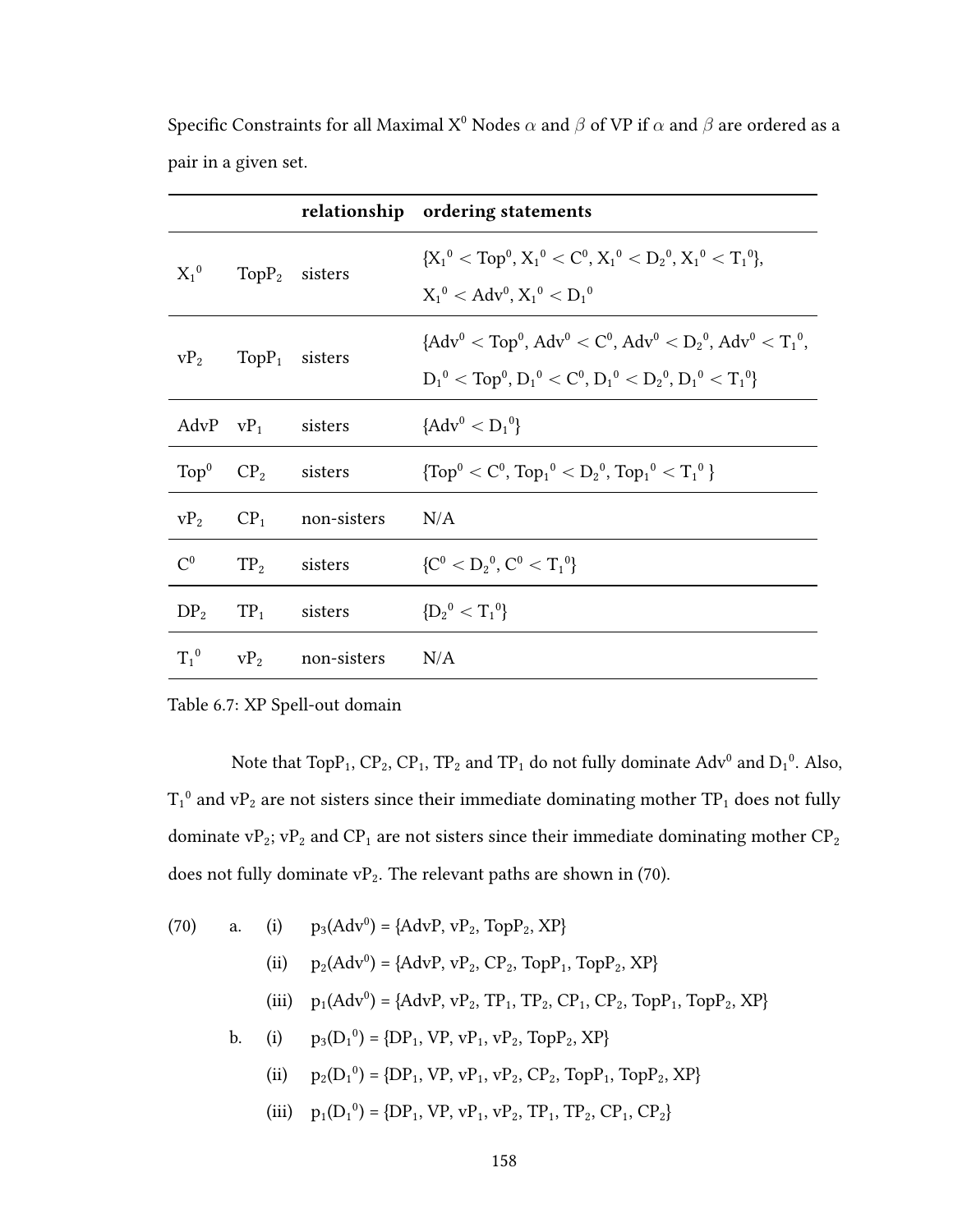c. 
$$
p(C^0) = \{CP_1, CP_2, TopP_1, TopP_2, XP\}
$$
  
\nd.  $p(D_2^0) = \{DP_2, TP_2, CP_1, CP_2, TopP_1, TopP_2, XP\}$   
\ne.  $p(T_1^0) = \{TP_1, TP_2, CP_1, CP_2, TopP_1, TopP_2, XP\}$   
\nf. (i)  $p_3(vP_2) = \{TopP_2, XP\}$   
\n(ii)  $p_2(vP_2) = \{CP_2, TopP_1, TopP_2, XP\}$   
\n(iii)  $p_1(vP_2) = \{TP_1, TP_2, CP_1, CP_2, TopP_1, TopP_2, XP\}$ 

The following set in (71) for the XP Spell-out domain satisfies all the constraints.

 $(71)$ 

$$
\begin{cases} X_1^0 < A dv^0 & A dv^0 < D_1^0 & D_1^0 < Top^0 \quad Top_1^0 < C^0 \qquad C^0 < D_2^0 \quad D_2^0 < T_1^0 \\ X_1^0 < D_1^0 & A dv^0 < Top^0 \quad D_1^0 < C^0 \qquad Top_1^0 < D_2^0 \quad C^0 < T_1^0 \\ X_1^0 < Top^0 \quad A dv^0 < C^0 \qquad D_1^0 < D_2^0 \qquad Top_1^0 < T_1^0 \\ X_1^0 < C^0 \qquad A dv^0 < D_2^0 \qquad D_1^0 < T_1^0 \\ X_1^0 < D_2^0 \qquad A dv^0 < T_1^0 \\ X_1^0 < T_1^0, \end{cases}
$$

The union set of XP, CP and VP is shown in (72).

 $(72)$ 

$$
\begin{cases}\nX_1^0 < Adv^0 \quad Adv^0 < D_1^0 \quad D_1^0 < Top^0 \quad Top_1^0 < C^0 \quad C^0 < D_2^0 \quad D_2^0 < T_1^0 \quad \mathbf{V}^0 < \mathbf{D_1}^0 \\
X_1^0 < D_1^0 \quad Adv^0 < Top^0 \quad D_1^0 < C^0 \quad Top_1^0 < D_2^0 \quad C^0 < T_1^0 \\
X_1^0 < Top^0 \quad Adv^0 < C^0 \quad D_1^0 < D_2^0 \quad Top_1^0 < T_1^0 \\
X_1^0 < C^0 \quad Adv^0 < D_2^0 \quad D_1^0 < T_1^0 \\
X_1^0 < D_2^0 \quad Adv^0 < T_1^0 \\
X_1^0 < T_1^0, \n\end{cases}
$$

Since the final union set is reached, Ordering Deletion should be implemented, which changes the union set to the following one in (73). Note that since (i)  $X_1^0$  dominates  $V^0$ , (ii) both  $X_1{}^0$  and  $V^0$  precede  $D_1{}^0$ , and (iii) there is no  $\beta$  such that  $\beta < X_1{}^0$  and  $V^0 < \beta$  or  $\beta < \operatorname{V}^0$  and  $\operatorname{X_1^0} < \beta, \operatorname{V}^0 < \operatorname{D_1^0}$  should be deleted.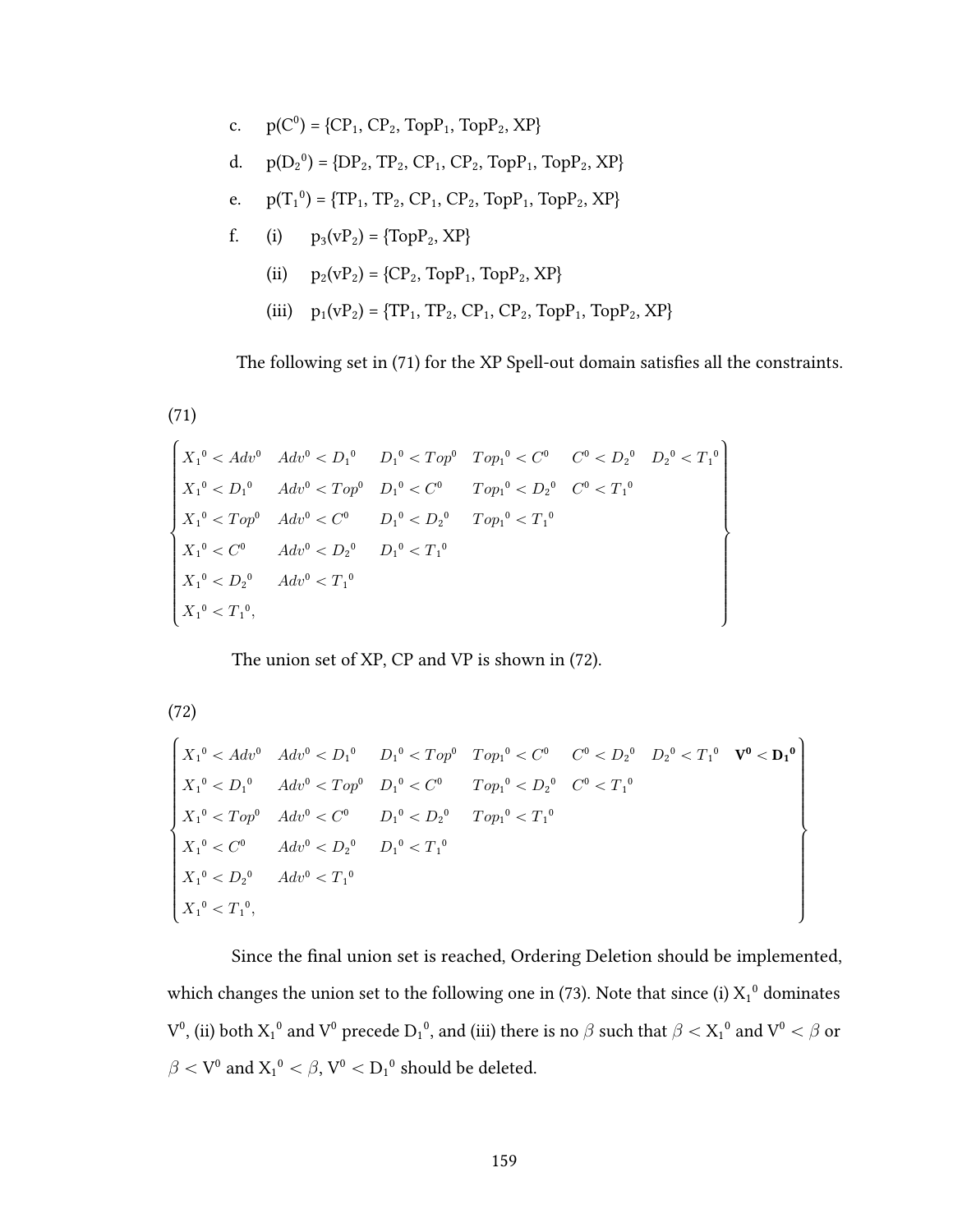$$
\begin{cases}\nX_1^0 & Adv^0 & Adv^0 < D_1^0 \\
X_1^0 & Adv^0 < Top^0 \\
X_1^0 & Adv^0 < Top^0 \\
X_1^0 & Adv^0 < Top^0 \\
X_1^0 & Top^0 \\
X_1^0 & Top^0 \\
X_1^0 & Cp^0 \\
X_1^0 & C^0 \\
X_1^0 & CD_2^0 \\
X_1^0 & CD_2^0 \\
X_1^0 & CD_2^0 \\
X_1^0 & CD_2^0 \\
X_1^0 & CD_2^0 \\
X_1^0 & CD_2^0 \\
X_1^0 & CD_2^0\n\end{cases}
$$
\n
$$
\begin{cases}\nX_1^0 & \text{if } Adv^0 < D_1^0 \\
X_1^0 & \text{if } Adv^0 < D_2^0 \\
X_1^0 & \text{if } Adv^0 < D_1^0 \\
X_1^0 & \text{if } Adv^0 < T_1^0 \\
X_1^0 & \text{if } Adv^0 < T_1^0 \\
X_1^0 & \text{if } Adv^0 < T_1^0\n\end{cases}
$$

Now, implement the Set-to-String algorithm. This union set in (73) satisfies all the constraints (i.e., all the intersection sets are empty), so as before, the linearization algorithm stops at Stage 1. Then, the String Forming Mechanism runs on (73), which yields the string  $\lt$ <sub>S</sub>  $X_1^0$ Adv<sup>0</sup>D<sub>1</sub><sup>0</sup>Top<sup>0</sup>C<sup>0</sup>D<sub>2</sub><sup>0</sup>T<sub>1</sub><sup>0</sup> >.

Next, lexical insertion forms sites. (74) shows the sites for complex heads.

(74) a. 
$$
X_1^0 \sim #V^0V^0I^0X^0#
$$
  
b.  $T_1^0 \sim #V^0V^0T^0#$ 

Lastly, implement lexical insertion, which is shown in (75).

(75) a. 
$$
\#V^0v^0I^0X^0\# = \text{lishtof 'to wash'}
$$
  
\nb.  $\text{Adv}^0 = \text{maher 'quickly'}$   
\nc.  $D_1^0 = \text{et ha-kelim 'acc the dishes'}$   
\nd.  $\text{Top}^0 = \varnothing$   
\ne.  $C^0 = \varnothing$   
\nf.  $D_2^0 = \text{hu 'he'}$   
\ng.  $T_1^0 = \text{shataf 'washed'}$ 

Finally, we get the utterance in (105), which is repeated below in (76).

 $(73)$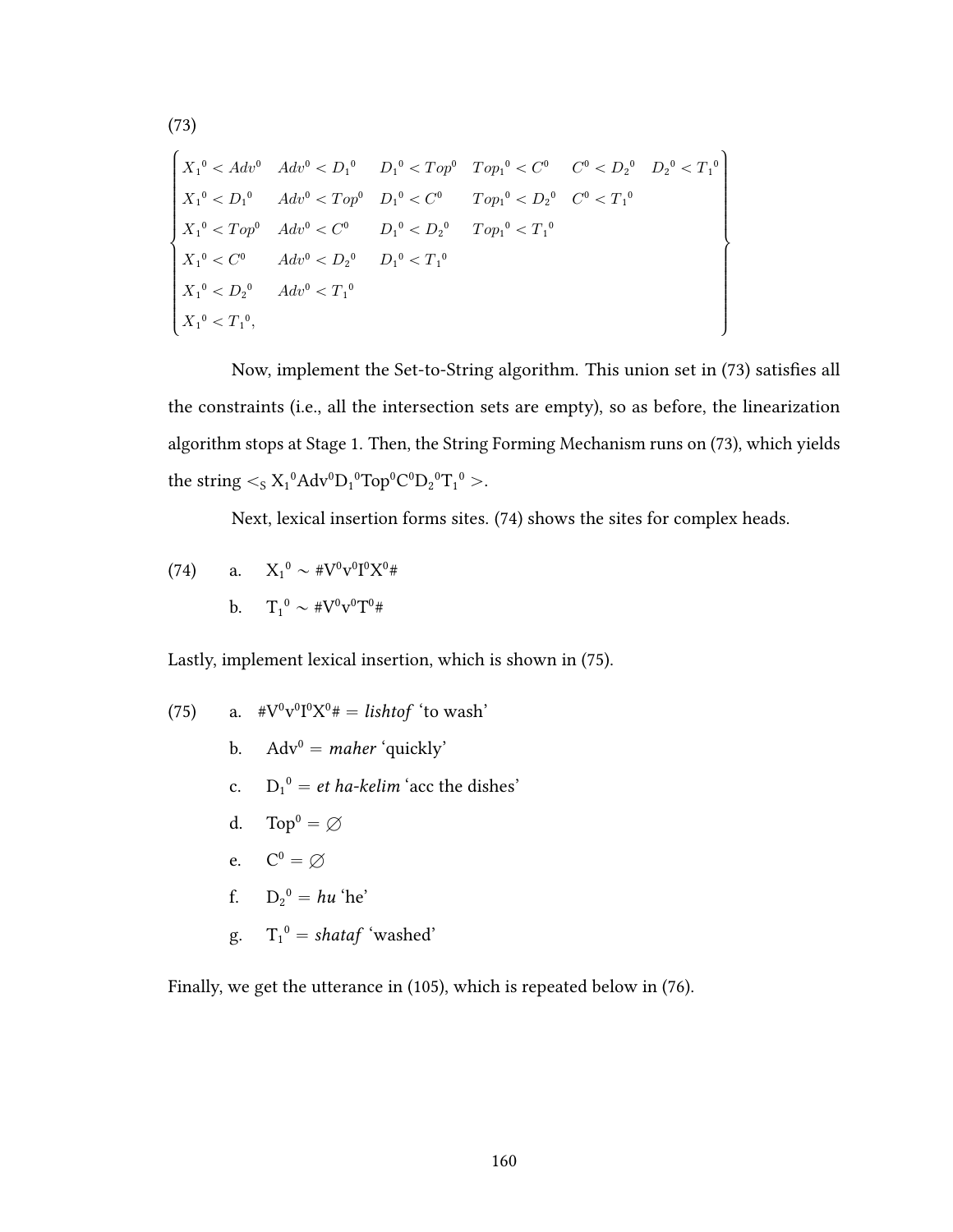### (76) Hebrew (infinitival form)

lishtof wash.INF quickly ACC the-dishes he wash.PST maher et ha-kelim, hu shataf 'As for washing the dishes quickly, he washed.'

Note that in this Hebrew example, the verb upstairs is in the infinitival form and the verb downstairs is in the past form. In Mandarin, there are also cases where both the verb upstairs and the verb downstairs are marked with aspect. An example is shown in (77), the structure of which is shown in (78). I will not go through the linearization process again since it is quite similar to the Hebrew example in (76).

(77) Chi-guo bale, Lili dique chi-guo eat-ASP Guava Lili indeed eat-ASP 'As for having eaten Guava before, Lili indeed has eaten (them) before.'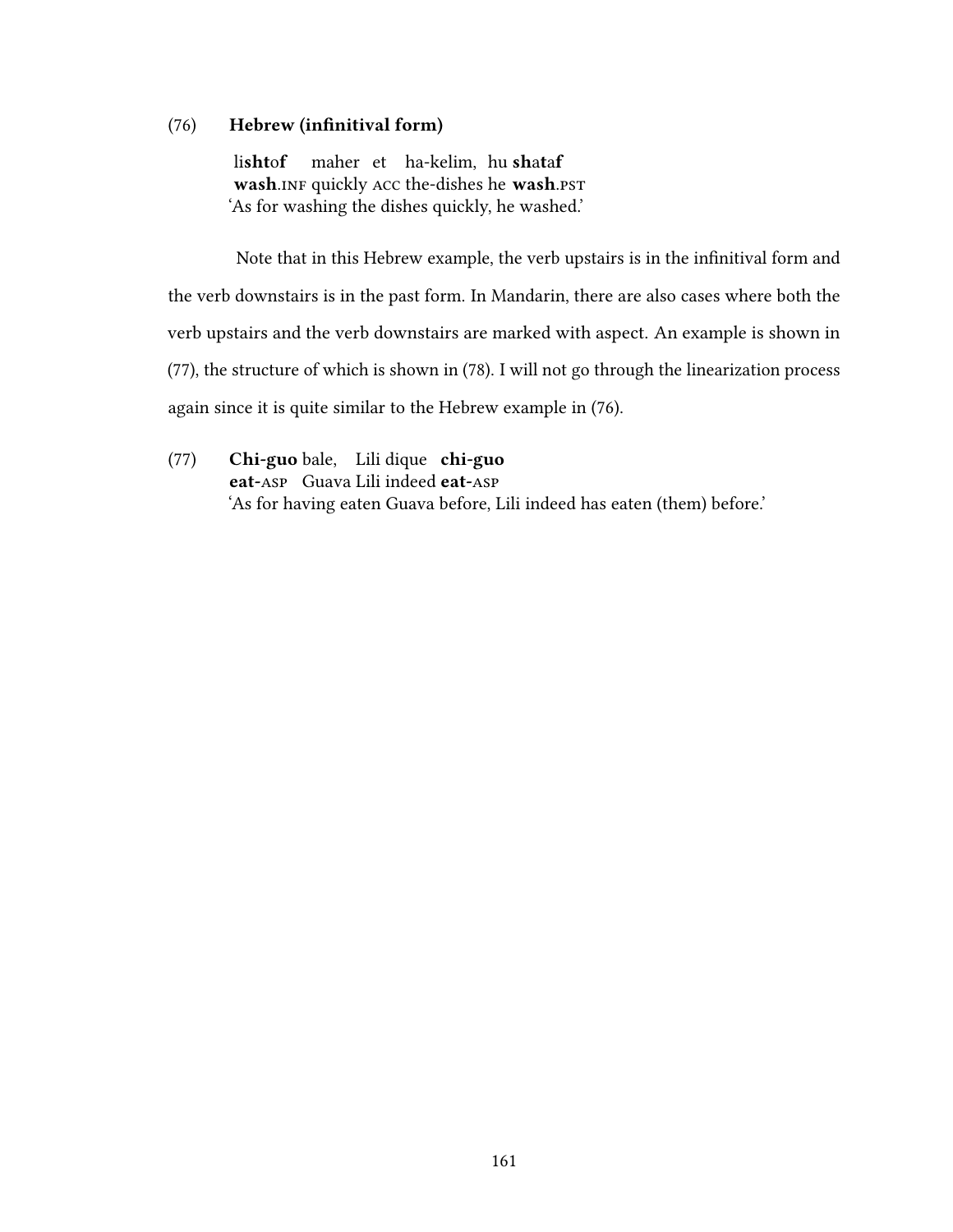

# 6.3 VP-doubling

Now, let's turn to the Mandarin VP-doubling example in (79). The structure of it is shown in (80), where AspP moves directly to Spec, TopP.

## (79) Mandarin (aspectual form)

Chi-guo bale. Lili dique mei chi-guo bale eat-Asp Guava Lili indeed not eat-Asp Guava 'As for having eaten Guava before, Lili indeed hasn't eaten Guava before.'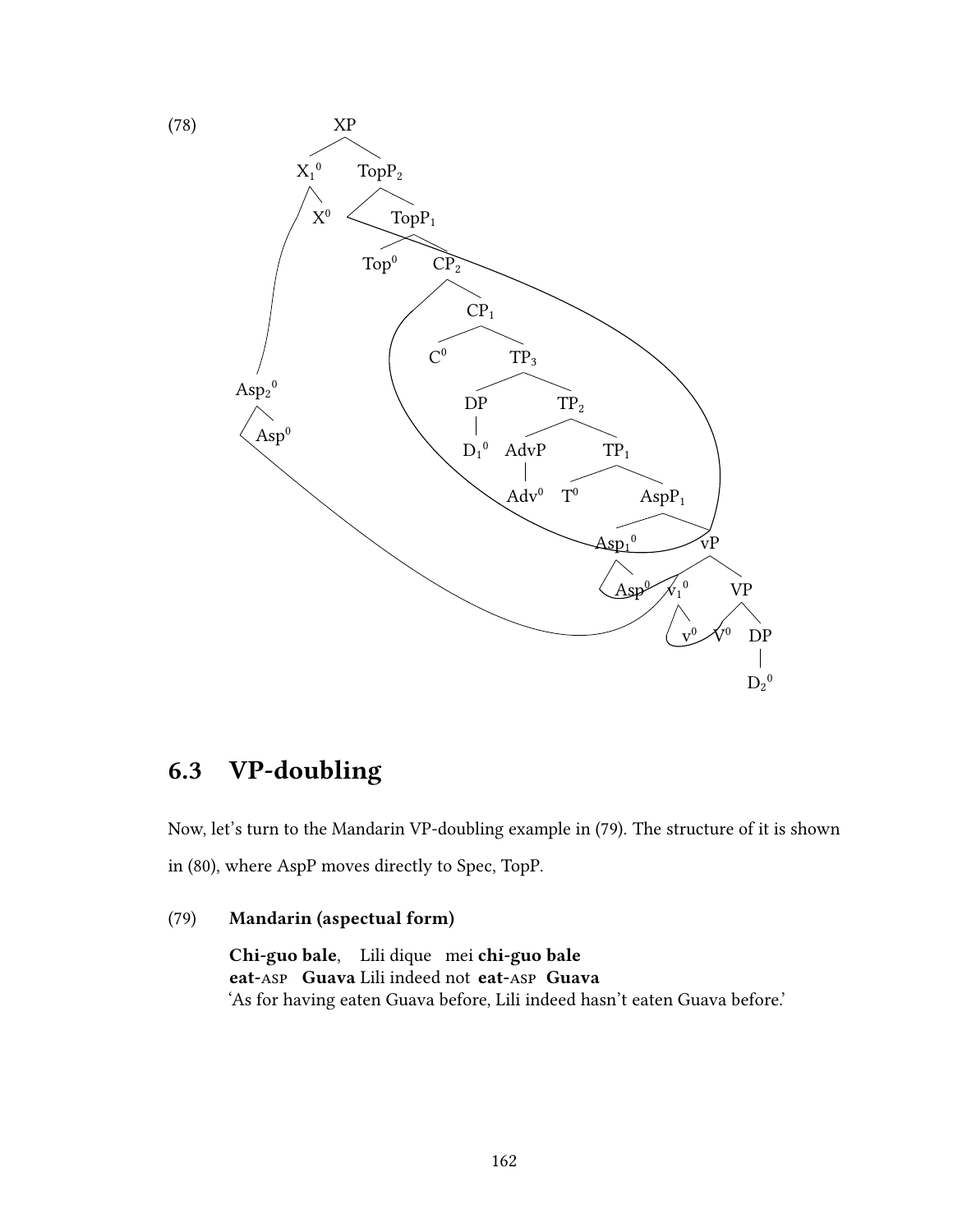

There are three Spell-out domains in (80): VP, CP and TopP<sub>2</sub>. The structure of the VP Spell-out domain is shown in (81) (note that for ease of presentation, I simplify the structure of the DPs).

(81)   
 
$$
VP
$$
  
  $V^0$   $DP$   
  $\vert$   
  $D_1^0$ 

The following set in (82) for the VP Spell-out domain satisfies all the constraints.

$$
(82) \qquad \{V^0 < D_1{}^0\}
$$

Now, let's proceed to the CP Spell-out domain, the structure of which is shown in (83).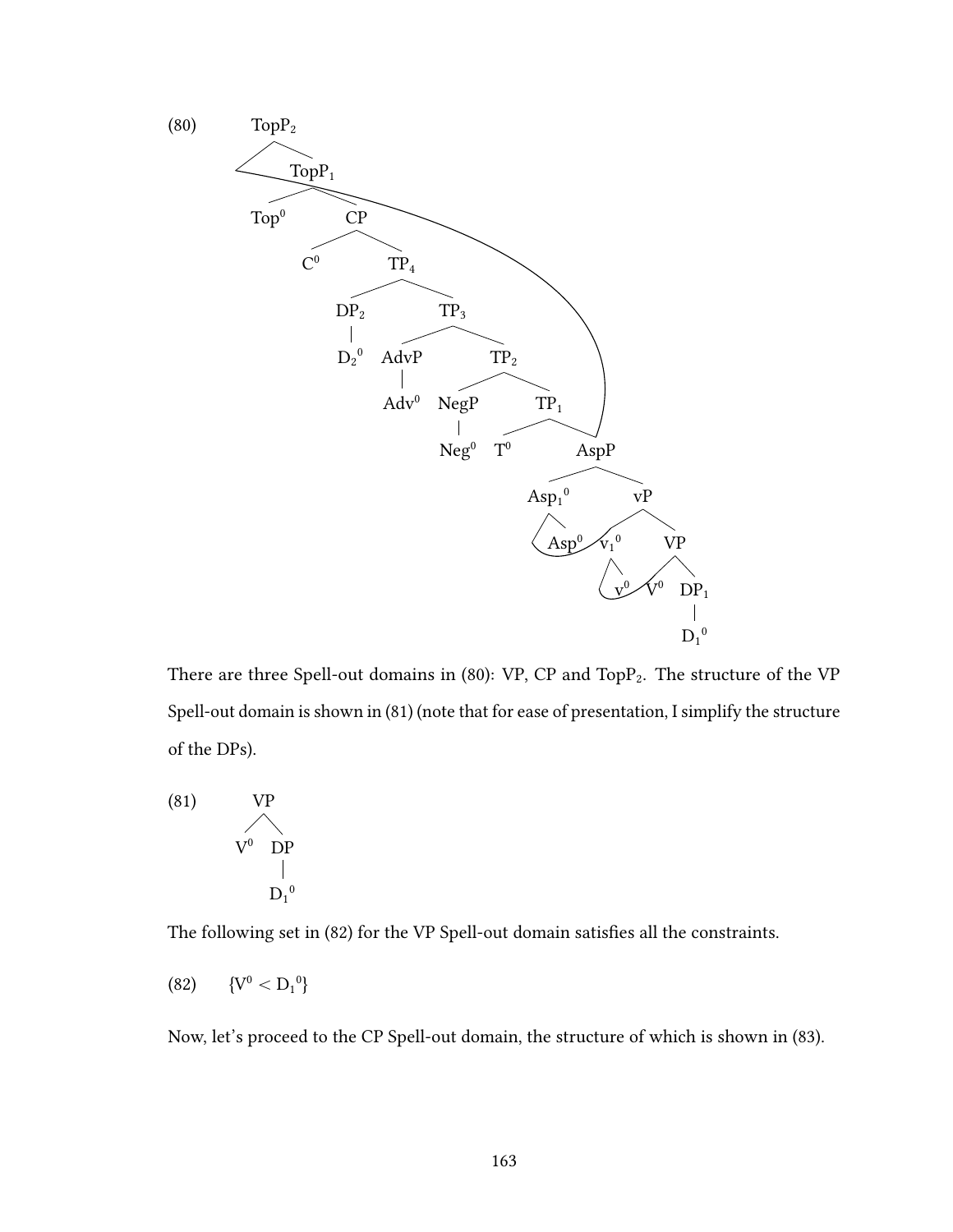

In the CP Spell-out domain, the Maximal  $X^0$  Nodes are shown in (84).

The set for the CP Spell-out domain that satisfies all the constraints is shown in (85).

 $(85)$ 

$$
\begin{cases}\n C^0 < D_2{}^0 & D_2{}^0 < Adv^0 & Adv^0 < Neg^0 & Neg^0 < T^0 < Asp_1{}^0 & Asp_1{}^0 < D_1{}^0 \\
 C^0 < Adv^0 & D_2{}^0 < Neg^0 & Adv^0 < T^0 & Neg^0 < Asp_1{}^0 & T^0 < D_1{}^0 \\
 C^0 < Neg^0 & D_2{}^0 < T^0 & Adv^0 < Asp_1{}^0 & Neg^0 < D_1{}^0 \\
 C^0 < T^0 & D_2{}^0 < Asp_1{}^0 & Adv^0 < D_1{}^0 \\
 C^0 < Asp_1{}^0 & D_2{}^0 < D_1{}^0 & \\
 C^0 < D_1{}^0 & & \\
 C^0 < D_1{}^0 & & \\
 \end{cases}
$$

The union set of CP and VP is shown in (86).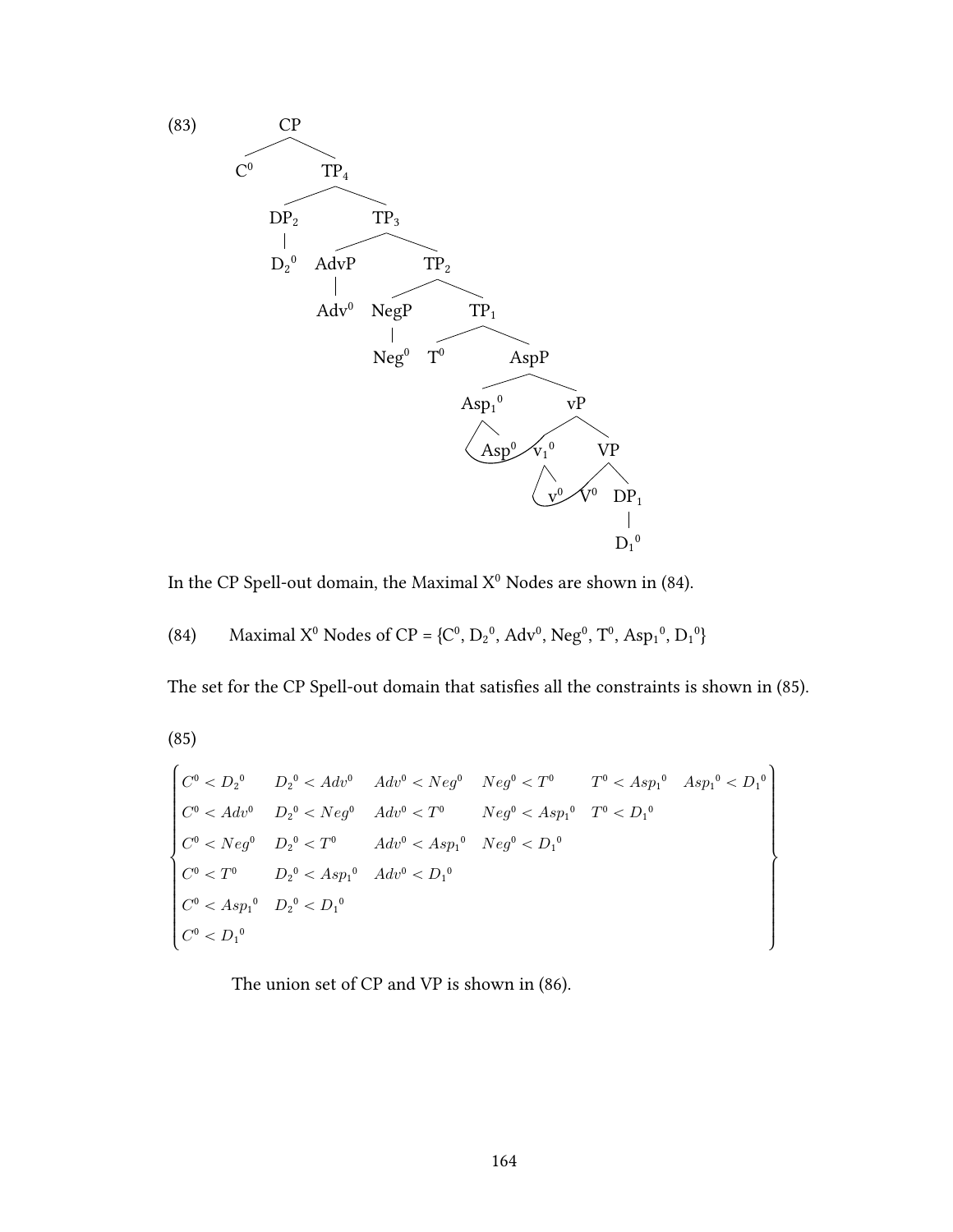$$
\begin{cases}\nC^0 < D_2{}^0 & D_2{}^0 < Adv^0 & Adv^0 < Neg^0 < T^0 < T^0 < Asp_1{}^0 & Asp_1{}^0 < D_1{}^0 \\
C^0 < Adv^0 & D_2{}^0 < Neg^0 & Adv^0 < T^0 & Neg^0 < Asp_1{}^0 & T^0 < D_1{}^0 \\
C^0 < Neg^0 & D_2{}^0 < T^0 & Adv^0 < Asp_1{}^0 & Neg^0 < D_1{}^0 \\
C^0 < T^0 & D_2{}^0 < Asp_1{}^0 & Adv^0 < D_1{}^0 \\
C^0 < Asp_1{}^0 & D_2{}^0 < D_1{}^0 & \\
C^0 < Asp_1{}^0 & D_2{}^0 < D_1{}^0 & \\
C^0 < D_1{}^0 & & \\
V^0 < D_1{}^0 & & \n\end{cases}
$$

(86)

This union set satisfies all the constraints. Note that for the union set, the Totality Constraint and the Language Specific Constraints are evaluated against the structure in the CP Spell-out domain. Regarding the Totality Constraint, the Maximal  $X^0$  Nodes are the same as the ones in the CP Spell-out domain, which are shown in (87). Note that  $V^0$  is not a Maximal  $X^0$  Node in the CP Spell-out domain, so the Totality Constraint does not consider whether  $V^0$  is evaluated relative to the other Maximal  $X^0$  Nodes.

(87) Maximal X<sup>0</sup> Nodes of CP = {C<sup>0</sup> , D<sup>2</sup> 0 , Adv<sup>0</sup> , Neg<sup>0</sup> , T<sup>0</sup> , Asp<sup>1</sup> 0 , D<sup>1</sup> 0 }

In addition, regarding the Language Specific Constraints, especially the head constraint (i.e., if x contains  $\alpha < \beta$  or  $\beta < \alpha$ , and  $\alpha$  is a head, there must be an ordering statement of  $\alpha$ preceding  $\beta$  if  $\beta$  is fully dominated by YP, where YP is the sister of  $\alpha$ .), having the ordering statement  $\rm V^0 < D_1^{-0}$  does not make the set violate the Language Specific Constraints. The reason is that though (i) the set has the ordering statement  $\rm V^0 < D_1{}^0$ , (ii)  $\rm V^0$  is a head, and (iii)  $D_1^0$  is fully dominated by  $DP_1$ ,  $V^0$  and  $DP_1$  are not sisters (i..e, VP, which is the immediate dominating mother of  $V^0$  and  $DP_1$ , does not fully dominate  $V^0$  -  $V^0$  does not have to go through VP to reach the root node since it is multidominated). Thus, the existence of the ordering statement  $\rm V^0 < D_1{}^0$  does not require any ordering statement to be present in the union set of VP and CP. Since the Language Specific Constraints do not forbid  $V^0$  <  ${\rm D_1}^0$  to appear in the union set either, having  ${\rm V^0} < {\rm D_1}^0$  does not violate any constraint.

Now, let's go to the  $TopP<sub>2</sub> Spell-out domain.$  The structure of it is shown in (88).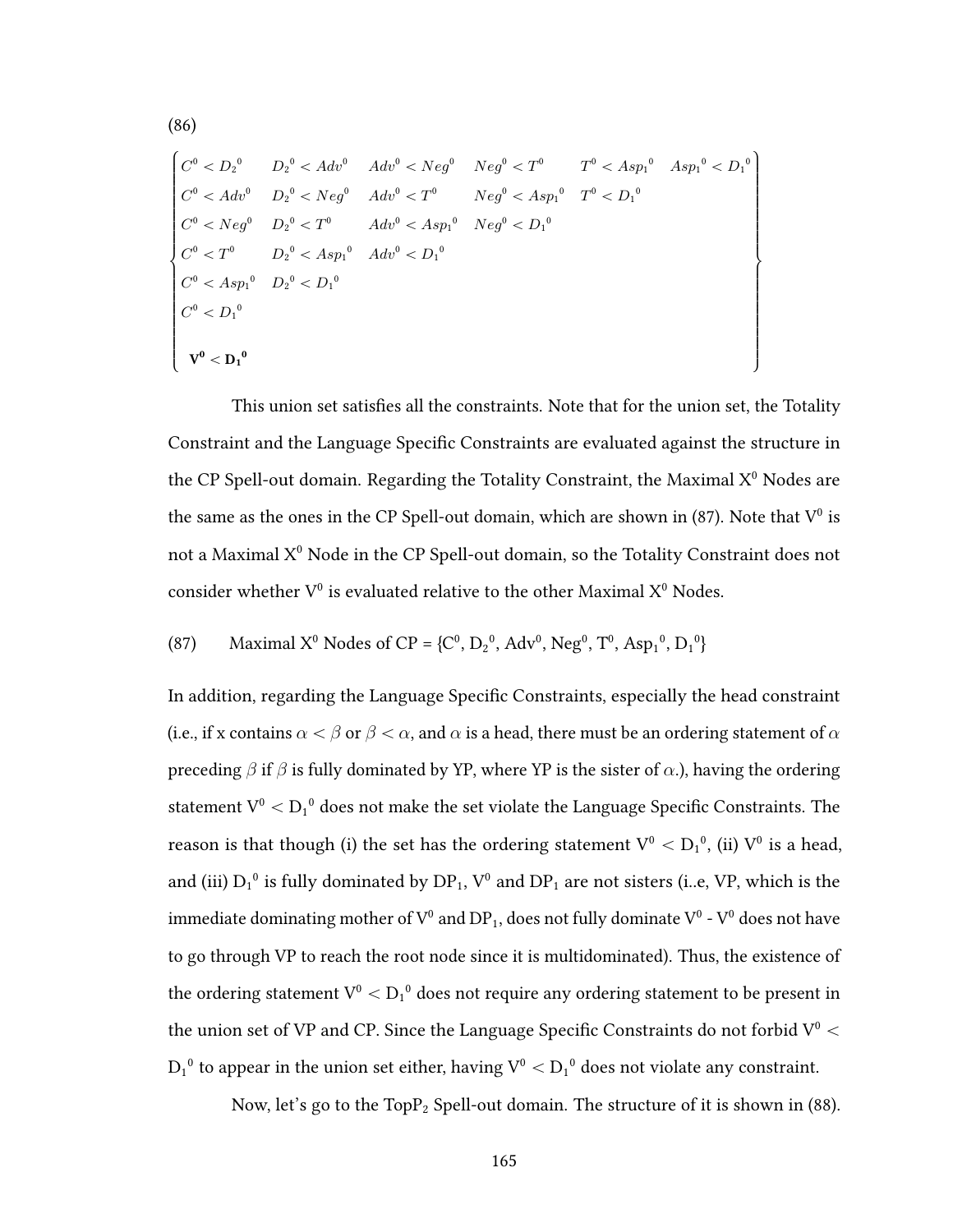

In the TopP<sub>2</sub> Spell-out domain, the Maximal  $X^0$  Nodes are shown in (89).

(89) Maximal Nodes of Top P<sub>2</sub> = {Asp<sub>1</sub><sup>0</sup>, D<sub>1</sub><sup>0</sup>, Top<sup>0</sup>, C<sup>0</sup>, D<sub>2</sub><sup>0</sup>, Adv<sup>0</sup>, Neg<sup>0</sup>, T<sup>0</sup>}

Table 6.8 shows the sisterhood relationship and the ordering statements allowed by the Language Specific Constraint in the Top $P_2$  Spell-out domain.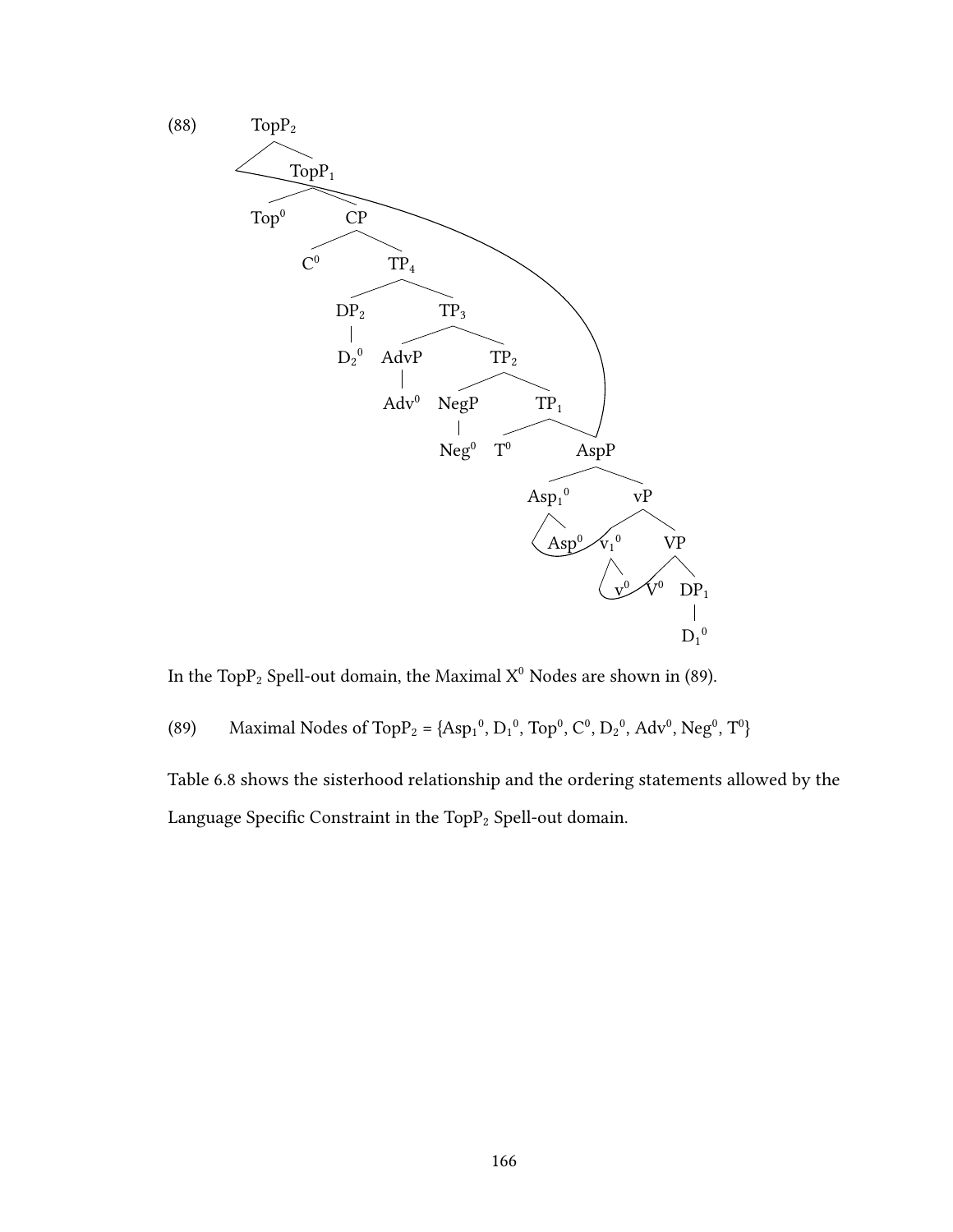|                  |           |                                   | relationship ordering statements                                                             |
|------------------|-----------|-----------------------------------|----------------------------------------------------------------------------------------------|
|                  |           | AspP $Top1$ sisters               | ${[Asp_1^0 < Top^0, Asp_1^0 < C^0, Asp_1^0 < D_2^0,}$                                        |
|                  |           |                                   | $\text{Asp}_1^0 < \text{Adv}^0, \text{Asp}_1^0 < \text{Neg}^0, \text{Asp}_1^0 < \text{T}^0,$ |
|                  |           |                                   | $D_1^0 <$ Top <sup>0</sup> , $D_1^0 <$ C <sup>0</sup> , $D_1^0 <$ $D_2^0$ ,                  |
|                  |           |                                   | $D_1^0 < \text{Adv}^0$ , $D_1^0 < \text{Neg}^0$ , $D_1^0 < T^0$                              |
|                  |           | $Asp_1^0 \tVP$ sisters            | ${[Asp_1^0 < D_1^0]}$                                                                        |
|                  | $Top0$ CP | sisters                           | $\{\text{Top}^0 < C^0, \text{Top}^0 < D_2^0, \text{Top}^0 < \text{Adv}^0,$                   |
|                  |           |                                   | $\text{Top}^0 < \text{Neg}^0$ , $\text{Top}^0 < \text{T}^0$                                  |
| $\mathrm{C}^0$   | $TP_4$    | sisters                           | ${C^0 < D_2^0, C^0 < Adv^0, C^0 < Neg^0, C^0 < T^0}$                                         |
| $D_2^0$          | $TP_3$    | sisters                           | ${D_2}^0 < \text{Adv}^0, D_2^0 < \text{Neg}^0, D_2^0 < T^0$                                  |
| $\mathrm{Adv}^0$ |           | $TP2$ sisters                     | ${Adv0 < Neg0, Adv0 < T0}$                                                                   |
|                  |           | $Neg^{0}$ TP <sub>1</sub> sisters | ${Neg}^0 < T^0$                                                                              |
| $T^0$            |           | AspP non-sisters N/A              |                                                                                              |

Table 6.8:  $\mbox{TopP}_2$  Spell-out domain

The following set in (90) for the  $\mbox{TopP}_2$  Spell-out domain satisfies all the constraints.

(90)

$$
\begin{cases}\nAsp_1^0 < D_1^0 & D_1^0 < Top^0 < C^0 \\
Asp_1^0 < Top^0 & D_1^0 < C^0 \\
Asp_1^0 < Top^0 & D_1^0 < C^0 \\
Asp_1^0 < C^0 & D_1^0 < D_2^0 \\
Asp_1^0 < C^0 & D_1^0 < D_2^0 & Top^0 < Adv^0 & D_2^0 < Neg^0 \\
Asp_1^0 < C^0 & D_1^0 < D_2^0 & Top^0 < Adv^0 & C^0 < Neg^0 & D_2^0 < T^0 \\
Asp_1^0 < D_2^0 & D_1^0 < Adv^0 & Top^0 < Neg^0 & C^0 < T^0 \\
Asp_1^0 < Adv^0 & D_1^0 < Neg^0 & Top^0 < T^0 \\
Asp_1^0 < Neg^0 & D_1^0 < T^0 & \\
Asp_1^0 < T^0 & & \\
\end{cases}
$$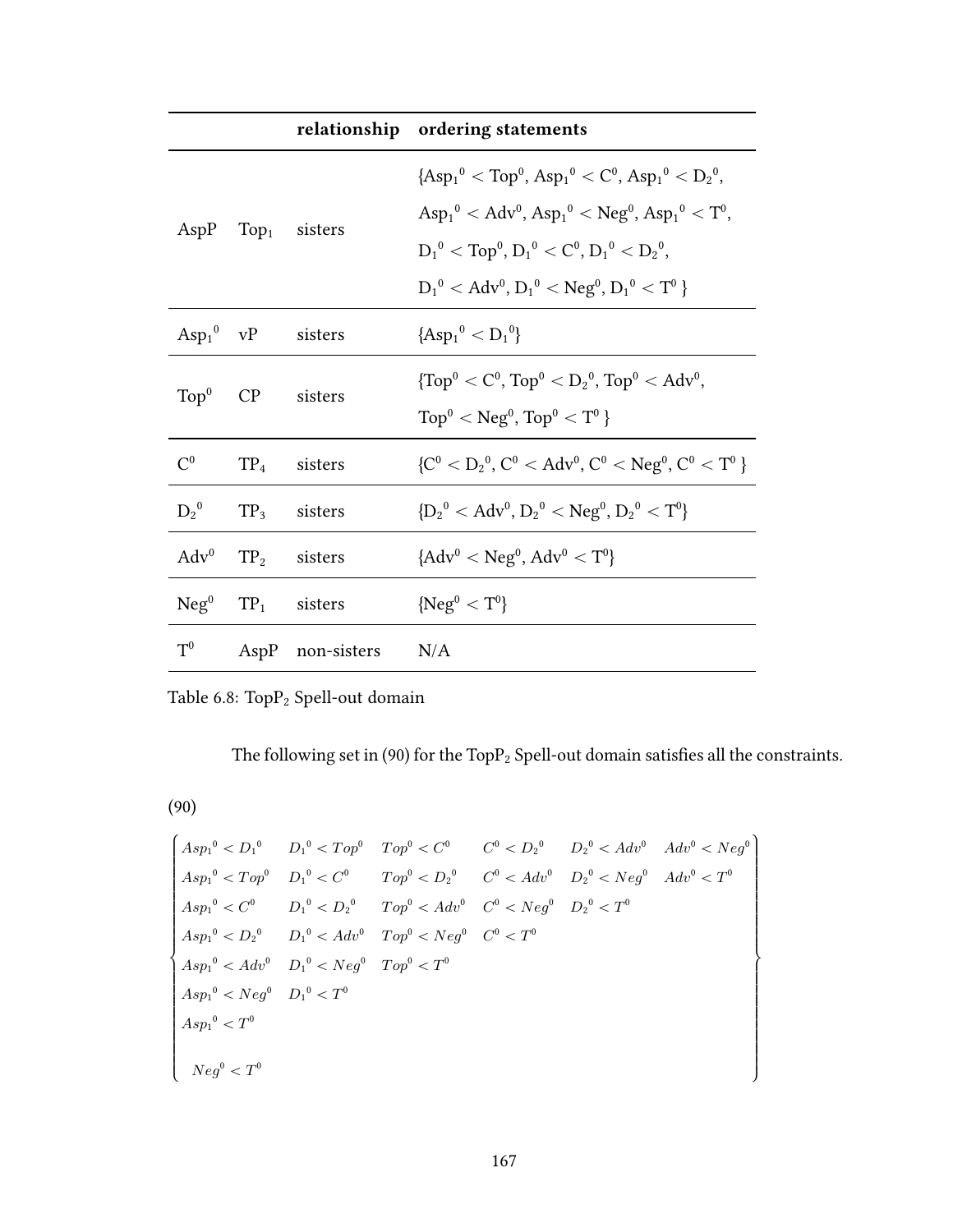The union set of CP and VP is repeated in (91).

(91)

$$
\left\{\n\begin{array}{ll}\n C^0 < D_2{}^0 & D_2{}^0 < Adv^0 & Adv^0 < Neg^0 \\
 C^0 < Adv^0 & D_2{}^0 < Neg^0 & Adv^0 < T^0 \\
 C^0 < Neg^0 & D_2{}^0 < T^0 & Adv^0 < Asp_1{}^0 \\
 C^0 < T^0 & D_2{}^0 < Asp_1{}^0 & Adv^0 < D_1{}^0 \\
 C^0 < Asp_1{}^0 & D_2{}^0 < D_1{}^0 & \\
 C^0 < D_1{}^0 & & \\
 C^0 < D_1{}^0 & & \\
 Neg^0 < T^0 & T^0 < Asp_1{}^0 & Asp_1{}^0 < D_1{}^0 & \\
 Neg^0 < Asp_1{}^0 & T^0 < D_1{}^0 & \\
 Neg^0 < D_1{}^0 & & \\
 Neg^0 < D_1{}^0 & & \\
\end{array}\n\right\}
$$

The union set of  $TopP_2$ , CP and VP is shown in (92).

(92)

$$
\begin{cases}\nAsp_1^0 & D_1^0 & D_1^0 < Top^0 < C^0 \\
Asp_1^0 < Top^0 & D_1^0 < C^0 \\
Asp_1^0 < Top^0 & D_1^0 < C^0 \\
Asp_1^0 < C^0 & D_1^0 < D_2^0 & C^0 < Adv^0 & D_2^0 < Neg^0 & Adv^0 < T^0 \\
Asp_1^0 < C^0 & D_1^0 < D_2^0 & Top^0 < Adv^0 & C^0 < Neg^0 & D_2^0 < T^0 & Adv^0 < Asp_1^0 \\
Asp_1^0 < D_2^0 & D_1^0 < Adv^0 & Top^0 < Neg^0 & C^0 < T^0 & D_2^0 < Asp_1^0 & Adv^0 < D_1^0 \\
Asp_1^0 < Adv^0 & D_1^0 < Neg^0 & Top^0 < T^0 & C^0 < Asp_1^0 & D_2^0 < D_1^0 \\
Asp_1^0 < Neg^0 & D_1^0 < T^0 & C^0 < D_1^0 & C^0 < D_1^0 \\
Asp_1^0 < T^0 & & C^0 < D_1^0 & C^0 < D_1^0 & \\
Neg^0 < T^0 & & T^0 < Asp_1^0 & V^0 < D_1^0 &\n\end{cases}
$$

Since the final union set is formed, Ordering Deletion should be applied, which is repeated below in (23). After Ordering Deletion, the union set becomes the one in (93) ( $\rm V^0$  $<$   $D_1^0$  is deleted since  $Asp_1^0$  dominates  $V^0$  and  $Asp_1^0$  also precedes  $D_1^0$ ).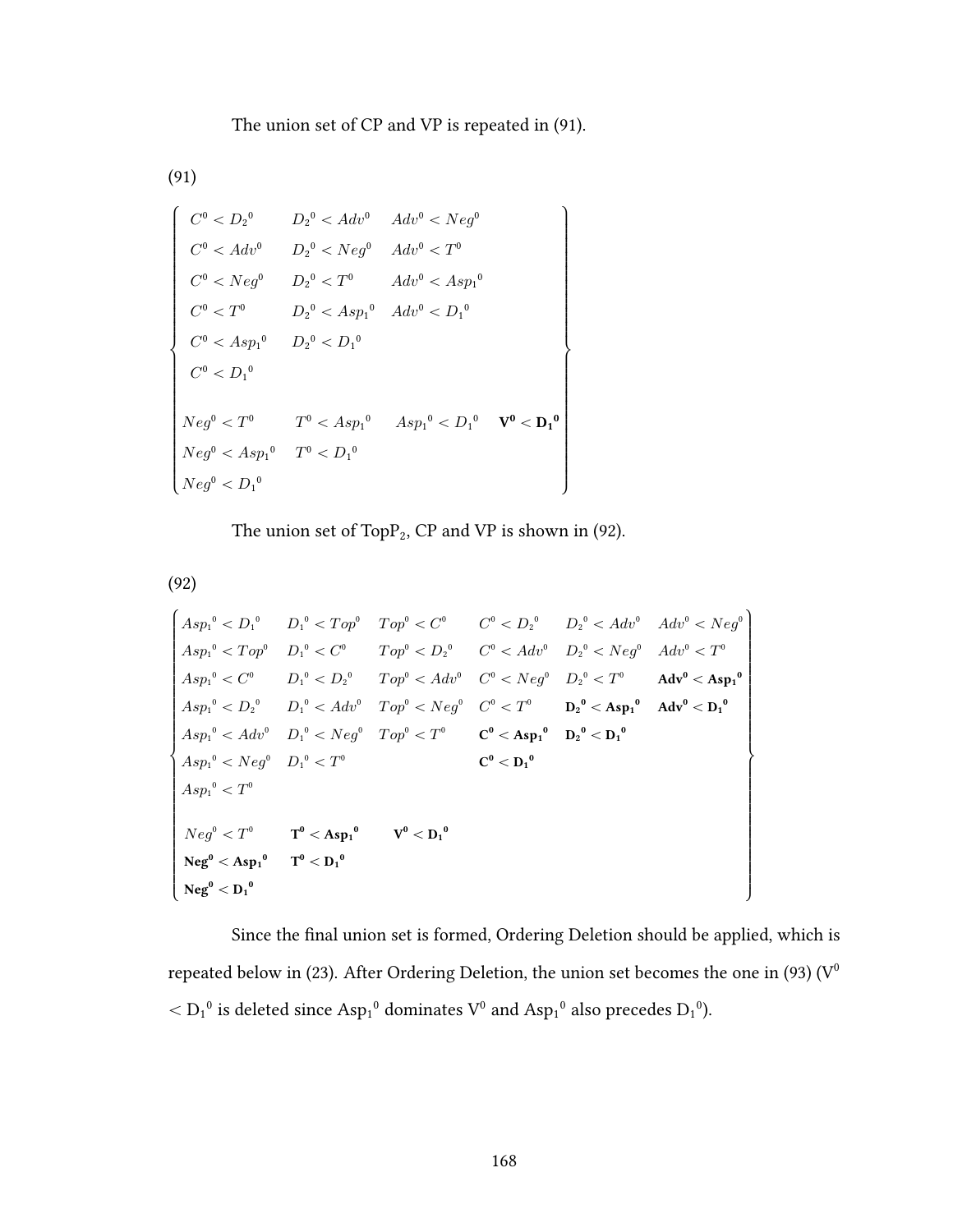'''''''''''''''''''''''''''& \<br>\<br>\<br><br><br><br><br><br><br><br><br><br><br><br><br><br><br><br><br><br><br><br><br><br><br>  $Asp_1^0 < D_1^0$  $Asp_1^0 < Top^0$  $Asp_1^0 < C^0$  $Asp_1^0 < D_2^0$  $Asp_1^0 < Adv^0$  $Asp_1^0 < Neg^0$  $Asp_1^0 < T^0$  $D_1{}^0 < Top^0$  $D_1^0 < C^0$  $D_1{}^0 < D_2{}^0$  $D_1^0 < Adv^0$  $D_1{}^0 < Neg^0$  $D_1^0 < T^0$  $Top^0 < C^0$  $Top^0 < D_2^0$  $Top^0 < Adv^0$  $Top^0 < Neg^0$  $Top^0 < T^0$  $C^0 < D_2{}^0$  $C^0 < Adv^0$  $C^0 < Neg^0$  $C^0 < T^0$  $C^0 < Asp_1^0$  $C^0 < D_1^{\ 0}$  $D_2^0 < Adv^0$  $D_2^{\ 0} < Neg^0$  $D_2{}^0 < T^0$  $D_2{}^0 < Asp_1{}^0$  ${\rm D_2}^0<{\rm D_1}^0$  $Adv^0 < Neg^0$  $Adv^0 < T^0$  $\rm{Adv}^0 < As{p_1}^0$  $\rm{Adv}^{0}< {D_1}^{0}$  $Neg^0 < T^0$  ${\rm Neg}^0<{\rm Asp_1}^0$  $\mathrm{Neg}^0<\mathrm{D_1}^0$  $T^0 < Asp_1^0$  $T^0 < D_1^{\;0}$ ///////////////////////////. ///////////////////////////-

Next, implement the Set-to-String algorithm. Note that this union set satisfies all the constraints except for the Asymmetry Constraint. For instance, this union set has both  $\mathrm{Asp_1}^0<\mathrm{C}^0$  and  $\mathrm{C}^0<\mathrm{Asp_1}^0.$  Based on Stage 1 of the Set-to-String algorithm, when there exists a non-empty intersection set, the Set-to-String algorithm should proceed to Stage 2. The intersection sets for all nodes are shown in (94).

#### Stage 1:

- 1. Find the intersection sets: For each distinct node  $n_1, n_2, n_3, ...$  in the set of ordered pairs O = { $n_1 < n_3$ ,  $n_3 < n_2$ , ...}, get the set X = {...,  $n_1$ , ...} that contains all the nodes that precedes n and the set  $Y = \{..., n_2, ...\}$  that contains all the nodes that follows n, and get the set  $I = X \cap Y$ , which is the intersection of set X and set Y.
- 2. Check the intersection sets: If all the intersection sets are empty, run the String Forming Mechanism on set O and the set will be turned into a string. Otherwise, proceed to Stage 2.
- (94) a. Asp<sub>1</sub><sup>0</sup>: {C<sup>0</sup>, D<sub>2</sub><sup>0</sup>, Adv<sup>0</sup>, Neg<sup>0</sup>, T<sup>0</sup>} = {D<sub>1</sub><sup>0</sup>, Top<sup>0</sup>, C<sup>0</sup>, D<sub>2</sub><sup>0</sup>, Adv<sup>0</sup>, Neg<sup>0</sup>, T<sup>0</sup>}  $\cap$  {C<sup>0</sup>,  $D_2^0$ , Adv<sup>0</sup>, Neg<sup>0</sup>, T<sup>0</sup>}
	- b.  $D_1^0$ : {C<sup>0</sup>,  $D_2^0$ , Adv<sup>0</sup>, Neg<sup>0</sup>, T<sup>0</sup>} = {Top<sup>0</sup>, C<sup>0</sup>,  $D_2^0$ , Adv<sup>0</sup>, Neg<sup>0</sup>, T<sup>0</sup>}  $\cap$  {Asp<sub>1</sub><sup>0</sup>, C<sup>0</sup>,  $D_2^0$ , Adv<sup>0</sup>, Neg<sup>0</sup>, T<sup>0</sup>, V<sup>0</sup>}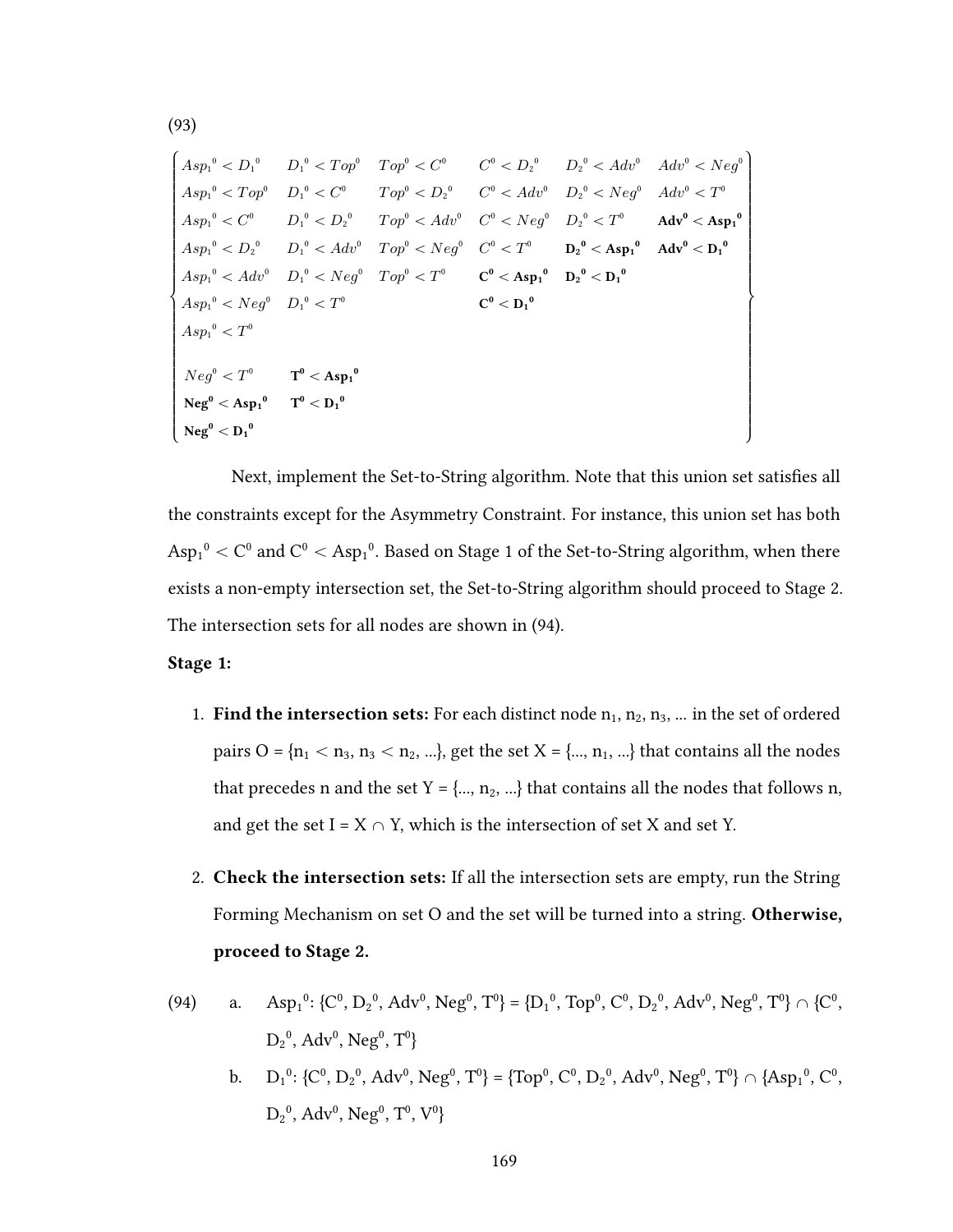c. Top<sup>0</sup>: { $\emptyset$ } = {C<sup>0</sup>, D<sub>2</sub><sup>0</sup>, Adv<sup>0</sup>, Neg<sup>0</sup>, T<sup>0</sup>}  $\cap$  {Asp<sub>1</sub><sup>0</sup>, D<sub>1</sub><sup>0</sup>} d.  $C^0$ : {Asp<sub>1</sub><sup>0</sup>, D<sub>1</sub><sup>0</sup>} = {D<sub>2</sub><sup>0</sup>, Adv<sup>0</sup>, Neg<sup>0</sup>, T<sup>0</sup>, Asp<sub>1</sub><sup>0</sup>, D<sub>1</sub><sup>0</sup>}  $\cap$  {Asp<sub>1</sub><sup>0</sup>, D<sub>1</sub><sup>0</sup>, Top<sup>0</sup>} e.  $D_2^0$ : {Asp<sub>1</sub><sup>0</sup>, D<sub>1</sub><sup>0</sup>} = {Adv<sup>0</sup>, Neg<sup>0</sup>, T<sup>0</sup>, Asp<sub>1</sub><sup>0</sup>, D<sub>1</sub><sup>0</sup>}  $\cap$  {Asp<sub>1</sub><sup>0</sup>, D<sub>1</sub><sup>0</sup>, Top<sup>0</sup>, C<sup>0</sup>}

$$
f. \qquad Adv^0 \colon \{ Asp_1{}^0, \, D_1{}^0 \} = \{ Neg^0, \, T^0, \, Asp_1{}^0, \, D_1{}^0 \} \, \cap \, \{ Asp_1{}^0, \, D_1{}^0, \, Top^0, \, C^0, \, D_2{}^0 \}
$$

- g. Neg<sup>0</sup>: {Asp<sub>1</sub><sup>0</sup>, D<sub>1</sub><sup>0</sup>} = {T<sup>0</sup>, Asp<sub>1</sub><sup>0</sup>, D<sub>1</sub><sup>0</sup>}  $\cap$  {Asp<sub>1</sub><sup>0</sup>, D<sub>1</sub><sup>0</sup>, Top<sup>0</sup>, C<sup>0</sup>, D<sub>2</sub><sup>0</sup>, Adv<sup>0</sup>}
- h.  $T^0$ : {Asp<sub>1</sub><sup>0</sup>, D<sub>1</sub><sup>0</sup>} = {Asp<sub>1</sub><sup>0</sup>, D<sub>1</sub><sup>0</sup>}  $\cap$  {Asp<sub>1</sub><sup>0</sup>, D<sub>1</sub><sup>0</sup>, Top<sup>0</sup>, C<sup>0</sup>, D<sub>2</sub><sup>0</sup>, Adv<sup>0</sup>, Neg<sup>0</sup>}

In Stage 2, the algorithm examines each non-empty intersection sets and see whether there exists an intersection set that can form a qualified constituent. The set that contains all the non-empty intersections sets are shown in (95).

#### Stage 2:

1. Collect all the non-empty intersection sets: Form a set  $M = \{I_1, I_2, ...\}$  that contains all the non-empty intersection sets.

#### 2. Try forming a string:

- (a) **No qualified constituent:** For all given intersection sets  $I_1 = \{n_1, n_2, ...\}$ ,  $I_1 =$  ${n_3, ...}$ , ... in set M, if none of them forms a qualified constituent, the linearization process crashes.
- (b) **Qualified constituent:** If there exists intersection set  $I^*$  that forms a qualified constituent, proceed to Stage 3.

(95) 
$$
M = \{I_1 = \{C^0, D_2^0, Adv^0, Neg^0, T^0\}, I_2 = \{Asp_1^0, D_1^0\}\}
$$

Note that the nodes in  $I_2$  of (95) form a constituent, and it is also a qualified constituent (i.e., in Mandarin,  $[\sqrt{V} V]$  bare-NP] is a qualified constituent). Thus, proceed to Stage 3. Stage 3:

1. Form set S: Form the subset  $S = \{n_1 < n_2, ...\}$  of set O that contains all the ordered pairs  $\alpha < \beta$ , where both  $\alpha$  and  $\beta$  are in the intersection set I $^*$ .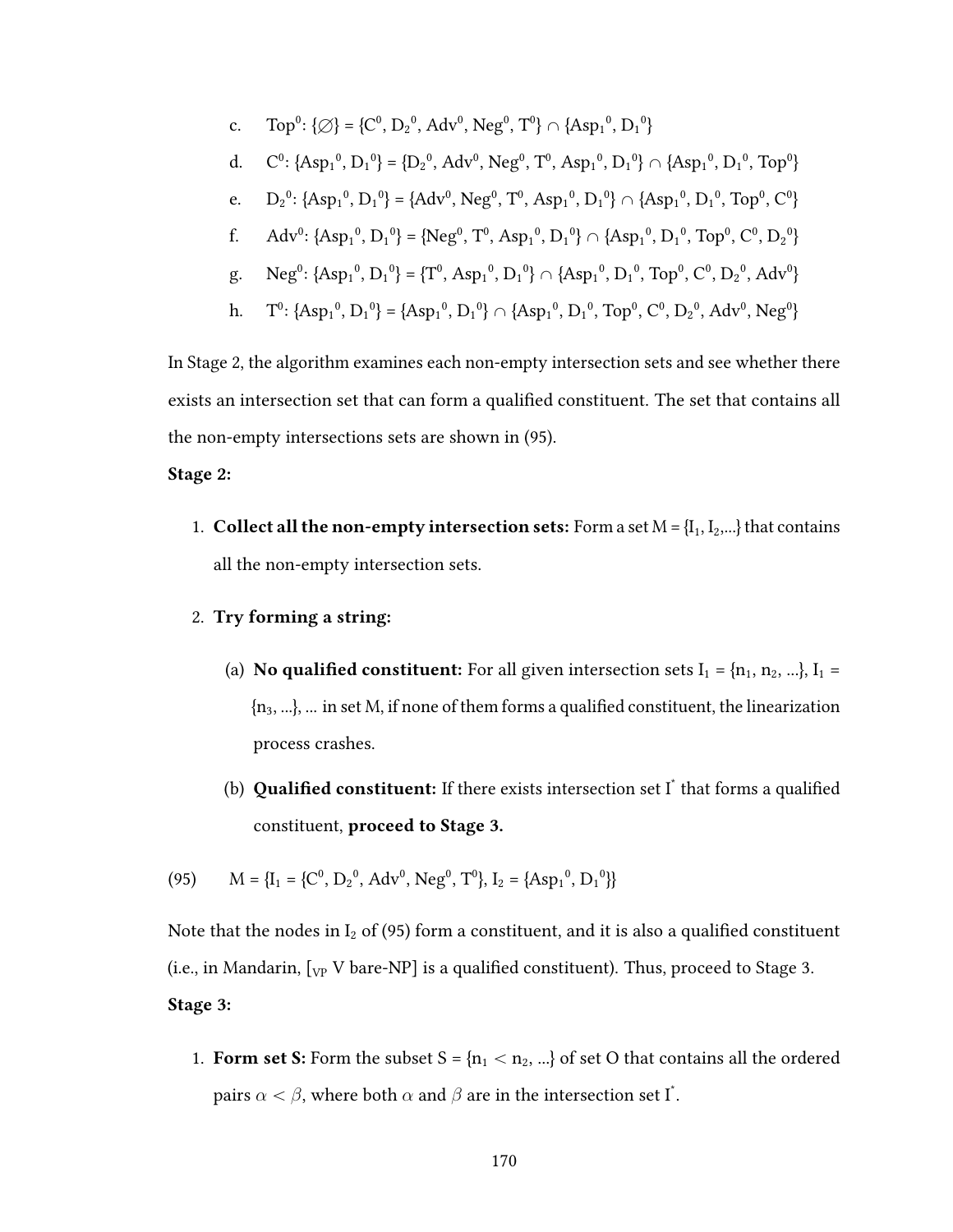2. Forming a string: Run the String Forming Mechanism algorithm, which is stated in (35), on set S and get the string str =  $\lt$ <sub>S</sub> n<sub>1</sub>n<sub>2</sub>... $>$ .

In Stage 3, first, form a subset  $S$  of  $O$ , which contains all the ordering statements that order the nodes that form a qualified constituent. These nodes are in intersection set I<sub>2</sub>: {Asp<sub>1</sub><sup>0</sup>, D<sub>1</sub><sup>0</sup>}}. Thus, the subset S is {Asp<sub>1</sub><sup>0</sup> < D<sub>1</sub><sup>0</sup>}. Then, run the String Forming Mechanism on subset S, which yields the string  $\lt$ <sub>S</sub> Asp $_1^0$ D $_1^0$ >.

Now that a string is formed out of the nodes in the moved item, the next step is to replace the corresponding nodes with the string, which is the final stage (i.e., Stage 4). Stage 4:

#### 1. Replace nodes with string:

- (a) Get set D = O S Form set D = O S (i.e., D =  $\{n_1 < n_3, n_3 < n_2 \ldots\}$ , O =  $\{n_1$   $<$  $n_3, n_3 < n_2, n_1 < n_2, ...$ } and  $S = {n_1 < n_2}$
- (b) **Replace** For every ordering statement  $\alpha < \beta$  in the original set O, if the ordering statement is in set D, replace the node with the string str =  $\lt$ <sub>s</sub> n<sub>1</sub>n<sub>2</sub>... if the node is in the intersection set  $\overline{\mathrm{I}}^*$  and in the  $\alpha$  position. The updated set O = { $\leq_\mathrm{S}$  $n_1 n_2 ... > n_3, n_3 < n_2, n_1 < n_2, ...$
- 2. Linearizing O: Run the String Forming Mechanism algorithm in (35) on the updated set O.

In Stage 4, the algorithm needs to replace all the nodes in the intersection set  $I_2$ with the string  $\lt$ <sub>S</sub> Asp<sub>1</sub><sup>0</sup>D<sub>1</sub><sup>0</sup> > for all the ordering statements in O except for the one that orders  $Asp_1^0$  and  $D_1^0$  (i.e., the ordering statement in subset S). To do so, set D is derived by subtracting S from the original set O, which is shown in (96).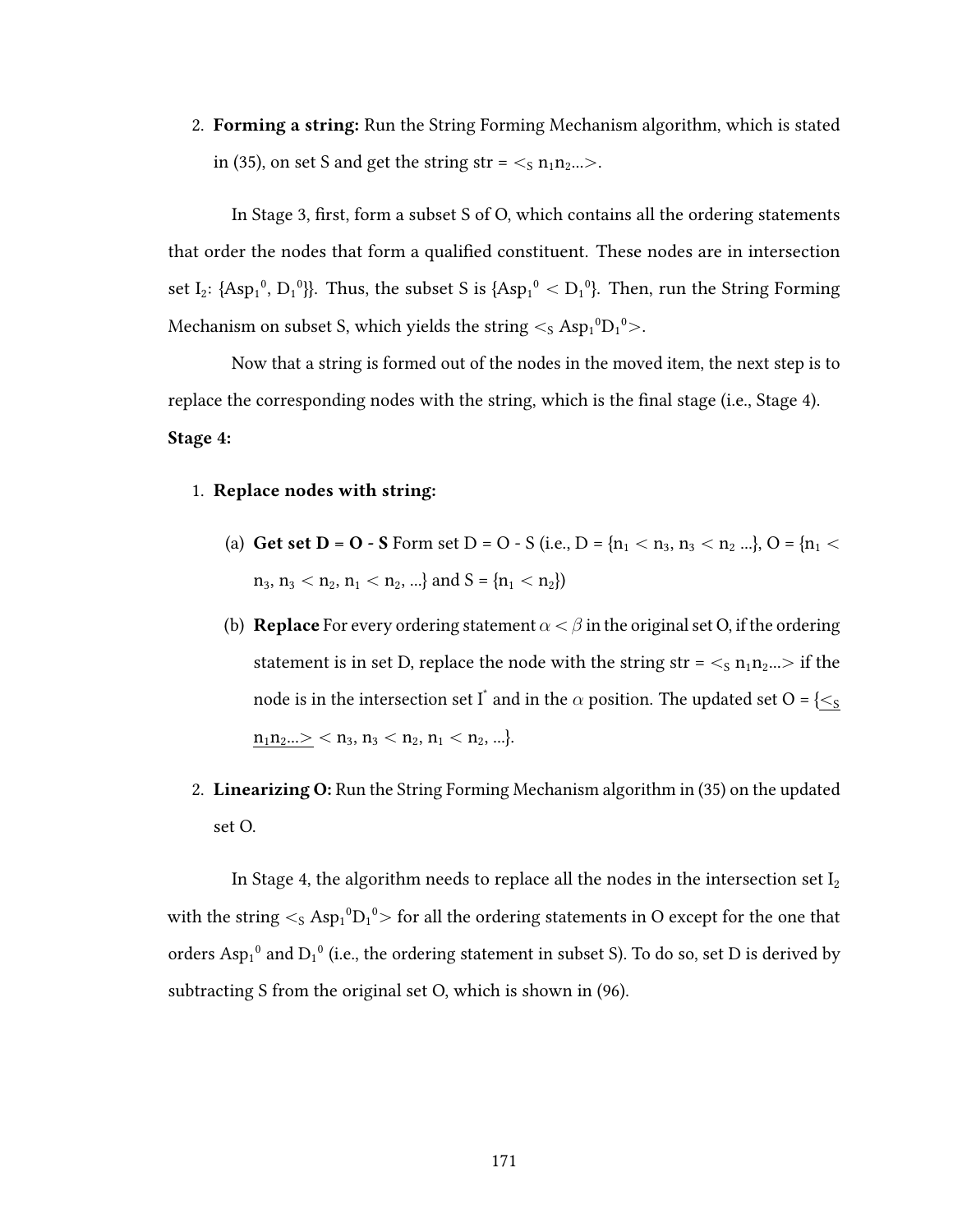$$
\begin{cases} Asp_1^0 < Top^0 & D_1^0 < Top^0 < C^0 \qquad C^0 < D_2^0 \qquad D_2^0 < Adv^0 & Adv^0 < Neg^0 \\\ Asp_1^0 < C^0 & D_1^0 < C^0 \qquad Top^0 < D_2^0 \qquad C^0 < Adv^0 & D_2^0 < New^0 \end{cases} Asp_1^0 < D_2^0 \qquad D_1^0 < D_2^0
$$
  
\n
$$
Asp_1^0 < D_2^0 \qquad D_1^0 < D_2^0 \qquad Top^0 < Adv^0 \qquad C^0 < Neg^0 \qquad D_2^0 < T^0 \qquad Adv^0 < Asp_1^0 \\\ Asp_1^0 < Adv^0 & D_1^0 < Adv^0 \qquad Top^0 < Neg^0 < C^0 < T^0 \qquad D_2^0 < Asp_1^0 \qquad Adv^0 < D_1^0 \\\ Asp_1^0 < Neg^0 & D_1^0 < Neg^0 \qquad Top^0 < T^0 \qquad C^0 < Asp_1^0 \qquad D_2^0 < D_1^0 \\\ Bep_1^0 < T^0 & D_1^0 < T^0 \qquad C^0 < D_1^0 \\\ Neg^0 < Xp_1^0 \qquad T^0 < Asp_1^0 \qquad \qquad C^0 < D_1^0 \\\ Neg^0 < Xp_1^0 \qquad T^0 < D_1^0 \\\ Neg^0 < D_1^0 \end{cases}
$$

To make sure that the moved item is only ordered as a string in its higher position, replacement is only applied to the preceding positions for the nodes within the moved item (i.e., nodes in intersection set  $I_2$ ). Formally, for every ordering statement s in O, if s is in set D, replace the node in s with the string  $\lt$ <sub>S</sub> Asp $_1{}^0D_1{}^0>$  if the node is in intersection set  $I_2 = \{ \text{Asp}_1^0, D_1^0 \}$  and in the preceding position. This is shown in (97). Note that since  $\text{Asp}_1^0$  <  $\text{D}_1^0$  is not in set D, no replacement occurs there.

(97)

(96)

$$
\begin{cases}\nAsp_1^0 & \text{Top}^0 < C^0 \\
&< s \text{ Asp}_1^0 \text{D}_1^0 > < Top^0 < D_2^0 \\
&< s \text{ Asp}_1^0 \text{D}_1^0 > < Top^0 < D_2^0 \\
&< s \text{ Asp}_1^0 \text{D}_1^0 > < C^0 \\
&< s \text{ Asp}_1^0 \text{D}_1^0 > < C^0 \\
&< s \text{ Asp}_1^0 \text{D}_1^0 > < C^0 \\
&< s \text{ Asp}_1^0 \text{D}_1^1 > < D_2^0 \\
&< s \text{ Asp}_1^0 \text{D}_1^1 > < D_2^0 \\
&< s \text{ Asp}_1^0 \text{D}_1^1 > < D_2^0 \\
&< s \text{ Asp}_1^0 \text{D}_1^1 > < A dv^0 \\
&< Top^0 < Top^0 < Top^0 \\
&< s \text{ Asp}_1^0 \text{D}_1^1 > < A dv^0 \\
&< Top^0 < Top^0 \\
&< s \text{ Asp}_1^0 \text{D}_1^1 > < Top^0 \\
&< s \text{ Asp}_1^0 \text{D}_1^1 > < Top^0 \\
&< s \text{ Asp}_1^0 \text{D}_1^1 > < Top^0 \\
&< s \text{ Asp}_1^0 \text{D}_1^1 > < Top^0 \\
&< S \text{ Asp}_1^0 \text{B}_1^1 > < Top^0 \\
&< S \text{Asp}_1^0 & T^0 < A sp_1^0 \\
&< S \text{Asp}_1^0 & T^0 < D_1^0 \\
&< S \text{Asp}_1^0 & T^0 < D_1^0 \\
&< S \text{Asp}_1^0 & T^0 < D_1^0 \\
&< S \text{Asp}_1^0 & T^0 < D_1^0 \\
&< S \text{Asp}_1^0 & T^0 < D_1^0 \\
&< S \text{
$$

Now, the last step is to run the String Forming Mechanism on the updated union set in (97), which yields the string  $<_S <_S \mathrm{Asp_1}^0\mathrm{D_1}^0\mathrm{>Top}^0\mathrm{C}^0\mathrm{D_2}^0\mathrm{Adv}^0\mathrm{Neg}^0\mathrm{T}^0\mathrm{Asp_1}^0\mathrm{D_1}^0\mathrm{>}.^7$ 

172

<sup>&</sup>lt;sup>7</sup> Notice that in this set, there are no ordering statements between Top<sup>0</sup> and Asp<sub>1</sub><sup>0</sup> or D<sub>1</sub><sup>0</sup>. However, since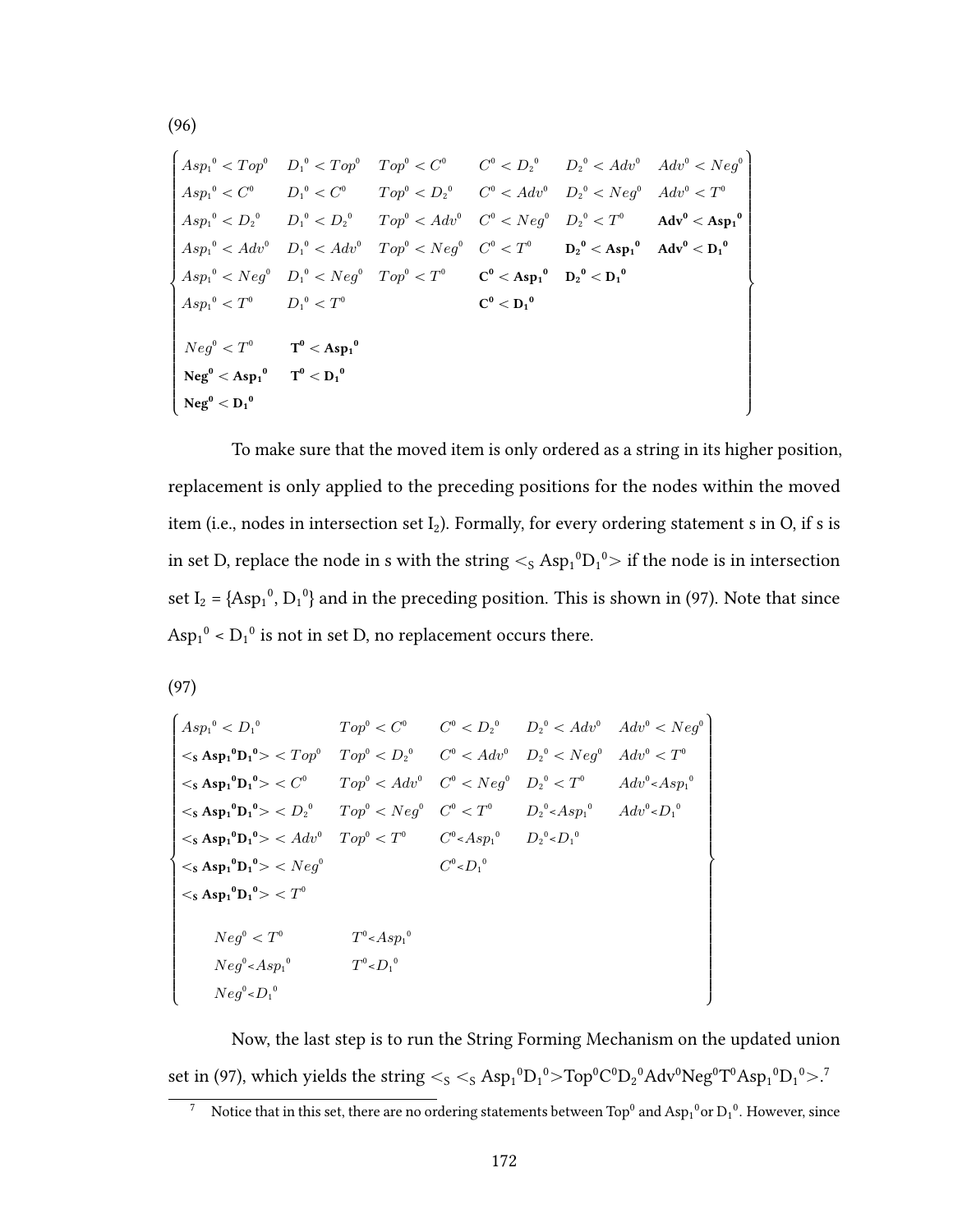The next step is to form lexical insertion sites, which is shown in (98).

(98) a. 
$$
\langle s \operatorname{Asp_1}^0 D_1^0 \rangle \sim \langle s \# V^0 v^0 A s p^0 \# D_1^0 \# \rangle
$$
  
\nb.  $\operatorname{Top}^0 \sim \# \operatorname{Top}^0 \#$   
\nc.  $C^0 \sim \# C^0 \#$   
\nd.  $D_2^0 \sim \# D_2^0 \#$   
\ne.  $\operatorname{Adv}^0 \sim \# \operatorname{Adv}^0 \#$   
\nf.  $\operatorname{Neg}^0 \sim \# \operatorname{Neg}^0 \#$   
\ng.  $T^0 \sim \# T^0 \#$   
\nh.  $\operatorname{Asp_1}^0 \sim \# V^0 v^0 A s p^0 \#$   
\ni.  $D_1^0 \sim \# D_1^0 \#$ 

Now, implement lexical insertion, which is shown in (99).

(99) a. ă<sup>S</sup> Asp<sup>1</sup> <sup>0</sup>D<sup>1</sup> <sup>0</sup>ą " chi-H-guo bale 'eaten Guava' b. Top<sup>0</sup> = H c. C<sup>0</sup> = H d. D<sup>2</sup> <sup>0</sup> = Lili 'Lili' e. Adv<sup>0</sup> = dique 'indeed' f. Neg<sup>0</sup> = mei 'not' g. T<sup>0</sup> = H

h. 
$$
*V^0v^0Asp^0* = chi-\emptyset-guo\text{`eaten'}
$$

i. 
$$
D_1^0 = \text{bale 'Guava'}
$$

Thus, the string is updated as:

 $<_S<_S$ eaten Guava >  $\varnothing$   $\varnothing$  Lili indeed not  $\varnothing$  eaten Guava>

Finally, the string becomes the utterance in (106), which is repeated below as (100).

the set contains Top $^0<$  C $^0$  and C $^0<$  Asp $_1{}^0$  and D $_1{}^0$ , in the actual utterance, Top $^0$  can only be pronounced before  $\text{Asp}_1^0$  and  $\text{D}_1^0$  in the linear order. See the chapter for system design for more details.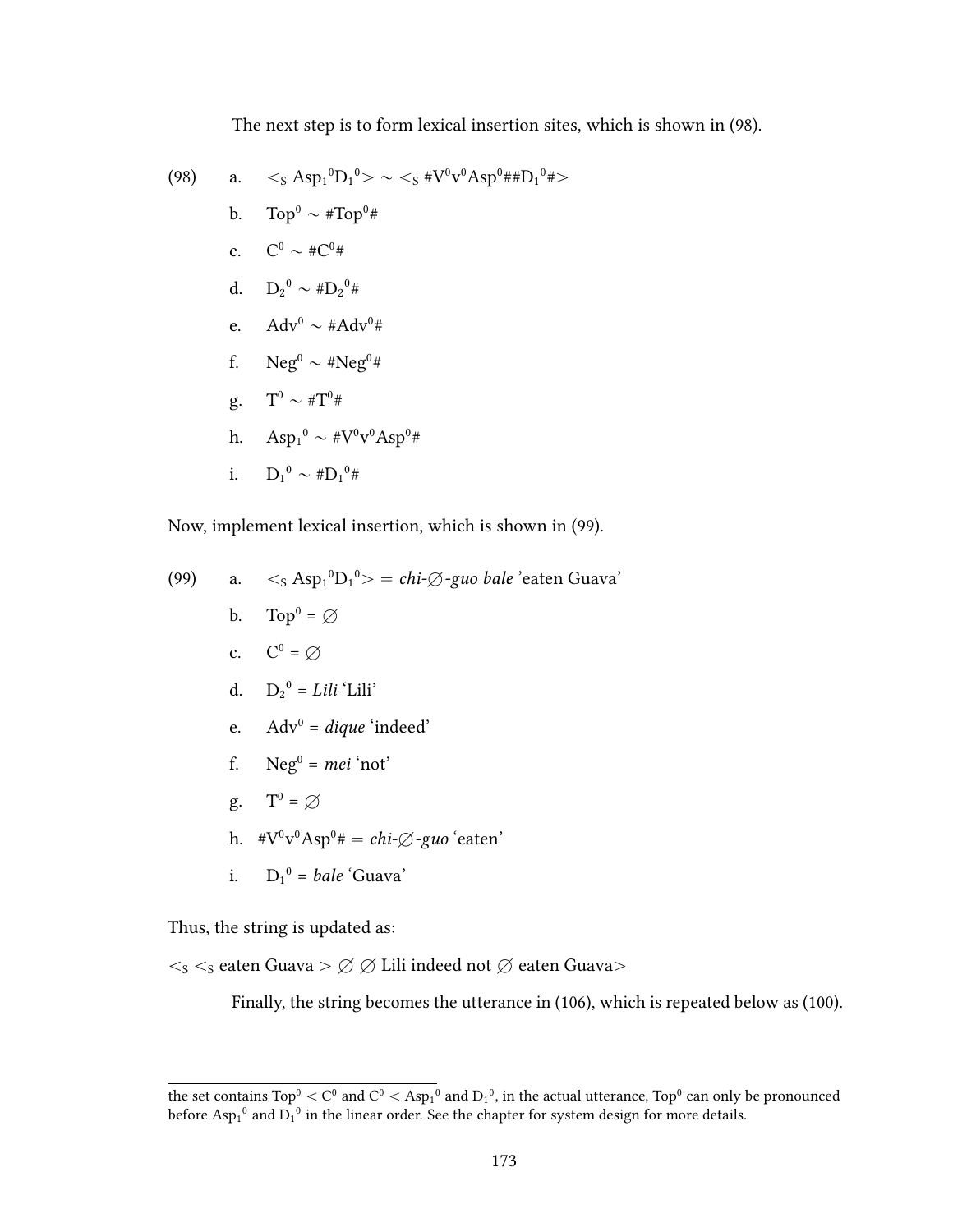#### (100) Mandarin (aspectual form)

Chi-guo bale. Lili dique mei chi-guo eat-Ø-Asp Guava Lili indeed not eat-Ø-Asp Guava bale 'As for having eaten Guava before, Lili indeed hasn't eaten Guava before.'

Before ending this section, I would like to present more VP-doubling data in Mandarin. I asked my consultants' judgements about data from (101) to (103). All my consultants accept VP-doubling when the object is a short bare noun (101a) or a pronoun (101b). However, their judgements vary for the rest of the data and it is not clear to me what factor(s) is relevant for their judgment. To be more specific, one consultant consistently accepts objects without a determiner but gives a question mark for objects with a determiner (the objects with determiner in the data have a specific meaning and the ones without a determiner have a non-specific meaning). However, whether an object has a determiner is not sufficient to decide the grammaticality because another consultant accepts sentences with a bare noun object but only when the object has sufficiently few number of syllables (for the bare noun that has the greatest number of syllables (101e), the consultant judges it ungrammatical). However, it is still not sufficient if both determiner and the number of syllables are taken into consideration. One consultant judges (103a) to be better than (103b) despite the fact that (103a)'s object has fewer syllables than (103b)'s object ((103a) has an adjective and a noun, with two syntactic layers; and (103b) has a number, a classifier and a noun, with three syntactic layers). $8$  For now, I leave it as an open question as to what factors influence the grammaticality judgment of the VP-doubling cases and why those factors matter.

 $8$ Note that if in these examples, the main clauses are positive, the degree of acceptance gets much better. In this dissertation, I leave it as an open question why the polarity of the main clause makes a difference and only focuses on cases where the main clause has a negative force.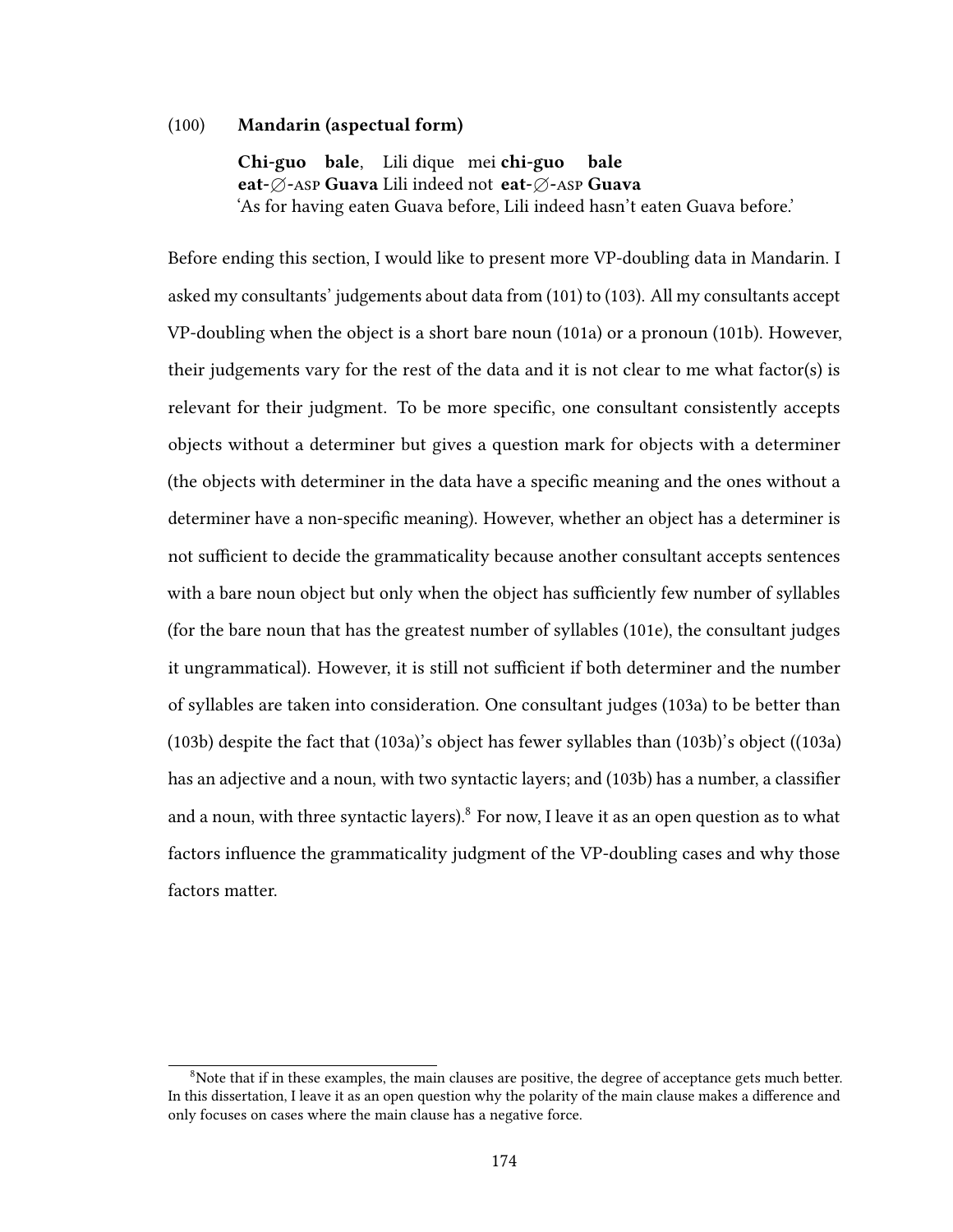#### (101) Bare nouns

a. Chi-guo eat-∅-Asp Guava Lili indeed not eat-∅-Asp Guava bale. Lili dique mei chi-guo bale.

> 'As for having eaten Guava before, Lili indeed hasn't eaten Guava before.'

> > Repeat of ex.(100)

- b. Jian-guo see- $\emptyset$ -asp pronoun Lili indeed not see- $\emptyset$ -asp you ni, Lili dique) mei iian-guo **ni**. 'As for having seen you before, Lili indeed hasn't seen you before.'
- c. (?/ok) qu-guo aisaiebiya ta kending mei chi-guo aisaiebiya go-asp Ethiopia 3.sg sure not go-asp Ethiopia

'As for having been to Ethiopia before, s/he sure hasn't been to Ethiopia before(, but s/he has seen it on TV before).'

d. (?/ok) qu-guo **iiekesiluofake** ta kending mei chi-guo **iiekesiluofake** go-asp Czechoslovakia 3.sg sure not go-asp Czechoslovakia

'As for having been to Czechoslovakia before, s/he sure hasn't been to Czechoslovakia before(, but s/he has seen it on TV before).'

e. (\*/ok) qu-guo **buyinuosiailisi** ta kending mei chi-guo **buyinuosiailisi** go-asp Buenos.Aires 3.sg sure not go-asp Buenos.Aires

'As for having been to Buenos.Aires before, s/he sure hasn't been to Buenos.Aires before(, but s/he has seen it on TV before).'

#### (102) With determiner

#### a.  $Det + N$

 $(*/ok)$  iian-guo **na** ren see-asp that person 3.sg sure ta kending mei jian-guo **na ren** not see-asp that person

'As for having seen that person before, s/he sure hasn't seen that person before (, but s/he has heard about it before).'

#### b.  $Det + CL + N$

 $(*/ok)$  iian-guo **na-ge** ren see-asp that-cl person 3.sg sure ta kending mei iian-guo **na-ge ren**] not see-asp that-cl person

'As for having seen that person before, s/he sure hasn't seen that person before (, but s/he has heard about it before).'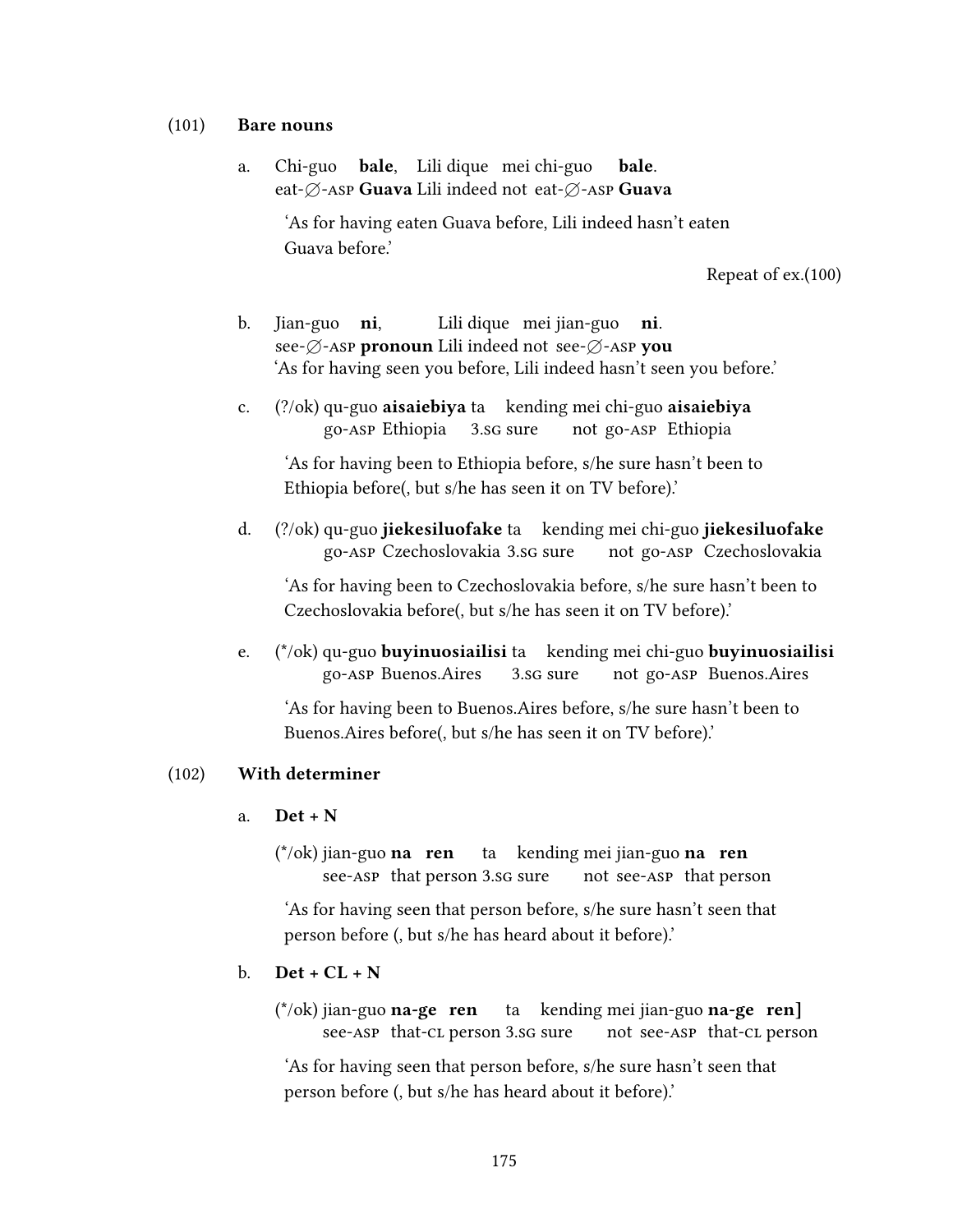c.  $Det + Adj + N$ 

 $(*?)$  chi-guo **na** fense-de bale ta kending mei chi-guo na fense-de eat-asp that pink-Adj Guava 3.sg sure not eat-asp that pink-Adj

#### bale

Guava

'As for having eaten that pink Guava before, s/he sure hasn't eaten that pink Guava before (, but s/he has seen it before).'

#### d.  $Det + CL + Adj + N$

 $(*/?)$  iian-guo **na-ge fense-de bale** wo kending mei iian-guo see-asp that-cl pink-Adj Guava 1.sg sure not see-asp na-ge fense-de bale that-cL pink-Adi Guava

'As for having seen that pink Guava before, I sure hasn't seen that pink Guava before (, but I have heard about it before).'

#### $e$  Det + Num +  $CL + N$

 $(?\over{ok})$  iian-guo zhe san-ge ren see-ASP these three-CL person 3.sG sure ta kending mei iian-guo **zhe** not see-asp these

#### san-ge ren three-cL person

'As for having seen these three persons before, s/he sure hasn't seen these three persons before (, but s/he has heard the voice of these three persons before).'

#### f.  $Det + Num + CL + Adj + N$

 $(*/?)$  iian-guo na see-asp those three-cl pink-Adj Guava 3.sg sure san-ge fense-de bale ta kending mei jian-guo not see-asp san-ge fense-de bale

## na

those three-cL pink-Adi Guava

'As for having seen those three pink Guavas before, s/he sure hasn't seen those three Guavas before (, but s/he has heard about it before).'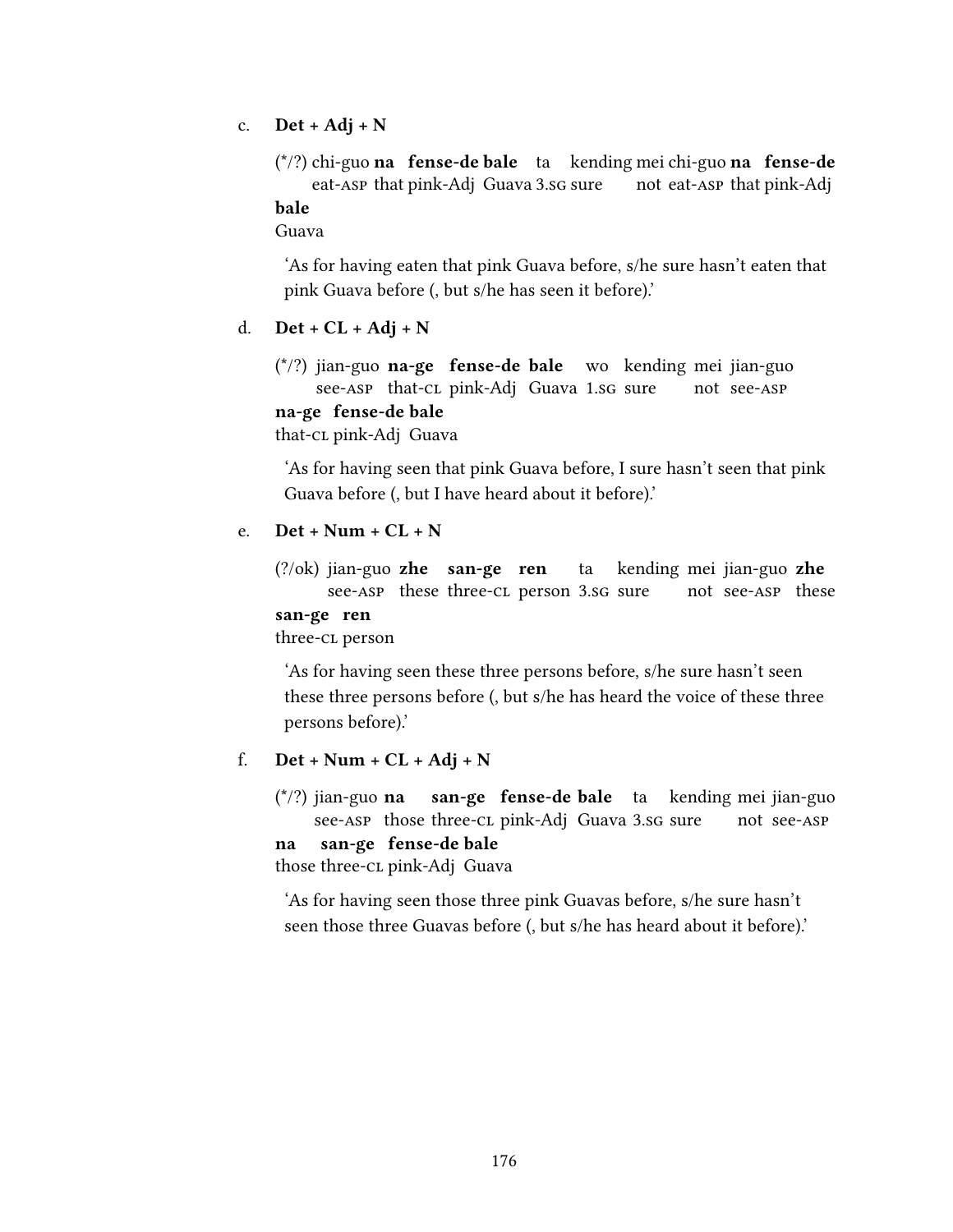#### (103) No determiner

a.  $Adj + N$ 

(?/ok) chi-guo **fense-de bale** ta kending mei chi-guo **fense-de** eat-asp pink-Adj Guava 3.sg sure not eat-asp pink-Adj bale

Guava

'As for having eaten pink Guava before, s/he sure hasn't eaten pink Guava before (, but s/he probably has seen it before).'

b. Num +  $CL+ N$ 

(\*/?/ok) bangzhu-guo san-ge ren help-asp three-cl person 3.sG sure ta kending mei bangzhu-guo not help-asp san-ge ren

three-cl person

'As for having helped three persons before, s/he sure hasn't helped three persons before (, but s/he has helped two people).'

#### c.  $Num + CL + Adj + N$

(\*/ok) chi-guo san-ge fense-de bale ta eat-asp three-cl pink-Adj Guava 3.sg sure kending mei chi-guo not eat-asp san-ge fense-de bale three-cL pink-Adi Guava

'As for having eaten three pink Guavas before s/he sure hasn't eaten three pink Guavas before (, but s/he has eaten three pink peaches before).'

### 6.4 Summary

In this section, I have discussed cases where the verb appears to be pronounced multiple times. I presented three types of cases. The first type has a doubled verb, where only the verb is fronted (i.e., (104)), repeated below in (104). For the Hebrew case in (104a), the verb is doubled because there are two movement chains (i.e.,  $V^0$ -to- $v^0$ -to- $T^0$  and  $v^0$ -to- $\text{Top}^0$ ), where  $v^0$  forms two different Maximal  $X^0$  nodes (i.e.,  $T^0$  and  $\text{Ton}^0$ ), and these two nodes are both linearized and hence pronounced.<sup>9</sup> For the Yiddish case, the verb moves across a

 $\rm ^{9}N$ ote that in this case, v $\rm ^{0}$ -to-Top $\rm ^{0}$  movement does not result in the verb being pronounced under v $\rm ^{0}$  and Top<sup>0</sup> (the verb is pronounced under  $T^0$  and Top<sup>0</sup>) despite that this movement across a Spell-out domain via a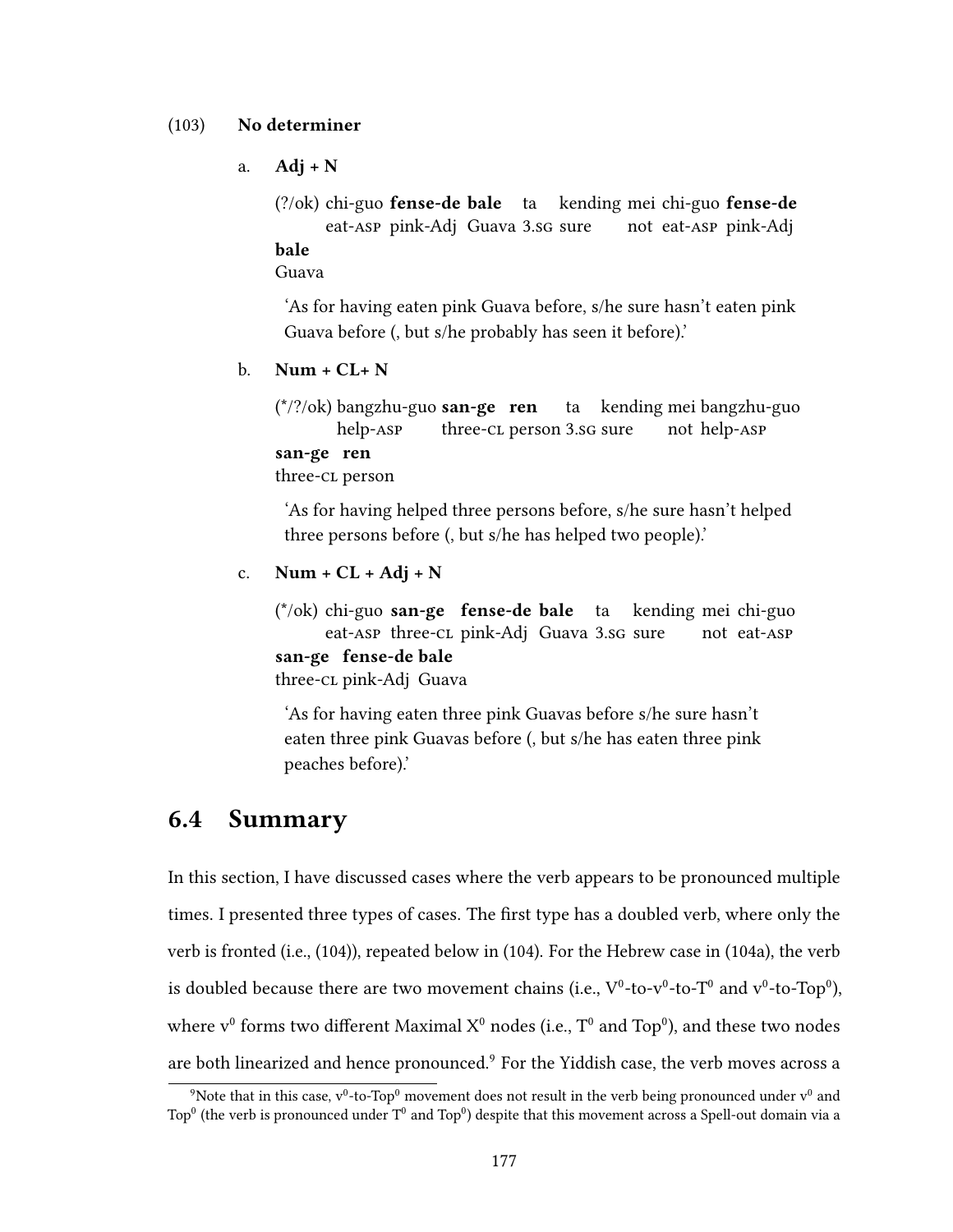Spell-out domain via a non-initial position, which results in multiple pronunciations.

#### (104) Verb-doubling (with verb-fronting)

#### a. Hebrew (infinitival)

Li**knot**, hi **kanta** et ha-praxim buy.inf she buy.pst Acc the-flowers 'As for buying, she bought the flowers.'

#### b. Yiddish (aspectual form)

Gegessen, hot Maks gegessen fish eaten has Max eaten  $fish$ 'As for having eaten, Max has eaten fish.'

The second type has a doubled verb with more than the verb being fronted (i.e., (2)), repeated below in (105). In this case, the verb further moves out of the fronted VP, which results in multiple pronunciations.

#### (105) Verb-doubling (with VP-fronting)

#### Hebrew (infinitival form)

Lishtof maher et ha-kelim, hu shataf to.wash quickly ACC the-dishes he wash.pst 'As for washing the dishes quickly, he washed.'

The third type has VP doubling, where more than the verb is doubled. The example is in (3), repeated below in (106). In this case, the VP moves across a Spell-out domain via a non-initial position, and the VP is a qualified constituent, forming a substring that gets linearized, which results in multiple pronunciations.

non-initial position. This is because the V $^{0}$ -to-v $^{0}$ -to-T $^{0}$  movement interferes with the v $^{0}$ -to-Top $^{0}$  movement in the sense that  $V^0$ -to- $v^0$ -to- $T^0$  movement makes  $v^0$  dominated by  $T^0$ , which makes  $v^0$  not a Maximal  $X^0$ node and thus cannot be linearized. If there is only the  $v^0$ -to-Top $^0$  movement in the structure, it should be predicted that the verb is pronounced under Top $^0$  and  $\rm v^0.$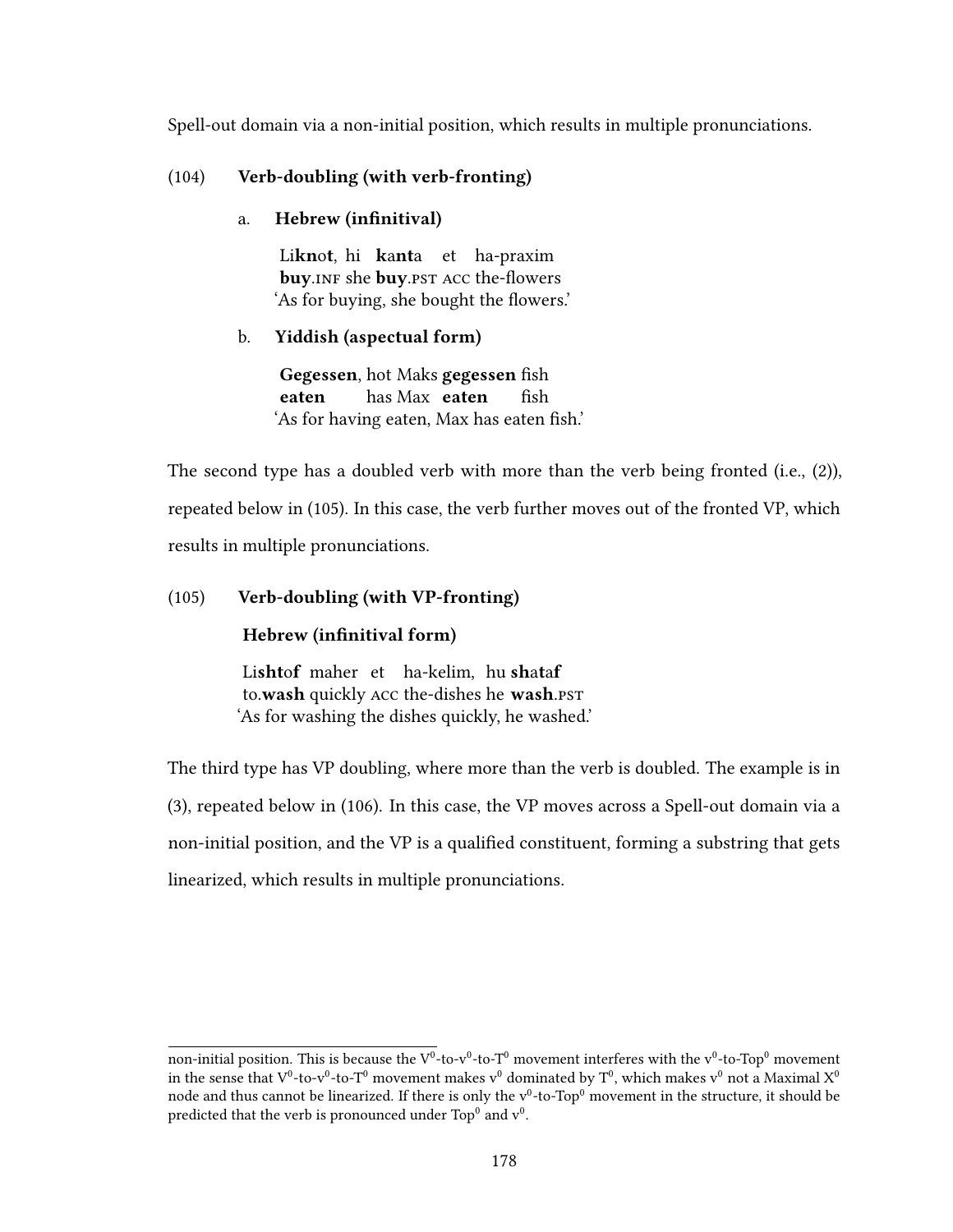### (106) VP-doubling

#### Mandarin (aspectual form)

Chi-guo bale. Lili dique mei chi-guo bale eat-Asp Guava Lili indeed not eat-Asp Guava 'As for having eaten Guava before, Lili indeed hasn't eaten Guava before.'

As a quick summary, the double pronunciations in the verb-doubling cases result from moving across a Spell-out domain via a non-initial position or from two separate chains.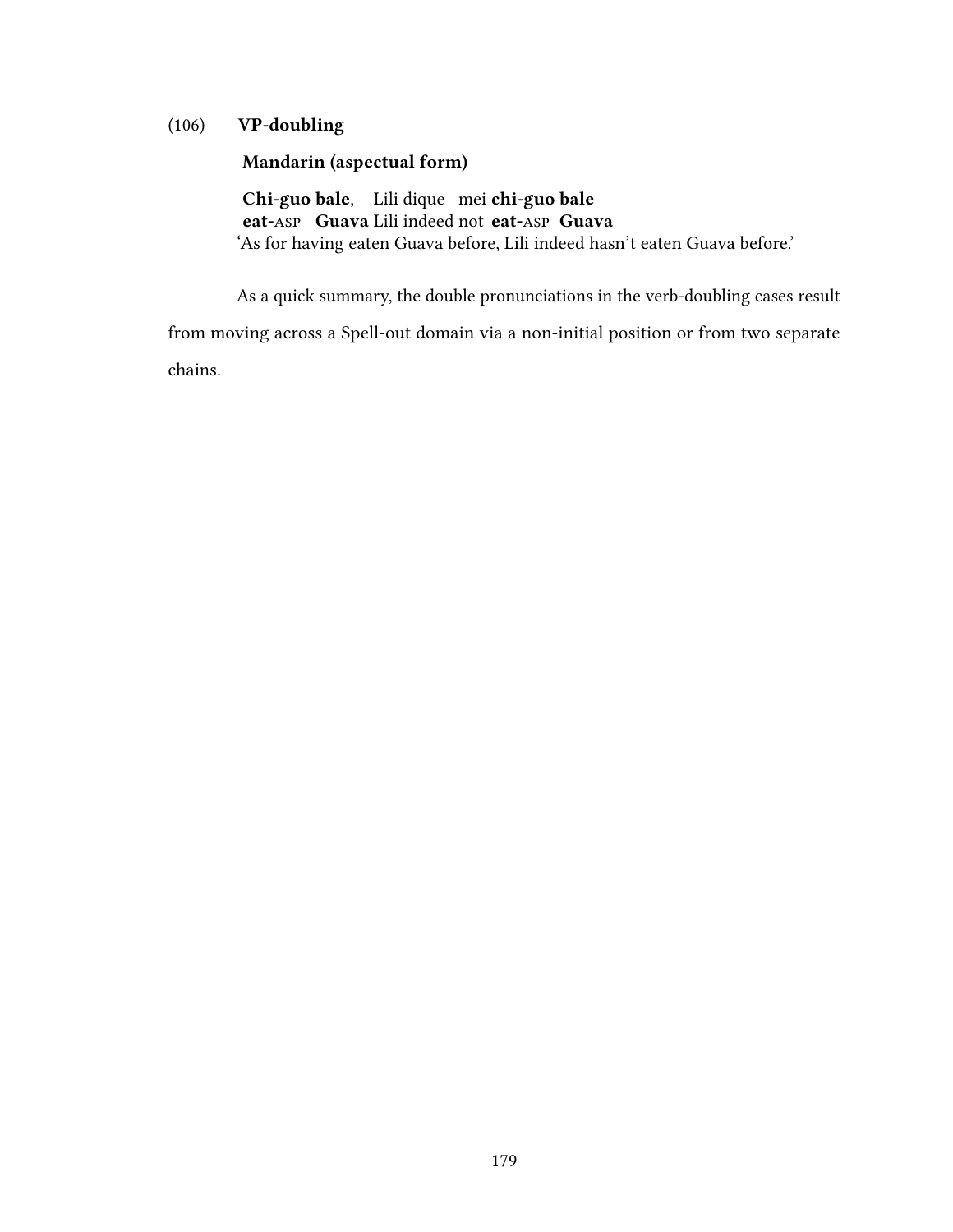# CHAPTER 7

# Conclusion

## 7.1 Summary

In this section, I provide a summary of all the head/phrase movement cases that I have shown in this dissertation. I first focus on the verb movement cases. In example (1) (repeat of (27) in chapter 4) and (3) (repeat of (21) in chapter 5), the moved verbs are pronounced only once. The T-to-C movement in (1) happens within one Spell-out domain, where only the highest head  $C_1^0$  is collected. The V-to-v movement in (4) happens across Spell-out domains but via the initial positions of the spell-out domains such that the Ordering Deletion rule is triggered and ordering statements containing V are deleted. Thus, both of the moved verbs are pronounced only once.

### (1) Move within one Spell-out domain

Can she run it?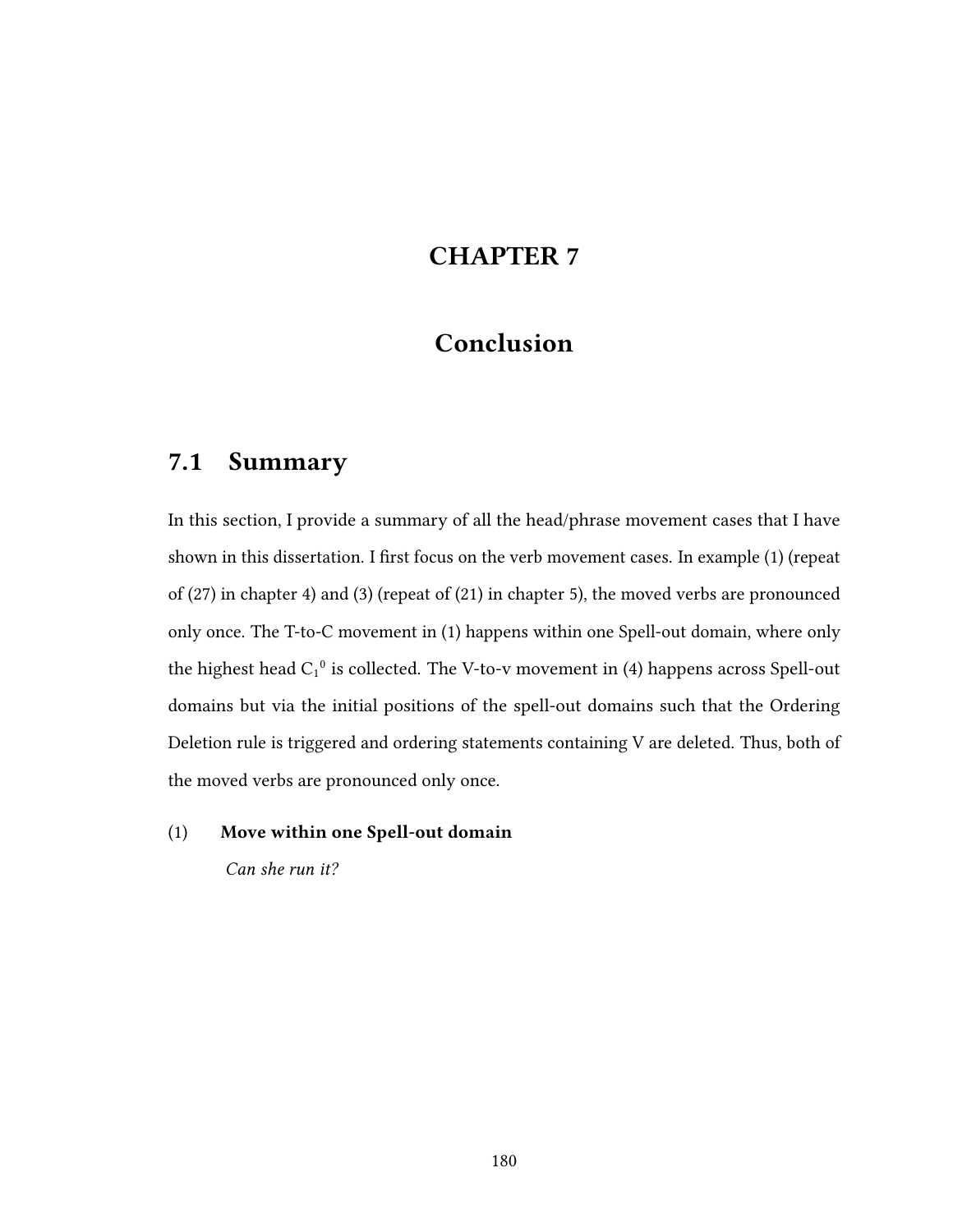

(3) Move across Spell-out domains via the edge

She can run it.



In contrast, if a head moves across different spell-out domains but not via the initial positions of the spell-out domains, the head is pronounced multiple times. An example for this scenario is the verb-doubling case that I discussed in section 6.1, which is repeated below in (5). In this case,  $v_1^0$  moves from the CP Spell-out domain to the TopP Spell-out domain via a position that is not the initial position of the CP Spell-out domain. As a result, the Ordering Deletion rule is not applied: despite the fact that  $\text{Top}_1{}^0$  dominates  $v_1{}^0$ , there exist ordering statements like  $D_2{}^0 < v_1{}^0$  and  $Top^0 < D_2{}^0$ , where  $v_1{}^0$  and its mother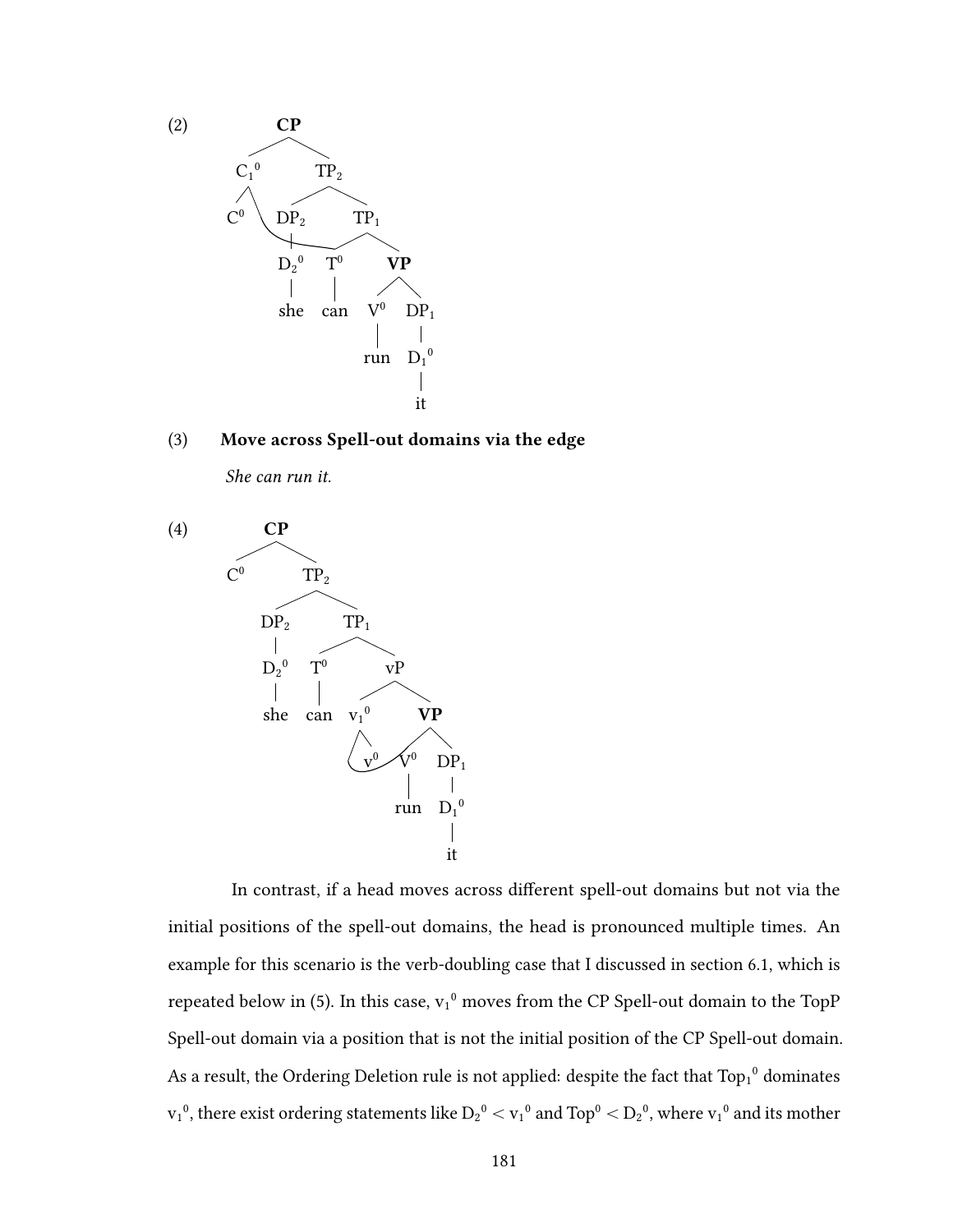node Top $^0$  are ordered differently regarding  $\mathrm{D_2}^0$ .

(5) Liknot, hi kanta et ha-praxim buy. INF she buy. PST ACC the-flowers 'As for buying, she bought the flowers.'



As a quick summary, in my analysis, a moved verb is predicted to be pronounced once if it moves in one spell-out domain or across different spell-out domains via the initial positions of the spell-out domains; otherwise, the moved verb has to be pronounced multiple times.

Now, let's look at the phrasal movement cases. In (7) (repeat of (37) in chapter 5), my analysis predicts that the moved phrase will be pronounced once if it moves within one spell-out domain or across different spell-out domains via the initial positions of the spell-out domains. In this case, the phrase moves across different spell-out domains via the initial positions of the Spell-out domains.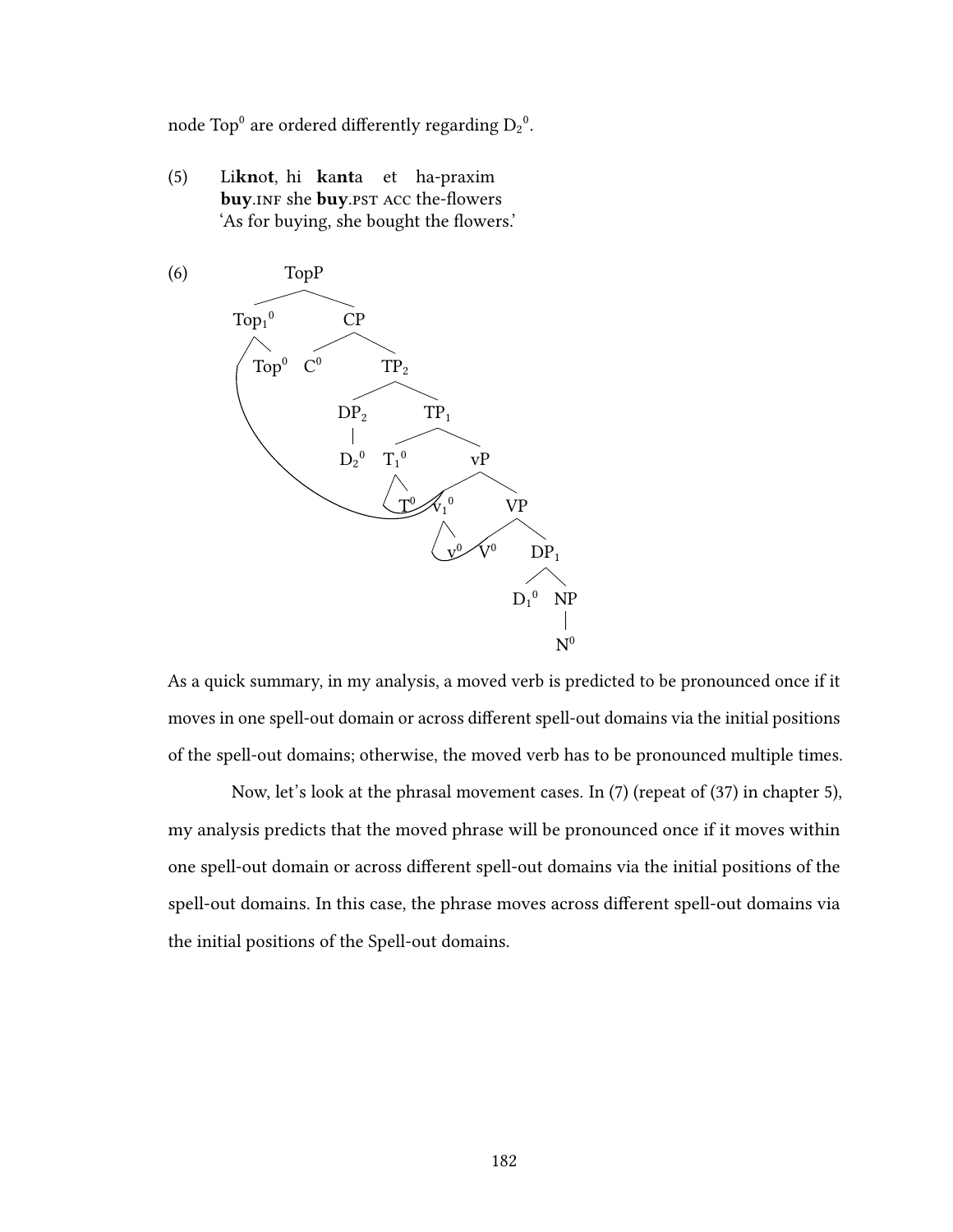

Note that in the Object Shift case (8) (repeat of (7a) in chapter 5), the object moves from a non-initial position in VP. However, since the verb in VP also moves and to a higher position in CP, the precedence relation between the verb and the object is preserved, so both the verb and the object are predicted to be pronounced once. In other words, during the course of derivation, the object position becomes an initial position when the verb moves out of VP.

(8) Jag kysste henne inte  $[\text{v}_P \text{ t}_V \text{ t}_O]$ I kissed her not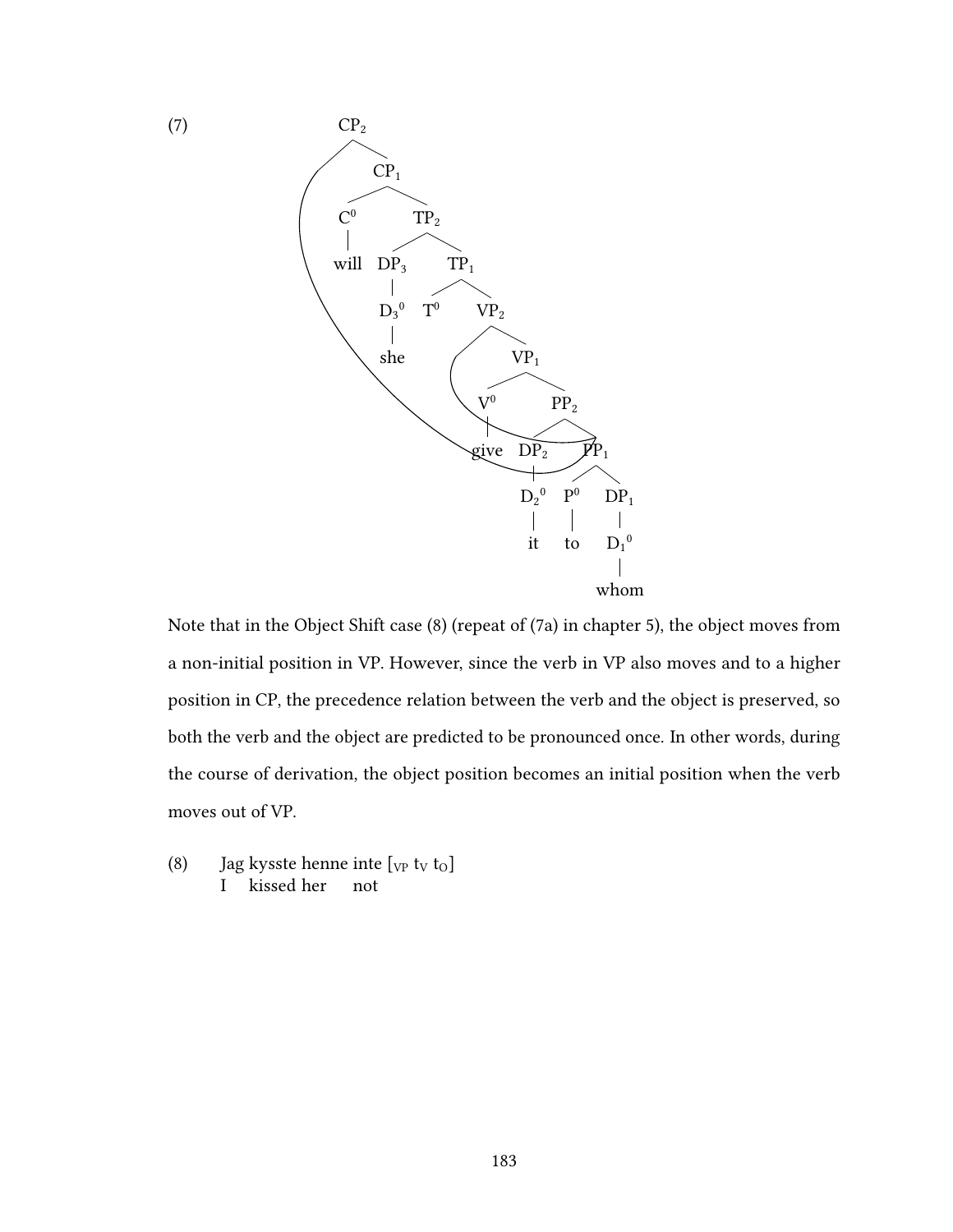

In contrast, in the VP-doubling case in (10) (repeat of (88) in chapter 6), the moved phrase is predicted to get pronounced twice since it does not move via the initial positions of the spell-out domains such that the precedence relations between the nodes in the moved item and some nodes are not preserved, which violates the Asymmetry Constraint. However, I stipulate that in Mandarin, it is allowed that the string of the moved item, instead of nodes, can be linearized, so the linearization process linearizes the moved item as a string in its higher position, which gets rid of the violation of the Asymmetry Constraint and produces multiple pronunciations of the moved phrase. Note that I stipulate that in English, strings are not allowed to be linearized, so the movement in (10) will lead the linearization process to crash in English.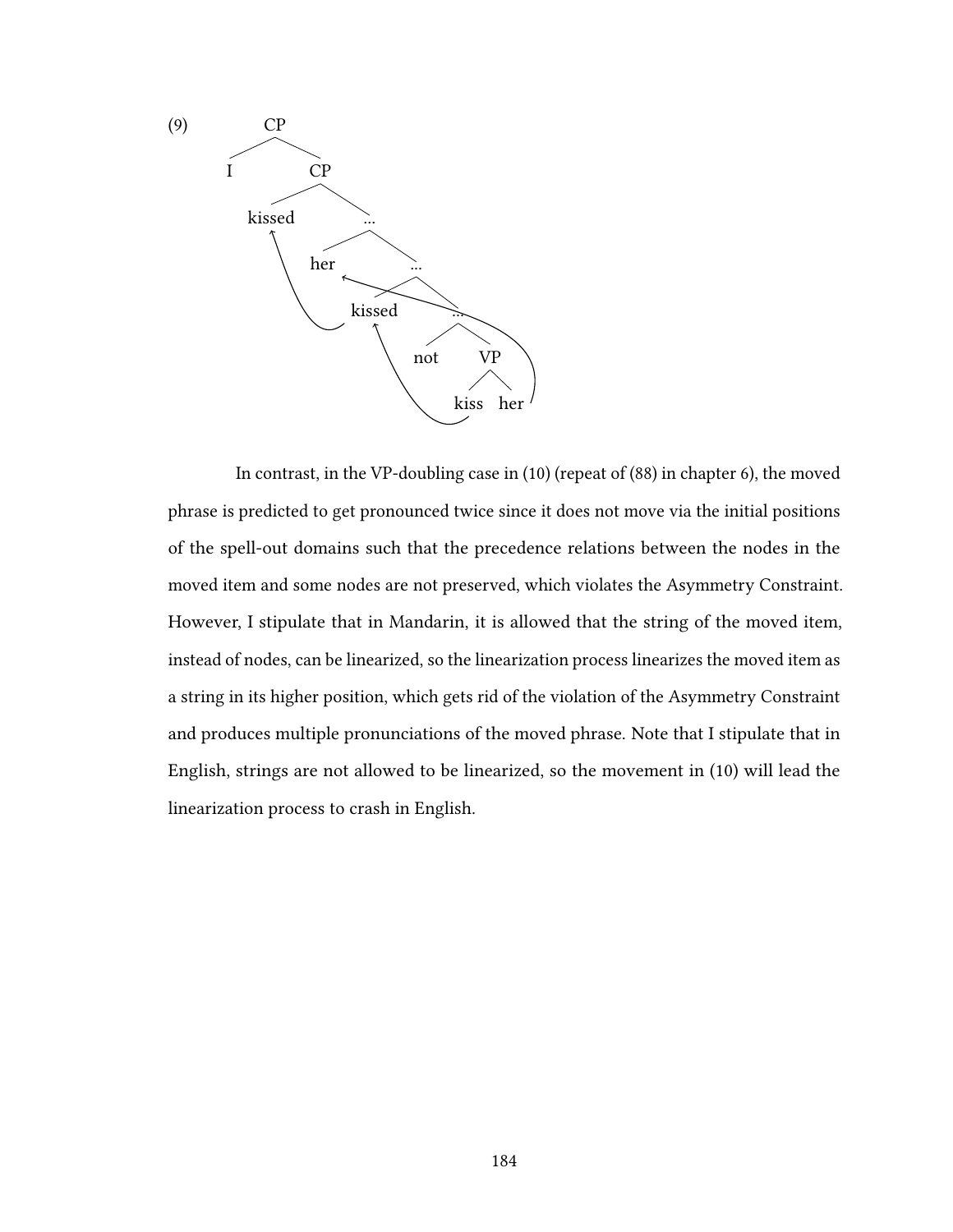

Overall, my analysis states that a moved head/phrase will be pronounced only once if movement happens in the same Spell-out domain or across different Spell-out domains via the initial positions of spell-out domains; otherwise, a moved head is predicted to be pronounced multiple times while a moved phrase is predicted either to be pronounced multiple times or to cause the linearization process to crash depending on the specific languages.

# 7.2 Predictions about verb movement

In the previous chapters, I have shown that movement in (11) results in multiple pronunciation while movement in (12) results in single pronunciation.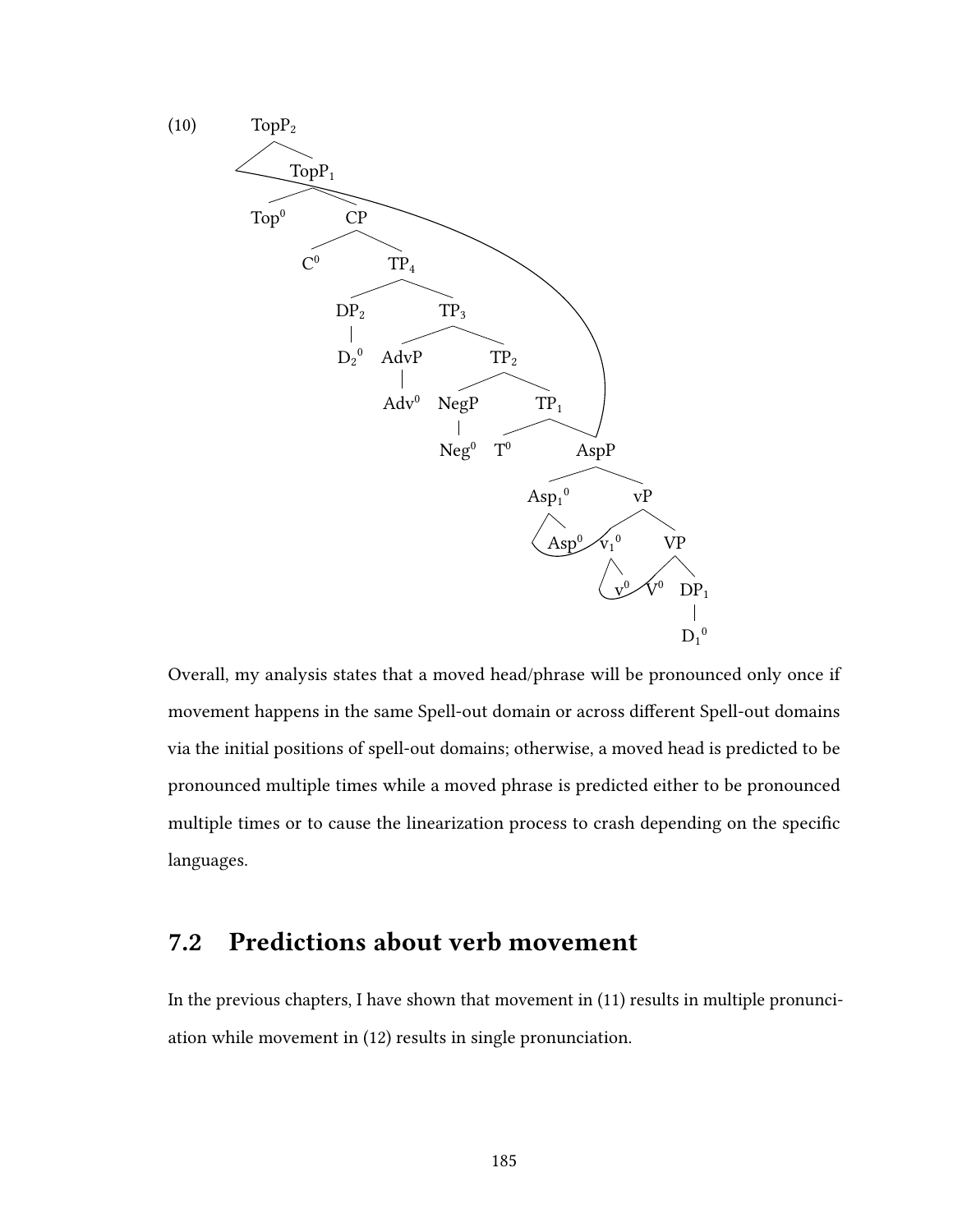- $(11)$  Movement that happens across different spell-out domains via non-initial positions in the spell-out domains
- $(12)$  Movement that happens in the same spell-out domain or across different spell-out domains via the initial positions in the spell-out domains

Concretely, focusing on the verb movement cases, the seemingly "long distance/non-local" topicalization movement (i.e., verb-doubling cases) can be a case of movement in (11); while the seemingly "short distance/local"  $T^0$ -to- $C^0$  movement,  $V^0$ -to- $v^0$  movement, etc. are cases of movement in (12). This is summarized in Table 7.2.

|                              | Movement in $(11)$                   | Movement in $(12)$                                                            |
|------------------------------|--------------------------------------|-------------------------------------------------------------------------------|
|                              | (multiple pronunciation)             | (single pronunciation)                                                        |
| long movement<br>(non-local) | topicalization (i.e., verb-doubling) |                                                                               |
| short movement<br>(local)    |                                      | T <sup>0</sup> -to-C <sup>0</sup> movement, V <sup>0</sup> -to-v <sup>0</sup> |

Table 7.1: Movements

However, it is worth pointing out that movement in (11) is not equivalent to "long/non-local movement"and (12) is not equivalent to "short/local-movement". To be more specific, the analysis predicts that multiple pronunciation is forced if movement happens in the way defined in  $(11)$ , and single pronunciation is forced if movement happens in the way defined in (12), regardless of whether the movement is long or short. A hypothetical example of movement being short and is of movement in (11) is shown in  $(13).<sup>1</sup>$ 

<sup>&</sup>lt;sup>1</sup>It is not clear to me whether there is empirical data that has the structure in (13).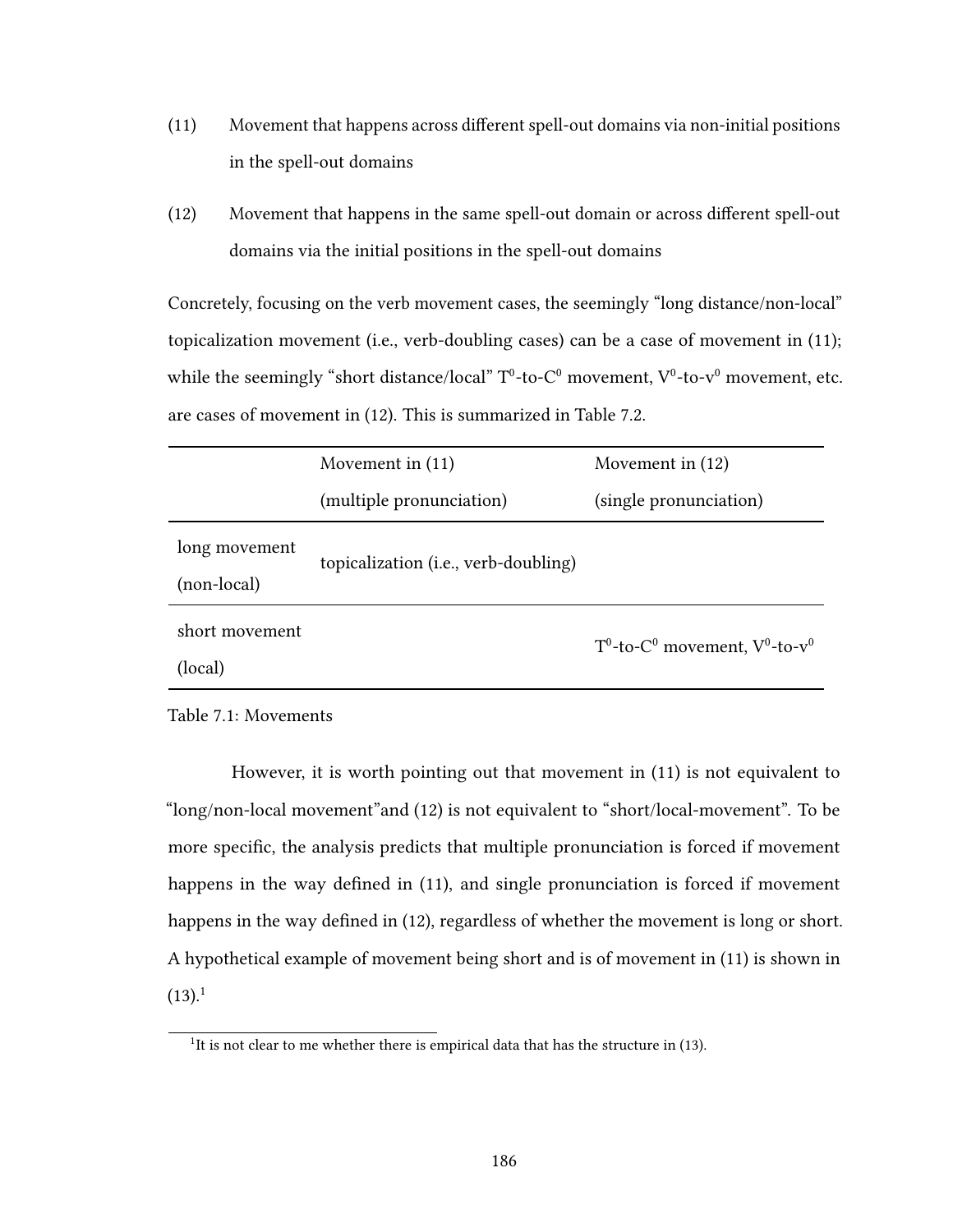

In (13), the  $V^0$ -to-v<sup>0</sup> movement is short/local but this movement is across a Spell-out domain via a non-initial position (the initial position in (13) is AdvP). In this case, since this movement is of the movement in (11), it is predicted that there should be multiple pronunciations of the verb, though in this case the movement is short/local.

On the other hand, a hypothetical example in (14), where the  $v^0$ -to- $C^0$  movement is long/non-local but is of movement in (12) (i.e., movement happens in the same Spell-out domain), should be predicted by the analysis to have a single pronunciation.



A possible candidate for the hypothetical example in (14) is the Bulgarian data (48) in Chapter 1, repeated below in (15). In this case, it seems that there is  $v^0$ -to- $C^0$  movement, across the auxiliary  $s\check{u}m$  "I.have", which is under  $\mathsf{T}^0$  (cf. Rivero (1994)).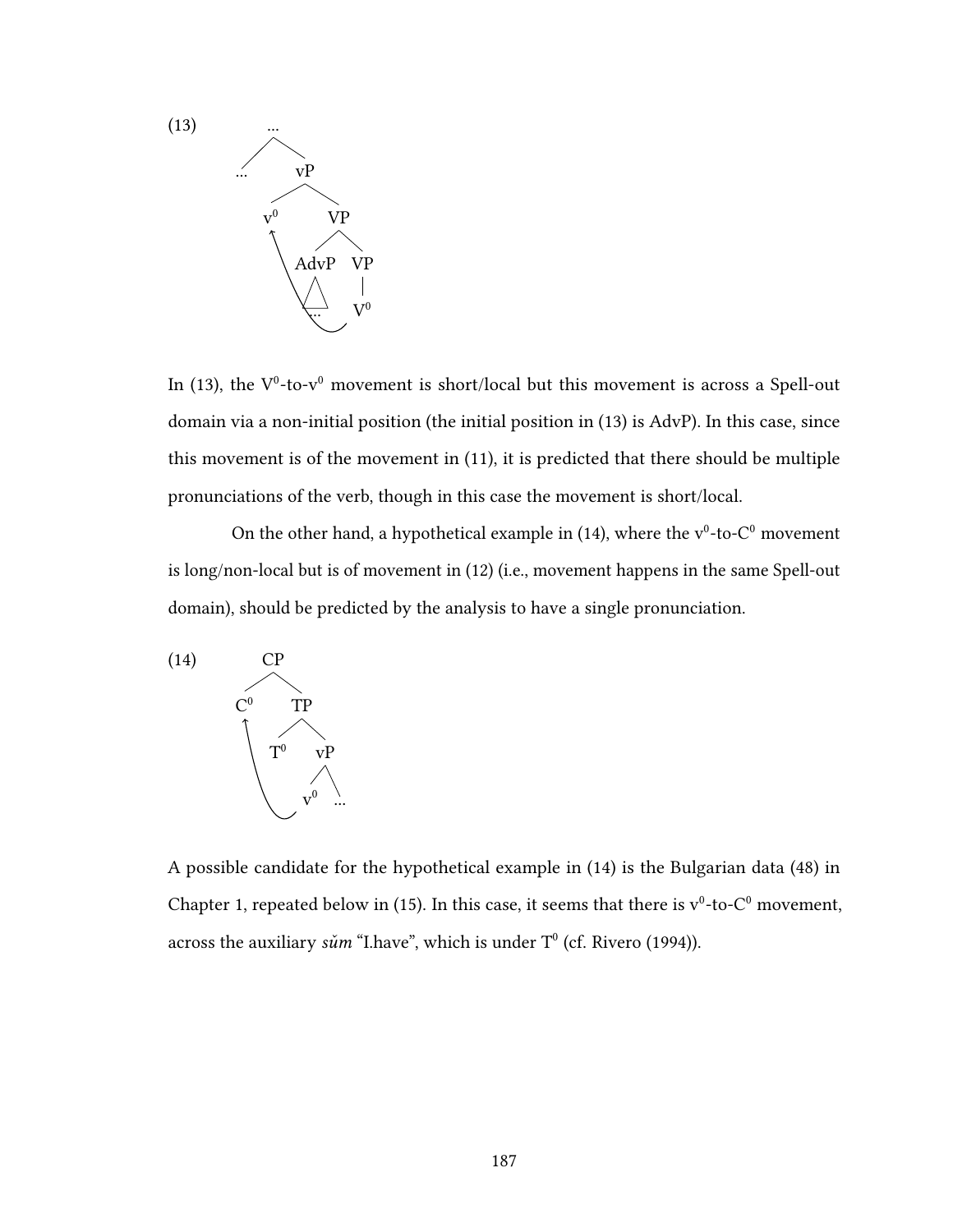#### (15) Bulgarian

a. **Pročel** sům knigata read I.have book.the ↑

'I have read the book.'

b. \*Sum Pročel knigata (Rivero 1994: 87, ex. 34)

Assuming that Rivero (1994) is correct about  $v^0$ -to- $C^0$  being long/non-local movement, to explain the single pronunciation of the verb in (15) under my analysis, I need to assume that this movement happens in the same Spell-out domain (perhaps the CP Spell-out domain). If this  $v^0$ -to- $C^0$  movement indeed happens in the same Spell-out domain, my analysis predicts that it should be pronounced once; otherwise, the analysis makes the wrong prediction.

|                              | Movement in $(11)$                   | Movement in $(12)$                                                   |
|------------------------------|--------------------------------------|----------------------------------------------------------------------|
|                              | (multiple pronunciation)             | (single pronunciation)                                               |
| long movement<br>(non-local) | topicalization (i.e., verb-doubling) | Bulgarian $v^0$ -to-C <sup>0</sup> ?                                 |
| short movement<br>(local)    | (13)?                                | $T^0$ -to-C <sup>0</sup> movement, V <sup>0</sup> -to-v <sup>0</sup> |

Table 7.2: Movements

Recall that I presented an observation in chapter 1, repeated below in (16). If the Bulgarian data is considered, the empirical generalization in (17) is more accurate.

(16) It seems that multiple pronunciations of a moved verb can occur in a long distance/nonlocal movement, for instance, topicalization movement; and a single pronunciation of a moved verb tends to occur in a short distance/local movement, for instance,  $T^0$ -to- $C^0$  movement.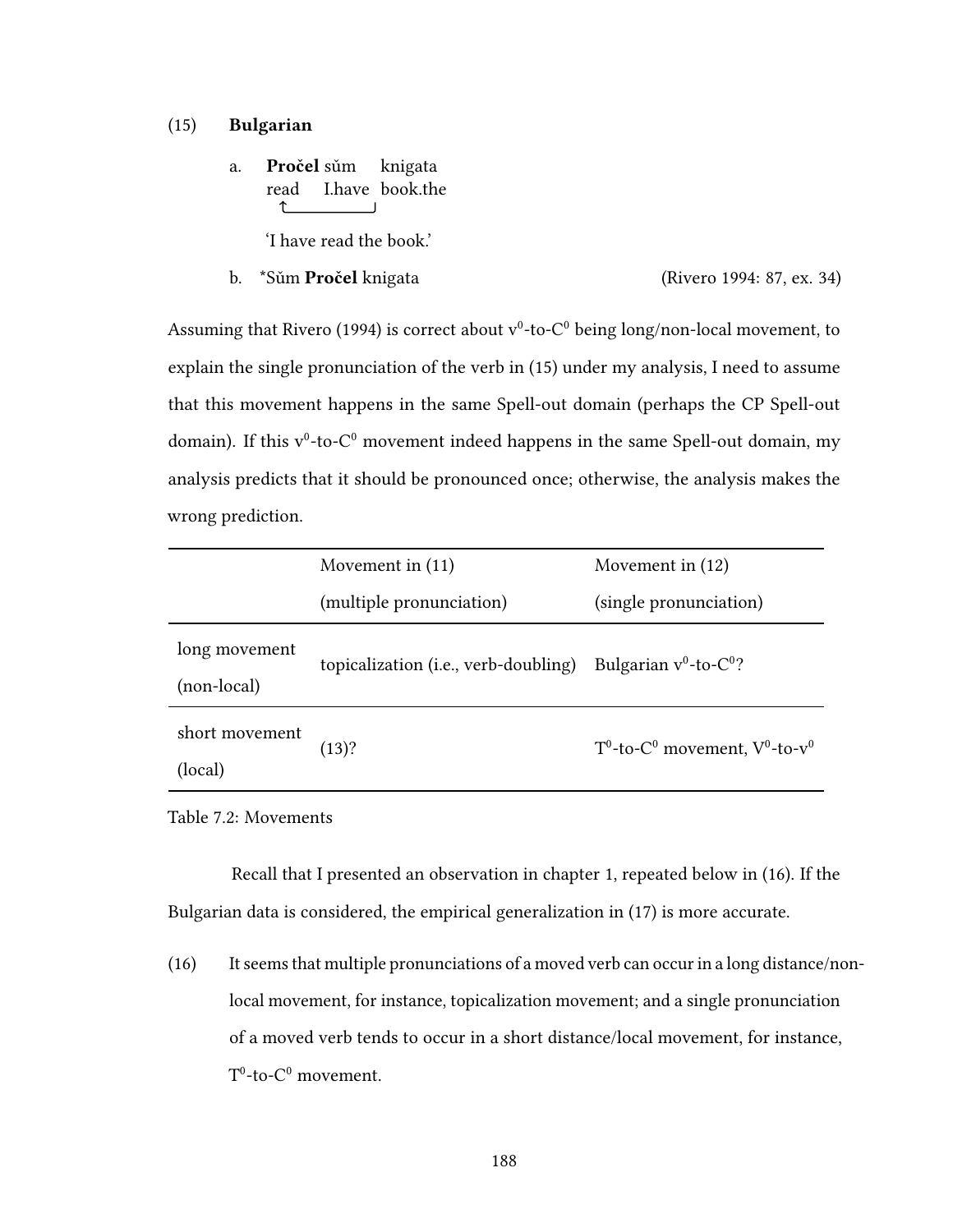(17) It seems that multiple pronunciations of a moved verb can occur occur in a long distance/non-local movement, for instance, topicalization movement; and a single pronunciation of a moved verb tends to occur in a short distance/local movement, for instance,  $\rm T^0$ -to- $\rm C^0$  movement, with a possible exception of the long movement  $v^0$ -to- $C^0$ .

As a quick summary, the analysis predicts a moved verb to be pronounced multiple times if it moves as the way in (11) and predicts a moved verb to be pronounced once if it moves as the way in (12).

## 7.3 A potential problem

There is a potential problem for cases where head movement happens via the initial position of the Spell-out domain. Take the English example in (18) as an example. If the object DP moves to the initial position of the VP Spell-out domain and does not move further, the analysis predicts that the  $v^0$ -to- $V^0$  movement in this case will have multiple pronunciations. To be more specific, in the VP Spell-out domain,  $D_1{}^0 < V^0$  is collected. In the CP Spell-out domain,  $v_1^0 < D_1^0$  is collected. As a result, the Ordering Deletion rule cannot be applied to  ${\rm D_1}^0<{\rm V}^0$  because despite that  ${\rm v_1}^0$  dominates  ${\rm V}^0,$   ${\rm v_1}^0$  precedes but  ${\rm V}^0$ follows  $D_1^{\ 0}$ . Thus, the ordering statements that contain  $V^0$  and  $v_1^{\ 0}$  are all kept and both  $V^0$ and  $v_1^0$  are pronounced, resulting in double pronunciation.

(18) She can run it.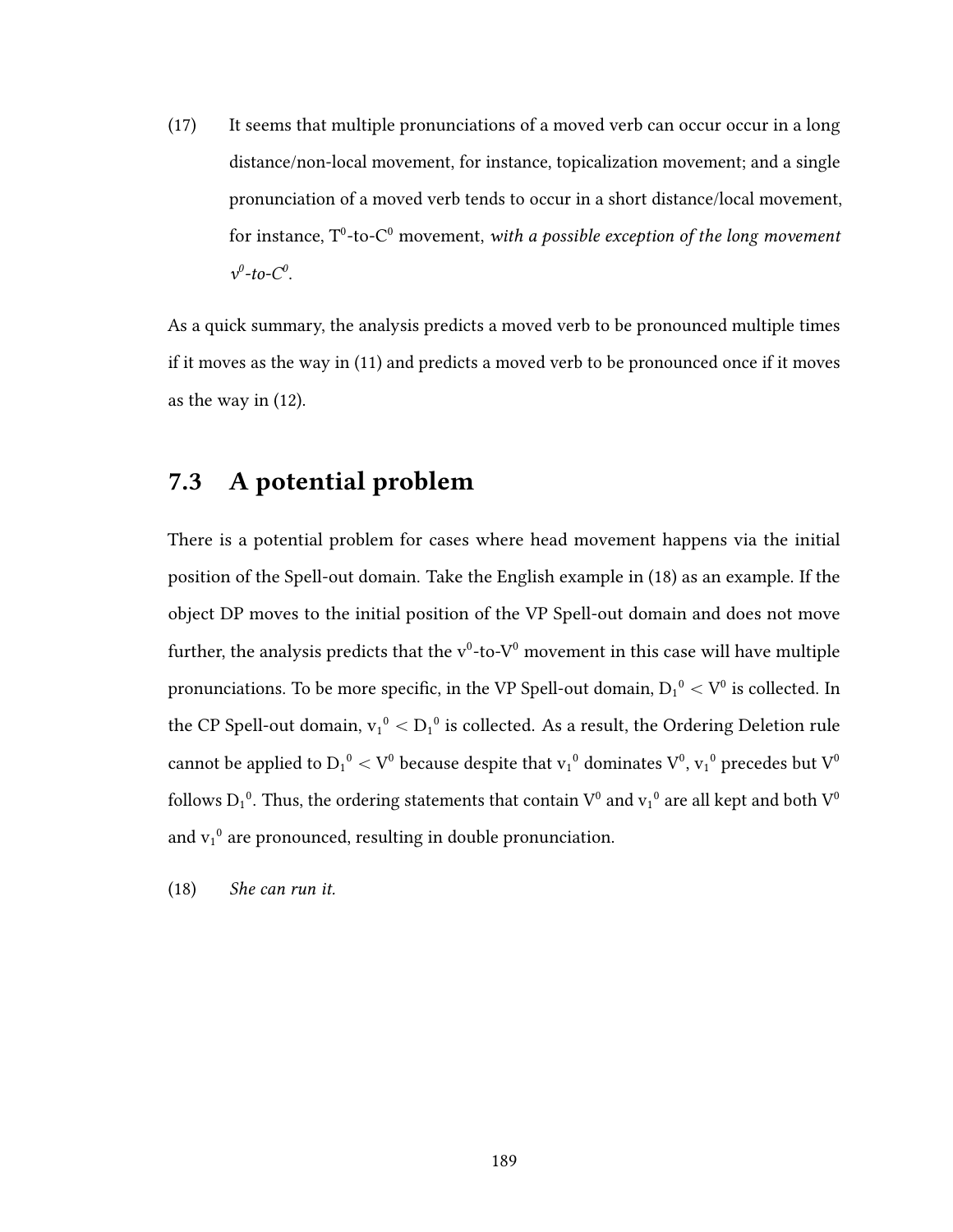

However, in the current literature, it had been argued that movement is available only as a last resort; in other words movement is only applied when it is necessary (cf. Chomsky (1991, 1998), Pesetsky (1989)). Thus, I propose that the problem in (18) can be avoided if (20) is adopted.

(20) An item X can only move to a position Y, if Y has a feature that needs to be checked by X or X needs to check the feature of Z, where Z is a position higher than Y.

In this case, I propose that the Spec, VP position does not have any feature that needs to be checked by the object phrase, and there is no higher position than Spec, VP that triggers the movement of the object phrase. Thus, it is illegitimate for the object phrase to move to Spec, VP, and the derivation in (19) is ruled out by (20) and crashes.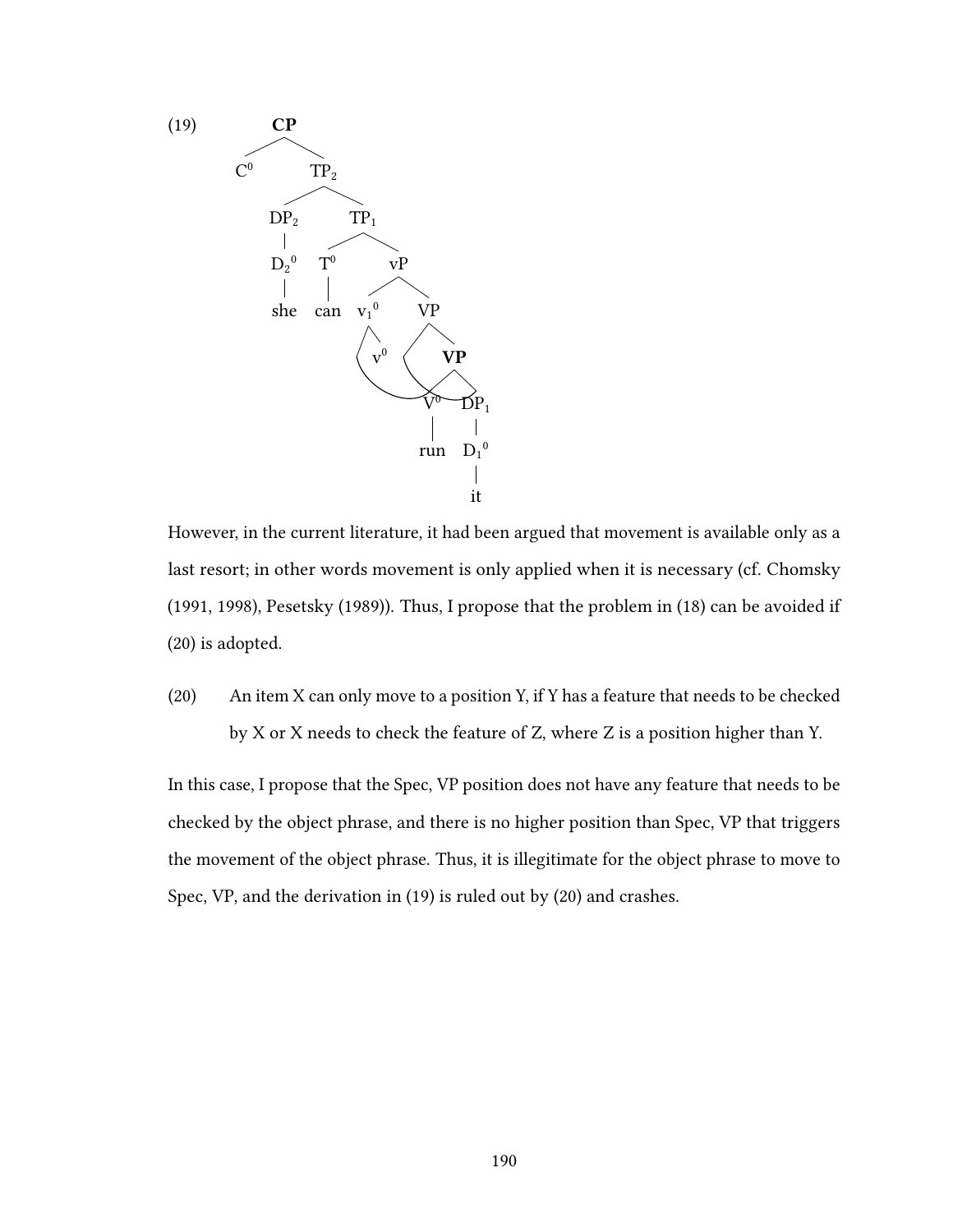# 7.4 Open questions

### 7.4.1 How V(P)s move

Once a  $V(P)$  is specified regarding how to move, the analysis in this dissertation makes a prediction about whether the moved V(P) will be pronounced once or multiple times. However, it is worth noting that this dissertation does not provide an answer for why a certain V(P) moves the way it does. For instance, for the Yiddish example in (29) in chapter 6, repeated below in (21), this dissertation provides a way to explain the double pronunciation by assuming that (22) is a possible derivation but does not provide an answer for why  $(21)$  can only have the derivation in  $(22)$ . To be more specific, it still needs to be explained why there cannot be  $Asp_1^0$  -to-T<sup>0</sup>-to-C<sup>0</sup>-to-Top<sup>0</sup> movement, where  $Asp_1^0$  moves across the Spell-out domain via an initial position and should be predicted to have a single pronunciation.<sup>2</sup>

#### (21) Yiddish (aspectual form)

Gegessen, hot Maks gegessen fish eaten has Max eaten fish 'As for having eaten, Max has eaten fish.'

<sup>&</sup>lt;sup>2</sup>One possible way to solve this problem is to say that  $T^0/C^0$  is occupied by the auxiliary *hot* "has" and cannot serve as a landing position for  $Asp_1^0$ . However, it still needs to be explained why the auxiliary hot "has" blocks  $Asp_1^0$  -to-T<sup>0</sup>-to-C<sup>0</sup>-to-Top<sup>0</sup> movement, considering that excorporation is argued to be possible in some literature (cf. Roberts (2010)).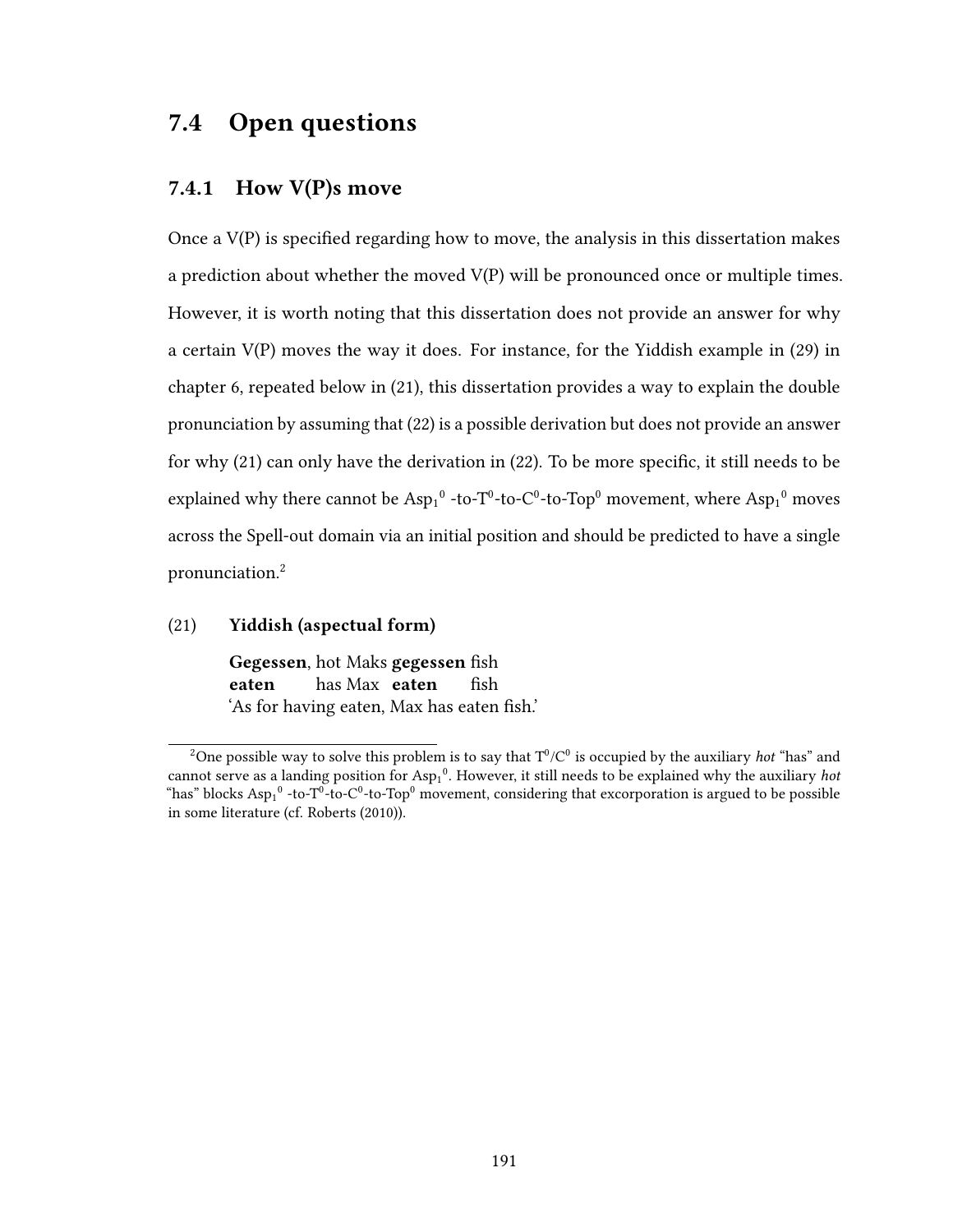

### 7.4.2 The problem of mixed head-final/initial

This analysis seems to work fine for languages where heads are consistently final or initial, but if a language has a mixture of head-final and head-initial structures, this analysis makes wrong predictions. One example is German. In German,  $C^0$  is initial but  $V^0$  is final (23).



In this case, in the VP Spell-out domain, the ordering statement  $\alpha < V^0$  will be collected. In the CP Spell-out domain,  $C_1^0 < \alpha$  will be collected. Note that despite the fact that  $\overline{\mathsf{C}_1}^0$  dominates  $\overline{\mathsf{V}}^0$ , the ordering statement  $\alpha < \mathsf{V}^0$  cannot be deleted since  $\overline{\mathsf{C}_1}^0$  and  $\overline{\mathsf{V}}^0$  are ordered differently regarding  $\alpha$ . As a result, the analysis wrongly predicts that the verb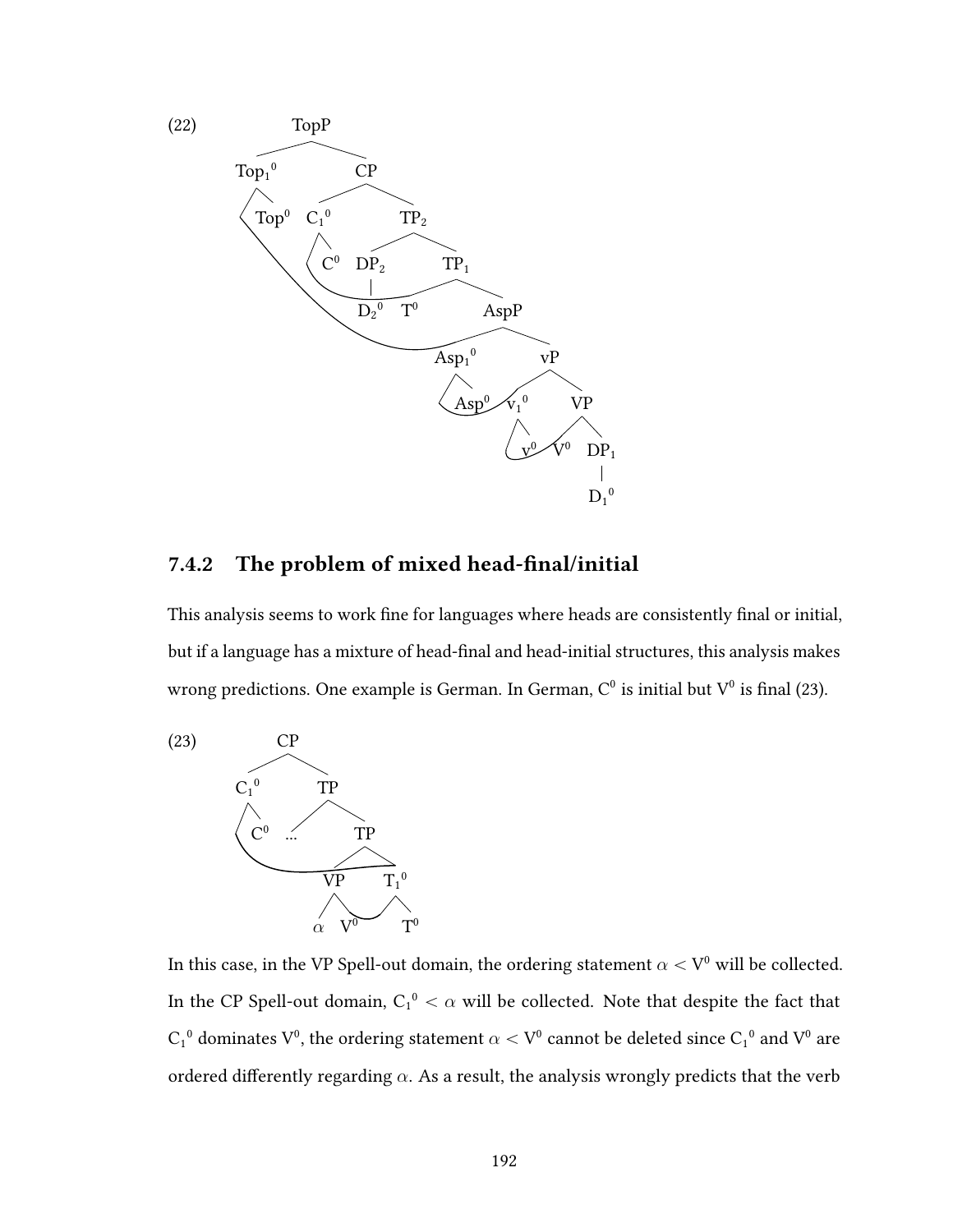will be pronounced twice (i.e., once in  $C_1^0$ , once in  $V^0$ ).<sup>3</sup>

One possible way to solve this problem is to change the Spell-out domains: Spellout domains include DP, CP and the highest phrase, but not VP. In this way, since there is no VP Spell-out domain, the only domain relevant here is the CP Spell-out domain, where  $V^0$  will not be linearized since it is dominated by  $C_1^0$  and thus is not a Maximal  $X^0$  node. Along this line, one has to assume that Spell-out domains can be different across languages.

<sup>&</sup>lt;sup>3</sup>In the CP spell-out domain, there is T<sup>0</sup>-to-C<sup>0</sup> movement, and thus T<sup>0</sup> will be dominated by C<sub>1</sub><sup>0</sup>. As a result.  $T^0$  will not be a Maximal  $X^0$  node and will not be linearized.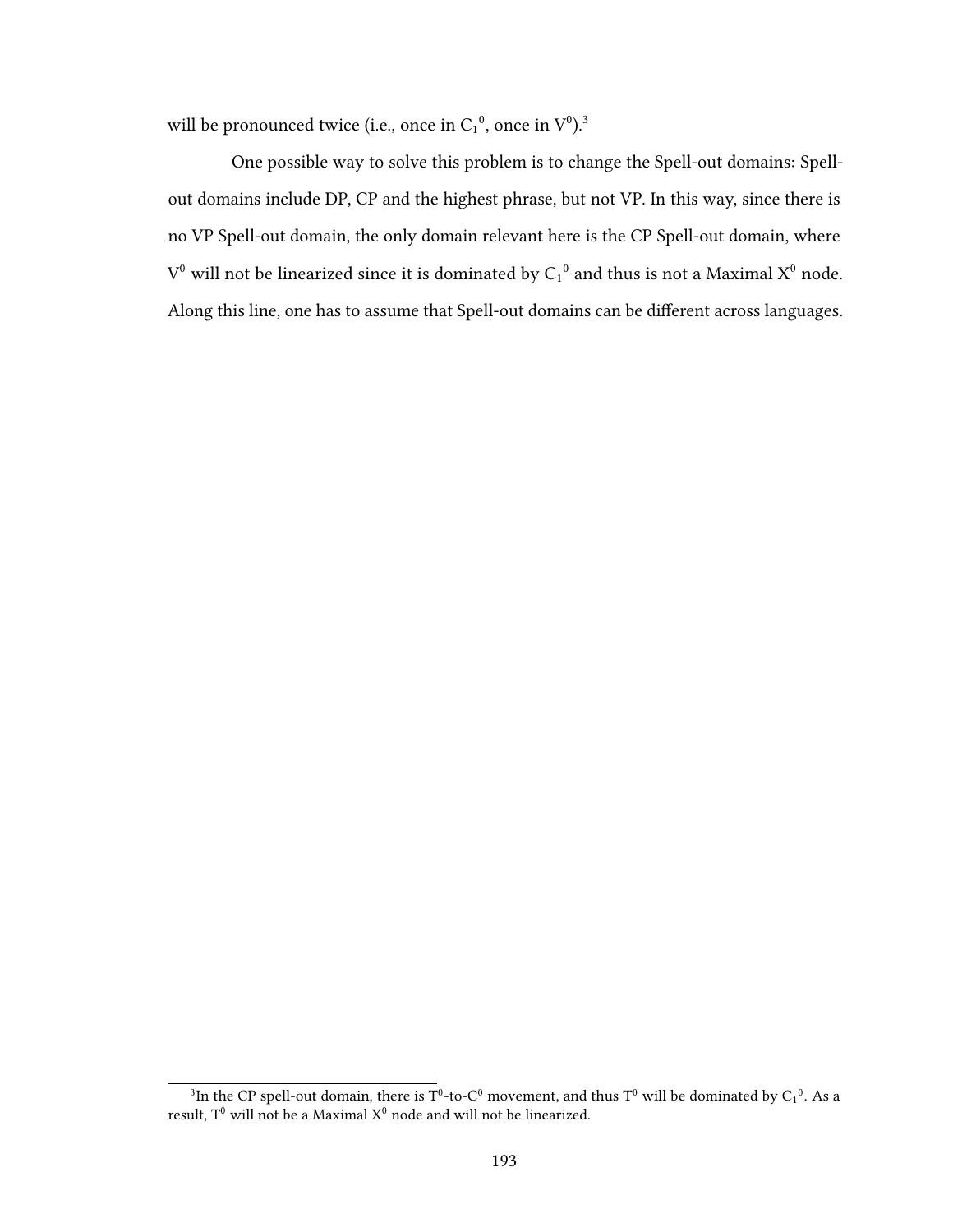## BIBLIOGRAPHY

- Bale, A. (2005). Quantifiers, again and the complexity of Verb Phrases. In E. Georgala and J. Howell (Eds.), *Proceedings of SALT XV*, Cornell University, Ithaca, NY, pp.  $1-18$ . CLC Publications.
- Beck, S. and K. Johnson (2004). Double objects again. Linguisic Inquiry 35(1), 97–124.
- Brass, A. (1986). Chains and Anaphoric Dependence: On Reconstruction and Its Implications,. Ph. D. thesis, Massachusetts Institute of Technology.
- Burzio, L. (1986). Italian Syntax. Reidel Publishers.
- Cable, S. (2004). Predicate clefts and base-generation: Evidence from Yiddish and Brazilian Portuguese. Ms., MIT.
- Chafe, W. (1976). Givenness. contrastiveness, definiteness, subjects, topics and point of view. In C. N. Li (Ed.), Subject and Topic, pp. 27–55. New York: Academic Press.
- Chomsky, N. (1981). Lectures on Government and Binding. Dordrecht: Foris.
- Chomsky, N. (1986). Barriers. Cambridge, Massachusetts: MIT Press.
- Chomsky, N. (1991). Some notes on economy of derivation and representation. In R. Freidin (Ed.), Principles and Parameters in Comparative Grammar, pp. 417–454. Cambridge, Massachusetts: MIT Press.
- Chomsky, N. (1993). A minimalist program for linguistic theory. In K. Hale and S. Keyser (Eds.), The View from Building 20: Essays in Honor of Sylvain Bromberger, Number 1–52. Cambridge, Massachusetts: MIT Press.
- Chomsky, N. (1995). The Minimalist Program. Cambridge, MA: The MIT Press.
- Chomsky, N. (1998). Some observations on economy in generative grammar. In P. Barbosa, D. Fox, P. Hagstrom, M. McGinnis, and D. Pesetsky (Eds.), Is the best good enough?, pp. 115–128. Cambridge, Massachusetts: MIT Press.
- Chomsky, N. (2000). Minimalist inquiries: The framework. In R. Martin, D. Michaels, and J. Uriagereka (Eds.), Step by step: Essays on minimalist syntax in honor of Howard Lasnik, Number 89-155. Cambridge, Mass: MIT Press.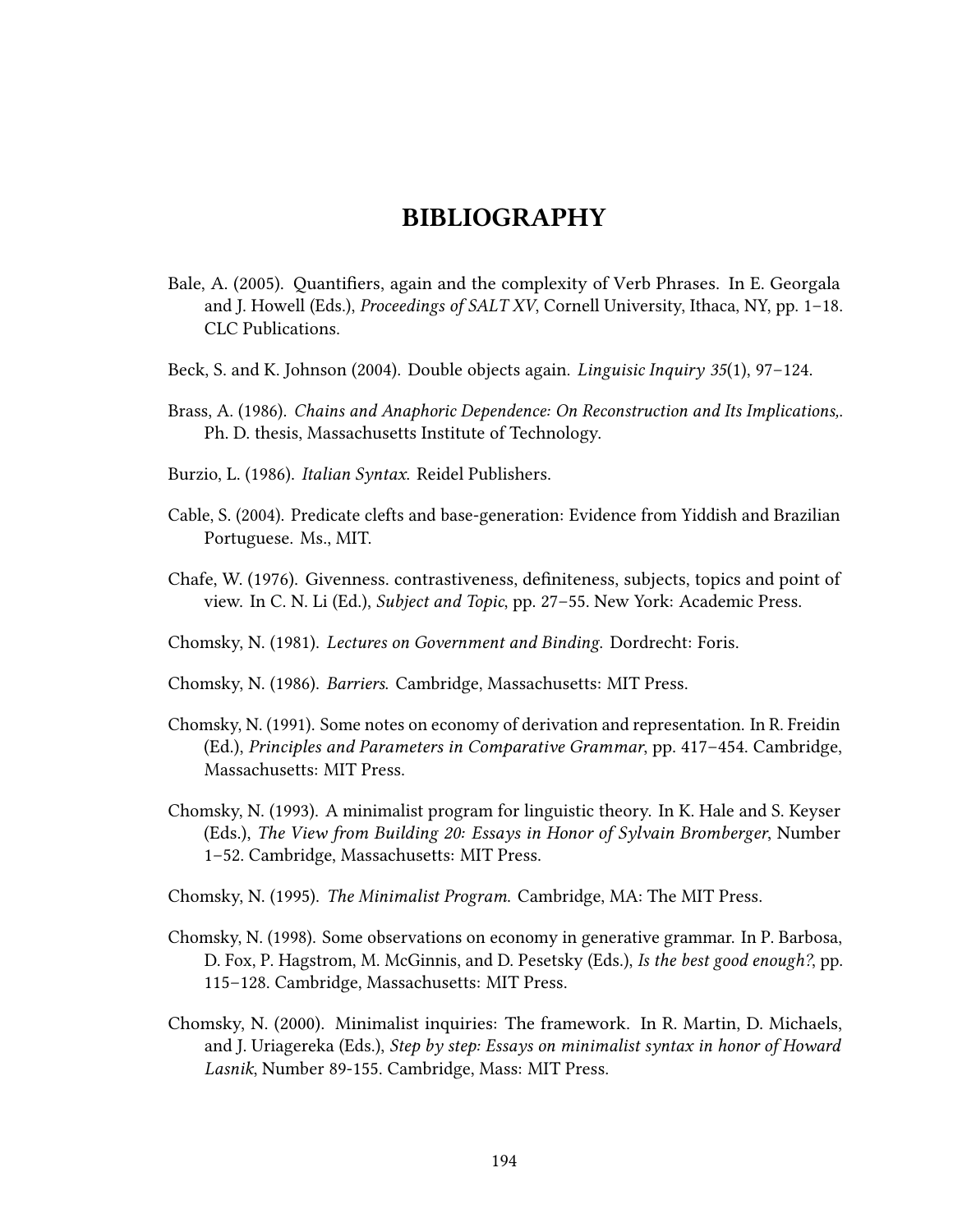- Chomsky, N. (2001). Derivation by phase. In M. Kenstowicz (Ed.), Ken Hale: A life in language, Volume 1-52. Cambridge, Mass: MIT Press.
- Citko, B. (2005). On the nature of merge: External merge, internal merge, and parallel merge. Linguistic Inquiry 36(4), 475–496.
- Doron, E. (1999). V-movement and VP ellipsis. In S. Lappin and E. Benmamoun (Eds.), Fragments: Studies in ellipsis and gapping, pp. 124–140.
- Embick, D. and R. Noyer (2001). Movement operations after syntax. Linguisic Inquiry 32, 555–595.
- Engdahl, E. (1980). The Syntax and Semantics of Questions in Swedish. Ph. D. thesis, University of Massachusetts, Amherst, Massachusetts.
- Fitzpatrick, J. and E. Groat (2005). The timing of syntactic operations: Phases, c-command, remerger, and Lebeaux effects. paper presented at ECO5.
- Fox, D. (1999). Reconstruction, binding theory, and the interpretation of chains. Linguistic Inquiry 30(157–196).
- Fox, D. and D. Pesetsky (2005). Cyclic linearization of syntactic structure. Theoretical Linguistics 31, 1–45.
- Frampton, J. (2004). Copies, traces, occurrences, and all that: Evidence from Bulgarian multiple wh-phenomena. unpublished manuscript, Northeastern University.
- Fukui, N. and Y. Takano (1998). Symmetry in syntax: Merge and demerge. *Journal of East* Asian Linguistics 7(1), 27—86.
- Gärtner, H.-M. (1997). Generalized Transformations and Beyond. Ph. D. thesis, University of Franfurt/Main.
- Halle, M. and A. Marantz (1993). Distributed morphology and the pieces of inflection. In K. Hale and S. Keyser (Eds.), The view from building 20, Number 111–176. The MIT Press.
- Hein, J. (2018). Verbal Fronting: Typology an Theory. Universität Leipzig.
- Hornstein, N., J. Nunes, and K. K. Grohmann (2005). Understanding minimalism. Cambridge Textbooks in Linguistics. Cambridge: Cambridge University Press.
- Johnson, K. (1991). Object positions. Natural Language and Linguistic Theory 9(4), 577–636.
- Johnson, K. (2004, Fall). Introduction to transformational grammar. Lecture notes collection used at University of Massachusetts at Amherst.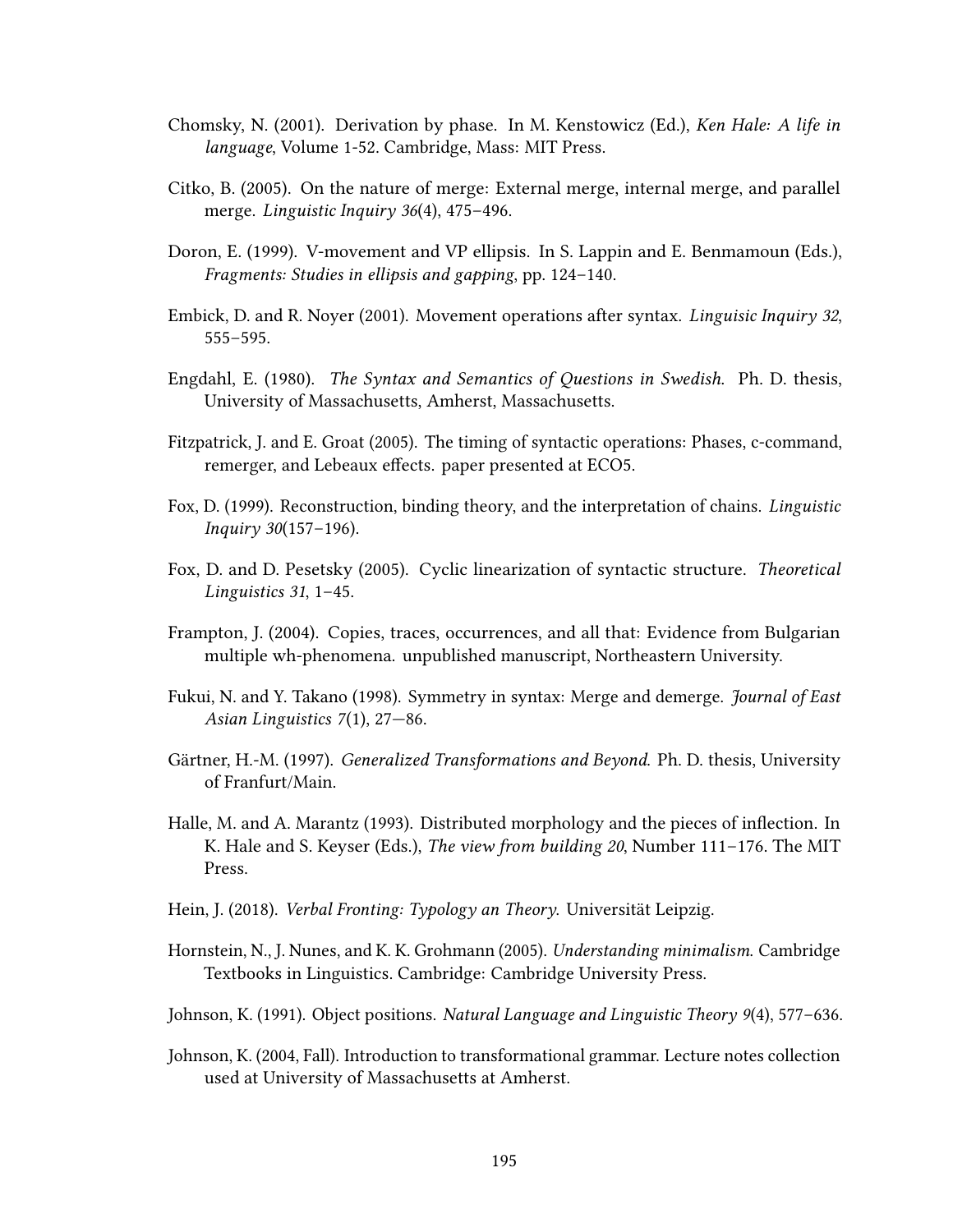- Johnson, K. (2012). Toward deriving differences in how  $Wh$  movement and QR are pronounced. Lingua 122(6), 529–553.
- Johnson, K. (2016, 06). Towards a multidominant theory of movement. Lecture notes used at University College London.
- Johnson, K. (2018). To give someone their innocence again. In R. Ivan (Ed.), UMOP 40: The Leader of the Pack: A Festschrift in Honor of Peggy Speas, Volume 40. Graduate Linguistics Student Association.
- Kayne, R. S. (1994). The Antisymmetry of Syntax, Volume 25 of Linguistic Inquiry Monographs. Cambridge, MA: MIT Press.
- Ko, H. (2005). Syntactic edges and linearization. Ph. D. thesis, Massachusetts Institute of Technology.
- Koopman, H. (1984). The Syntax of Verbs. Dordrecht: Foris.
- Kratzer, A. (1996). Severing the external argument from its verb. In J. Rooryck and L. Zaring (Eds.), Phrase Structure and the Lexicon, pp. 109–137. Dordrecht, The Netherlands: Kluwer Academic Publishers.
- Kusmer, L. (2019). OPTIMAL LINEARIZATION: PROSODIC DISPLACEMENT IN KHOEKHOE-GOWAB AND BEYOND. Ph. D. thesis, University of Massachusetts Amherst.
- Landau, I. (2006). Chain resolution in Hebrew V(P)-fronting. Syntax  $9(1)$ , 32–66.
- Lebeaux, D. (1991). Relative clauses, licensing, and the nature of the derivation. In S. D. Rothstein (Ed.), Perspectives on Phrase Structure: Heads and Licensing. San Diego: Academic Press.
- Manfredi, V. (1993). Verb focus in the typology of Kwa/Kru and Haitian. In F. Byrne and D. Winford (Eds.), Focus and grammatical relations in Creole languages, pp. 3–51. John Benjamins.
- May, R. (1985). Logical Form: Its Structure and Derivation. Cambridge, Massachusetts: MIT Press.
- Nunes, J. (2001). Sideward movement. Linguistic Inquiry 32(2), 303–344.
- Nunes, J. (2004). Linearization of chains and sideward movement. Cambridge: MIT Press.
- Pesetsky, D. (1989). The Earliness Principle. Paper presented at GLOW.
- Pollock, J.-Y. (1989). Verb movement, Universal Grammar and the structure of IP. Linguistic Inquiry 20(3), 365–424.